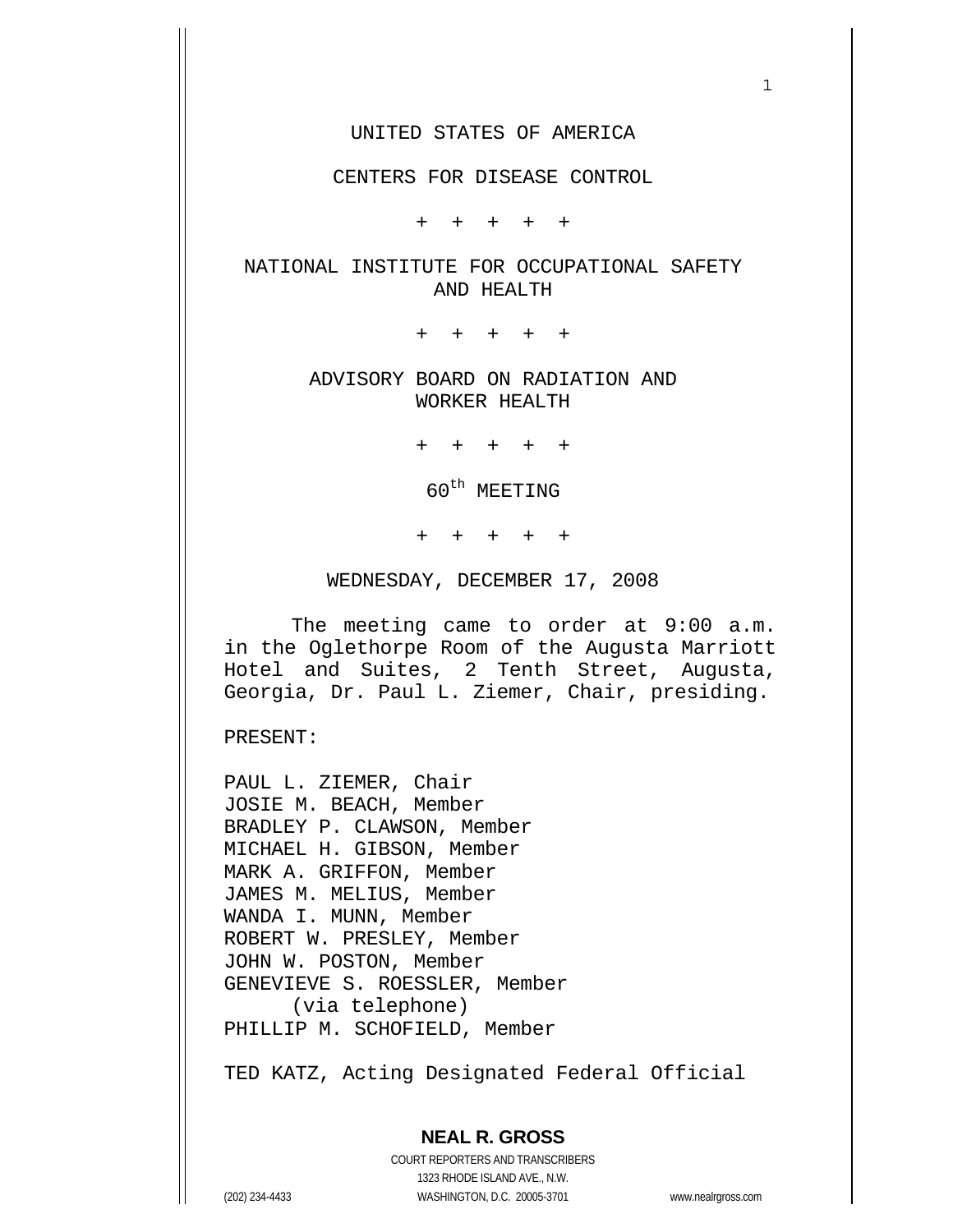REGISTERED AND/OR PUBLIC COMMENT PARTICIPANTS

ADAMS, NANCY, NIOSH CONTRACTOR AL-NABULSI, ISAF, DOE BARRIE, TERRI, ROCKY FLATS BISHOP, MYRA BOBBITT, NANCY, SENATOR ISAKSON BOWCORD, JACK BRADFORD, SHANNON, NIOSH BREYER, LAURIE, OCAS BROEHM, JASON, CDC BROCK, DENISE, NIOSH CANO, GINA, DOE CHEW, MEL, ORAU DEGARMO, DENISE, SIUE/DOW FARVER, DOUG, SC&A FUNK, JOHN, NTS HAND, DONNA, NUCLEAR WORKER P/A HANSON, JOHN, SIUE HARMON, YVONNE, SRP HARTNETT, LOUISE G. HINNEFELD, STU, NIOSH HOMOKI-TITUS, LIZ, HHS HOWELL, EMILY, HHS KNOX, WAYNE, SRS KOTSCH, JEFF, US DOL LEE, RICHARD, SRS LEWIS, GREG, DOE MAKHIJANI, ARJUN, SC&A MARSCHKE, STEVE, SC&A MAURO, JOHN, SC&A MILLER, RELADA, OCAS MCDOUGALL, VERNON, ATL MCFEE, MATT, ORAU MCKEEL, DAN, DOW-MADISON MOCK, LAVERNE, SRP NETON, JIM PRESLEY, LOUISE QUINN, TRISH, CPWR TICHENOR, DUDLEY, NUCLEAR WORKER VANDERSYDE, JANET, NUCLEAR WORKER VAUGHN, DAVID, NUCLEAR WORKER

### **NEAL R. GROSS**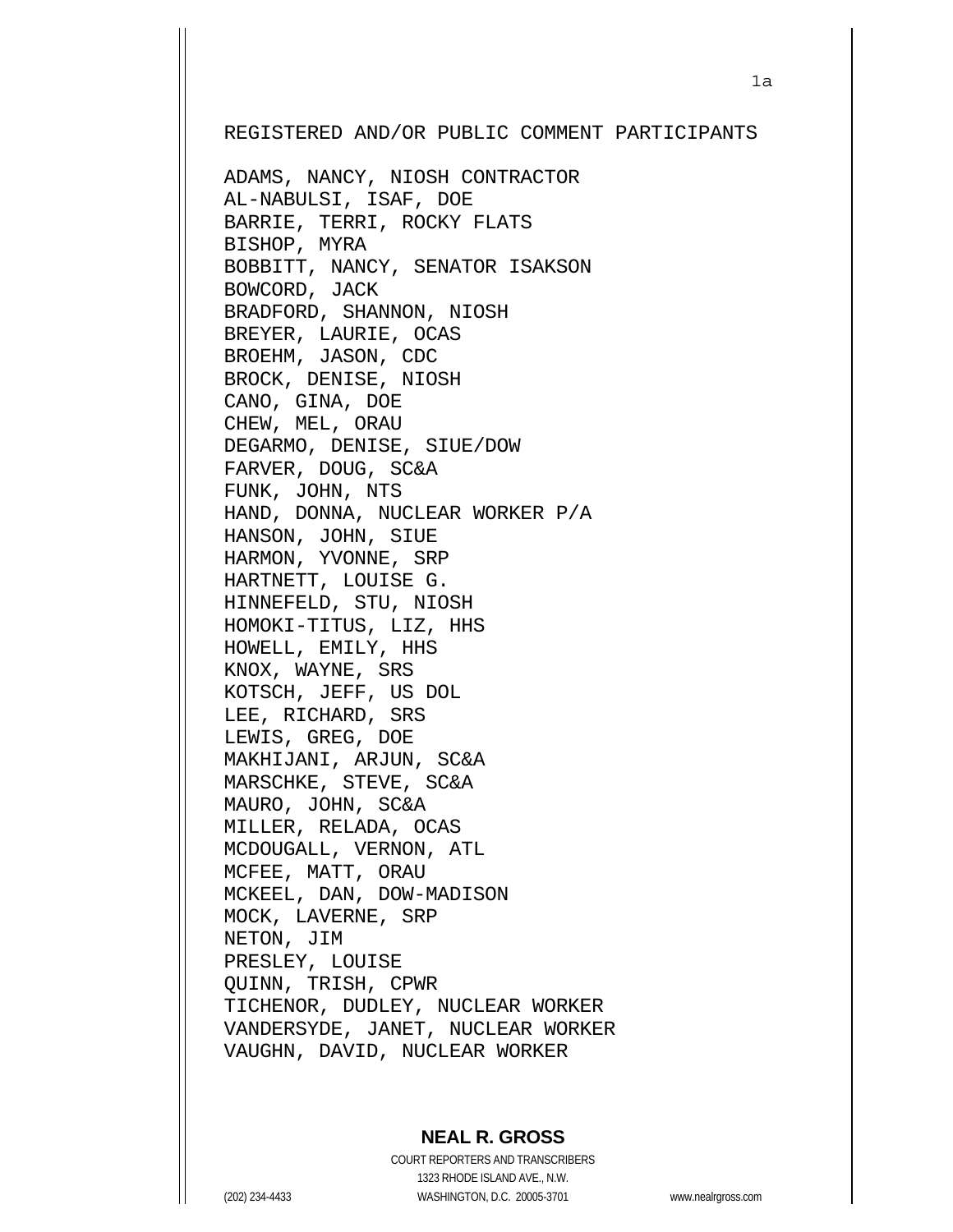VOLSCH, JOE, SIUE WORTHINGTON, PAT, DOE ZIEMER, MARILYN

## **NEAL R. GROSS**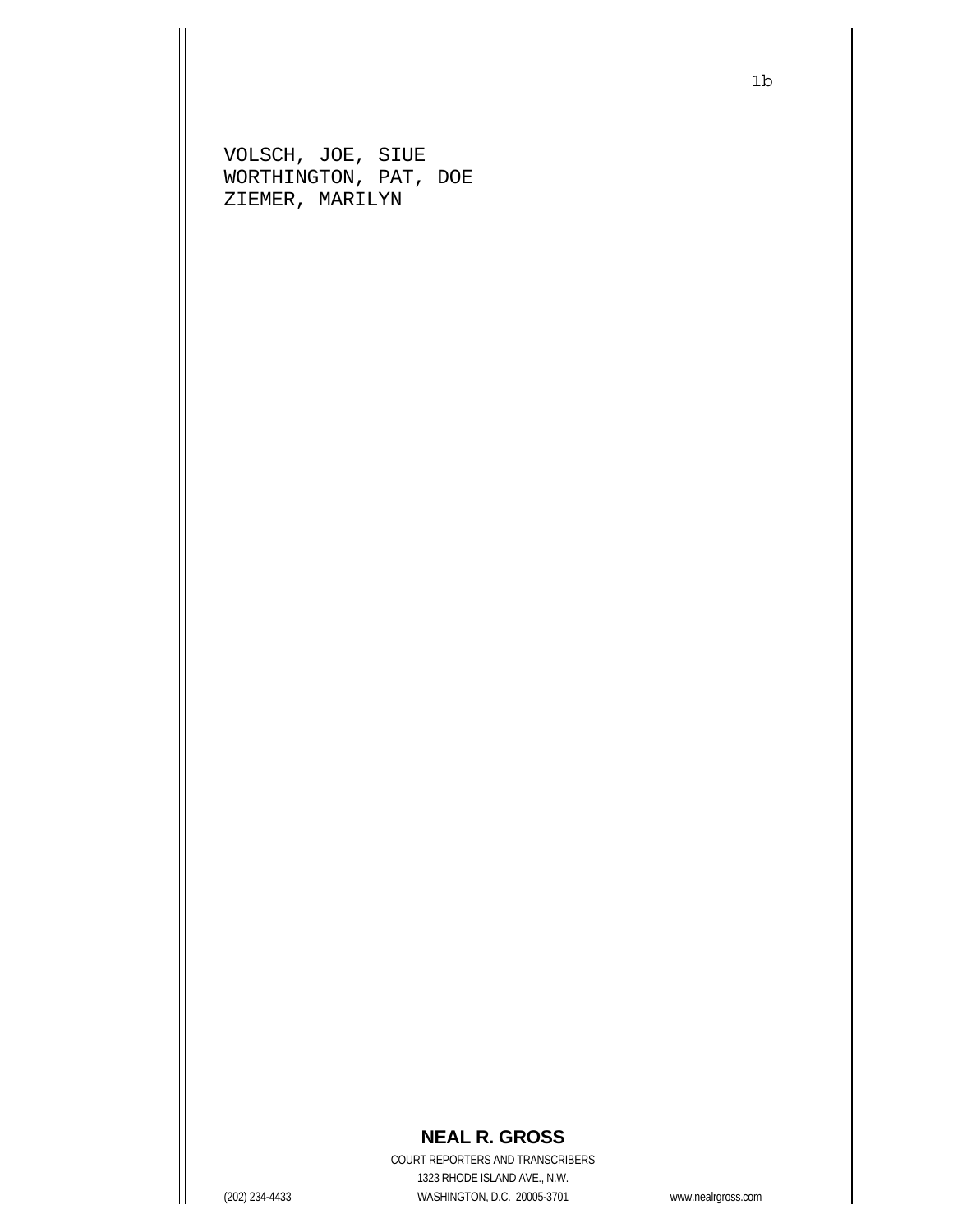### C-O-N-T-E-N-T-S

| AGENDA ITEM<br>PAGE                                                                                                                                                                            |
|------------------------------------------------------------------------------------------------------------------------------------------------------------------------------------------------|
|                                                                                                                                                                                                |
| Vitro Manufacturing 83.14 SEC Petition 7                                                                                                                                                       |
| Mallinckrodt (1958) 83.14 SEC Petition32                                                                                                                                                       |
| Blockson Chemical SEC Petition Status<br>Update 53                                                                                                                                             |
| Department of Energy Update69                                                                                                                                                                  |
| Science Update126                                                                                                                                                                              |
| SEC Petition Update159                                                                                                                                                                         |
| Board Working Time189                                                                                                                                                                          |
| Procedures Work Group216                                                                                                                                                                       |
| Public Comment                                                                                                                                                                                 |
| Denise DeGarmo 266<br>Donna Hand 276<br>Richard Lee 286<br>Wayne Knox 291<br>Terrie Barrie299<br>John Funk 305<br>Dan McKeel 318<br>Anonymous Letter 321<br>Dan McKeel 329<br>Jack Bowcord 337 |

Adjourn

# **NEAL R. GROSS**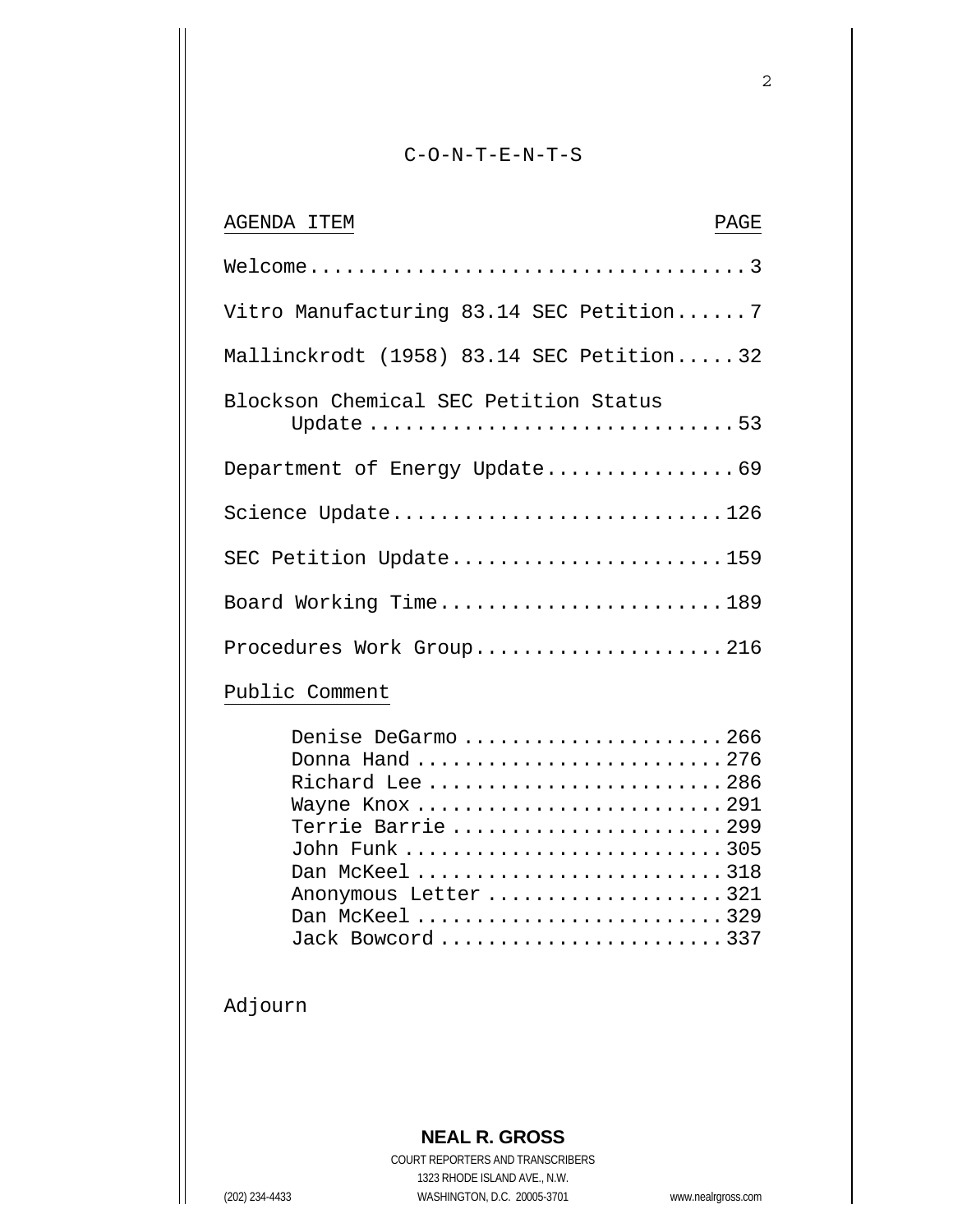| 1  | $\underline{P} \underline{R} \underline{O} \underline{C} \underline{E} \underline{E} \underline{D} \underline{I} \underline{N} \underline{G} \underline{S}$ |
|----|-------------------------------------------------------------------------------------------------------------------------------------------------------------|
| 2  | (9:11 a.m.)                                                                                                                                                 |
| 3  | WELCOME                                                                                                                                                     |
| 4  | CHAIR ZIEMER: Well, good morning,                                                                                                                           |
| 5  | everyone. We are ready to reconvene the                                                                                                                     |
| 6  | meeting of the Advisory Board on Radiation and                                                                                                              |
| 7  | Worker Health, meeting here in Augusta,                                                                                                                     |
| 8  | Georgia.                                                                                                                                                    |
| 9  | This is day two of the meeting.                                                                                                                             |
| 10 | The agendas, again, are on the back table as                                                                                                                |
| 11 | well as a variety of documents in support of                                                                                                                |
| 12 | the activities of the meeting.                                                                                                                              |
| 13 | Also another reminder to register                                                                                                                           |
| 14 | your attendance in the registration book in                                                                                                                 |
| 15 | the foyer. Even if you did that yesterday,                                                                                                                  |
| 16 | we'd like you to do that again today.<br>We                                                                                                                 |
| 17 | track the attendance every day.                                                                                                                             |
| 18 | And then finally, members of the                                                                                                                            |
| 19 | public, if you wish to make public comment                                                                                                                  |
| 20 | during our public comment session this                                                                                                                      |
| 21 | evening, please sign up in the book that is                                                                                                                 |
|    |                                                                                                                                                             |

 $\sim$  3

**NEAL R. GROSS** COURT REPORTERS AND TRANSCRIBERS 1323 RHODE ISLAND AVE., N.W.

 $\mathbf{I}$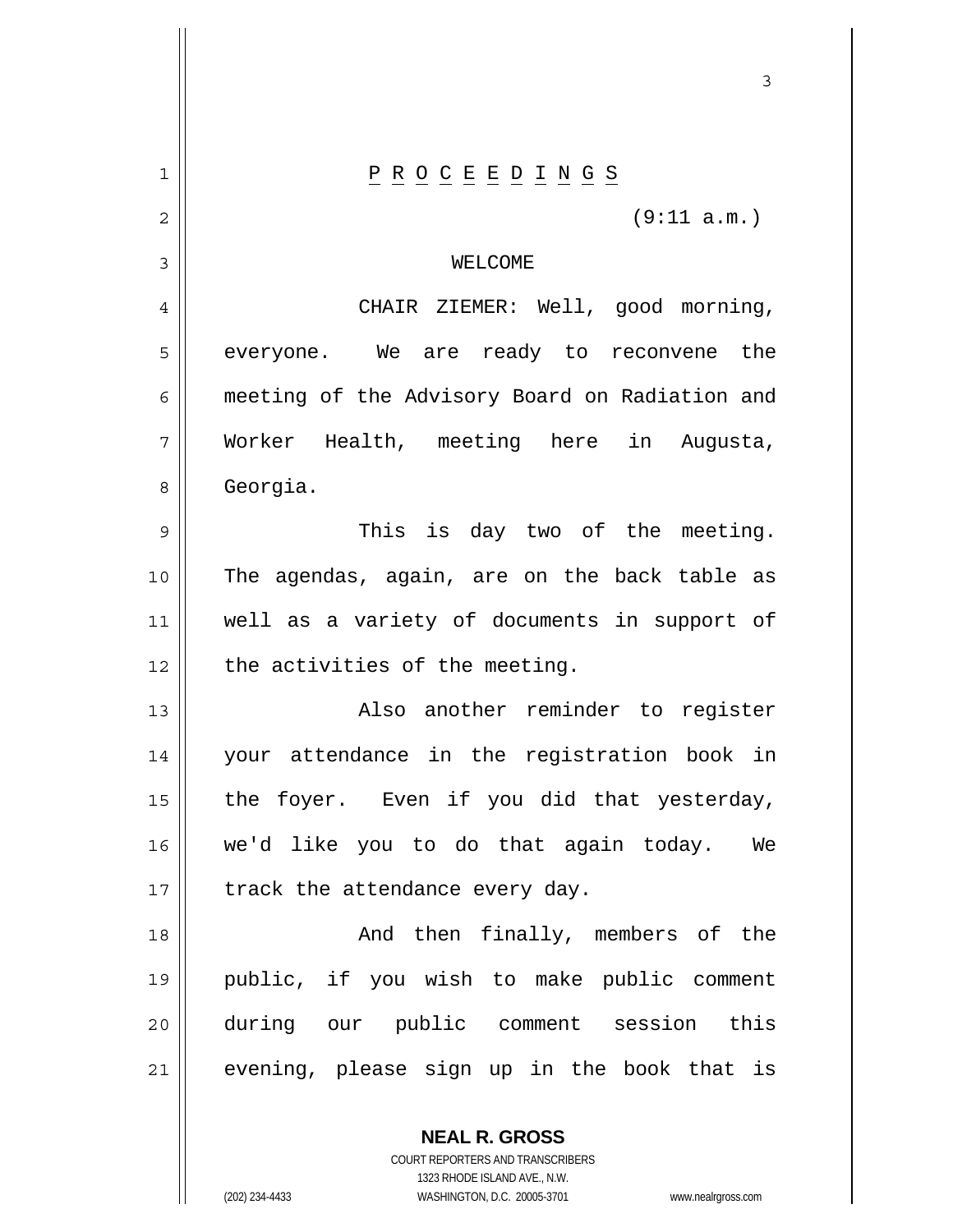**NEAL R. GROSS** COURT REPORTERS AND TRANSCRIBERS 1 2 3 4 5 6 7 8 9 10 11 12 13 14 15 16 17 18 19 20 21 22 there in the foyer. I also want to confirm the presence of our remote Board member, Dr. Gen Roessler. Dr. Roessler, are you on the line? MEMBER ROESSLER: I am on the line. CHAIR ZIEMER: Okay, well you don't seem so remote. MEMBER ROESSLER: Well, you know the connection is much better this morning. It was almost impossible to hear last night during the public comments. CHAIR ZIEMER: Oh, really. I'm sorry to hear that. MEMBER ROESSLER: Well, I think Ted's reminders always help. CHAIR ZIEMER: Very good. And the record will also show that Phil Schofield has joined the Board this morning. That is, well, he's joined the Board much earlier in this career, but he is with us this morning. We're glad to have you here as well.

4

1323 RHODE ISLAND AVE., N.W.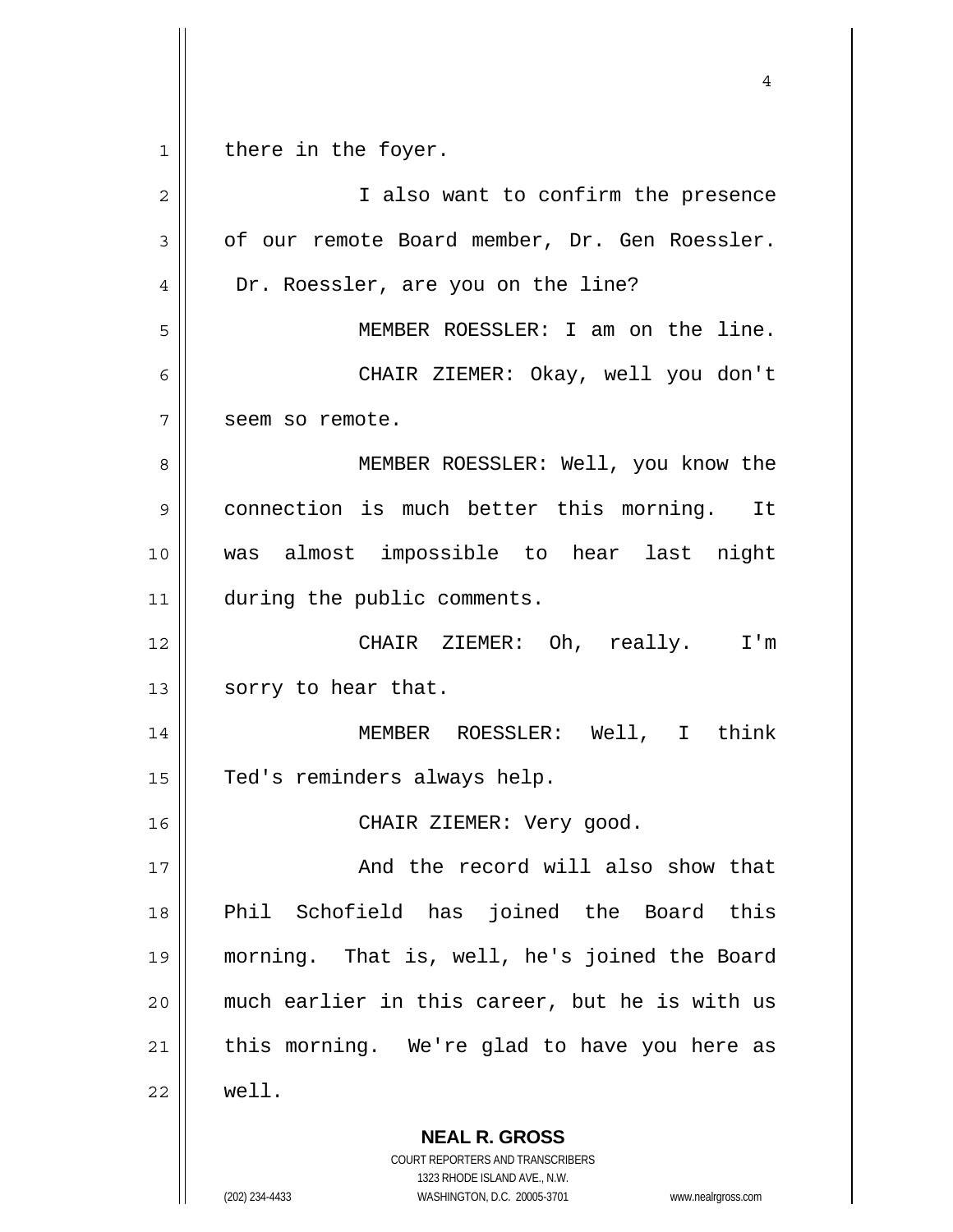| 1  | The only person really missing from                      |
|----|----------------------------------------------------------|
| 2  | our deliberations today is Dr. Lockey who is             |
| 3  | not able to be with us. But we do have a                 |
| 4  | quorum.                                                  |
| 5  | Mr. Katz, do you have any remarks                        |
| 6  | as we get underway?                                      |
| 7  | MR. KATZ: Just a reminder for the                        |
| 8  | folks on the phone, just a general reminder,             |
| 9  | please remember to mute your phones, and use             |
| 10 | *6 if you don't have a mute button, and please           |
| 11 | don't put us on hold but hang up and dial back           |
| 12 | in if you need to break from the call for a              |
| 13 | while. Thanks.                                           |
| 14 | CHAIR ZIEMER: Thank you very much.                       |
| 15 | We are going to follow the agenda                        |
| 16 | pretty much as it's given, but let me indicate           |
| 17 | to you a couple of changes.                              |
| 18 | Number one, you may recall that                          |
| 19 | yesterday we deferred the report from the                |
| 20 | Department of Energy because Dr. Worthington             |
| 21 | was not able to arrive because of difficulties           |
| 22 | in her flight, but she is with us now, and we            |
|    | <b>NEAL R. GROSS</b><br>COURT REPORTERS AND TRANSCRIBERS |

the contract of the contract of the contract of the contract of the contract of the contract of the contract of

1323 RHODE ISLAND AVE., N.W.

 $\prod$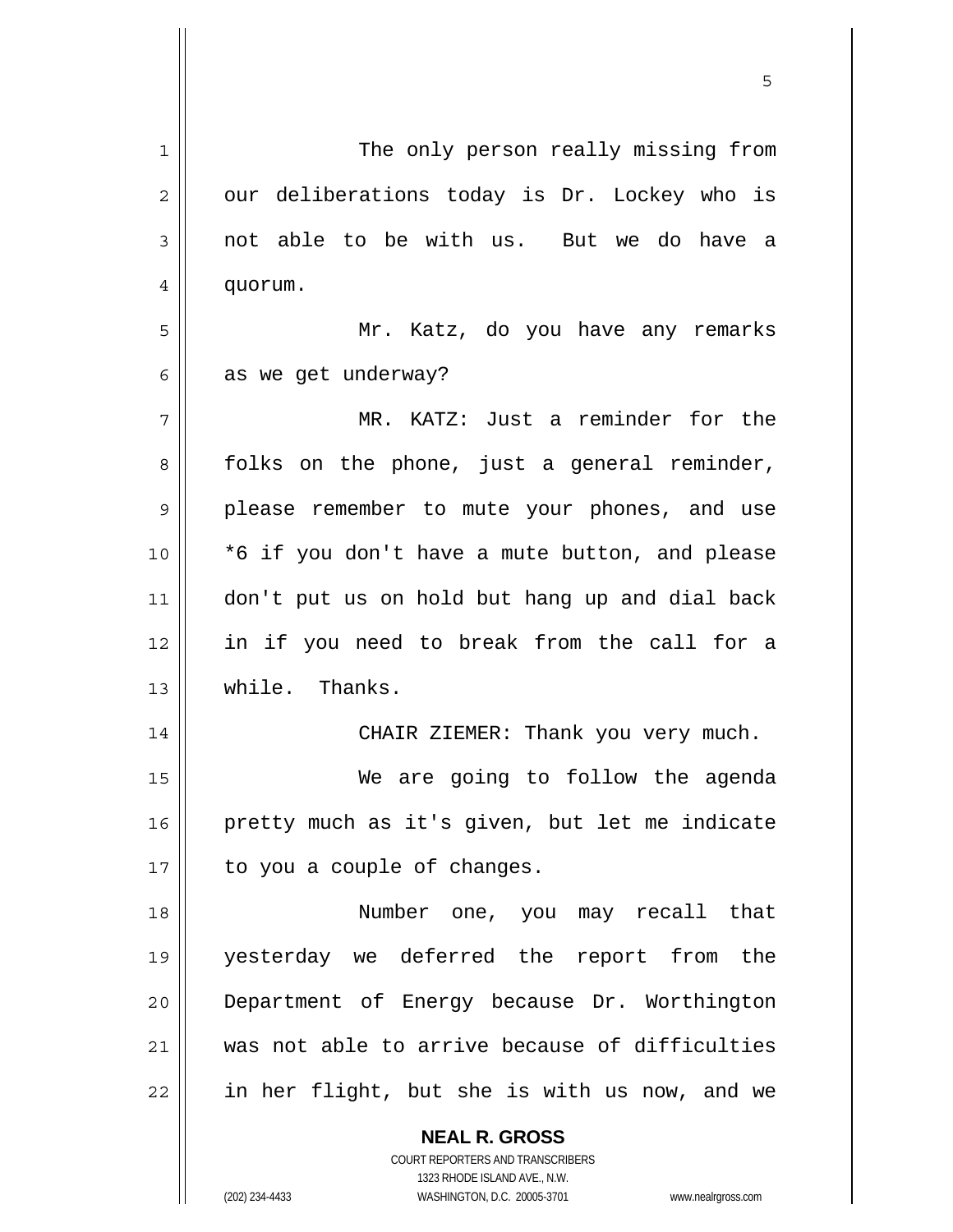1 are going to schedule the DOE update at the 11:15 slot, which, on your agenda, is the location of the science update.

 $\sim$  6.6  $\sim$  6.6  $\sim$  6.6  $\sim$  6.6  $\sim$  6.6  $\sim$  6.6  $\sim$  6.6  $\sim$  6.6  $\sim$  6.6  $\sim$  6.6  $\sim$  6.6  $\sim$  6.6  $\sim$  6.6  $\sim$  6.6  $\sim$  6.6  $\sim$  6.6  $\sim$  6.6  $\sim$  6.6  $\sim$  6.6  $\sim$  6.6  $\sim$  6.6  $\sim$  6.6  $\sim$  6.6  $\sim$  6.6  $\sim$ 

 We will move the science update to the slot in the meeting which is labeled review close-out process, Dr. John Mauro. Because that report you will recall was given yesterday because we had the open time slot yesterday.

10 11 So with that slight juggling in the agenda, we will proceed.

12 13 14 15 16 17 18 19 20 The first item then, this morning is an 83.14 SEC Petition for Vitro Manufacturing. The petition evaluation report will be presented by Stu Hinnefeld. Also, we may hear from the petitioner if the petitioner so wishes. It was not absolutely sure when we last contacted the petitioner that that person wished to speak or comment, but we will have opportunity for that as well.

21 22 So let us proceed then with the evaluation report on Vitro. I don't know

> **NEAL R. GROSS** COURT REPORTERS AND TRANSCRIBERS 1323 RHODE ISLAND AVE., N.W. (202) 234-4433 WASHINGTON, D.C. 20005-3701 www.nealrgross.com

2

3

4

5

6

7

8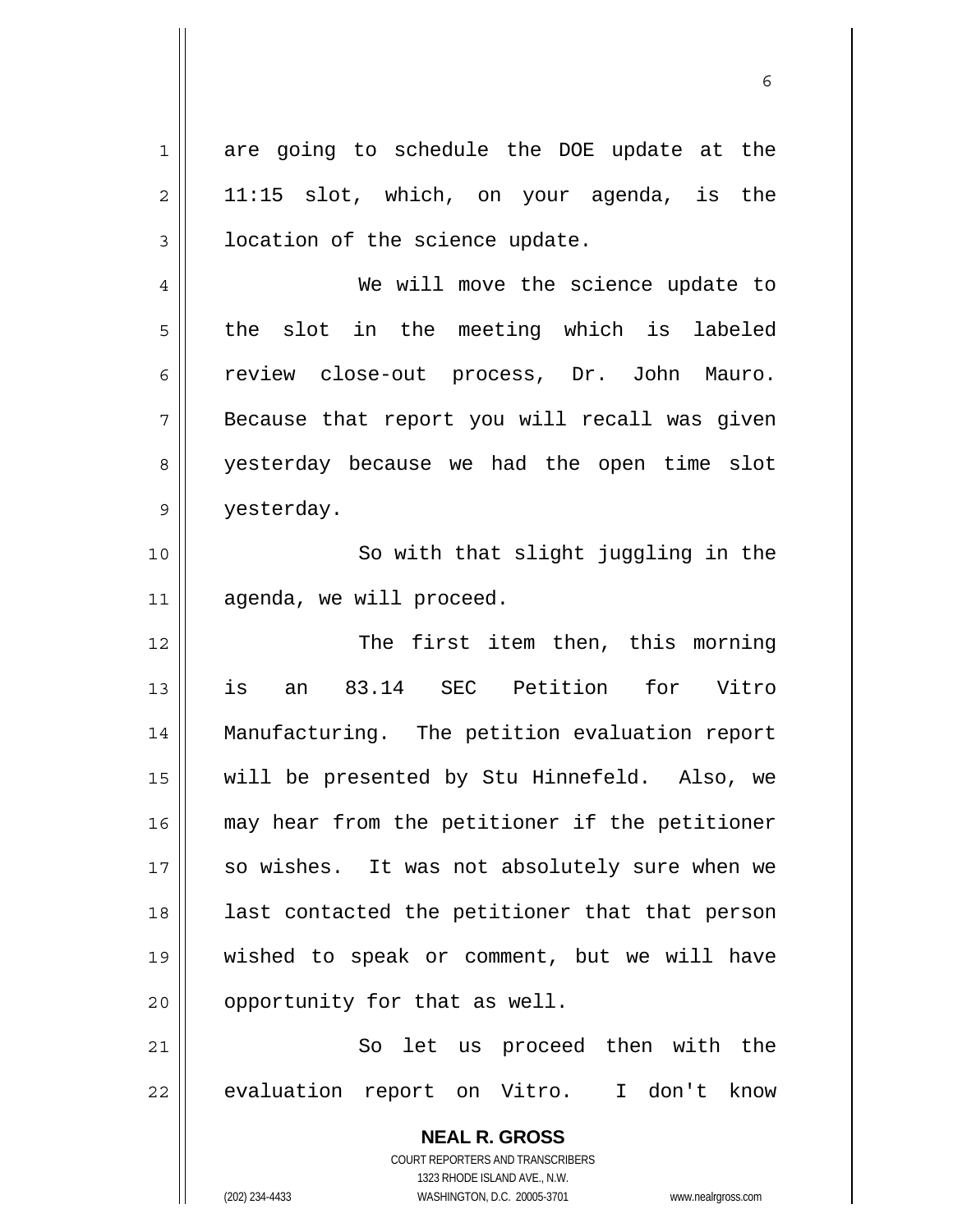| 1  | actually if it is pronounced Vitro or Vitro.                            |
|----|-------------------------------------------------------------------------|
| 2  | Maybe it's Vitro, Stu. What is the official                             |
| 3  | NIOSH pronunciation of this company?                                    |
| 4  | MR. HINNEFELD: Vitro.                                                   |
| 5  | CHAIR ZIEMER: You call it Vitro.                                        |
| 6  | Okay.                                                                   |
| 7  | MR. HINNEFELD: I don't know that                                        |
| 8  | that is the correct pronunciation.                                      |
| 9  | CHAIR ZIEMER: I thought perhaps the                                     |
| 10 | people who worked there were in vitro, but                              |
| 11 | Vitro sounds a little better, I think. So we                            |
| 12 | might have to get corrected on that. In any                             |
| 13 | event let's proceed.                                                    |
| 14 | VITRO MANUFACTURING 83.14 SEC PETITION                                  |
| 15 | MR. HINNEFELD: Thank you, Dr.                                           |
| 16 | Ziemer. I suggested to LaVon last night that                            |
| 17 | he might want to come and give a presentation                           |
| 18 | with my name on it, but he didn't take me up                            |
| 19 | on that, so here I am again.                                            |
| 20 | This is, as introduced -- this is                                       |
| 21 | our presentation for the Vitro Manufacturing                            |
| 22 | site, AWE site in Canonsberg, Pennsylvania.                             |
|    | <b>NEAL R. GROSS</b>                                                    |
|    | <b>COURT REPORTERS AND TRANSCRIBERS</b><br>1323 RHODE ISLAND AVE., N.W. |
|    | (202) 234-4433<br>WASHINGTON, D.C. 20005-3701<br>www.nealrgross.com     |

7

 $\mathsf{I}$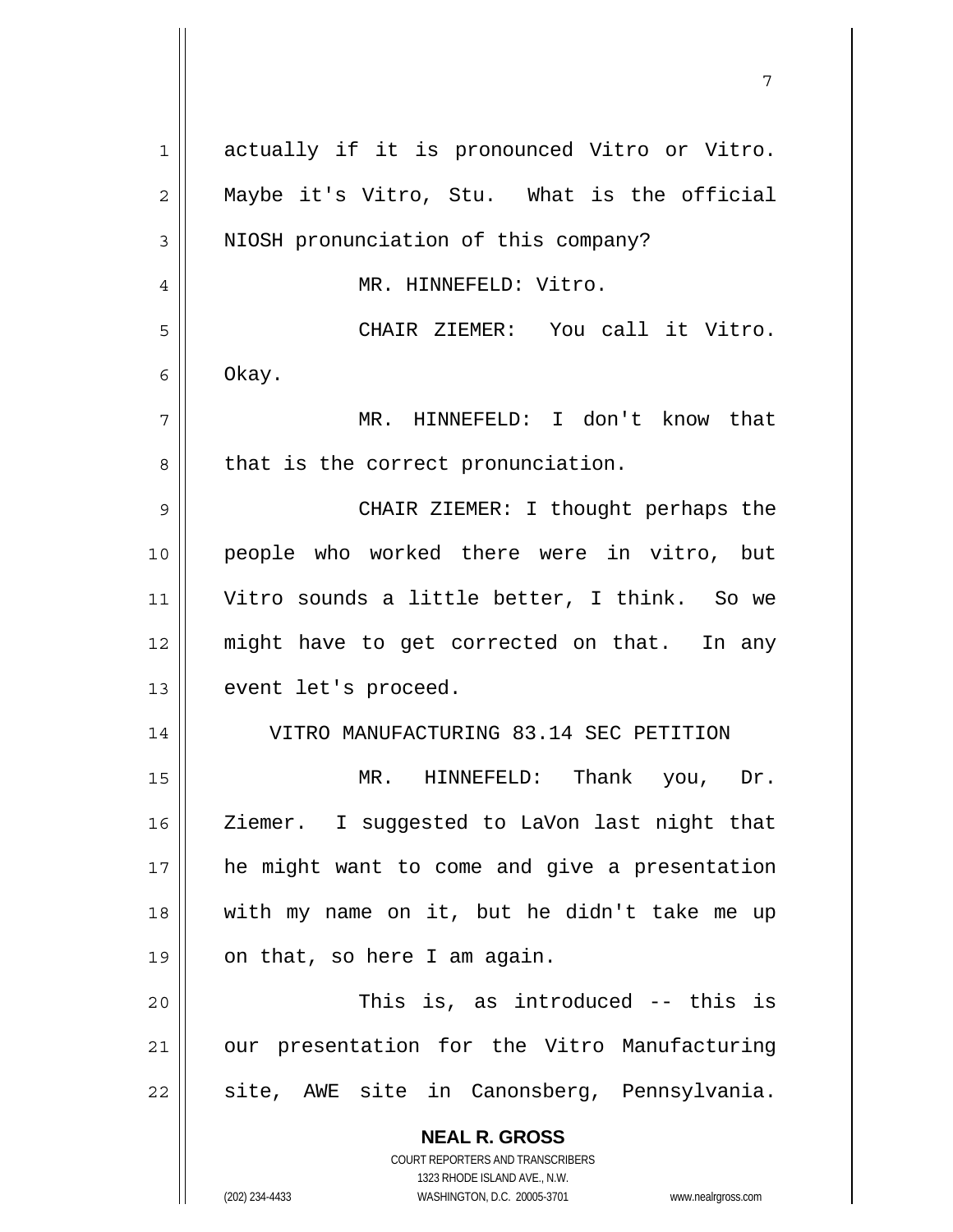| 1  | It's just a little ways south of Pittsburgh.                        |
|----|---------------------------------------------------------------------|
| 2  | Here is a little bit of the history                                 |
| 3  | of the petition. The date, November 10 <sup>th</sup> , when         |
| 4  | we notified one of the petitioners, or one of                       |
| 5  | the claimants from Vitro Manufacturing that we                      |
| 6  | were not able to do a dose reconstruction for                       |
| 7  | his or her case, and we sent them a letter to                       |
| 8  | that effect, and sent them a blank Form A                           |
| 9  | petition, SEC petition.                                             |
| 10 | They then returned the petition                                     |
| 11 | promptly and we qualified on November 26 <sup>th</sup> , our        |
| 12 | finding being that we are unable to complete                        |
| 13 | dose reconstruction with sufficient accuracy                        |
| 14 | for the employees there.                                            |
| 15 | The Vitro site is an atomic weapons                                 |
| 16 | employer. Its operational period is from 1942                       |
| 17 | to 1957. That is the period we have evaluated                       |
| 18 | for this petition, as the active period, the                        |
| 19 | covered period.                                                     |
| 20 | They conducted chemical processing                                  |
| 21 | to extract uranium from ores and scrap AEC                          |
| 22 | materials, and they were, actually before                           |
|    | <b>NEAL R. GROSS</b>                                                |
|    | <b>COURT REPORTERS AND TRANSCRIBERS</b>                             |
|    | 1323 RHODE ISLAND AVE., N.W.                                        |
|    | (202) 234-4433<br>WASHINGTON, D.C. 20005-3701<br>www.nealrgross.com |

<u>8. Album and the state of the state of the state of the state of the state of the state of the state of the sta</u>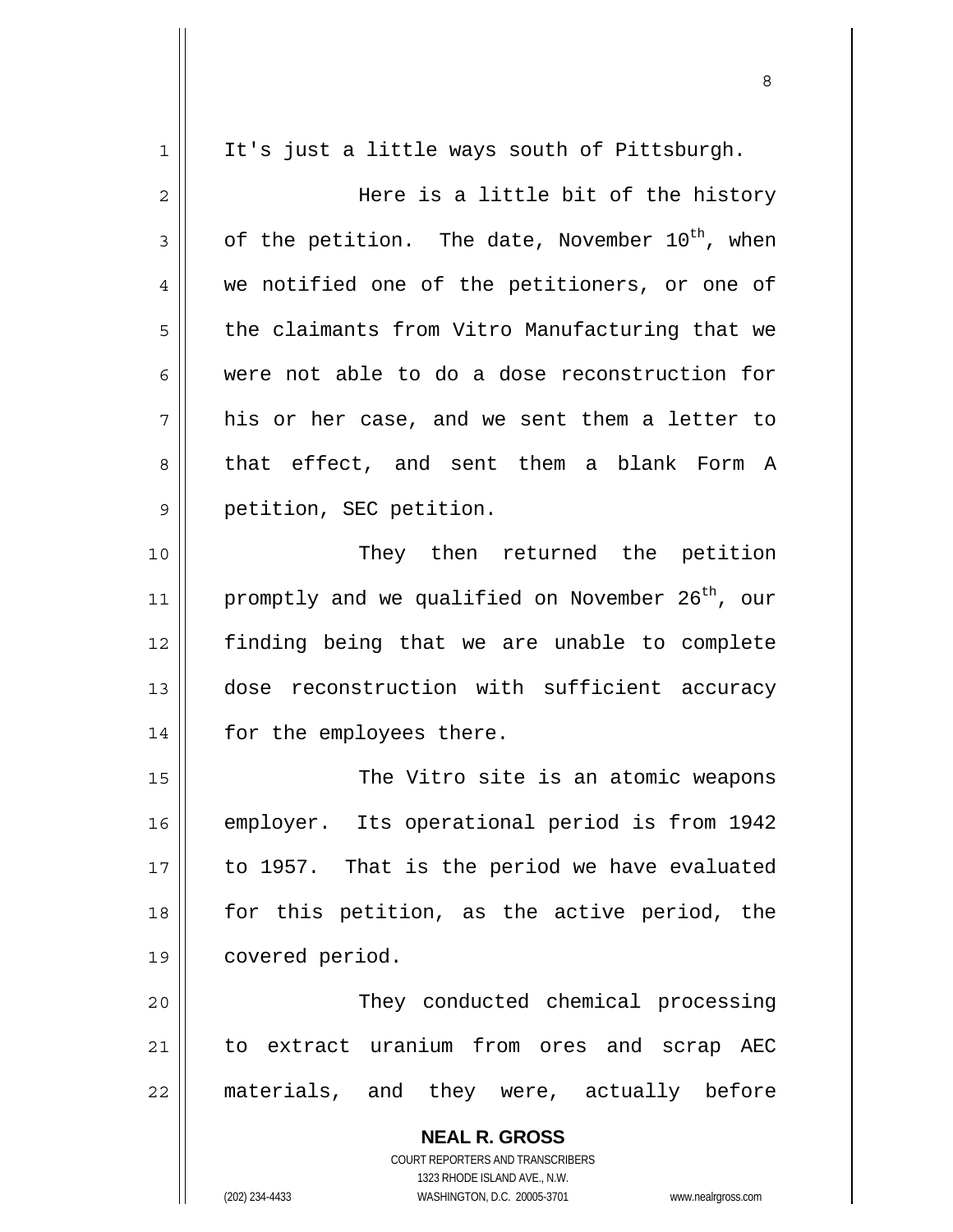| 1              | World War II, they were already engaged in the           |
|----------------|----------------------------------------------------------|
| $\overline{2}$ | extraction of uranium and radium<br>for                  |
| 3              | commercial purposes. And then when the war               |
| 4              | effort was looking for uranium, they went to             |
| 5              | places like Vitro that already knew how to do            |
| 6              | it, and had them specifically for the                    |
| 7              | Manhattan Engineer District then extract                 |
| 8              | uranium for the government's purposes.                   |
| $\mathsf 9$    | Physical forms were uranium ores,                        |
| 10             | concentrates, U-308 is typically the product             |
| 11             | of the purification process, and then the                |
| 12             | byproduct materials containing uranium                   |
| 13             | progeny.                                                 |
| 14             | So in other words, of course when                        |
| 15             | you purify the uranium out of the ore you got            |
| 16             | all the stuff that is not uranium from the ore           |
| 17             | that is left over, many of those are                     |
| 18             | radioactive elements, the progeny of uranium.            |
| 19             | The data capture efforts are                             |
| 20             | actually summarized in the petition evaluation           |
| 21             | report. There is a table in the back that                |
| 22             | describes documentation that was obtained, and           |
|                | <b>NEAL R. GROSS</b><br>COURT REPORTERS AND TRANSCRIBERS |

<u>9 de anos de la contrada de la contrada de la contrada de la contrada de la contrada de la contrada de la con</u>

1323 RHODE ISLAND AVE., N.W.

 $\begin{array}{c} \hline \end{array}$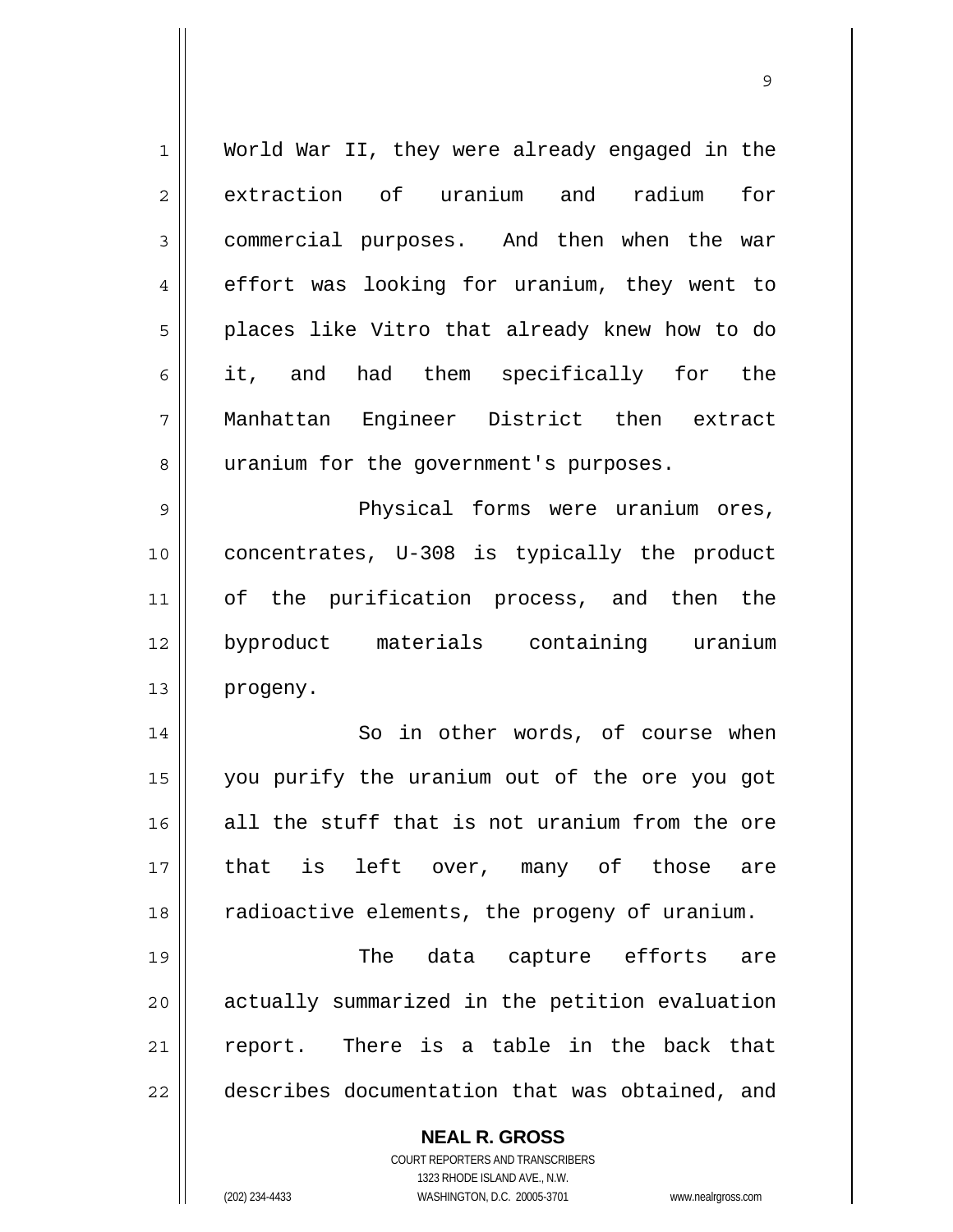1 2 3 4 5 6 7 8 9 10 11 12 13 14 15 16 the records that -- where they were obtained from, you will see that. We have used our existing database which we have populated over the course of the project from the DOE Germantown offices and National Archives and records centers, and a number of data capture activities. We have -- we looked at existing project technical documents to see if they would help to help inform us about this. We looked at the legacy management, considered site's database, a couple of open net databases, NRC ADAMS database, and a variety of other systems including the Hanford declassified document retrieval system, and the Office of Science and Technical Information, OSTI.

10

17 18 19 20 21 22 And we evaluated the interviews that had been conducted with the claimants, the computer-assisted telephone interview that is conducted on all the claimants. Didn't see any information in that, in those interviews that would cause us to think that we could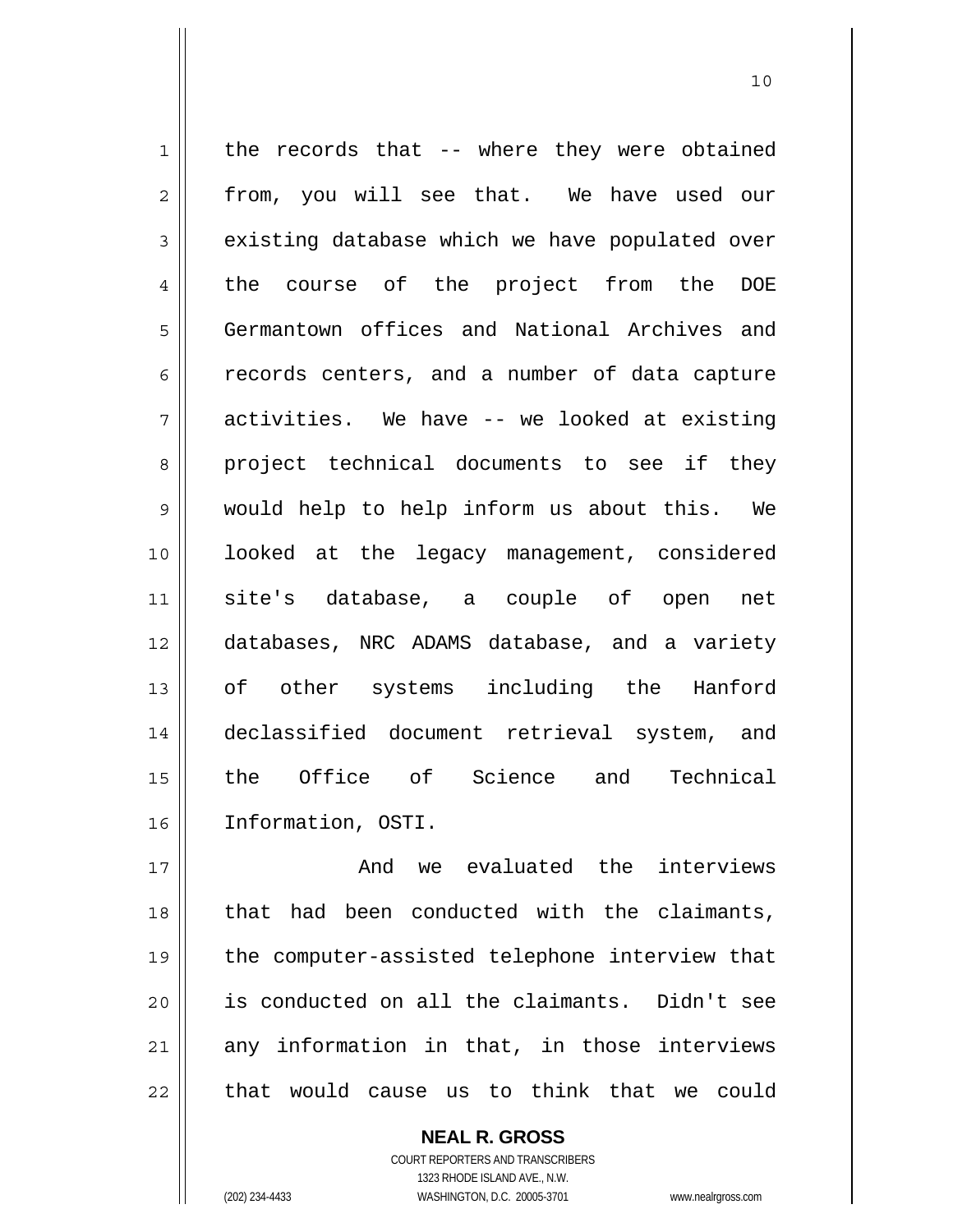feasibly reconstruct all the doses at Vitro, and we also concluded from that that we were not likely to learn anymore from interviews, or learn enough from interviews that would allow these reconstructions to be feasible given the limitations that we've encountered.

7 8 9 10 11 12 13 14 15 16 17 The radiological operations at Vitro Manufacturing, like I said, they were actually a uranium purifier and radium purifier prior to World War II. In 1942, the Manhattan Engineer District contacted them to produce purified uranium from ores and concentrates, and so the start date is actually an August date in 1942, which coincides with the establishment of the Manhattan Engineer District. So that is the start of the covered period.

18 19 20 21 22 In 1947 they received, essentially, some additional work from the AEC to process scrap and uranium-bearing residues. Now scrap materials as I understand it were often just off-specification manufactured products. It's

> **NEAL R. GROSS** COURT REPORTERS AND TRANSCRIBERS 1323 RHODE ISLAND AVE., N.W. (202) 234-4433 WASHINGTON, D.C. 20005-3701 www.nealrgross.com

1

2

3

4

5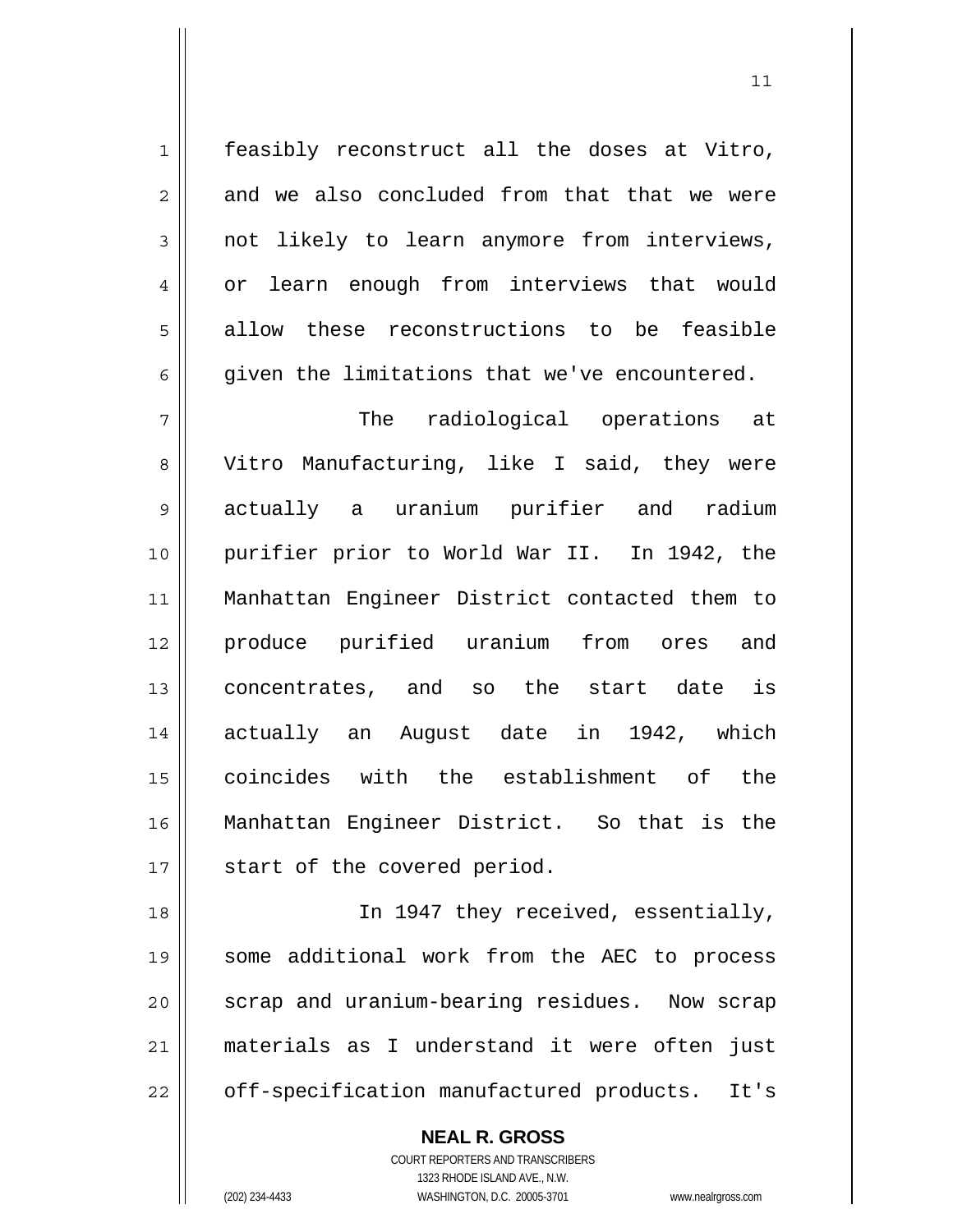| $\mathbf{1}$   | not like there was scrap metal that was       |
|----------------|-----------------------------------------------|
| $\overline{c}$ | contaminated; it was mainly uranium product   |
| $\mathfrak{Z}$ | that just didn't meet specification, so it    |
| $\overline{4}$ | went back for the uranium to be reclaimed out |
| 5              | of, and Uranium-bearing residues, et cetera,  |
| 6              | and a number of other products. I think there |
| 7              | was something about Canadian slimes, which I  |
| 8              | guess is some sort of byproduct of milling.   |
| $\mathsf 9$    | And these products then, or these were all    |
| 10             | processed for uranium extraction for AEC at   |
| 11             | this point.                                   |
|                |                                               |
| 12             | In 1955 most uranium processing               |
| 13             | ceased. There were still some small-scale     |
| 14             | activities. The waste residue removal began   |
| 15             | in 1956, and the last AEC contract terminated |
| 16             | in 1957, so that is the end of the covered    |
| 17             | period.                                       |
| 18             | Not all radioactive waste<br>was              |
| 19             | removed, and there is in fact a residual      |
| 20             | radioactivity period for this site beginning  |
| 21             | at the end of the covered period.<br>Our      |

**NEAL R. GROSS** COURT REPORTERS AND TRANSCRIBERS

1323 RHODE ISLAND AVE., N.W.

 $\mathsf{II}$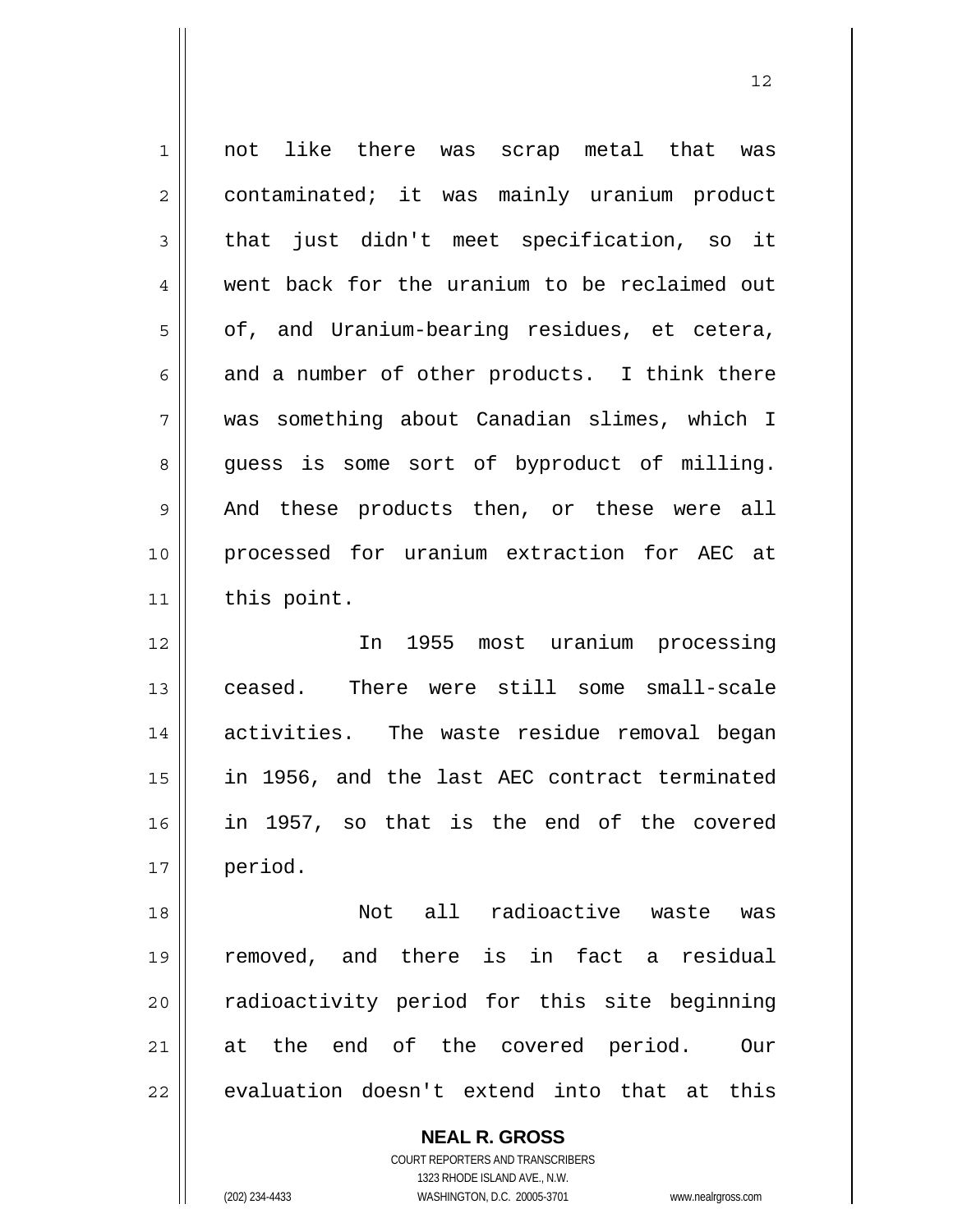1 7 point, and as I recall -- I don't know for sure -- as I recall, we don't have any claimants who are strictly in the residual period. I believe all claimants had some employment at least in the covered period, and then some of them do extend into the residual period as well.

8 9 10 11 12 13 14 15 16 17 The available monitoring data, we actually do have some monitoring data from employees there. We have some uranium urinalysis results for the years `50 to `54. It is not clear this is comprehensive. It's not clear we have all the samples, and there are some legibility issues with some of them. Some of those you can't necessarily read. But there are a number of legible ones as well.

18 19 20 21 22 And then there are a limited number of radon samples from 1944 and from 1950, not from the entire period, just from those two years. But even at the time, the people taking the samples didn't express a lot of

**NEAL R. GROSS**

2

3

4

5

6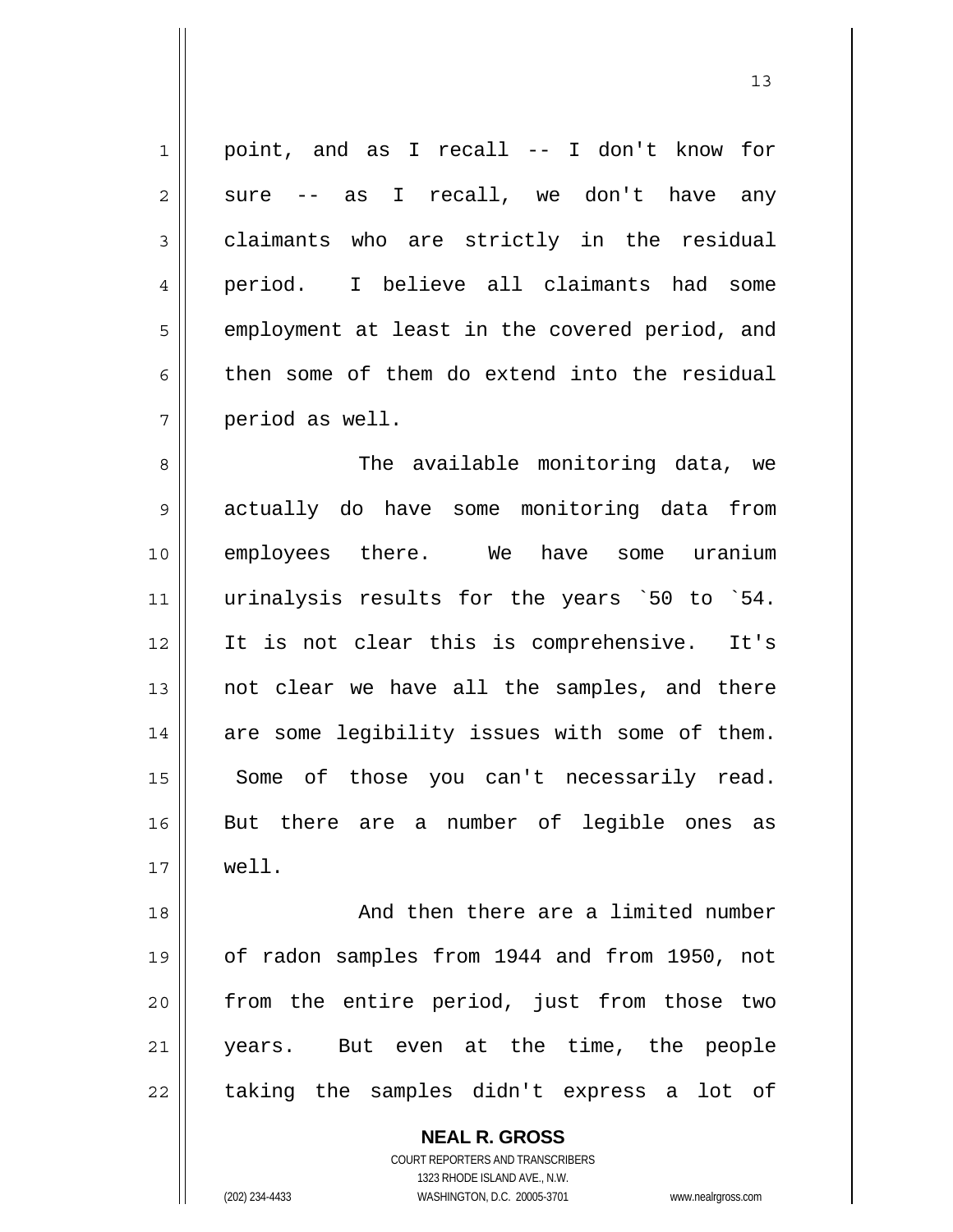1 2 3 4 5 6 7 confidence in those results. So we don't think that they are going to be of much value to us; that is a radium body burden bioassay technique that given at the time that they were taken, they weren't considered very reliable. We feel we would be hard-pressed to put much confidence in those.

8 9 10 11 12 13 14 On the external monitoring side we do have external monitoring periods from February of 1944 through March of 1954, and those appear to be complete. It appears we have essentially a comprehensive list of the external results of the people who were monitored for those years.

15 16 17 18 19 20 21 22 Workplace monitoring, we have some area air sampling, a very limited number of breathing zone air samples for certain years, `49 to `53, those are in total alpha activity. And the -- but the breathing zone samples are too limited to really draw conclusions about the entirety of the exposure situation, and the general area air samples are oftentimes

> **NEAL R. GROSS** COURT REPORTERS AND TRANSCRIBERS 1323 RHODE ISLAND AVE., N.W.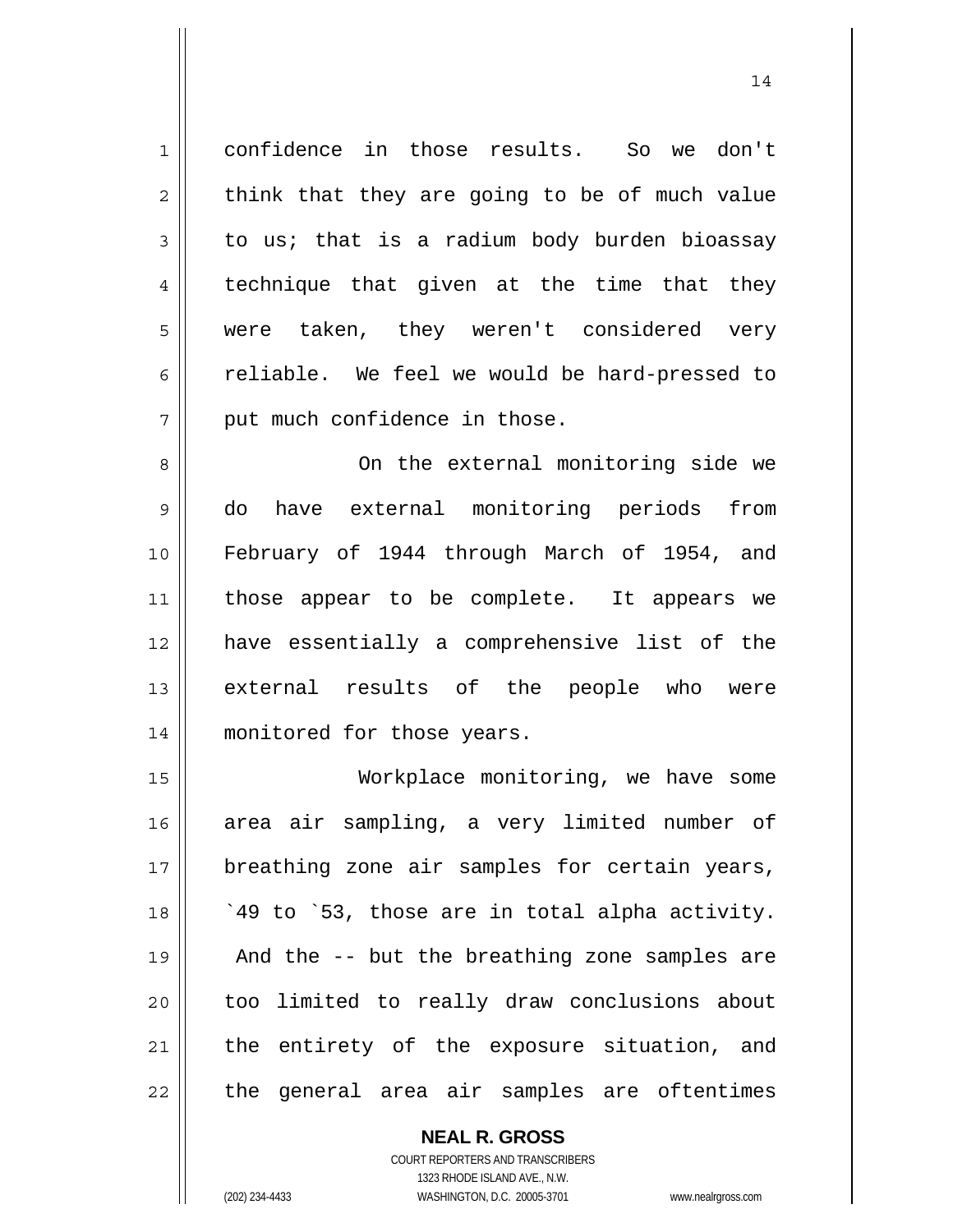1 2 3 difficult to correlate to what was actually in the breathing zone of workers from general area air sampling.

4 5 6 7 8 And there are some surface contamination surveys as well, but it is hardly a comprehensive survey, that we feel like we have a comprehensive knowledge of the contamination situation at the plant.

9 10 11 12 13 14 15 16 17 18 19 20 21 In talking about feasibility of dose reconstructions, the available bioassay that we have, the internal monitoring results, are for uranium only, and since this did purify uranium, it extracted uranium from ores and residues and other materials, the degree of disequilibrium between the uranium and the uranium progeny is variable, depending on the site location and the particular process. So we don't have a constant relationship between the progeny and the uranium, so we can't use the uranium bioassay results to deduce what the non-uranium intakes would be.

While I'm on the subject, and I

**NEAL R. GROSS** COURT REPORTERS AND TRANSCRIBERS 1323 RHODE ISLAND AVE., N.W.

22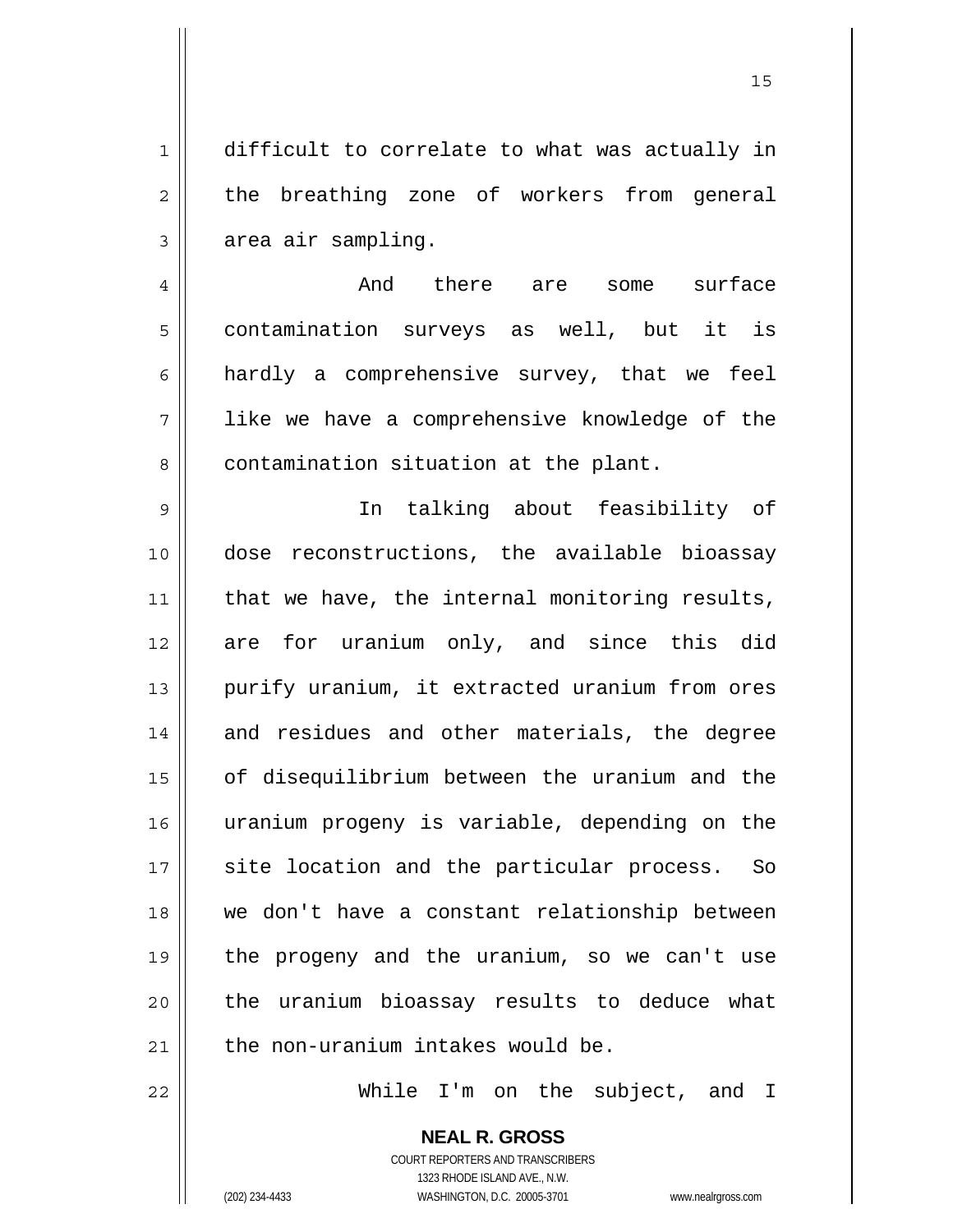1 2 3 4 5 6 7 8 don't think this comes up in a slide, I did want to mention also, we don't have, really, information that the material was well controlled or confined to some portion of the facility, and our indications are that anybody that worked at the facility could very well have been exposed to the material. It wasn't limited to certain job titles, for instance.

16

9 10 11 12 13 14 15 16 The limited breathing zone air samples we feel are not sufficient to give us an adequate view of what the exposure situation was over the whole period of time, and the general area air samples, we do have more of those, but it is very difficult to deduce breathing zone concentrations from a general area air sampling program.

17 18 19 20 21 22 The breath radon samples, as I said, were not considered reliable at the time, and so we don't feel like it would be appropriate for us to use them in any manner, and I don't know if we would have -- I'm not sure we have the technique to even interpret

> COURT REPORTERS AND TRANSCRIBERS 1323 RHODE ISLAND AVE., N.W. (202) 234-4433 WASHINGTON, D.C. 20005-3701 www.nealrgross.com

**NEAL R. GROSS**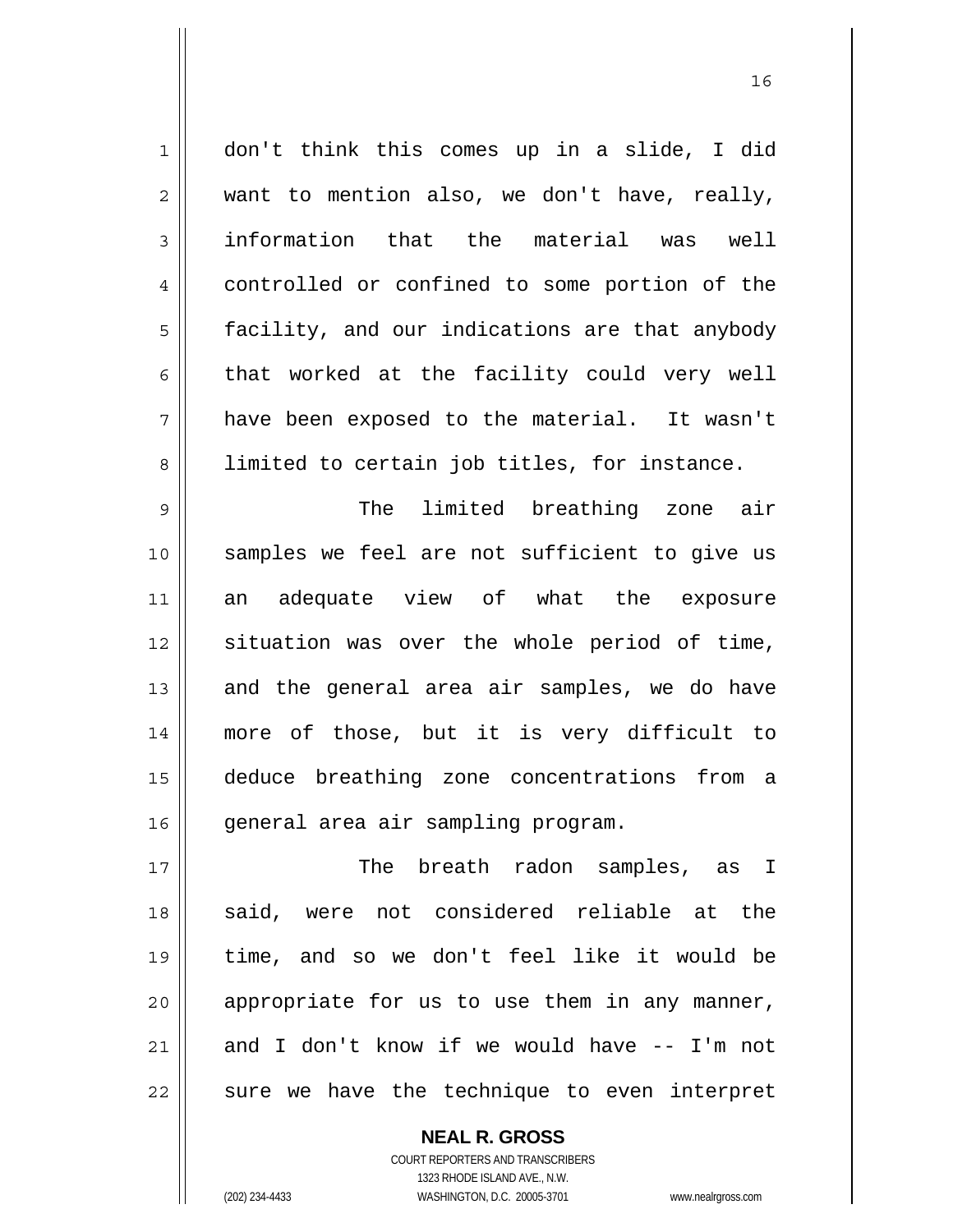1 2 those, and so we don't know very much about them.

17

 So in terms of our determination for internal dose reconstruction, we have determined that internal dose reconstruction is not feasible for uranium progeny.

7 8 9 10 11 12 13 14 15 16 17 18 19 20 21 For uranium exposure, we intend to use the bioassay if necessary, when it is necessary to due dose reconstructions, for members, for people who aren't compensated via the class, we intend to use their uranium bioassay core claimant. If a claimant has a uranium bioassay, we intend to use that to interpret their uranium internal exposure. But we don't have what we feel is a sufficient data set to allow us to build something like a coworker model to reconstruct internal doses for unmonitored people. If we have any claimants who don't have bioassay data, we don't think we can do an internal uranium assessment for them.

22

3

4

5

6

For external, like I said we have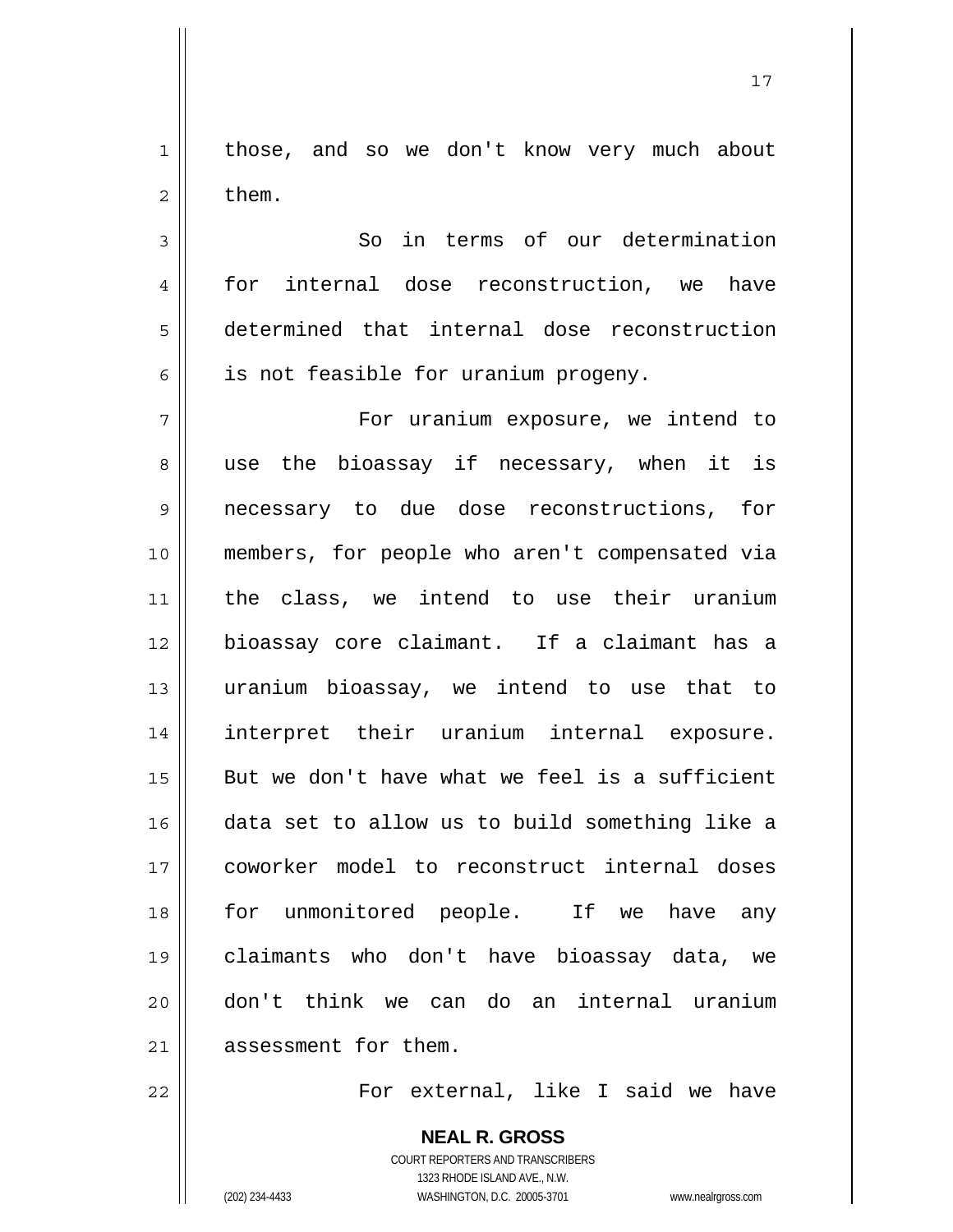external monitoring data for the years 1944 to 1954, so for those years, certainly we can - we will use those if we need to do dose reconstructions, we will use those data for claimants who have it.

6 7 8 9 10 11 12 13 14 We have not really determined whether we feel it is a sufficient dataset to do coworker models. We might very well. We might be able to do a coworker study, satisfy ourselves that we feel like we have gotten a decent representation of the monitored people. It appears -- we don't know for sure we have all of them, but it appears to be a complete set that we have.

15 16 17 18 19 20 21 22 And it may very well allow us to do some sort of coworker approach, certainly for those monitored years. And I don't know about extending it. We haven't really decided if we would extend it. These decisions will have to be made before we complete the partial dose reconstructions for people who aren't compensated through the class.

> **NEAL R. GROSS** COURT REPORTERS AND TRANSCRIBERS 1323 RHODE ISLAND AVE., N.W. (202) 234-4433 WASHINGTON, D.C. 20005-3701 www.nealrgross.com

1

2

3

4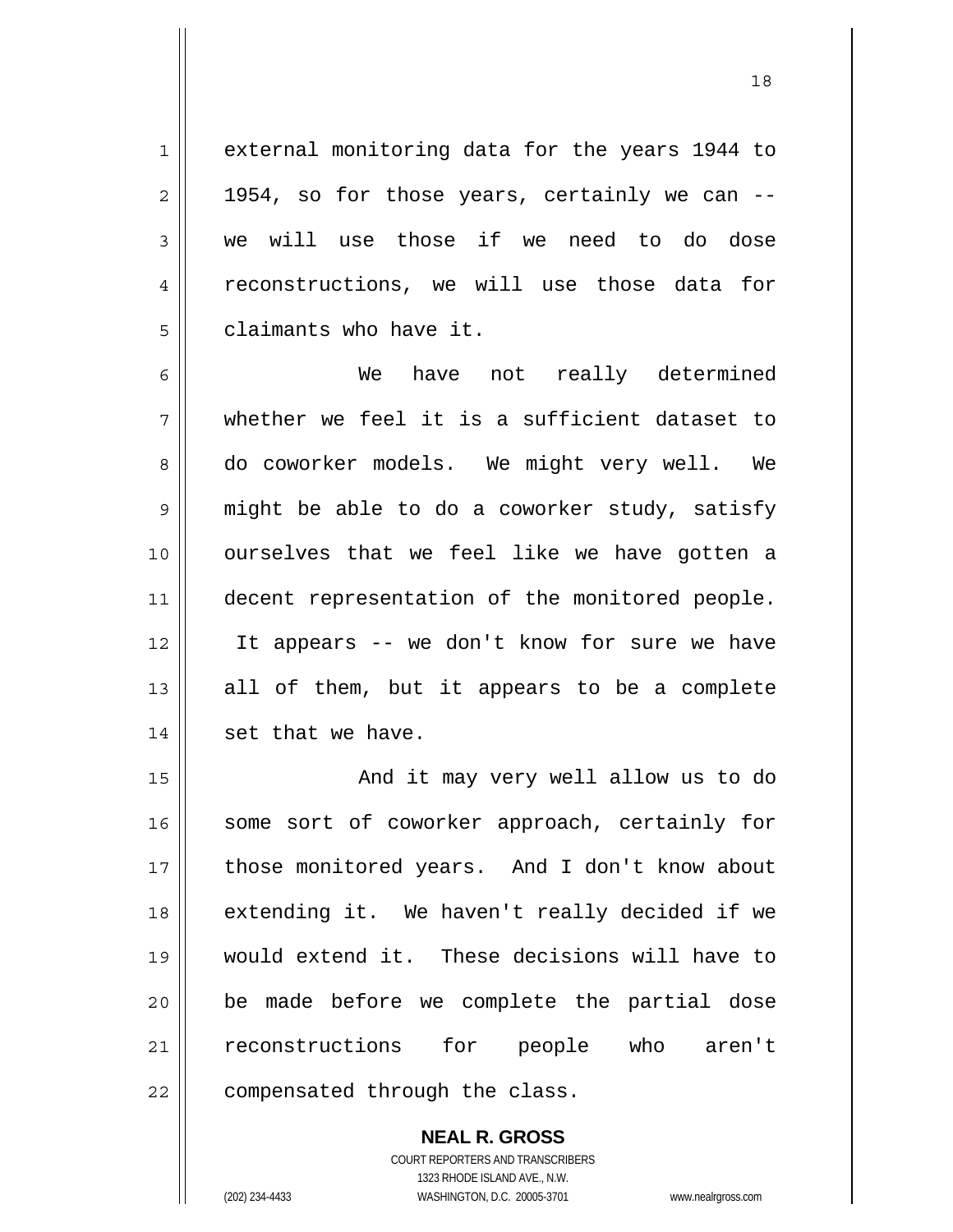| $\mathbf{1}$   | There's where I am $--$ we have not            |
|----------------|------------------------------------------------|
| $\overline{2}$ | made a determination as to whether we can      |
| $\mathsf 3$    | reconstruct the external dose for people       |
| $\overline{4}$ | without exposure records. We do believe we     |
| 5              | reconstruct occupational medical dose<br>can   |
| 6              | using some existing complex-wide documents     |
| 7              | that we use for medical dose reconstruction.   |
| 8              | In terms of feasibility, I kind of             |
| 9              | decided I'd throw a curve ball in here on the  |
| 10             | internal uranium and say it's infeasible and   |
| 11             | not feasible both - or it's feasible and not   |
| 12             | feasible both. It's feasible for uranium       |
| 13             | bioassay that we have. We intend to use the    |
| 14             | uranium bioassay we have if it pertains to a   |
| 15             | claimant and that person's internal dose, if   |
| 16             | we need to do a dose reconstruction. But for   |
| 17             | people who don't have their own uranium        |
| 18             | bioassay samples, we don't believe we can do   |
| 19             | internal uranium doses.                        |
| 20             | We don't find that it's feasible to            |
| 21             | reconstruct the internal dose from the uranium |
| 22             | progeny for anyone, and from an external       |
|                | <b>NEAL R. GROSS</b>                           |

COURT REPORTERS AND TRANSCRIBERS 1323 RHODE ISLAND AVE., N.W.

 $\mathbf{\mathsf{I}}$ 

(202) 234-4433 WASHINGTON, D.C. 20005-3701 www.nealrgross.com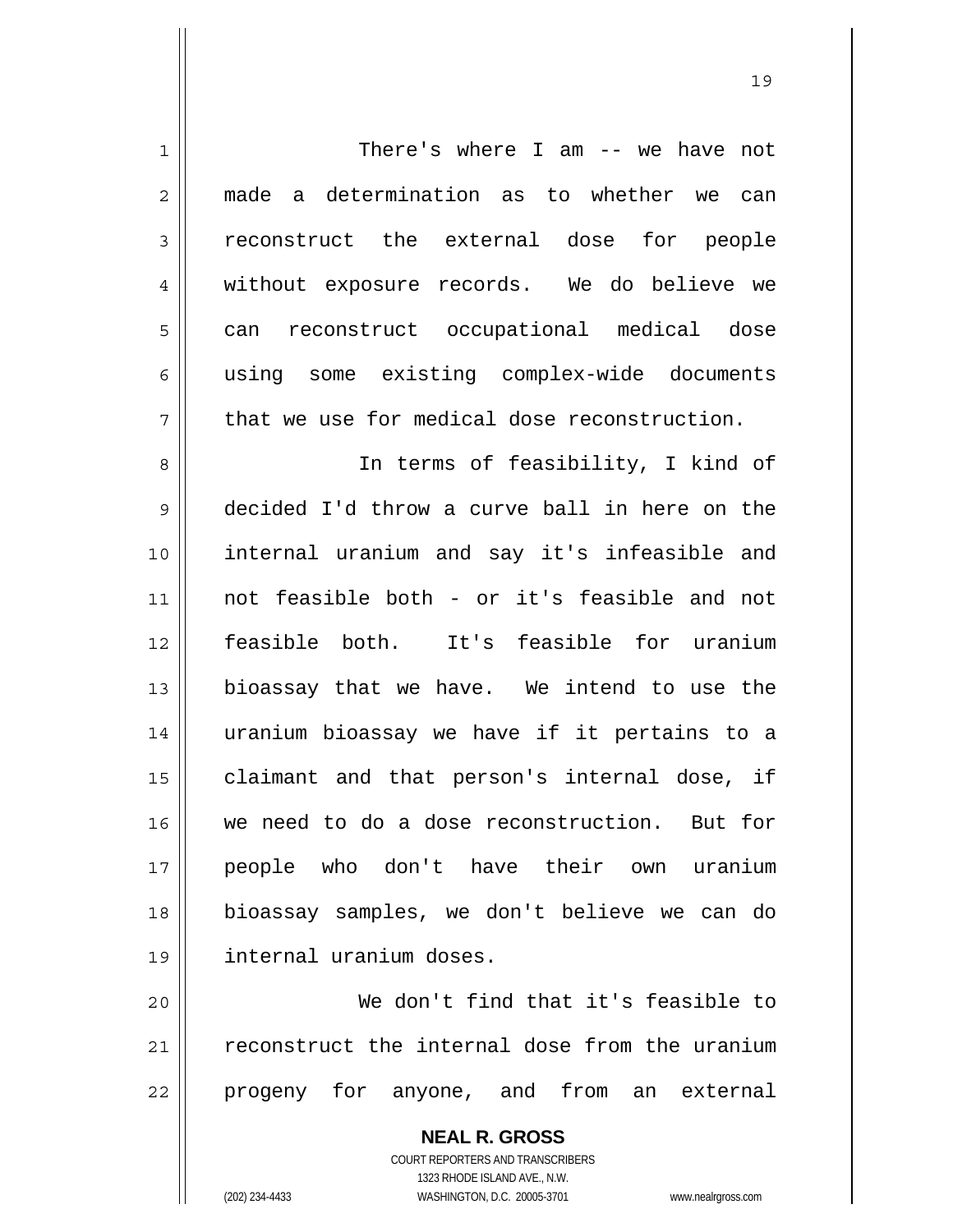1 2 3 4 5 6 7 standpoint we believe we can reconstruct the medical X-rays and for beta gamma we believe we can reconstruct it for monitored workers for sure, or for the ones who have it, we will include that. For the unmonitored workers, we have not yet determined yet whether we would try to include them.

8 9 10 11 12 13 14 15 And our health endangerment determination, we have no evidence of a discrete incident that could result in extremely high doses like you would receive from a criticality accident. But the evidence does indicate that workers in the class may have accumulated chronic radiation exposures sufficient to cause harm.

16 17 18 19 20 So we conclude that health may have been in danger for those workers covered by this evaluation who were employed for a number of workdays aggregating at least 250 in the class, or aggregated with other classes.

21 22 Our proposed class definition is all atomic weapons employer employees who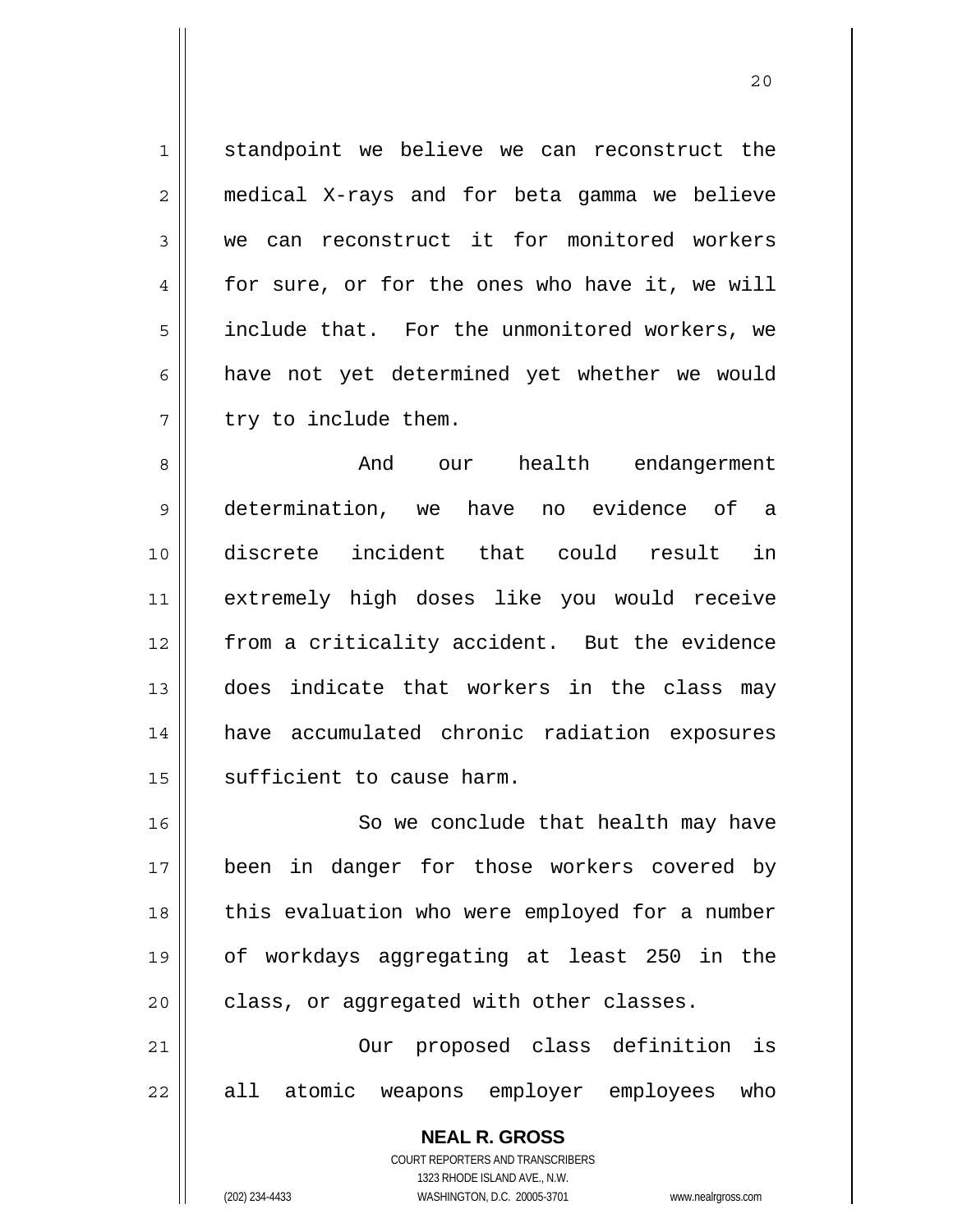worked at Vitro Manufacturing in Canonsburg, Pennsylvania from August  $13<sup>th</sup>$ , 1942 through December  $31^{st}$ , 1957, for a number of workdays aggregating at least 250 workdays, occurring either solely under this employment or in combination with workdays within the parameters established for other classes.

8 9 10 11 12 13 14 And this summarizes our recommendation for the period. This is the entire covered period for the site. We don't believe it's feasible to do a complete dose reconstruction, and we are recommending that the class be added for this facility for this period.

15 16 17 18 19 I didn't include it in the slide, but I did look awhile ago, we have 21 cases from this facility, some six of those have been compensated through dose reconstruction already.

20 21 So I believe that's the end. If there are any questions?

CHAIR ZIEMER: Thank you, Stu.

**NEAL R. GROSS** COURT REPORTERS AND TRANSCRIBERS 1323 RHODE ISLAND AVE., N.W.

22

1

2

3

4

5

6

7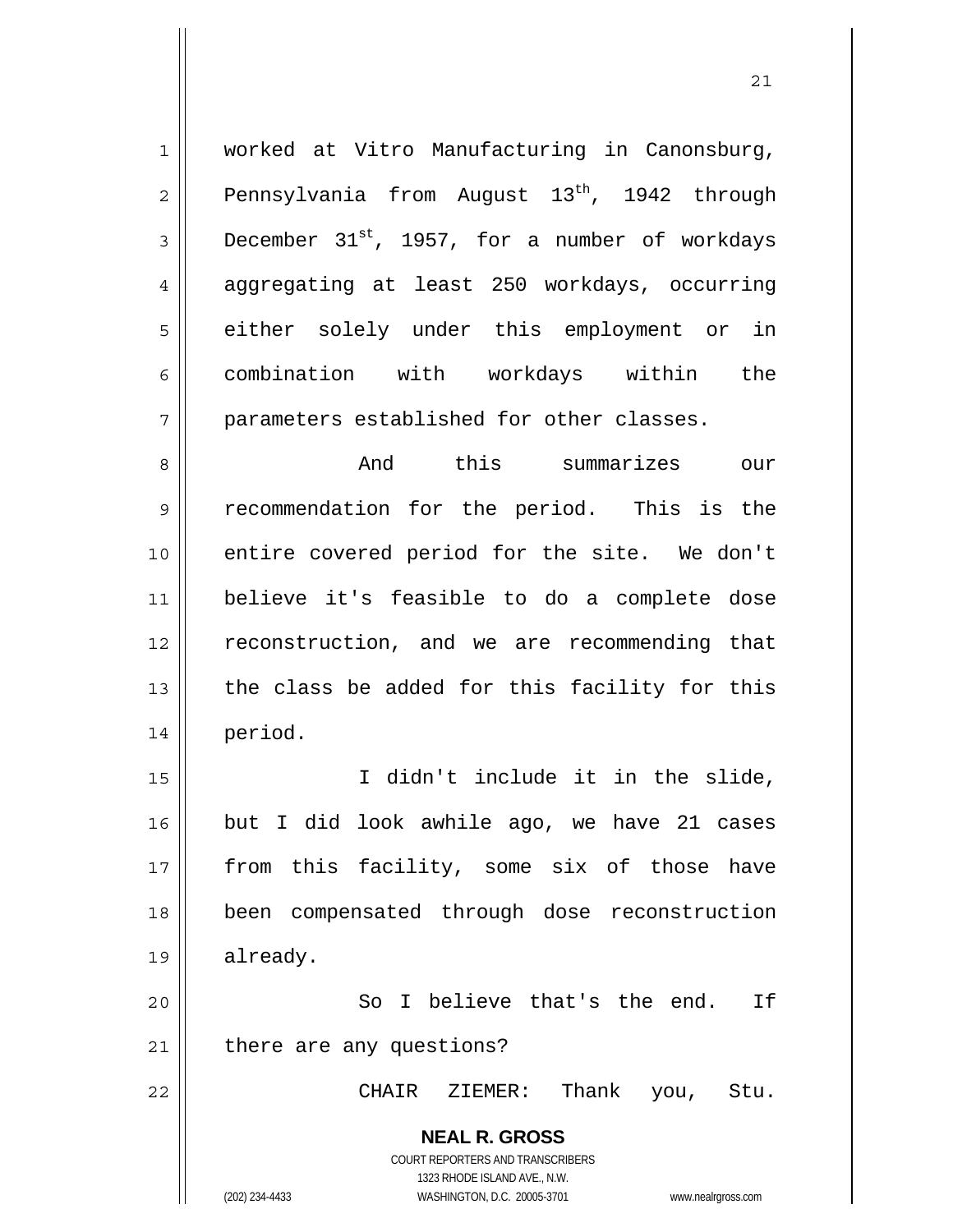**NEAL R. GROSS** COURT REPORTERS AND TRANSCRIBERS 1323 RHODE ISLAND AVE., N.W. (202) 234-4433 WASHINGTON, D.C. 20005-3701 www.nealrgross.com 1 2 3 4 5 6 7 8 9 10 11 12 13 14 15 16 17 18 19 20 21 22 Let's open the floor at this time for questions on Vitro. MEMBER MELIUS: Yes, any idea of the overall size of the facility? MR. HINNEFELD: It was on the order of 35 acres. MEMBER MELIUS: Yes, but I mean, number of people working there. MR. HINNEFELD: I do not. I don't know that we have a way to reconstruct how many people worked there, but I do not know right now. MEMBER MELIUS: And you have not tried to reach out or do any community outreach there, talk to - I know you are not directly involved, so it may be hard to answer this. MR. HINNEFELD: I don't remember any specifically for Vitro, no. MEMBER MELIUS: Okay. MR. HINNEFELD: We've been in the Pittsburgh area, but I don't believe that was

<u>22</u>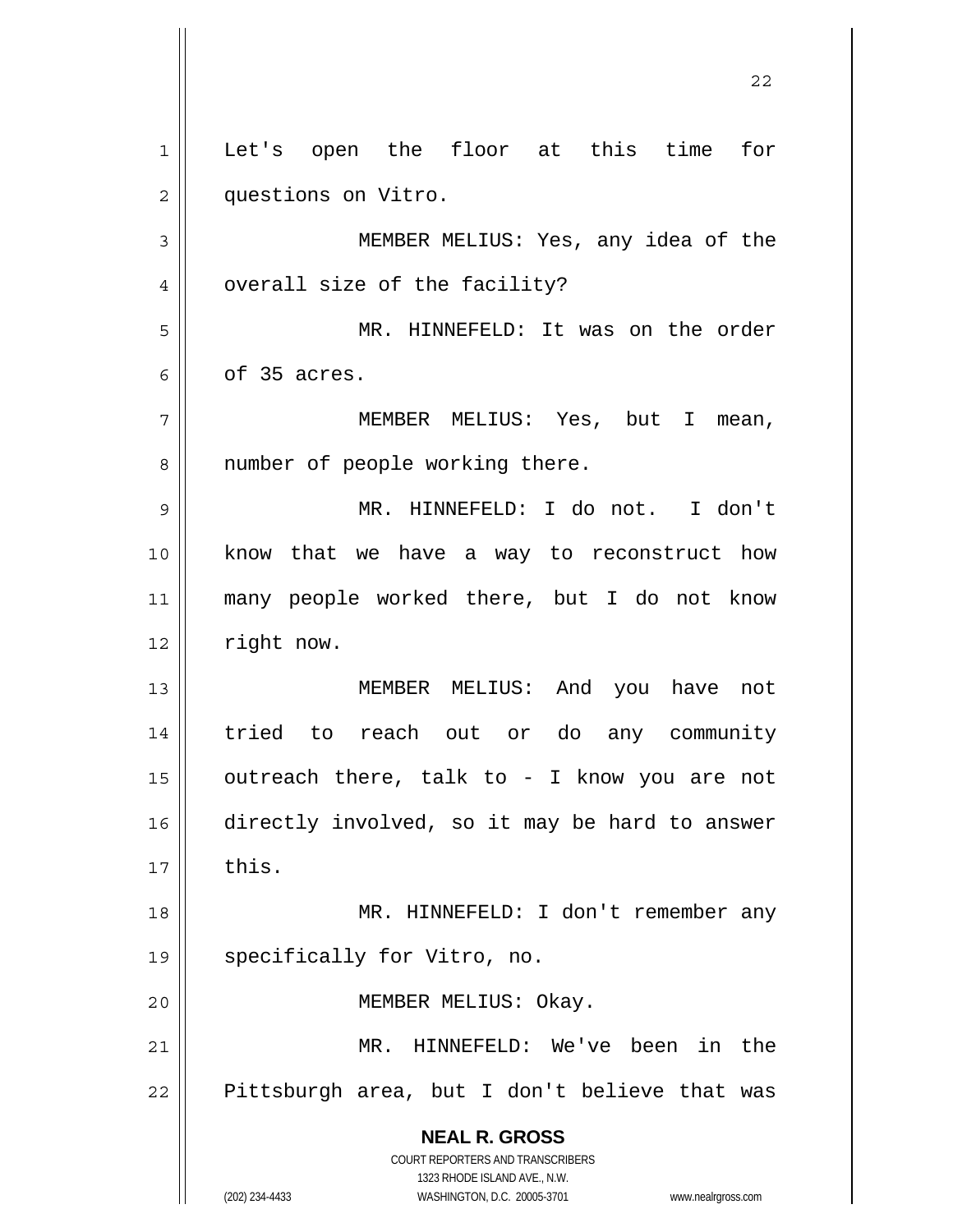1 associated with Vitro.

| $\overline{2}$ | MEMBER MELIUS: Okay, I'm<br>just                         |
|----------------|----------------------------------------------------------|
| 3              | trying to get a sense of the number of                   |
| 4              | potential claims, and some of the, like we had           |
| 5              | with the canal site, there was a huge worker             |
| 6              | population, but there hadn't been enough                 |
| 7              | outreach for people I think to know they could           |
| 8              | apply. And I'm just curious on this one also.            |
| 9              | MR. HINNEFELD: I don't really know.                      |
| 10             | Like I said, it's a 35-acre site. I guess                |
| 11             | that could be -- I guess you could put a lot             |
| 12             | of people in 35 acres.                                   |
| 13             | MEMBER MELIUS: You can't say.                            |
| 14             | MR. HINNEFELD: You can't say from                        |
| 15             | that.                                                    |
| 16             | MEMBER MELIUS: What they did after,                      |
| 17             | other than --                                            |
| 18             | MR. HINNEFELD: Yes, the site became                      |
| 19             | - well, it was a storage site for a while, and           |
| 20             | then it became essentially an industrial site.           |
| 21             | There was a -- or actually it wasn't a FUSRAP            |
| 22             | mediation. The uranium mill tailings remedial            |
|                | <b>NEAL R. GROSS</b><br>COURT REPORTERS AND TRANSCRIBERS |

1323 RHODE ISLAND AVE., N.W.

 $\mathsf{I}$  $\prod_{i=1}^{n}$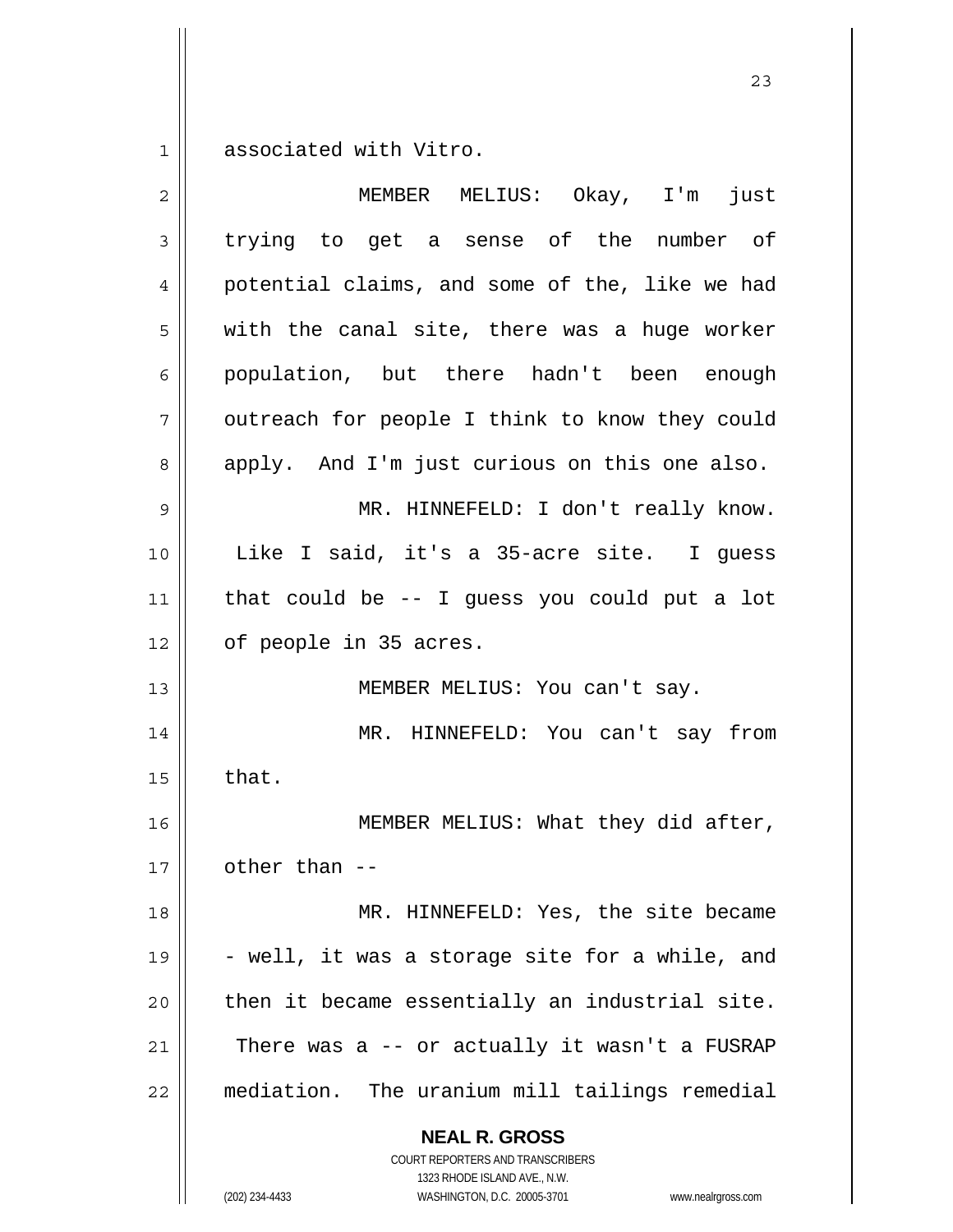1 2 3 4 5 6 7 8 9 10 11 12 13 14 15 16 17 18 19 20 21 22 action program, remediation was done I think in the 1980s, and there were some vicinity properties involved in that as well. CHAIR ZIEMER: Stu, I'd like to follow up on that. Was it a multiple-building site? I think you said we really don't know - - MR. HINNEFELD: We don't know -- CHAIR ZIEMER: -- the extent to which it was even controlled, right? MR. HINNEFELD: Right, we don't know a whole heck of a lot about it. The tailings that were -- I believe we know that the tailings piles were just stored in piles at the site. I mean it wasn't like confined in any particular way, but there were tailings piles on the site, and some erosion from those, as well. There was some migration. CHAIR ZIEMER: And I think we should recognize, this was at a time period when a lot of uranium was being used in consumer products. I've wondered on this particular

24

**NEAL R. GROSS** COURT REPORTERS AND TRANSCRIBERS

1323 RHODE ISLAND AVE., N.W.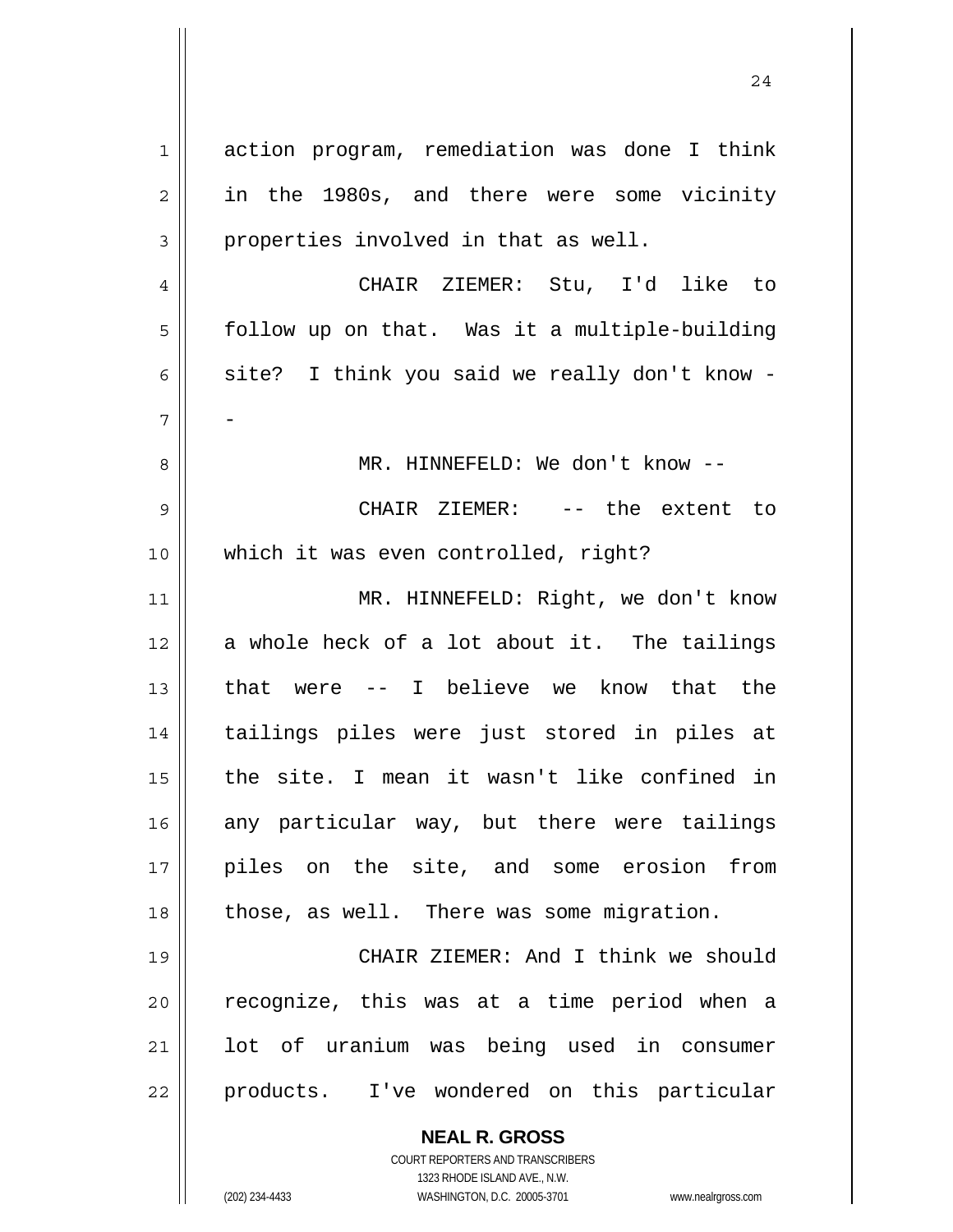| $\mathbf 1$    | site, both from its name and location if this                       |
|----------------|---------------------------------------------------------------------|
| $\overline{c}$ | might have been the source of the uranium                           |
| 3              | which was sent to the Homer Laughlin Company,                       |
| 4              | which is near Pittsburgh, and which made                            |
| 5              | Fiestaware during this -- just prior to the                         |
| 6              | Manhattan Project. The folklore says that                           |
| 7              | Homer Laughlin Company made the red or what                         |
| 8              | looks like orange Fiestaware right up until                         |
| 9              | the Manhattan project, at which point their                         |
| 10             | source of uranium was diverted to the project,                      |
| 11             | and they ceased to make that particular                             |
| 12             | Fiestaware.                                                         |
| 13             | But my point is that uranium was                                    |
| 14             | widely used in consumer products, and the idea                      |
| 15             | that it could be hazardous probably wasn't in                       |
| 16             | the picture very much at that time.                                 |
| 17             | MR. PROCTOR: Dr. Ziemer?                                            |
| 18             | CHAIR ZIEMER: Yes.                                                  |
| 19             | MR. PROCTOR: This is John Proctor                                   |
| 20             | in Las Vegas.  I grew up in Morgantown, West                        |
| 21             | Virginia. That's home of the glass country.                         |
| 22             | CHAIR ZIEMER: Yes.                                                  |
|                | <b>NEAL R. GROSS</b>                                                |
|                | COURT REPORTERS AND TRANSCRIBERS                                    |
|                | 1323 RHODE ISLAND AVE., N.W.                                        |
|                | (202) 234-4433<br>WASHINGTON, D.C. 20005-3701<br>www.nealrgross.com |

<u>25</u>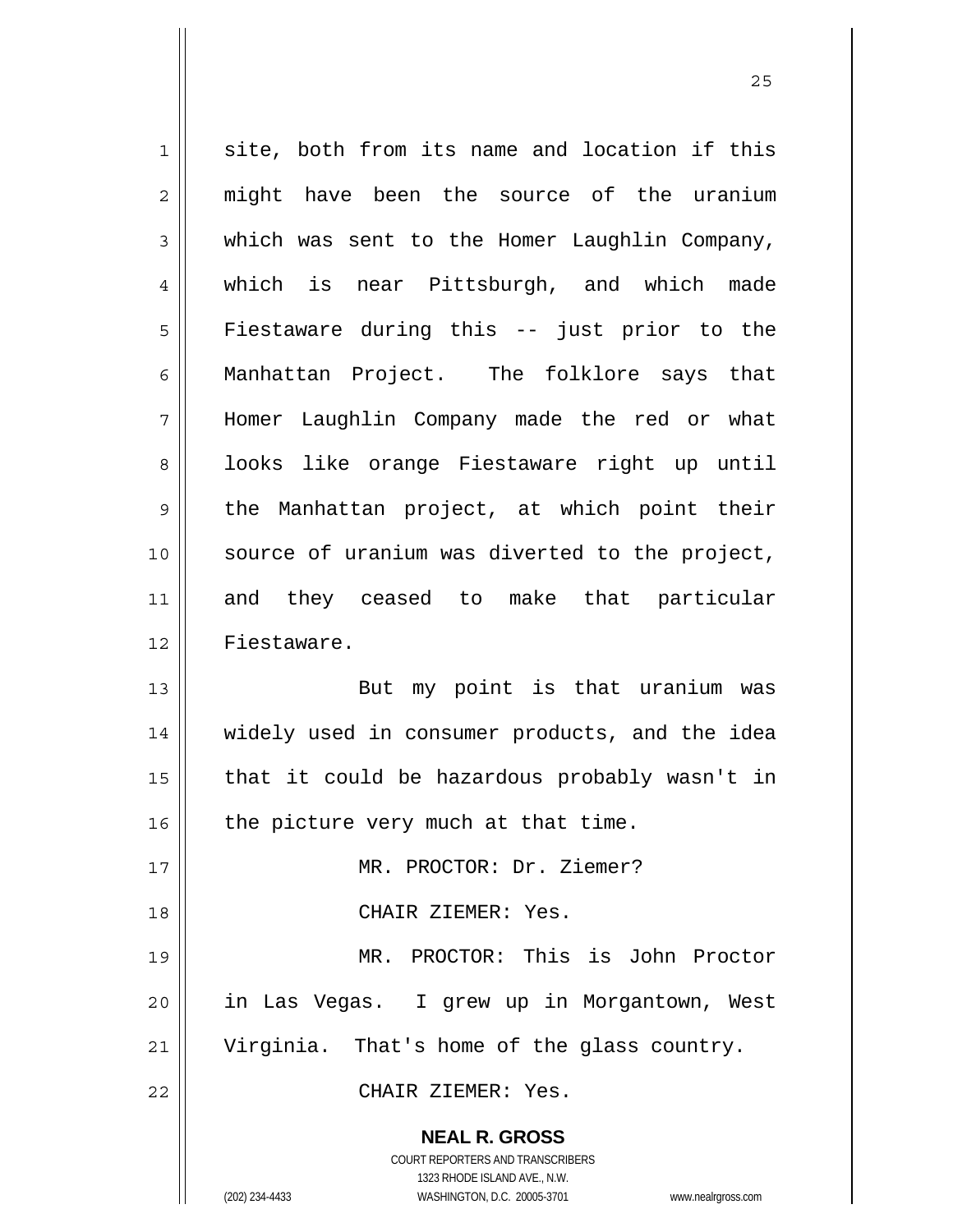| 1  | MR. PROCTOR: We used a lot of that                                  |
|----|---------------------------------------------------------------------|
| 2  | uranium for making yellow glass.                                    |
| 3  | CHAIR ZIEMER: Yes, yellow glass is                                  |
| 4  | the so-called Vaseline glass which also                             |
| 5  | contains uranium, and of course a lot of that                       |
| 6  | material still exists, mainly in antique                            |
| 7  | stores.                                                             |
| 8  | MR. PROCTOR: There's a lot of it in                                 |
| 9  | the old warehouses, a lot of glass company.                         |
| 10 | I've got a friend who's got cobalt, gold, and                       |
| 11 | uranium still to this day they -- the AEC                           |
| 12 | comes by and checks it every year to see if he                      |
| 13 | still has it.                                                       |
| 14 | CHAIR ZIEMER: Well, it's a good                                     |
| 15 | collector's item. Actually, the chair of this                       |
| 16 | committee has a large collection of Fiestaware                      |
| 17 | which is almost at critical mass in his house.                      |
| 18 | MEMBER ROESSLER: Paul, this is Gen.                                 |
| 19 | CHAIR ZIEMER: Yes, Gen Roessler.                                    |
| 20 | MEMBER ROESSLER: Yes, to answer                                     |
| 21 | some of the questions that Jim had, whoever                         |
| 22 | would want to follow through on them I'd                            |
|    | <b>NEAL R. GROSS</b>                                                |
|    | COURT REPORTERS AND TRANSCRIBERS                                    |
|    | 1323 RHODE ISLAND AVE., N.W.                                        |
|    | (202) 234-4433<br>WASHINGTON, D.C. 20005-3701<br>www.nealrgross.com |

<u>26</u>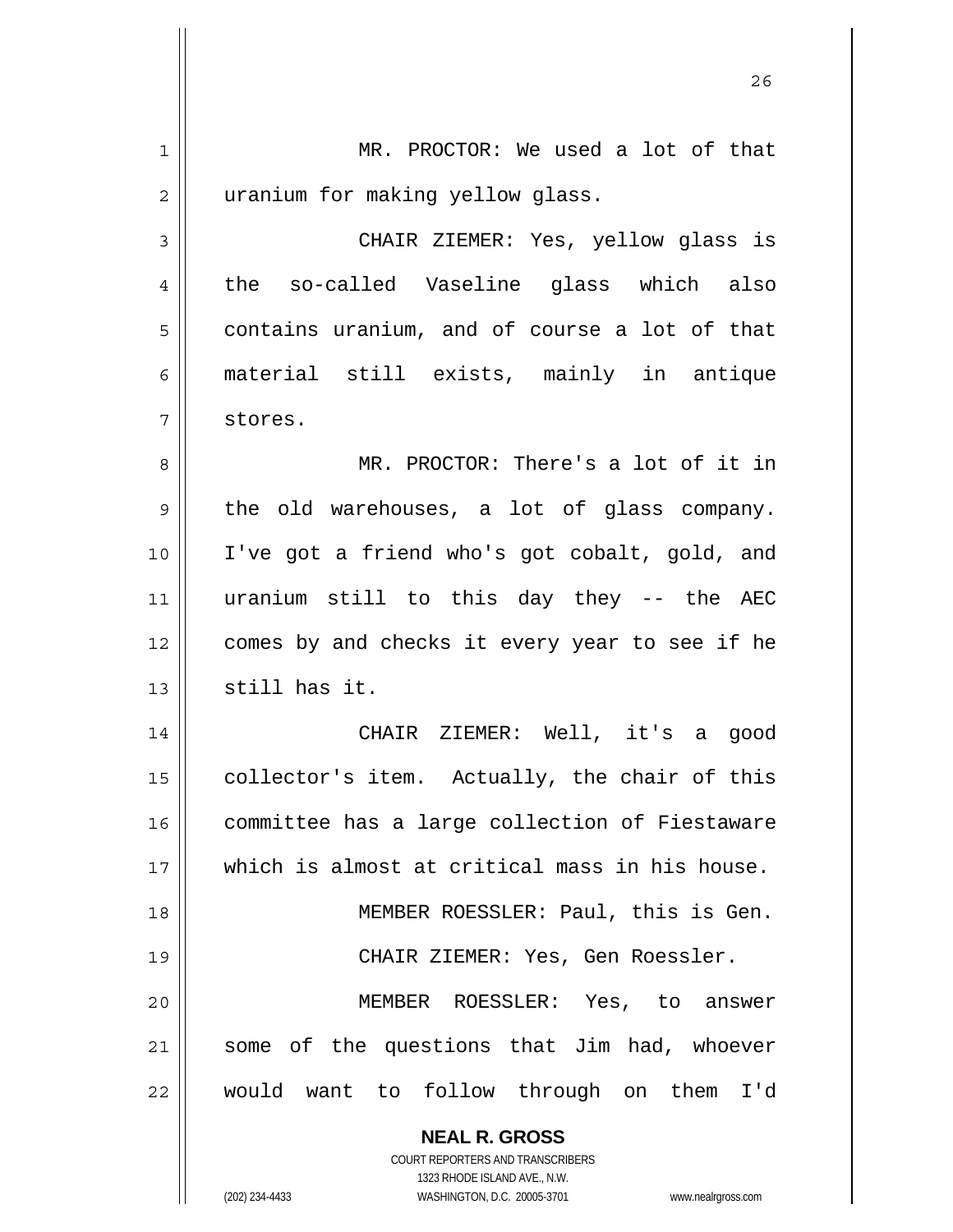**NEAL R. GROSS** COURT REPORTERS AND TRANSCRIBERS 1323 RHODE ISLAND AVE., N.W. (202) 234-4433 WASHINGTON, D.C. 20005-3701 www.nealrgross.com 1 2 3 4 5 6 7 8 9 10 11 12 13 14 15 16 17 18 19 20 21 22 recommend health physicist Joel Lubenau. He has done a lot of work and a lot of writing about this particular site. CHAIR ZIEMER: Well, it certainly will be important to try to identify actually what the total workforce was there who might be eligible for this particular cohort. Let's see if there are other questions? Dr. Melius, do you have a follow on? MEMBER MELIUS: No, not really. CHAIR ZIEMER: Other board members? I want to ask if the petitioner is on the line, and if so does she wish to comment? PETITIONER: Well, I don't think I really have any comments. It's all been very interesting. CHAIR ZIEMER: Okay, thank you very much. MEMBER PRESLEY: Paul? CHAIR ZIEMER: Yes, Bob Presley.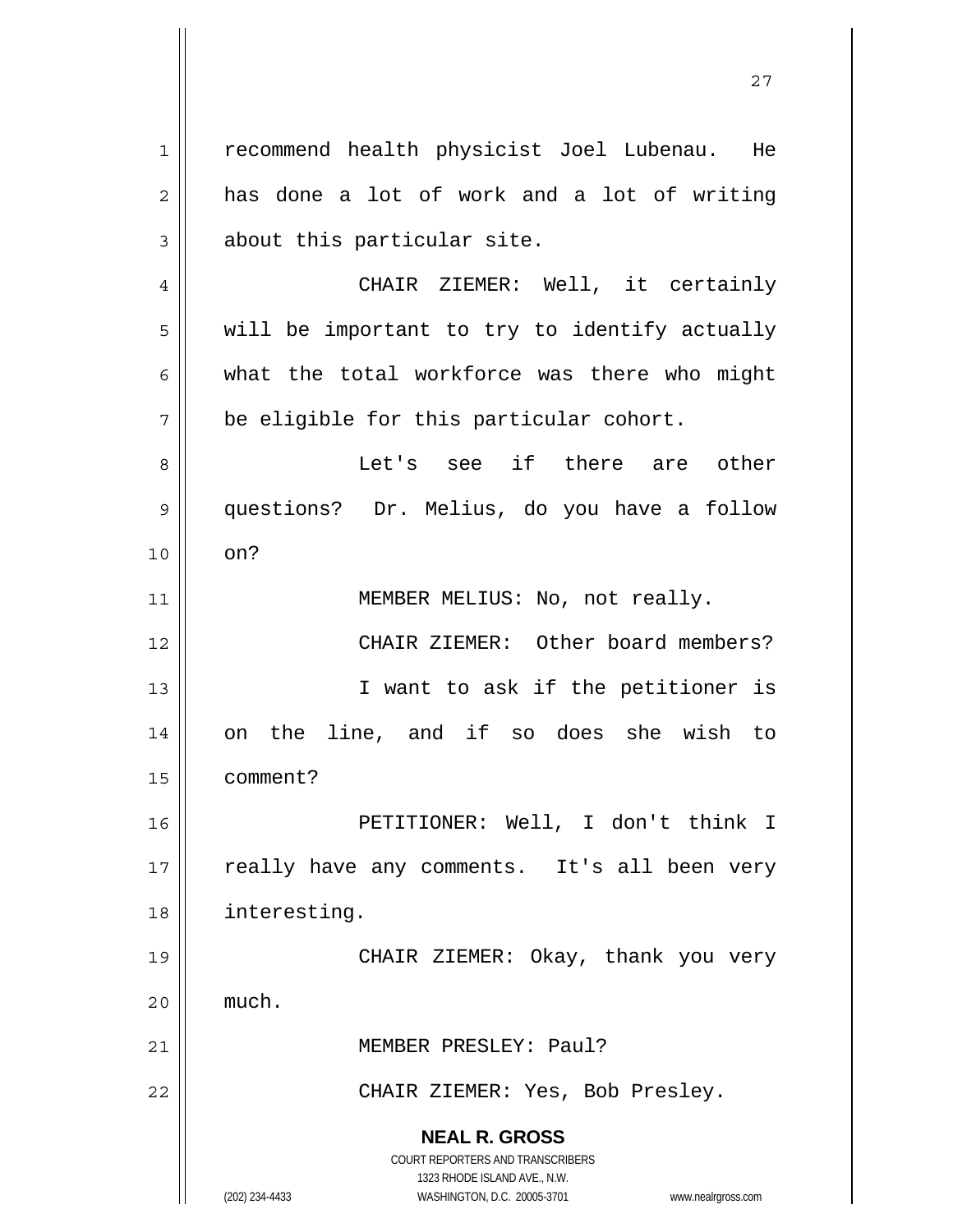**NEAL R. GROSS** COURT REPORTERS AND TRANSCRIBERS 1323 RHODE ISLAND AVE., N.W. (202) 234-4433 WASHINGTON, D.C. 20005-3701 www.nealrgross.com 1 2 3 4 5 6 7 8 9 10 11 12 13 14 15 16 17 18 19 20 21 22 MEMBER PRESLEY: I have a question for the petitioner. Can you hear me, ma'am? CHAIR ZIEMER: Use your mike there, Bob. It might help. MEMBER PRESLEY: Sorry. Ma'am, can you hear me? PETITIONER: Barely. MEMBER PRESLEY: Can you tell us how large the company was? PETITIONER: Well, I would say they must have had over 200 employees, I would guess. I was in the lab all the time, and I wasn't really -- so many of the workers came into the lab, but usually they were the foreman who would bring samples in. So I really don't know how many laborers were there. But I would imagine it had to be around at least a couple hundred. MEMBER PRESLEY: Thank you, ma'am. CHAIR ZIEMER: Mike Gibson. MEMBER GIBSON: Stu -- CHAIR ZIEMER: Use the mike, Mike.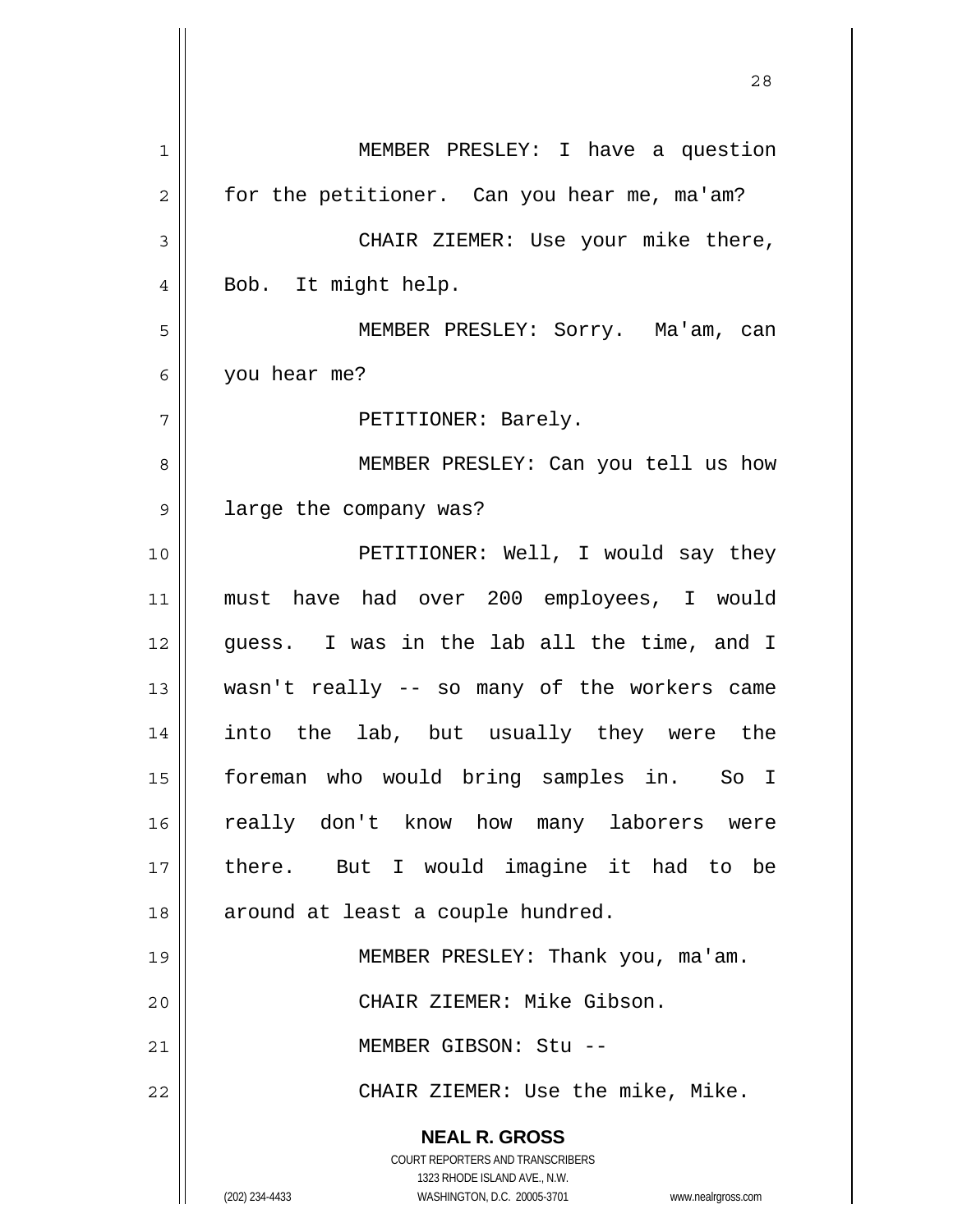1 2 3 4 5 MEMBER GIBSON: In Section 10 of the evaluation report, you talk about the evaluation of a second similar class that may be needed. Could you just give us a few more details about that?

6 7 8 9 10 11 MR. HINNEFELD: Well, that would have to be for the residual period, because this class covers everybody during the operational period. Any additional consideration would have to be applied to the residual period.

12 13 14 15 16 And the residual reconstruction approach is sort of a topic of discussion and debate elsewhere, and we kind of rely on much the same technique, and it is being reviewed elsewhere.

17 18 19 So we are kind of holding a determination or a judgment on whether it's feasible for that period.

20 21 22 MEMBER MELIUS: And that is also sort of boilerplate language in these reports? MR. HINNEFELD: Yes, the whole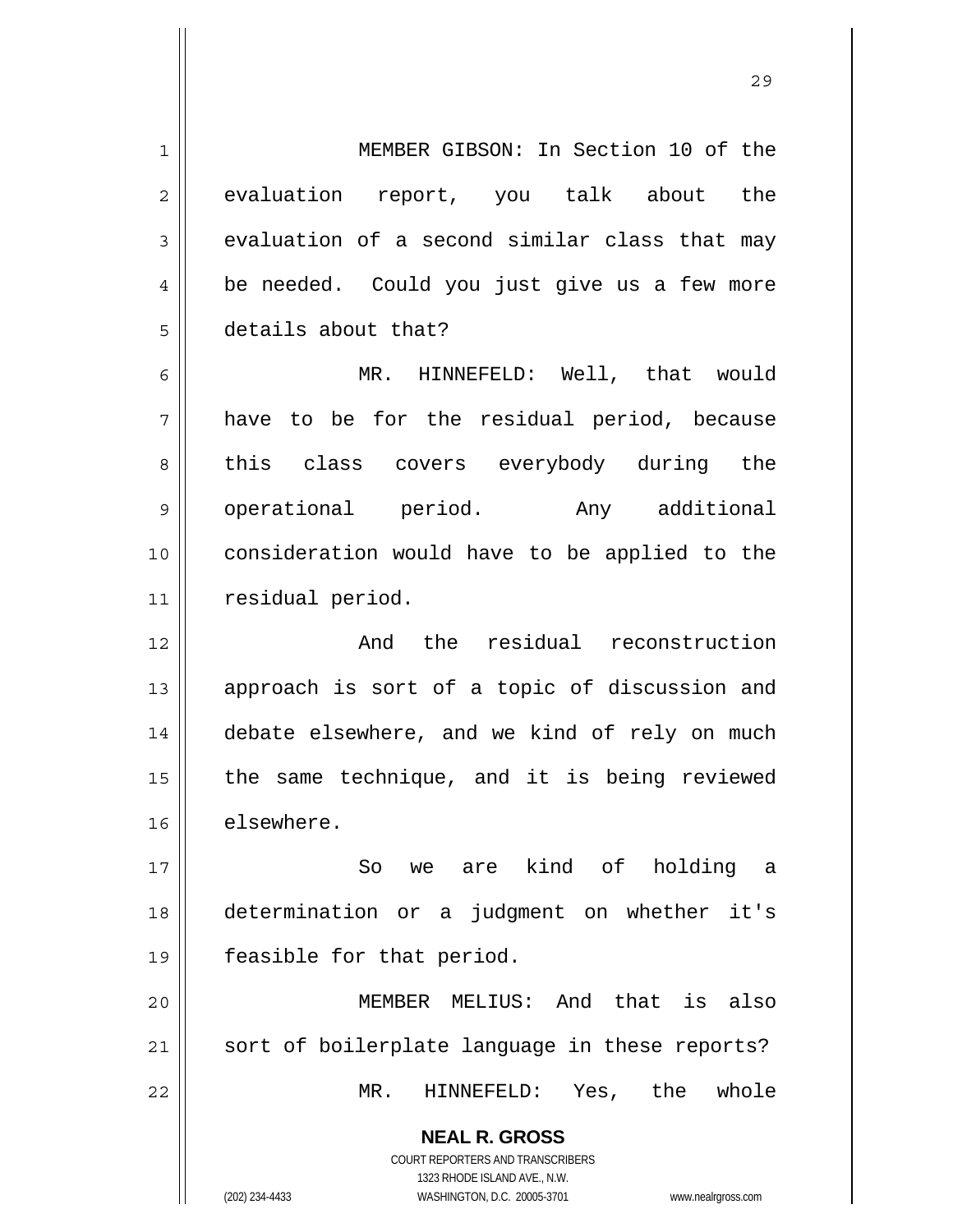**NEAL R. GROSS** COURT REPORTERS AND TRANSCRIBERS 1323 RHODE ISLAND AVE., N.W. 1 2 3 4 5 6 7 8 9 10 11 12 13 14 15 16 17 18 19 20 21 22 thing, we don't want to shut out -- if later on we learn something else we don't want to shut anybody out by writing this without that in there. MEMBER MELIUS: One of the other reasons was, I kept looking trying to find out what the other class was. I finally called LaVon and he explained to me that there wasn't really one. MR. HINNEFELD: Yes, I think you are right, it's just to make sure that what we are writing here doesn't close anybody out, that we might learn something later on. PETITIONER: Could I add something? CHAIR ZIEMER: Yes, certainly. PETITIONER: When I said about 200, you might consider that a wild guess, because I am really not sure about that. CHAIR ZIEMER: No, we appreciate that. I think we wanted to get a feel for whether it's a handful of people or thousands of people. At least it gives us kind of a

30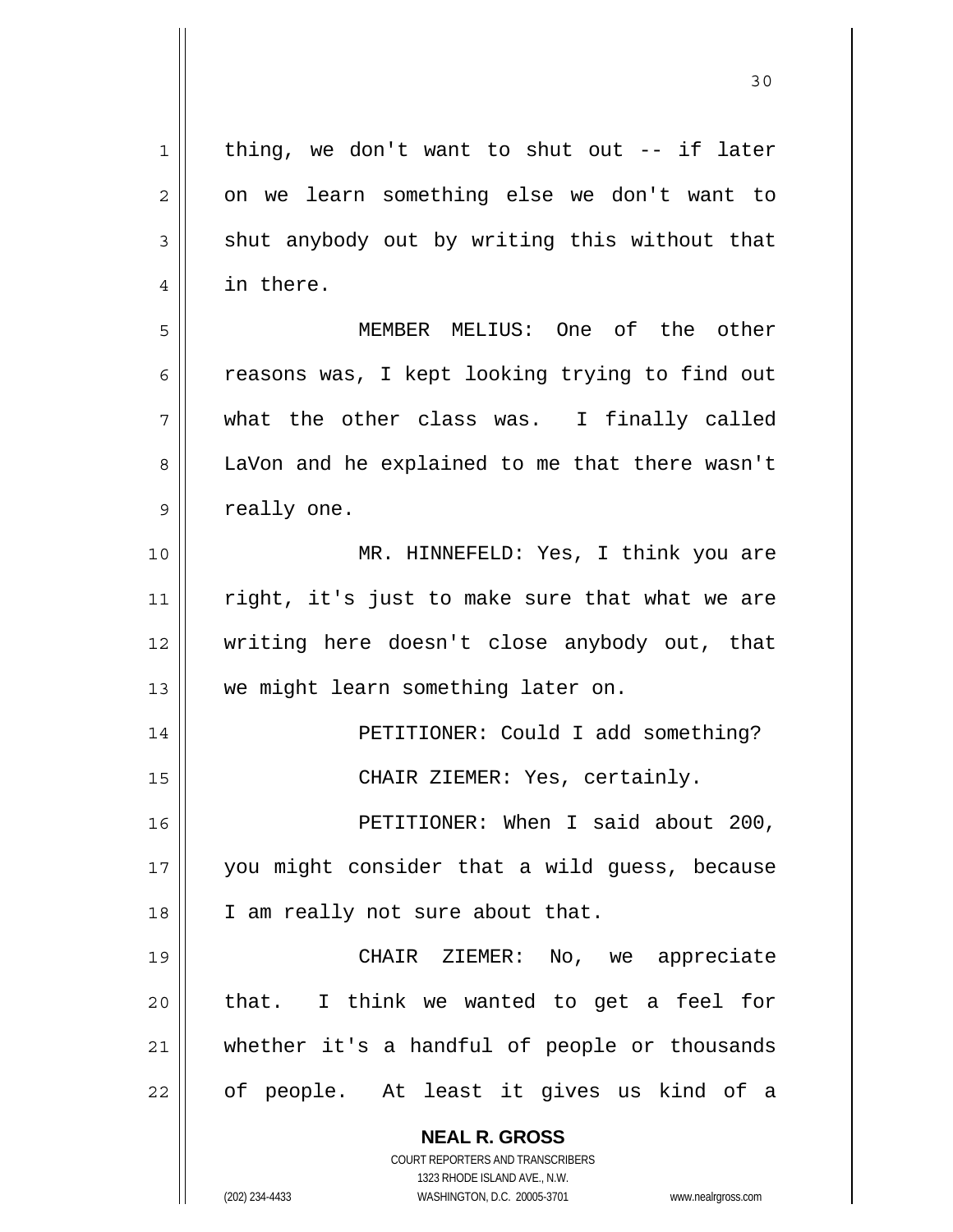1 ballpark idea.

| $\overline{2}$ | PETITIONER: It<br>was more than<br>a                                                                |
|----------------|-----------------------------------------------------------------------------------------------------|
| 3              | handful of people; I know that.                                                                     |
| 4              | CHAIR ZIEMER: And were there -                                                                      |
| 5              | PETITIONER: There was a little                                                                      |
| 6              | community right in that area called Strabane,                                                       |
| 7              | and so many of the workers were from that                                                           |
| 8              | particular area, because it was right adjacent                                                      |
| 9              | to the plant.                                                                                       |
| 10             | CHAIR ZIEMER: Okay, thank you.                                                                      |
| 11             | Other questions? If there are no                                                                    |
| 12             | other questions, it would be in order to have                                                       |
| 13             | a motion concerning this particular site.                                                           |
| 14             | Mr. Presley?                                                                                        |
| 15             | MEMBER PRESLEY: I<br>move that<br>we                                                                |
| 16             | grant the class petition.                                                                           |
| 17             | CHAIR ZIEMER: Okay, the chair will                                                                  |
| 18             | interpret that motion as a motion to recommend                                                      |
| 19             | to the secretary that this become a class of                                                        |
| 20             | the SEC. And seconded by Dr. Poston.                                                                |
| 21             | Is there any discussion on<br>the                                                                   |
|                |                                                                                                     |
| 22             | motion? If there is no discussion we will                                                           |
|                | <b>NEAL R. GROSS</b><br>COURT REPORTERS AND TRANSCRIBERS                                            |
|                | 1323 RHODE ISLAND AVE., N.W.<br>WASHINGTON, D.C. 20005-3701<br>(202) 234-4433<br>www.nealrgross.com |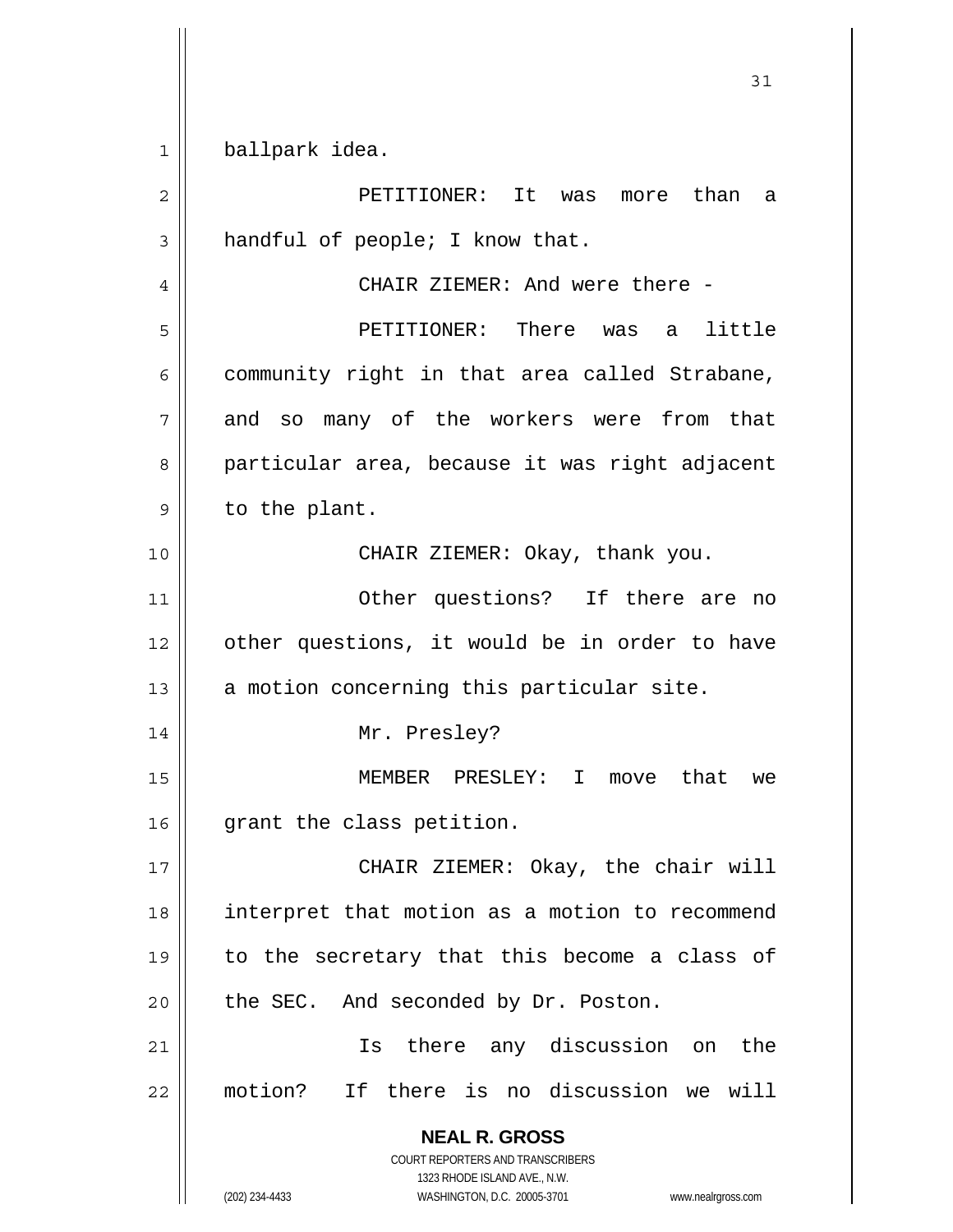|                | 32                                                                                                  |
|----------------|-----------------------------------------------------------------------------------------------------|
|                |                                                                                                     |
| $\mathbf{1}$   | have a roll call vote.                                                                              |
| $\overline{c}$ | We will, after the vote, also seek                                                                  |
| 3              | the vote of Dr. Lockey, and his vote will be                                                        |
| $\overline{4}$ | recorded as soon as we are able to get it. So                                                       |
| 5              | let us proceed.                                                                                     |
| 6              | Mr. Katz.                                                                                           |
| 7              | MR. KATZ: Ms. Beach.                                                                                |
| 8              | MEMBER BEACH: Yes.                                                                                  |
| 9              | MR. KATZ: Mr. Clawson.                                                                              |
| 10             | MEMBER CLAWSON: Yes.                                                                                |
| 11             | MR. KATZ: Mr. Gibson.                                                                               |
| 12             | MEMBER GIBSON: Yes.                                                                                 |
| 13             | MR. KATZ: Mr. Griffon.                                                                              |
| 14             | MEMBER GRIFFON: Yes.                                                                                |
| 15             | MR. KATZ: Dr. Melius.                                                                               |
| 16             | MEMBER MELIUS: Yes.                                                                                 |
| 17             | MR. KATZ: Ms. Munn?                                                                                 |
| 18             | MEMBER MUNN: Yes.                                                                                   |
| 19             | MR. KATZ: Dr. Poston.                                                                               |
| 20             | MEMBER POSTON: Yes.                                                                                 |
| 21             | MR. KATZ: Mr. Presley.                                                                              |
| 22             | MR. PRESLEY: Yes.                                                                                   |
|                | <b>NEAL R. GROSS</b>                                                                                |
|                | COURT REPORTERS AND TRANSCRIBERS                                                                    |
|                | 1323 RHODE ISLAND AVE., N.W.<br>(202) 234-4433<br>WASHINGTON, D.C. 20005-3701<br>www.nealrgross.com |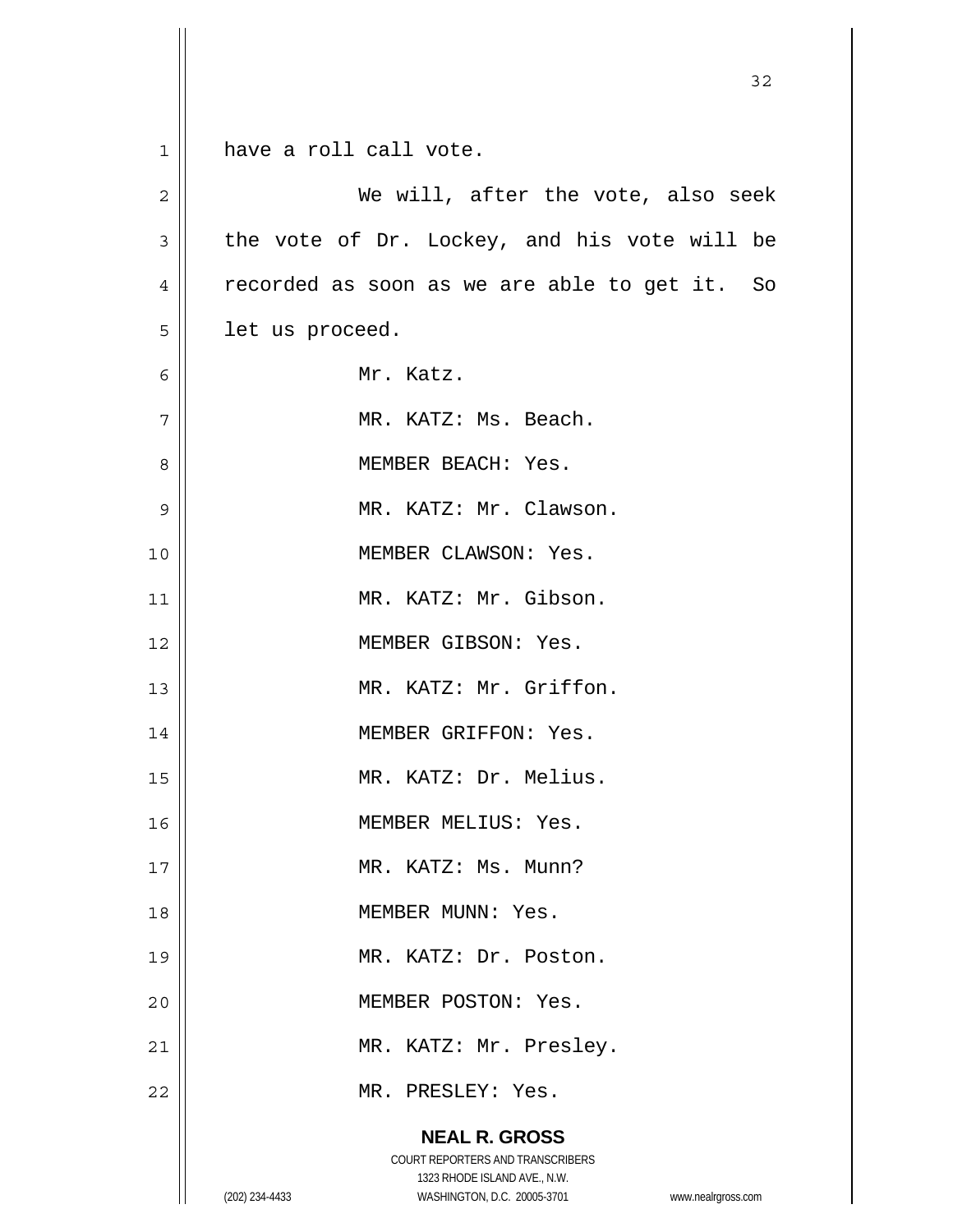| $\mathbf 1$ | MR. KATZ: Dr. Roessler.                        |
|-------------|------------------------------------------------|
| 2           | MEMBER ROESSLER: Yes.                          |
| 3           | MR. KATZ: Mr. Schofield.                       |
| 4           | MEMBER SCHOFIELD: Yes.                         |
| 5           | MR. KATZ: Dr. Ziemer.                          |
| 6           | CHAIR ZIEMER: Yes.                             |
| 7           | The motion carries, and we will                |
| 8           | again develop the precise wording that will go |
| 9           | to the secretary and have that ready for the   |
| 10          | Board's perusal tomorrow together with the     |
| 11          | other action that we took yesterday.           |
| 12          | Now we are just slightly ahead of              |
| 13          | schedule. I am looking to see whether or not   |
| 14          | we will have Mallinckrodt petitioners on the   |
| 15          | line. According to my notes, we will not have  |
| 16          | any Mallinckrodt petitioners on the line, so I |
| 17          | think we can probably proceed then with the    |
| 18          | next item on the agenda, and that is the 83.14 |
| 19          | SEC Petition, and Dr. Neton from NIOSH will    |
| 20          | present the evaluation report for this one.    |
| 21          | MALLINCKRODT (1958) 83.14 SEC PETITION         |
| 22          | NETON: Thank you, Dr. Ziemer.<br>DR.           |
|             | <b>NEAL R. GROSS</b>                           |

33

COURT REPORTERS AND TRANSCRIBERS 1323 RHODE ISLAND AVE., N.W.

 $\mathsf{II}$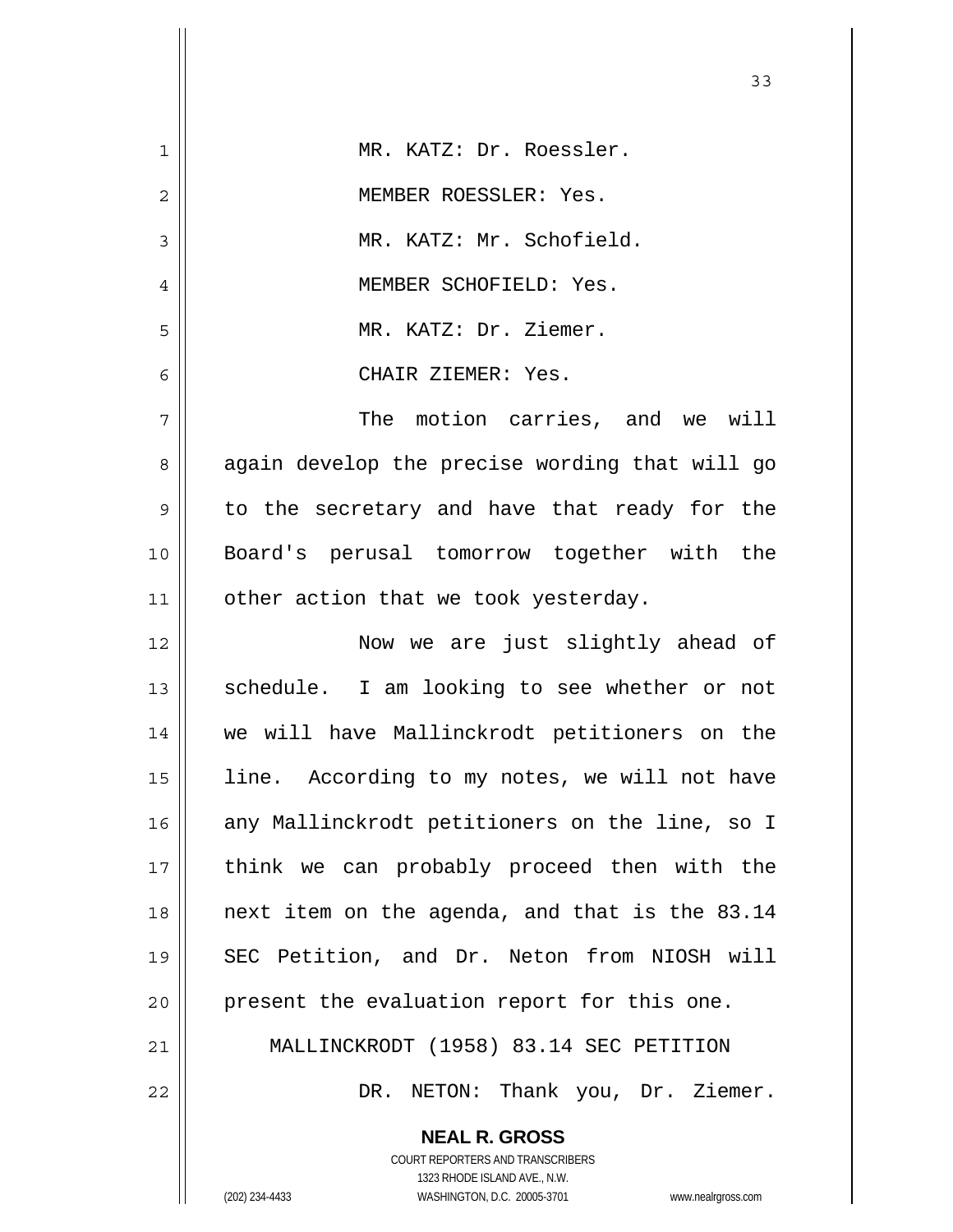1 Good morning, everyone.

| $\overline{2}$ | I'm going to continue on the theme                       |
|----------------|----------------------------------------------------------|
| 3              | of discussion of uranium processing facilities           |
| 4              | and SECs by bringing forth the evaluation                |
| 5              | report for the Mallinckrodt Chemical Company,            |
| 6              | Destrehan Street plant for a very specific               |
| 7              | time period, that is calendar year 1958.                 |
| 8              | Okay, a little bit of a petition                         |
| 9              | overview here. This was a petition that NIOSH            |
| 10             | evaluated in accordance with the requirements            |
| 11             | of 83.14, 42 CFR 83.14, that is, which is a              |
| 12             | petition submitted by a claimant whose dose              |
| 13             | reconstruction could not be completed by NIOSH           |
| 14             | because we didn't have sufficient information            |
| 15             | available to do the reconstruction.                      |
| 16             | This particular claimant<br>was                          |
| 17             | employed as a clerk-typist at Mallinckrodt               |
| 18             | from 1957 through 1960.                                  |
| 19             | little bit of the background<br>A                        |
| 20             | here. Mallinckrodt should be very familiar to            |
| 21             | everyone; it was one of the first SEC classes            |
| 22             | granted under this program, and there were               |
|                | <b>NEAL R. GROSS</b><br>COURT REPORTERS AND TRANSCRIBERS |

1323 RHODE ISLAND AVE., N.W.

 $\prod$ 

(202) 234-4433 WASHINGTON, D.C. 20005-3701 www.nealrgross.com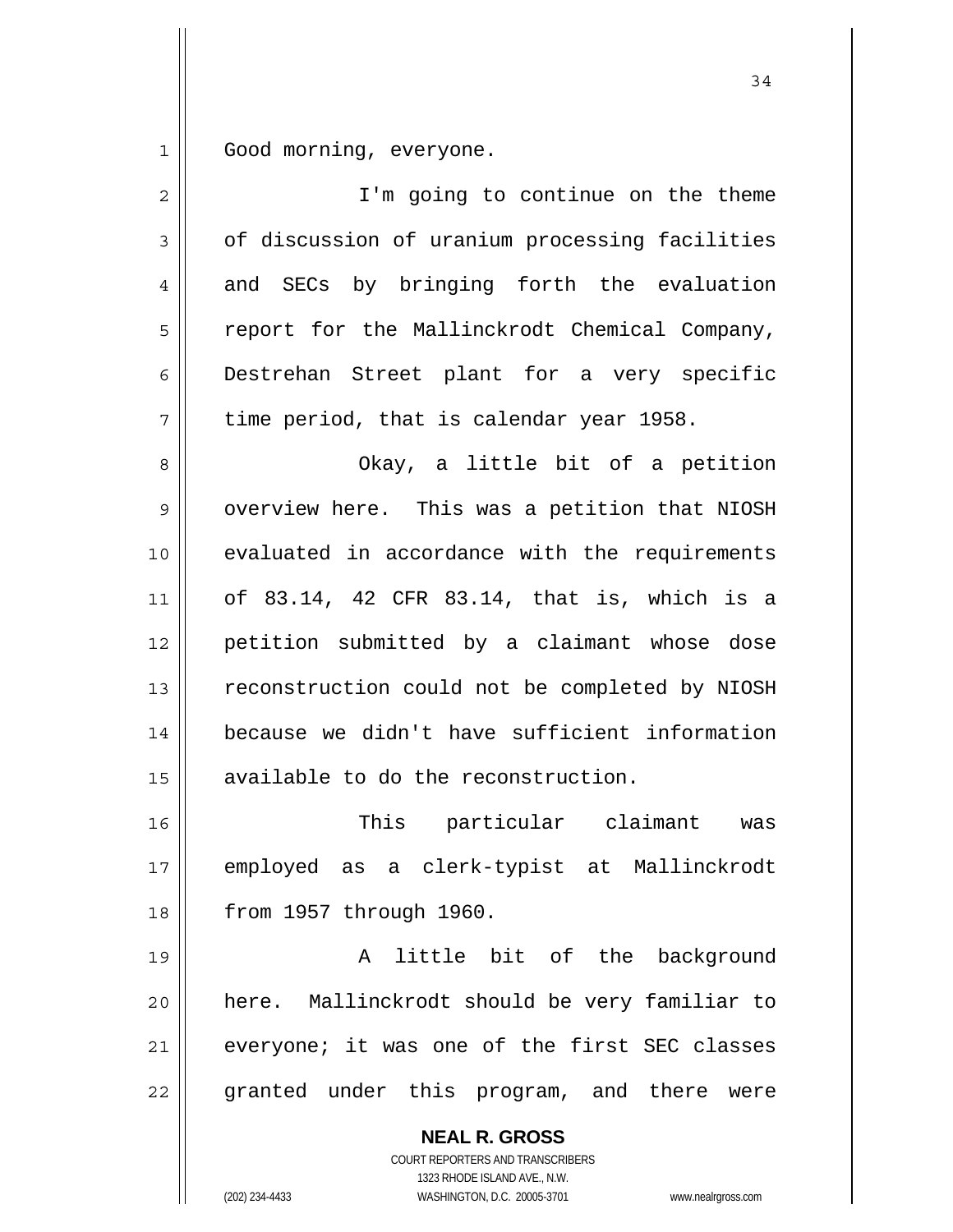| $\mathbf 1$    | actually two classes added for Mallinckrodt.       |
|----------------|----------------------------------------------------|
| $\overline{c}$ | There was a period of time between 1946 and        |
| $\mathfrak{Z}$ | 1948 where it was determined that some data        |
| 4              | were technically unreliable. There were            |
| 5              | questions regarding the integrity of the data,     |
| 6              | and a determination was made that we couldn't      |
| 7              | reconstruct dose except occupational medical       |
| 8              | dose during that timeframe.                        |
| 9              | The latter period at Mallinckrodt                  |
| 10             | was covered, $1949$ to $1957$ , and it -- after    |
| 11             | some lengthy discussion with the Board and         |
| 12             | others, it was determined that the class would     |
| 13             | be added because there was insufficient            |
| 14             | information to reconstruct dose from the           |
| 15             | radium progeny, the long-lived progeny of          |
| 16             | radium or uranium, in particular, thorium-230,     |
| 17             | protactinium-231, and actinium-227 that's          |
| 18             | present in the raffinate material, which is a      |
| 19             | byproduct of uranium processing.                   |
| 20             | We did conclude, though, that we                   |
| 21             | could<br>construct external<br>dose<br>and<br>some |

internal dose, depending on the availability

**NEAL R. GROSS** COURT REPORTERS AND TRANSCRIBERS 1323 RHODE ISLAND AVE., N.W. (202) 234-4433 WASHINGTON, D.C. 20005-3701 www.nealrgross.com

22

<u>35 and 2012</u>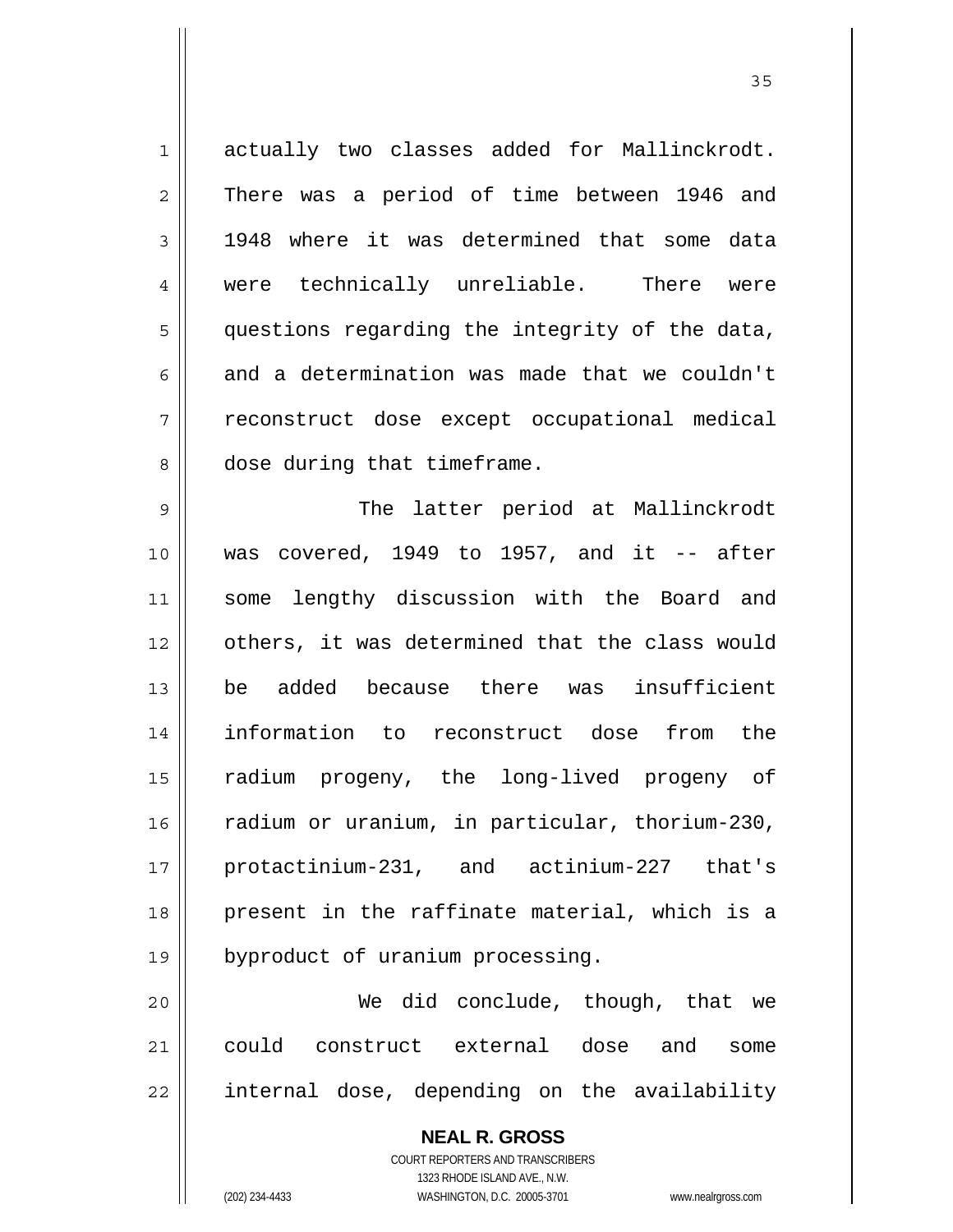1 of data.

| $\overline{2}$ | just want to go over this<br>I.                |
|----------------|------------------------------------------------|
| 3              | raffinate term a little bit, because it is a   |
| 4              | term of art that is not, maybe, understood by  |
| 5              | It's used specifically to find the<br>all. I   |
| 6              | residues created from the refinement of ore in |
| 7              | a facility. And in fact the chemical           |
| 8              | extraction process that creates this material  |
| $\mathsf 9$    | as Stu pointed out in his presentation creates |
| 10             | a disequilibrium in these streams.             |
| 11             | important for these<br>It's most               |
| 12             | isotopes, radionuclides listed here, that is   |
| 13             | radium, actinium, thorium and protactinium.    |
| 14             | To refresh your memory, I've just              |
| 15             | presented a slide that we went over in some    |
| 16             | detail during our deliberations for the SEC on |
| 17             | Mallinckrodt originally, and you will see that |
| 18             | the pitchblende ore is cleaned up through a    |
| 19             | chemical extraction process outlined here --   |
| 20             | there's a pointer -- and as the pitchblende    |
| 21             | ore goes through it is resolved in the         |
| 22             | sulfuric acid material, and you create these   |

**NEAL R. GROSS** COURT REPORTERS AND TRANSCRIBERS 1323 RHODE ISLAND AVE., N.W.

(202) 234-4433 WASHINGTON, D.C. 20005-3701 www.nealrgross.com

<u>36 and 36</u>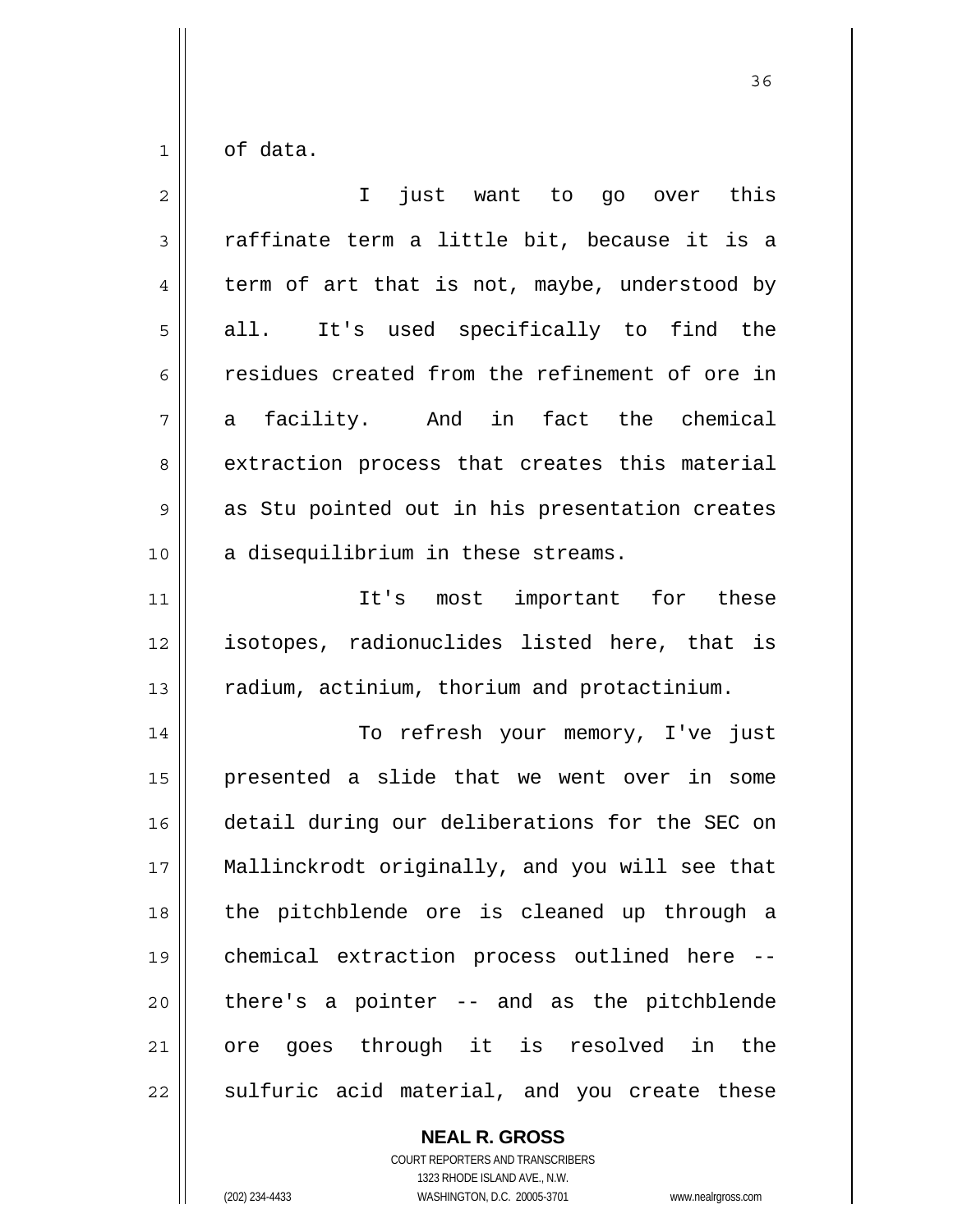1 2 3 4 5 6 7 8 9 10 11 12 13 14 15 16 17 18 cakes on the right-hand side that are lead sulfate and barium sulfate. The radium comes out of the process there, so you have an extraction of radium there, and then as you go further down the process, you end up on the right-hand side with the Sperry Cake and Airport Cake, and that is where the disequilibrium products occur for the thorium, actinium and protactinium in these cakes here. And that in fact is the basis for our inability to reconstruct dose at Mallinckrodt, very much like the Vitro facility. We just don't know how much of this material was generated and became airborne, because there was no monitoring program, bioassay, or area monitoring program that could be used the establish the internal exposure to those workers.

37

19 20 21 22 We reviewed the documentation and it indicated that operations similar to those that granted the class between 1949 and 1957 existed at Mallinckrodt into the 1958 time

> **NEAL R. GROSS** COURT REPORTERS AND TRANSCRIBERS 1323 RHODE ISLAND AVE., N.W. (202) 234-4433 WASHINGTON, D.C. 20005-3701 www.nealrgross.com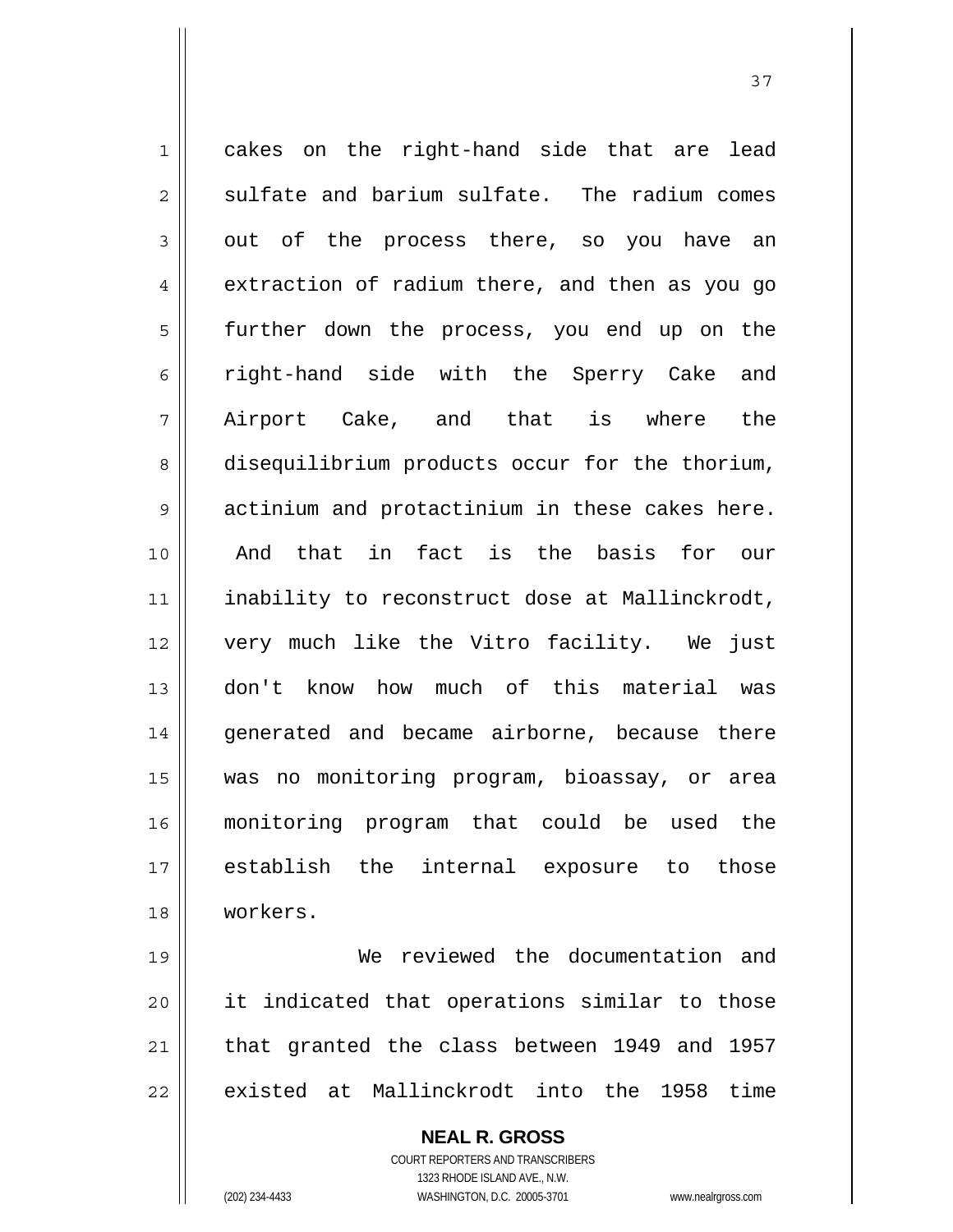| $\mathbf 1$    | And in fact, no substantial<br>period.                   |
|----------------|----------------------------------------------------------|
| $\overline{2}$ | difference could be found in those operations,           |
| 3              | in looking at it we knew that the<br>and                 |
| $\overline{4}$ | operations terminated some time in 1958, but             |
| 5              | it wasn't very clear as to when in 1958 that             |
| 6              | stopped. So we decided to include the entire             |
| 7              | calendar year to bound this particular class.            |
| 8              | In addition to that, there<br>was                        |
| 9              | insufficient information to limit the class              |
| 10             | based on work location. These people often               |
| 11             | changed jobs; did not work in the<br>same                |
| 12             | location of the plant at any given time. So              |
| 13             | very much consistent with what happened in the           |
| 14             | early class at Mallinckrodt; we couldn't                 |
| 15             | create a class, for instance, of raffinate               |
| 16             | workers, because we just couldn't tell who was           |
| 17             | a raffinate worker at any given point in time            |
| 18             | during the operation of the plant. And this              |
| 19             | is the same limitation that existed in 1958 in           |
| 20             | our opinion.                                             |
| 21             | After 58<br>however<br>the<br>plant                      |
| 22             | operations went into decontamination<br>and              |
|                | <b>NEAL R. GROSS</b><br>COURT REPORTERS AND TRANSCRIBERS |

1323 RHODE ISLAND AVE., N.W.

 $\prod$ 

(202) 234-4433 WASHINGTON, D.C. 20005-3701 www.nealrgross.com

<u>38</u>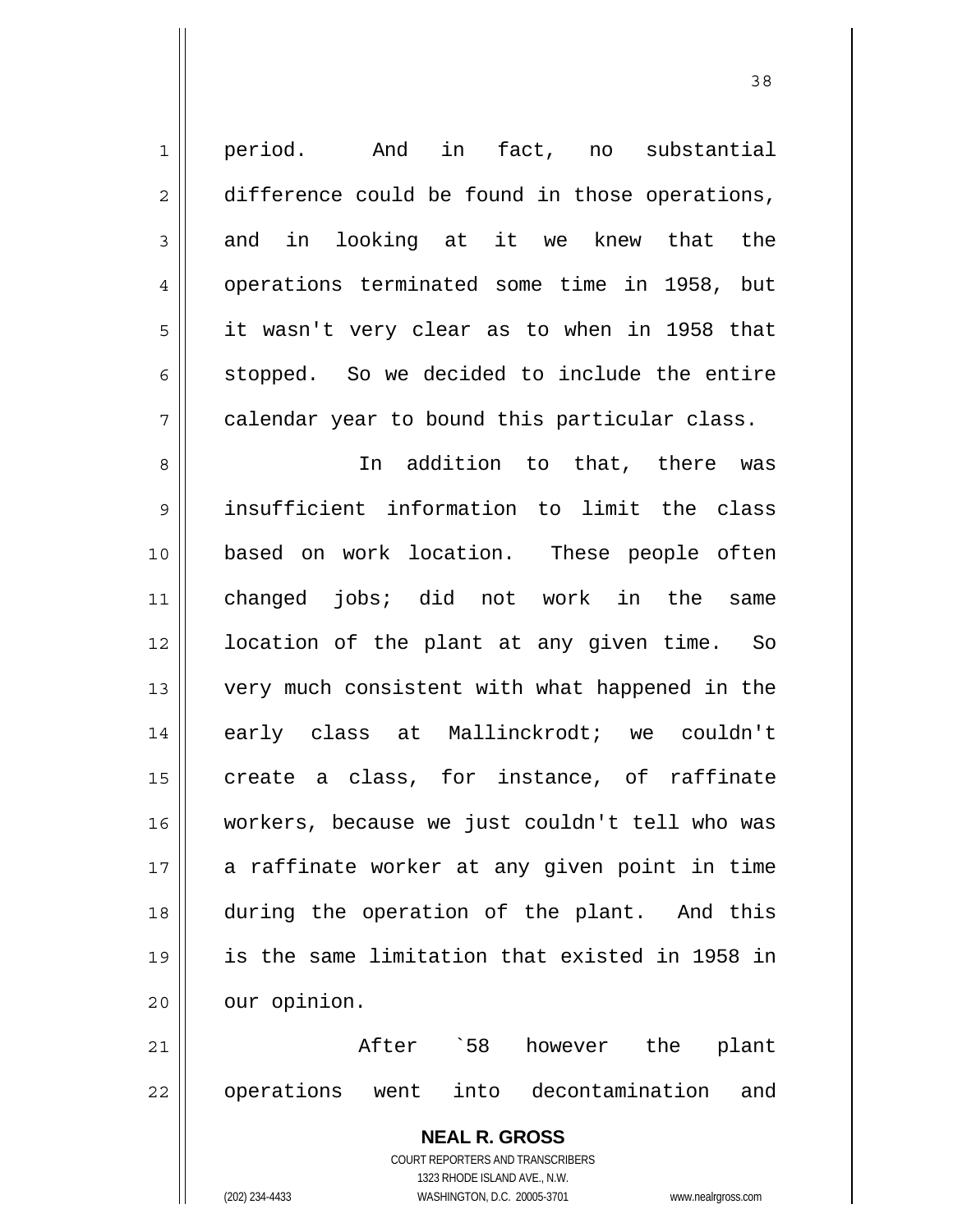| $\mathbf 1$    | decommissioning activities, very<br>much       |
|----------------|------------------------------------------------|
| $\overline{2}$ | different type of monitoring occurred.<br>The  |
| 3              | large raffinate materials were no longer being |
| 4              | generated, so we believe that we can do dose   |
| 5              | reconstructions in the<br>D&D period at        |
| 6              | Mallinckrodt.                                  |
| 7              | Much of this I have gone through               |
| 8              | for the feasibility of dose reconstruction.    |
| 9              | They continued to handle raffinate through     |
| 10             | `58. No individual bioassay does exist. And    |
| 11             | as I talk about it, records indicate workers   |
| 12             | rotated jobs.                                  |
| 13             | last bullet is important as<br>The             |
| 14             | well, because we believe that workplace        |
| 15             | materials and controls were insufficient to    |
| 16             | provide us any confidence that exposures were  |
| 17             | limited to what we would consider              |
| 18             | traditionally occupational radiation exposed   |
| 19             | categories, that is rad workers, chemical      |
| 20             | operators and those types of people. We        |
| 21             | really don't know whether administrative       |
| 22             | personnel were located very close, adjacent to |

**NEAL R. GROSS** COURT REPORTERS AND TRANSCRIBERS

1323 RHODE ISLAND AVE., N.W.

(202) 234-4433 WASHINGTON, D.C. 20005-3701 www.nealrgross.com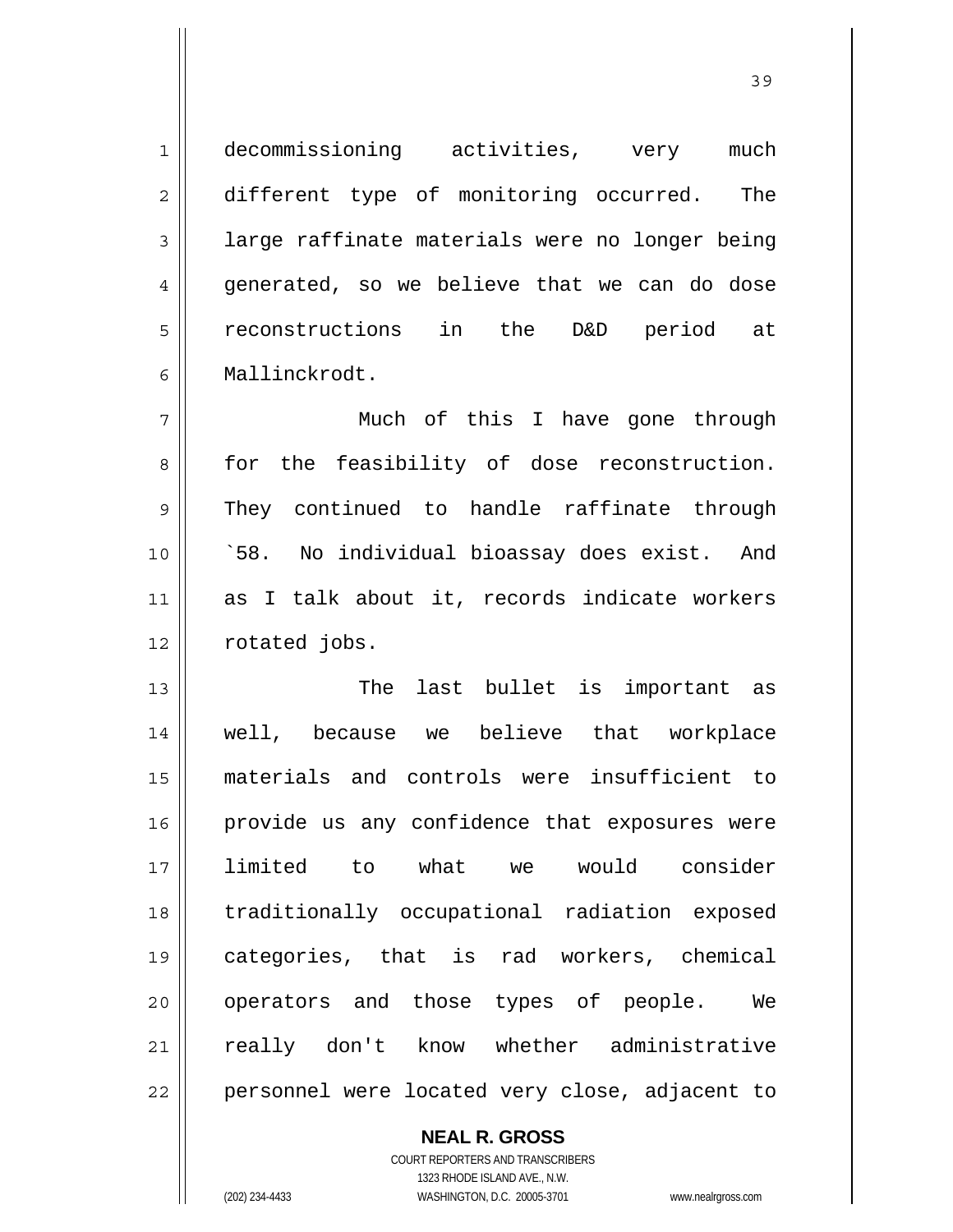the production activities, how often they had to traverse the work area, that sort of thing. So this class has no limitation based on job category at all.

5 6 7 8 9 10 11 We do believe however that we have sufficient data for reconstructing external and medical X-ray doses. We have external film badge data, and at a minimum we can apply the technical information bulletin we have for reconstructing medical X-ray doses, that we have used at many other facilities.

12 13 14 15 16 17 18 And internal exposure to other radionuclides, for instance, the uranium, will be reconstructed using the data that we have available. So we are going to do whatever we can do with the remaining data that exist outside of the raffinate materials to reconstruct doses in this class.

19 20 21 22 So to get to the health endangerment issue, we do have evidence that these workers accumulated chronic radiation exposures. There is no evidence that there

> **NEAL R. GROSS** COURT REPORTERS AND TRANSCRIBERS 1323 RHODE ISLAND AVE., N.W. (202) 234-4433 WASHINGTON, D.C. 20005-3701 www.nealrgross.com

1

2

3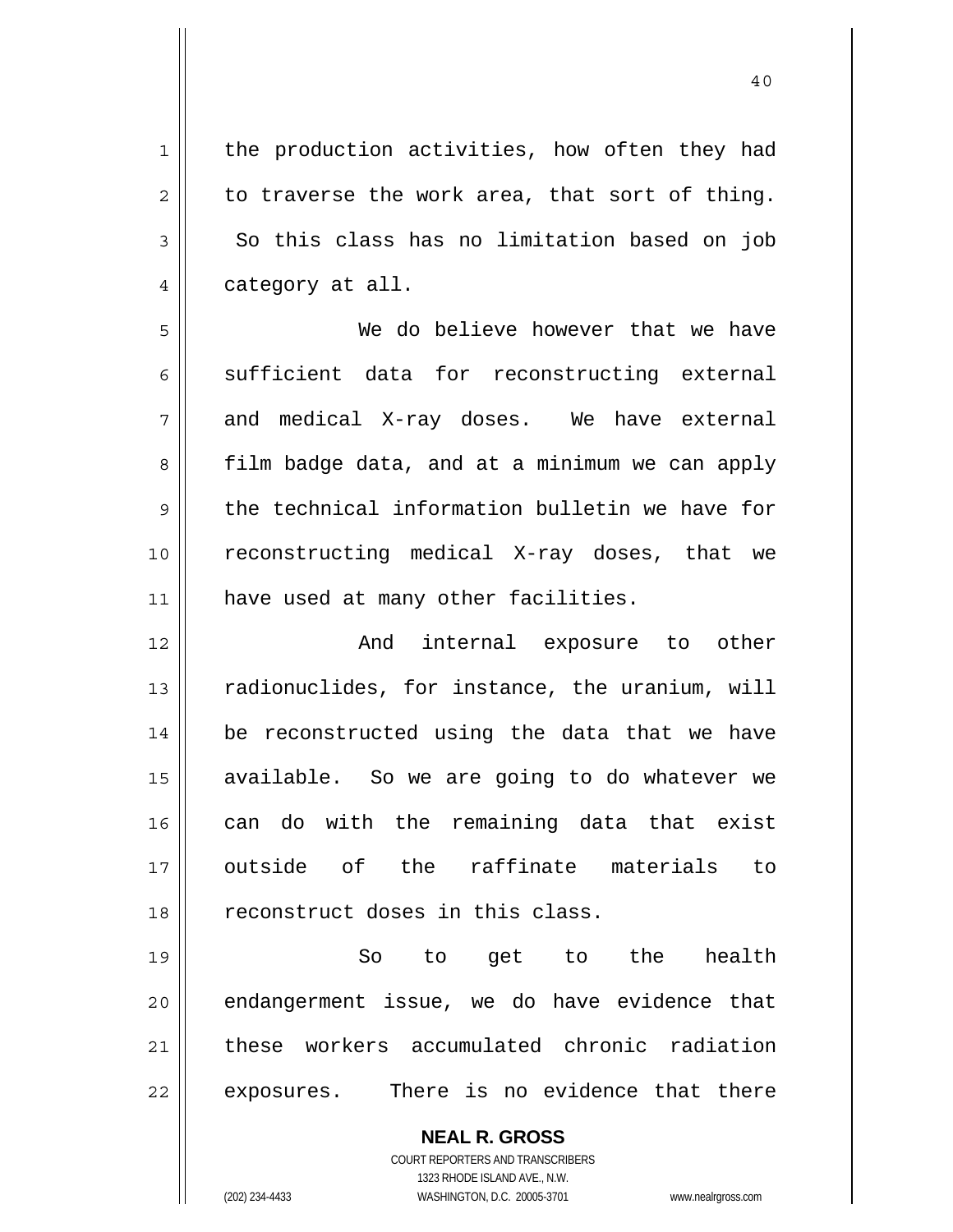1 2 3 was an acute incident such as a nuclear criticality that created -- the class should be based on presence.

4 5 6 7 8 So therefore we are recommending the class be based on a chronic exposure scenario for workers who have aggregated at least 250 days within the parameters established for this class.

9 10 11 12 13 14 15 16 17 18 19 20 21 And the proposed class definition here would be, all employees of DOE, its predecessor agencies, and their contractors and subcontractors who worked in the uranium division at the Mallinckrodt Chemical Company Destrehan Street plant in St. Louis, Missouri, from January 1, 1958, to December  $31^{st}$ , 1958, for a number of workdays aggregating at least 250 workdays occurring either solely under this employment or in combination of workdays with the parameters established for one or more other classes of employees included in the SEC.

And the final slide is our

**NEAL R. GROSS** COURT REPORTERS AND TRANSCRIBERS 1323 RHODE ISLAND AVE., N.W. (202) 234-4433 WASHINGTON, D.C. 20005-3701 www.nealrgross.com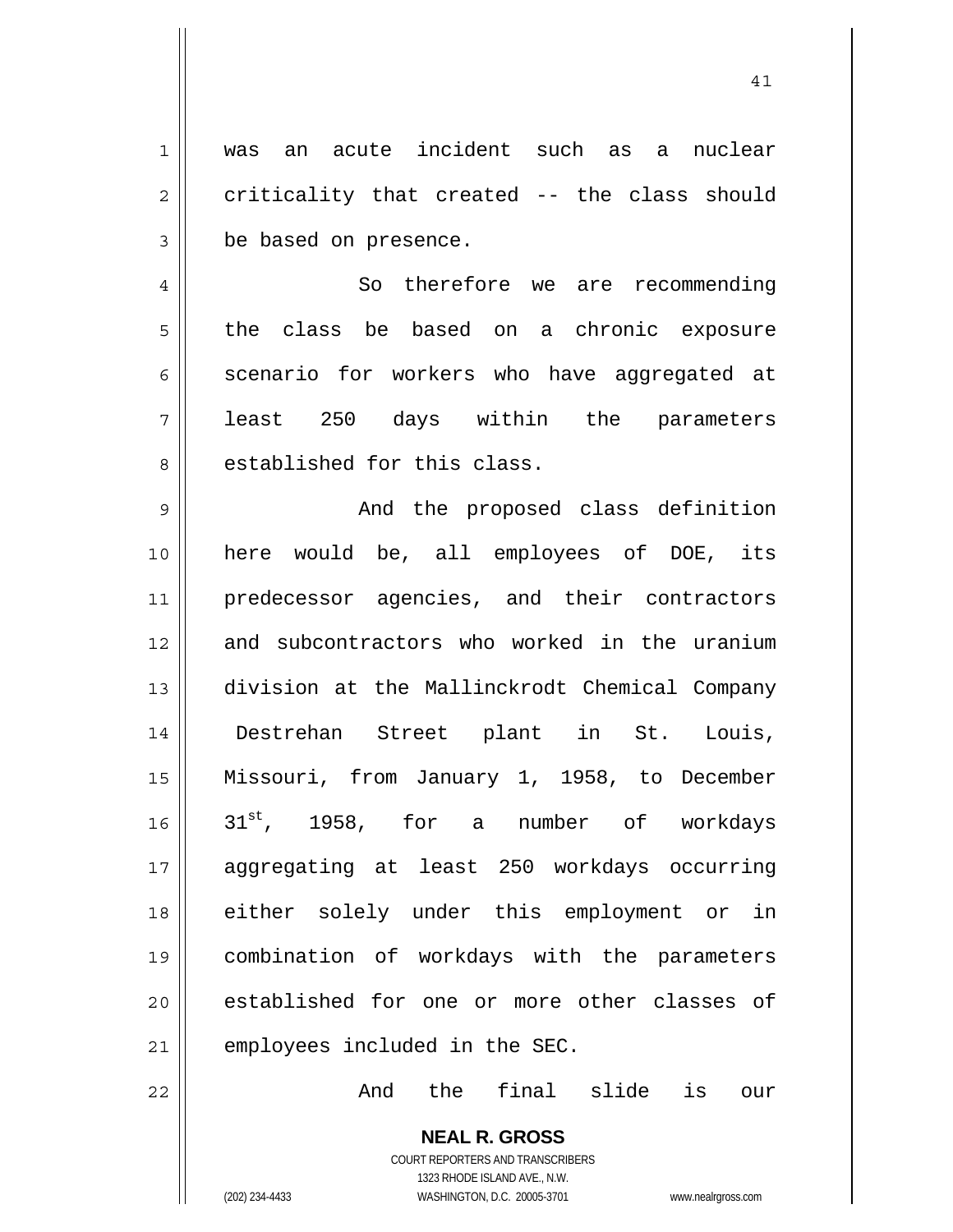| $\mathbf 1$ | recommendation that dose reconstruction is     |
|-------------|------------------------------------------------|
| 2           | infeasible for members of this class, and      |
| 3           | health was endangered, and the covered period  |
| 4           | would be calendar year of 1958.                |
| 5           | That completes my presentation.                |
| 6           | I'll be happy to answer any questions if there |
| 7           | are any.                                       |
| 8           | CHAIR ZIEMER: Thank you, Jim.                  |
| 9           | Is it safe to assume that actually             |
| 10          | a good portion of the people in this time slot |
| 11          | would already have been covered by the         |
| 12          | previous SEC? I'm just wondering --            |
| 13          | DR. NETON: I believe that is a very            |
| 14          | good assumption. There are very few people in  |
| 15          | this class. In fact part of the delay in       |
| 16          | getting this class out was, we had identified  |
| 17          | one person who was a plant worker, a regular   |
| 18          | traditional-type rad worker, and they ended up |
| 19          | being compensated in the first class.          |
| 20          | So we had to go back to the table              |
| 21          | and identify another candidate<br>for the      |
| 22          | petition.                                      |
|             | <b>NEAL R. GROSS</b>                           |

COURT REPORTERS AND TRANSCRIBERS 1323 RHODE ISLAND AVE., N.W.

 $\prod$ 

(202) 234-4433 WASHINGTON, D.C. 20005-3701 www.nealrgross.com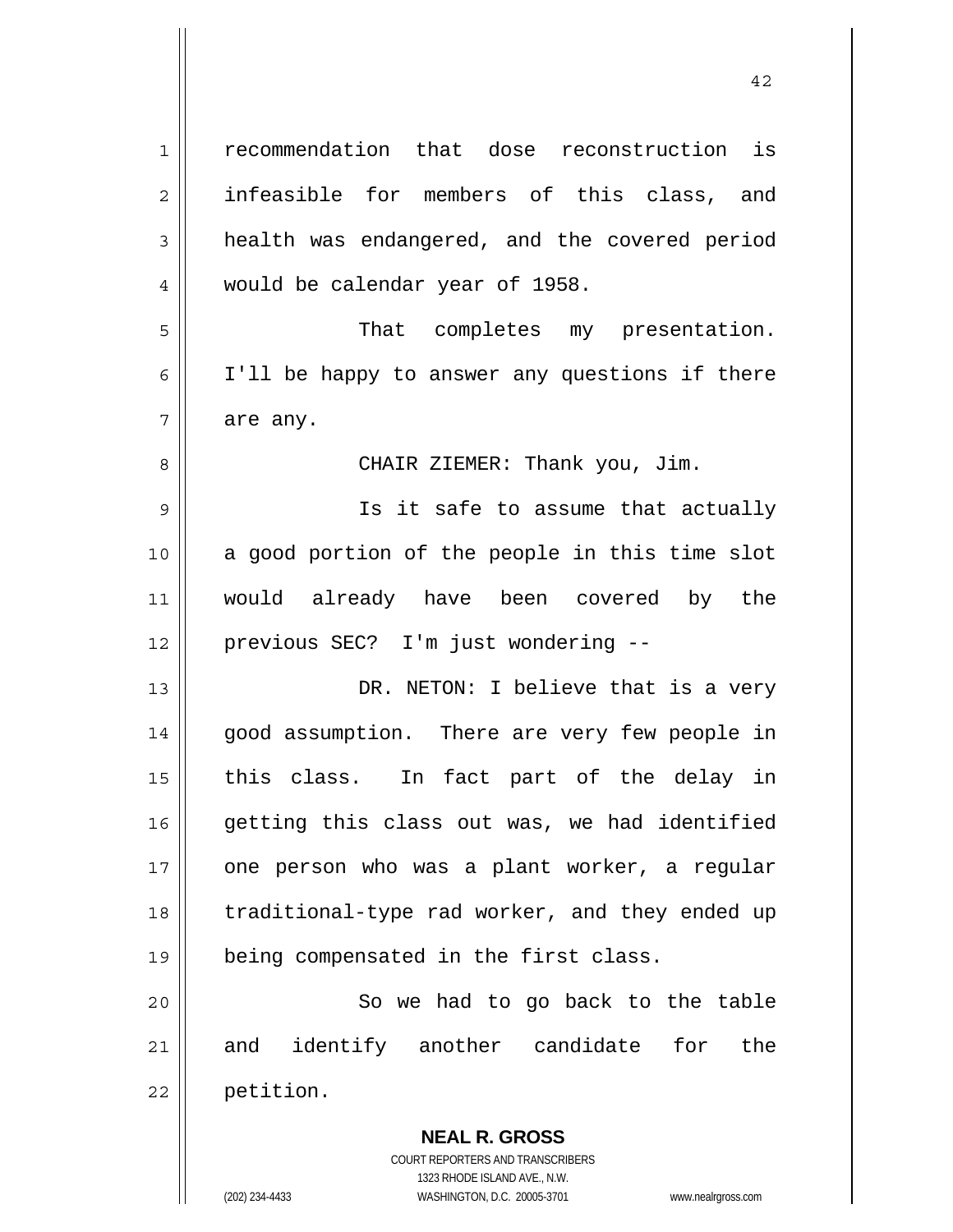| 1  | CHAIR ZIEMER: So this would be                                                                      |
|----|-----------------------------------------------------------------------------------------------------|
| 2  | mainly people who, perhaps, didn't have enough                                                      |
| 3  | time in the earlier class?                                                                          |
| 4  | DR. NETON: Correct.                                                                                 |
| 5  | CHAIR ZIEMER: Or maybe started at                                                                   |
| 6  | this time period.                                                                                   |
| 7  | DR. NETON: If they started in 1958                                                                  |
| 8  | early, or maybe late 1957.                                                                          |
| 9  | CHAIR ZIEMER: So the numbers                                                                        |
| 10 | involved here, we don't know exactly.                                                               |
| 11 | DR. NETON: Yes, I'm sorry I don't                                                                   |
| 12 | have an exact number here, but it's a very                                                          |
| 13 | small number of people that are affected by                                                         |
| 14 | this designation.                                                                                   |
| 15 | CHAIR ZIEMER: Okay, thank you.                                                                      |
| 16 | Other questions? Dr. Melius?                                                                        |
| 17 | MEMBER MELIUS: That was actually --                                                                 |
| 18 | I was trying to understand why -- because I                                                         |
| 19 | thought we'd discussed this a little bit three                                                      |
| 20 | or four years ago. I thought we were sort of                                                        |
| 21 | aware of this potential issue.                                                                      |
| 22 | DR. NETON: I think it picks up a                                                                    |
|    | <b>NEAL R. GROSS</b>                                                                                |
|    | <b>COURT REPORTERS AND TRANSCRIBERS</b>                                                             |
|    | 1323 RHODE ISLAND AVE., N.W.<br>(202) 234-4433<br>WASHINGTON, D.C. 20005-3701<br>www.nealrgross.com |

 $\mathsf{I}$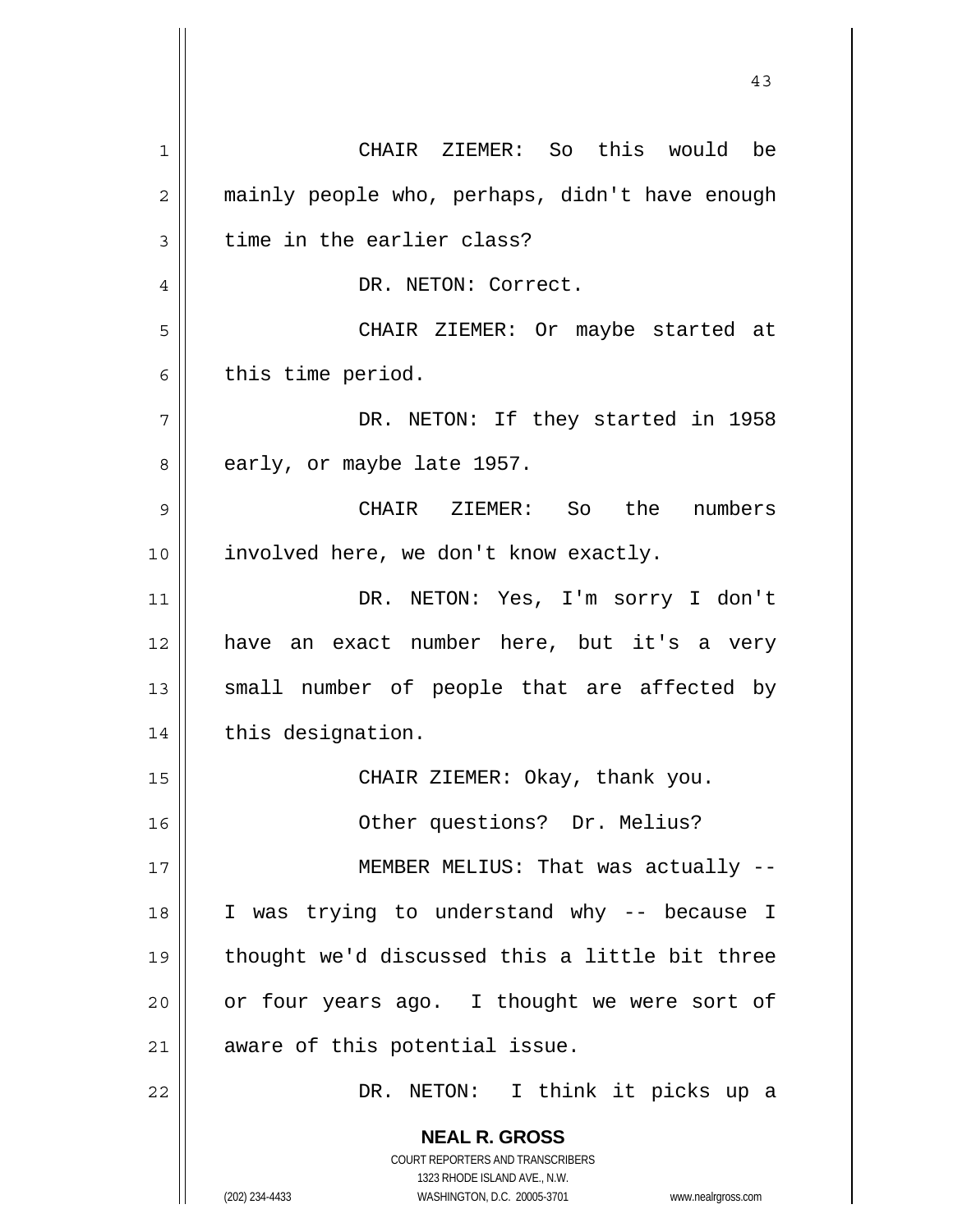1 few more people.

| $\overline{2}$ | MEMBER MELIUS: I was just trying to               |
|----------------|---------------------------------------------------|
| 3              | figure out why it took so long.                   |
| 4              | DR. NETON: Well, part of it was                   |
| 5              | that we lost our what we called our litmus        |
| 6              | candidate who ended up being compensated. We      |
| 7              | had to go back to square one.                     |
| 8              | The other part was, we had to                     |
| $\mathsf 9$    | substantially rewrite the site profile after      |
| 10             | the Mallinckrodt class was added. I think it      |
| 11             | final in November of 2005.<br>became<br>So we     |
| 12             | pulled back that entire site profile and          |
| 13             | rewrote it so we could do non-presumptive         |
| 14             | cancers. And when we started to apply it I        |
| 15             | think the site profile was issued in 2007. It     |
| 16             | was only then that we realized that this 2008     |
| 17             | period was substantially the same as the class    |
| 18             | between '49 and '57, because originally if you    |
| 19             | recall it was our contention that we could do     |
| 20             | Mallinckrodt until<br>all of<br>the<br><b>SEC</b> |
| 21             | determination finalized, and<br>then<br>we        |
| 22             | recommended that we add the class.                |

**NEAL R. GROSS** COURT REPORTERS AND TRANSCRIBERS 1323 RHODE ISLAND AVE., N.W. (202) 234-4433 WASHINGTON, D.C. 20005-3701 www.nealrgross.com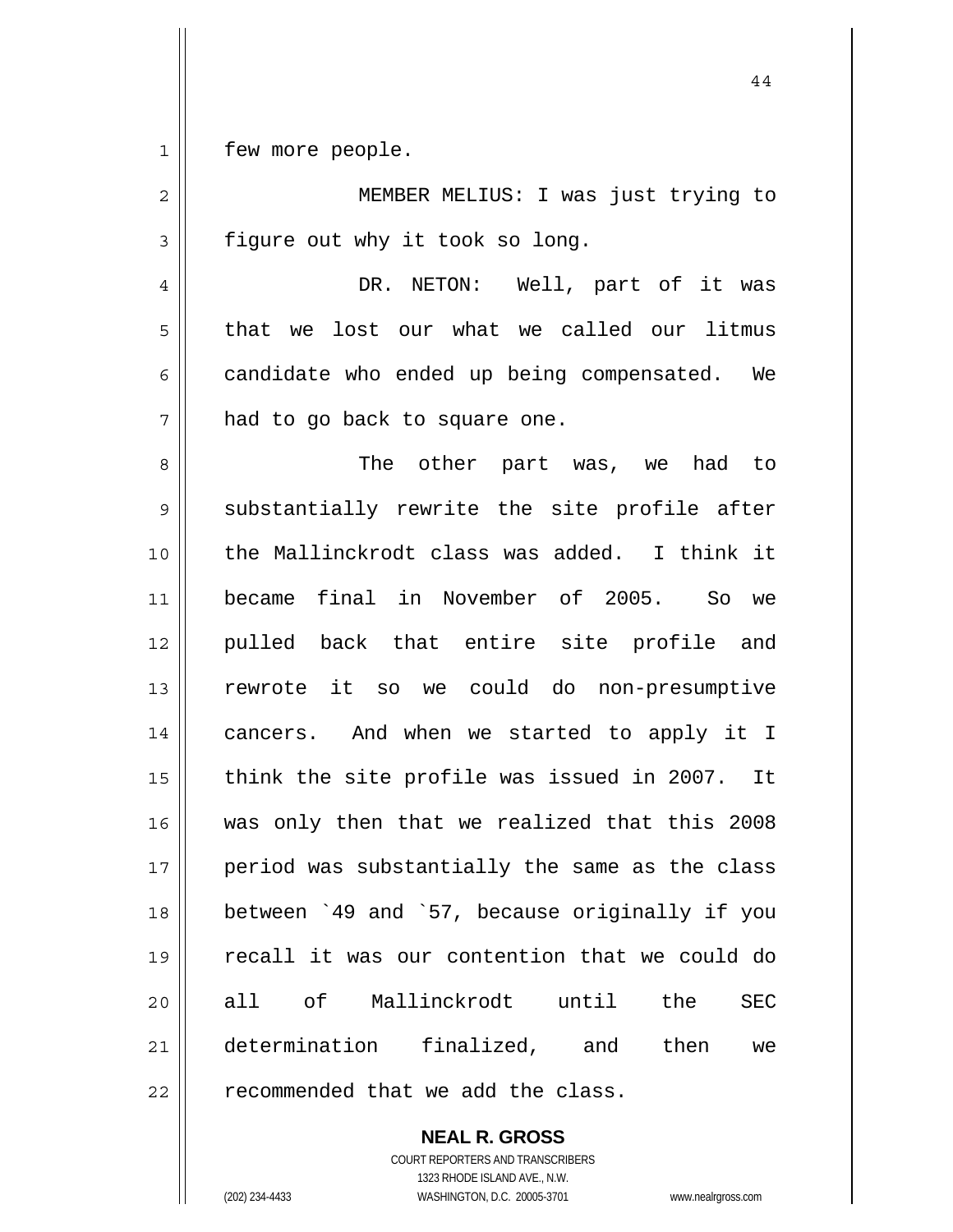**NEAL R. GROSS** COURT REPORTERS AND TRANSCRIBERS 1 2 3 4 5 6 7 8 9 10 11 12 13 14 15 16 17 18 19 20 21 22 MEMBER MELIUS: My memory is too foggy to remember. There was some issue about we weren't quite sure about where to draw the line. I can't remember why we ended up choosing `57. DR. NETON: Actually I think the petition only requested the class through `57, so we only evaluated through `57. Then it dawned on us later on, in trying to reconstruct `58, that it substantially had the same characteristics as the class through `57. CHAIR ZIEMER: Denise can add to this, please. MS. BROCK: That is correct. The original petition ran from 1942 to 1957. I think the slide said `46. But the petition was from 1942 on. CHAIR ZIEMER: Was the first class - MS. BROCK: Yes. I think I had `42 through `57, and I think the first estimate was  $42 -$ DR. NETON: `42 through `46 based on

1323 RHODE ISLAND AVE., N.W.

(202) 234-4433 WASHINGTON, D.C. 20005-3701 www.nealrgross.com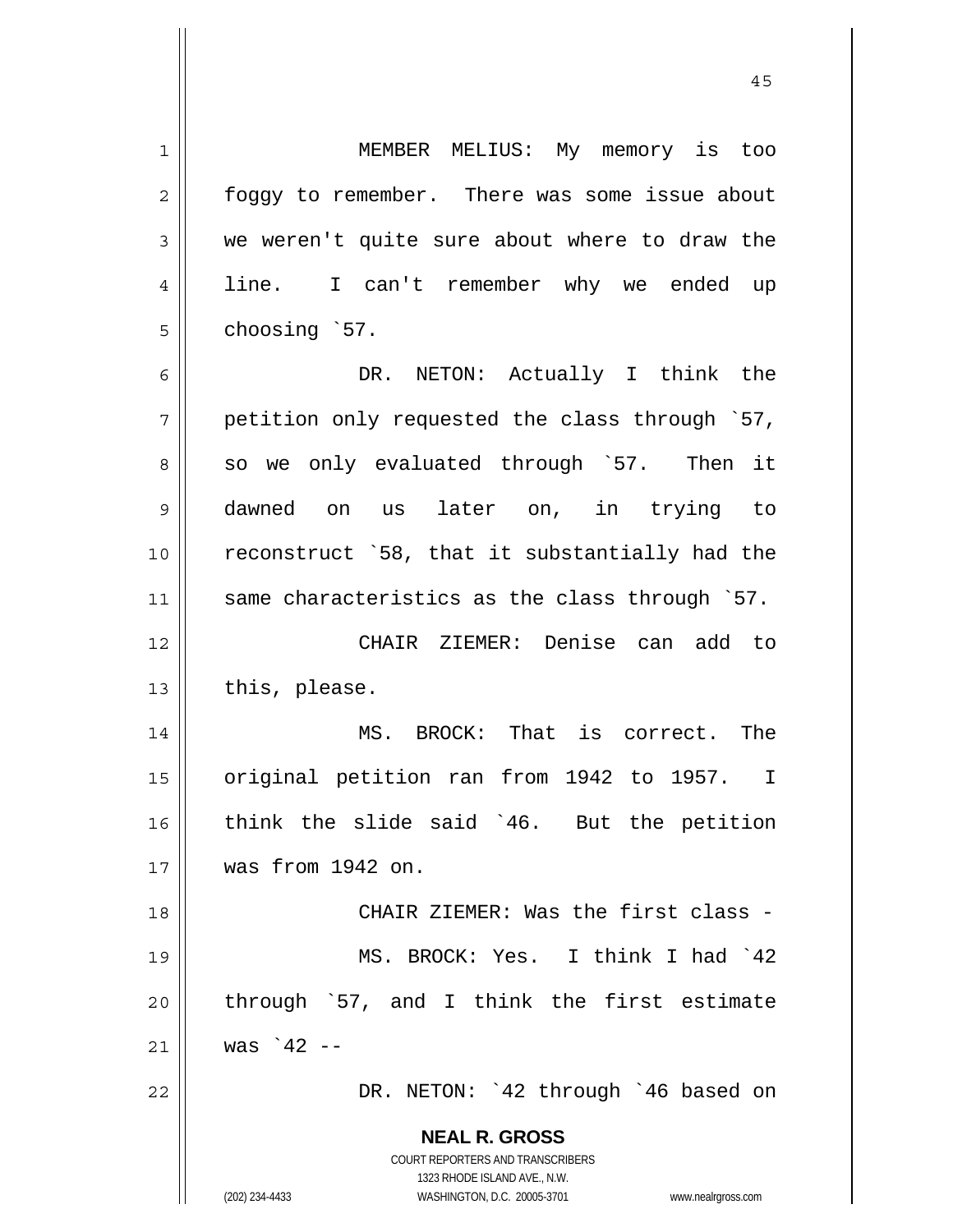46 1 2 3 4 5 6 7 8 9 10 11 12 13 14 15 16 17 18 19 20 21 22 the data reliability issue. MS. BROCK: Then we went for the rest of it. DR. NETON: Then the raffinate. I apologize for that error. But for some reason `46 to `48 did seem like kind of a short period. Thank you, Denise. CHAIR ZIEMER: Josie. MEMBER BEACH: When did operations end there; what year? DR. NETON: That is a good question. The cleanup persisted for some time, and I believe that the residual contamination goes through the 1990s or somewhere thereabouts. MS. BROCK: That is correct. I believe that that actually stopped in 1962, and Weldon Spring started in 1955, at least that was prior to production, but when they were getting everything ready. And I think the production actually started at Weldon Spring in 1957/58 timeframe, and went into like 1967 or `68.

> COURT REPORTERS AND TRANSCRIBERS 1323 RHODE ISLAND AVE., N.W. (202) 234-4433 WASHINGTON, D.C. 20005-3701 www.nealrgross.com

**NEAL R. GROSS**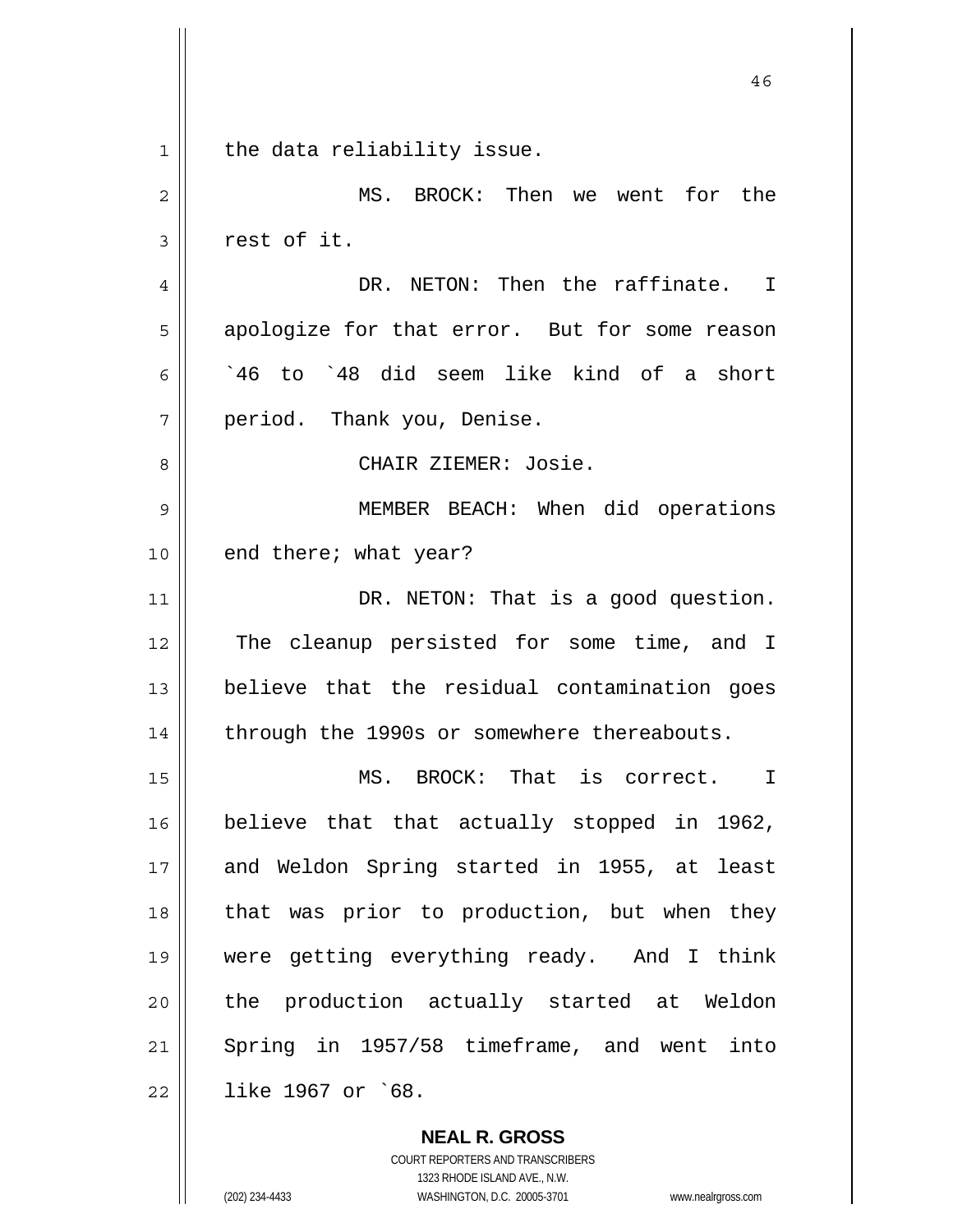| 1  | DR. NETON: That's part of our                  |
|----|------------------------------------------------|
|    |                                                |
| 2  | problem is identifying who actually worked at  |
| 3  | Mallinckrodt, Destrehan Street versus Weldon   |
| 4  | Springs, because same company.                 |
| 5  | MS. BROCK: Same company, and then              |
| 6  | there was also United Nuclear which ran about  |
| 7  | the same time, that was in the hematite area,  |
| 8  | and that ran at the same time as Weldon Spring |
| 9  | did, so it's very confusing.                   |
| 10 | CHAIR ZIEMER: Thank you. Other                 |
| 11 | comments or questions? Jim.                    |
| 12 | MEMBER MELIUS: Yes, I have one just            |
| 13 | general question. It seems that we get in      |
| 14 | these situations where we are sort of stuck by |
| 15 | what the petitioner has put in for numbers of  |
| 16 | years, and they are -- depending on who is     |
| 17 | involved in the petition they may not know the |
| 18 | exact time frames that are appropriate.        |
| 19 | Sometimes NIOSH modifies it as it comes        |
| 20 | forward, but then we end up in like this       |
| 21 | situation where we closed off at `57, and then |
| 22 | you have to wait until you find an 83.14       |

**NEAL R. GROSS** COURT REPORTERS AND TRANSCRIBERS 1323 RHODE ISLAND AVE., N.W.

(202) 234-4433 WASHINGTON, D.C. 20005-3701 www.nealrgross.com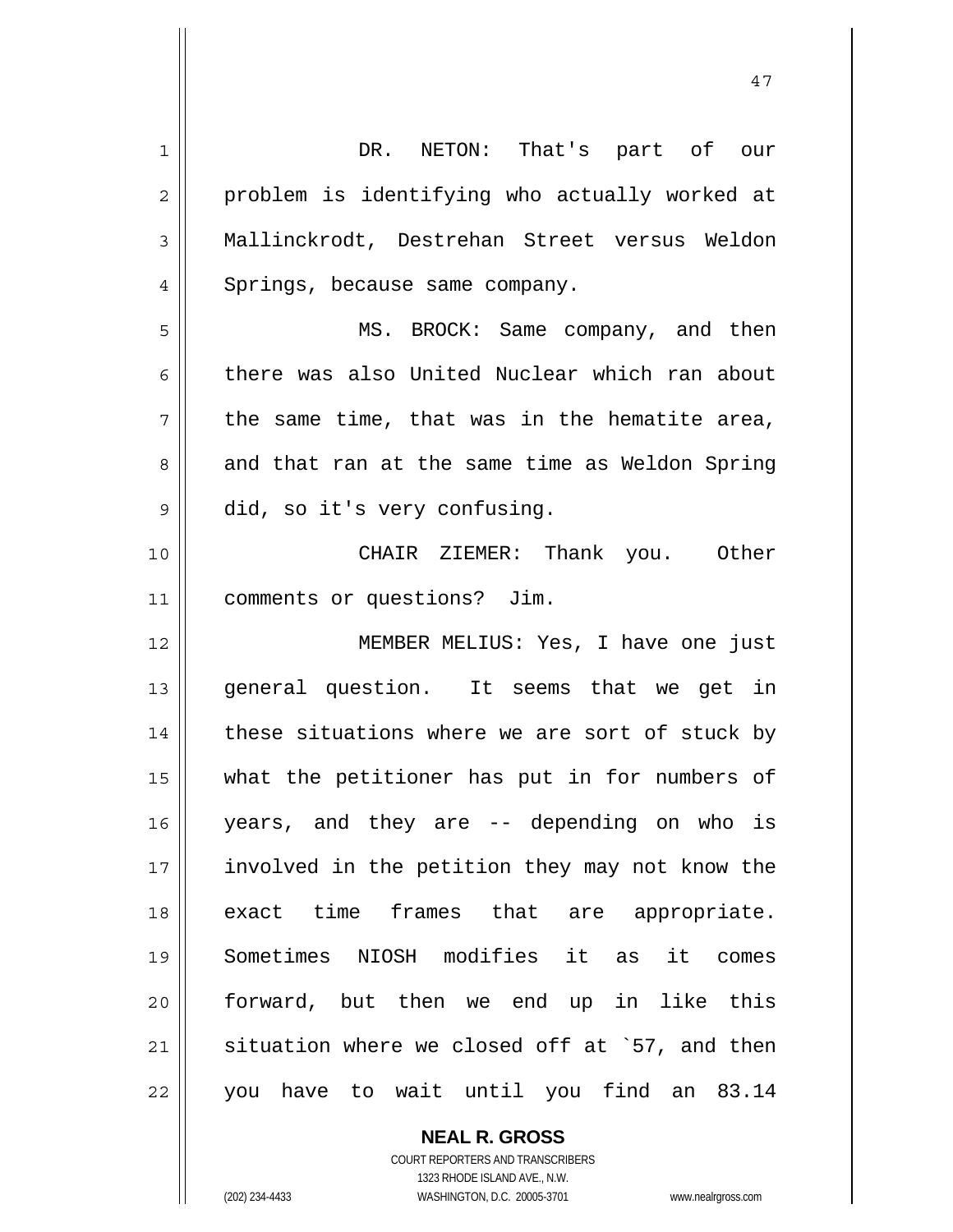1 person.

| $\overline{2}$ | DR. NETON: Well, this is a little              |
|----------------|------------------------------------------------|
| 3              | unique in this respect. If you remember,       |
| 4              | NIOSH's official position was that we could do |
| 5              | dose reconstruction through `57. It was only   |
| 6              | until the Board deliberated, and the decision  |
| 7              | was made through the secretary that we         |
| 8              | couldn't do it. And that's why -- we would     |
| 9              | normally expand the class beyond the '57 and   |
| 10             | look to see, is that an arbitrary date or is   |
| 11             | there reason to continue forward. In this      |
| 12             | particular case it was NIOSH's position we     |
| 13             | could do it, so there was no reason to look    |
| 14             | about that at that juncture.                   |
| 15             | CHAIR ZIEMER: Denise may have an               |
| 16             | additional comment.                            |
| 17             | MS. BROCK: If I remember correctly,            |
| 18             | and it's been quite some time ago, I think     |
| 19             | that the designated timeframe was 1942 through |
| 20             | `57, then sometimes it happens that additional |
| 21             | years are added. Because I would<br>have       |
| 22             | actually petitioned for that entire timeframe. |

**NEAL R. GROSS** COURT REPORTERS AND TRANSCRIBERS

1323 RHODE ISLAND AVE., N.W.

(202) 234-4433 WASHINGTON, D.C. 20005-3701 www.nealrgross.com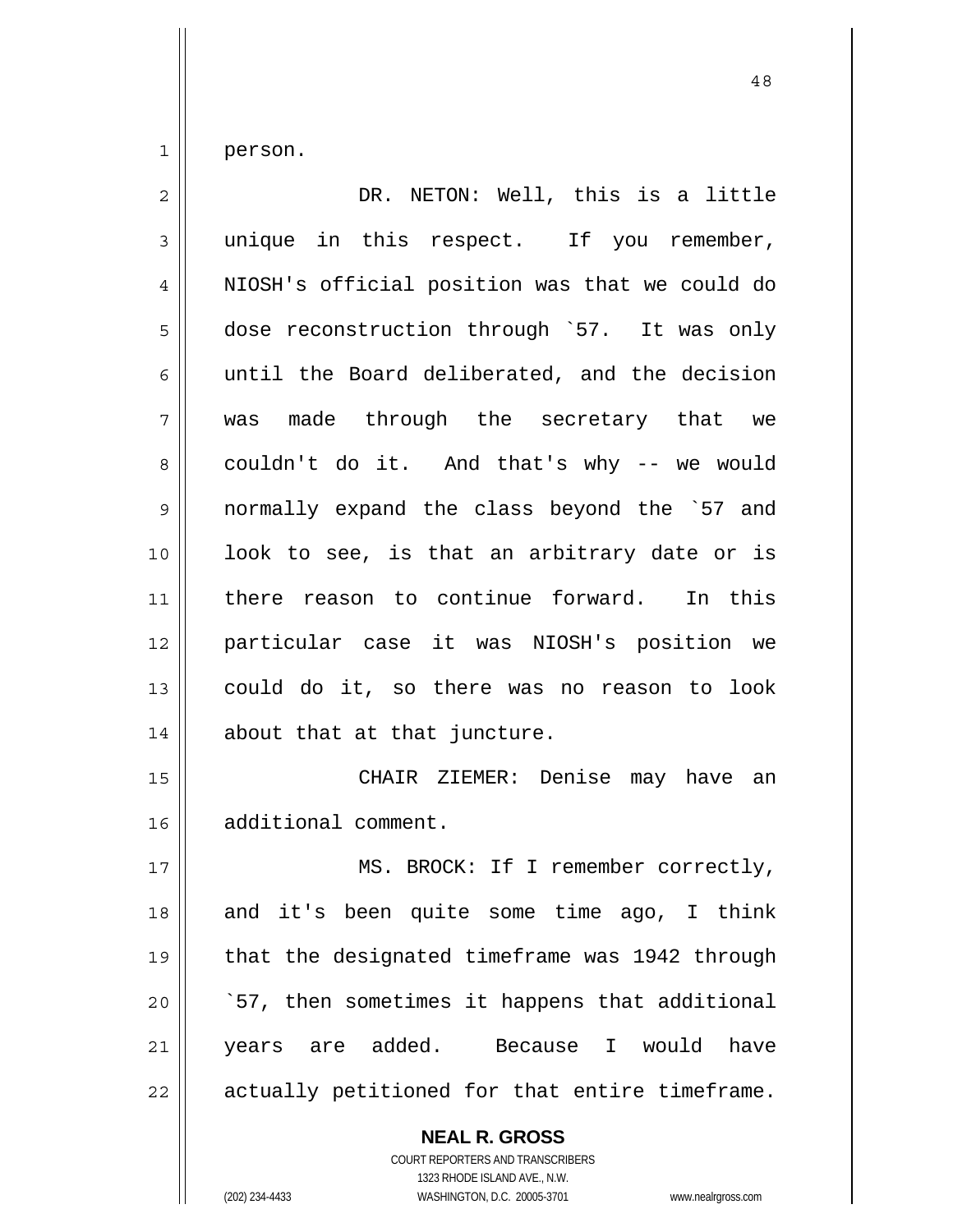**NEAL R. GROSS** 1 2 3 4 5 6 7 8 9 10 11 12 13 14 15 16 17 18 19 20 21 22 So it was my understanding that, during that initial period, it was just showing `42 through `57, and I think after that we started seeing additional time in the Federal Register, that DOE had actually extended that if I remember correctly. CHAIR ZIEMER: But I think the comment that Jim made probably is -- has been the pattern where NIOSH says we can't reconstruct dose, and they have expanded in some cases based on what they know about it. DR. NETON: We would normally do that, to look about that -- the proposed end date to make sure that some other situation doesn't exist. MS. BROCK: I thought that was the situation in this one. DR. NETON: But this one I think we just flat out thought we could do it from the very beginning, and there was no reason to look past `57 because if we could do `57 we thought we could surely do `58; that was our

> COURT REPORTERS AND TRANSCRIBERS 1323 RHODE ISLAND AVE., N.W.

(202) 234-4433 WASHINGTON, D.C. 20005-3701 www.nealrgross.com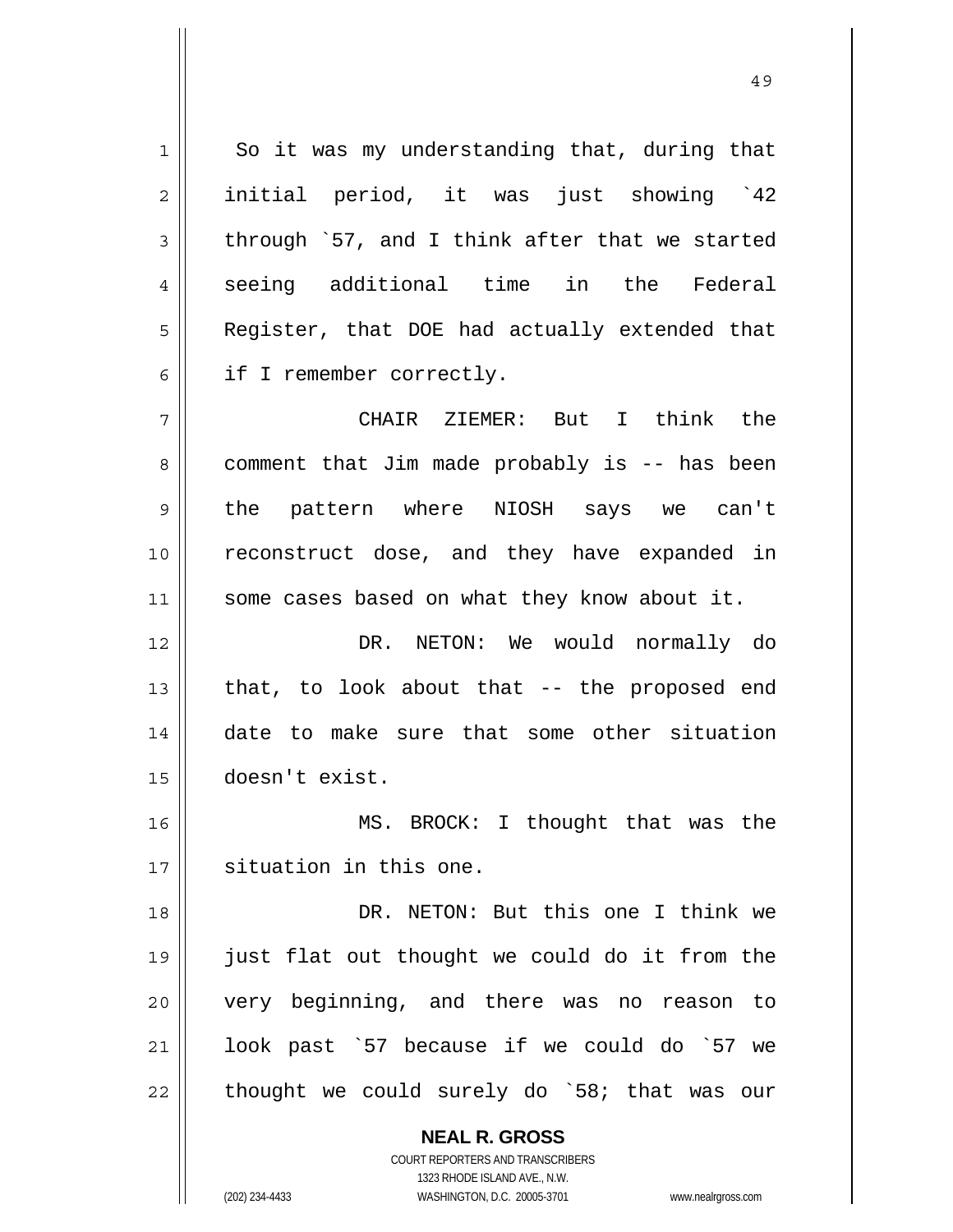1 position at that time.

| 2           | MS. BROCK: But at the beginning                |
|-------------|------------------------------------------------|
| 3           | didn't they believe there really wasn't        |
| 4           | production going on after that, that it had    |
| 5           | actually went out to Weldon Spring? That was   |
| 6           | my thought.                                    |
| 7           | DR. NETON: That was also part of               |
| 8           | it, the production we thought ceased in `57,   |
| $\mathsf 9$ | and then when we looked closer at the records, |
| 10          | there is a piece going into `58. We are not    |
| 11          | sure when it stopped in `58, but it clearly    |
| 12          | did continue into 1958.                        |
| 13          | MS. BROCK: Thank you.                          |
| 14          | CHAIR ZIEMER: Well, in any event,              |
| 15          | are sort of correcting past oversights<br>we   |
| 16          | here.                                          |
| 17          | MEMBER MELIUS: No, I just worried              |
| 18          | sort of about the potential petitioners, that  |
| 19          | they are told `57, so anybody that started     |
| 20          | working in `58 -- and there has been all this  |
| 21          | outreach and publicity; Denise was part of     |
| 22          | that. Now we have this new sort of very small  |
|             | <b>NEAL R. GROSS</b>                           |

COURT REPORTERS AND TRANSCRIBERS 1323 RHODE ISLAND AVE., N.W.

(202) 234-4433 WASHINGTON, D.C. 20005-3701 www.nealrgross.com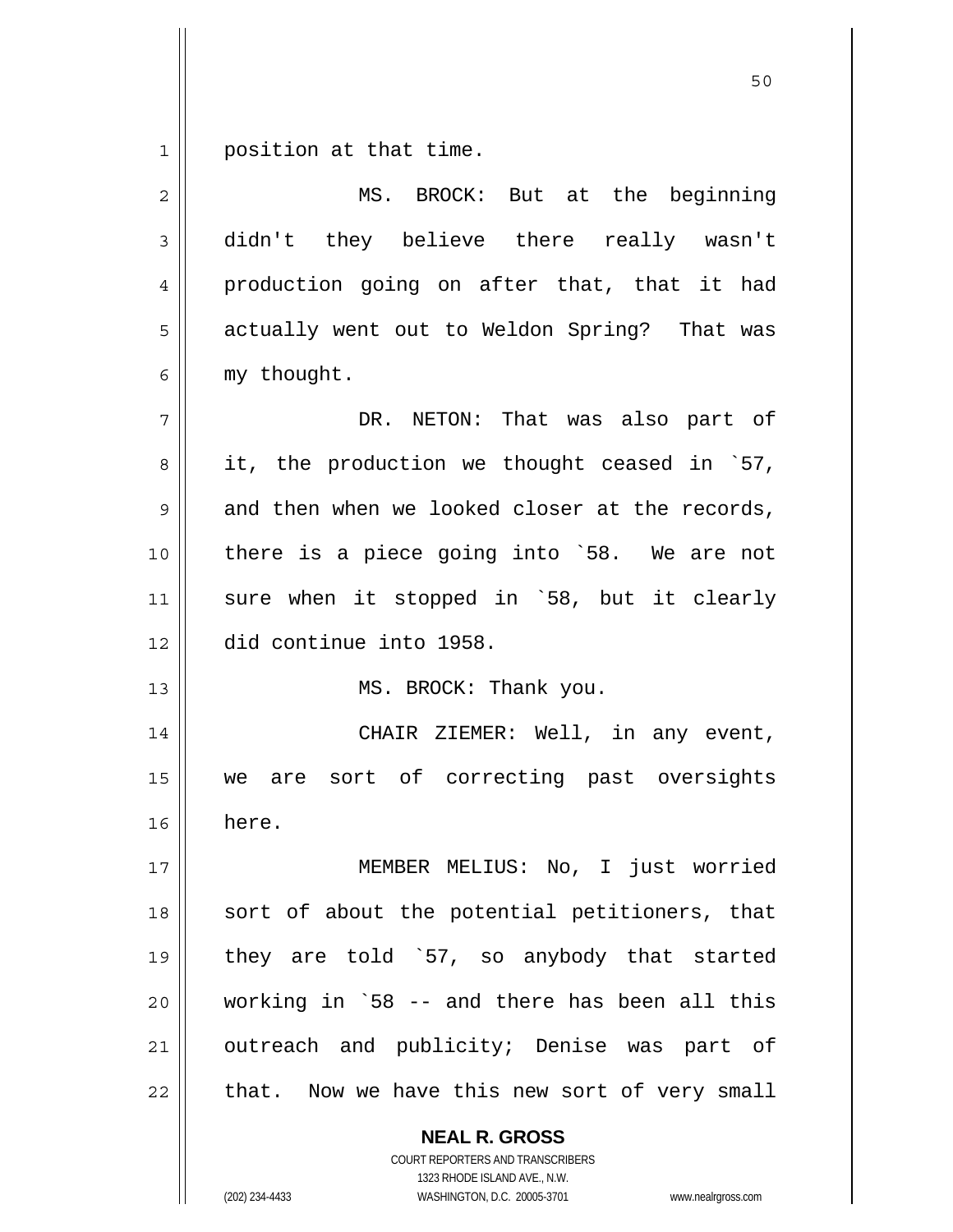| 1              | class, and might have -- in retrospect it                           |
|----------------|---------------------------------------------------------------------|
| 2              | would have been better. So I was just                               |
| 3              | thinking procedurally -- and again I don't                          |
| $\overline{4}$ | think we all remember -- at least, I don't                          |
| 5              | remember the details of this, but whether we                        |
| 6              | are better off leaving open the possibility to                      |
| 7              | go and review just rather than start doing a                        |
| 8              | total close-out and trying to keep some of                          |
| 9              | these open for review. I'm not sure it was                          |
| 10             | possible in this one.                                               |
| 11             | CHAIR ZIEMER: Well, in fact we've                                   |
| 12             | had a couple of fairly recent SECs where we                         |
| 13             | were told at the time we approved them that                         |
| 14             | the end date was somewhat uncertain and that,                       |
| 15             | if necessary, it would be extended even after                       |
| 16             | we had approved it.                                                 |
| 17             | DR. NETON: Los Alamos falls in that                                 |
| 18             | category right now.                                                 |
| 19             | CHAIR ZIEMER: So I think to the                                     |
| 20             | extent that NIOSH is able, at least they are                        |
| 21             | trying to accomplish that, perhaps not always                       |
| 22             | successfully. We obviously don't want to                            |
|                | <b>NEAL R. GROSS</b>                                                |
|                | <b>COURT REPORTERS AND TRANSCRIBERS</b>                             |
|                | 1323 RHODE ISLAND AVE., N.W.                                        |
|                | (202) 234-4433<br>WASHINGTON, D.C. 20005-3701<br>www.nealrgross.com |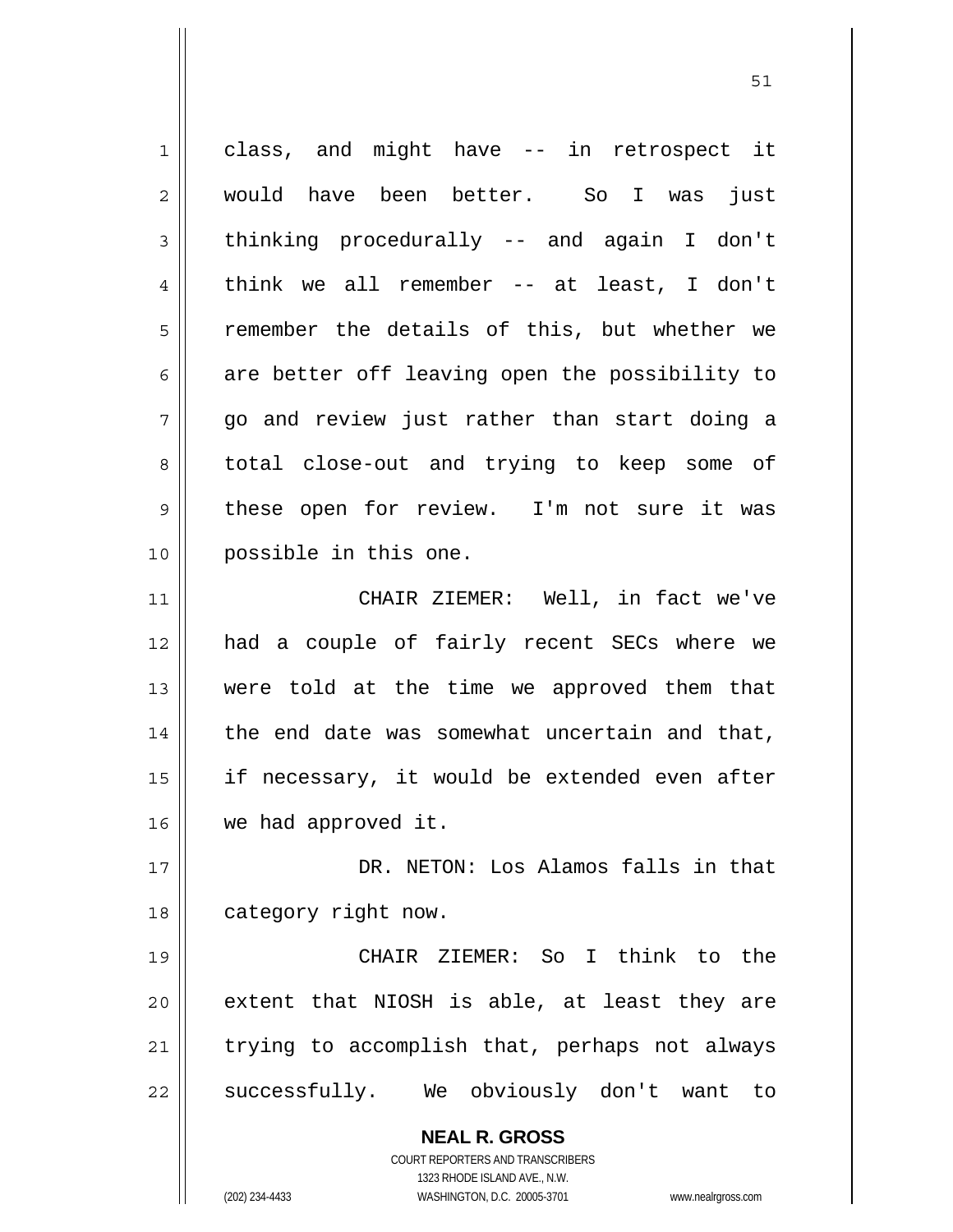| 1  | piecemeal it year by year and month by month.                       |
|----|---------------------------------------------------------------------|
| 2  | MEMBER MELIUS: And if we rely on                                    |
| 3  | the 83.14 then NIOSH has to wait until it                           |
| 4  | finds the right candidate case, track them                          |
| 5  | down, and as Jim said, this case wasn't the                         |
| 6  | right case. So they are compensable, and it's                       |
| 7  | difficult.                                                          |
| 8  | CHAIR ZIEMER: But your point is                                     |
| 9  | well taken, thanks.                                                 |
| 10 | Other comments on this? If not, it                                  |
| 11 | would be appropriate to have a suitable motion                      |
| 12 | for action.                                                         |
| 13 | Brad Clawson.                                                       |
| 14 | MEMBER CLAWSON: I<br>move to accept                                 |
| 15 | it.                                                                 |
| 16 | CHAIR ZIEMER: A motion to accept,                                   |
| 17 | which is a motion to recommend to the                               |
| 18 | secretary that this class be added to the SEC.                      |
| 19 | MEMBER MUNN: Second.                                                |
| 20 | CHAIR ZIEMER: And seconded by, I                                    |
| 21 | think, Wanda Munn.                                                  |
| 22 | Further discussion?<br>Then let's                                   |
|    | <b>NEAL R. GROSS</b>                                                |
|    | <b>COURT REPORTERS AND TRANSCRIBERS</b>                             |
|    | 1323 RHODE ISLAND AVE., N.W.                                        |
|    | (202) 234-4433<br>WASHINGTON, D.C. 20005-3701<br>www.nealrgross.com |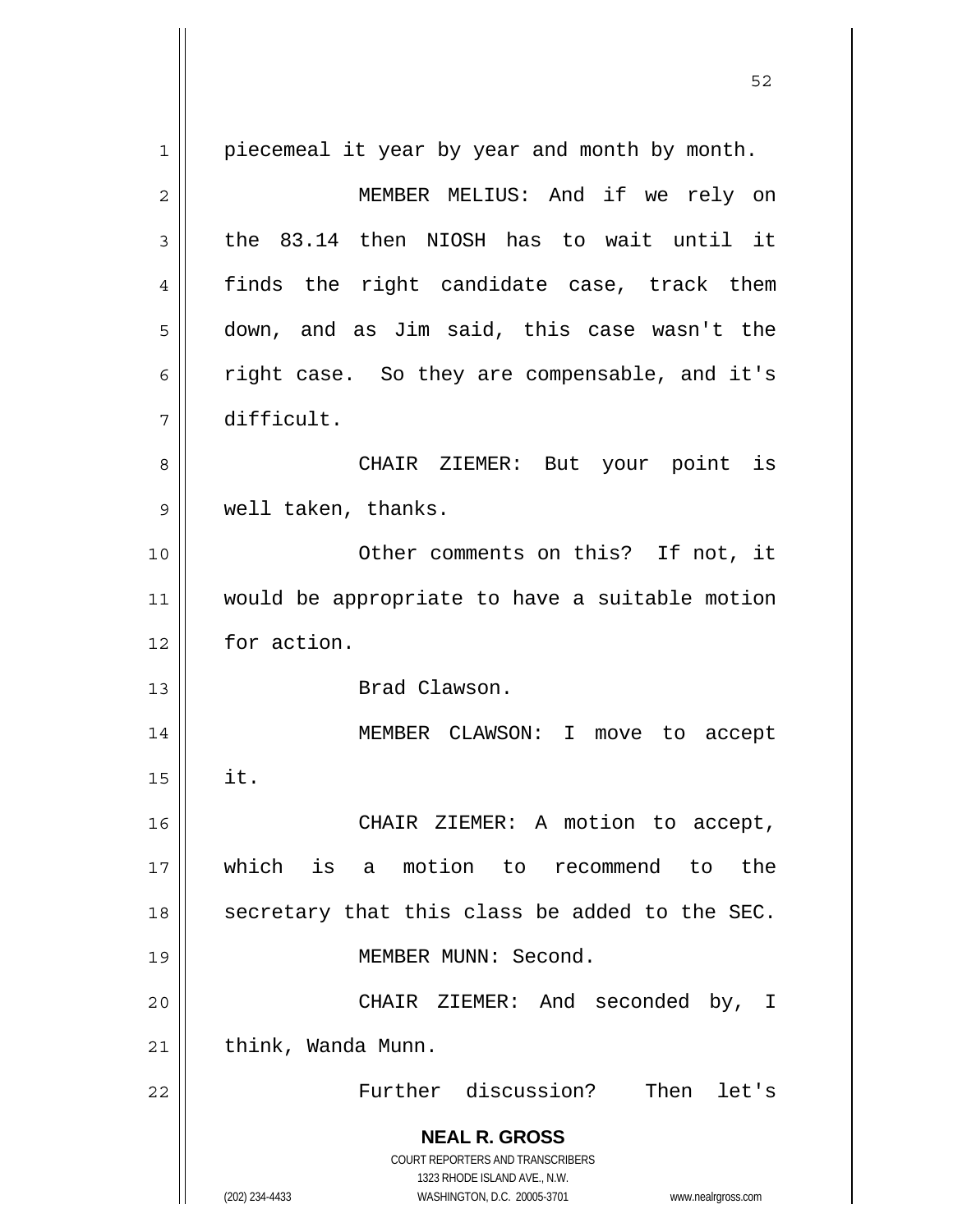| $\mathbf 1$    | proceed. Again, a roll call vote, and we will                       |
|----------------|---------------------------------------------------------------------|
| $\overline{2}$ | seek Dr. Lockey's vote as soon as possible.                         |
| 3              | MR. KATZ: Ms. Beach?                                                |
| 4              | MEMBER BEACH: Yes.                                                  |
| 5              | MR. KATZ: Mr. Clawson.                                              |
| 6              | MEMBER CLAWSON: Yes.                                                |
| 7              | MR. KATZ: Mr. Gibson?                                               |
| 8              | MEMBER GIBSON: Yes.                                                 |
| 9              | MR. KATZ: Mr. Griffon?                                              |
| 10             | MEMBER GRIFFON: Yes.                                                |
| 11             | MR. KATZ: Dr. Melius.                                               |
| 12             | MEMBER MELIUS: Yes.                                                 |
| 13             | MR. KATZ: Ms. Munn?                                                 |
| 14             | MEMBER MUNN: Yes.                                                   |
| 15             | MR. KATZ: Dr. Poston.                                               |
| 16             | MEMBER POSTON: Yes.                                                 |
| 17             | MR. KATZ: Mr. Presley?                                              |
| 18             | MEMBER PRESLEY: Yes.                                                |
| 19             | MR. KATZ: Dr. Roessler.                                             |
| 20             | MEMBER ROESSLER: Yes.                                               |
| 21             | MR. KATZ: Mr. Schofield.                                            |
| 22             | MEMBER SCHOFIELD: Yes.                                              |
|                | <b>NEAL R. GROSS</b>                                                |
|                | COURT REPORTERS AND TRANSCRIBERS                                    |
|                | 1323 RHODE ISLAND AVE., N.W.                                        |
|                | WASHINGTON, D.C. 20005-3701<br>(202) 234-4433<br>www.nealrgross.com |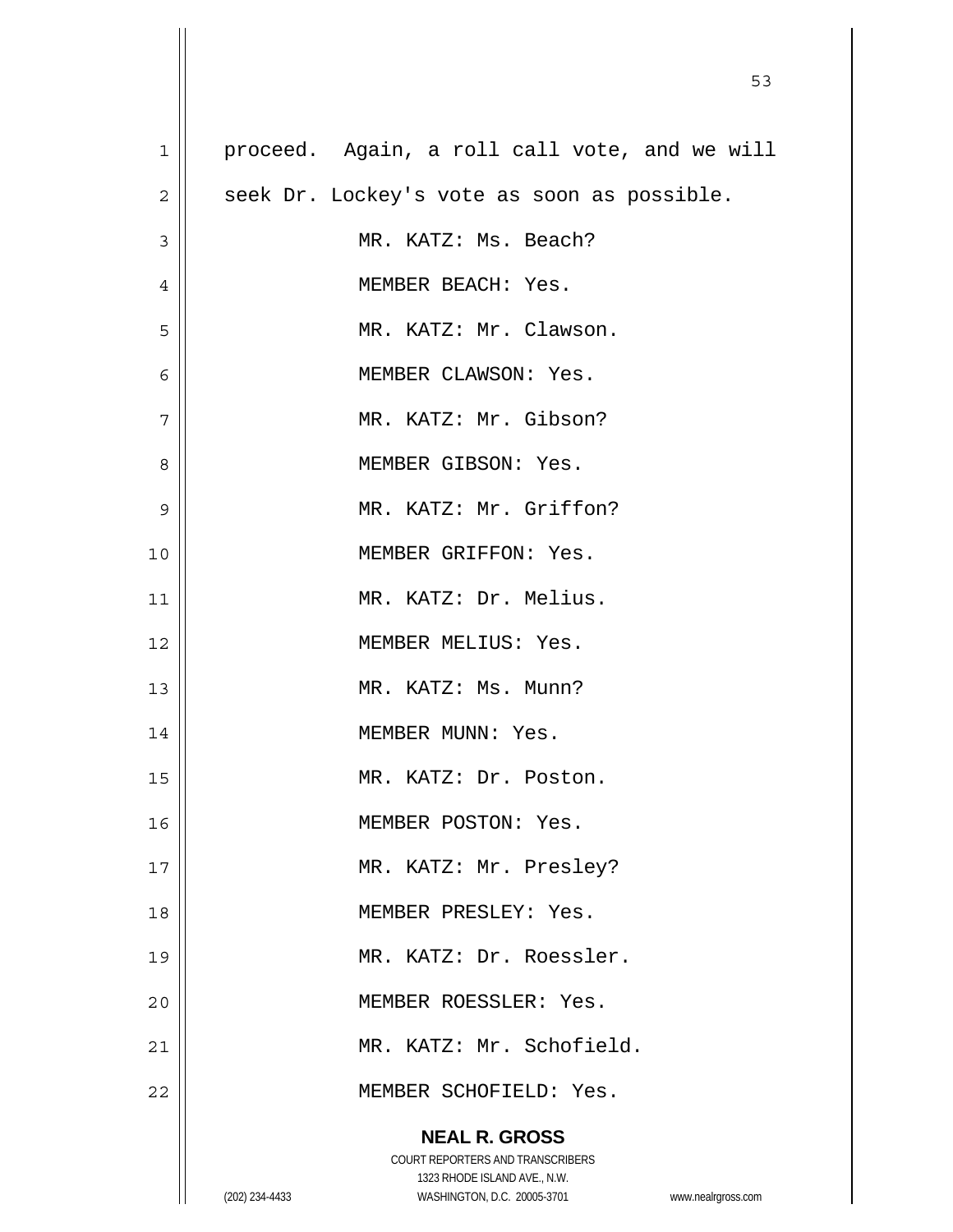|    | 54                                                                                                  |
|----|-----------------------------------------------------------------------------------------------------|
| 1  | MR. KATZ: Dr. Ziemer.                                                                               |
| 2  | CHAIR ZIEMER: Yes.                                                                                  |
| 3  | There are no abstentions, at least                                                                  |
| 4  | not so far, unless Dr. Lockey abstains. But                                                         |
| 5  | in any event, the motion carries, and we will                                                       |
| 6  | proceed with the recommendation to the                                                              |
| 7  | secretary, and the exact wording of the letter                                                      |
| 8  | to the secretary will be provided later in                                                          |
| 9  | this meeting to the Board members.                                                                  |
| 10 | Now I'm wondering if we can go                                                                      |
| 11 | ahead with the Blockson report. According to                                                        |
| 12 | my notes there may be a Blockson petitioner on                                                      |
| 13 | the line to comment, also. And since we are                                                         |
| 14 | ahead of schedule, I'm wondering whether we                                                         |
| 15 | need to delay.                                                                                      |
| 16 | Ms. Munn, as I understand it, you                                                                   |
| 17 | may not have a specific recommendation for us                                                       |
| 18 | but rather a report this morning, is that                                                           |
| 19 | correct?                                                                                            |
| 20 | MEMBER MUNN: That is correct.                                                                       |
| 21 | CHAIR ZIEMER: I wonder if we could                                                                  |
| 22 | go ahead and proceed with the report. If the                                                        |
|    | <b>NEAL R. GROSS</b><br>COURT REPORTERS AND TRANSCRIBERS                                            |
|    | 1323 RHODE ISLAND AVE., N.W.<br>(202) 234-4433<br>WASHINGTON, D.C. 20005-3701<br>www.nealrgross.com |

 $\mathsf{I}$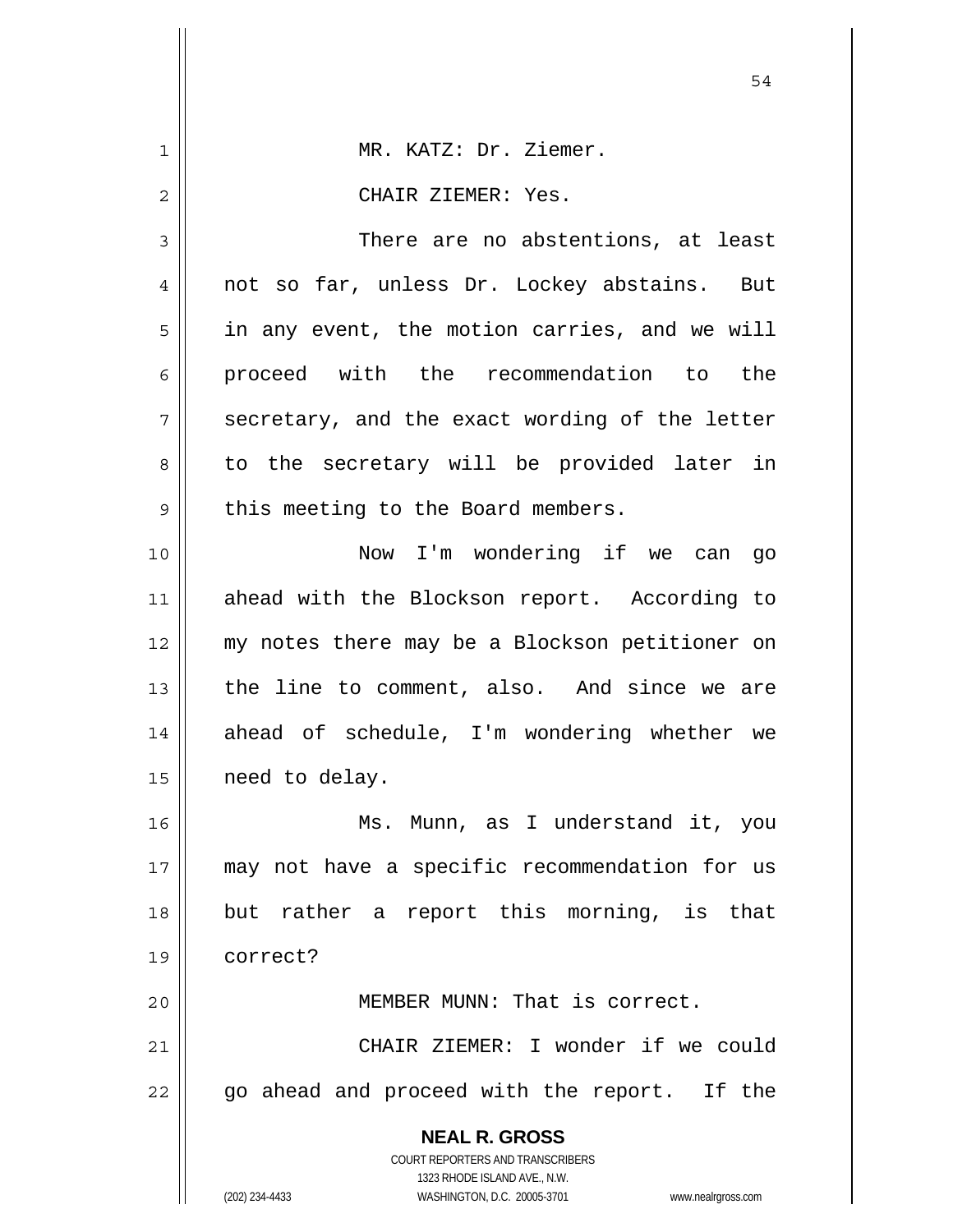1 2 3 4 5 6 7 8 9 10 11 12 13 14 15 16 17 18 19 20 21 22 petitioner is not on the line now, we would allow that petitioner to make additional comments. MR. KATZ: Let me see if the petitioner is on the line. Are either of the two petitioners for Blockson on the line? If you would let us know if you are already listening. (No verbal response.) MR. KATZ: Apparently not. CHAIR ZIEMER: Okay, let us proceed, I think, with the Blockson report, and then if petitioners are on the line later we will give them the opportunity to add any comments. BLOCKSON CHEMICAL SEC PETITION STATUS UPDATE MEMBER MUNN: Thank you, Dr. Ziemer. Let me refresh your memories for those of you who are not a part of the workgroup involved in this particular site. We have begun our deliberations based on seven specific findings which our contractor brought to us when they reviewed

the contract of the contract of the contract of the contract of the contract of the contract of the contract o

**NEAL R. GROSS** COURT REPORTERS AND TRANSCRIBERS 1323 RHODE ISLAND AVE., N.W.

(202) 234-4433 WASHINGTON, D.C. 20005-3701 www.nealrgross.com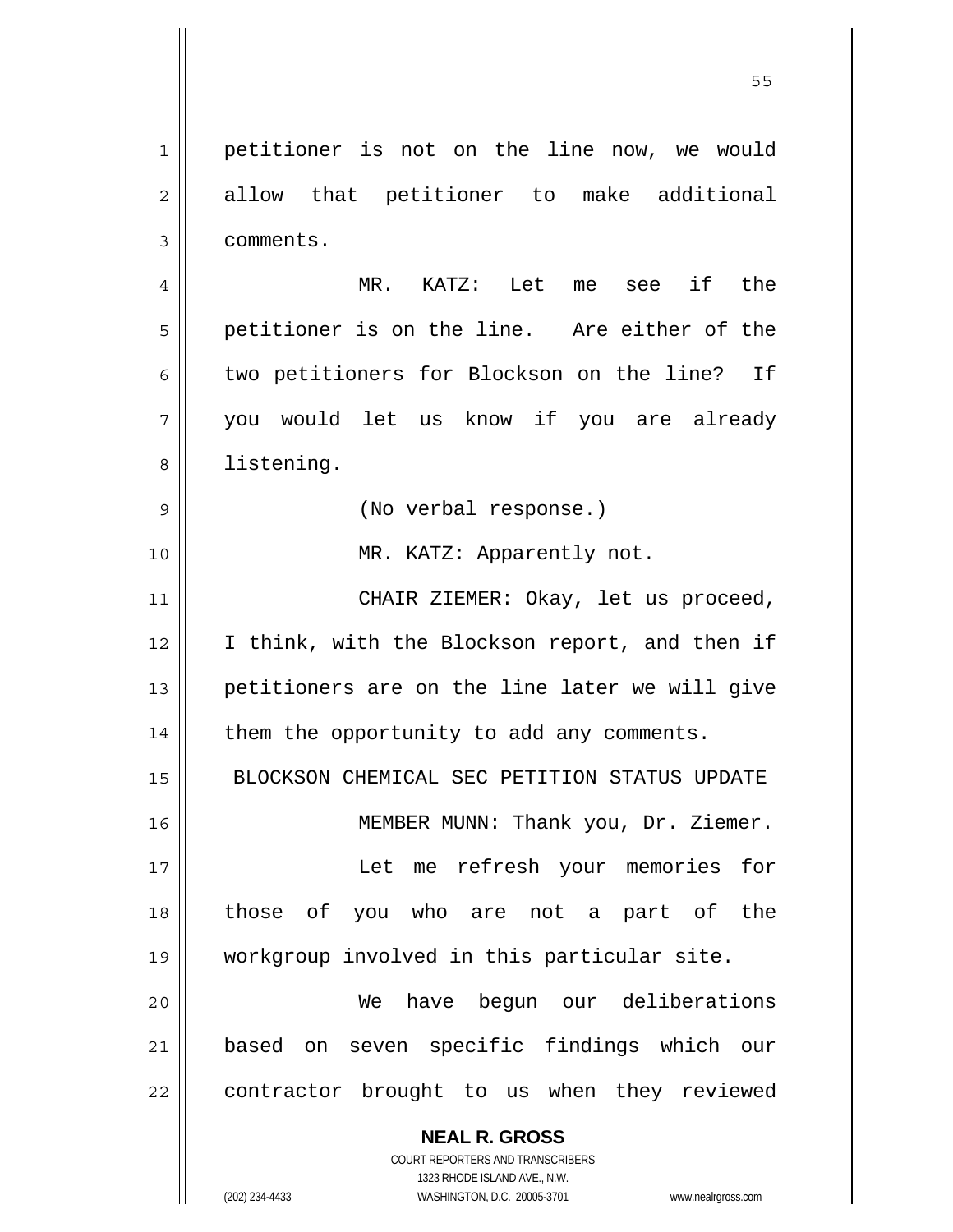the site profile. And the bulk of those centered around the extraction process and concerns over what radionuclides were contained in the raffinates, and specifically whether thorium followed one stream or the other during the process.

7 8 9 10 11 12 13 14 We fairly quickly resolved all of those outstanding issues. After consultation with workers, two worker group meetings, and extensive deliberation among the members of the workgroup, the contractor and our NIOSH representatives, at a meeting earlier this year, we brought this to the Board with an unformed consensus from the workgroup.

15 16 17 18 19 20 At that time it was the direction of the Board for us to go back, address very specifically the concerns that had been raised with respect to radon, and focus on that issue and see if we could resolve it yet further down the line.

21 22 We did that. We had a workgroup meeting in Cincinnati on October  $15<sup>th</sup>$ , and left

> **NEAL R. GROSS** COURT REPORTERS AND TRANSCRIBERS 1323 RHODE ISLAND AVE., N.W. (202) 234-4433 WASHINGTON, D.C. 20005-3701 www.nealrgross.com

1

2

3

4

5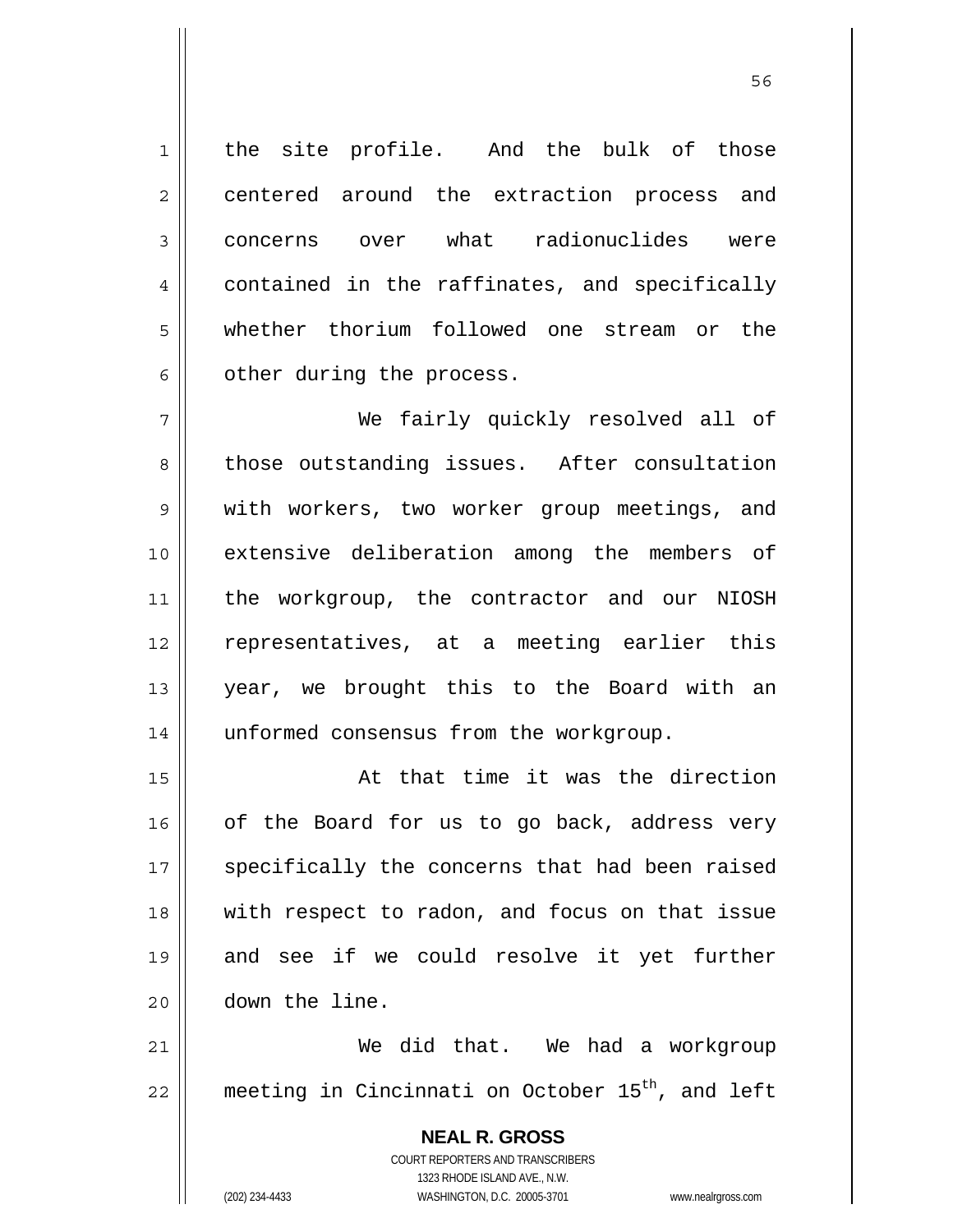that meeting with a number of questions relative to a few technical issues that had evolved from those discussions.

57

4 5 6 7 8 9 10 11 12 Throughout the month of November, there was a significant amount of information exchange: emails and technical conversations between NIOSH and the contractor. And on the 3<sup>rd</sup> of December we had a technical call, not the Work Group itself, but the technical folks who were specifically concerned with what's possible and what is not possible in the real world.

13 14 15 16 17 18 19 20 Then on the  $12^{th}$  we had scheduled -- it was the only available date that we had following that technical call, that we could arrange to have the Board members who were involved in the Work Group present, and gave both NIOSH and SC&A an opportunity to produce a couple of additional background papers, one involving an outside expert on air movement.

21 22 At this juncture, we are down to a primary concern with respect to radon and air

> **NEAL R. GROSS** COURT REPORTERS AND TRANSCRIBERS 1323 RHODE ISLAND AVE., N.W. (202) 234-4433 WASHINGTON, D.C. 20005-3701 www.nealrgross.com

1

2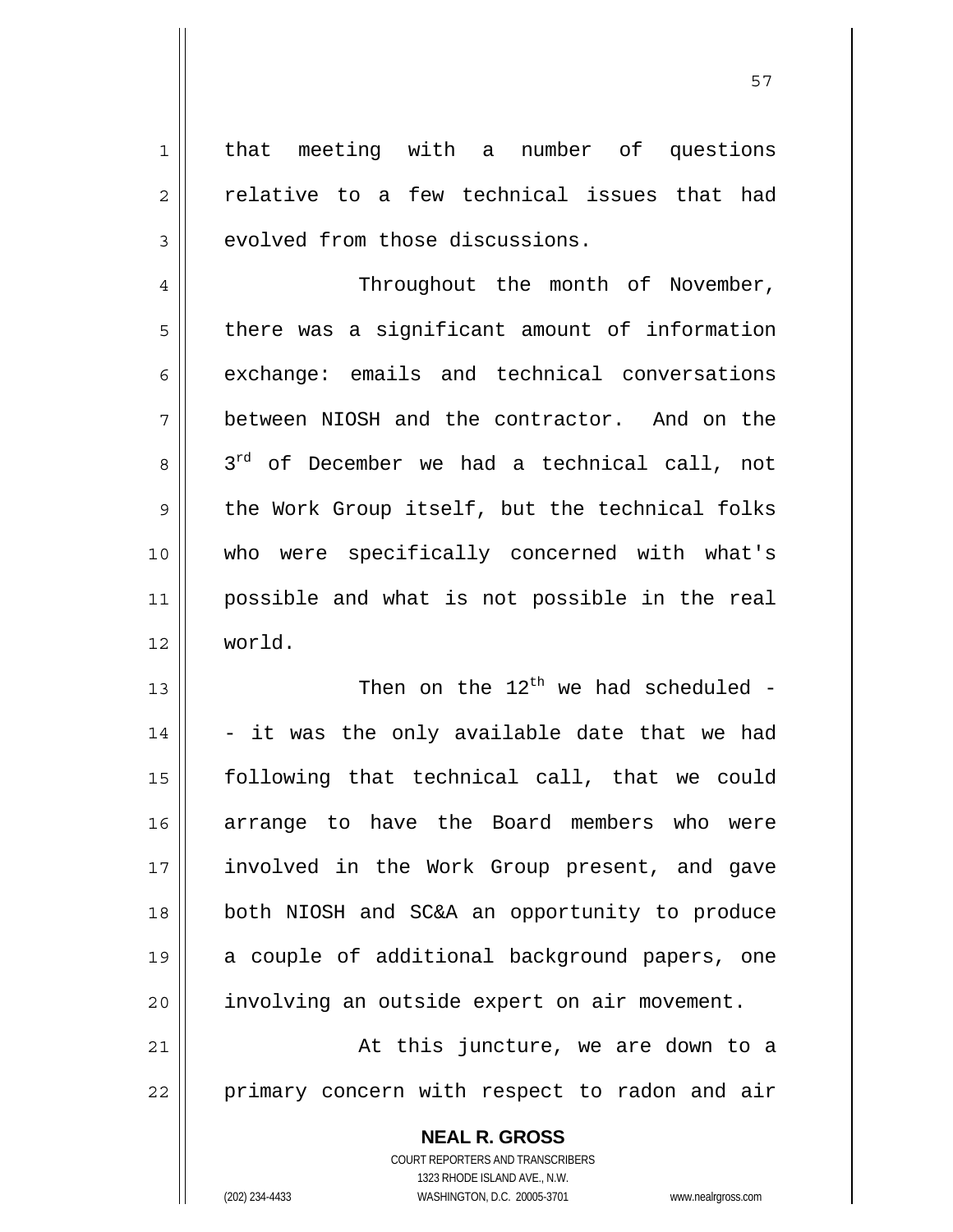| $\mathbf 1$    | exchange rates inside Building 40, because of           |
|----------------|---------------------------------------------------------|
| $\overline{c}$ | power outages and problems that some of our             |
| $\mathfrak{Z}$ | work group members had with the weather last            |
| 4              | week we were unable to conclude our                     |
| 5              | $12^{\text{th}}$<br>deliberations on our meeting on the |
| 6              | primarily because some of us had not had an             |
| 7              | opportunity to fully digest the material which          |
| 8              | had just been produced in the technical papers          |
| 9              | that I mentioned.                                       |
| 10             | At that time it was suggested that,                     |
| 11             | rather than try to move further until the Work          |
| 12             | Group members themselves had all satisfied              |
| 13             | themselves with respect to the content of that          |
| 14             | material, we would instead continue to delay            |
| 15             | this process. The Work Group Chair was really           |
| 16             | very concerned about that, because we have              |
| 17             | been attempting to bring this to closure now            |
| 18             | for quite some time, and I'm concerned about            |
| 19             | any further delays on behalf of the claimants.          |
| 20             | But we didn't see any way around it                     |
| 21             | in this particular instance. So what we                 |
| 22             | expect to do at this juncture is, during our            |

**NEAL R. GROSS** COURT REPORTERS AND TRANSCRIBERS

1323 RHODE ISLAND AVE., N.W.

 $\mathsf{I}$ 

(202) 234-4433 WASHINGTON, D.C. 20005-3701 www.nealrgross.com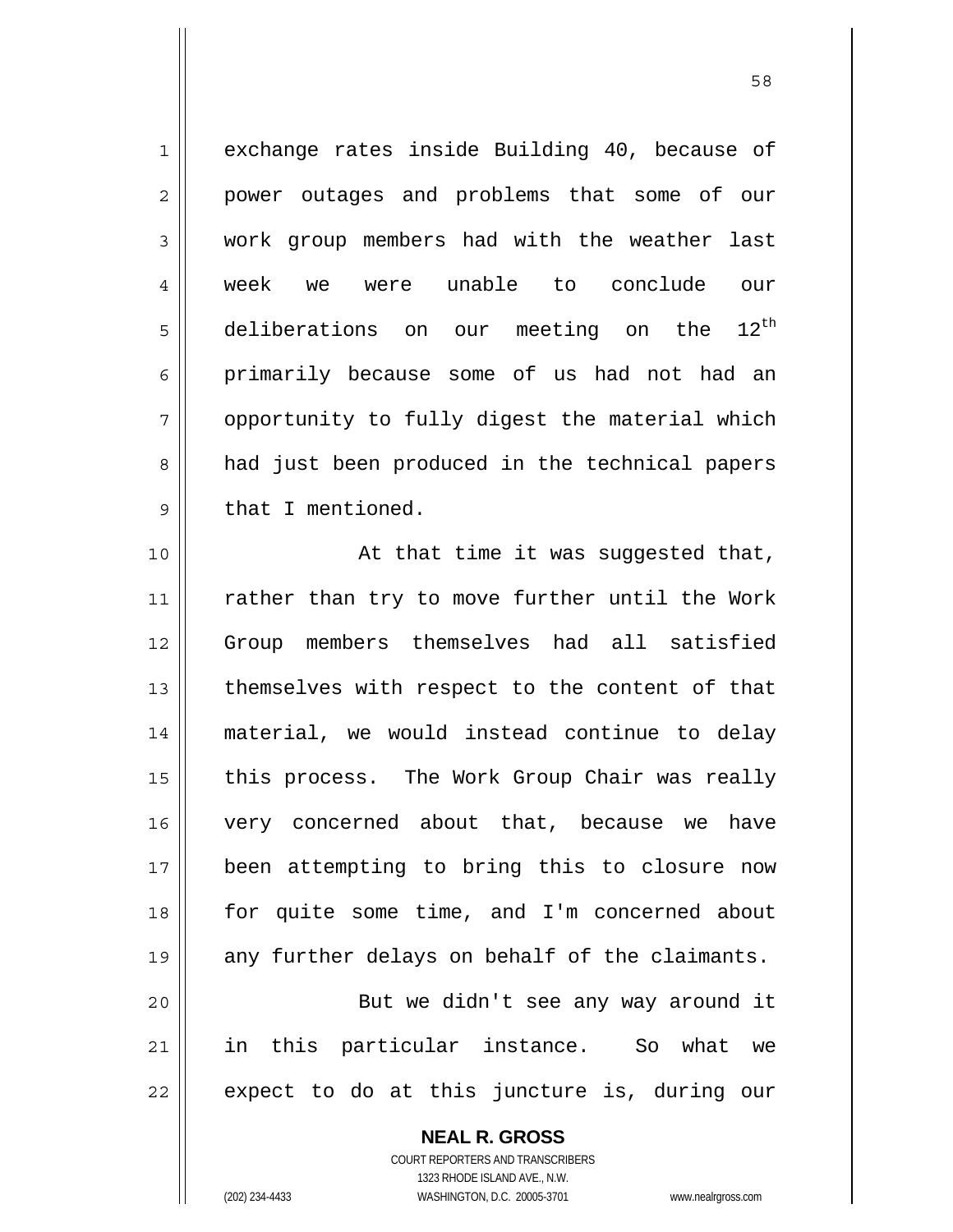1 2 3 4 5 6 7 8 Board administrative time tomorrow, we want to set up work group call time for all of us to have had an opportunity to review all of the material from the beginning to satisfy ourselves that there is no further item of interest to anyone to be addressed, and present this matter for a vote at the Albuquerque meeting.

<u>59 September 2005 September 2005 September 2005 September 2005 September 2005 September 2005 September 2005 S</u>

9 10 11 12 13 14 15 That is the current plan. My apologies to all of you, and especially to the Blockson claimants for the length of time that is being involved here. We are trying to follow every thread that has been presented to us, and every potential concern that has been raised to its ultimate end.

16 17 18 19 20 21 22 It remains my personal opinion as the chair that we have the body of evidence supporting our ability to address dose reconstruction here, but that is not the opinion of the Work Group. I'm only expressing a personal opinion; that is not the position of the workgroup.

> **NEAL R. GROSS** COURT REPORTERS AND TRANSCRIBERS 1323 RHODE ISLAND AVE., N.W. (202) 234-4433 WASHINGTON, D.C. 20005-3701 www.nealrgross.com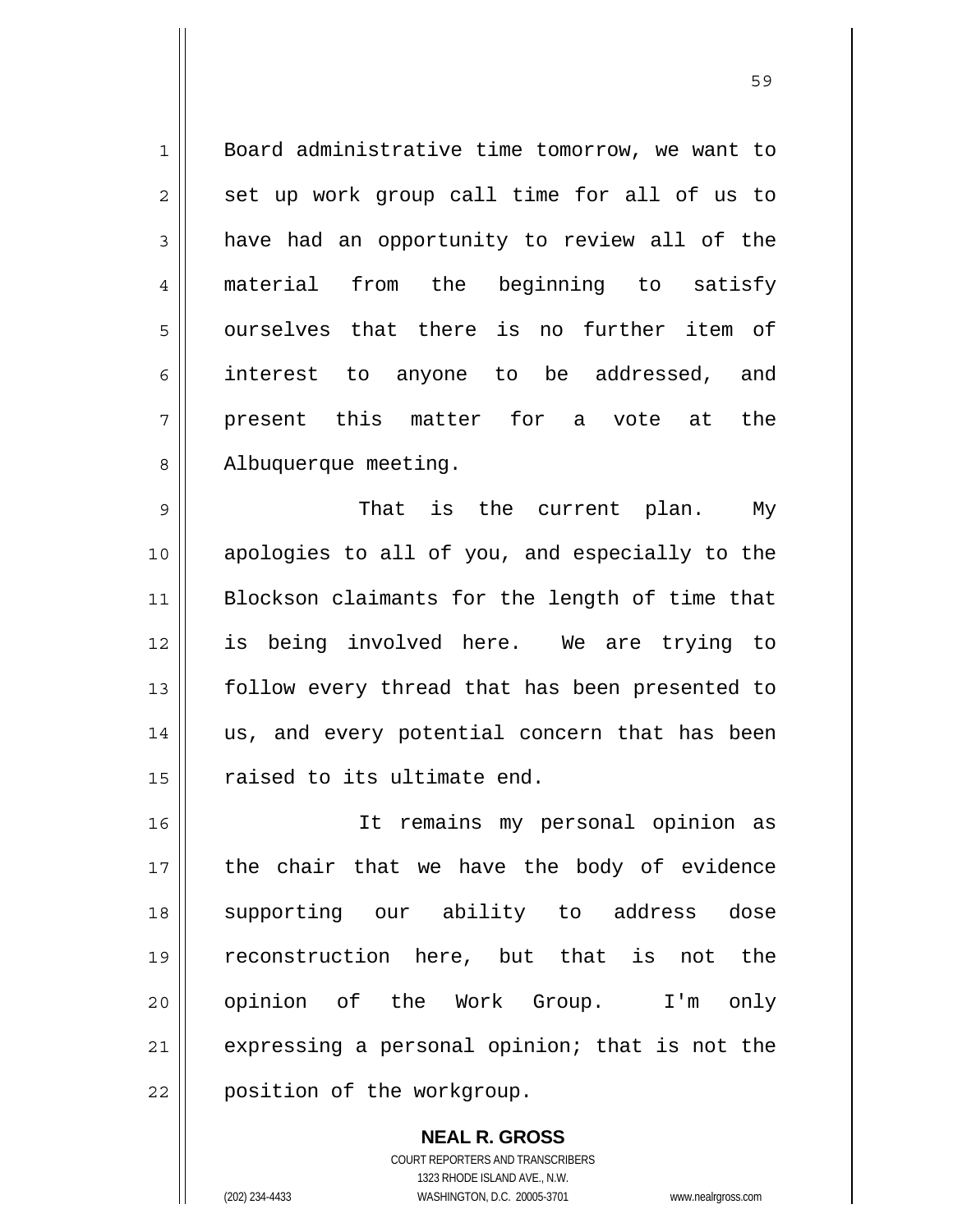| 1  | We will certainly, of course,                  |
|----|------------------------------------------------|
| 2  | address that issue at our work group meeting   |
| 3  | when we determine that date.                   |
| 4  | We hope to be able to do that by               |
| 5  | telephone, hopefully toward the end of         |
| 6  | January, in adequate time to have a good       |
| 7  | presentation available for Albuquerque.        |
| 8  | CHAIR ZIEMER: Thank you very much.             |
| 9  | Let me see if there is any question            |
| 10 | that Board members have concerning the         |
| 11 | Blockson report, or any comments from other    |
| 12 | members of the workgroup, or others.           |
| 13 | Mark.                                          |
| 14 | MEMBER GRIFFON: Wanda, at this                 |
| 15 | point I was following some of the documents    |
| 16 | and I was considering dialing in Friday but I  |
| 17 | had no phone or electric at that time. But     |
| 18 | the radon, I know there was some discussion on |
| 19 | the radon model -- has NIOSH put forward a new |
| 20 | model? Or are we at this point are we still    |
| 21 | discussing SC&A's model for the radon?<br>In   |
| 22 | other words, I know, initially in the          |
|    |                                                |

 $\mathbf{I}$ 

1323 RHODE ISLAND AVE., N.W. (202) 234-4433 WASHINGTON, D.C. 20005-3701 www.nealrgross.com

**NEAL R. GROSS** COURT REPORTERS AND TRANSCRIBERS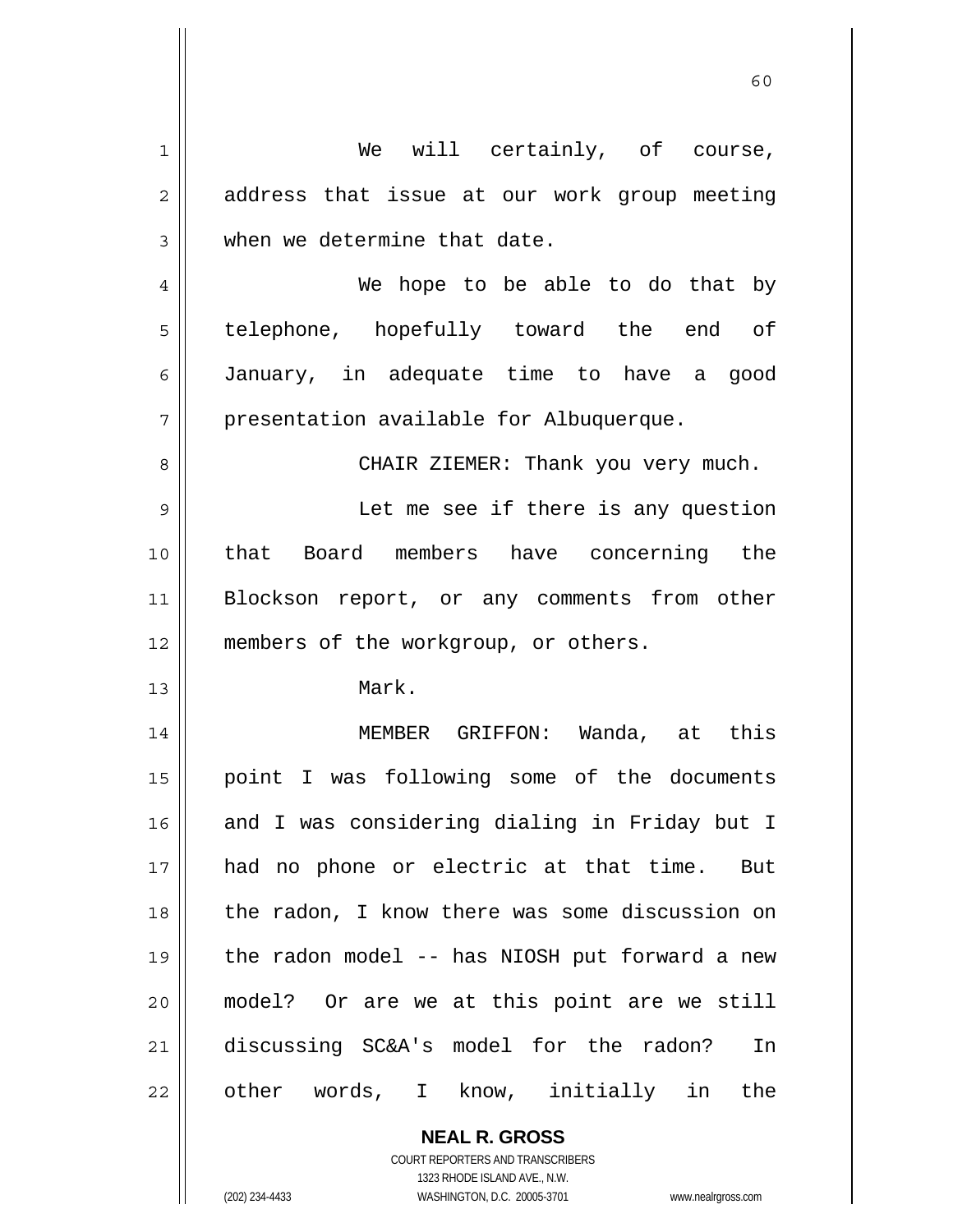**NEAL R. GROSS** COURT REPORTERS AND TRANSCRIBERS 1323 RHODE ISLAND AVE., N.W. (202) 234-4433 WASHINGTON, D.C. 20005-3701 www.nealrgross.com 1 2 3 4 5 6 7 8 9 10 11 12 13 14 15 16 17 18 19 20 21 22 evaluation report, there is a certain approach described, and I don't know where -- whether NIOSH has revised that approach, or whether that is still the approach we are considering. CHAIR ZIEMER: Jim Neton. DR. NETON: During deliberations of the working group NIOSH put forth that they would adopt the model prescribed by SC&A with one exception, and that would be the lower bound air exchange rate for Building 40, we would adopt one air exchange per hour versus their I think recommended .25 or something like that, and then we would end up with a Monte Carlo generated distribution of possible potential air concentrations within the building. So that is where we're at. MEMBER MUNN: This is why I said, we are down to the question, the sole question of air exchange. CHAIR ZIEMER: Thank you. Further questions? Ted Katz. MR. KATZ: Let me just add something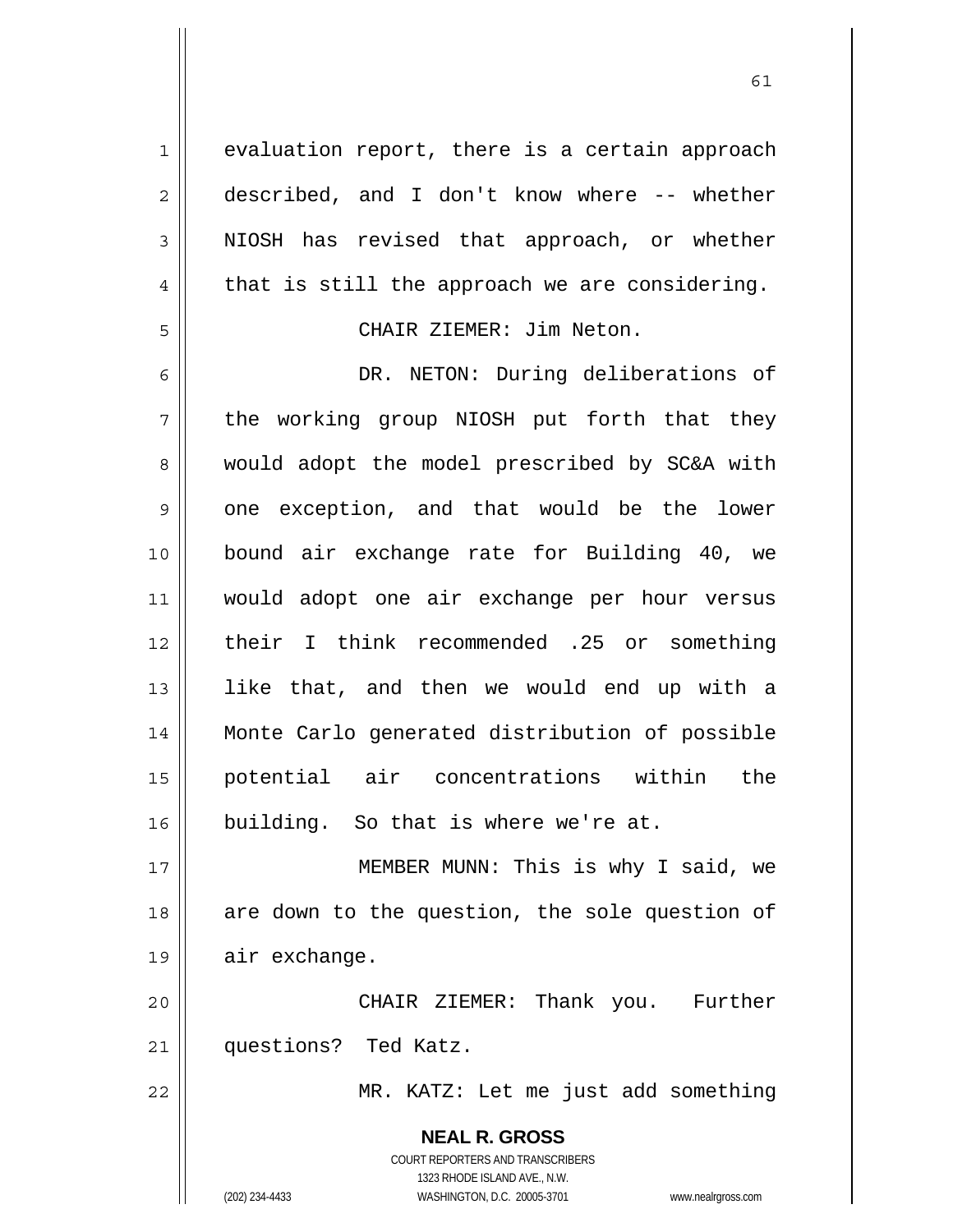1 2 3 4 5 6 7 8 9 10 11 12 13 14 15 16 to this report. I think there was a very illuminating dialogue as part of this process. So we will have a verbatim transcript, and I think one of the reasons for postponing also was so that the full Board could have the benefit of that transcript. And I have asked for it to be expedited. It will be available to us early in January, and we will distribute it to the full board. But I think it helps, because it was an extensive dialogue and very clear and raised a lot of important issues, and we thought that that would really be helpful to the full Board when it begins its deliberations as well. So I just want to add that point. MEMBER MUNN: That's doubly

17 18 19 20 21 22 important in light of the fact that several Board members made the comment in previous presentations that they had not investigated themselves the material that was available, and I was asking for a packet of information and I had directed them to the record that

> COURT REPORTERS AND TRANSCRIBERS 1323 RHODE ISLAND AVE., N.W. (202) 234-4433 WASHINGTON, D.C. 20005-3701 www.nealrgross.com

**NEAL R. GROSS**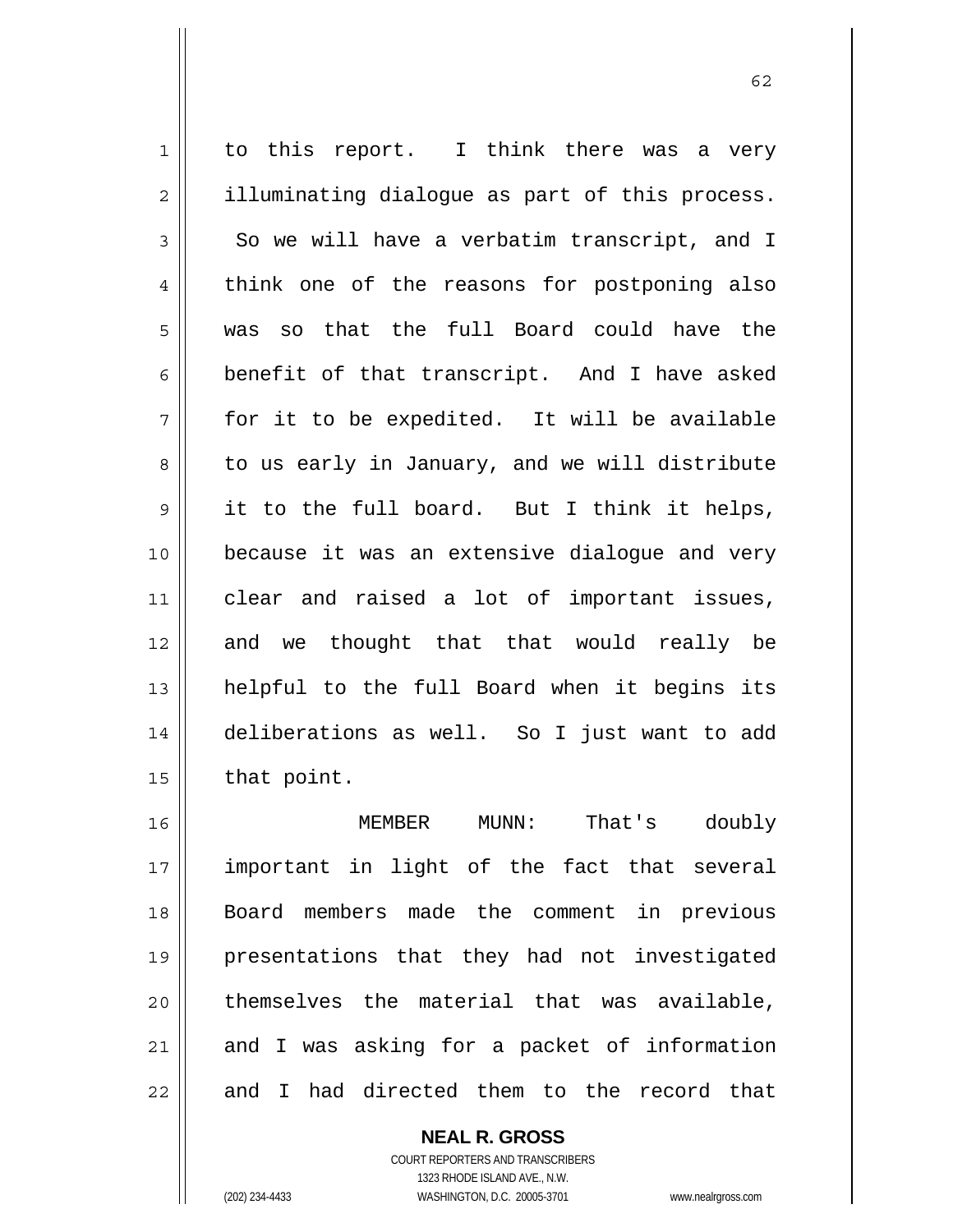1 exists.

| $\overline{2}$ | So thank you, Ted, for reminding me                                                                                                                             |
|----------------|-----------------------------------------------------------------------------------------------------------------------------------------------------------------|
| 3              | that one of the items that we hope you will                                                                                                                     |
| 4              | take an opportunity to look at even before it                                                                                                                   |
| 5              | comes to you is the transcript when it comes                                                                                                                    |
| 6              | out.                                                                                                                                                            |
| 7              | CHAIR ZIEMER: Thank you.                                                                                                                                        |
| 8              | Other comments or questions?                                                                                                                                    |
| 9              | Perhaps let me check again to see if either of                                                                                                                  |
| 10             | the Blockson petitioners are on the line at                                                                                                                     |
| 11             | the moment.                                                                                                                                                     |
| 12             | Either Blockson petitioner on the                                                                                                                               |
| 13             | line or wish to comment?                                                                                                                                        |
| 14             | Okay, we will check again after the                                                                                                                             |
| 15             | break to see if they are here.                                                                                                                                  |
| 16             | I think what we will do at this                                                                                                                                 |
| 17             | time is go ahead with our morning break. We                                                                                                                     |
| 18             | are a little bit ahead of schedule, but let's                                                                                                                   |
| 19             | plan to reconvene at 10:40. That will give                                                                                                                      |
| 20             | you a decent size break and still keep us a                                                                                                                     |
| 21             | little ahead of schedule.                                                                                                                                       |
| 22             | (Whereupon, the above-entitled matter went off                                                                                                                  |
|                | <b>NEAL R. GROSS</b><br>COURT REPORTERS AND TRANSCRIBERS<br>1323 RHODE ISLAND AVE., N.W.<br>WASHINGTON, D.C. 20005-3701<br>(202) 234-4433<br>www.nealrgross.com |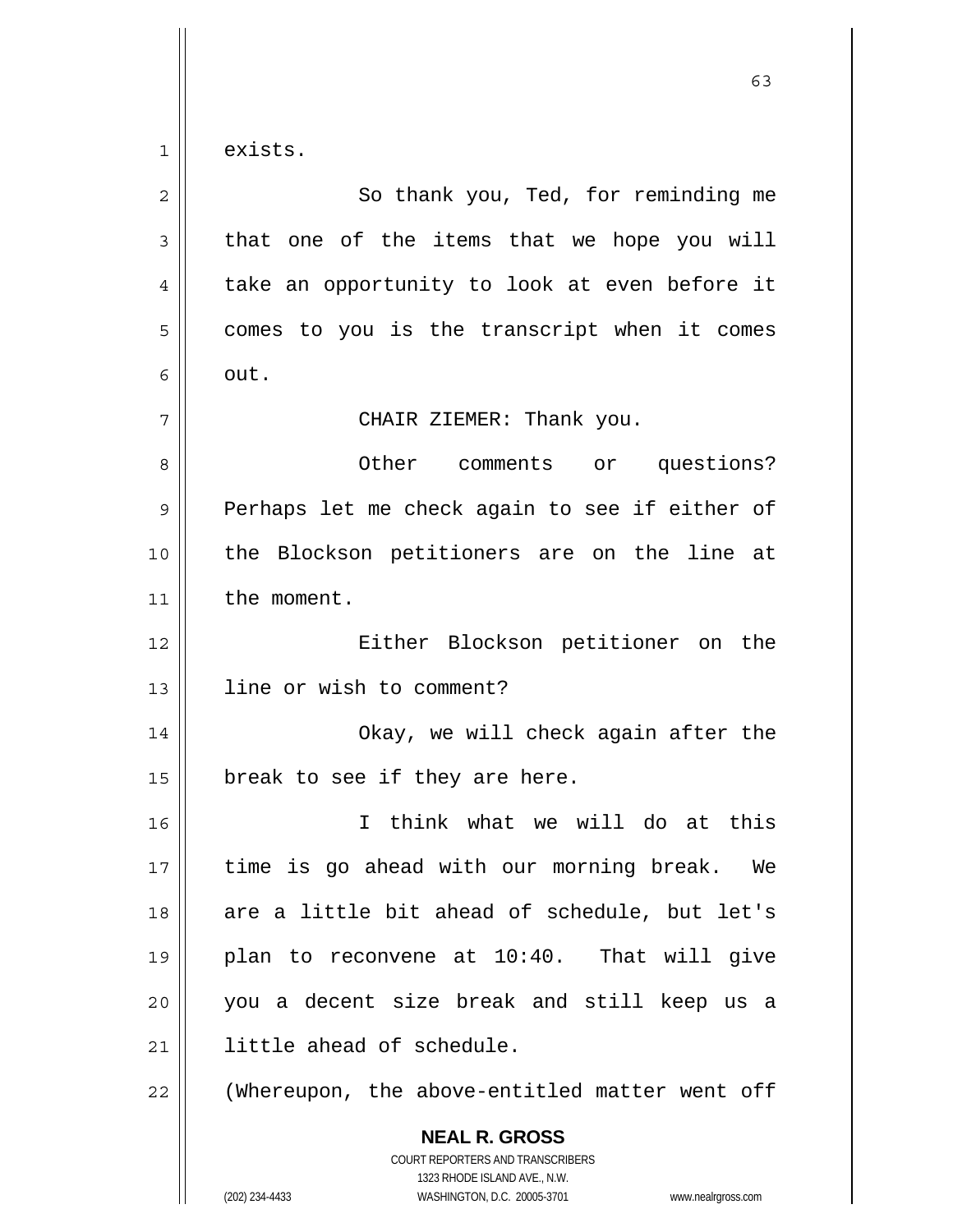|             | 64                                                                                                  |
|-------------|-----------------------------------------------------------------------------------------------------|
| $\mathbf 1$ | the record at 10:13 a.m. and                                                                        |
| 2           | resumed at $10:42$ a.m.)                                                                            |
| 3           | CHAIR ZIEMER: If you would take                                                                     |
| 4           | your seats, we will reconvene the meeting.                                                          |
| 5           | I'd like to double check the phone                                                                  |
| 6           | line. Dr. Roessler, are you on the line?                                                            |
| 7           | MEMBER ROESSLER: Paul, you said                                                                     |
| 8           | something about the phone line, and then I                                                          |
| 9           | unmuted. This is Gen.                                                                               |
| 10          | CHAIR ZIEMER: Oh, Gen, I was just                                                                   |
| 11          | checking to see if the phone lines were on,                                                         |
| 12          | and if you were on.                                                                                 |
| 13          | MEMBER ROESSLER: Yes, I am. When                                                                    |
| 14          | you unmute, you can't hear anything for a                                                           |
| 15          | minute.                                                                                             |
| 16          | CHAIR ZIEMER: Okay, thank you, Gen,                                                                 |
| 17          | we are getting ready to reconvene here.                                                             |
| 18          | Before<br>have<br>we<br>next<br>our                                                                 |
| 19          | presentation, I do want to check at this time                                                       |
| 20          | to see if either of the Blockson participants                                                       |
| 21          | or petitioners are on the line. Either of the                                                       |
| 22          | Blockson petitioners.                                                                               |
|             | <b>NEAL R. GROSS</b><br><b>COURT REPORTERS AND TRANSCRIBERS</b>                                     |
|             | 1323 RHODE ISLAND AVE., N.W.<br>(202) 234-4433<br>WASHINGTON, D.C. 20005-3701<br>www.nealrgross.com |

 $\overline{\phantom{a}}$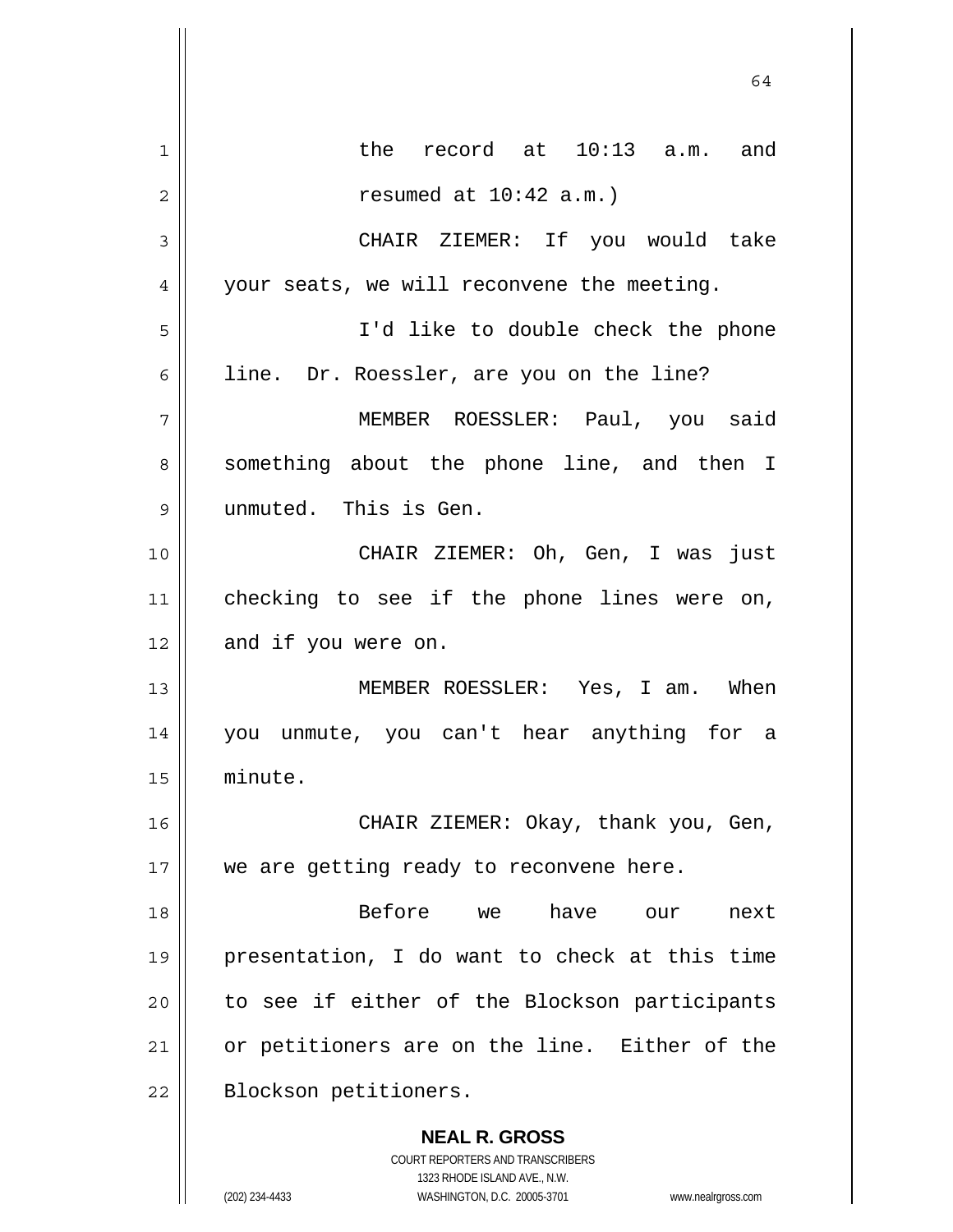1 2 MS. PINCHETTI: Kathy Pinchetti is here.

 $65$ 

3 4 5 6 7 8 9 10 11 CHAIR ZIEMER: Okay, Kathy, thank you for being on the line. This is Dr. Ziemer, and I want to tell you that just prior to our break, since we got a little ahead of schedule, Ms. Munn, the chairman of the Blockson workgroup reported to the Board basically that the workgroup had no recommendation at this time because they are still dealing with the radon issue.

12 13 14 15 16 I'm assuming that the workgroup has kept you apprised of the issues that they are working on; is that correct, Ms. Munn? Have the petitioners been involved in those deliberations?

17 18 19 20 MEMBER MUNN: We have not had specific communication with them. It has been our desire and our hope that they have been joining us on our open -

21 22 CHAIR ZIEMER: In any event, Kathy, I just wanted you to be aware that the

> **NEAL R. GROSS** COURT REPORTERS AND TRANSCRIBERS 1323 RHODE ISLAND AVE., N.W. (202) 234-4433 WASHINGTON, D.C. 20005-3701 www.nealrgross.com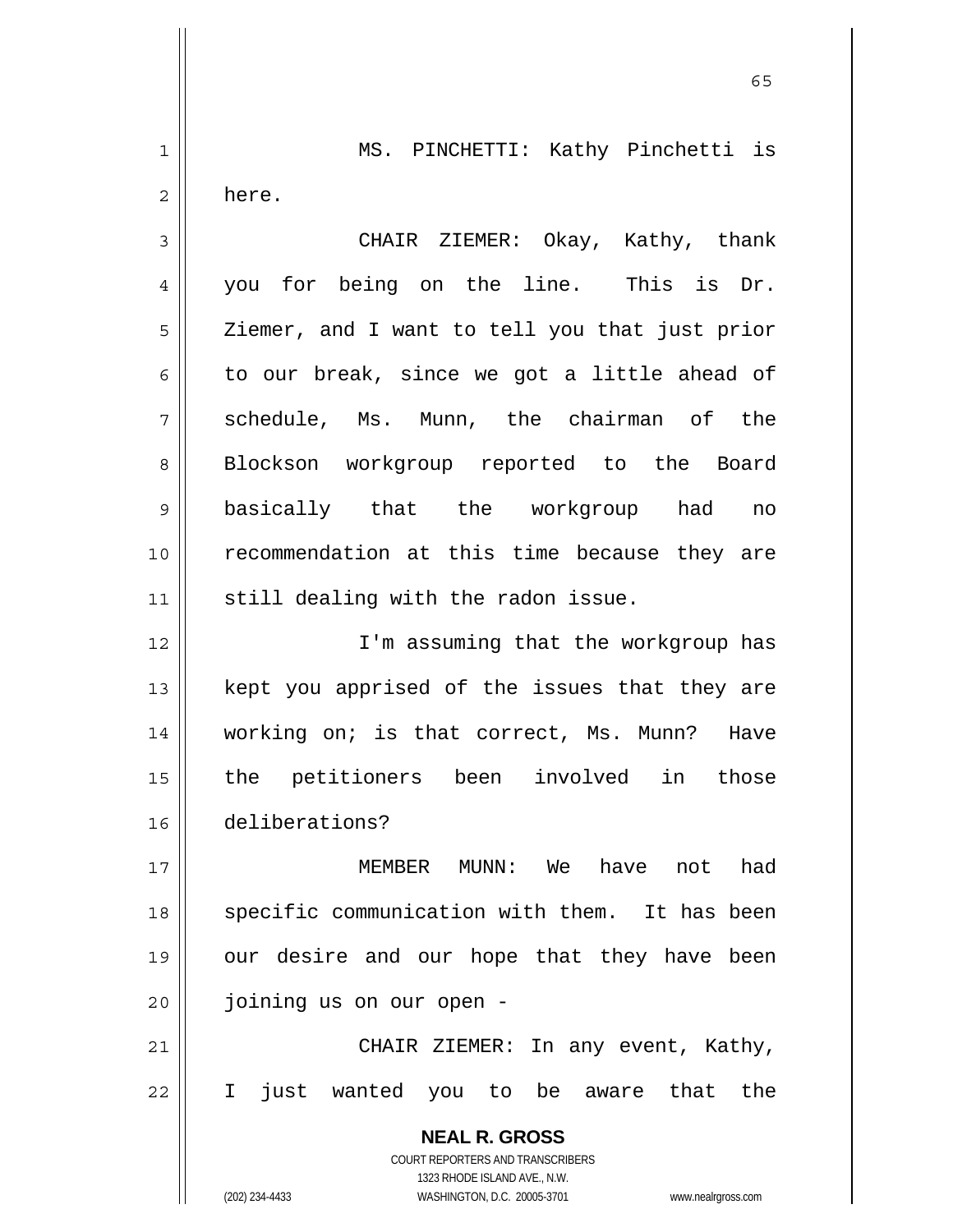workgroup has indicated to us that they are noise.

1

2

3

4

5

6

8

9

not prepared to make a recommendation yet are you still there? I'm hearing a lot of

7 MS. PINCHETTI: Yes, I'm still here. CHAIR ZIEMER: Still dealing with the radon issue and they are hopeful that they will be ready at the next Board meeting to make a more definite recommendation.

10 11 12 13 14 But we did want to give you an opportunity if you had some comments at this time to make those. You may or may not, but you are certainly welcome to do so if you had any comments for the Board.

15 16 17 18 19 20 21 22 MS. PINCHETTI: Well, I did get a copy of the SC&A report from Laurie Breyer, as well as the Harley report. And it still seems like the focus is on the 25-year-old spot of radiation that was found in `83, and that was 20 years after the contract ended. So in other reports it seemed like there was discussion about how the radiation dissipates,

> **NEAL R. GROSS** COURT REPORTERS AND TRANSCRIBERS 1323 RHODE ISLAND AVE., N.W.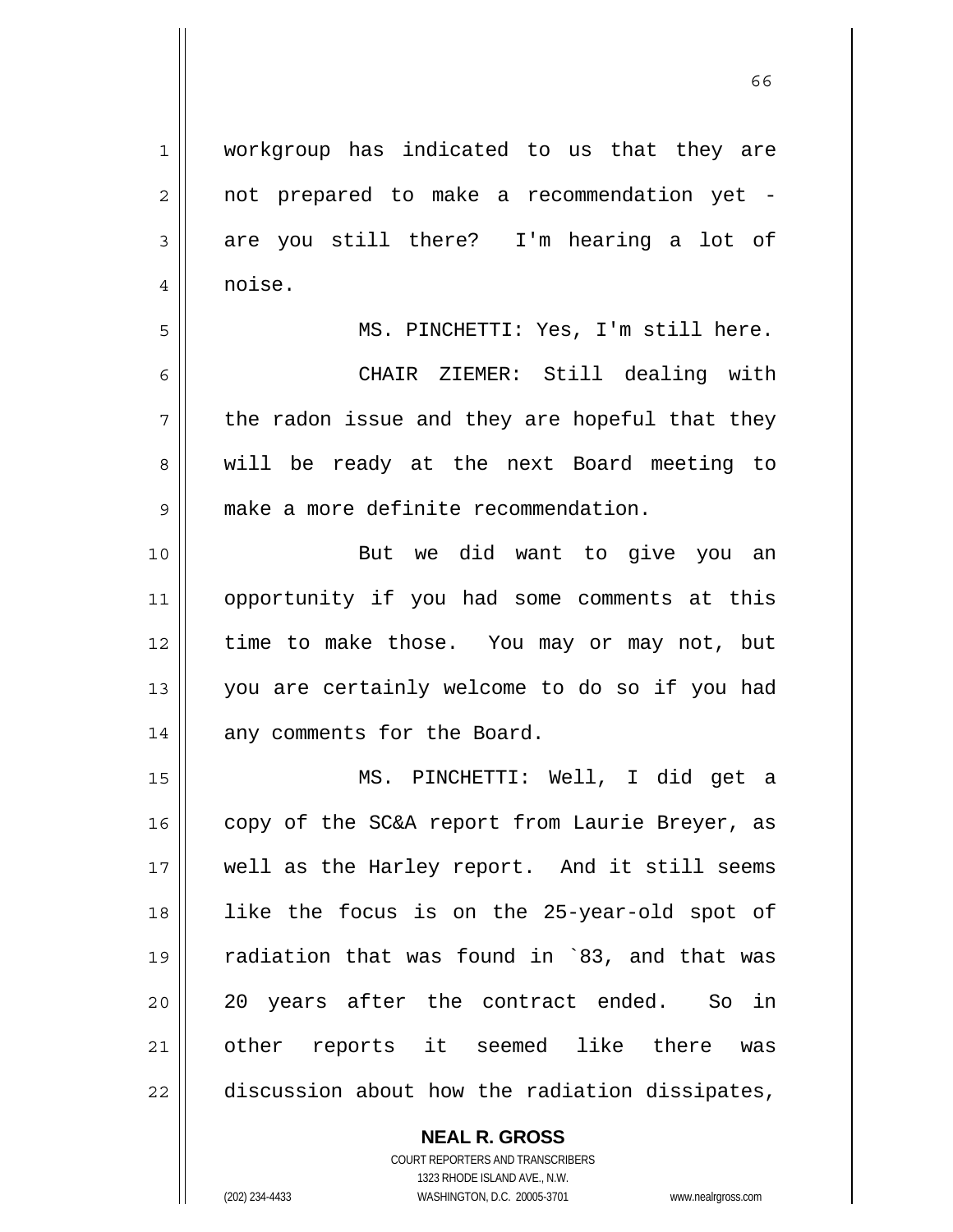**NEAL R. GROSS** COURT REPORTERS AND TRANSCRIBERS 1 2 3 4 5 6 7 8 9 10 11 12 13 14 15 16 17 18 19 20 21 22 you know with the exchange of air over time. And it just seems like a 1983 spot would have lost a lot of the radiation by the time it was found. And I'm not clear if that spot was found in Building 40 or Building 55. CHAIR ZIEMER: Okay, I'll let Ms. Munn address that, and also the issue of the air turnover rates in one of the buildings was under discussion. But maybe Ms. Munn can add to that. Did you understand the question that was being asked? MEMBER MUNN: Yes, I did understand the question. CHAIR ZIEMER: Can you hear Ms. Munn okay? MS. PINCHETTI: I can. MEMBER MUNN: The issue with respect to the air sample is not as pertinent actually as the issue of the air exchange. And that's what we've been focusing on. The reason I made that statement is because you are correct, some of the measurements that have

67

1323 RHODE ISLAND AVE., N.W.

(202) 234-4433 WASHINGTON, D.C. 20005-3701 www.nealrgross.com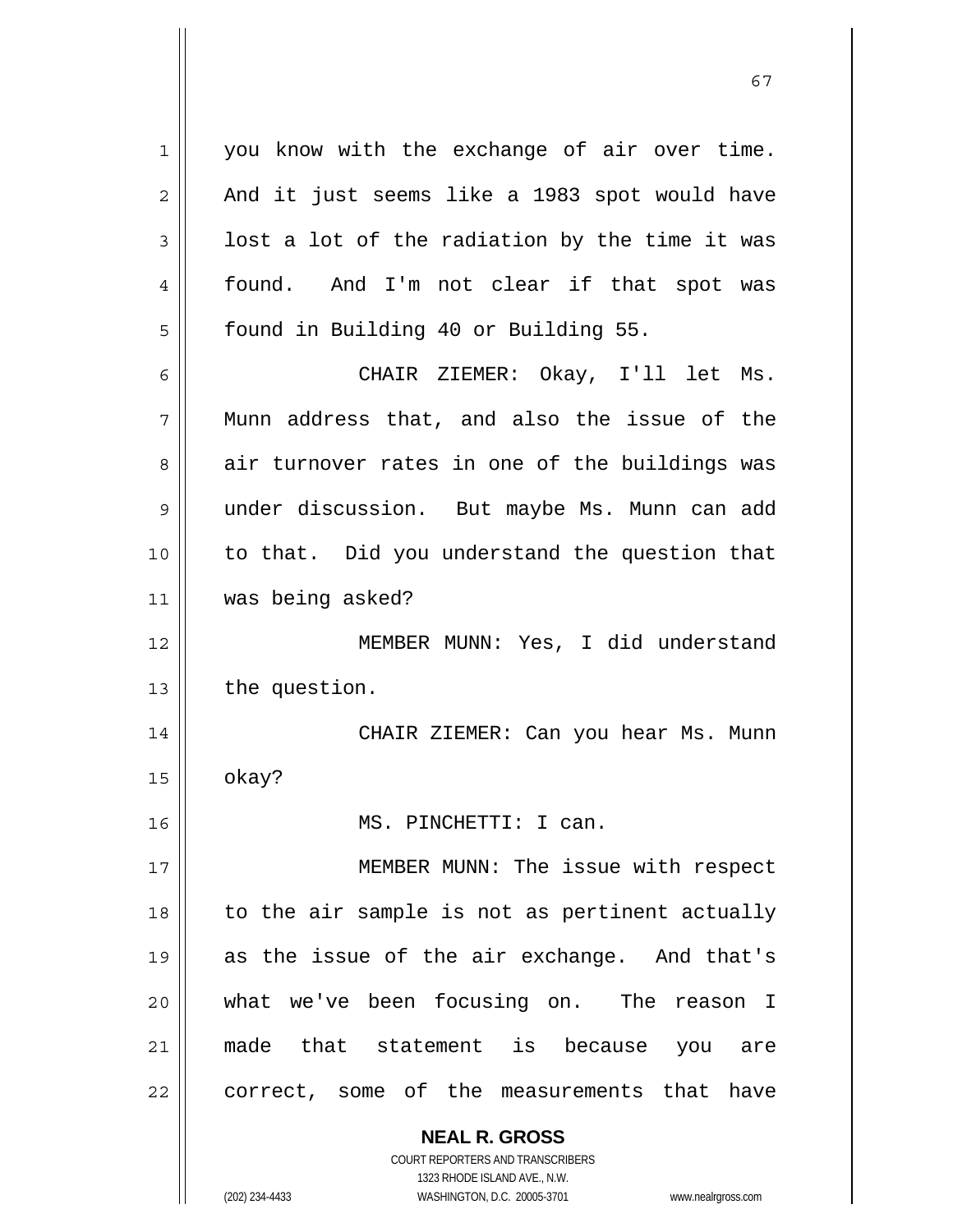1 2 3 4 5 6 7 8 9 10 11 12 13 14 15 16 17 18 19 20 21 22 been provided to us were made after the covered period. But they have been used as verification that the levels could not have been higher than that. The process is now quite well understood, and the amount of radon that could be possible is now - could be available from the process is now quite well understood. Our issue is primarily how much of that stays in the building and how it is being transferred by the normal airflow through the building. So that is our focus at this moment. So far as I understand that is the final aspect of the full production picture that has not yet been tied down. CHAIR ZIEMER: I am going to suggest - the workgroup plans to schedule another meeting I believe by phone, and I'm going to suggest that you make sure that the petitioners are aware of the time of that meeting so that they can listen in and

 $68$ 

COURT REPORTERS AND TRANSCRIBERS 1323 RHODE ISLAND AVE., N.W. (202) 234-4433 WASHINGTON, D.C. 20005-3701 www.nealrgross.com

**NEAL R. GROSS**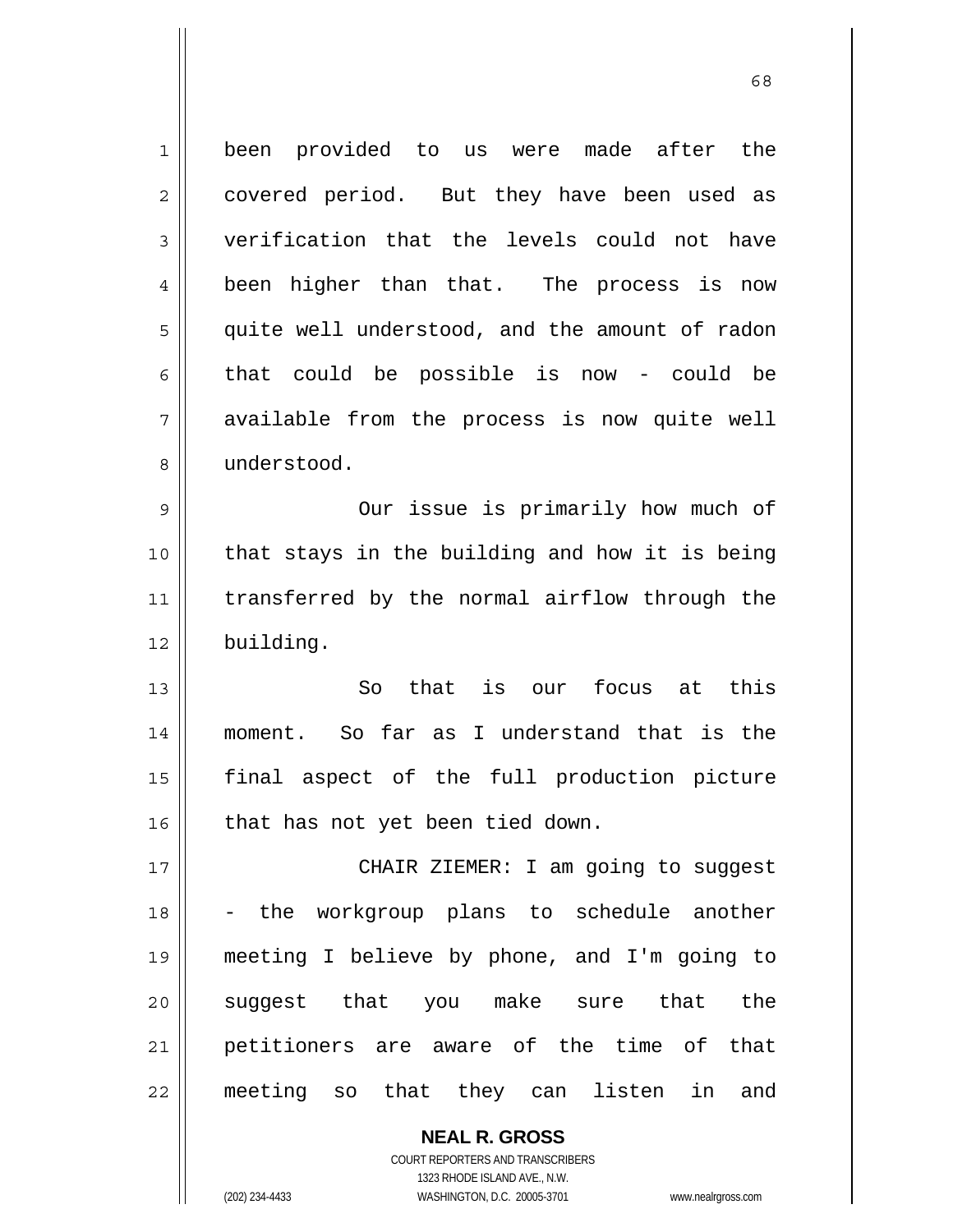**NEAL R. GROSS** 1 2 3 4 5 6 7 8 9 10 11 12 13 14 15 16 17 18 19 20 21 22 participate with that. Kathy, is that agreeable with you? MS. PINCHETTI: Yes, that's fine. It's just that there is a big time zone change. It's approximately 7:45 right now. And I work. CHAIR ZIEMER: So we need to make sure that we can find, perhaps can find a time that is also convenient for the petitioner in some way. MS. PINCHETTI: That's okay. I'm not asking for any accommodations. It's just that I need to make arrangements at work so I can listen in. CHAIR ZIEMER: Okay. MS. PINCHETTI: One other question I had was about Florida. I don't know if we are basing the Florida comparison based on that, because that is where the rock came from. I don't know if there are purchase orders that show that data was actually from Florida or somewhere else, or if the Florida comparison

 $\sim$  69

COURT REPORTERS AND TRANSCRIBERS 1323 RHODE ISLAND AVE., N.W.

(202) 234-4433 WASHINGTON, D.C. 20005-3701 www.nealrgross.com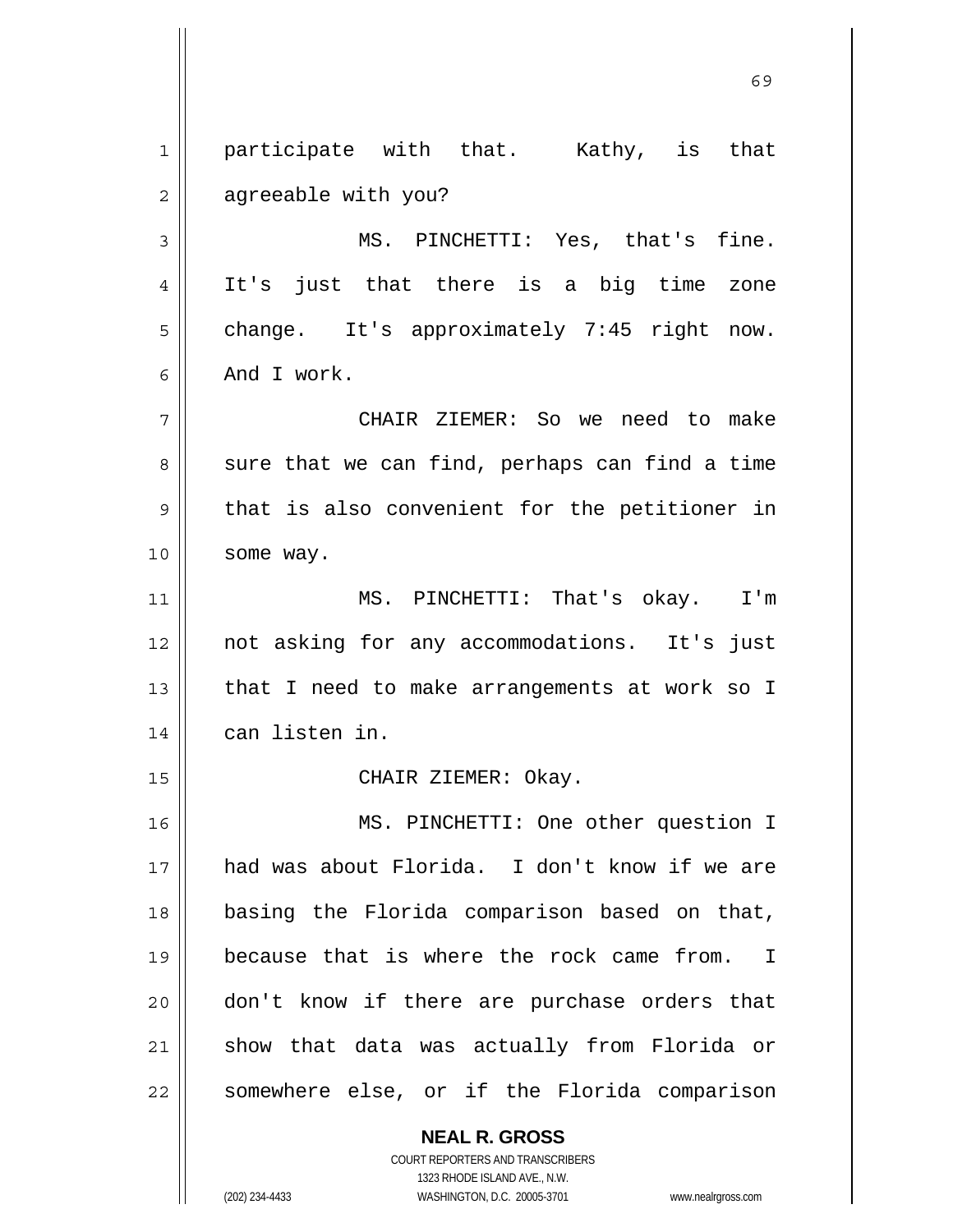1 2 is because - they also had a phosphoric process going on there.

3 4 5 6 7 8 9 But in the reports that I just got they are making reference to the 25-foot doors being open, and in Illinois I don't think that is possible for probably nine months out of every year, because it is either snowing, or there are sub-zero wind chills, or there's a tornado brewing. So I don't know.

10 11 12 And also that the vents were frozen shut in some of the buildings because it was so cold, the vents in the ceilings.

13 14 15 16 17 18 19 20 21 22 MEMBER MUNN: Let me address your first issue with respect to time. You certainly have this voice's sympathies. I also live on the West Coast, and am not happy with being on the phone at six o'clock in the morning either. And so I feel fairly sure that we will be scheduling - we will be attempting to schedule a time that - certainly during the day, during the normal workday, and it will be at such a time that hopefully it

> **NEAL R. GROSS** COURT REPORTERS AND TRANSCRIBERS 1323 RHODE ISLAND AVE., N.W. (202) 234-4433 WASHINGTON, D.C. 20005-3701 www.nealrgross.com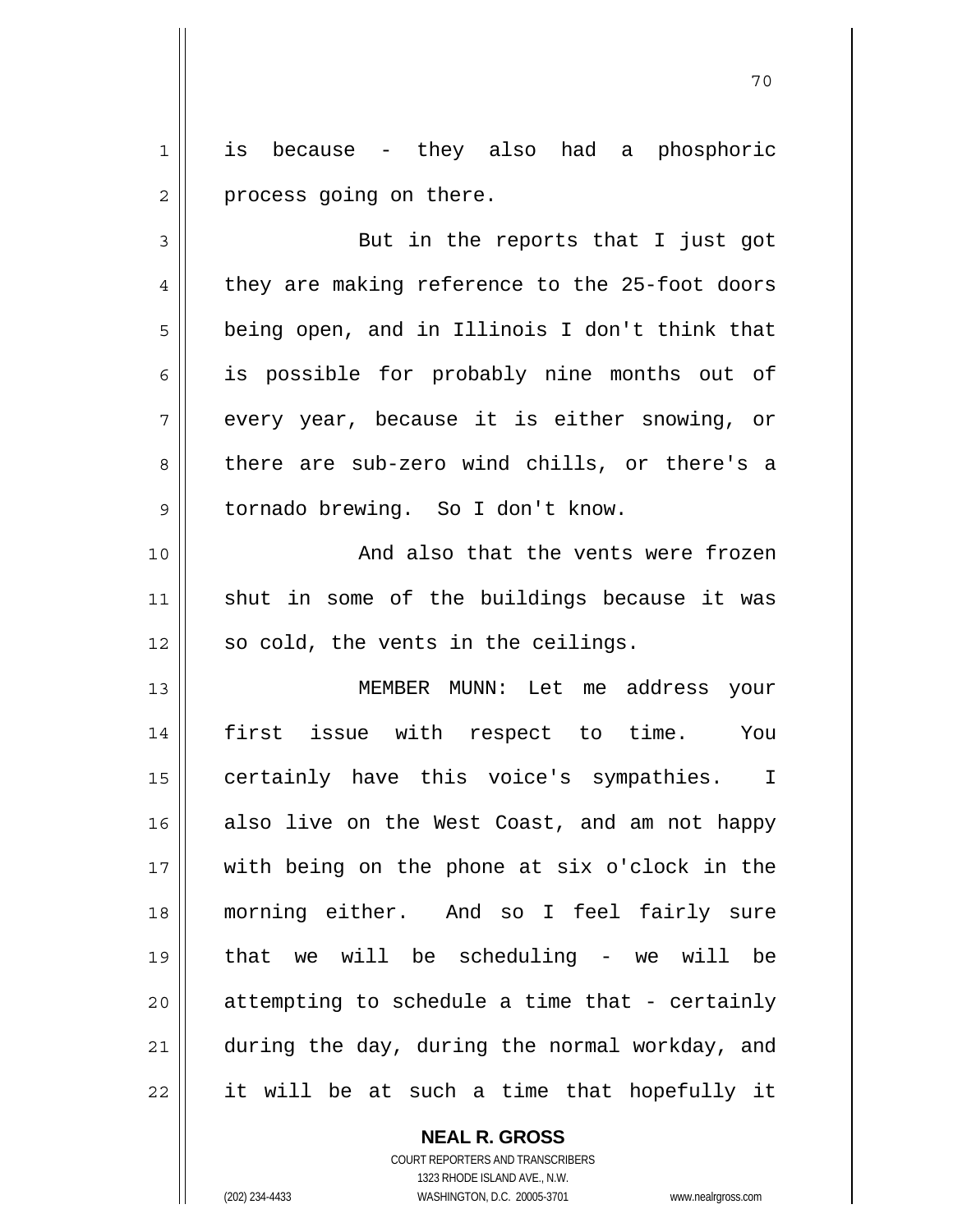will be convenient for you also.

**NEAL R. GROSS** COURT REPORTERS AND TRANSCRIBERS 1323 RHODE ISLAND AVE., N.W. 2 3 4 5 6 7 8 9 10 11 12 13 14 15 16 17 18 19 20 21 22 We will have that time established after our work period tomorrow afternoon, and it will be posted on our information website. I'm not certain, but it will appear on the website as scheduled workgroup call. Yes, the material that was used at Blockson did in fact come from Florida. That has been fairly well documented now. And we are aware of the fact that the doors certainly would not be open throughout the year. That is a part of the discussion that - several of the workers did mention however that they were greatly relieved during the summer months to be able to have them open because of the chemical fumes that accumulated during the process. So it was our understanding that when they could be open they made every effort to do that. MS. PINCHETTI: Okay. CHAIR ZIEMER: Well, thank you. Did

(202) 234-4433 WASHINGTON, D.C. 20005-3701 www.nealrgross.com

71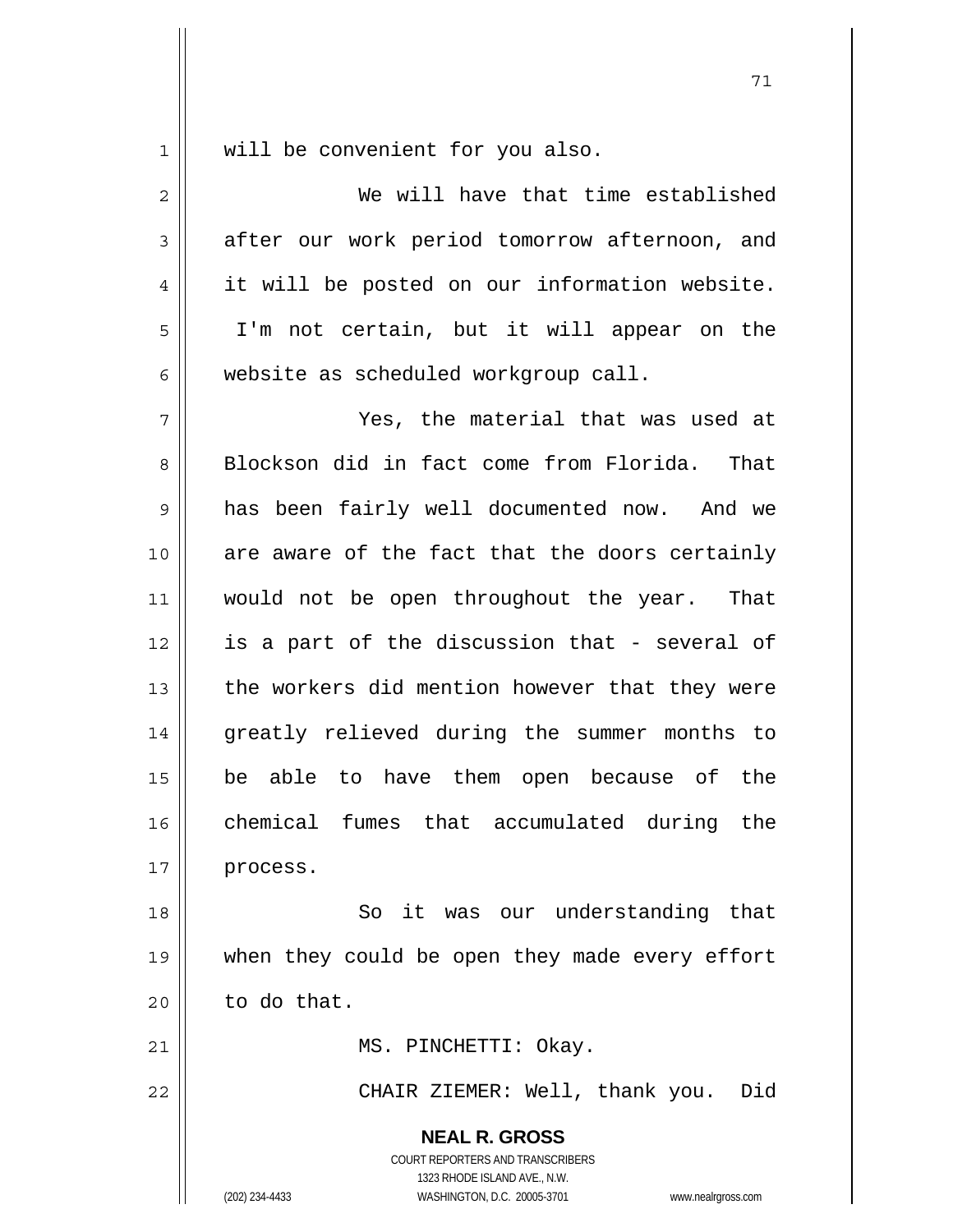| $\mathbf 1$    | you have any additional comments then, Kathy?            |
|----------------|----------------------------------------------------------|
| $\overline{2}$ | MS. PINCHETTI: No, no, I'm fine.                         |
| 3              | Happy holidays to the Work Group. I know you             |
| 4              | guys have been putting in a lot of work on               |
| 5              | this.                                                    |
| 6              | CHAIR ZIEMER: Thank you for being                        |
| 7              | with us this morning. Thank you.                         |
| 8              | We will proceed then to the next                         |
| $\mathsf 9$    | item on the agenda, which is the Department of           |
| 10             | Energy update. And we are pleased that Dr.               |
| 11             | Patricia Worthington is with us this morning.            |
| 12             | She had a difficult time getting here with               |
| 13             | fog and other issues yesterday. But Pat,                 |
| 14             | welcome, and we are pleased to have your                 |
| 15             | update at this time.                                     |
| 16             | DEPARTMENT OF ENERGY UPDATE                              |
| 17             | DR. WORTHINGTON: Good morning. I'm                       |
| 18             | pleased to be here. I certainly was                      |
| 19             | challenged quite a bit yesterday to try to fly           |
| 20             | here. A lot of fog in the Augusta area.<br>But           |
| 21             | I am pleased to be here today, and thank you             |
| 22             | for readjusting the schedule to fit me in.               |
|                | <b>NEAL R. GROSS</b><br>COURT REPORTERS AND TRANSCRIBERS |

1323 RHODE ISLAND AVE., N.W.

 $\prod$ 

 $\mathsf{I}$ 

(202) 234-4433 WASHINGTON, D.C. 20005-3701 www.nealrgross.com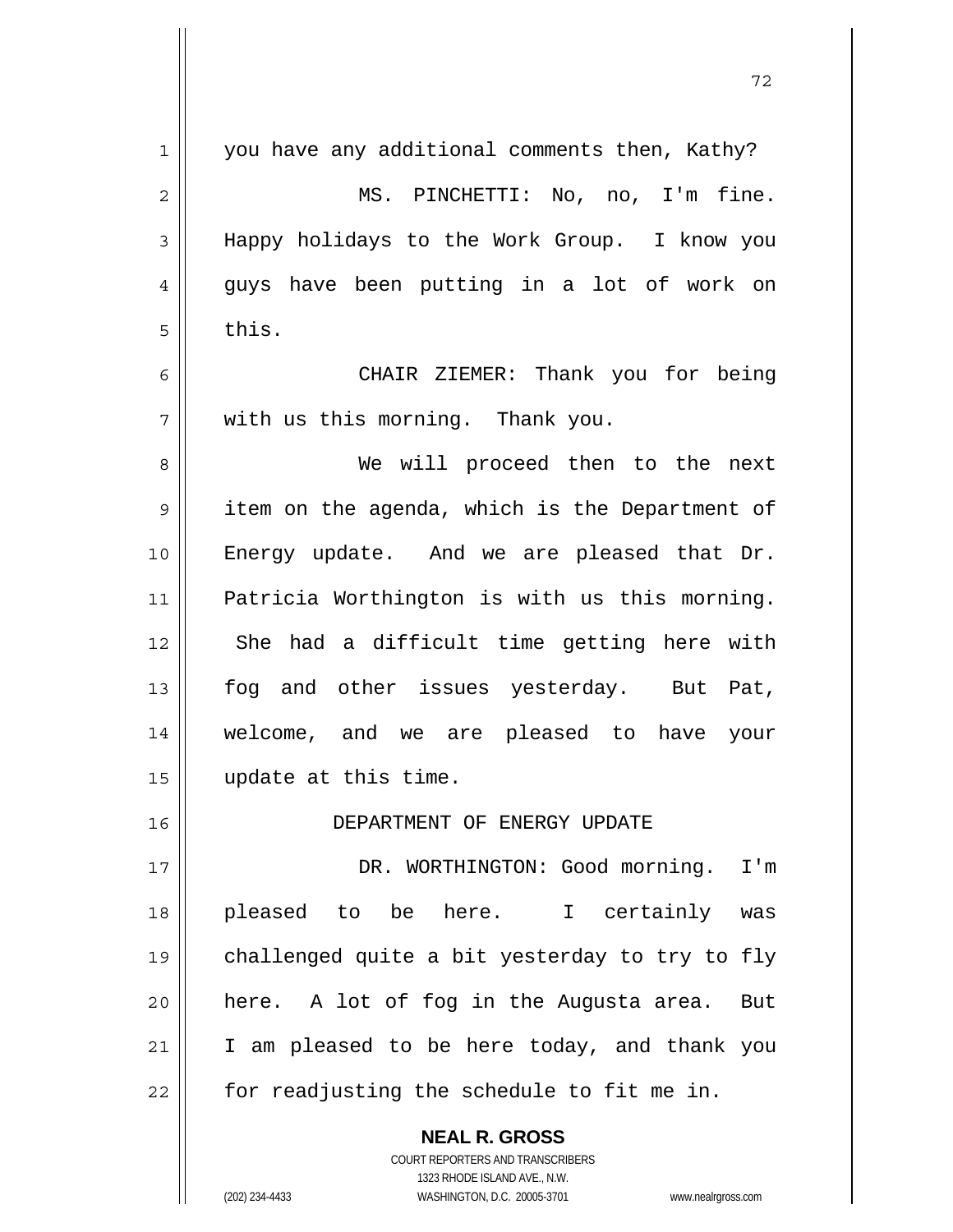| $\mathbf 1$ | I wanted to give you an update on              |
|-------------|------------------------------------------------|
| 2           | where we are in supporting this program.<br>No |
| 3           | major changes in the<br>roles and              |
| 4           | responsibilities of DOE, but I want to give    |
| 5           | you a few statistics, and talk about some      |
| 6           | initiatives, and to address any questions you  |
| 7           | may have. And I have two members of my staff   |
| 8           | that are in the audience as well, Greg Lewis   |
| 9           | is here and Isaf, she's here as well. So we    |
| 10          | are happy to give this update.                 |
| 11          | A little bit about the activities              |
| 12          | again. We have sort of three main areas, and   |
| 13          | we continue to focus on those areas. One is    |
| 14          | to provide information for the individual      |
| 15          | claims. Those are primarily employment         |
| 16          | verifications and exposure records. We         |
| 17          | provide support to the Department of Labor, to |
| 18          | NIOSH, and to the Board and its contractors    |
| 19          | through research and retrieval of documents    |
| 20          | from various DOE sites, and we update our      |
| 21          | covered facilities information.                |

I mentioned that I would give a few

**NEAL R. GROSS** COURT REPORTERS AND TRANSCRIBERS 1323 RHODE ISLAND AVE., N.W.

22

(202) 234-4433 WASHINGTON, D.C. 20005-3701 www.nealrgross.com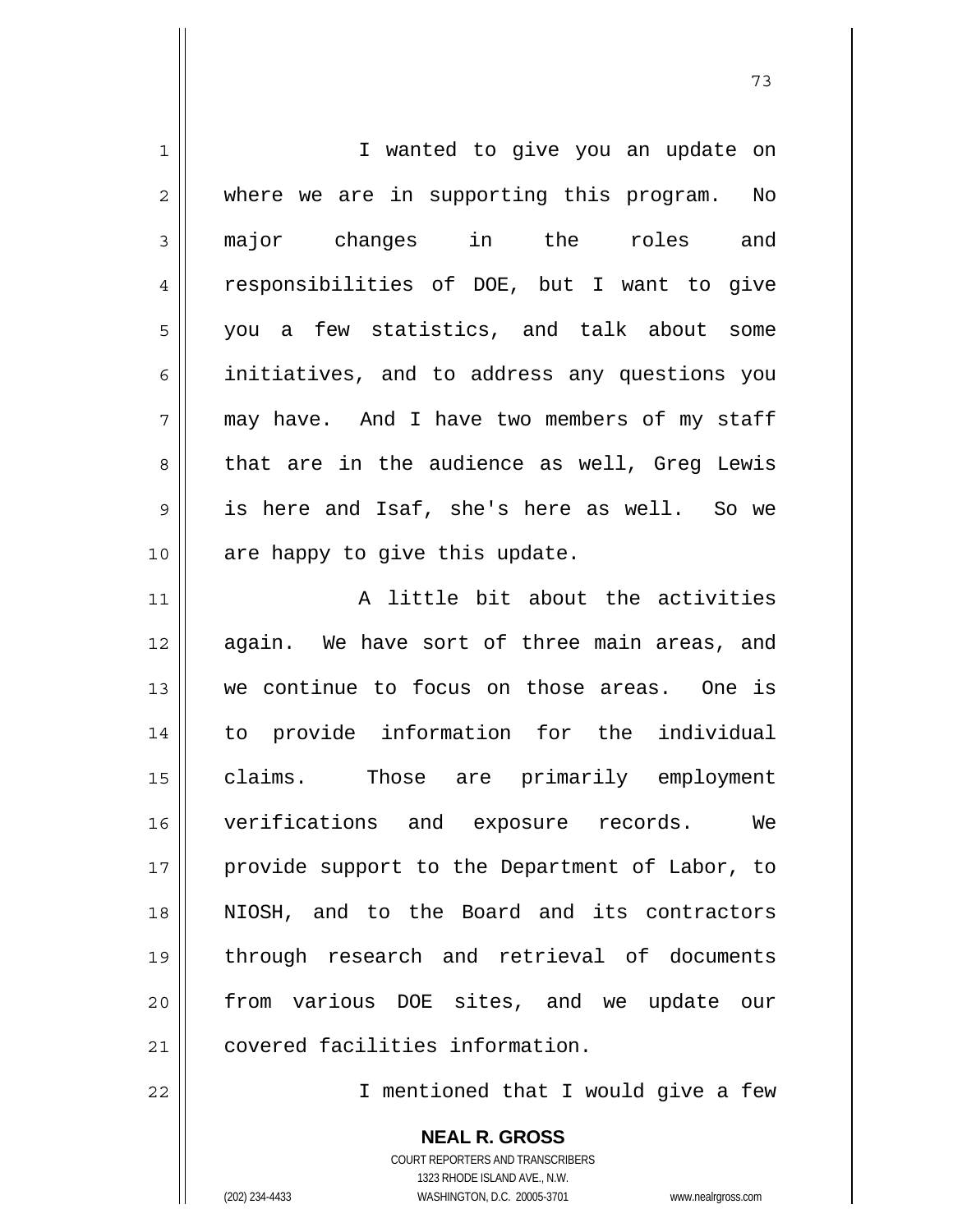1 2 3 4 5 6 7 statistics, and here are just some, to give you an idea of sort of the magnitude of the support that we provide. In terms of employment verification, nearly 7,000 a year dose records for NIOSH, about 4,000, and then employee work history and exposure rates, about 7,500 per year.

8 9 10 11 12 13 14 15 Again just a few more statistics. A little bit about what we did in 2007 and 2008. Basically we had almost 22,000 completed requests in 2007 and about 18,000 in 2008. Again those were the numbers for those years. It's not intended to reflect a trend that things are going down, but just to give you sort of the stats.

16 17 For example in 2006 I think we had about 16,000 completed.

18 19 20 21 22 The SEC support is certainly a huge effort for us. You see on this slide that we are supporting a number of them. Probably the biggest ones for us right now are Hanford and Savannah River, and I will talk a little bit

**NEAL R. GROSS**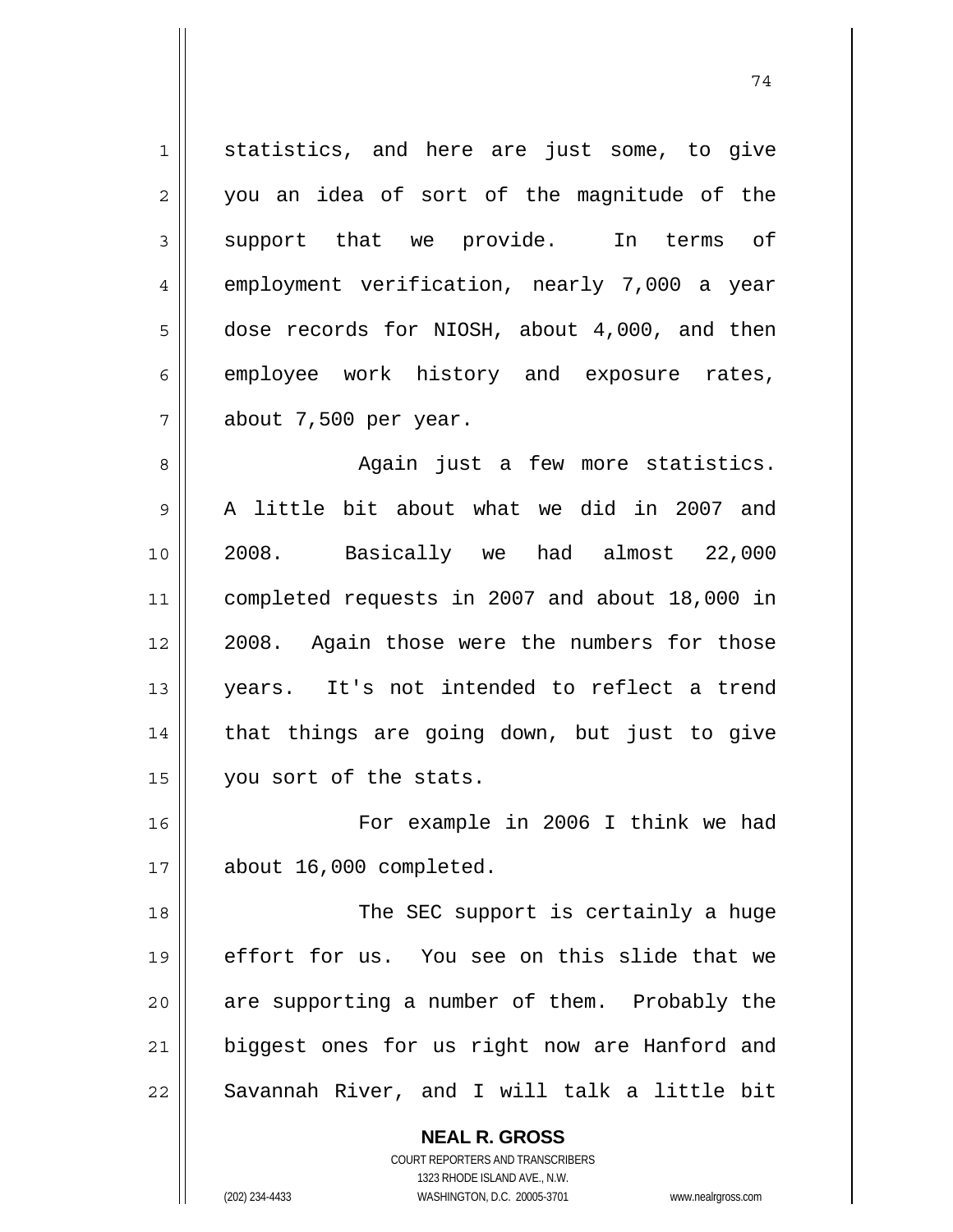1 2 more in detail about what we are doing in those areas.

3 4 5 6 7 8 9 10 11 12 13 14 15 The Savannah River one, we have certainly been active, and since June up to this point we've hosted seven visits for NIOSH, major visits there. And we've been doing a number of things to improve access to documents, and to make those things more available. And you see a term here called, electronic document work flow system. It's something that we made available to NIOSH so that they can on their own search it for key words and key phrases and be able to get a better feel for what kind of things they might need.

16 17 18 19 20 We have completed document reviews for over 2,000 documents, nearly 300,000 pages. That certainly was a significant effort on the part of getting things ready at Savannah River.

21 22 And the last bullet is intended to talk about document reviews for what we call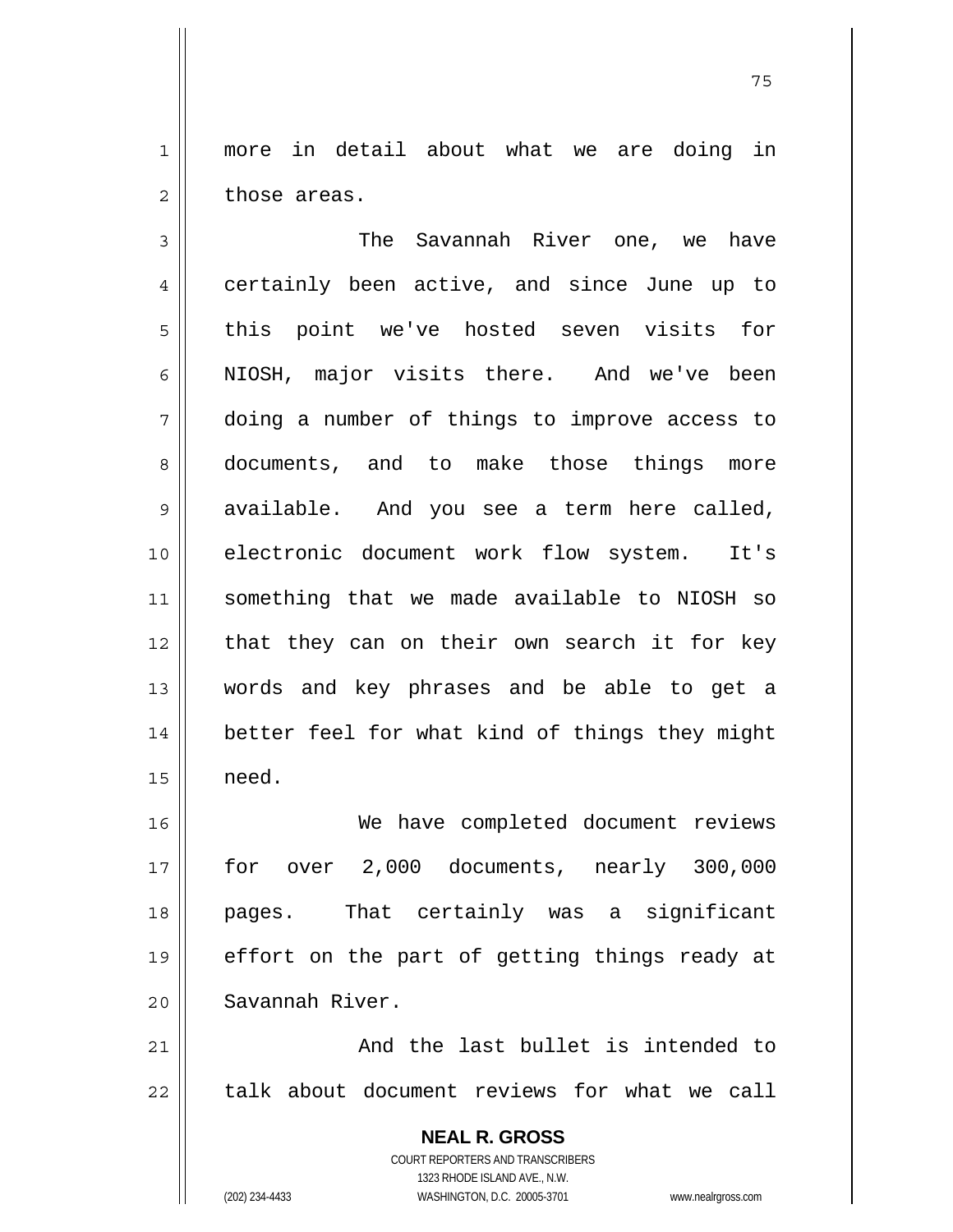1 2 classified documents. There were 157 of those documents.

и процесс в политическиот производство в село в 176 година в 176 године. В 176 године в 176 године в 176 годин<br>В 176 године в 176 године в 176 године в 176 године в 176 године в 176 године в 176 године в 176 године в 176

3 4 5 6 7 8 9 Let me back up a little bit to this almost 300 pages of documents. When I say that we have conducted those reviews, we have actually conducted reviews, we've gathered information, we've scanned the materials and they have actually been transmitted to NIOSH for their use.

10 11 12 13 14 15 16 17 18 19 20 I will switch now and talk a little bit about the Hanford SEC, and the kinds of things that we are doing there, and continue to do. The first bullet is intended to talk about 400 unique boxes. There are many boxes at the site. There are certain things that characterize those boxes. We have pulled 380 boxes, and there was an opportunity to go through those boxes and determine exactly what is needed, because typically you may not need everything that's in a box.

21 22 And as a result of nearly a million pages, 1,000 specific documents were

> COURT REPORTERS AND TRANSCRIBERS 1323 RHODE ISLAND AVE., N.W.

(202) 234-4433 WASHINGTON, D.C. 20005-3701 www.nealrgross.com

**NEAL R. GROSS**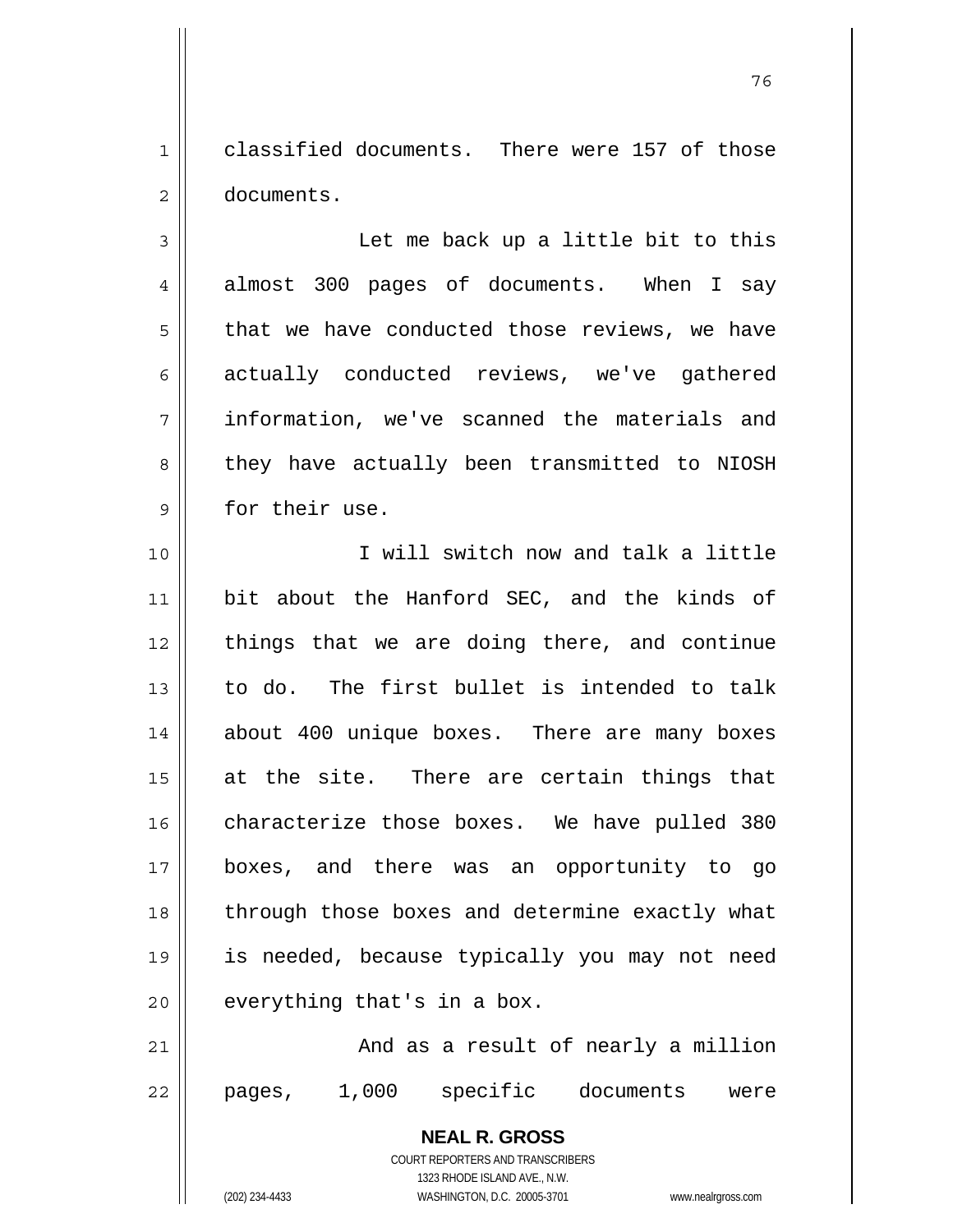1 identified.

| $\overline{2}$ | The<br>same with Savannah River.               |
|----------------|------------------------------------------------|
| 3              | We've hosted six major visits at the site for  |
| 4              | NIOSH, and a number of smaller visits.         |
| 5              | I want to go to the next slide and             |
| 6              | talk a little bit about the tours in terms of  |
| 7              | hosting a visit and what does it mean.         |
| 8              | Certainly we are always talking about          |
| 9              | documents and retrieving documents. But it's   |
| 10             | nothing like being on the ground and kind of   |
| 11             | getting a sense for the operations and what    |
| 12             | went on there and the size of the facilities   |
| 13             | and the types of operations. So at Hanford     |
| 14             | there were multiple facility tours in various  |
| 15             | kinds of buildings. Some of the buildings      |
| 16             | were actually contaminated. Some of the        |
| 17             | buildings were undergoing demolition or D&D,   |
| 18             | so a wide variety of buildings and activities. |
| 19             | you know Hanford is a very<br>As               |
| 20             | complex site. There are many different         |
| 21             | contractors with different missions going on   |
| 22             | at that time. We have great cooperation from   |

**NEAL R. GROSS**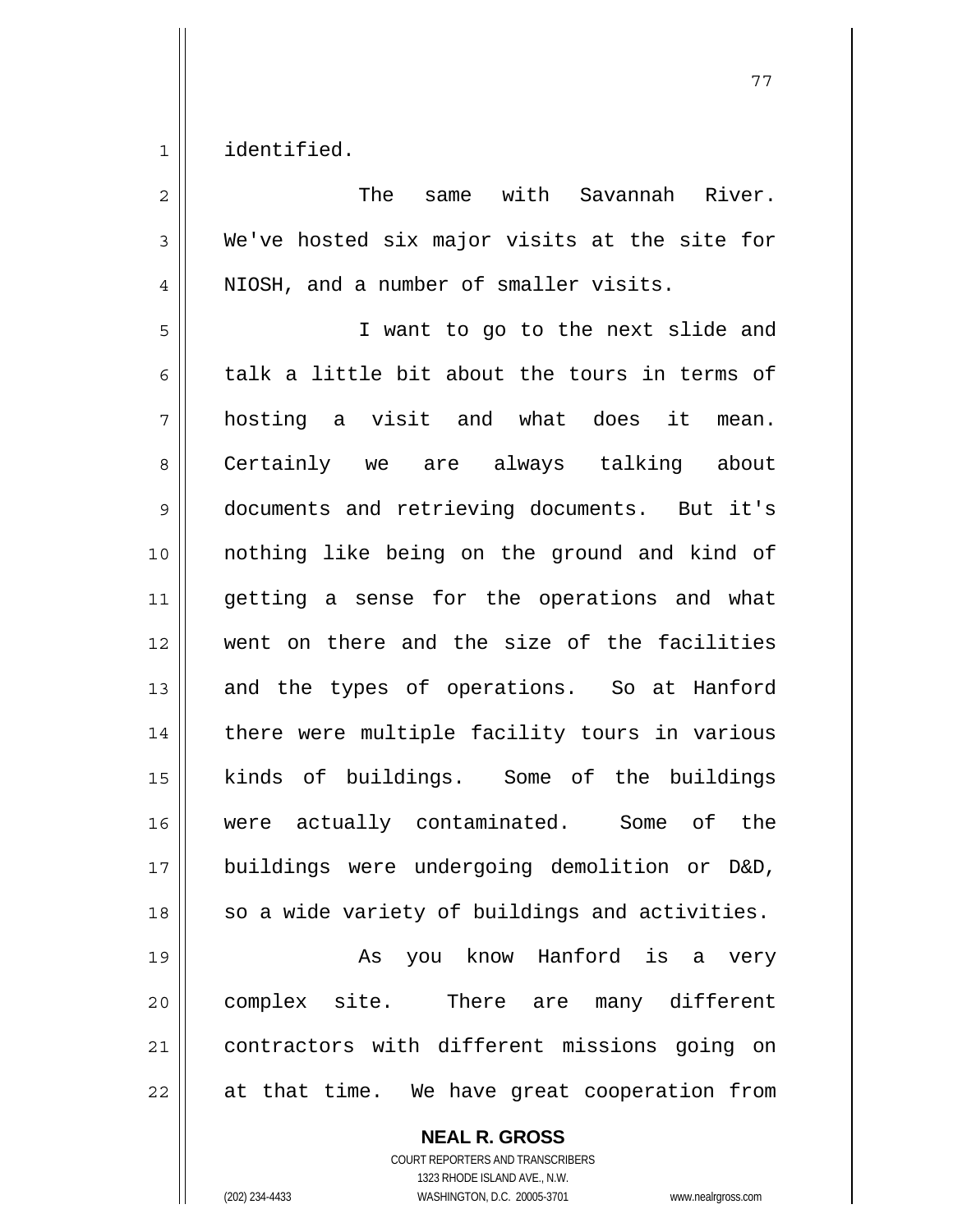1 2 3 4 all of those contractors, and all of them are involved in participating in making the information available and looking for ways to better do that.

 Again, about improving access, we are looking at record systems access so that NIOSH can search the systems themselves for key words and key activities, and look for ways to determine what kind of information might be needed.

11 12 13 14 15 16 17 18 19 In terms of additional staff, certainly when you have a big project like an SEC, the existing staff that were available at that site to do records retrieval might not be sufficient. So a number of people were added, I think six additional individuals added to help with that process, including individuals that are cleared and that would understand classification.

20 21 22 Office space and computing equipment, that is very critical that we make that available so that people can have space

> **NEAL R. GROSS** COURT REPORTERS AND TRANSCRIBERS 1323 RHODE ISLAND AVE., N.W. (202) 234-4433 WASHINGTON, D.C. 20005-3701 www.nealrgross.com

5

6

7

8

9

10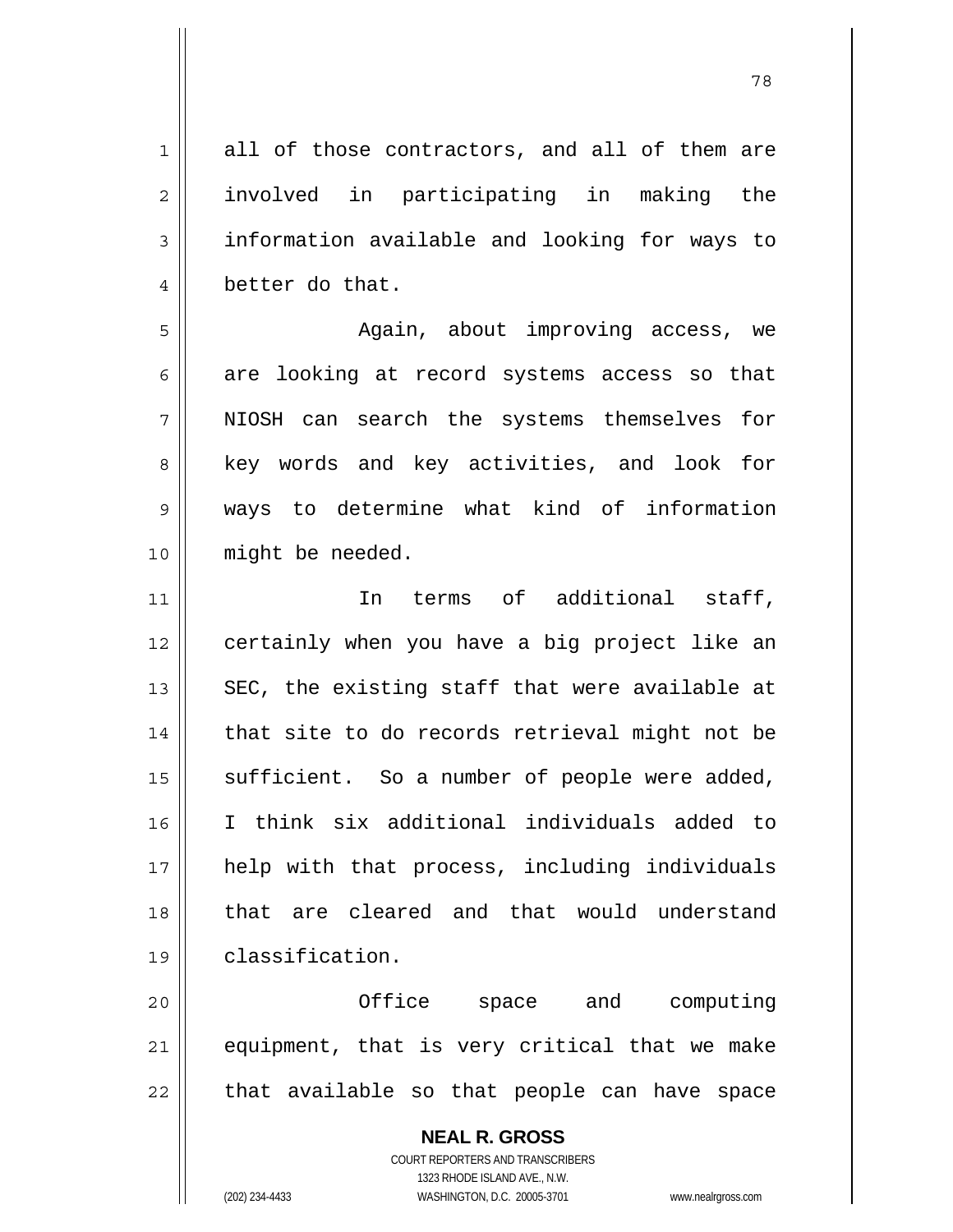**NEAL R. GROSS** COURT REPORTERS AND TRANSCRIBERS 1323 RHODE ISLAND AVE., N.W. 1 2 3 4 5 6 7 8 9 10 11 12 13 14 15 16 17 18 19 20 21 22 to look at documents to do staging of documents and so forth, and they have computers that they can use right there and work on the information. So all of these are part of our initiatives to make the information more available, and make the individuals that need to do the review more knowledgeable about the kinds of things that went on at those sites and those operations. The next slide is just intended to provide a quick overview of the things we do in terms of supporting the Department of Labor. Ultimately we want to make sure that they have all the information available to them to be able to make decisions on claims. So this was part of working our interface. Again, I've talked before about tours. We've made sure that the Department of Labor had an opportunity to tour facilities as well. We met with Department of Labor

ли в село в село во село во село во село во село во село во село во село во село во село во село во село во се<br>2003 — Велико во село во село во село во село во село во село во село во село во село во село во село во село

(202) 234-4433 WASHINGTON, D.C. 20005-3701 www.nealrgross.com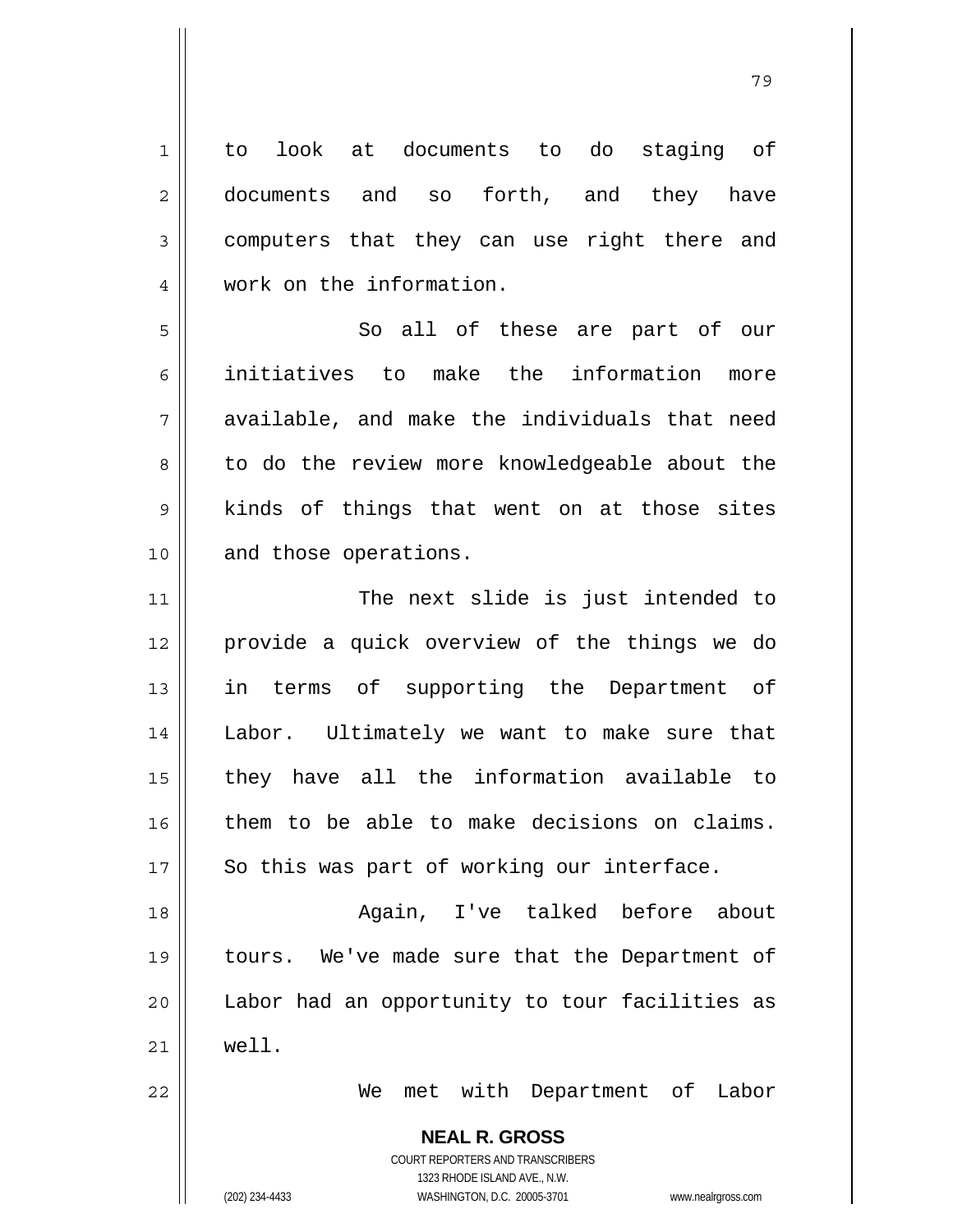staff in Seattle to discuss issues related to the tank farms. There are a lot of complex issues associated with that, again, it's a way of making people more familiar with these unique activities that have gone on within the Department of Energy.

7 8 9 10 11 12 The last bullet is just making sure that where we have SMEs that are available and are knowledgeable about hazards, where it's appropriate we can make them available to the Department of Labor to provide some additional insights.

13 14 15 16 17 18 Again this is about the covered facilities. We continue to do that as more information becomes available, if there is a need for additional research to work on expanding that, we certainly take an opportunity to do that.

19 20 21 22 A little bit about initiatives: I talked about making people familiar with the operations on the sites and the facilities. Another thing we want to continue to work is

> **NEAL R. GROSS** COURT REPORTERS AND TRANSCRIBERS 1323 RHODE ISLAND AVE., N.W. (202) 234-4433 WASHINGTON, D.C. 20005-3701 www.nealrgross.com

1

2

3

4

5

6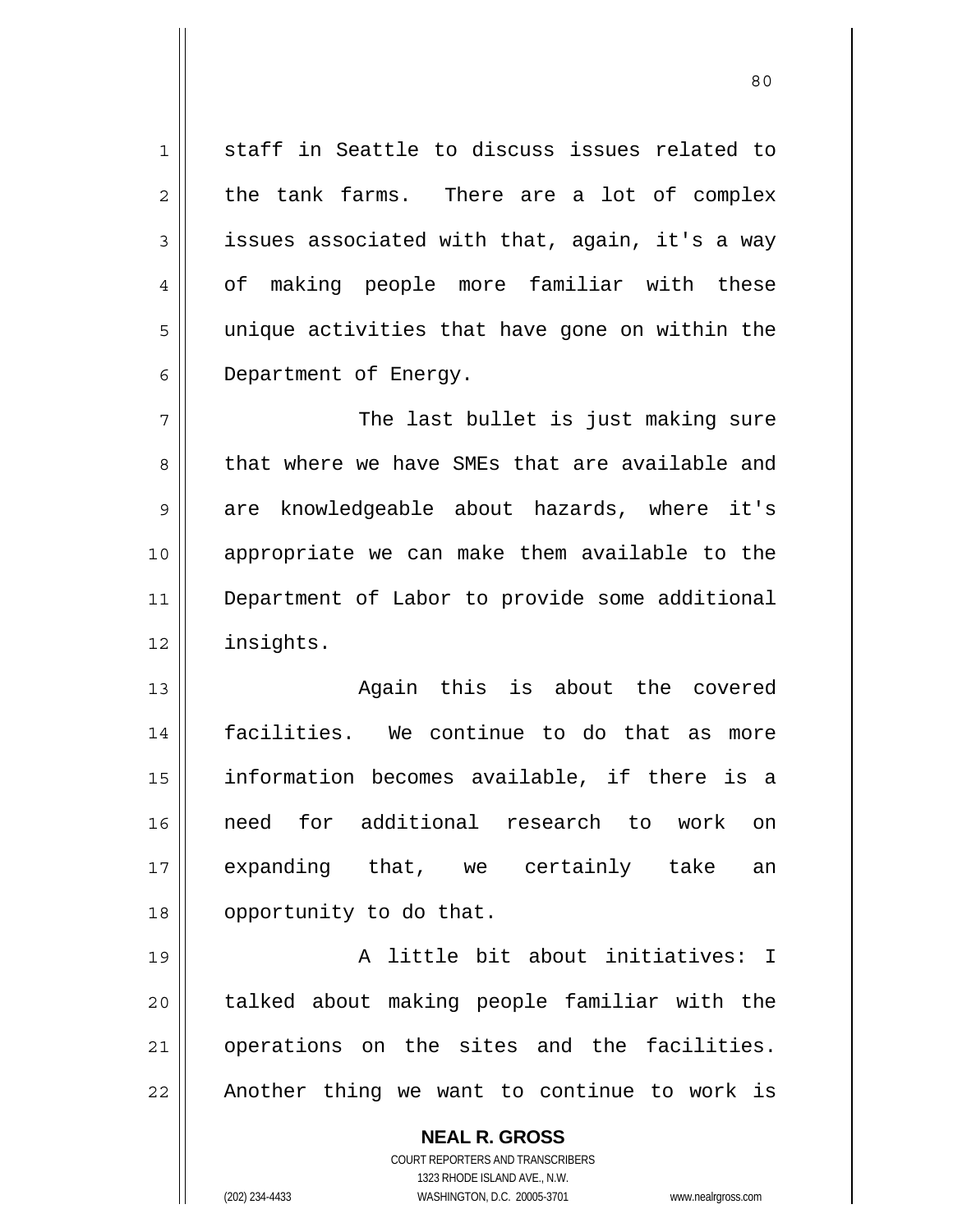1 2 3 4 5 6 7 8 9 10 11 12 13 14 15 16 17 our interfaces, to make sure that we are communicating with the various groups we have to work with. We have designated a specific point of contact within our organization to work regularly with the Board and the contractors and NIOSH to make sure we understand all their issues. We hold weekly conference calls with the members of NIOSH and its contractors to make sure that they are receiving the information, there aren't any problems or concerns, or if there are things we need to do different or to work on those things. We don't want to wait until things build up. So we're looking to a designated individual, weekly interactions, and in some cases daily if things are - if we need to do that.

18 19 20 21 22 We talked at the last few meetings here about our Office of Legacy Management. They have great experts there who are very familiar with record retrieval that continue to support us in looking for covered facility

**NEAL R. GROSS**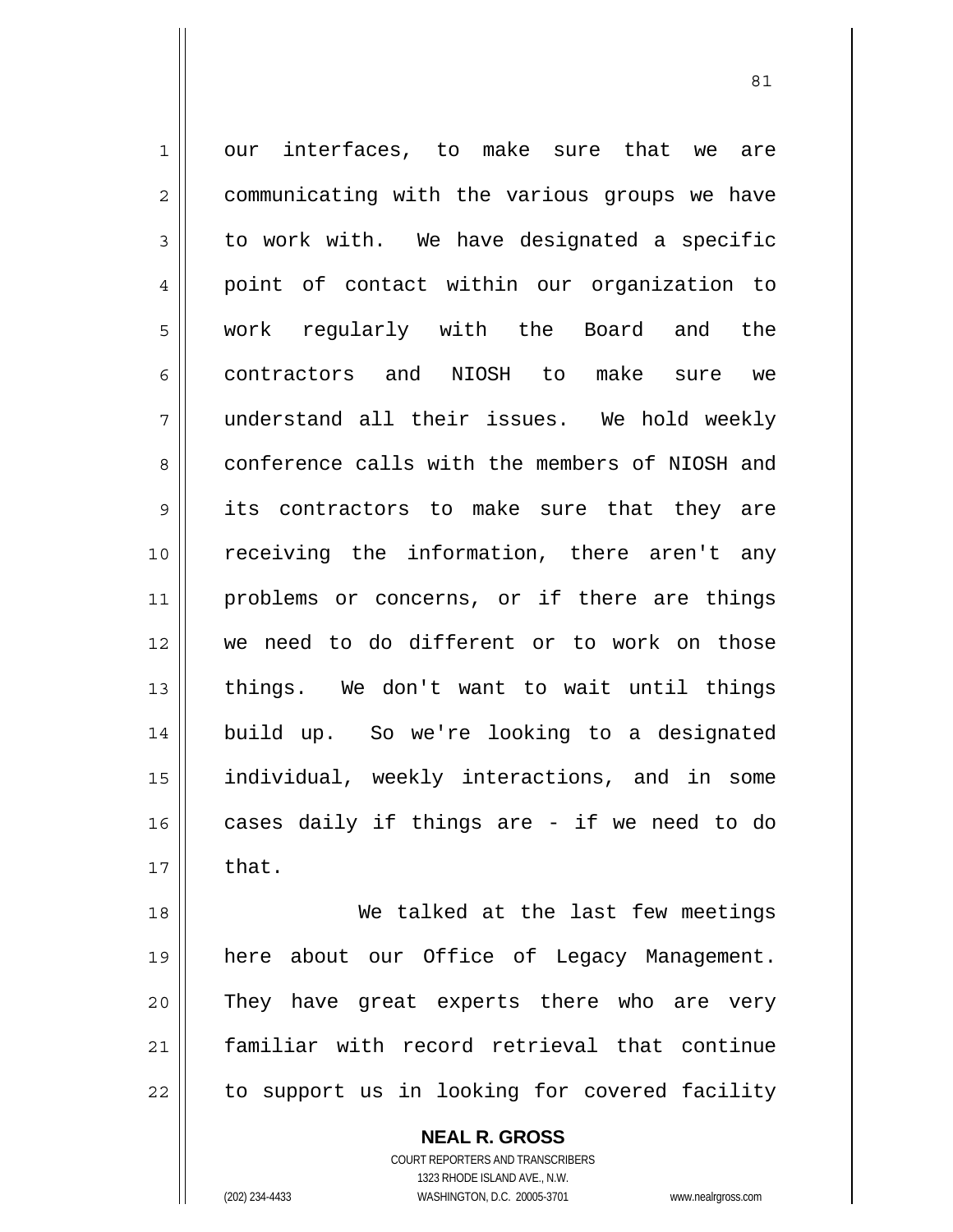information, any of the things that we need additional research, we certainly reach to that organization to help us do that.

<u>82</u>

4 5 6 7 8 9 10 11 12 13 A little bit more about the initiatives. This process of retrieving information and developing reports and making sure that documents are reviewed certainly is one that we've worked on quite a bit this year, and we continue to collaborate with the various organizations, and we believe that we've streamlined that process and that we are able to do things much faster and much more efficiently than we were in the past.

14 15 16 17 18 We attended the NIOSH Advisory Board Meeting and the Department of Labor town hall meeting, so whenever DOE can be available to support those activities, we want to do that.

19 20 21 22 The next initiative I want to spend just maybe a moment talking about that, in terms of how do we do things better? How do we improve the record retrieval and retention

> **NEAL R. GROSS** COURT REPORTERS AND TRANSCRIBERS

1

2

3

1323 RHODE ISLAND AVE., N.W. (202) 234-4433 WASHINGTON, D.C. 20005-3701 www.nealrgross.com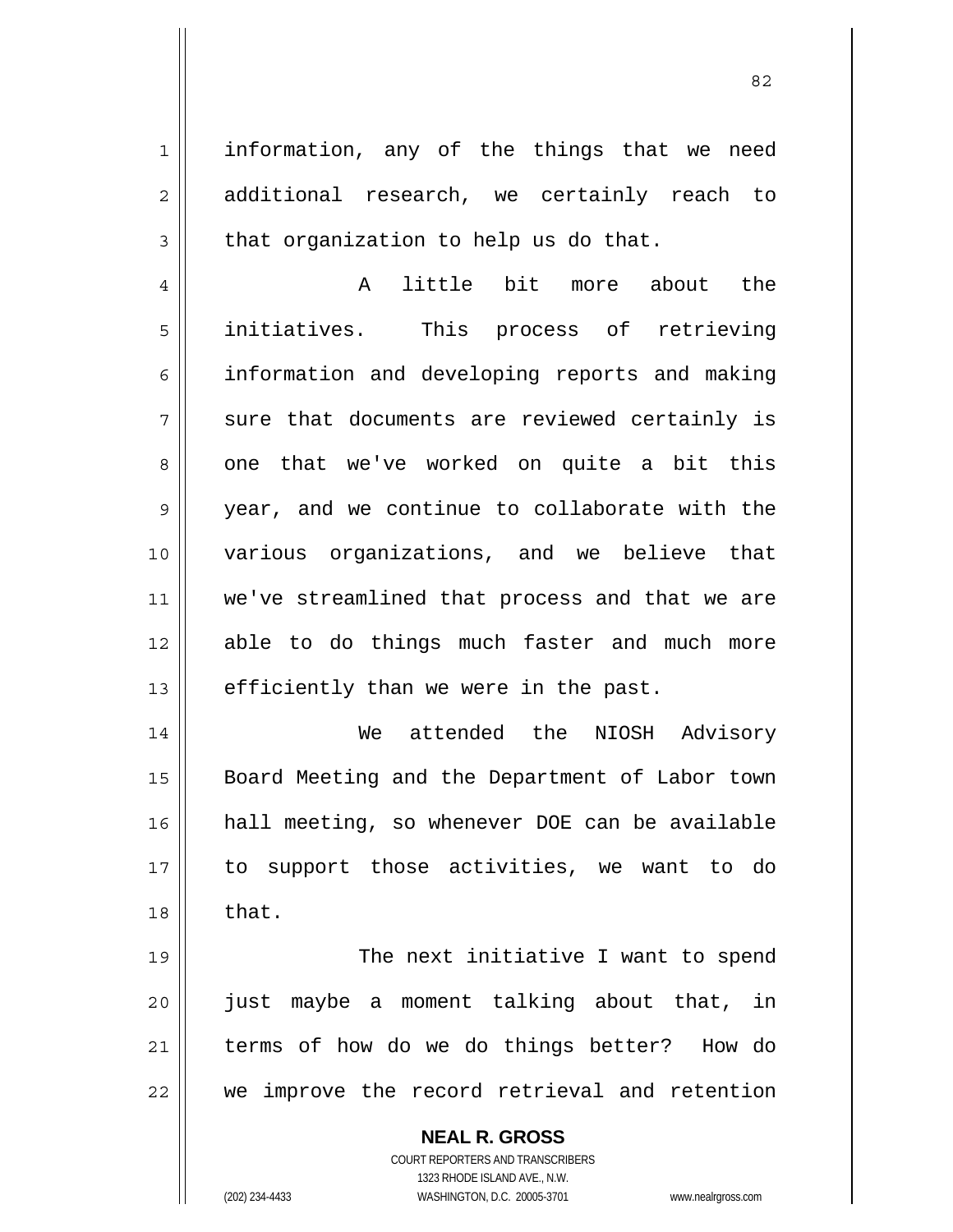1 2 3 4 5 6 7 8 9 10 11 12 13 14 15 16 17 18 19 20 21 22 process in the department? We wanted to start at the head of the Department of Energy, at the Department of Energy. The records issues are owned by the CIO's office. So we've been working with that organization, and working with our procurement and contract organizations to ensure that we have a contract mechanism in place that will make sure that we can access and maintain ownership of records. We look to our contractors when we employ them at the sites to do certain things to be able to help us do that. So we want to make sure the contract language is clear. This certainly is very important in the area of subcontractors, because they are workers too, and we want to be able to retrieve information regarding subcontractors when it's needed, and that's been a challenge, much more so than some of the other things that we've been doing. So we are trying to make sure that we have a process in place that we can do a better job in that area.

> **NEAL R. GROSS** COURT REPORTERS AND TRANSCRIBERS 1323 RHODE ISLAND AVE., N.W.

(202) 234-4433 WASHINGTON, D.C. 20005-3701 www.nealrgross.com

<u>83 and 2001 and 2002 and 2003 and 2003 and 2004 and 2004 and 2004 and 2004 and 2004 and 2004 and 2004 and 200</u>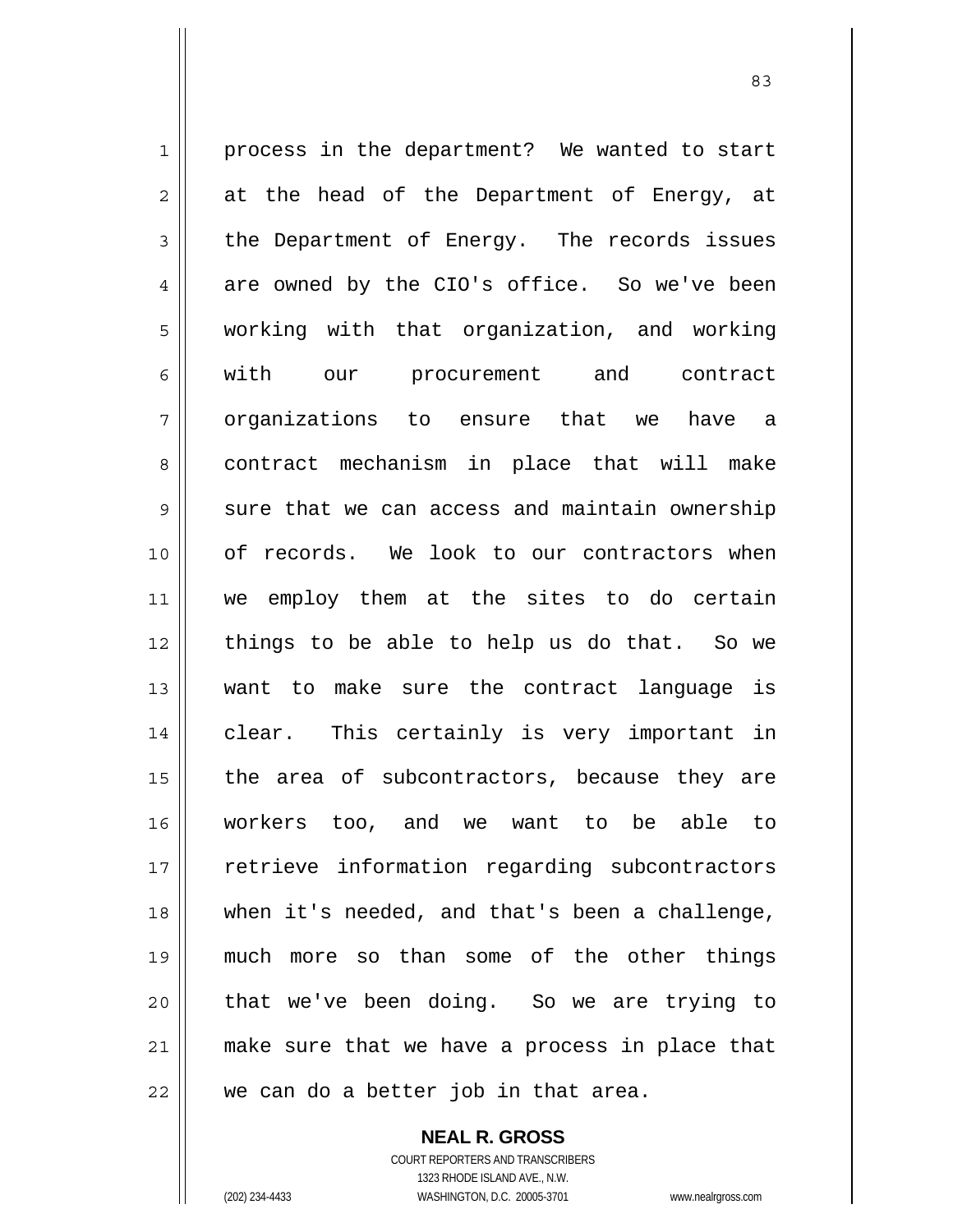1 2 3 4 5 6 7 8 9 10 11 12 13 14 15 16 The next bullet deals with a site specific one that we have been working on. And that is to work with the Los Alamos medical center to get records there of DOE workers. Before 1964 the hospital was a part of the DOE and its predecessor organization. After that time it was a separate private organization, and some records, worker records, were left at the hospital. We have been working with the hospital. We have a mechanism now. We have a process in place where we can go in and clean up those records, sort them, package them, retrieve them and have them available so that if people request them that information can be provided. The next slide is intended to kind

17 18 19 20 21 22 of summarize some DOE activities. This is primarily about the DOE oversight POCs. We have them at every one of our major sites, and they play a major role as part of the site and part of the federal organization to help in this process they attend public meetings.

**NEAL R. GROSS**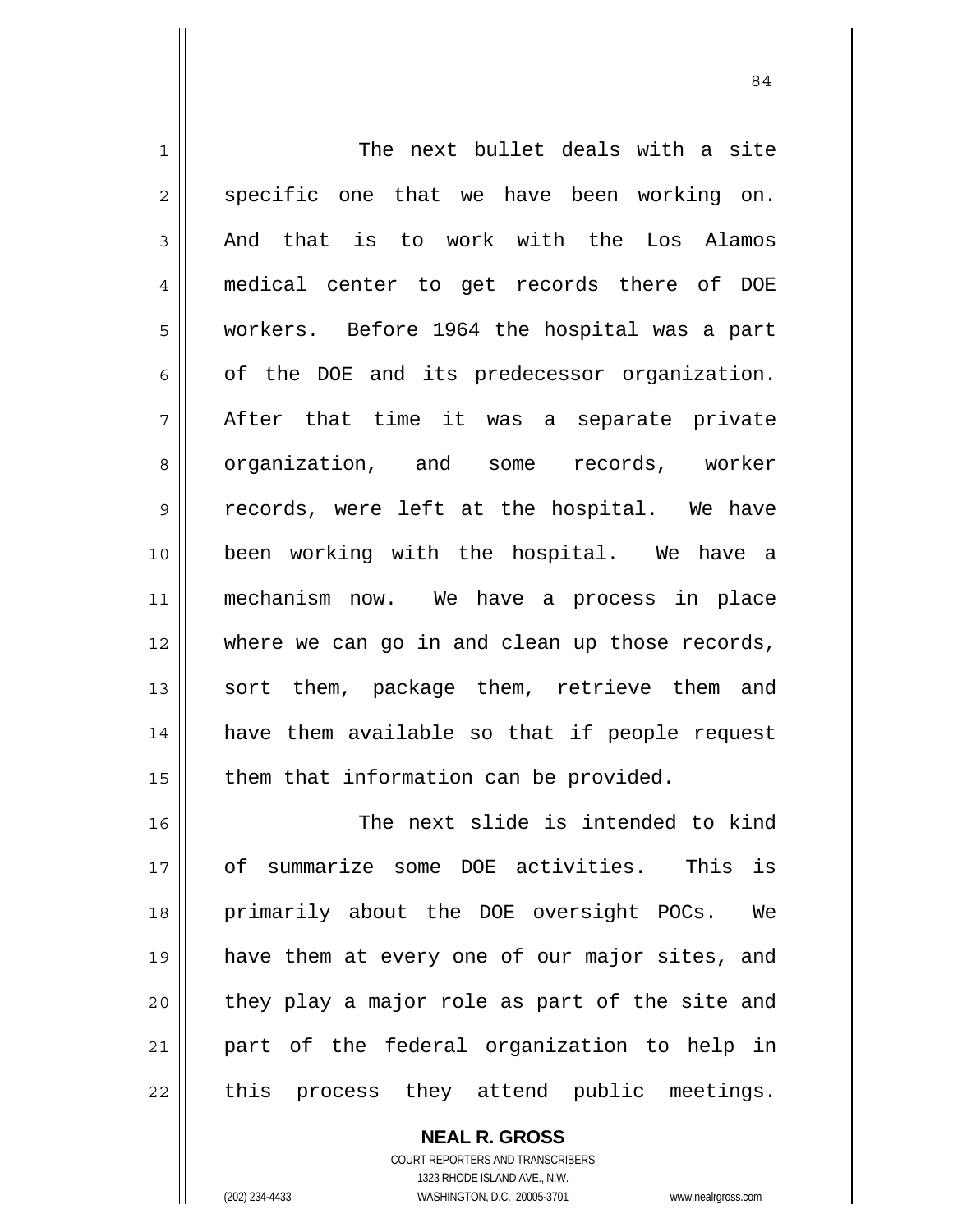1 2 3 4 5 6 7 8 9 10 11 12 13 14 15 16 17 18 19 20 21 22 They work with DOE and NIOSH to facilitate the interviews with current and former workers. In one of our sites in particular this particular POC actually goes out and meets with former workers in their homes there they are comfortable in having discussions, and talk with them about EEOICPA and what they can do and how they might apply. So again, looking for other ways to reach out to these organizations, to these individuals, and make sure that they are aware of information and mechanisms and processes that might be available. The next slide is intended to be one that will spark some questions and I'm here certainly to answer any questions that you might have. I do want to reflect back on one of the slides that I put up earlier, and that was about streamlining the process. And I want to mention sort of the role of our organization in terms of streamlining that organization in terms of HSS. If there are

<u>85 and 2001 and 2001 and 2001 and 2001 and 2001 and 2001 and 2001 and 2001 and 2001 and 2001 and 2001 and 200</u>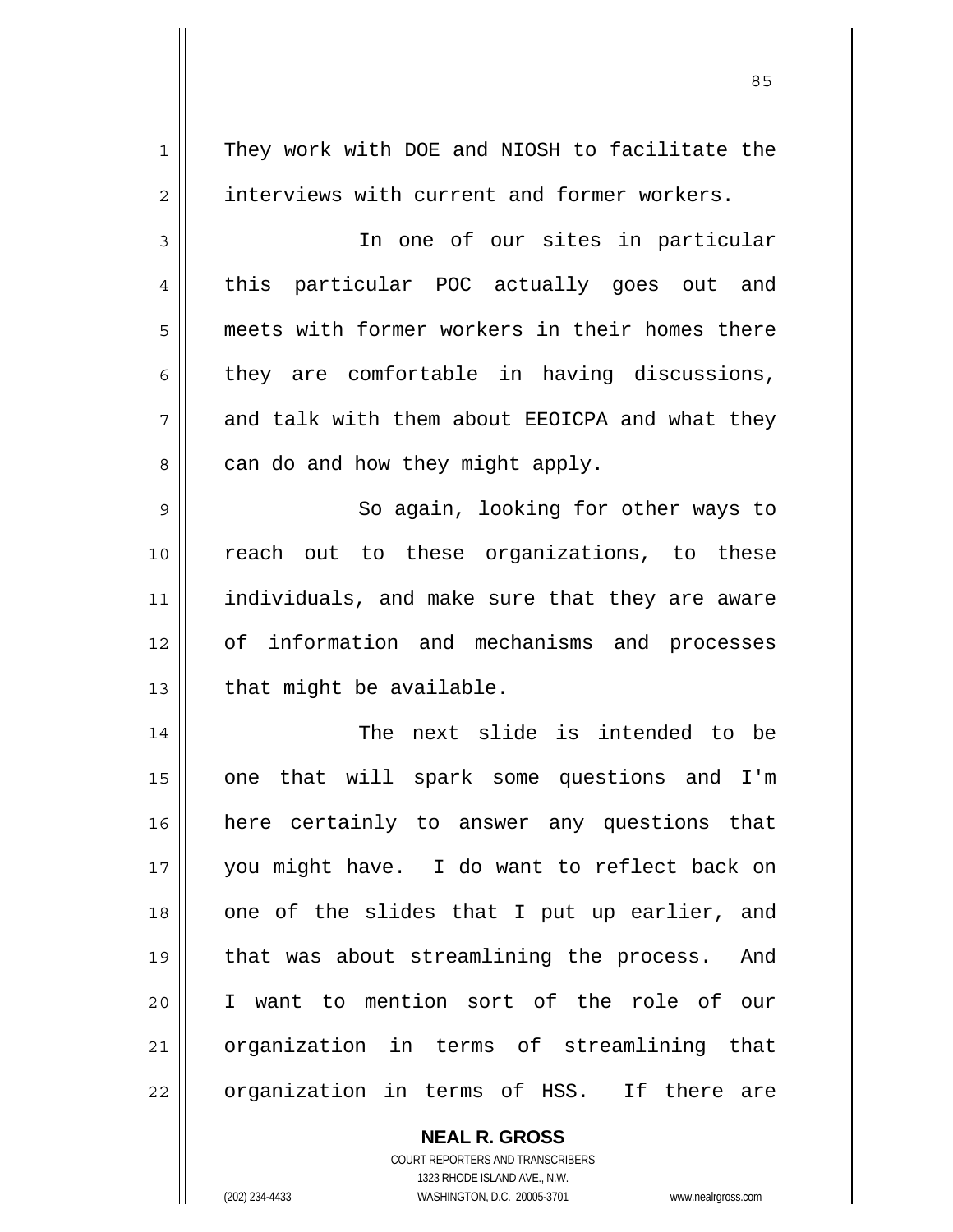**NEAL R. GROSS** COURT REPORTERS AND TRANSCRIBERS 1323 RHODE ISLAND AVE., N.W. (202) 234-4433 WASHINGTON, D.C. 20005-3701 www.nealrgross.com 1 2 3 4 5 6 7 8 9 10 11 12 13 14 15 16 17 18 19 20 21 22 documents that are subject or need to be reviewed, it is a high priority of our own organization, the people that you see here that you are working with to make sure that they happen, but it's also a high priority across the HSS organization. So at any time if we need to involve the security organization, this becomes the highest priority for them, and there are individuals that have been designated to work with us and to quickly act upon these things that need to be reviewed. Having said that, I am available now for questions or for further elaboration on any of the quick topics that I've mentioned today. CHAIR ZIEMER: Thank you very much, Dr. Worthington. Let's open the floor for questions or comments. Brad Clawson. MEMBER CLAWSON: First of all, I'd like to thank you. I just returned from

<u>86 and 2001 and 2002 and 2003 and 2003 and 2003 and 2003 and 2003 and 2003 and 2003 and 2003 and 2003 and 200</u>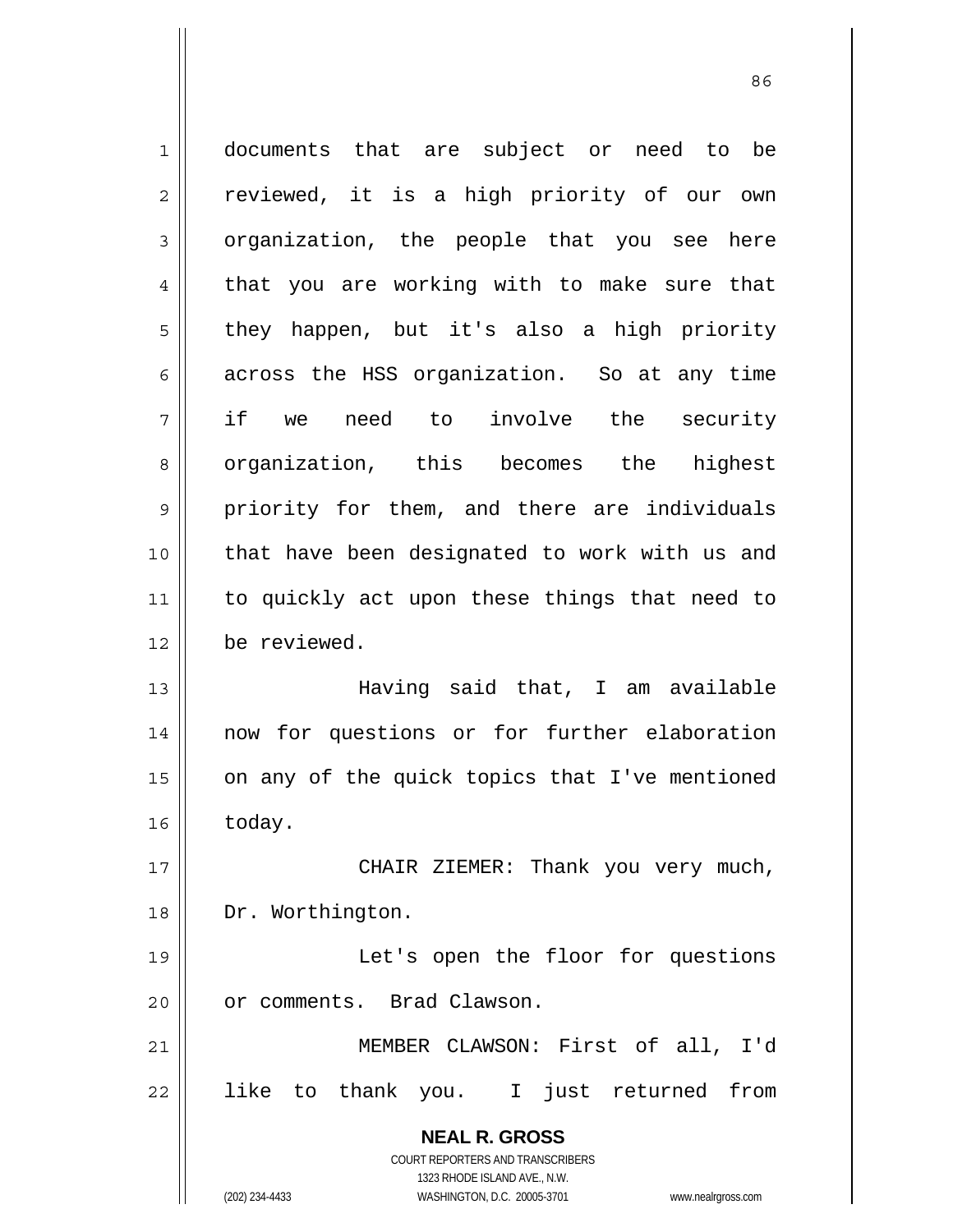Hanford, and the tours we had up there were tremendous. It was very beneficial to us, especially the 300 area, the 100N area, because these are very complex sites, and they are hard to be able to keep up.

6 7 8 9 10 11 12 13 14 But one of the problems that I do see is that up high they're understanding what we need as far as being able to get documents processed through and so forth, but whenever we review documents, as a subcontractor or as a Board member, before we can take notes or anything else like that, they have to be cleared by you, which we understand, but it's taking a tremendous amount of time.

15 16 17 18 19 Some of our records are six months old. I still haven't got any of my notes from Mound. And I know that we are just getting this started, but I feel like this is an area where we can make some improvements.

20 21 22 DR. WORTHINGTON: We believe that we have made some improvements. There is certainly a ways to go, and some of the things

> **NEAL R. GROSS** COURT REPORTERS AND TRANSCRIBERS 1323 RHODE ISLAND AVE., N.W. (202) 234-4433 WASHINGTON, D.C. 20005-3701 www.nealrgross.com

1

2

3

4

5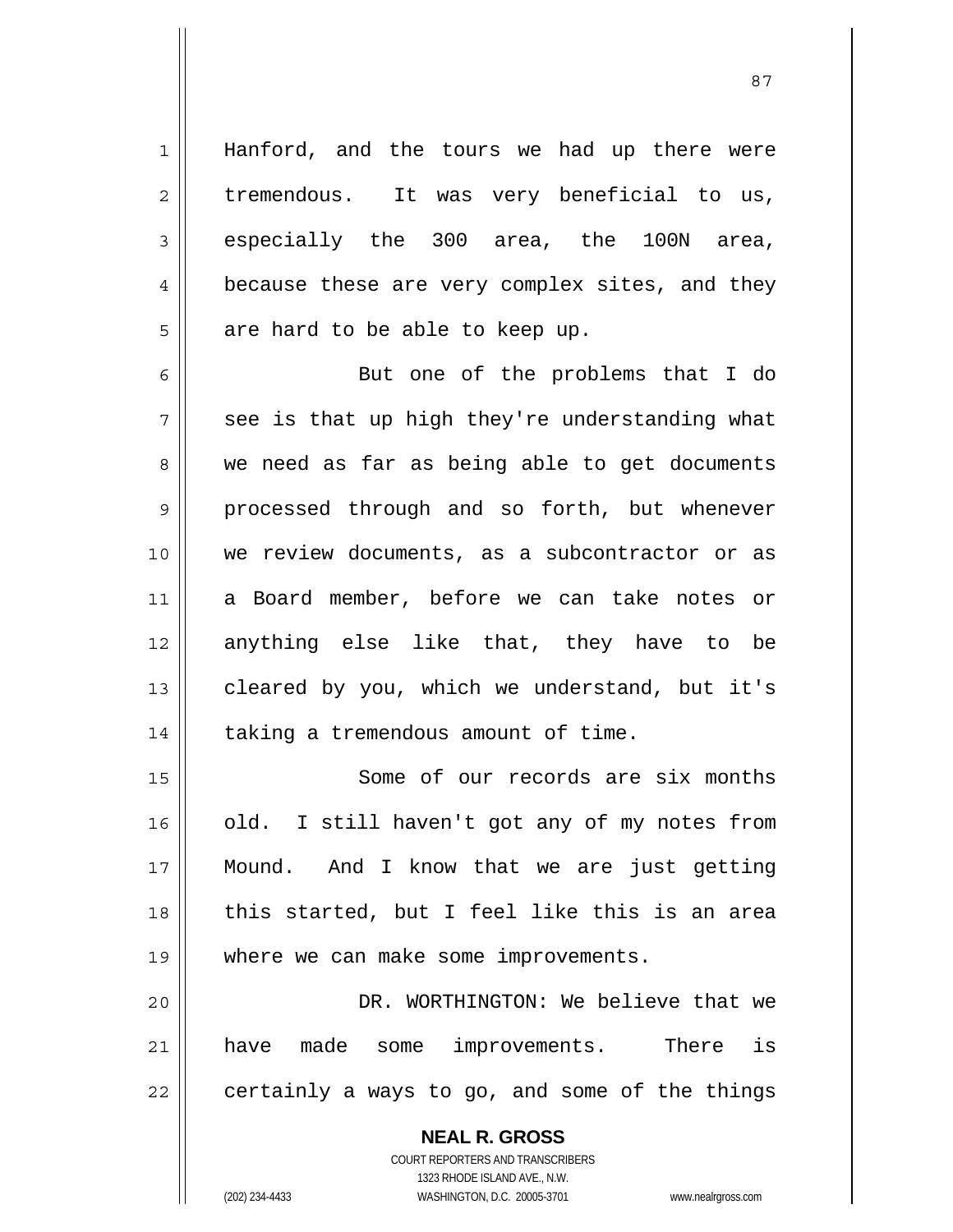**NEAL R. GROSS** COURT REPORTERS AND TRANSCRIBERS 1323 RHODE ISLAND AVE., N.W. 1 2 3 4 5 6 7 8 9 10 11 12 13 14 15 16 17 18 19 20 21 22 are legacy things that happened before we set these particular processes in place. So we are looking to hear back from all the organizations in terms of real time if they believe that documents are held up. And Greg, you may have a comment on that. I'm not aware that there is a holdup on the Mound documents. You may want to comment on what. MEMBER CLAWSON: Actually, I'm speaking more to the notes. DR. WORTHINGTON: To the notes? MEMBER CLAWSON: The notes that we took when we reviewed some of the documentation and stuff. And this was done in the Federal Building in Cincinnati, and then we turned over all of our notes, and we are still waiting for them. DR. WORTHINGTON: What timeframe was that? Was it several months? MEMBER CLAWSON: What, four or five months? It's when we went to Cincinnati. It was SC&A and myself. What it came down to was

(202) 234-4433 WASHINGTON, D.C. 20005-3701 www.nealrgross.com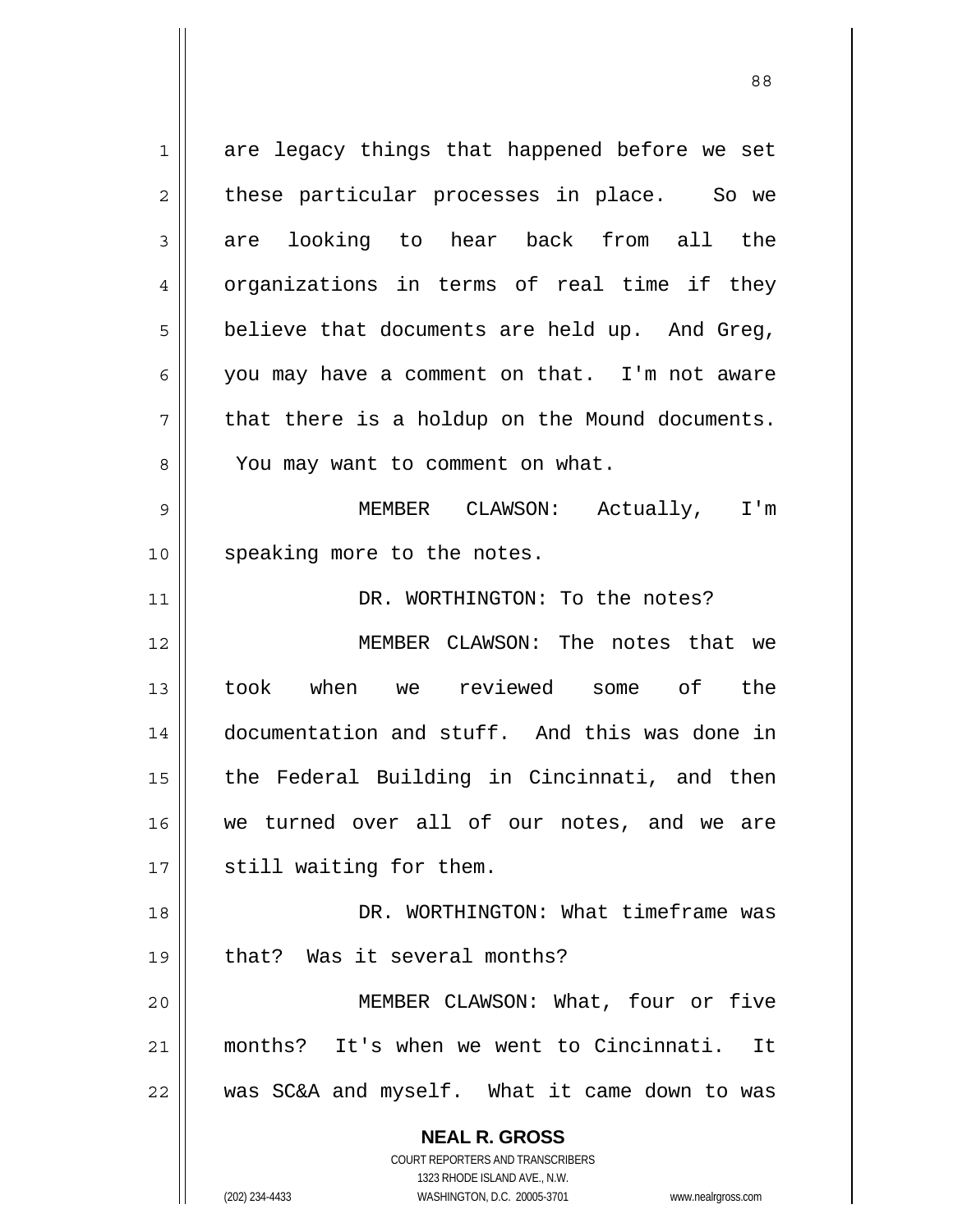1 worker interviews.

| $\overline{2}$ | DR. WORTHINGTON: Worker interviews?           |
|----------------|-----------------------------------------------|
| 3              | MEMBER CLAWSON: Yes.                          |
| 4              | CHAIR ZIEMER: Greg, did you have a            |
| 5              | comment on that, or can you enlighten us?     |
| 6              | MR. LEWIS: Yes, this is Greg Lewis.           |
| 7              | That may be an issue of what the notes ended  |
| 8              | up being marked as, and who we can release    |
| 9              | them to, which speaks to the security plan    |
| 10             | we're working on how. But to my knowledge all |
| 11             | of the notes were reviewed and released back  |
| 12             | to the person who submitted them.             |
| 13             | DR. WORTHINGTON: And there's no               |
| 14             | reason that they would be held up for six     |
| 15             | months. So we need to follow up on that and   |
| 16             | make sure that they weren't directed to the   |
| 17             | wrong individual, or that we have made a      |
| 18             | mistake and they are still there and we need  |
| 19             | to forward them on, because six months is     |
| 20             | extremely long. Our process isn't designed    |
| 21             | for it to take that much time.                |
| 22             | MEMBER CLAWSON: Well, and part of             |

**NEAL R. GROSS** COURT REPORTERS AND TRANSCRIBERS 1323 RHODE ISLAND AVE., N.W. (202) 234-4433 WASHINGTON, D.C. 20005-3701 www.nealrgross.com

<u>89 and 2001 and 2002 and 2003 and 2003 and 2003 and 2003 and 2003 and 2003 and 2003 and 2003 and 2003 and 200</u>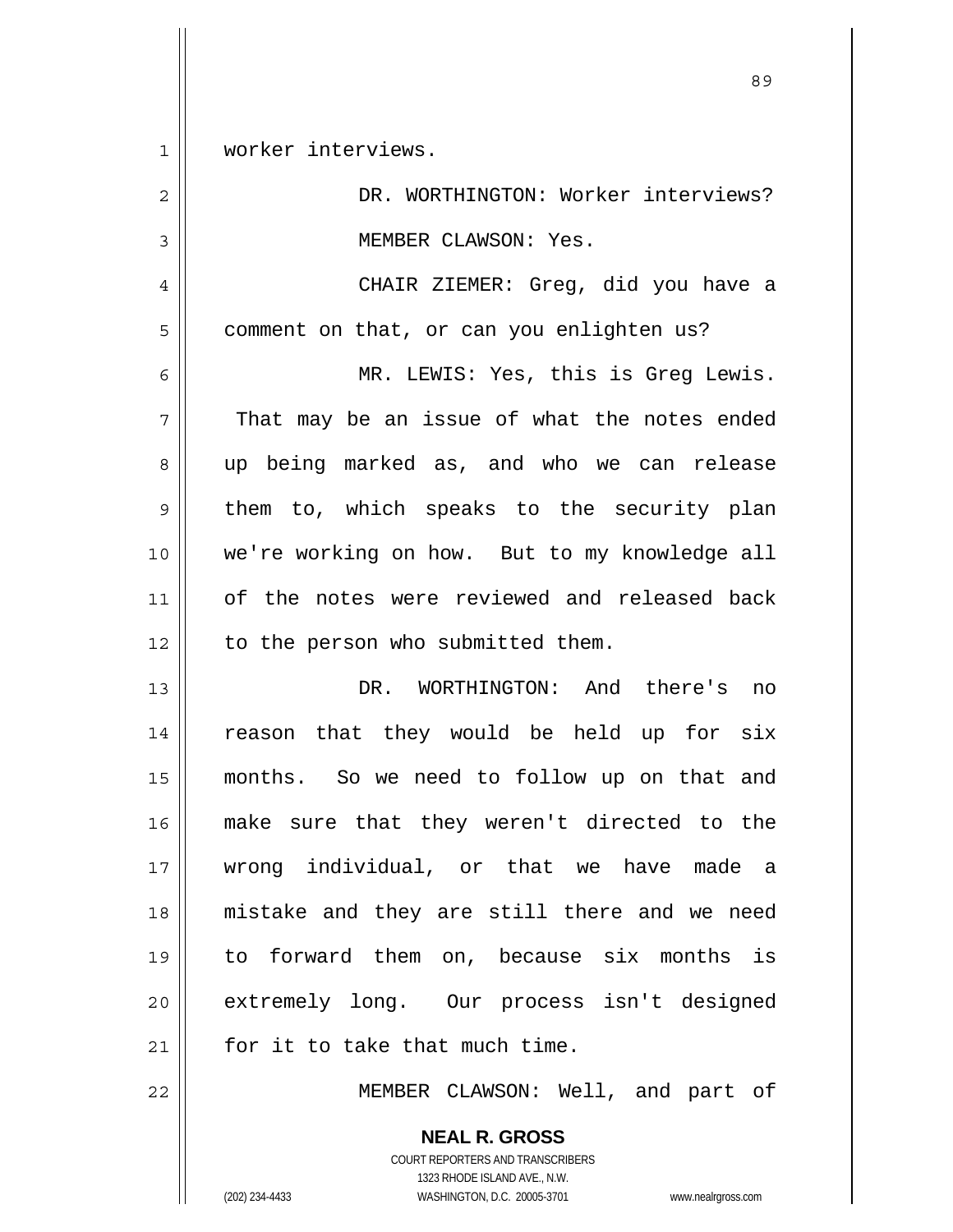1 2 3 4 5 6 7 8 9 10 11 12 13 it too I think that we'll come to find out is that sometimes when we - especially with a worker's interview that has to go through a clearance process, and sometimes they get redacted or whatever else like that, at some point we are falling into a glitch because they get classified as somewhat classified or whatever, and we are losing track of where they are going, because they are going to have to go through a redaction process, and we never figure out - it's kind of hard to track where they are at. Now we have made some substantial

90

14 15 16 17 18 19 20 21 changes with that because through our subcontractor they are starting a process to be able to track where stuff is at. It'll make it a little bit easier. I know this is kind of the grass roots. But I hope that we can make sure that we can process through this as easy as possible. But there have been some issues.

MR. LEWIS: This is Greg again. I

**NEAL R. GROSS** COURT REPORTERS AND TRANSCRIBERS

1323 RHODE ISLAND AVE., N.W.

22

(202) 234-4433 WASHINGTON, D.C. 20005-3701 www.nealrgross.com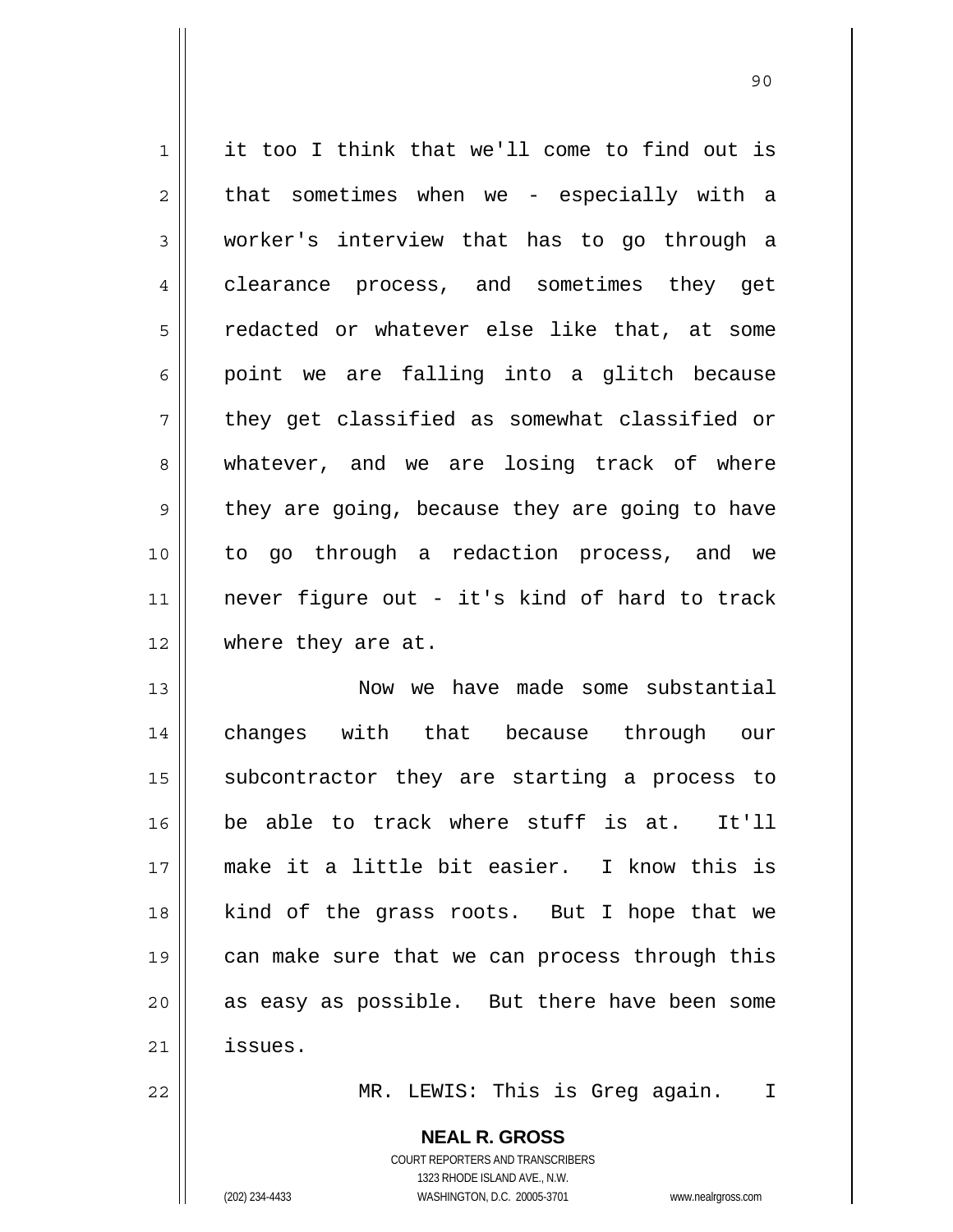1 2 3 4 5 6 7 8 9 10 11 12 13 14 15 16 17 18 19 understand tracking is an issue and a difficulty. But for the most part on our end we have had notes back to you within - we're working on a 7 to 14-day turnaround period. I'm not sure if we have always been hitting that, but certainly our recent experience is we have been. And in addition as far as reviewing original copies of notes, that is also available for someone with the right clearances and in the right setting in a cleared location. They can always review the originals if it happens that the specific piece of information that was removed is something that is important - typically that's not the case - but they can be reviewed in their original form as well. DR. WORTHINGTON: But this action we will take back and look for notes from Cincinnati about six months ago that were

> **NEAL R. GROSS** COURT REPORTERS AND TRANSCRIBERS 1323 RHODE ISLAND AVE., N.W.

look into that and see what happens.

submitted for review never should last this

long. So we will get back to you. We will

20

21

22

(202) 234-4433 WASHINGTON, D.C. 20005-3701 www.nealrgross.com

<u>91</u>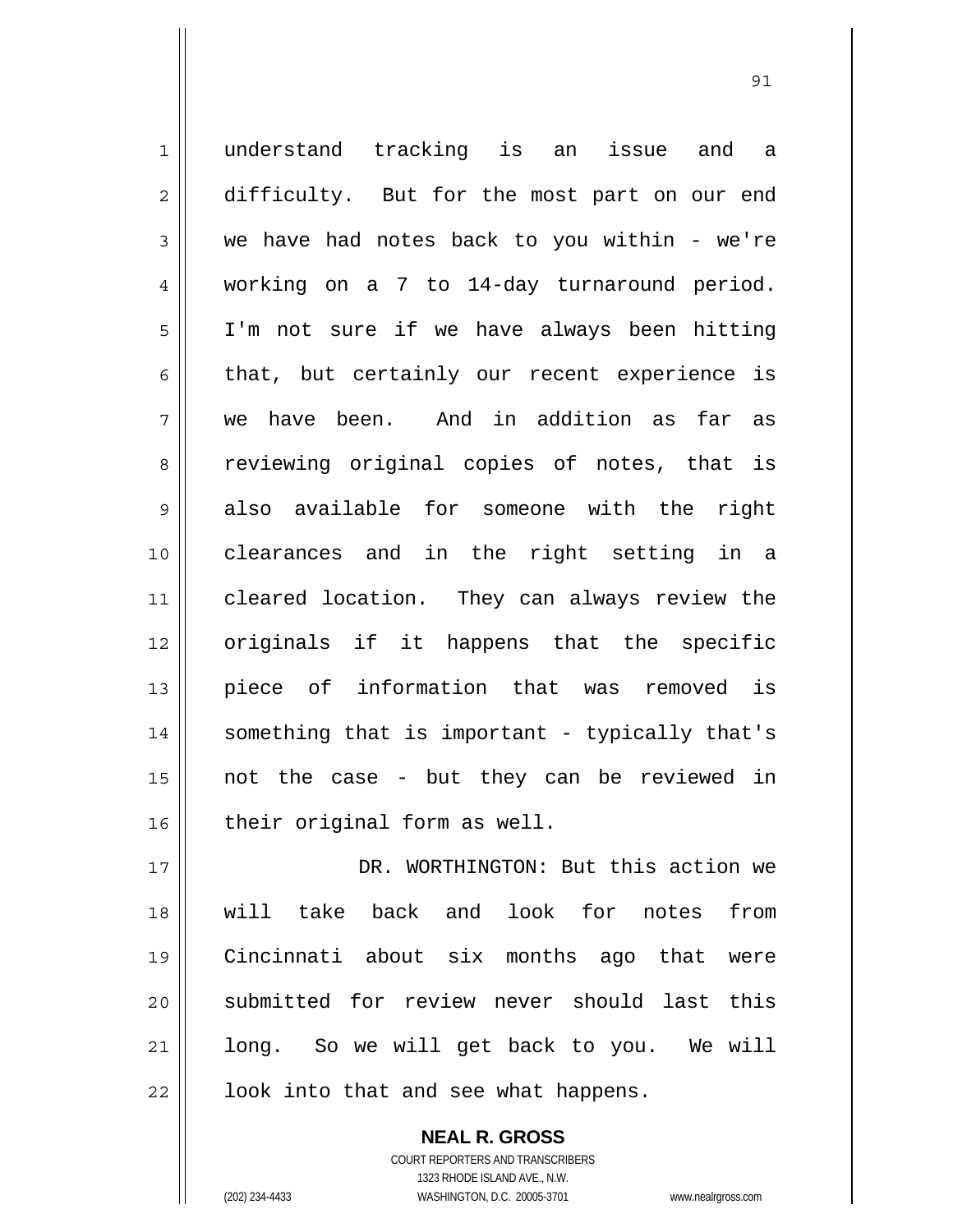CHAIR ZIEMER: Maybe you can get the exact date of that before you leave and that would simplify this.

1

2

3

4 5 6 7 8 9 10 11 12 13 MEMBER CLAWSON: I can probably get the exact date because what this covered was on Mound. But and this is - you probably hit the nail on the head when you said this is probably a legacy of before we kind of got into some of this process. And I think it's trying to catch up with a lot of the notes and interviews and so forth that we need to do, and maybe we can sit down with our contractor and make sure where all this stuff is at.

14 15 16 17 18 19 DR. WORTHINGTON: And make sure of it, because we aren't aware that anything has fallen through the cracks in that period of time. But if that is the case we need to fix it. Joe has a comment, I think.

20 21 22 MR. FITZGERALD: Yes, this is Joe Fitzgerald. This is one I think I just talked to you a little earlier on. I've been to DOE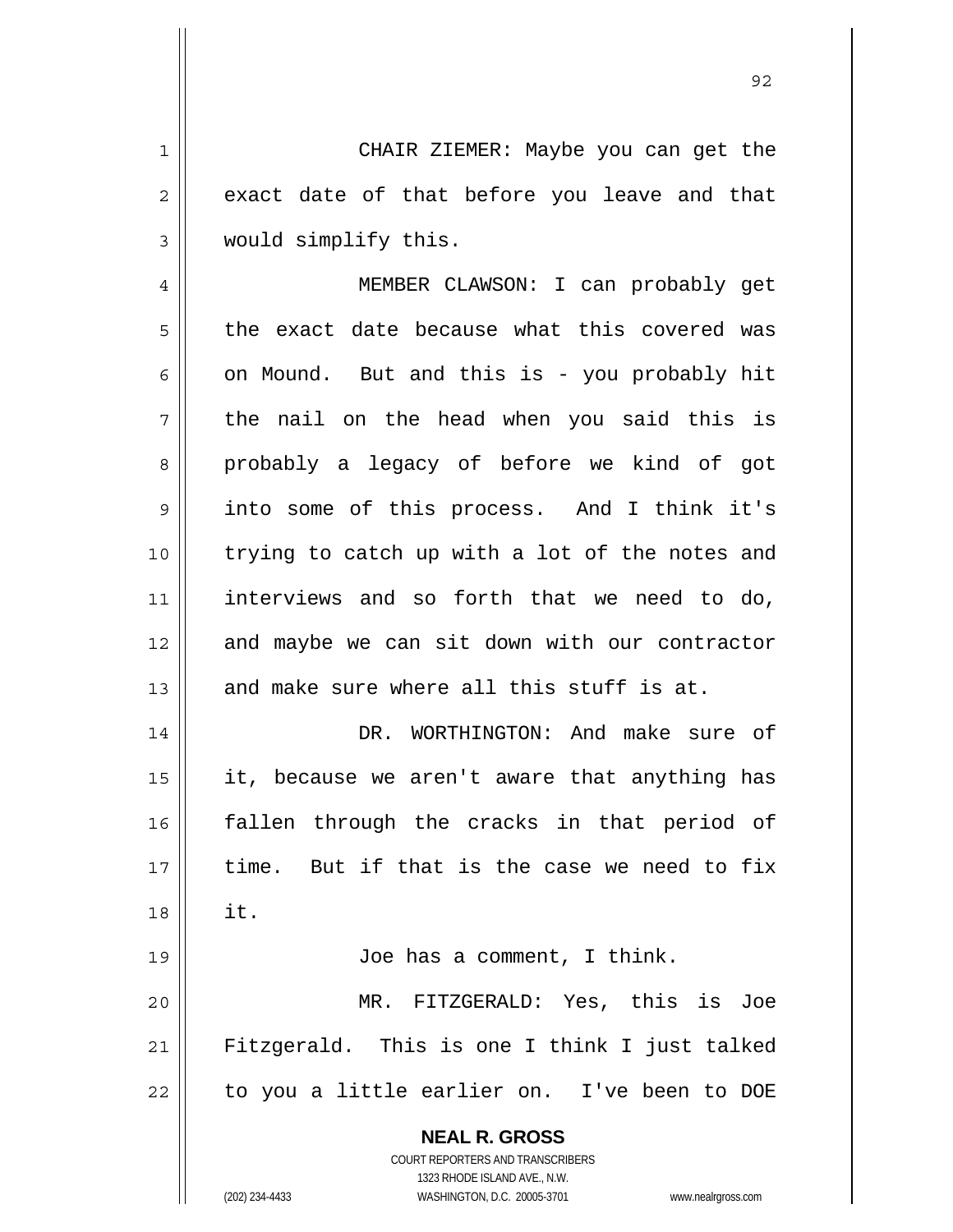1 2 3 4 5 6 7 8 Germantown twice on those interview notes. So they are being reviewed, but the issue is, when things are identified there is a dialogue that is needed just to kind of move things forward. And I think that part of that is something that we're working on. That process is not probably where it needs to be right now.

<u>93 and 200 and 200 and 200 and 200 and 200 and 200 and 200 and 200 and 200 and 200 and 200 and 200 and 200 an</u>

9 10 11 12 13 14 15 16 17 18 DR. WORTHINGTON: And that's the one that I said I would follow up with you, Joe, on too, because there shouldn't be any documents there from six months ago that was just for an interview and that they've been cleared by one group, and an action should have been taken, and a document that is suitable for release should have been made available or whatever. We need to follow up on that and make sure.

19 20 21 22 MR. FITZGERALD: Yes, and we've discussed this process issue. There is a process issue though, and I think it was probably unduly delayed, but that I think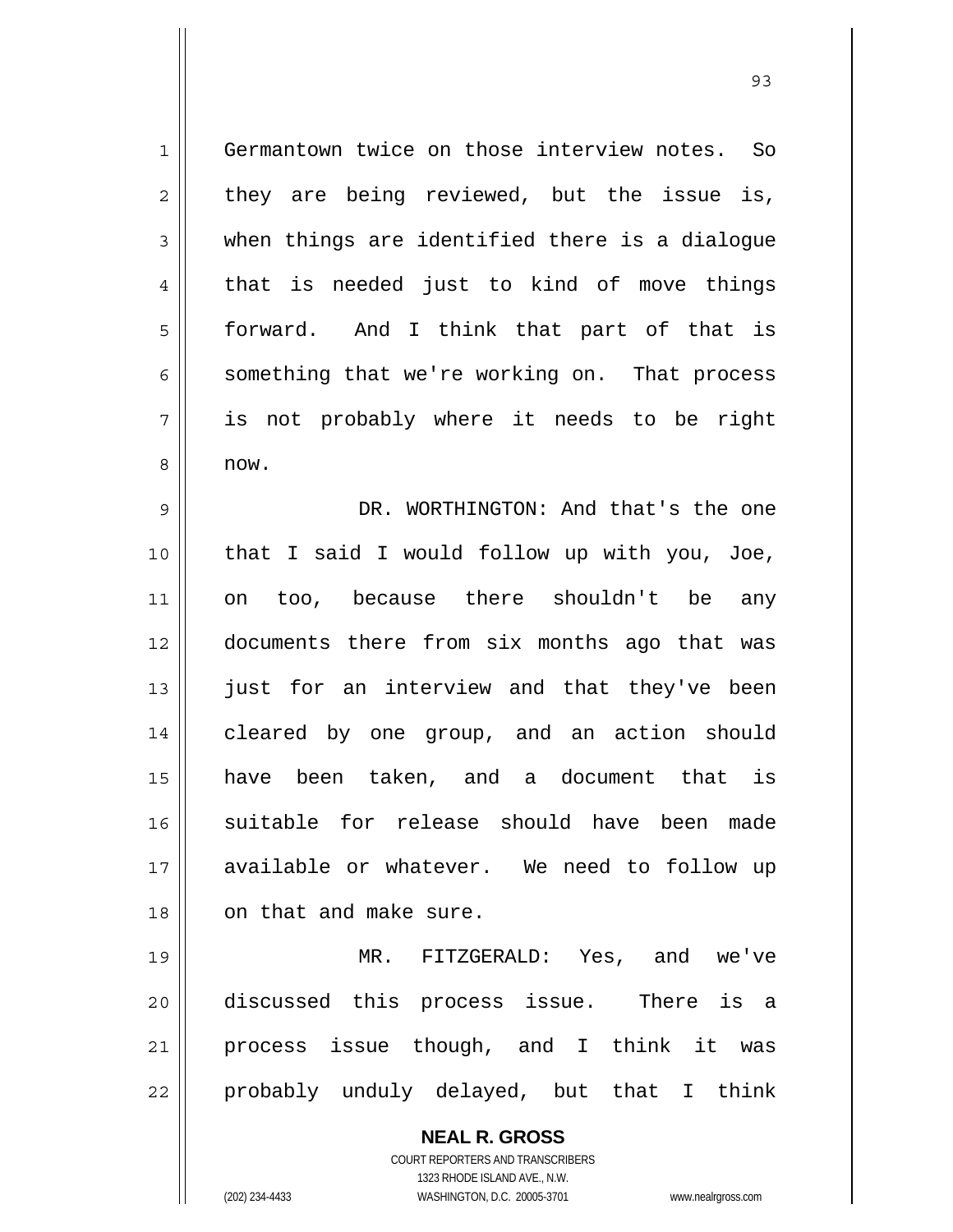1 needs to be addressed.

| $\overline{2}$ | MEMBER CLAWSON:<br>But<br>we<br>are            |
|----------------|------------------------------------------------|
| 3              | addressing those issues though?                |
| 4              | MR. FITZGERALD: Oh, yes. These                 |
| 5              | interview notes are pretty critical time wise  |
| 6              | for the SEC review. So I've basically been     |
| 7              | following up and working with the reviewers in |
| 8              | Germantown to make sure they don't get hung    |
| 9              | up. But the one thing I particularly think we  |
| 10             | are looking at, and I mentioned this to Pat,   |
| 11             | is that if there is an issue, feedback needs   |
| 12             | to come back.                                  |
| 13             | DR. WORTHINGTON: We need it                    |
| 14             | immediately.                                   |
| 15             | $MR$ .<br>FITZGERALD: As quickly as            |
| 16             | possible, so we can go ahead and resolve the   |
| 17             | issue not when it hits the stand.              |
| 18             | CHAIR ZIEMER: Let me insert                    |
| 19             | something here, and we have several other      |
| 20             | comments. But there has been some concern in   |
| 21             | the last month or so, general concern on the   |
| 22             | part of the Board that the process seems to be |
|                | <b>NEAL R. GROSS</b>                           |

1323 RHODE ISLAND AVE., N.W. (202) 234-4433 WASHINGTON, D.C. 20005-3701 www.nealrgross.com

COURT REPORTERS AND TRANSCRIBERS

94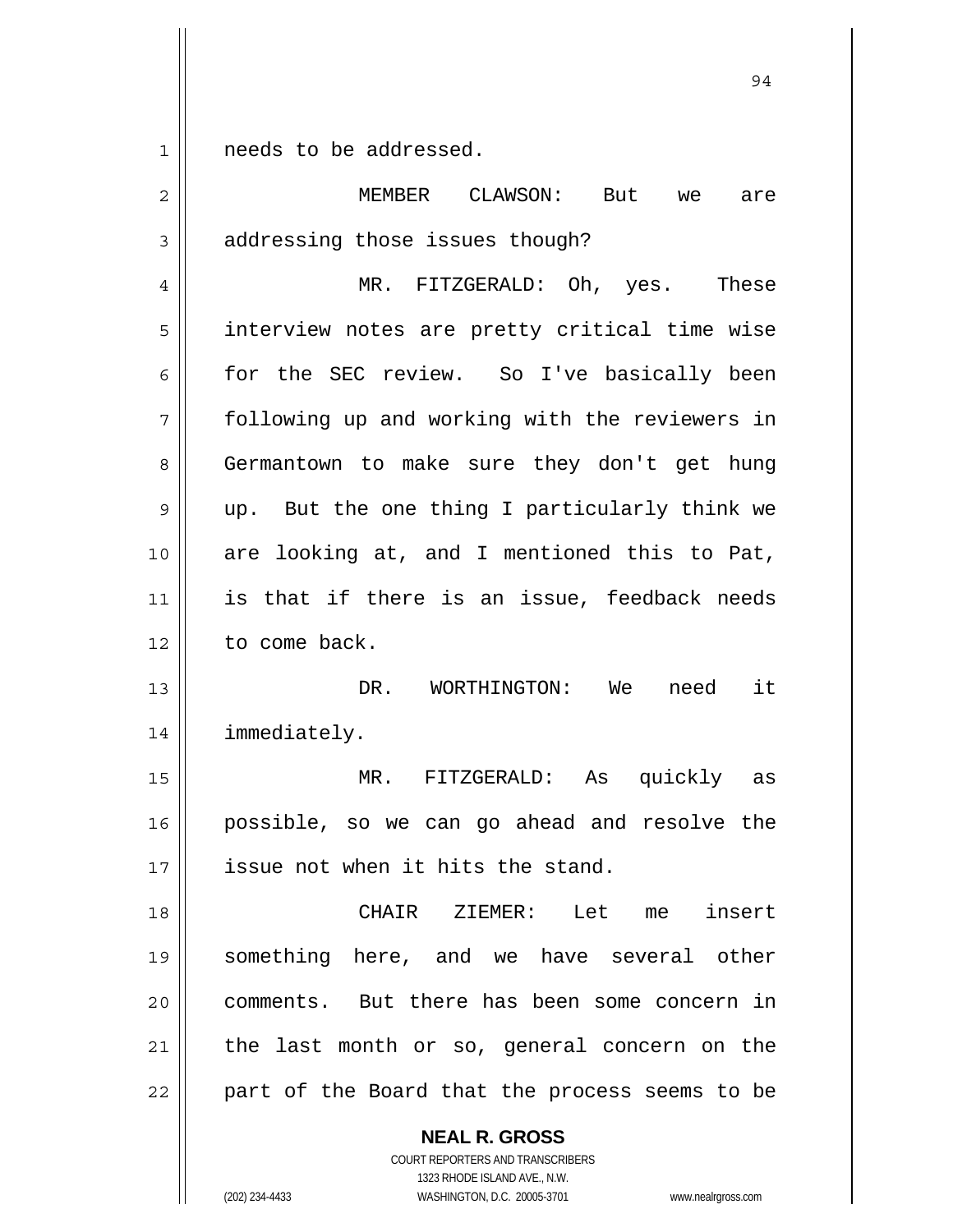**NEAL R. GROSS** 1 2 3 4 5 6 7 8 9 10 11 12 13 14 15 16 17 18 19 20 21 22 developing in terms of how this is done, without Board input; that is, that our contractors seem to be in the loop and NIOSH and others, but the Board in general has felt like it's not been in the loop on exactly how this process is going to proceed. And we can discuss that some more. But let's get the comments here. Josie? MEMBER PRESLEY: My comment was just back on the notes. I actually got a clearance to go in and review Kathy's, from SC&A's notes, from Mound, from Germantown, and they weren't available. She had gotten Brant's notes, but not her own notes, which were the reason that we had actually met to specifically look at them. CHAIR ZIEMER: Okay, thank you. DR. WORTHINGTON: So this seems to be an issue on the Mound notes, and we need to get to the bottom of that and expedite getting that done and getting it back out to people in

> COURT REPORTERS AND TRANSCRIBERS 1323 RHODE ISLAND AVE., N.W.

(202) 234-4433 WASHINGTON, D.C. 20005-3701 www.nealrgross.com

<u>95 and 2001 and 2001 and 2001 and 2001 and 2001 and 2001 and 2001 and 2001 and 2001 and 2001 and 2001 and 200</u>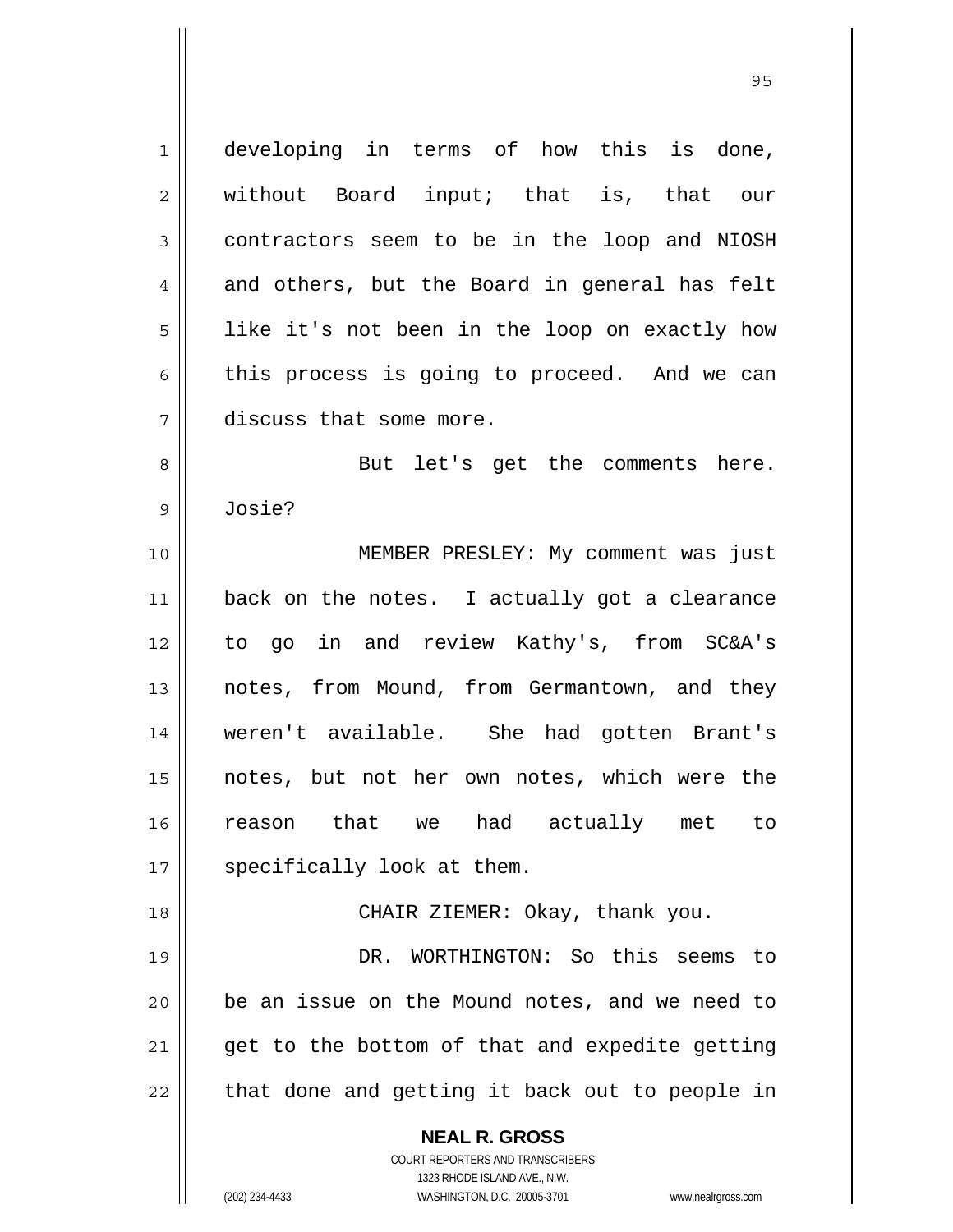| $\mathbf 1$ | the form that they can use, or if there is a                                             |
|-------------|------------------------------------------------------------------------------------------|
| 2           | need for classified discussion of key                                                    |
| 3           | individuals to arrange that as well. But yes.                                            |
| 4           | CHAIR ZIEMER: Okay, Jim.                                                                 |
| 5           | MEMBER MELIUS: My issue is the                                                           |
| 6           | major issue that we have, this so-called                                                 |
| 7           | security plan or agreement we have been                                                  |
| 8           | waiting on for many, many months now. It                                                 |
| 9           | appears to be in a draft form that goes back                                             |
| 10          | and forth. The Board has not been made privy                                             |
| 11          | to that documentation at all, and I think it's                                           |
| 12          | by itself causing major problems.                                                        |
| 13          | I have major concerns that somehow                                                       |
| 14          | processes or procedures are being                                                        |
| 15          | institutionalized that will cause major delays                                           |
| 16          | in our ability, the Board's ability, to get                                              |
| 17          | its work done. And we have sort of<br>no                                                 |
| 18          | involvement in this.                                                                     |
| 19          | And secondly, I think to have to                                                         |
| 20          | deal with these issues on a case-by-case                                                 |
| 21          | basis, or individual basis like these notes or                                           |
| 22          | that note, or this situation and so forth, is                                            |
|             | <b>NEAL R. GROSS</b><br>COURT REPORTERS AND TRANSCRIBERS<br>1323 RHODE ISLAND AVE., N.W. |
|             | (202) 234-4433<br>WASHINGTON, D.C. 20005-3701<br>www.nealrgross.com                      |

 $\mathbf{\mathsf{H}}$ 

<u>96 - Johann Stein, amerikan ing kabupatèn Inggris di Bandaran Inggris di Bandaran Inggris di Bandaran Inggris </u>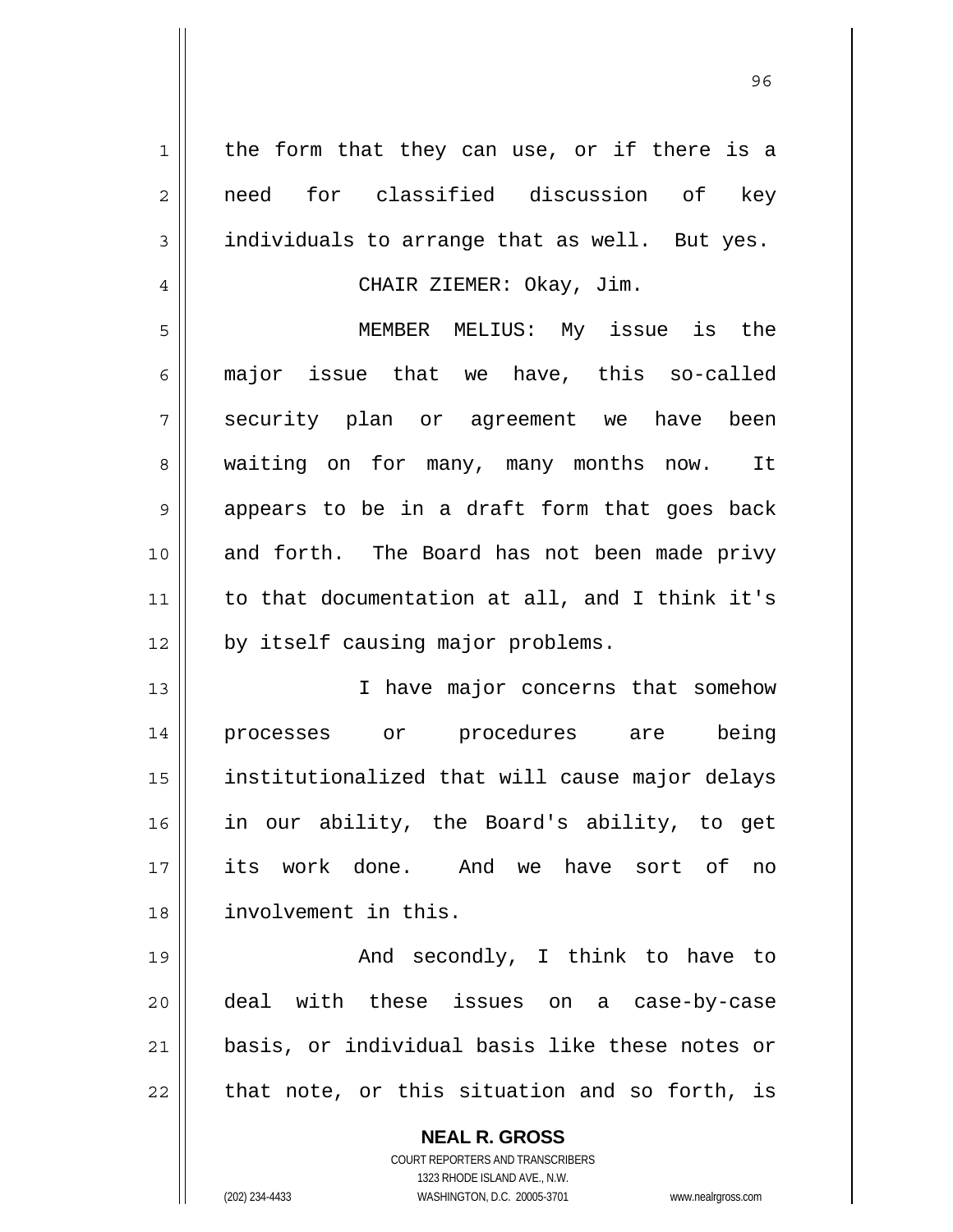| $1\,$          | difficult. It's difficult for you coming here  |
|----------------|------------------------------------------------|
| $\sqrt{2}$     | to do that, because we don't know what the     |
| $\mathfrak{Z}$ | expectation should be. What's a fair amount    |
| $\overline{4}$ | of time that certain things should take?       |
| 5              | Which notes, which documents and so forth are  |
| 6              | subject to review, and what are ways that that |
| 7              | can be appropriately expedited and so forth.   |
| 8              | And we are just being left in the dark on      |
| $\mathsf 9$    | this.                                          |
| 10             | I think it's a major problem, and              |
| 11             | continues to be a major problem. And no one    |
| 12             | from either the NIOSH or the DOE end seems to  |
| 13             | be willing to discuss it with the Board. Why   |
| 14             | we have not been able to see a draft document  |
| 15             | of this security plan is beyond me, since we   |
| 16             | are going to have to live with it and deal     |
| 17             | with it. We are not - and so forth, and we     |
| 18             | are going to have to explain and try to figure |
| 19             | out why major reviews and so forth are going   |
| 20             | to be taking months and months longer because  |
| 21             | of these new procedures.                       |
| 22             | And I'm very disturbed by it, and              |

And I'm very disturbed by it, and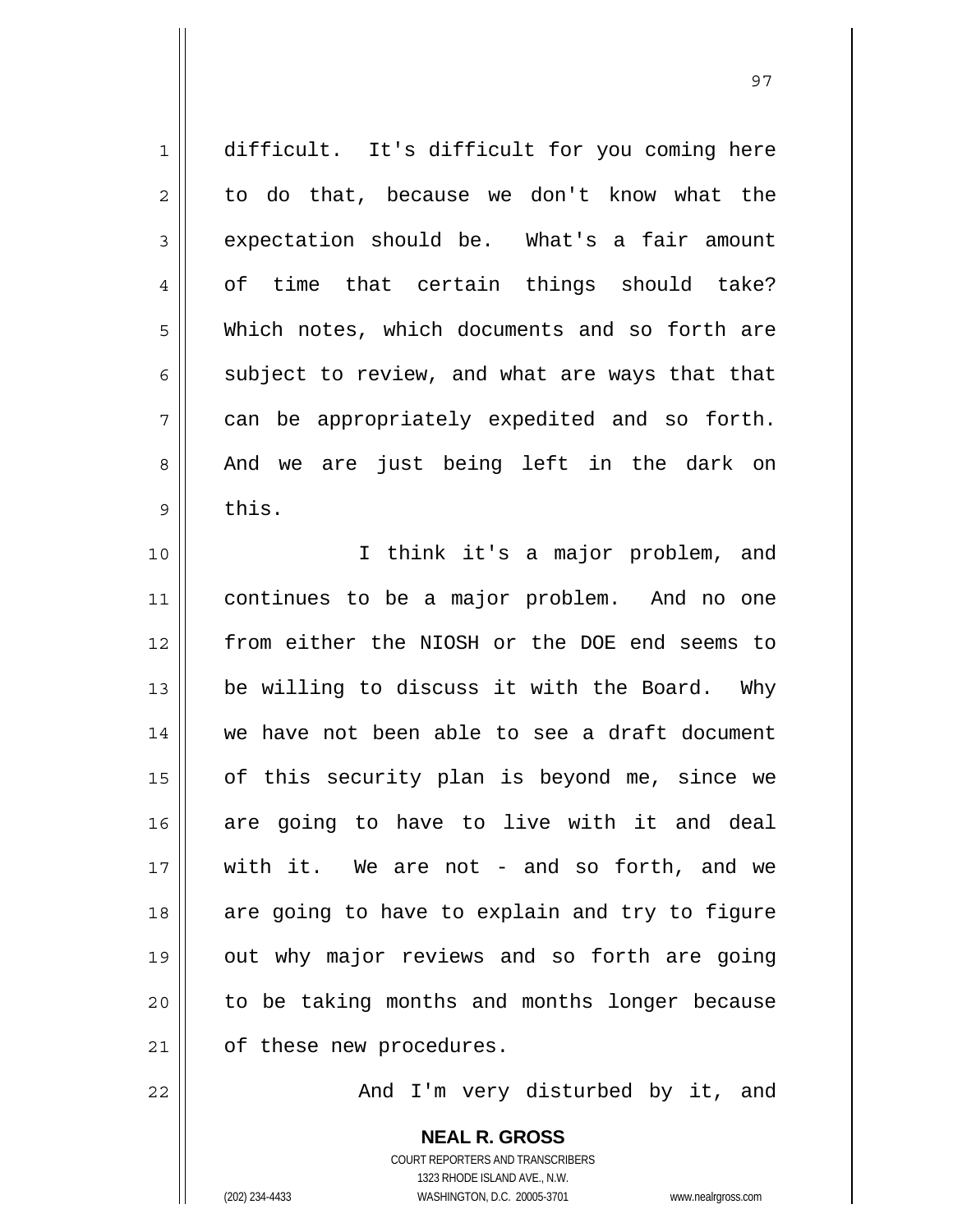**NEAL R. GROSS** COURT REPORTERS AND TRANSCRIBERS 1323 RHODE ISLAND AVE., N.W. (202) 234-4433 WASHINGTON, D.C. 20005-3701 www.nealrgross.com 1 2 3 4 5 6 7 8 9 10 11 12 13 14 15 16 17 18 19 20 21 22 mostly disturbed by the secrecy that seems to be surrounding this particular document. I don't think anybody has any problem with security reviews as necessary. But the fact that we've been - it seems to me like it's over a year we've been aware of this issue, and the security plans being discussed, and we have yet to see a document. DR. WORTHINGTON: Maybe this is a good opportunity for me to give a little bit more information, a little bit more insight into the process and what we are doing. And I'll start with the endpoint first. And the endpoint is that various groups, NIOSH and Labor and DOE, we've been working together to come up with a security plan. And what we wanted to bring to the Board was a consolidated draft plan for Board comment and feedback. And we are still not at that point. I believe that we are very close to doing that. We have some comments that we are

98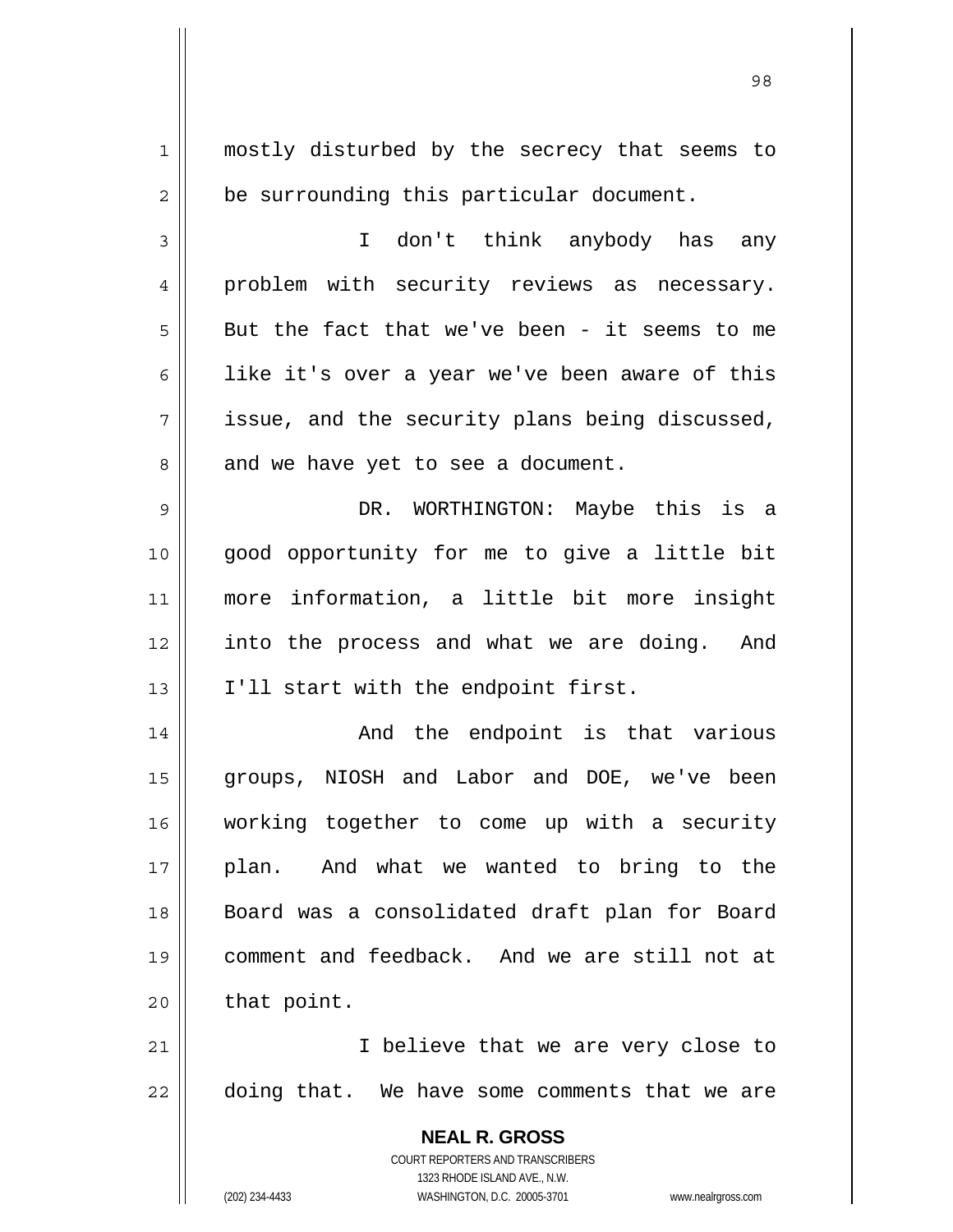working on with NIOSH, and so at some point I believe in the near future we would be in a position to be able to do that.

1

2

3

4 5 6 7 8 9 10 11 12 13 14 15 Your question about what kinds of things ought to be reviewed, and how much time should they take, because some things did occur over the last year or so, we have been working on that to make sure that we had a security plan in place that would clearly lay out a number of things. It would lay out access to the sites, how you get badges, how you get cleared, the kinds of documents that are generated and at what point in the generation of those documents would they be subject to reviews.

16 17 18 19 20 21 22 So we've been working on that. It's been lessons learned from some of the events that have occurred. And we think we are fairly close to having a plan that would in fact meet the national security requirements and also would expedite this process, and would be one that would minimize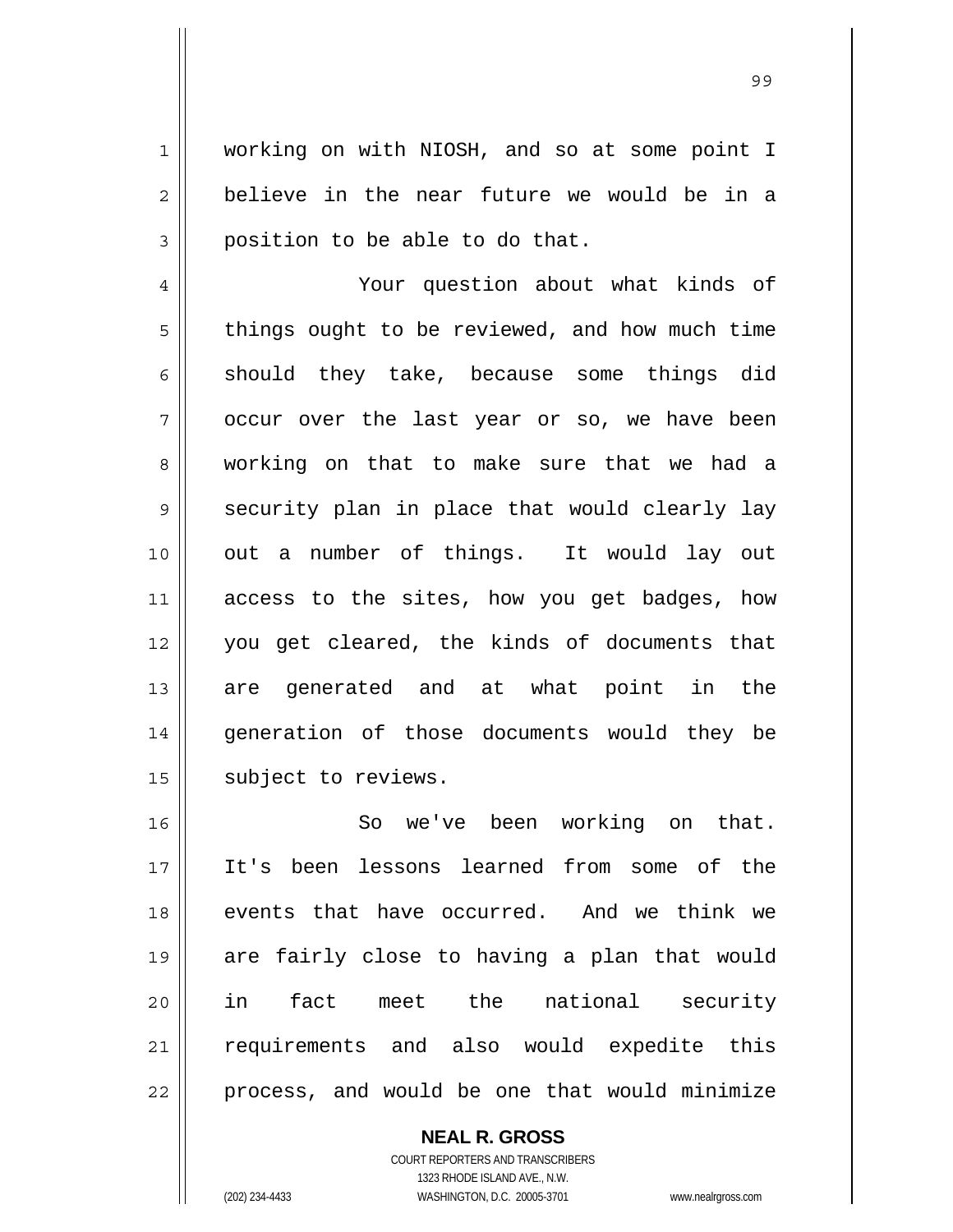the possibility of reports that were not appropriate being generated, and then therefore cause a delay.

1

2

3

100

4 5 6 7 8 9 And I believe that what we put together typically would mean that when documents are subject to review that they would be 10 to 14-day reviews, and that we've been able to get them down now to days and not even weeks in terms of those things.

10 11 12 13 So I think that we are close, and certainly we were looking for the right time to come with a plan that would in fact address all of those things.

14 15 CHAIR ZIEMER: Thank you, Pat, and I think the intent there is certainly good.

16 17 18 19 20 21 22 One of the sort of concerns as I sense it or have sensed it over the past several weeks is that the agencies have sought input on the process from the Board's contractor, and it appeared that it was assumed that the contractor was speaking on behalf of the Board. And although the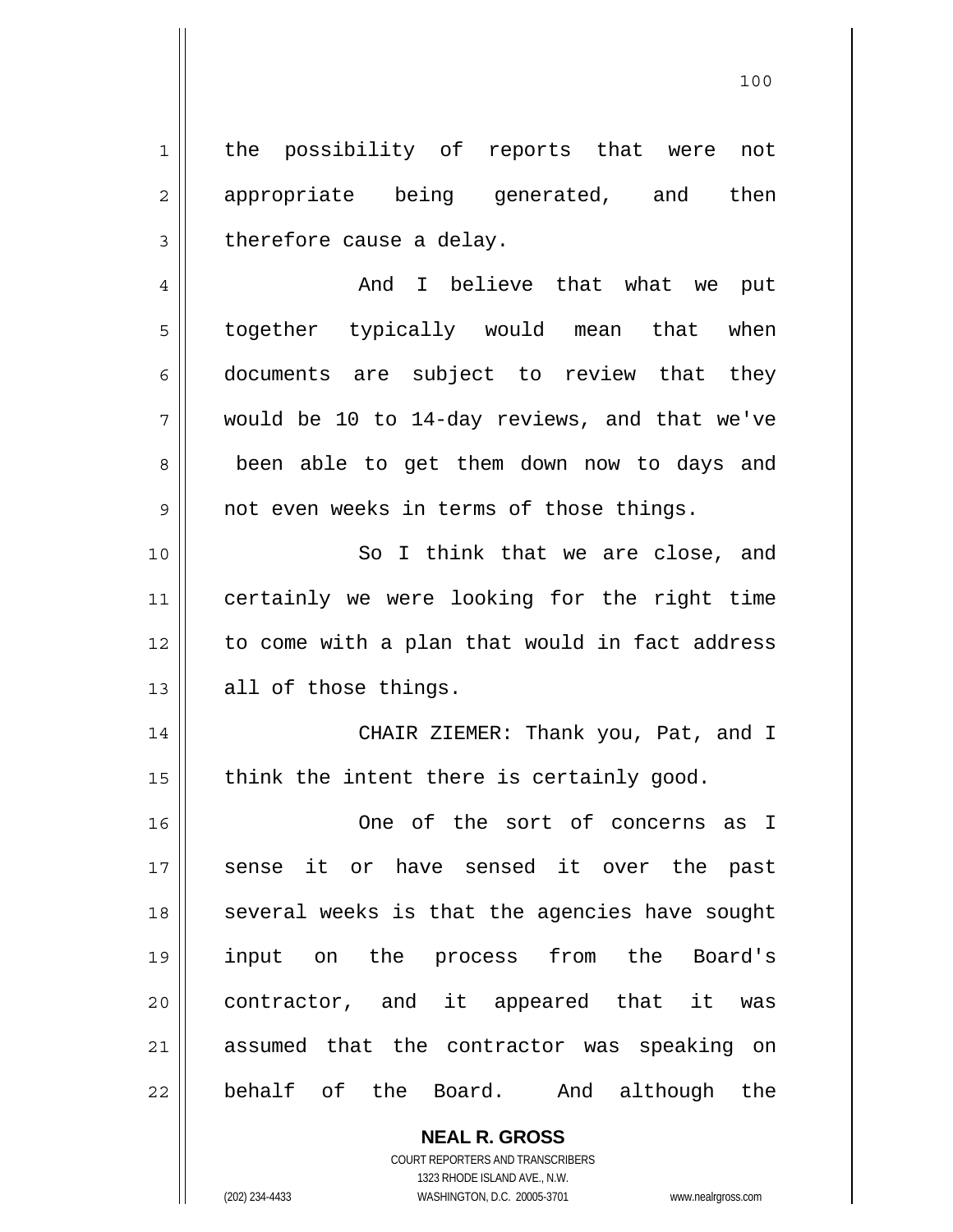1 2 3 4 5 6 7 8 9 10 11 12 13 14 15 16 endpoint is that a document would come to the Board for a final review, a concern that perhaps there could have been input earlier from participating Board members, so that not that we don't think the contractor's input is important. But the sort of assumption that the Board's contractor was speaking on behalf of the Board when we really had no input on that, I think, was a sort of concern. I think I've expressed, based on some email exchanges that I've seen on this issue, between Board members, and I've told the Board members, we can't do the business by email. So if you have those kind of concerns, let's get them out in the open, and I'm trying to express, I think, what I've seen exchanges between Board members, concern that

101

17 18 19 20 21 22 it was assumed that our contractor was speaking on our behalf. MEMBER MELIUS: Can I just clarify? I mean, Paul, we were informed after the fact on a meeting. John Morrow went to a meeting.

> **NEAL R. GROSS** COURT REPORTERS AND TRANSCRIBERS

1323 RHODE ISLAND AVE., N.W. (202) 234-4433 WASHINGTON, D.C. 20005-3701 www.nealrgross.com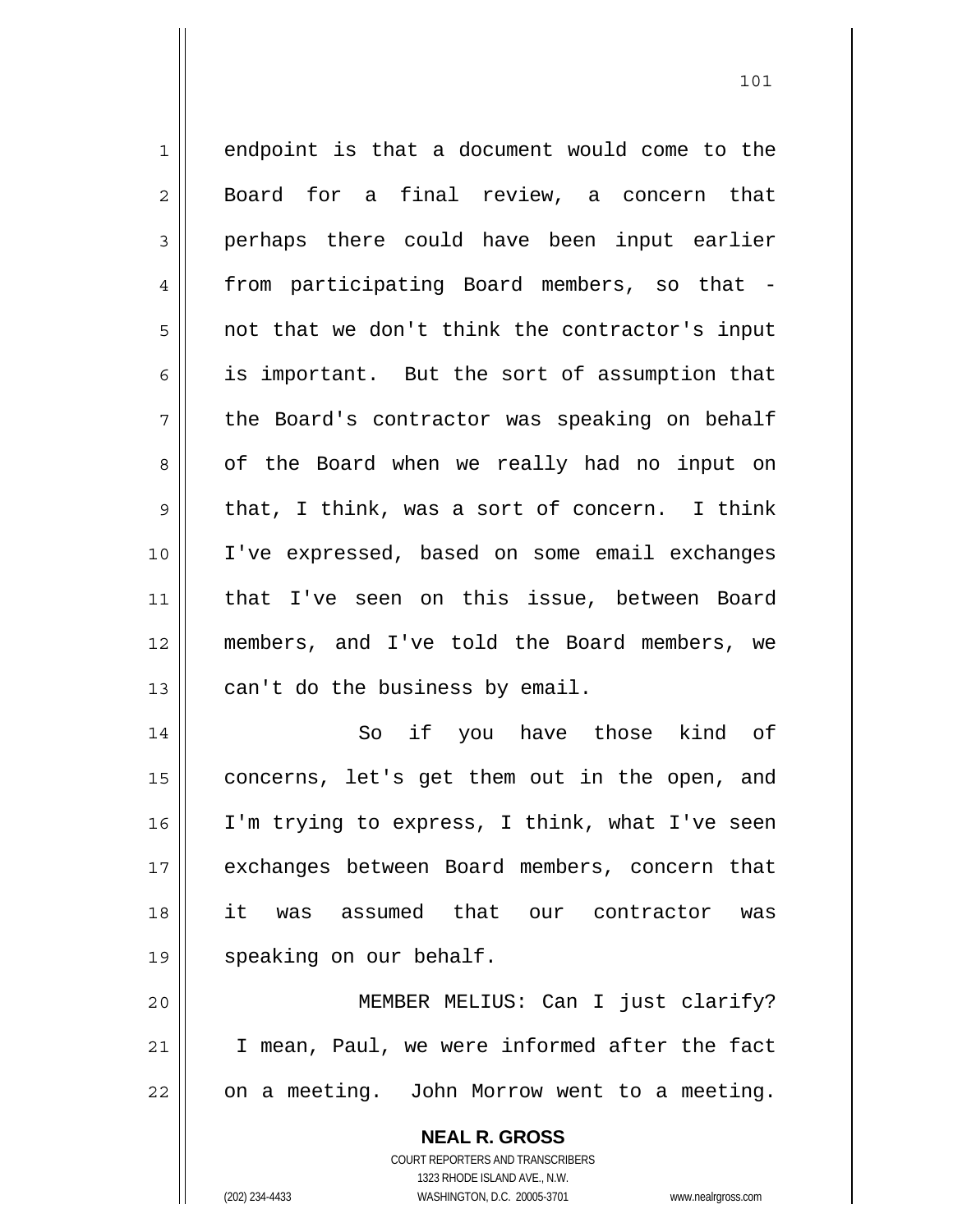| $\mathbf 1$    | So it's hard to express our concerns ahead of  |
|----------------|------------------------------------------------|
| $\overline{2}$ | time when nobody informs us about what's going |
| 3              | on.                                            |
| 4              | CHAIR ZIEMER: That's what I'm                  |
| 5              | saying.                                        |
| 6              | MEMBER MELIUS: Number two, it was              |
| 7              | presented to us in that email as I recall that |
| 8              | we would essentially get to see the final      |
| 9              | security plan. There was no talk about the     |
| 10             | Board, any involvement of the Board in         |
| 11             | reviewing that or having any input into that   |
| 12             | final security plan.                           |
| 13             | I would also point out that this               |
| 14             | process has been going on at least since the   |
| 15             | St. Louis meeting which I believe was in June, |
| 16             | and it started I think even a little bit       |
| 17             | before that. It's over six months, and if the  |
| 18             | three agencies can't get it together to        |
| 19             | produce a draft security plan, I'm sort of     |
| 20             | dumfounded that it should take so long. And I  |
| 21             | think it is - and the fact that we don't have  |
| 22             | one continues to cause delays and problems.    |

 $\mathsf{II}$ 

COURT REPORTERS AND TRANSCRIBERS 1323 RHODE ISLAND AVE., N.W. (202) 234-4433 WASHINGTON, D.C. 20005-3701 www.nealrgross.com

**NEAL R. GROSS**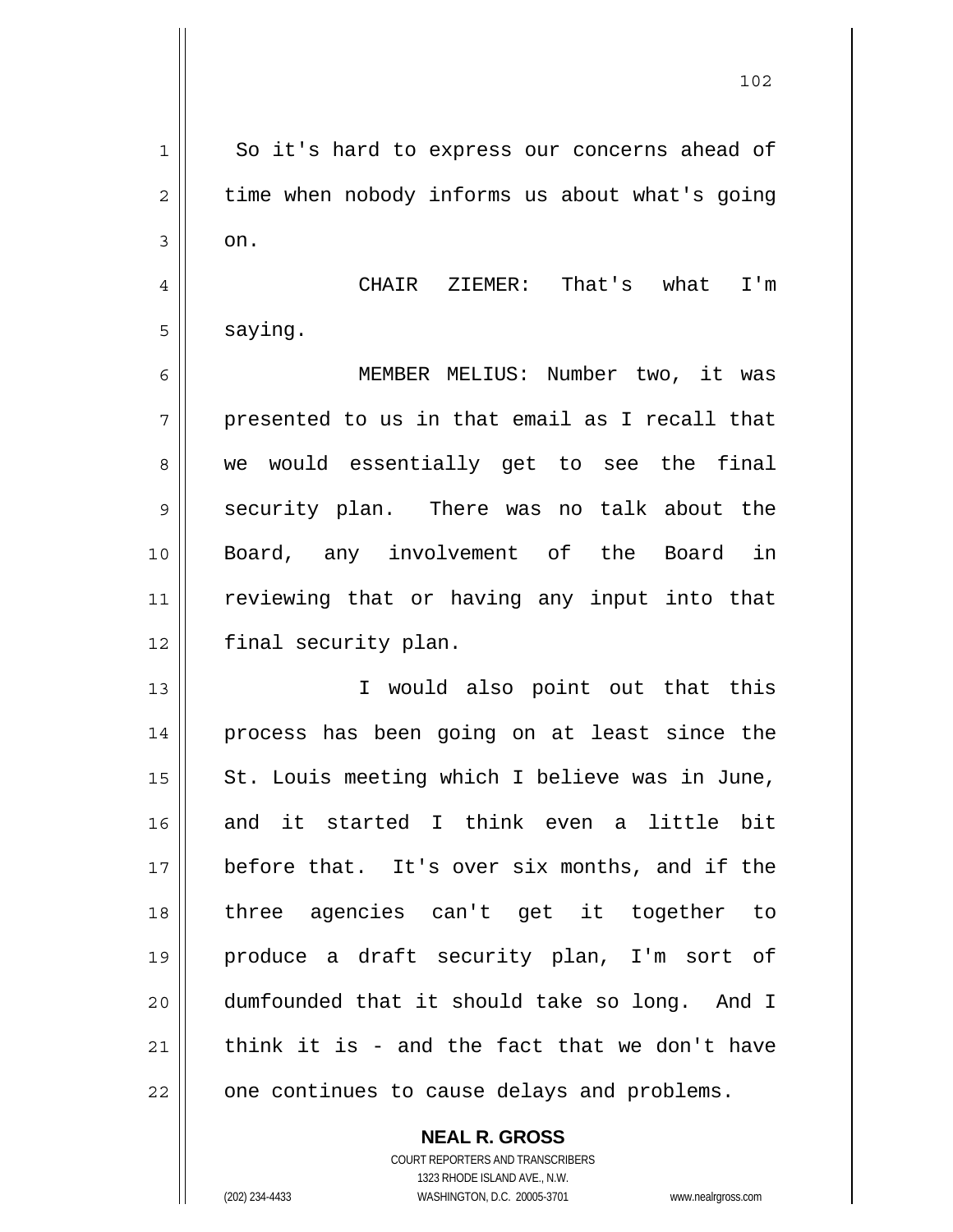1 2 3 4 5 6 7 8 9 10 11 12 13 14 15 16 17 18 19 20 21 22 And every time we raise these issues about delays or problems, they say, well, it's being taken care of in this plan, and the plan, which we've never seen, the process seems to go on and on forever. CHAIR ZIEMER: Larry. MR. ELLIOTT: Well, I think there is an opportunity here to apologize for any perception that was acquired by asking SC&A to be involved in examining the draft plan. And let me make it clear: there are two plans. There is an agency plan at DOL that serves right now to speak to an audience at DOL as well as an audience on our side, as well as DOL's side. There is a plan that complements the DOL plan that is a NIOSH plan that is overarching that includes the activities of NIOSH as well as all of the contractors involved, SC&A, ORAU, and whichever contractor is named to be successors to those two. We ask - I ask SC&A to review and

103

**NEAL R. GROSS** COURT REPORTERS AND TRANSCRIBERS 1323 RHODE ISLAND AVE., N.W.

(202) 234-4433 WASHINGTON, D.C. 20005-3701 www.nealrgross.com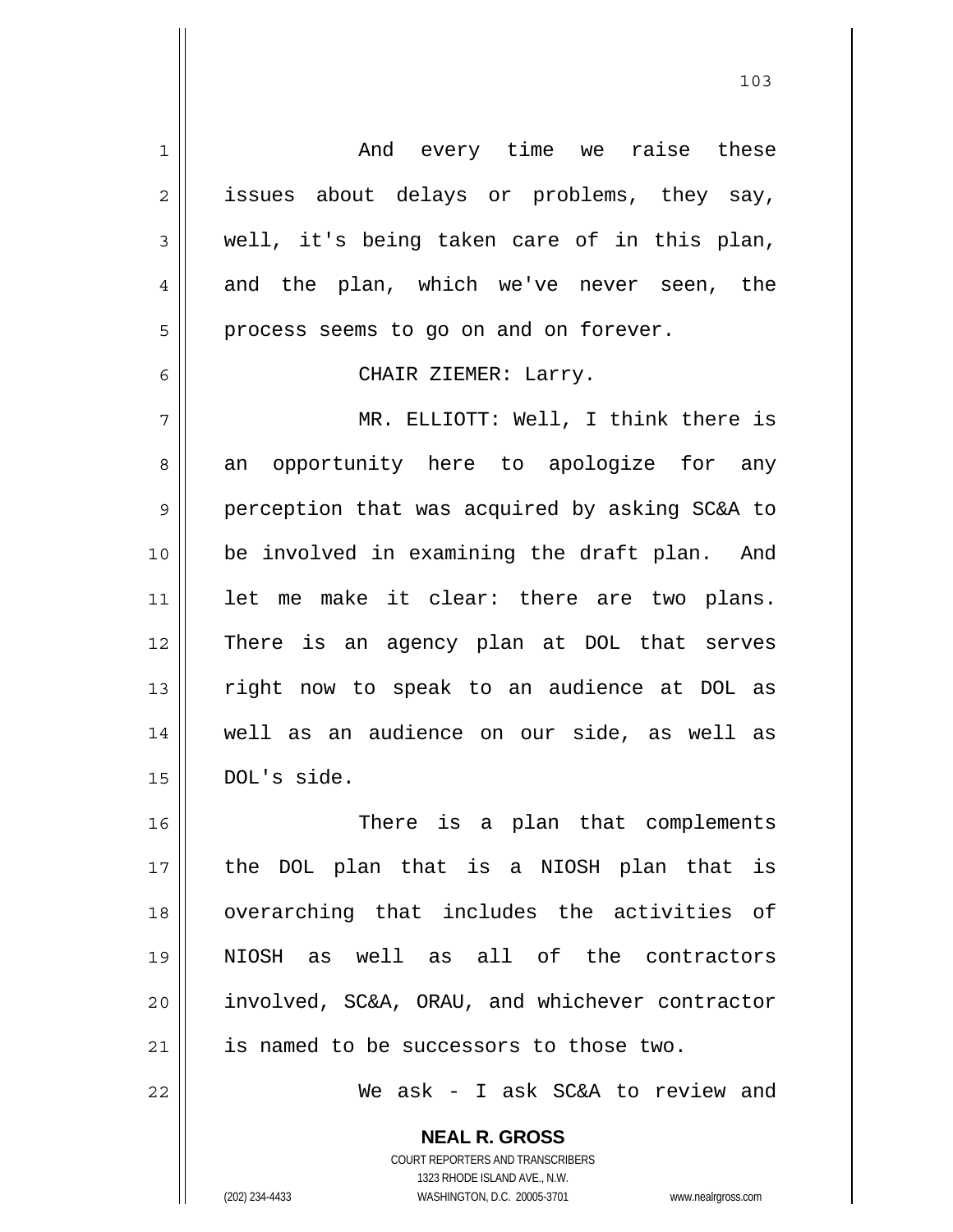1 2 3 4 5 6 7 8 9 10 11 12 13 14 15 16 comment on the draft plan that NIOSH had prepared, and was in negotiation with, DOL and DOE on, so that SC&A could comment on their ability to comply with such a plan. We were in negotiations with the other two agencies, and primarily DOE here, to come up with a plan, and it didn't seem fair to share the draft with our contractor and not share the draft with your contractor to get their input on the ability to comply; also the ability to provide comment about difficulties that the plan might present. There is a - these are predecisional documents, and until the agencies which have a management prerogative here come

17 18 19 forward with their final negotiated and agreed upon plans, that is when I think the Board has an opportunity to provide comment on these plans.

20 21 22 Until then as they are being negotiated, they are considered pre-decisional and the agencies are not going to allow us to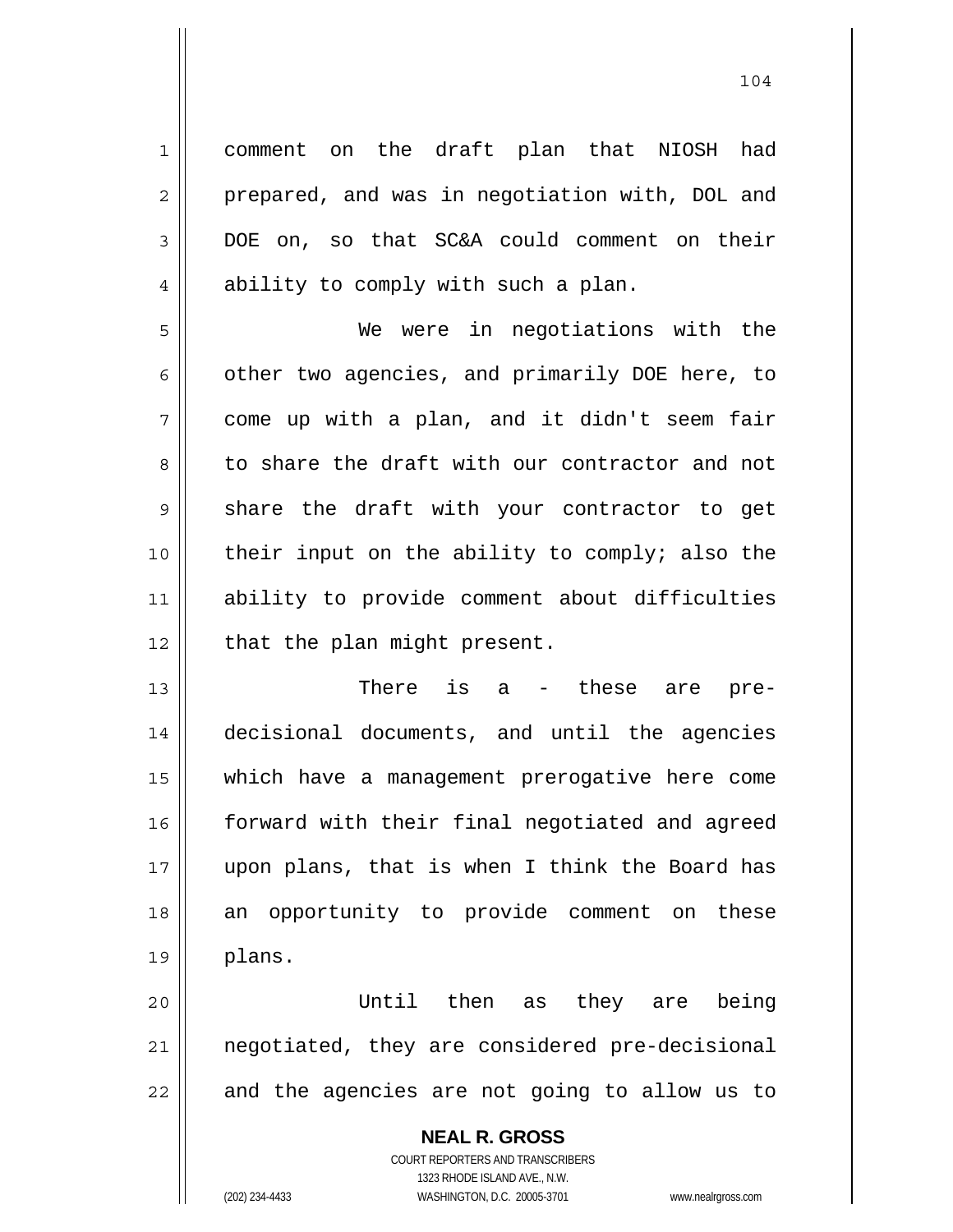1 2 3 4 5 6 7 8 9 10 11 12 13 14 15 16 17 18 19 20 21 22 put them out into the public forum because they are in the process of negotiation and change. DR. WORTHINGTON: And we wanted to have a consolidated view of the agencies that we would present rather than drafts that may have diverging views. MR. ELLIOTT: And the fact that it has taken as long as it has I think is notable in the context that we are negotiating; we are going back and forth on some things that are fairly critical. We recognize at NIOSH that DOE has the responsibility and the authority to protect national security information. And what they are asking of us is to review documents that are prepared based upon source documents that they have given to us or our contractors to make sure there is not any sensitive information. That's all they are reviewing, for sensitive information. And so that's about all I can say at this juncture.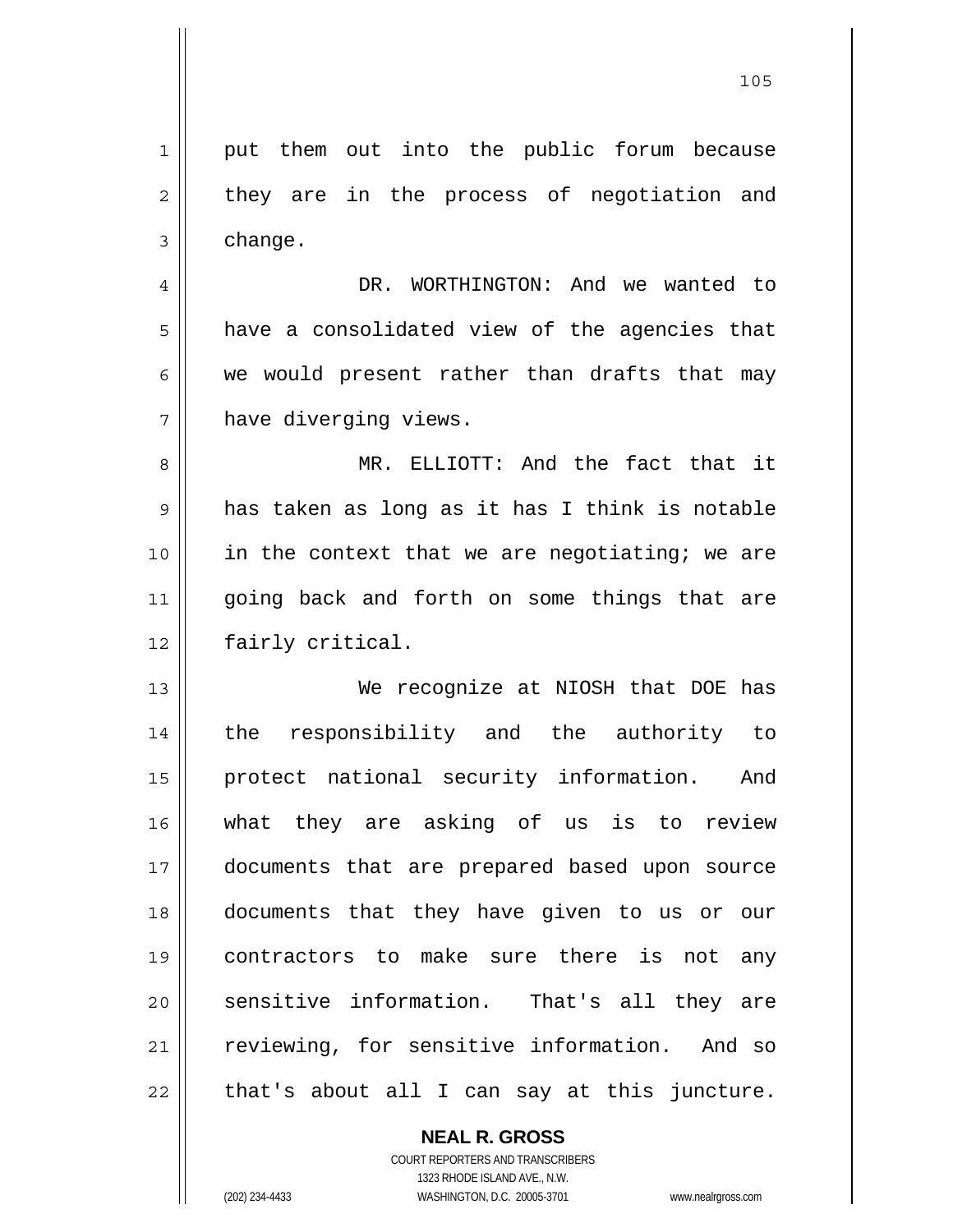1 2 3 4 5 6 7 8 9 10 11 12 13 14 15 16 17 18 19 20 21 22 I wish the plans were out there, too. We both have been pushing to get these things finalized, and it's taken us this amount of time to come to a series of agreements as to what these plans need to look like. CHAIR ZIEMER: Thank you, Larry. Brad, any additional comment? MEMBER CLAWSON: Well, one thing I wanted to bring up, Pat, I do want to tell you how much I do appreciate Greg and Regina because they have been a great help. DR. WORTHINGTON: Thank you. MEMBER CLAWSON: But one of the things that I have seen that really comes down, and it's difficult, and I hope that we think about this, is like at Hanford, the Sigmas for us to be able to see certain things, it's not being portrayed down to the site or wherever we are going at. They didn't understand what we could really see and what we couldn't. There is a breakdown at the very bottom end of it that when this is set forth

<u>106</u>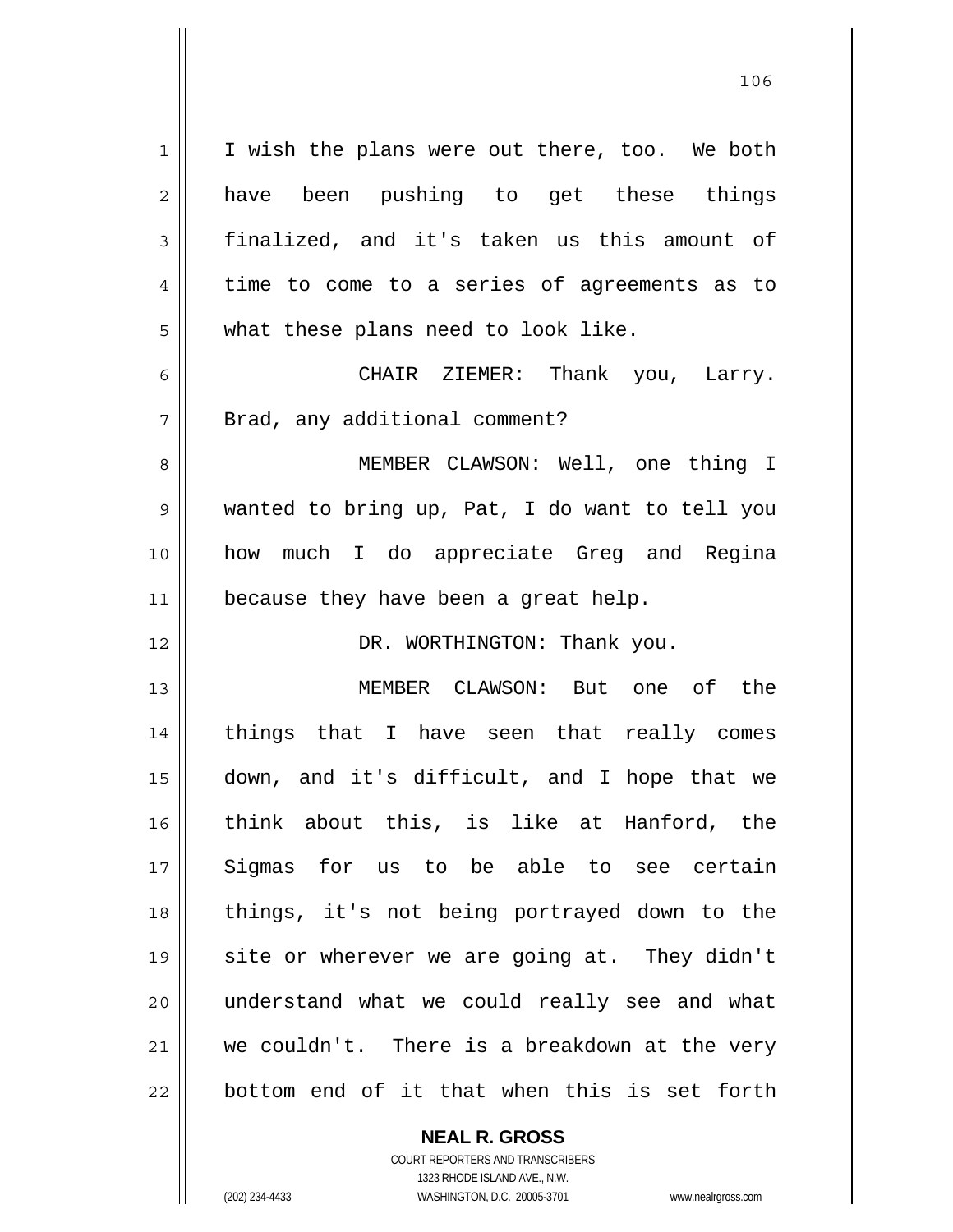1 2 3 4 5 6 7 8 9 10 11 12 13 14 15 16 17 18 19 20 21 22 of what we can actually review. Because at Hanford I had the opportunity to be able to look at something from Pantex, and it'd already be prearranged. But the people at Hanford did not - they were scared to give me it, and it was through Greg and Regina that then I was able to get to it. So I just wanted to bring forth that there is a breakdown at the site of what can and can't and nothing was sent to them saying, when my Q clearance comes up what Sigmas I actually have. And this may be something that I hope that we can look at, because I saw a great nervousness until Regina called and took care of it with them of them of being able to allow us to see anything. Because they felt fine with their Hanford stuff, but how could they speak for somebody else's site. And this is an issue that is going to be coming up again and again, and I hope that maybe we can work through it and so forth. Because they didn't understand what I had and what I could see.

107

**NEAL R. GROSS** COURT REPORTERS AND TRANSCRIBERS 1323 RHODE ISLAND AVE., N.W.

(202) 234-4433 WASHINGTON, D.C. 20005-3701 www.nealrgross.com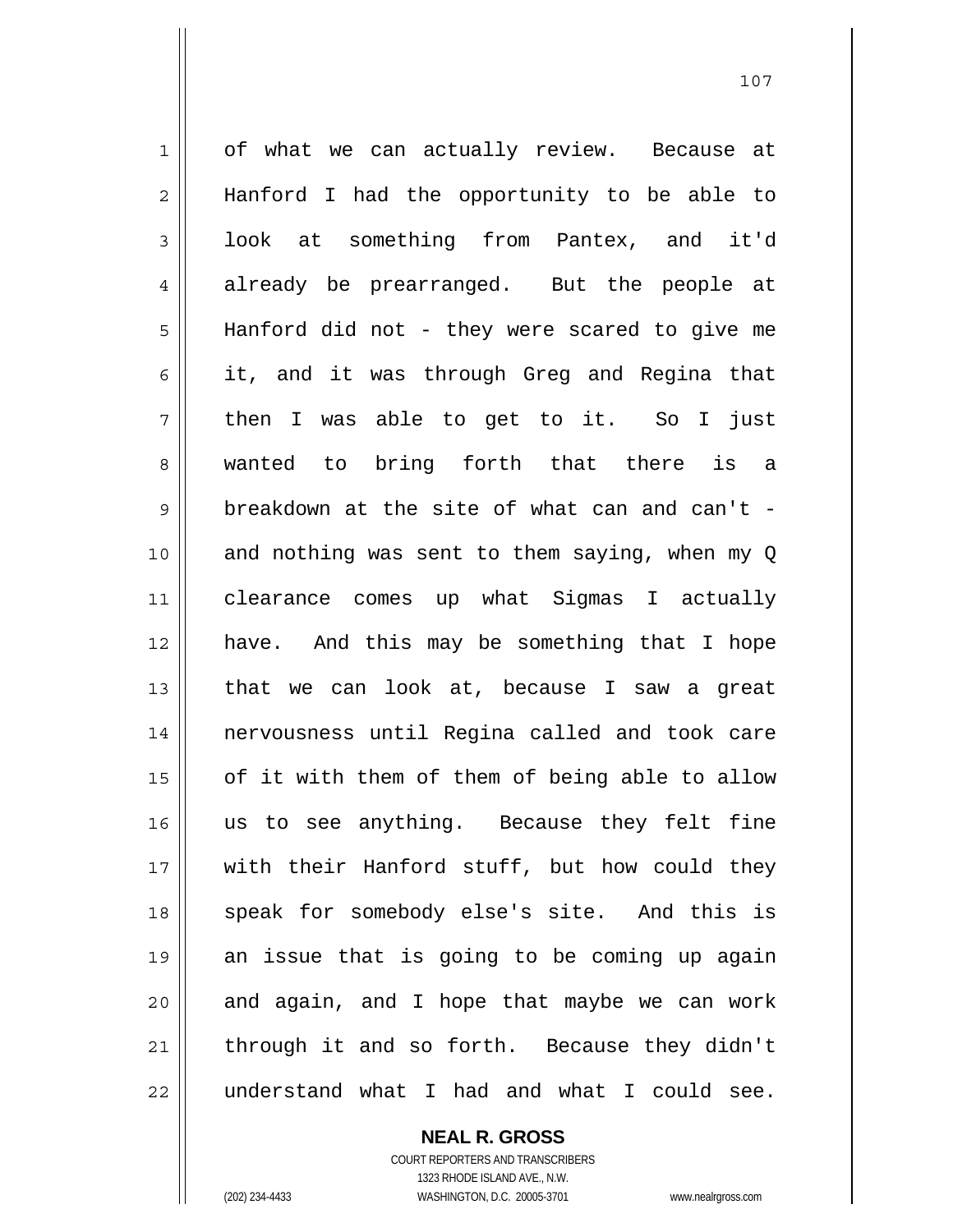1 2 3 4 5 6 7 8 9 10 11 12 13 14 15 16 17 18 19 20 21 22 There was a breakdown there. And they were very reluctant, let's put it that way. DR. WORTHINGTON: Greg, do you have a comment? MR. LEWIS: Yes, I was just going to say, that speaks to, this Board is very unique in terms of what they do and how they interact with DOE sites, especially at a site like Hanford where we facilitated a workspace where you can review both Hanford documents and documents related to other sites. That's a unique situation, we've done that at both Hanford and at Livermore, and they are not used to that. That's very different than how they operate. And like you said, they are very used to making decisions on what and how to release and make Hanford documents accessible. It's a little bit different with other facilities. We are working that. There was a bit of a delay in the instance you're speaking of. But we do understand that is a unique situation at those two facilities and

108

COURT REPORTERS AND TRANSCRIBERS 1323 RHODE ISLAND AVE., N.W. (202) 234-4433 WASHINGTON, D.C. 20005-3701 www.nealrgross.com

**NEAL R. GROSS**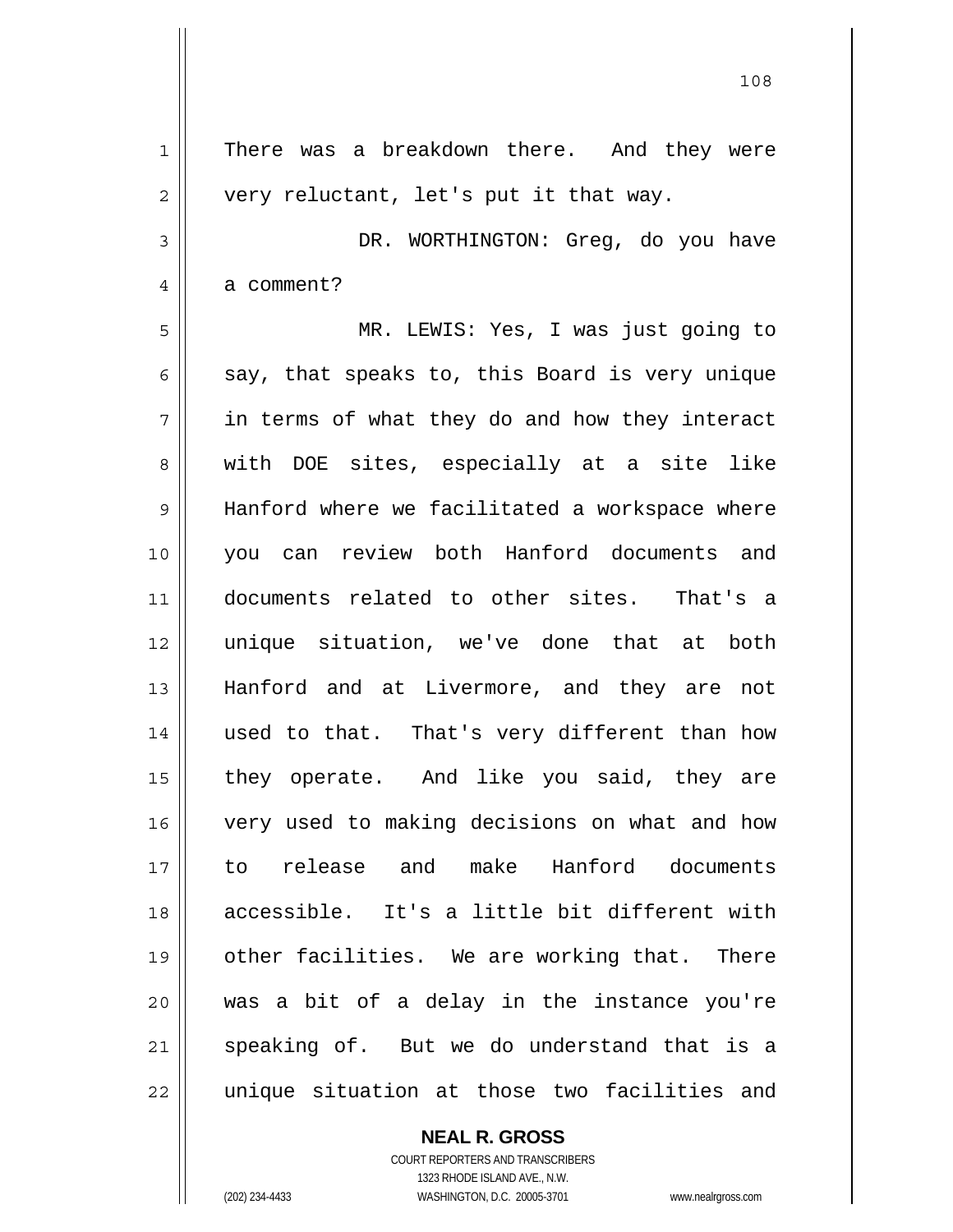1 2 3 4 5 6 7 8 9 10 11 12 13 14 15 16 17 18 19 20 21 22 any others where we facilitate similar types of arrangements. We will make sure they are getting used to how to handle that, and what preapprovals and things like that we need. DR. WORTHINGTON: And we think that is the role of our office that we need to make this clear. We are the champions, we are the people working with the sites to make it happen, to make sure they understand the clearances and what is required. So we will certainly be more aggressive in making sure that people understand the clearance level, and that those things are made available to you. MEMBER CLAWSON: Yes, because - like I say, this was a new situation and so forth like that. And I don't ever want to go into a site and have them scared that they are going to mess up, and this is kind of what I saw. Because I asked her about it, and they took me down, and they said, this is what your clearance shows. And it shows no Sigmas.

> **NEAL R. GROSS** COURT REPORTERS AND TRANSCRIBERS

1323 RHODE ISLAND AVE., N.W. (202) 234-4433 WASHINGTON, D.C. 20005-3701 www.nealrgross.com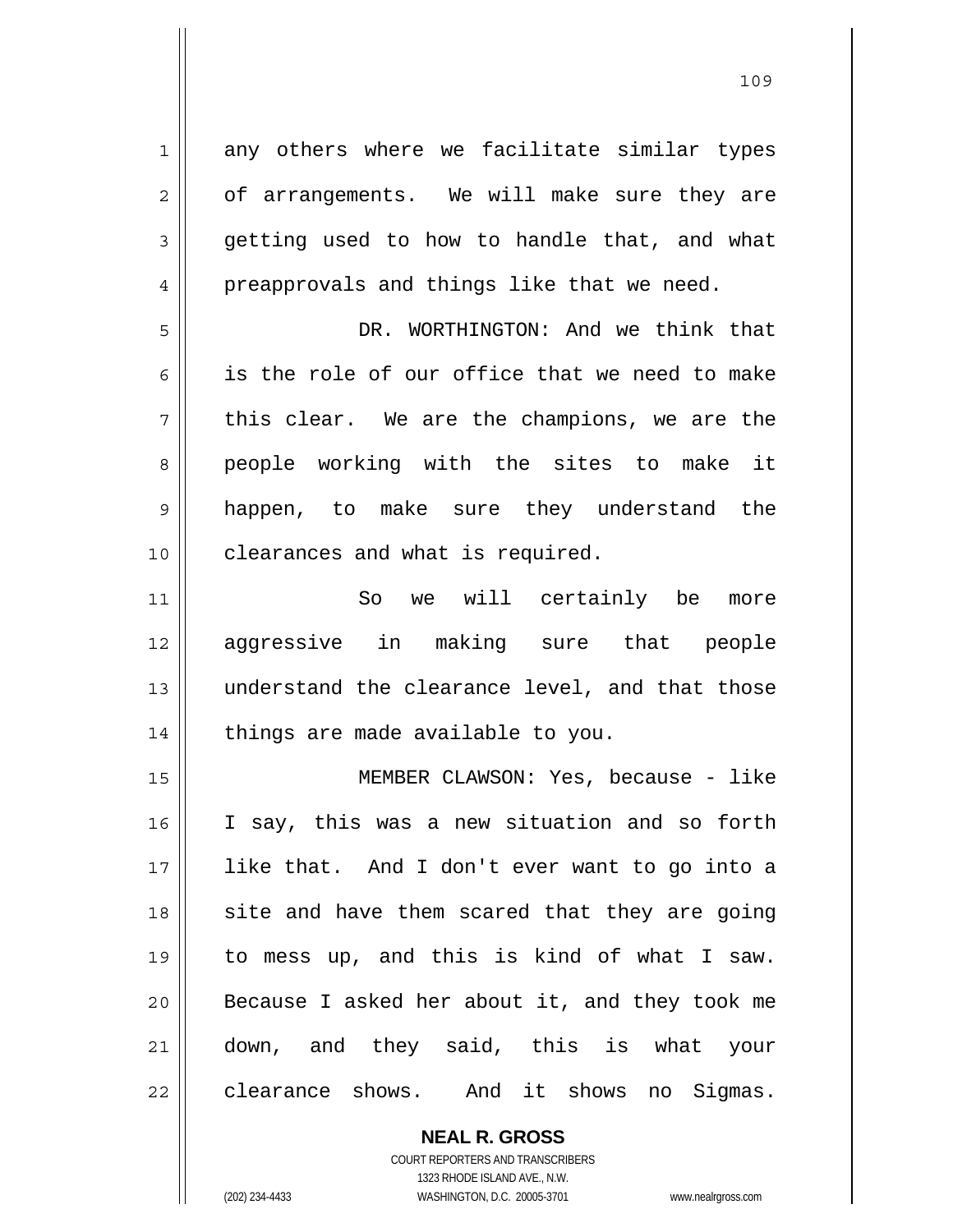**NEAL R. GROSS** COURT REPORTERS AND TRANSCRIBERS 1323 RHODE ISLAND AVE., N.W. (202) 234-4433 WASHINGTON, D.C. 20005-3701 www.nealrgross.com 1 2 3 4 5 6 7 8 9 10 11 12 13 14 15 16 17 18 19 20 21 22 We've got this and so forth. But I wanted you to be aware of those issues, because we are probably going to get into it. And like you said, this is still grassroots, and I appreciate everything that you have done, but I don't ever want to - I don't like the situation where a site is very, very scared to even talk with us because they are afraid of some of these issues. And I think if we address this up front and stuff we will be able - it will work out. It did work out at Hanford, and that's where you and Regina came in, and I appreciate it very much. CHAIR ZIEMER: Jim, do you have a comment? MEMBER MELIUS: Yes, I would like to try to get a timeframe when this security plan is going to be made available and be completed. CHAIR ZIEMER: Any reliable predictors, Pat or Larry?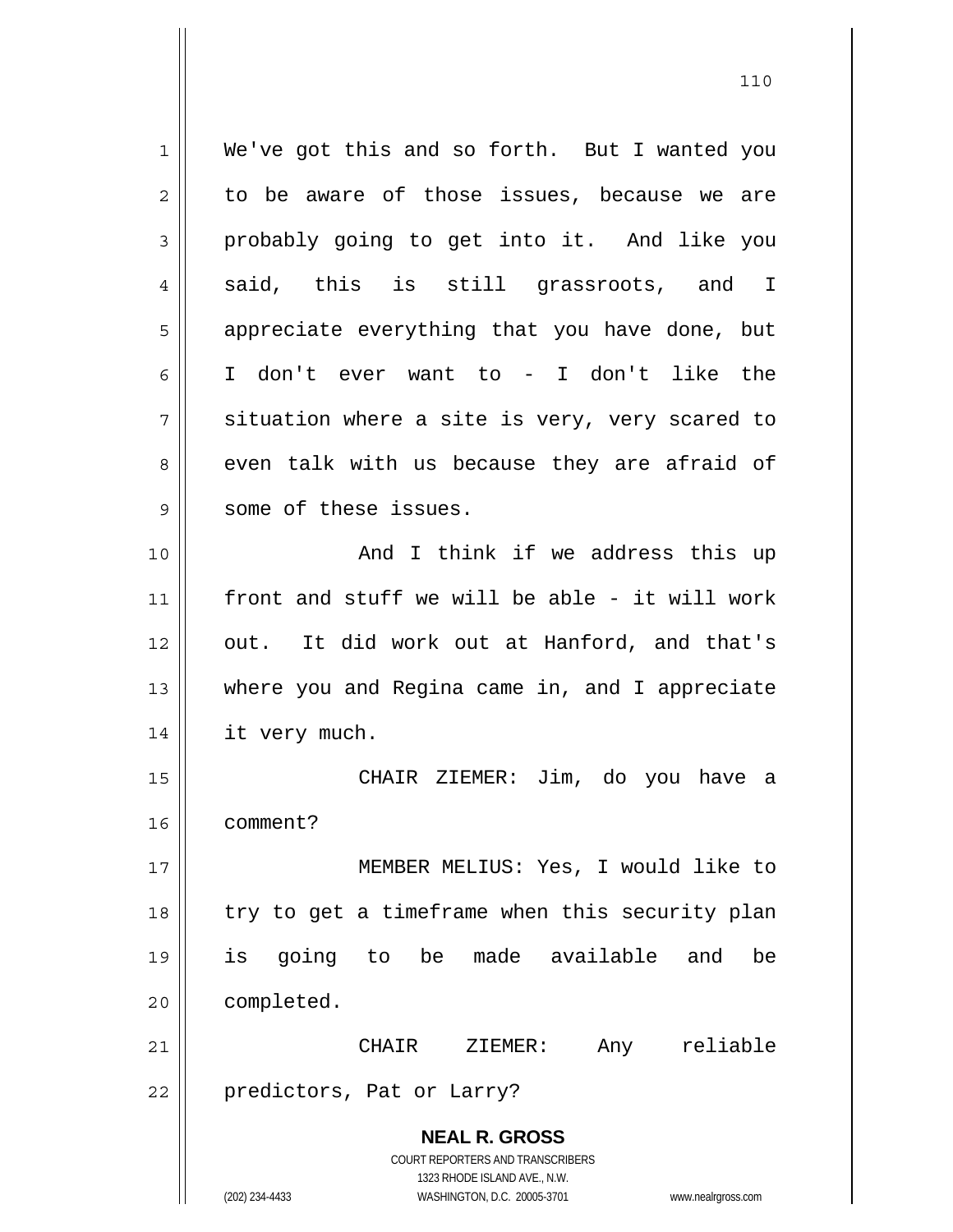| 1              | DR. WORTHINGTON: I know that Larry                                  |
|----------------|---------------------------------------------------------------------|
| $\overline{2}$ | and I, we are working on it, and we will                            |
| 3              | continue to expedite it. I don't want to make                       |
| 4              | a commitment that we can't deliver. But it                          |
| 5              | certainly is of highest priority and it's                           |
| 6              | being worked on as we speak, as we are here at                      |
| 7              | this meeting right now, so we hope to get back                      |
| 8              | to the Board soon.                                                  |
| 9              | CHAIR ZIEMER: Can you give us an                                    |
| 10             | indication, at what level in the agency - for                       |
| 11             | example at DOE, is this something that goes                         |
| 12             | all the way up to the secretarial level, or is                      |
| 13             | it an assistant secretary? Who approves, and                        |
| 14             | also at NIOSH?                                                      |
| 15             | WORTHINGTON: Within the<br>DR.                                      |
| 16             | Department of Energy it is our intent that it                       |
| 17             | will be approved in Glenn's organization, the                       |
| 18             | HHS organization. Yes, that is the intent                           |
| 19             | unless something changes.                                           |
| 20             | MR. ELLIOTT: And at NIOSH it will                                   |
| 21             | be approved at the agency level, NIOSH's                            |
| 22             | level, not CDC; not the department. But we                          |
|                | <b>NEAL R. GROSS</b>                                                |
|                | COURT REPORTERS AND TRANSCRIBERS                                    |
|                | 1323 RHODE ISLAND AVE., N.W.                                        |
|                | (202) 234-4433<br>WASHINGTON, D.C. 20005-3701<br>www.nealrgross.com |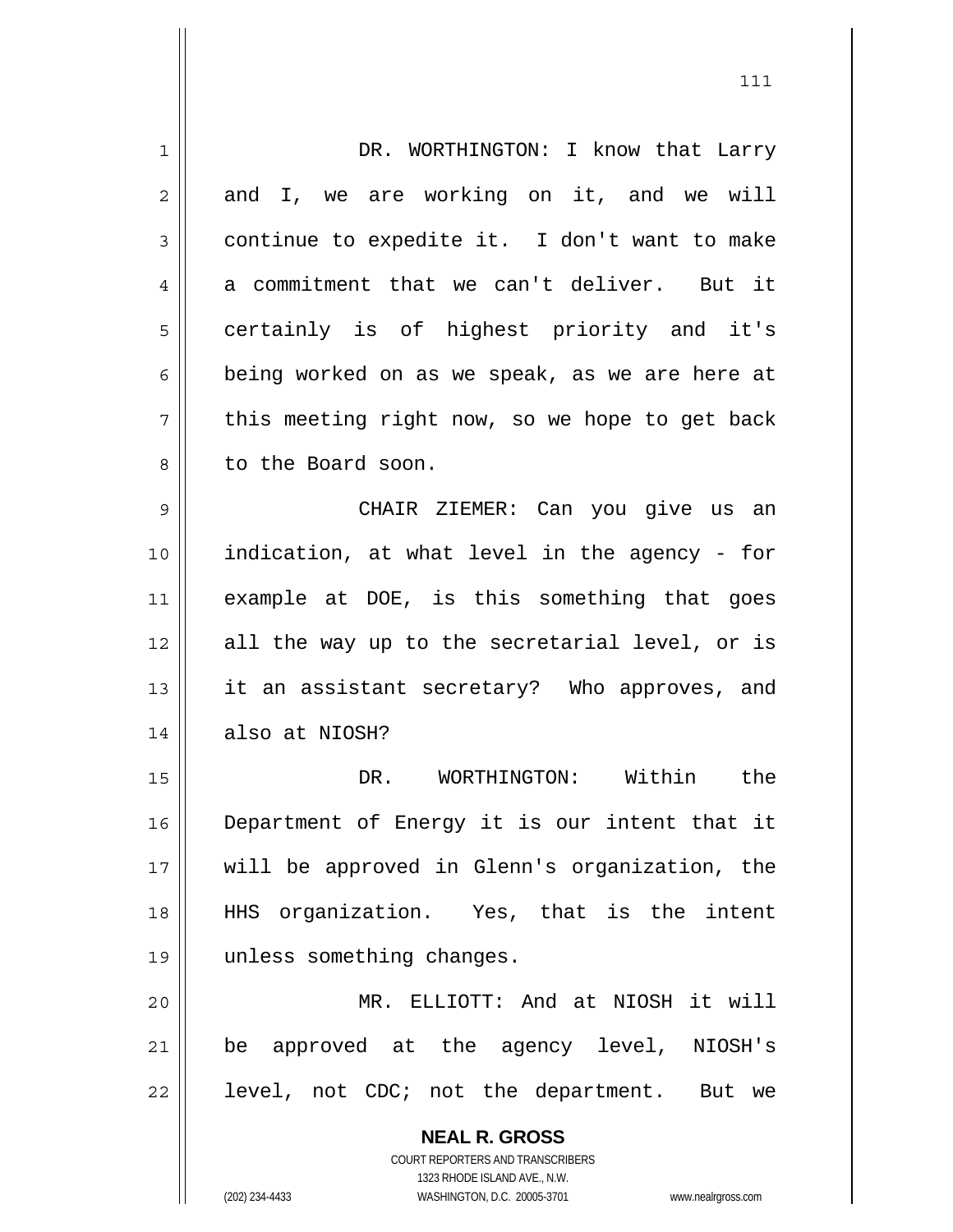| 1  | will have to have - there are elements in the                       |
|----|---------------------------------------------------------------------|
| 2  | plan that speak to how certain types of                             |
| 3  | information are handled with regard to Privacy                      |
| 4  | Act information which in DOE's parlance falls                       |
| 5  | under official use only. We have to have our                        |
| 6  | FOIA office and our Privacy Act office review                       |
| 7  | what we are inserting into the plan in that                         |
| 8  | regard, and so while they have helped us with                       |
| 9  | language they haven't seen this yet in its                          |
| 10 | full entire form. So they will have to look                         |
| 11 | at that.                                                            |
| 12 | We also have - OGC has to put eyes                                  |
| 13 | on this plan as well, and they have not done                        |
| 14 | that.                                                               |
| 15 | CHAIR ZIEMER: Larry, while you are                                  |
| 16 | at the mike, you may not be able to answer                          |
| 17 | this, but to your knowledge is there anything                       |
| 18 | in the Department of Labor's plan that would                        |
| 19 | have a significant impact on what this Board                        |
| 20 | does?                                                               |
| 21 | MR. ELLIOTT: I don't know that                                      |
| 22 | Labor is putting a plan together.<br>Labor is                       |
|    |                                                                     |
|    | <b>NEAL R. GROSS</b><br>COURT REPORTERS AND TRANSCRIBERS            |
|    | 1323 RHODE ISLAND AVE., N.W.                                        |
|    | (202) 234-4433<br>WASHINGTON, D.C. 20005-3701<br>www.nealrgross.com |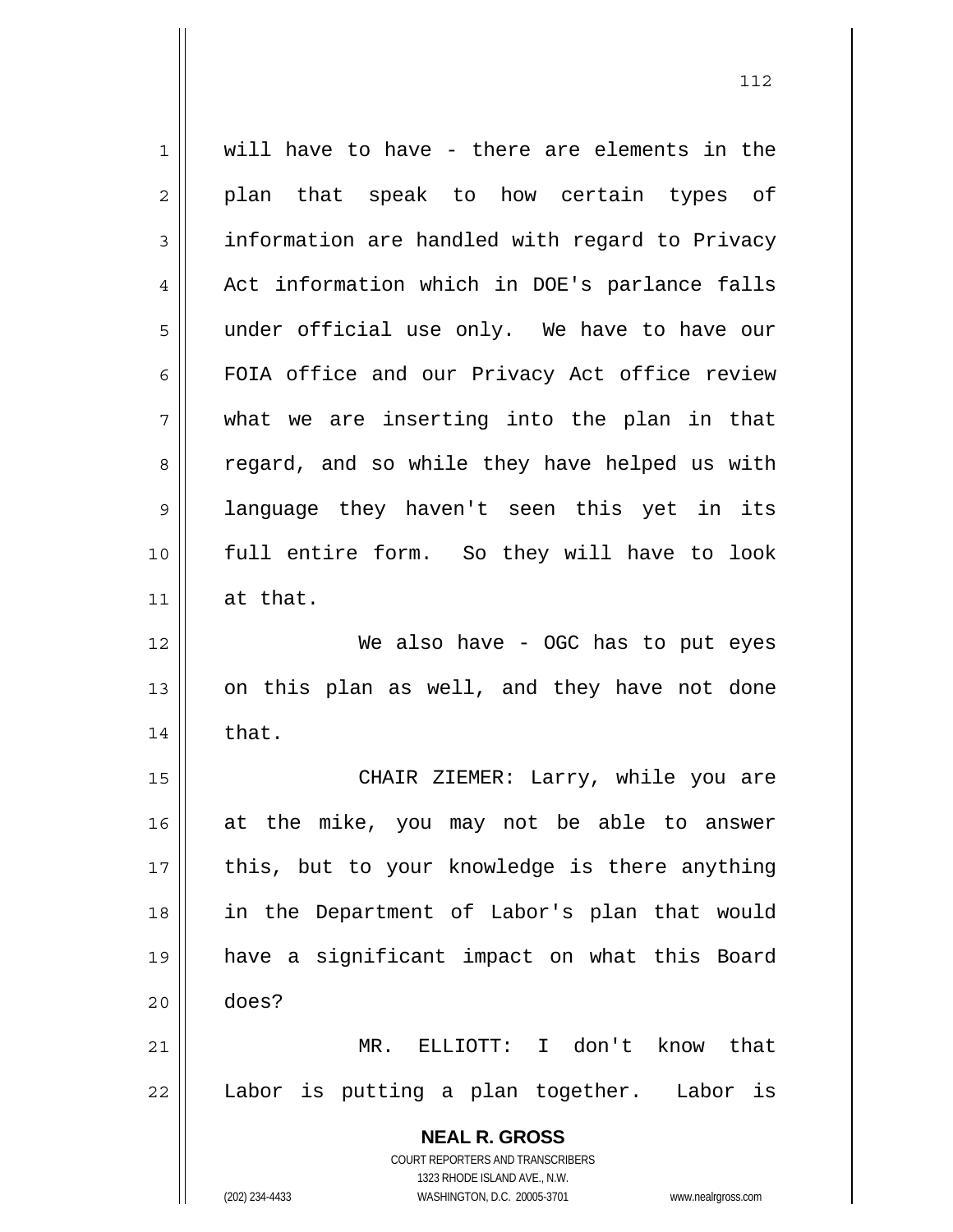| $\mathbf 1$ | mentioned in DOL's plan - or DOE's plan.                 |
|-------------|----------------------------------------------------------|
| 2           | DR. WORTHINGTON: I think earlier                         |
| 3           | you may have said Department of Labor one                |
| 4           | time.                                                    |
| 5           | MR. ELLIOTT: I'm sorry. DOE has a                        |
| 6           | plan they are working up that speaks to the              |
| 7           | activities and an audience at DOE, but it also           |
| 8           | speaks to us and to DOL.                                 |
| 9           | NIOSH has a complementary plan that                      |
| 10          | speaks to the NIOSH audience and<br>its                  |
| 11          | contractors, as an overarching plan, which               |
| 12          | would include the Board's contractor and the             |
| 13          | Board's activities. And there would also be              |
| 14          | two procedures that will be OCAS based                   |
| 15          | procedures that have to be followed. So you              |
| 16          | will have essentially two plans to look at,              |
| 17          | one DOE plan, one NIOSH plan. Both will speak            |
| 18          | - cross-walk each other. And then there are              |
| 19          | two procedures behind the NIOSH plan.                    |
| 20          | CHAIR ZIEMER: So the intent would                        |
| 21          | be that we would have the opportunity to see             |
| 22          | both of those plans? I thought one was sort              |
|             | <b>NEAL R. GROSS</b><br>COURT REPORTERS AND TRANSCRIBERS |

1323 RHODE ISLAND AVE., N.W.

 $\prod$ 

(202) 234-4433 WASHINGTON, D.C. 20005-3701 www.nealrgross.com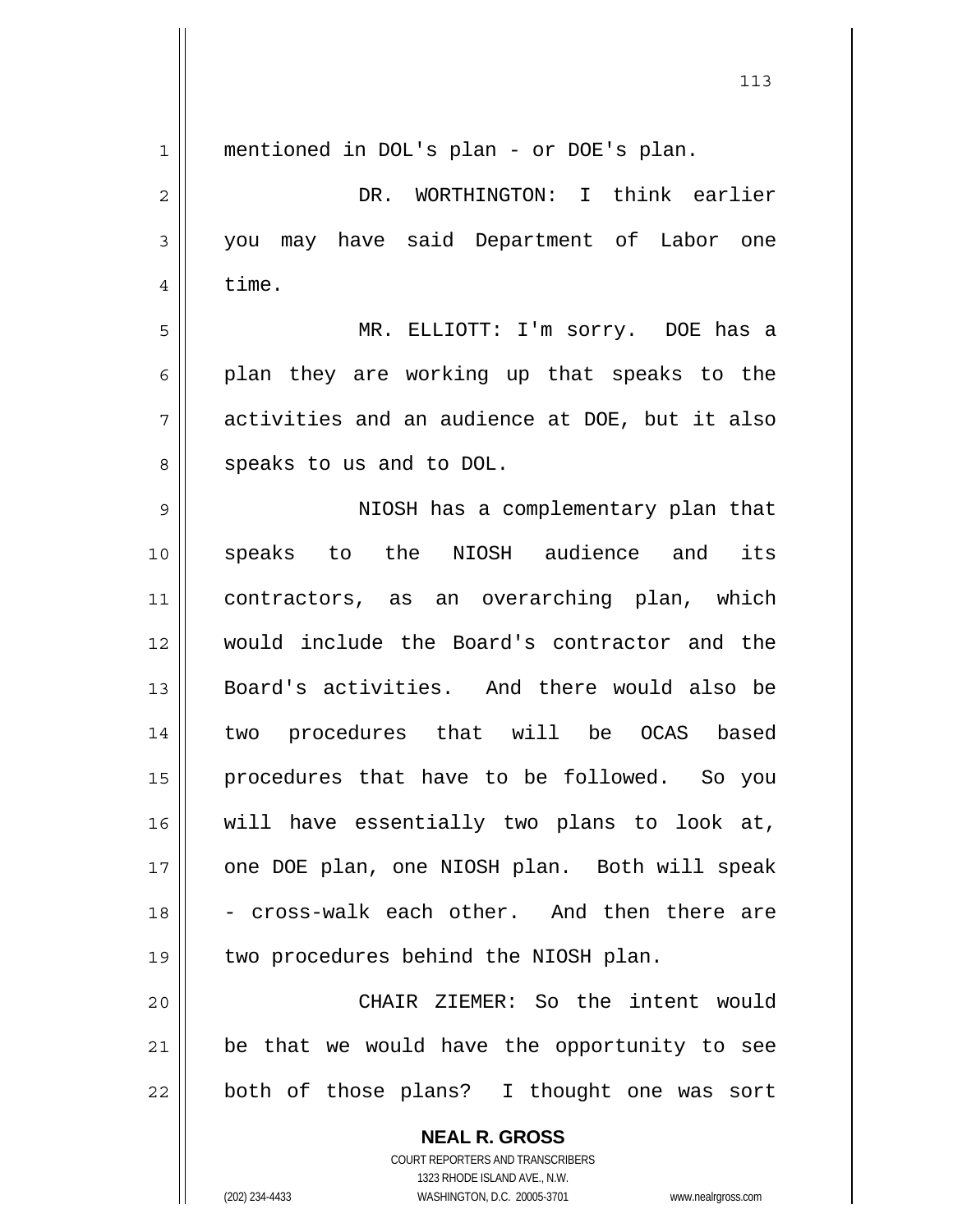**NEAL R. GROSS** COURT REPORTERS AND TRANSCRIBERS 1 2 3 4 5 6 7 8 9 10 11 12 13 14 15 16 17 18 19 20 21 22 of independent as a Labor plan. But you are saying it's not a Labor plan; it goes up through their system. MR. ELLIOTT: It goes - DOE is producing a plan, a security plan, that speaks to how NIOSH and Labor will interact with DOE. DR. WORTHINGTON: Will interact and protect the information, yes. MR. ELLIOTT: But I don't know that DOL is planning to put forward any kind of a plan. CHAIR ZIEMER: Does that require approval by Labor, is what I am sort of asking too. MR. ELLIOTT: Well, I'll let Pat answer that question. DR. WORTHINGTON: The plan as written, Greg, I don't believe there is a line. We certainly will be sharing, and have been sharing with the Department of Labor. But try to remember that the plan as it exists now, is there a line for the Department of

114

1323 RHODE ISLAND AVE., N.W.

(202) 234-4433 WASHINGTON, D.C. 20005-3701 www.nealrgross.com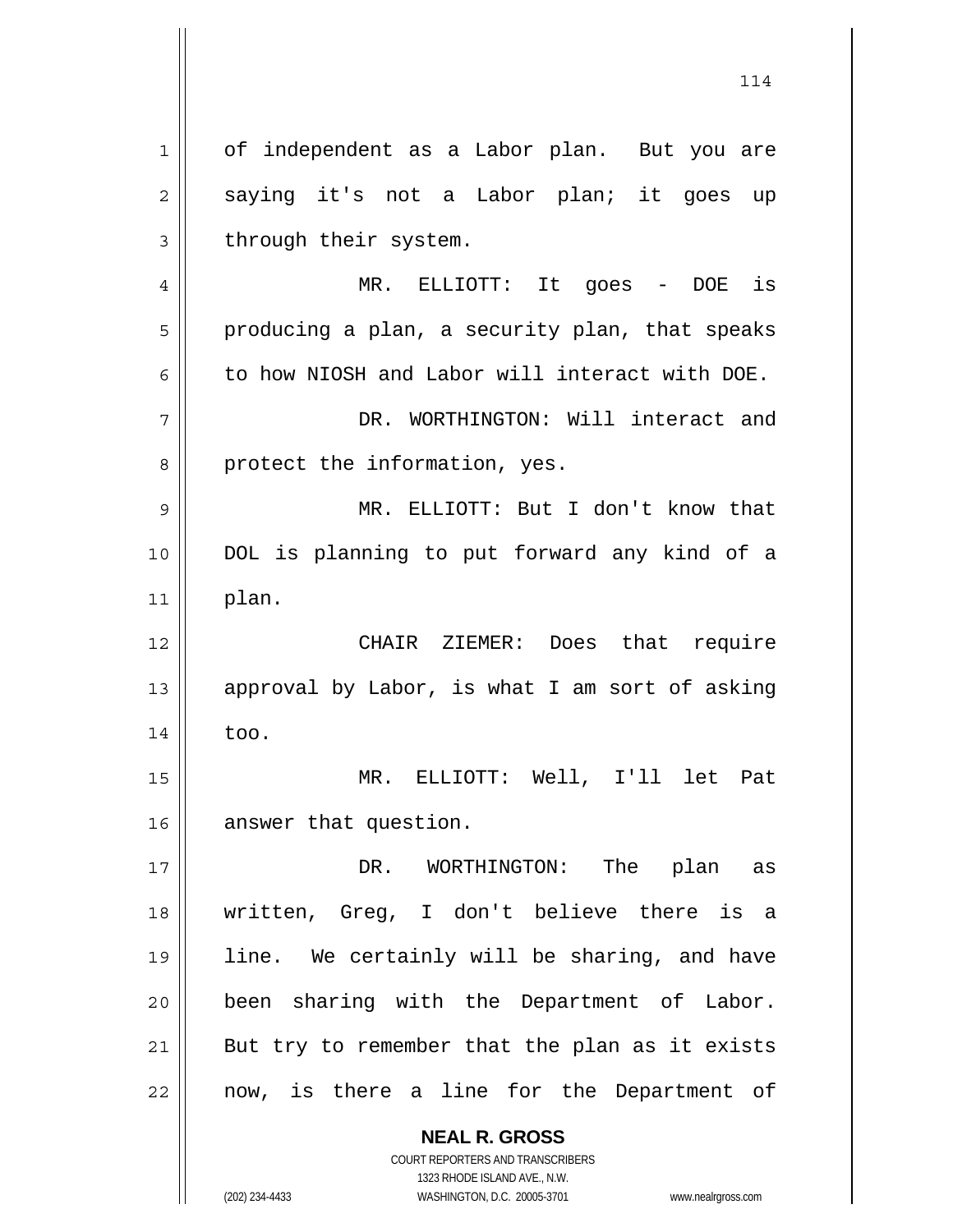1 2 Labor, I don't recall. I know we have been interfacing with them.

3 4 5 6 7 MR. LEWIS: I agree with you. I am not sure whether they are going to be officially signing off, but they have been providing input, and they are going to be working with it.

8 9 10 11 12 13 And just to clarify, I believe DOL is drafting a plan, but it is much more limited, and it deals only with their interaction with DOE. I don't believe it would involve NIOSH and/or the Board's operations. But again that -

14 15 16 17 18 CHAIR ZIEMER: But I guess if that is occurring, my original question still applies. Do we know whether there is anything in their plan which directly impacts - well, I guess impacts on NIOSH or this board?

19 20 MR. LEWIS: Yes, as I said, I don't believe there is again -

21 22 DR. WORTHINGTON: I don't think we can speak for Department of Labor. But we

> **NEAL R. GROSS** COURT REPORTERS AND TRANSCRIBERS 1323 RHODE ISLAND AVE., N.W.

(202) 234-4433 WASHINGTON, D.C. 20005-3701 www.nealrgross.com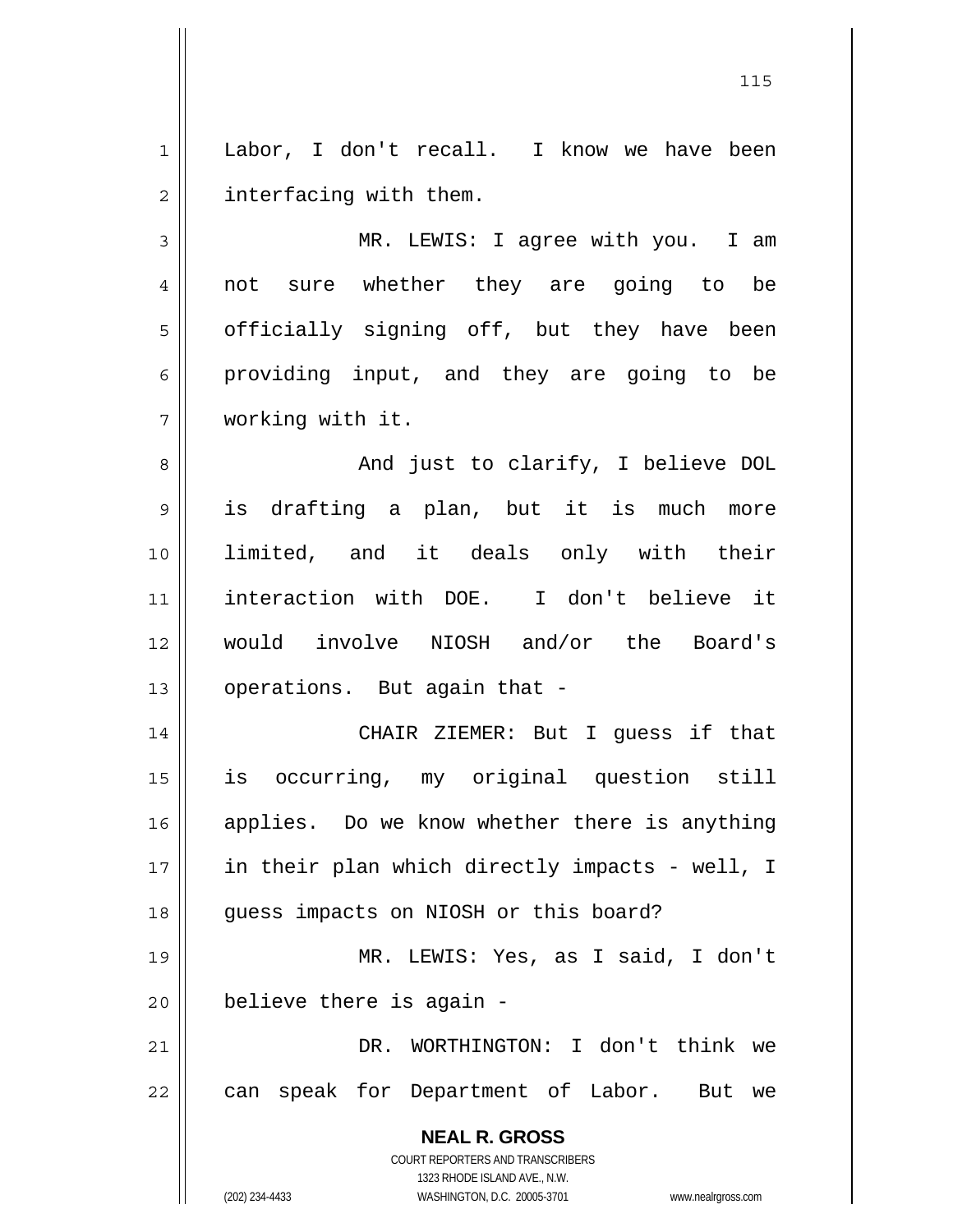1 2 3 4 5 6 7 8 9 10 11 12 13 14 15 16 17 18 19 20 21 22 certainly have been working with them on elements of the plan to make sure, where there might be inconsistencies that we can work through those. CHAIR ZIEMER: Thank you. Josie, another comment? MEMBER BEACH: This may be a separate situation, but I want to know if the plan will cover a situation that I encountered last week. I was trying to get clearance to view Mound documents at Hanford, and through second and third people was told I needed approval from NIOSH to be able to view those documents and have approval - will this plan help that? CHAIR ZIEMER: No. I don't know who is on the line, but you don't need approval from NIOSH to view the documents. But you do need to go through a NIOSH point of contact to facilitate your getting assistance from DOE to review those documents. If you approach DOE on your own they are going to of

> **NEAL R. GROSS** COURT REPORTERS AND TRANSCRIBERS

> > 1323 RHODE ISLAND AVE., N.W.

(202) 234-4433 WASHINGTON, D.C. 20005-3701 www.nealrgross.com

<u>116</u>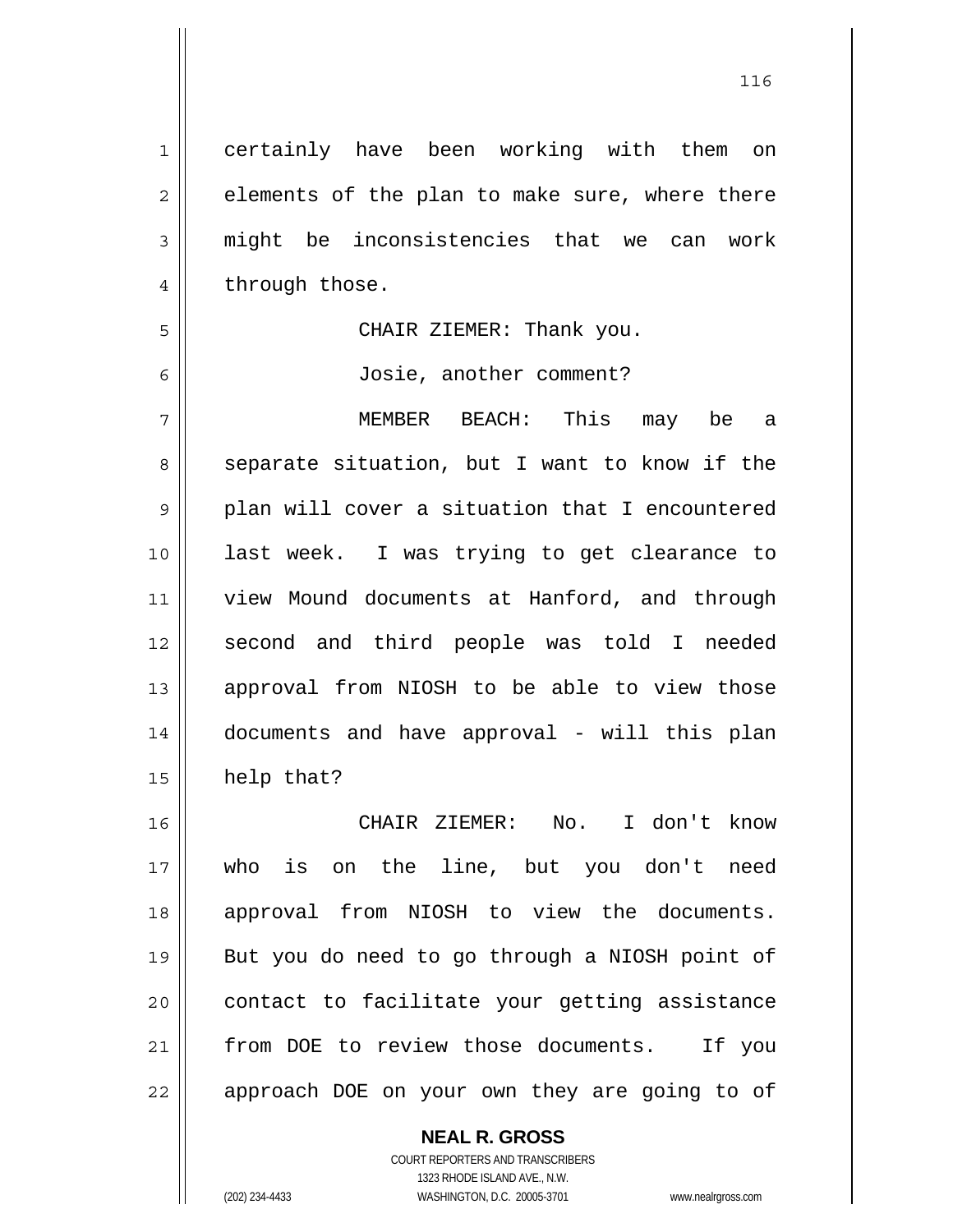course say, what authority do you have? And NIOSH has got a point of contact identified for these sites that you are aware of that needs to facilitate getting you into to see what you want to see.

1

2

3

4

5

6 7 8 9 10 11 12 13 14 15 It's not that we are sitting as a gatekeeper and giving approval. We are trying to facilitate, trying to answer the questions for DOE that have been raised, like Brad brought up about what gives you the right to see certain types of information. That's what we want to be out in front of, and be pushing to DOE and to the sites. This person has that authority to see that information based upon these needs.

16 17 18 19 20 21 22 So I know Jess is coming up here, and I can't speak for DOL either. But I would say - maybe he is going to say this - DOL's part in the DOE plan is to subtitle E, not anything on B. It's for their ability to get toxic chemical exposure information from DOE. DR. WORTHINGTON: At Department of

> **NEAL R. GROSS** COURT REPORTERS AND TRANSCRIBERS

1323 RHODE ISLAND AVE., N.W. (202) 234-4433 WASHINGTON, D.C. 20005-3701 www.nealrgross.com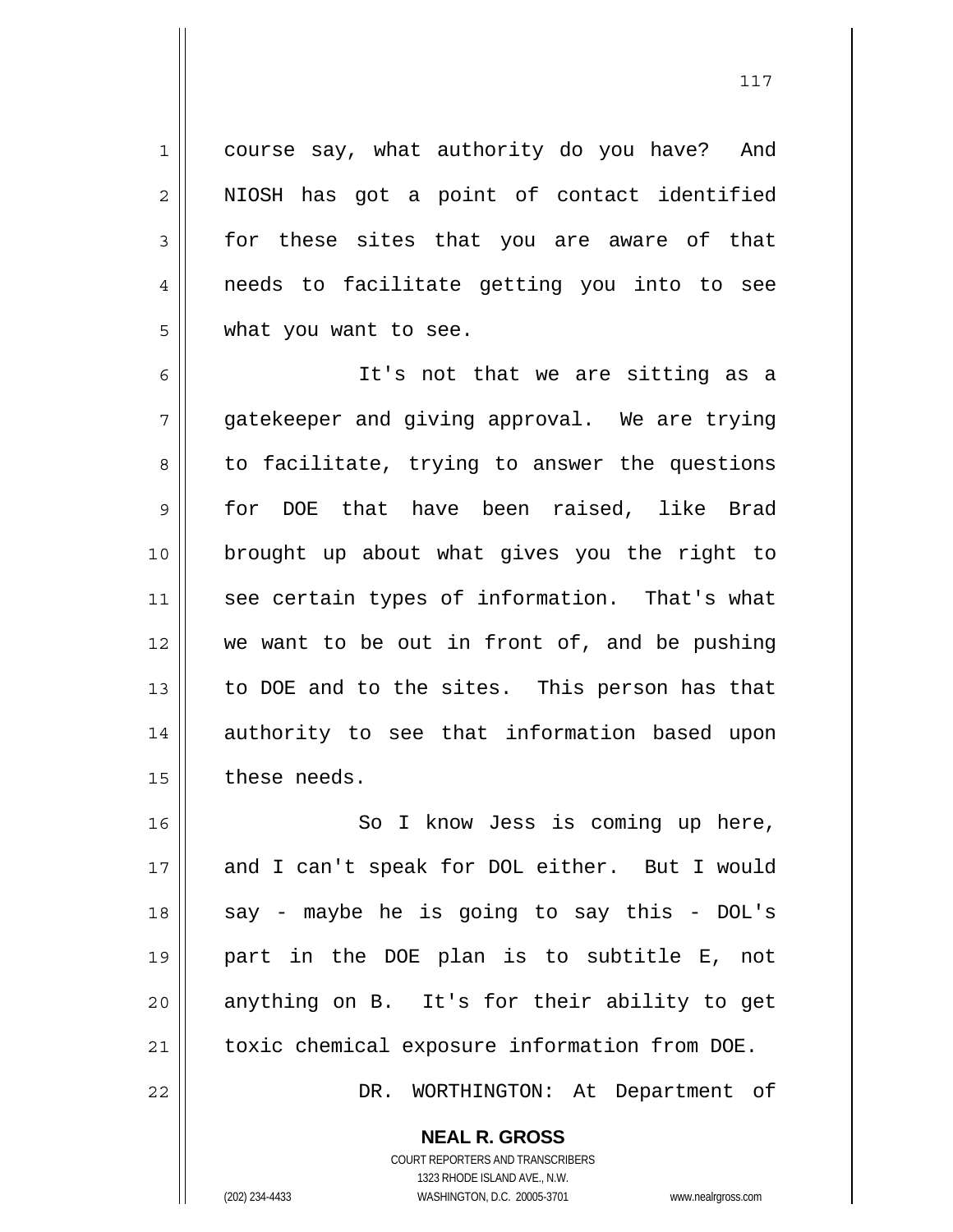**NEAL R. GROSS** COURT REPORTERS AND TRANSCRIBERS 1323 RHODE ISLAND AVE., N.W. 1 2 3 4 5 6 7 8 9 10 11 12 13 14 15 16 17 18 19 20 21 22 Energy, as a way of getting a handle on these document requests. We were receiving at one point document requests from many individuals, and we look for a way to have some single point of accountability, and to be able to set some priorities, and to kind of manage and schedule and budget for these activities. So we've asked NIOSH to designate points of contact or specific leads for those. Because in the past we were receiving in some cases multiple requests, the same thing from different individuals. We needed a little bit more control over it, so that was the idea that NIOSH would have a designated individual for those sites, and those things would be better coordinated, and hopefully we could deliver better services that way. CHAIR ZIEMER: Thank you. Jeff, did you have a comment from labor? MEMBER KATZ: Only to say that I think on the Part B side it would be

(202) 234-4433 WASHINGTON, D.C. 20005-3701 www.nealrgross.com

<u>118</u>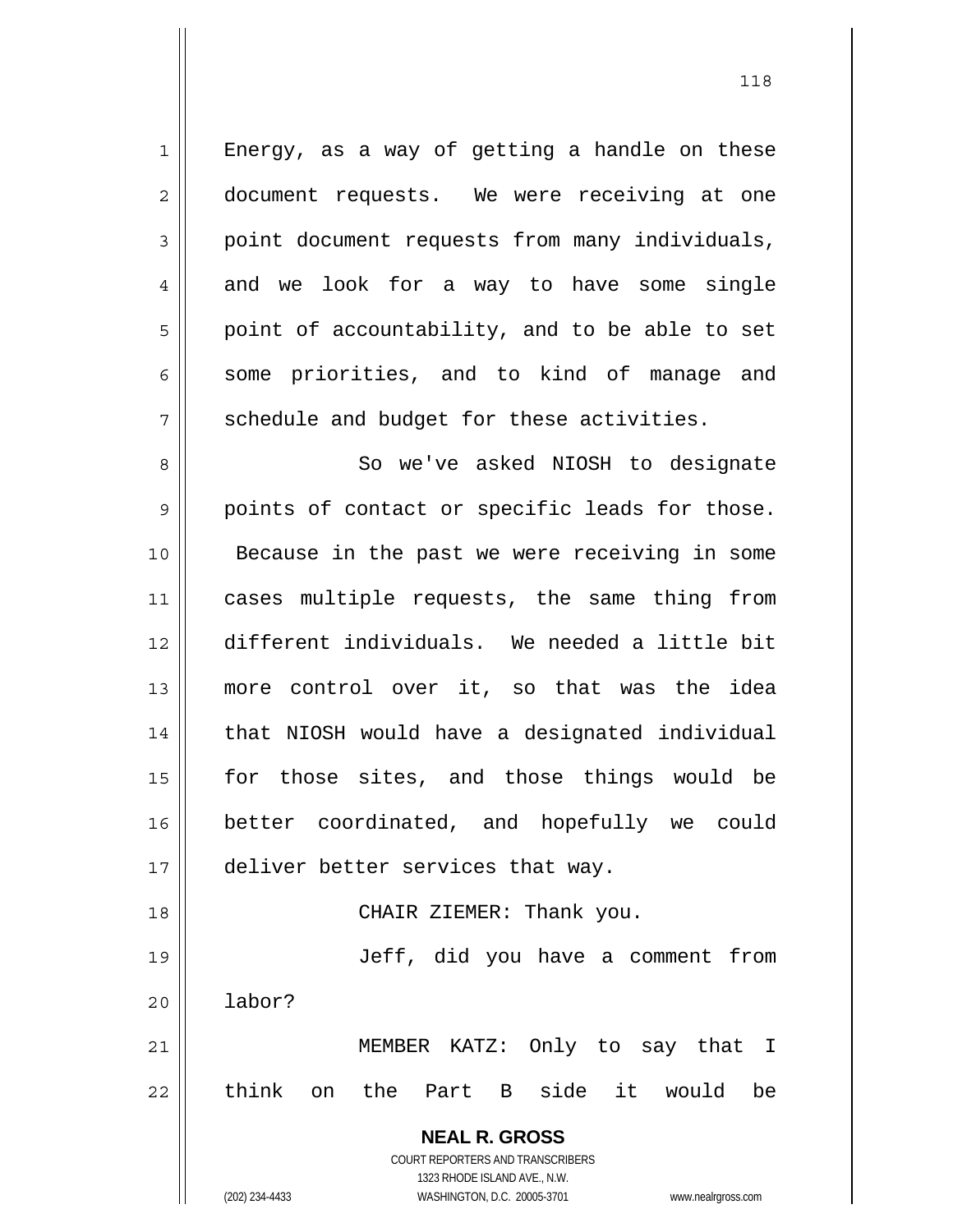1 2 3 4 5 6 7 8 9 10 11 12 13 14 15 16 17 18 19 20 21 22 employment verification with DOE. I don't think there is anything that impacts NIOSH. As Larry said, there is the Part E component for the chemicals. CHAIR ZIEMER: Thank you. Any further questions or comments for Pat, or in general on this issue? DR. WORTHINGTON: If not, I would want to make just a few closing remarks. The intent of what we call process improvements, they are intended, in fact, to improve the process. There was never any intent to have secrecy or to eliminate the Board or others from participating or providing comments. We were looking collectively, the agencies involved, for the right juncture, so it would be meaningful, rather than coming back to you many times with many different drafts, to say, this is DOE's position, but labor and NIOSH, they have a third or a fourth position. So we were trying to consolidate,

> **NEAL R. GROSS** COURT REPORTERS AND TRANSCRIBERS 1323 RHODE ISLAND AVE., N.W.

<u>119</u>

<sup>(202) 234-4433</sup> WASHINGTON, D.C. 20005-3701 www.nealrgross.com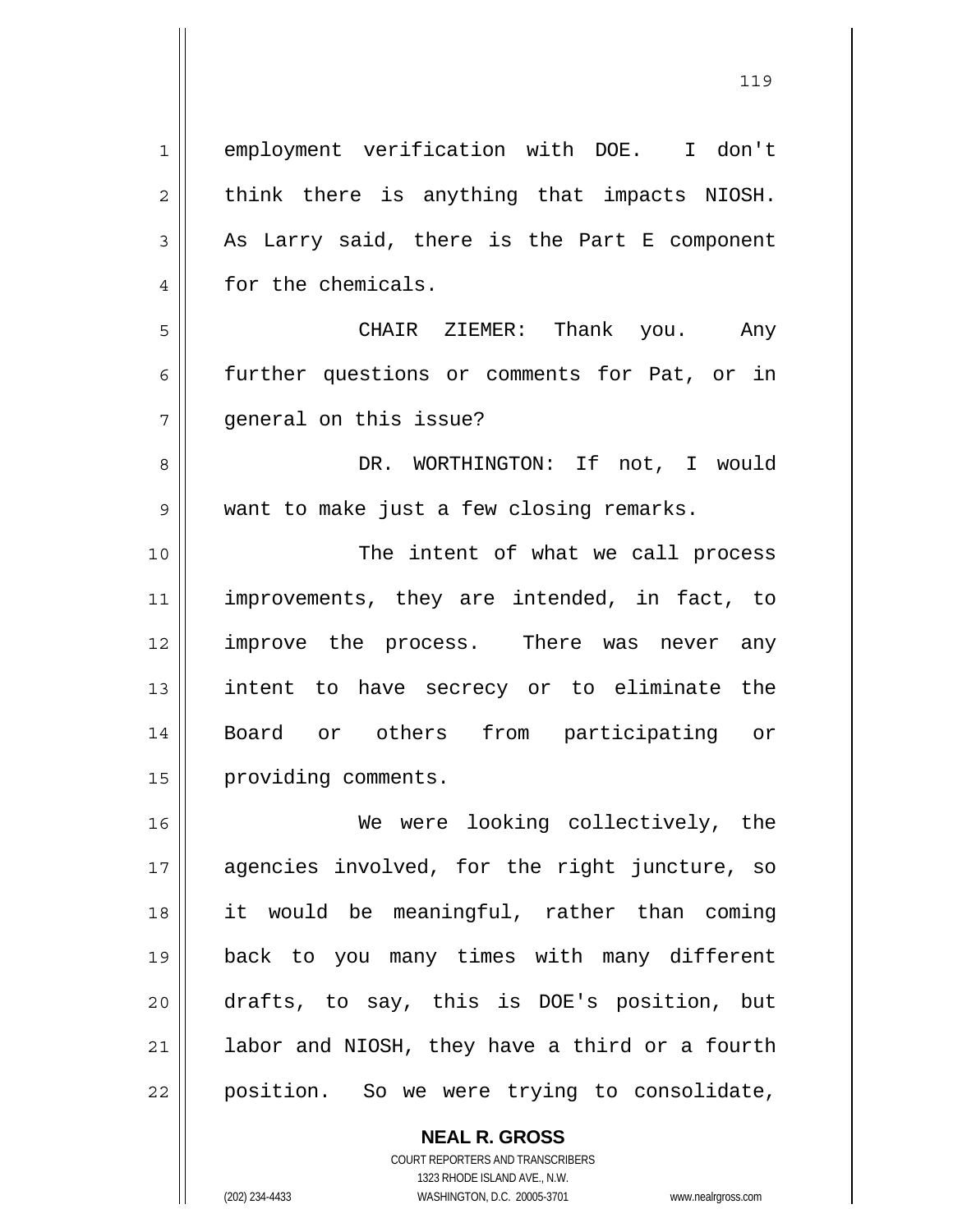1 and to come back to you.

| $\overline{2}$ | So we hope to be able to get back                                                                                                                                      |
|----------------|------------------------------------------------------------------------------------------------------------------------------------------------------------------------|
| 3              | into the Board soon with some additional                                                                                                                               |
| 4              | information and insights.                                                                                                                                              |
| 5              | But your questions are always                                                                                                                                          |
| 6              | welcome, and we want to hear what you are                                                                                                                              |
| 7              | thinking, and hopefully answer those questions                                                                                                                         |
| 8              | or look for ways to figure out how to do that.                                                                                                                         |
| 9              | CHAIR ZIEMER: And we appreciate the                                                                                                                                    |
| 10             | efforts to streamline this process.                                                                                                                                    |
| 11             | Jim.                                                                                                                                                                   |
| 12             | MEMBER MELIUS: This is not - well,                                                                                                                                     |
| 13             | maybe it is a question for you - but is there                                                                                                                          |
| 14             | any reason members of the Board can't be                                                                                                                               |
| 15             | involved in these activities, in these                                                                                                                                 |
| 16             | meetings, and to be informed about what is                                                                                                                             |
| $17$           | I'm talking about specific<br>going on?                                                                                                                                |
| 18             | individual members of the Board.                                                                                                                                       |
| 19             | WORTHINGTON: I believe that<br>DR.                                                                                                                                     |
| 20             | some specific things that we discussed about                                                                                                                           |
| 21             | the process, there was a Board member present                                                                                                                          |
| 22             | and participated in at least one of<br>the                                                                                                                             |
|                | <b>NEAL R. GROSS</b><br><b>COURT REPORTERS AND TRANSCRIBERS</b><br>1323 RHODE ISLAND AVE., N.W.<br>(202) 234-4433<br>WASHINGTON, D.C. 20005-3701<br>www.nealrgross.com |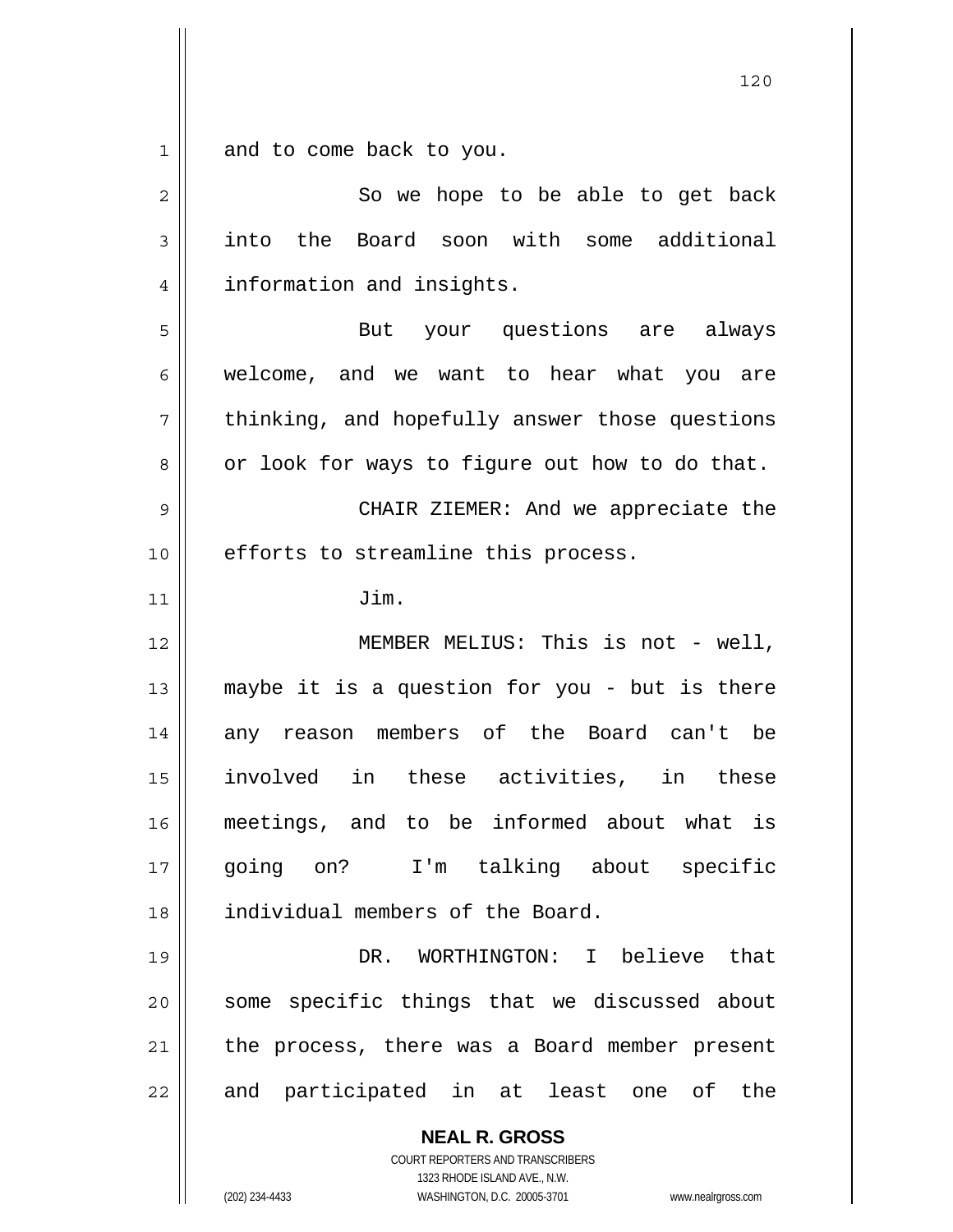**NEAL R. GROSS** COURT REPORTERS AND TRANSCRIBERS 1323 RHODE ISLAND AVE., N.W. (202) 234-4433 WASHINGTON, D.C. 20005-3701 www.nealrgross.com 1 2 3 4 5 6 7 8 9 10 11 12 13 14 15 16 17 18 19 20 21 22 meetings. So certainly some of them are meetings that require cleared individuals. But again, the agencies are trying to come up with a process and then present that draft. I don't know if that answers your question. Greg, you had a comment? MR. LEWIS: Yes, I was going to say that I believe Mr. Presley and Mr. Clawson were involved in some initial discussions, at least as far as the role of the Board and how you operate and how we could help facilitate that. DR. WORTHINGTON: There were a couple of meetings at least. MEMBER CLAWSON: That was mainly though, that was how we were going to handle some Mound issues that we were doing. As far as what Dr. Melius is talking about - about the procedure and stuff - I haven't been involved with it. But I was involved in D.C. with the issues we were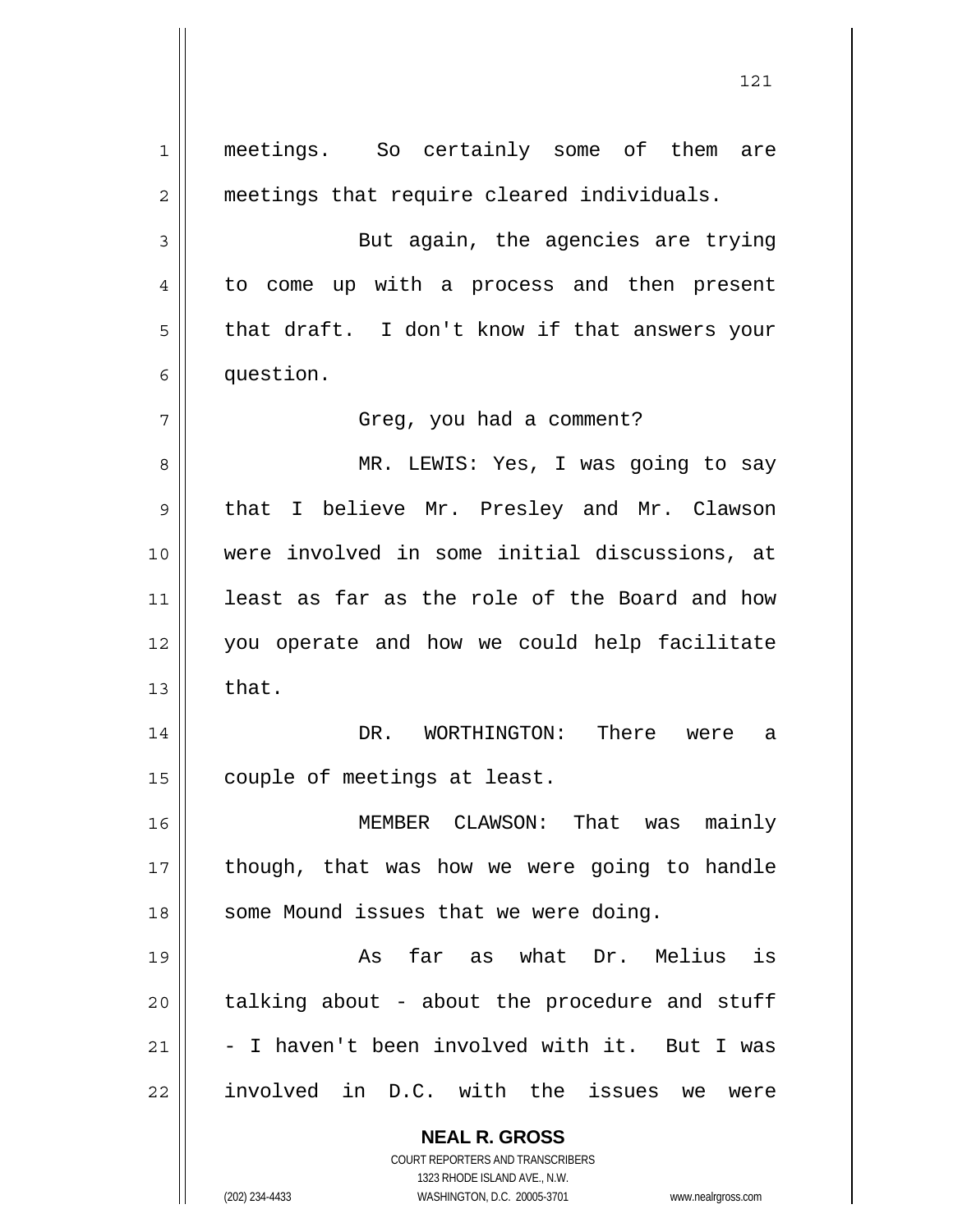1 2 discussing with Mound and how we would handle those.

3 4 5 6 7 DR. WORTHINGTON: We want to look for the - the agencies to look for the best opportunity, the most timely manner, to get back to the Board with something for their review.

8 9 10 11 12 13 14 15 16 17 CHAIR ZIEMER: I suppose part of the issue - and maybe we can think of how to deal with this - I know the agencies are reluctant to have something out in public before they have developed their policy, and our process in the Board is the things we do have to be made public. So I'm not sure where the balance is between that. If a Board member participates, does that force us to go into the public arena or not?

18 19 20 21 22 MR. ELLIOTT: Well, again, these are pre-decisional documents until the agencies decide that they have come to an agreement on what the document contents are going to be. And again, that is the point in time when the

> **NEAL R. GROSS** COURT REPORTERS AND TRANSCRIBERS 1323 RHODE ISLAND AVE., N.W. (202) 234-4433 WASHINGTON, D.C. 20005-3701 www.nealrgross.com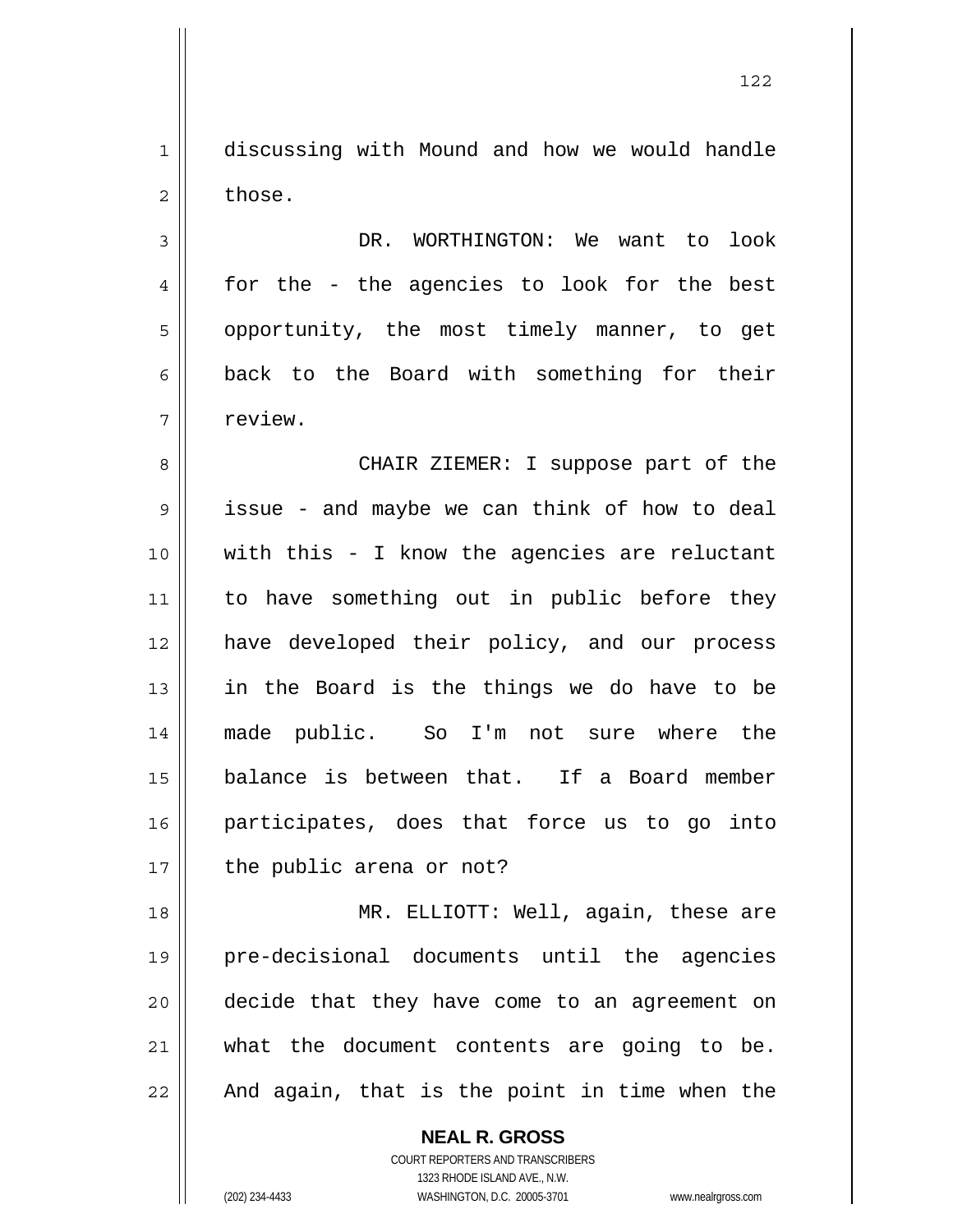Board should become involved. It's not going to be helpful at this point in the process of negotiating these agreements.

4 5 6 7 8 9 10 11 12 We are very close. I was hopeful that we would have something for the Board to chew on at this meeting, and that just didn't happen. It didn't happen because, as I said earlier, the Privacy Act component of this, of our document and DOE's document just weren't ready for prime time, and we didn't have the authority to speak about that from the FOIA office or the Privacy Act office.

CHAIR ZIEMER: Well, certainly -

14 15 16 DR. WORTHINGTON: And this is a high priority. It really is for us, and we are trying to get it done.

17 18 19 20 21 CHAIR ZIEMER: Well, certainly, the intent of both agencies I believe is to streamline the process and minimize its impact on your activities and our activities. And so in that sense we have a common goal.

22

13

1

2

3

I guess one of the concerns is, if

**NEAL R. GROSS** COURT REPORTERS AND TRANSCRIBERS 1323 RHODE ISLAND AVE., N.W.

(202) 234-4433 WASHINGTON, D.C. 20005-3701 www.nealrgross.com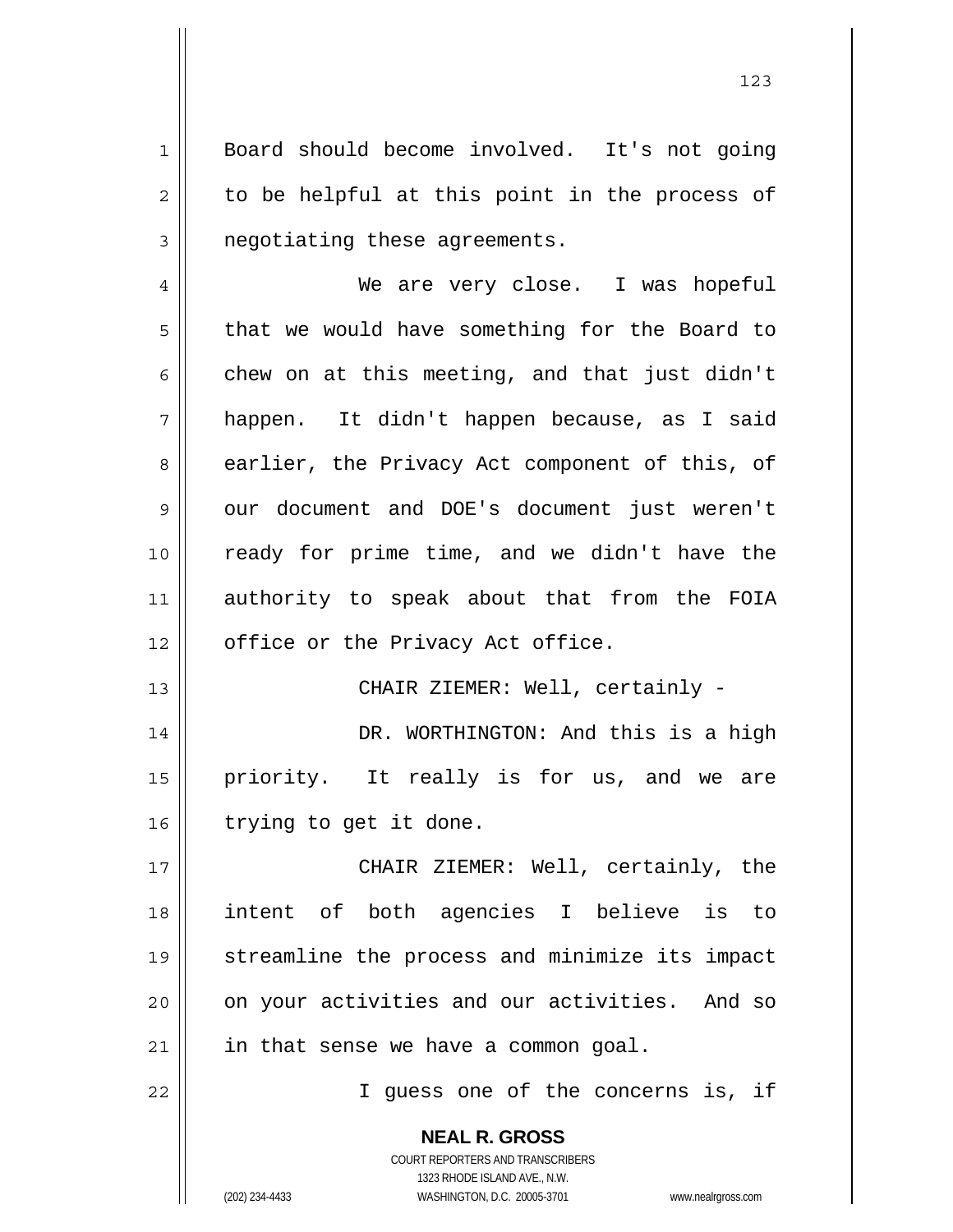**NEAL R. GROSS** 1 2 3 4 5 6 7 8 9 10 11 12 13 14 15 16 17 18 19 20 21 22 there is something in the agreement that somehow is not palatable to the Board is it too late? Are these - that is more of a it's almost a rhetorical question. MR. ELLIOTT: I don't presume to know what's going to be unpalatable to the Board in this. CHAIR ZIEMER: I know that. MR. ELLIOTT: I can only - CHAIR ZIEMER: I think our goals are the same. MR. ELLIOTT: Our goals are the same. CHAIR ZIEMER: So we will be optimistic about the outcome. MR. ELLIOTT: We don't want to see any obstruction. We don't want to see any delays. But at the same time we have to recognize that DOE has an authority and a responsibility to protect information here. And so we are trying to work across the agencies to make sure that we are not in

124

COURT REPORTERS AND TRANSCRIBERS 1323 RHODE ISLAND AVE., N.W.

(202) 234-4433 WASHINGTON, D.C. 20005-3701 www.nealrgross.com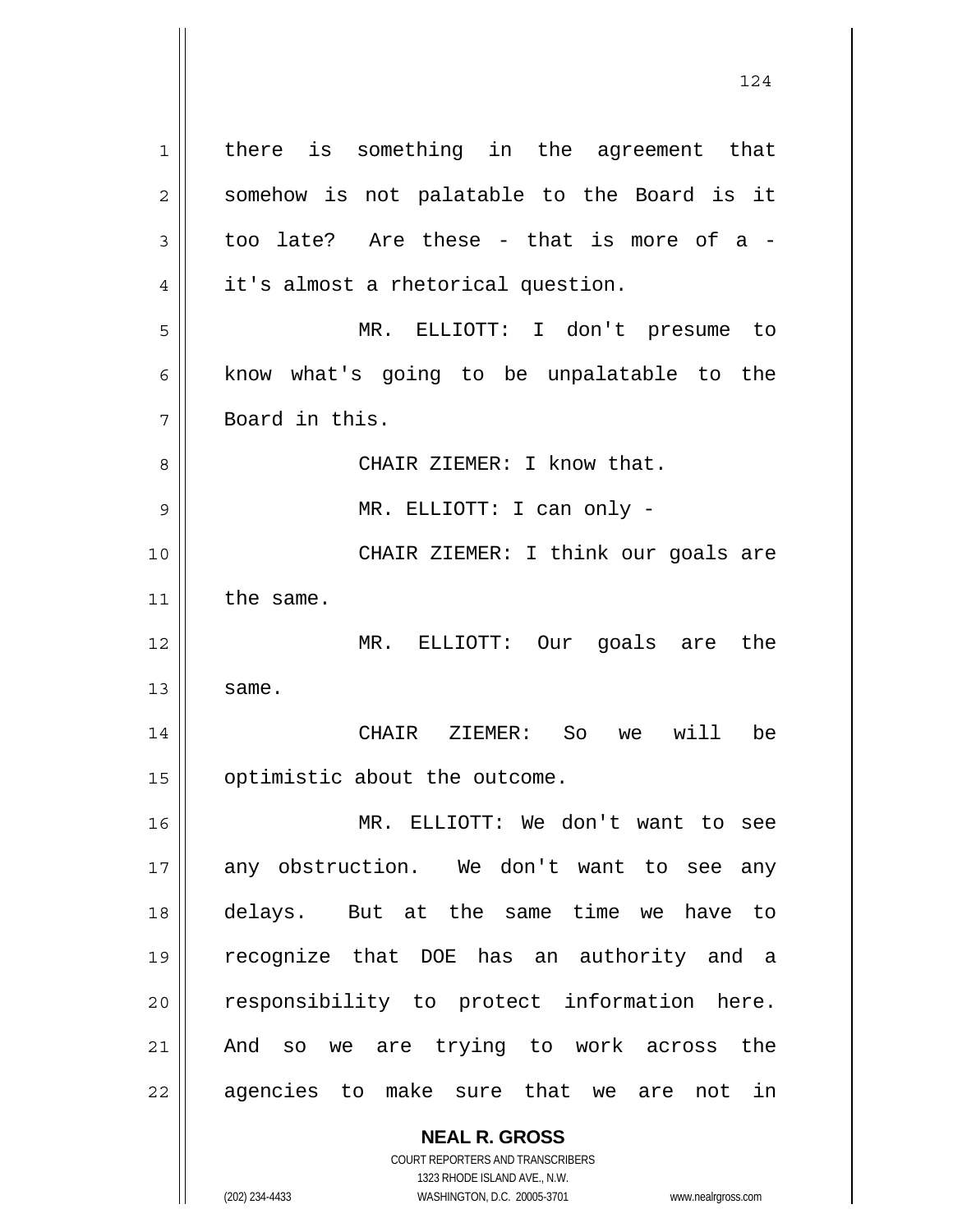violation of any national security issues in this whole process, and all I can say is, certainly we want to know what the Board's thoughts are on these two plans once the agencies have come to finalization.

6 7 8 9 10 11 12 DR. WORTHINGTON: And we want to listen to the Board and receive their comments. And certainly that is a strong statement from us that we want to do that; we want to bring it to you for you to look at and speak freely on what your thoughts are on that document.

13 14 15 16 17 18 MR. ELLIOTT: Depending on what your issues and concerns are, there may be room to move; there may be ways to change. But I will be frank and honest about it: in some instances there may not be. Our hands may be tied. And I'll give you an example.

19 20 21 22 We worked with one thing that Mr. Presley did work with us on in the early goings of the negotiations was to come up with a list of sites that would represent

> **NEAL R. GROSS** COURT REPORTERS AND TRANSCRIBERS

> > 1323 RHODE ISLAND AVE., N.W.

1

2

3

4

5

(202) 234-4433 WASHINGTON, D.C. 20005-3701 www.nealrgross.com

<u>125 and 2001 and 2001 and 2001 and 2001 and 2001 and 2001 and 2001 and 2001 and 2001 and 2001 and 2001 and 20</u>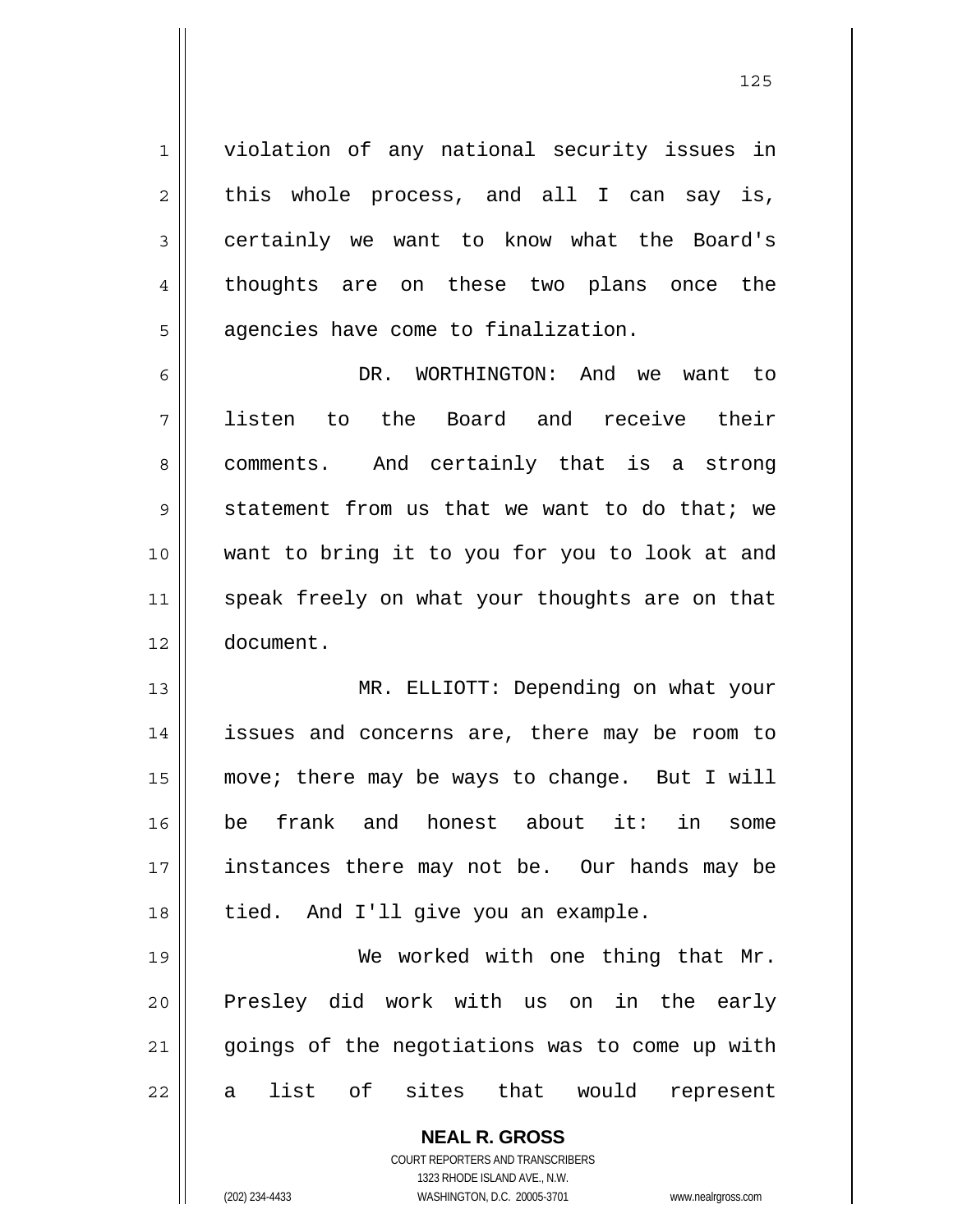**NEAL R. GROSS** COURT REPORTERS AND TRANSCRIBERS 1323 RHODE ISLAND AVE., N.W. (202) 234-4433 WASHINGTON, D.C. 20005-3701 www.nealrgross.com 1 2 3 4 5 6 7 8 9 10 11 12 13 14 15 16 17 18 19 20 21 22 facilities or sites where DOE review for sensitive information was mandated. That didn't survive the day in the end. So we are away from that list now, and we are at where right now all sites - DR. WORTHINGTON: All sites. MR. ELLIOTT: - are considered to be subject to this review for sensitive information. We have also struck an agreement, and I think also an accord in this agreement, that as we move forward and DOE reviews what they review, if there are examples or instances where they find that they don't need to see that kind of a document, or that site has already been taken care of and we don't need to see that kind of information again, they will be quick to tell us and we can then draw the boundaries in on this. And we have some experience, some examples to show to that effect. We have also come to a place where

<u>126 - Johann Stein, amerikan pendadaran pengaran pendada personal dan pendada personal dan pendada personal d</u>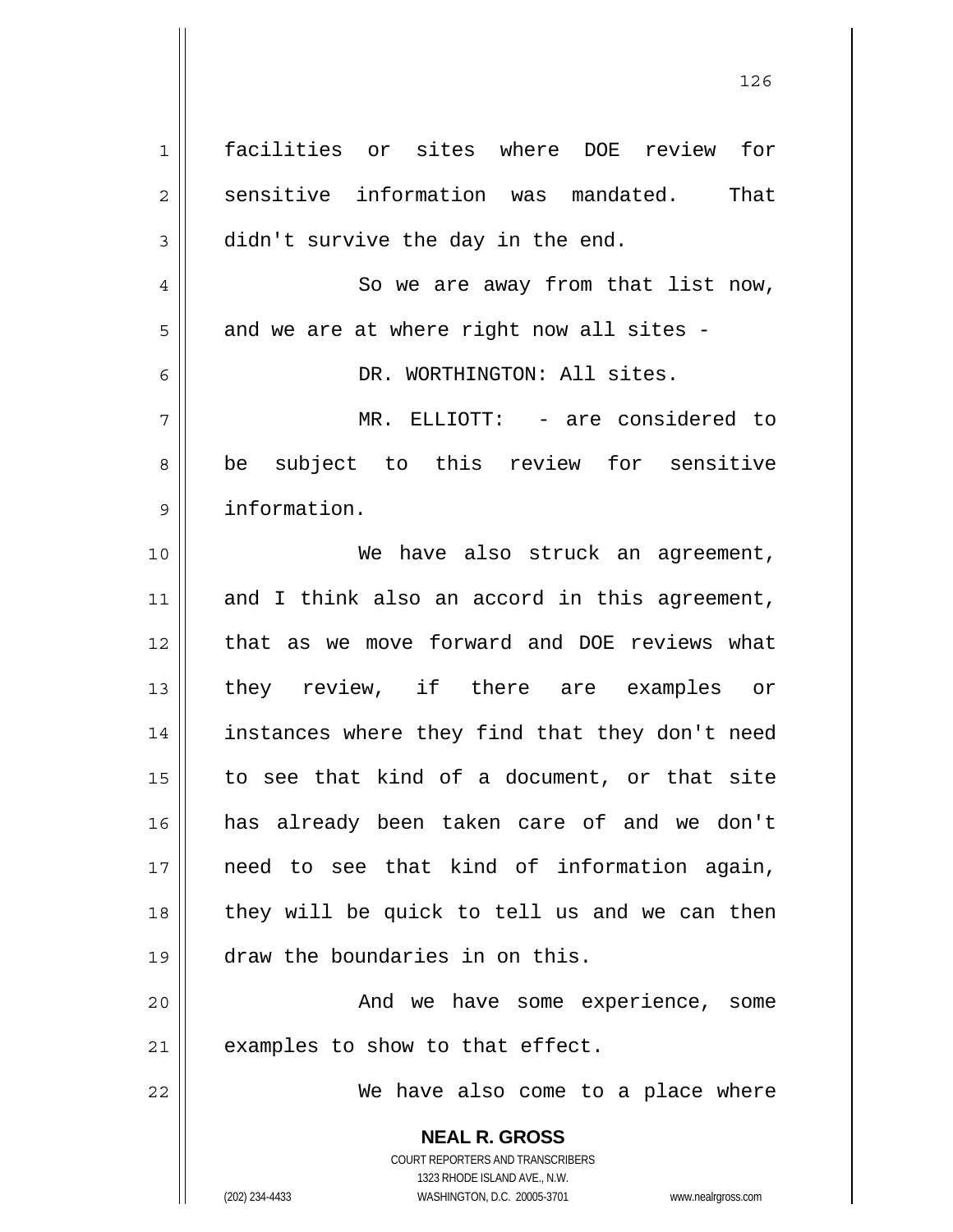1 2 3 4 5 6 7 8 9 10 11 12 13 14 15 16 17 18 19 20 21 22 in the process, as we are working with DOE, we identify a critical need on a certain review, and they have demonstrated an ability to turn those around. The three 83.14s that you have before you at this meeting are an example of that where in our planning to deliver an 83.14 SEC or an 83.13 SEC; we had not anticipated DOE's need to have seven to 14 days to examine the document. So that had to be plugged in. And for these three that you talked about at this meeting, Mallinckrodt, Vitro and the Met Lab, those weren't reviewed by DOE until late last week, early last week in fact, and they turned them around within a day. DR. WORTHINGTON: But it is a commitment of our organization that these things get the highest priority. And so we will assign people to get on them and review them when they are needed. And there has been, I think, sort of a feeling that this process is one for delay. Our lessons learned from the people

> **NEAL R. GROSS** COURT REPORTERS AND TRANSCRIBERS 1323 RHODE ISLAND AVE., N.W.

(202) 234-4433 WASHINGTON, D.C. 20005-3701 www.nealrgross.com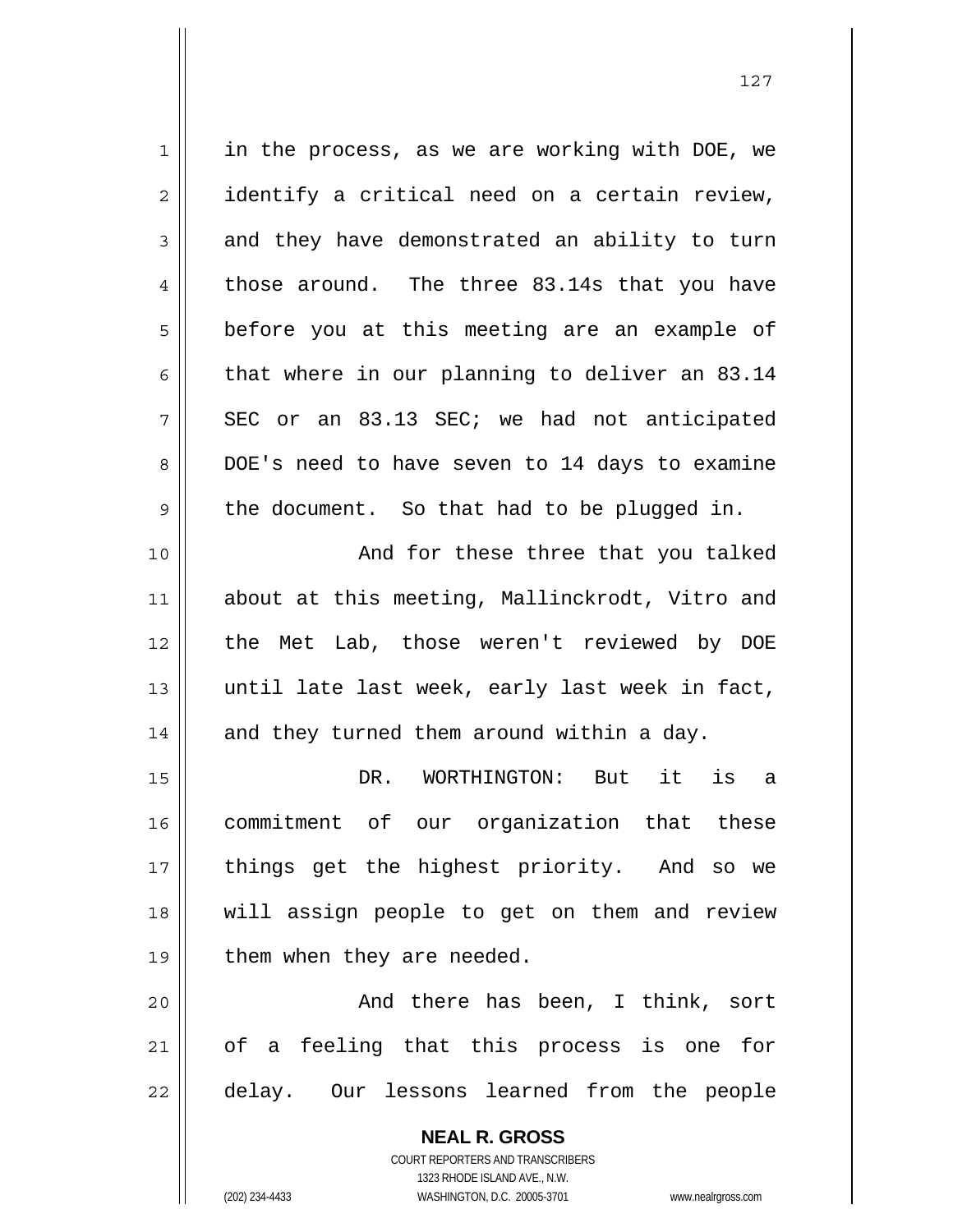that have been involved in it, is that it is a process that expedites things, and that it prevents a report that is generated that is inappropriate that will be investigated and delayed for long periods of time.

1

2

3

4

5

6 7 8 9 10 11 12 13 14 But the process will in most cases ensure that that wouldn't happen, so things are moving out in a timely manner. It is a process to help; it's not a process for secrecy or delays or whatever it is. And I think we've been able to demonstrate as we work through the plan that that can happen, and that we want to continue to move down that path.

15 16 17 18 19 20 21 22 CHAIR ZIEMER: Thank you, and we appreciate the commitment to that, and I think as I said, I think our ultimate goal for all of this is the same in that regard. So we look forward to receiving the documents soon. Another comment? MEMBER MELIUS: I did have another comment, but I will hold it.

> **NEAL R. GROSS** COURT REPORTERS AND TRANSCRIBERS 1323 RHODE ISLAND AVE., N.W. (202) 234-4433 WASHINGTON, D.C. 20005-3701 www.nealrgross.com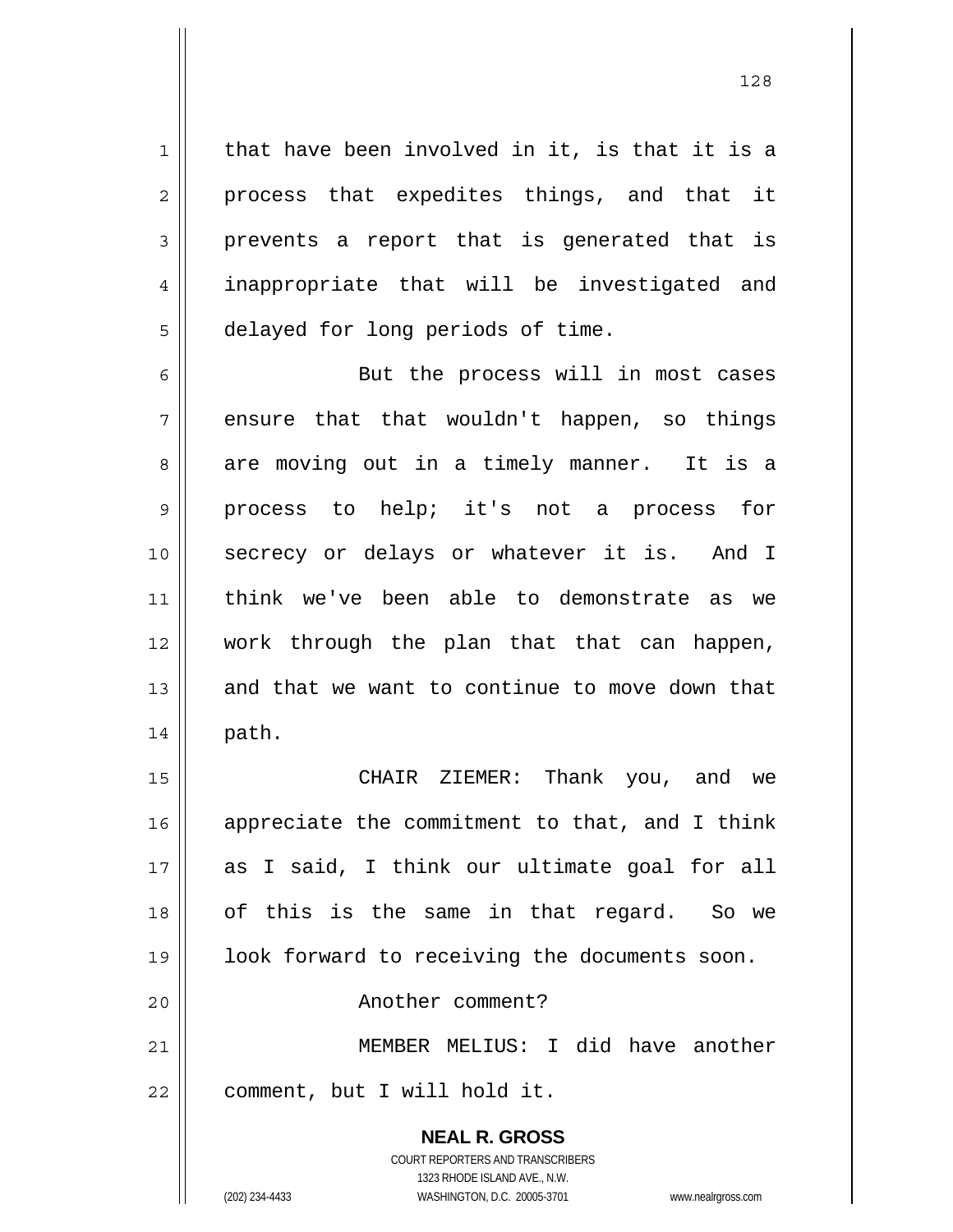| 1  | CHAIR ZIEMER: On this topic?                                        |
|----|---------------------------------------------------------------------|
| 2  | MEMBER MELIUS: I just fail to                                       |
| 3  | understand why expediting becomes as we had in                      |
| 4  | the case of Hanford SEC now over a year                             |
| 5  | waiting for access to documents. And an SEC                         |
| 6  | evaluation that is going to go on for another                       |
| 7  | couple of years because of the way NIOSH laid                       |
| 8  | it out.                                                             |
| 9  | So I understand you are trying to                                   |
| 10 | expedite. I don't have any problems with your                       |
| 11 | intent. But unfortunately, these things just                        |
| 12 | -- at least in the implementation phase and                         |
| 13 | the uncertainty over what is going to be in                         |
| 14 | the plan and how these procedures would work                        |
| 15 | are leading to long delays.                                         |
| 16 | And the credibility of this program                                 |
| 17 | is very little to begin with, with the                              |
| 18 | claimants, and this only makes it worse.                            |
| 19 | MEMBER ZIEMER: Thank you.                                           |
| 20 | Greg?                                                               |
| 21 | MR. LEWIS: Yes, we have not to my                                   |
| 22 | knowledge limited access to any documents                           |
|    | <b>NEAL R. GROSS</b>                                                |
|    | COURT REPORTERS AND TRANSCRIBERS                                    |
|    | 1323 RHODE ISLAND AVE., N.W.                                        |
|    | (202) 234-4433<br>WASHINGTON, D.C. 20005-3701<br>www.nealrgross.com |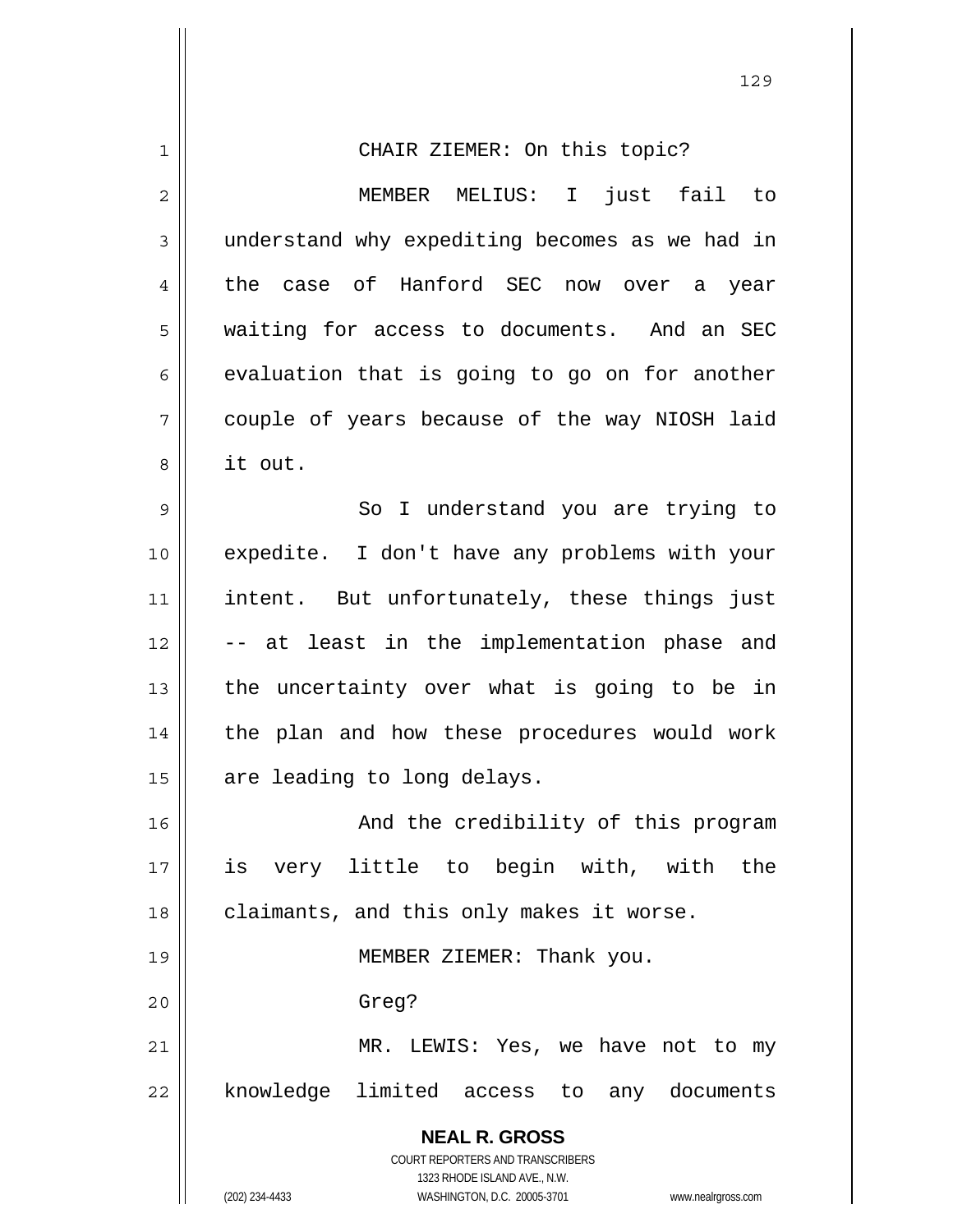relevant to Hanford to those with the appropriate clearances, and they can review them in the appropriate setting.

 We have in some instances limited our release of certain documents until there are assurances in place to make sure that people have appropriate plans to handle those documents. But on site in the proper location they can be reviewed by anyone.

10 11 12 13 14 15 16 17 DR. WORTHINGTON: I think we have done a number of things to expedite, I know that concerns you, but really to expedite the process by getting clearances for past workers to come forth so they can talk openly and freely about any of the processes they need, making sure that space is available to do those kinds of things.

18 19 20 21 22 And I guess at this point only time will show that we have been working on this, and it in fact is to improve the process, and it's not to hurt it and to make things available for these workers.

> **NEAL R. GROSS** COURT REPORTERS AND TRANSCRIBERS 1323 RHODE ISLAND AVE., N.W. (202) 234-4433 WASHINGTON, D.C. 20005-3701 www.nealrgross.com

1

2

3

4

5

6

7

8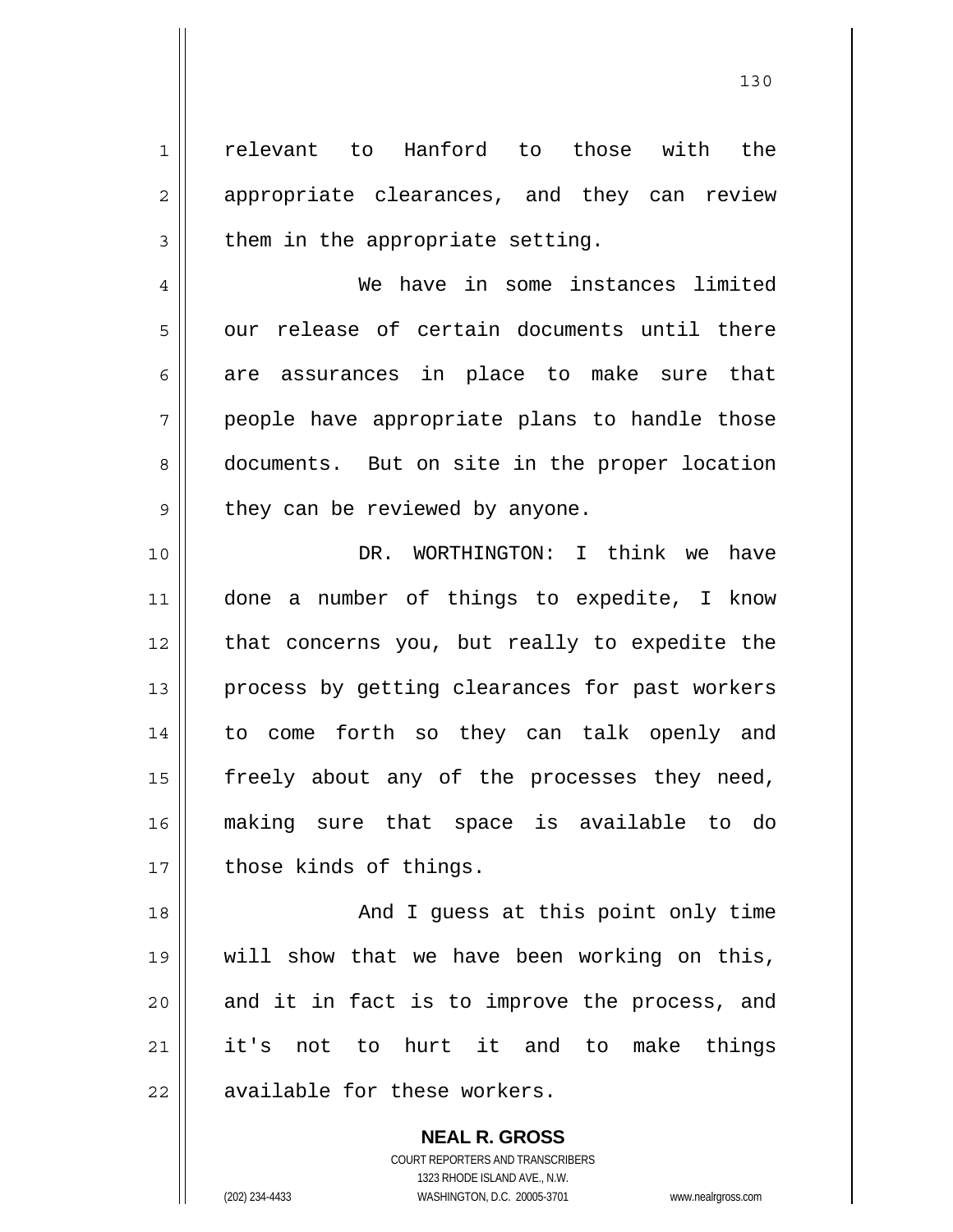|                | 131                                                                                      |
|----------------|------------------------------------------------------------------------------------------|
| 1              | CHAIR ZIEMER: Thank you.                                                                 |
| $\overline{2}$ | Other comments? On<br>this<br>or                                                         |
| 3              | anything related to the DOE report?                                                      |
| 4              | Again, thank you Pat.                                                                    |
| 5              | DR. WORTHINGTON: Thank you for your                                                      |
| 6              | attention.                                                                               |
| 7              | CHAIR ZIEMER: And your other staff                                                       |
| 8              | members who are with you today, Greg and Isaf,                                           |
| 9              | we appreciate your efforts as well.                                                      |
| 10             | I think it would be appropriate for                                                      |
| 11             | us to go ahead with our lunch break. We are                                              |
| 12             | going to extend it. It is now quarter of                                                 |
| 13             | 12:00, and if we go until 1:15, that will give                                           |
| 14             | us an hour and a half for lunch rather than                                              |
| 15             | the hour that we had yesterday.                                                          |
| 16             | So let's recess for lunch, and plan                                                      |
| 17             | to be back here at 1:15.                                                                 |
| 18             | (Whereupon, the above-entitled                                                           |
| 19             | matter went off the record at 11:45 a.m. and                                             |
| 20             | resumed at $1:18$ p.m.)                                                                  |
| 21             | CHAIR ZIEMER: We<br>ready to<br>are                                                      |
| 22             | reconvene the afternoon session. I will check                                            |
|                | <b>NEAL R. GROSS</b><br>COURT REPORTERS AND TRANSCRIBERS<br>1323 RHODE ISLAND AVE., N.W. |
|                | (202) 234-4433<br>WASHINGTON, D.C. 20005-3701<br>www.nealrgross.com                      |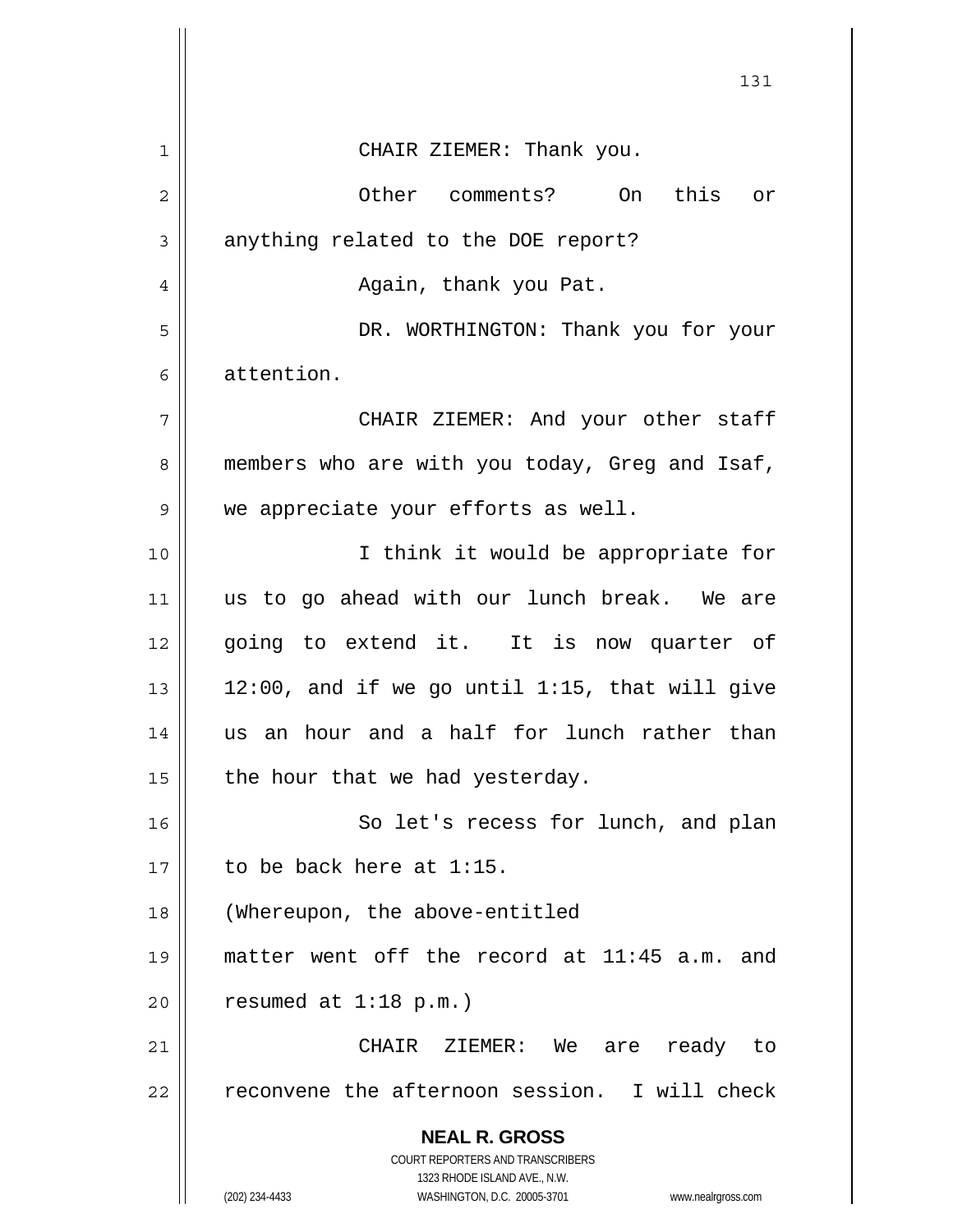| $\mathbf 1$ | to make sure that everyone that needs to be on                                                      |
|-------------|-----------------------------------------------------------------------------------------------------|
| 2           | the phone line is on there, in particular                                                           |
| 3           | Board member Dr. Gen Roessler. Gen, are you                                                         |
| 4           | with us?                                                                                            |
| 5           | MEMBER ROESSLER: I'm with you.                                                                      |
| 6           | CHAIR ZIEMER: Thank you very much.                                                                  |
| 7           | We are going to begin our afternoon                                                                 |
| 8           | session today with the science update, and                                                          |
| 9           | that will be Dr. Neton from NIOSH. So Jim, we                                                       |
| 10          | are pleased to have you back for the science                                                        |
| 11          | update.                                                                                             |
| 12          | <b>SCIENCE UPDATE</b>                                                                               |
| 13          | DR. NETON: Thank you, Dr. Ziemer.                                                                   |
| 14          | It's my pleasure to provide the                                                                     |
| 15          | Board what has sort of become a standard                                                            |
| 16          | agenda item on the Board's schedule, and that                                                       |
| 17          | is an update of the science issues, where                                                           |
| 18          | NIOSH stands on science issues; past issues                                                         |
| 19          | that were identified; our progress toward                                                           |
| 20          | resolving those; as well as any -                                                                   |
| 21          | MR. KATZ: Sorry, one second please.                                                                 |
| 22          | The folks on the phone, somebody has<br>not                                                         |
|             | <b>NEAL R. GROSS</b>                                                                                |
|             | COURT REPORTERS AND TRANSCRIBERS                                                                    |
|             | 1323 RHODE ISLAND AVE., N.W.<br>(202) 234-4433<br>WASHINGTON, D.C. 20005-3701<br>www.nealrgross.com |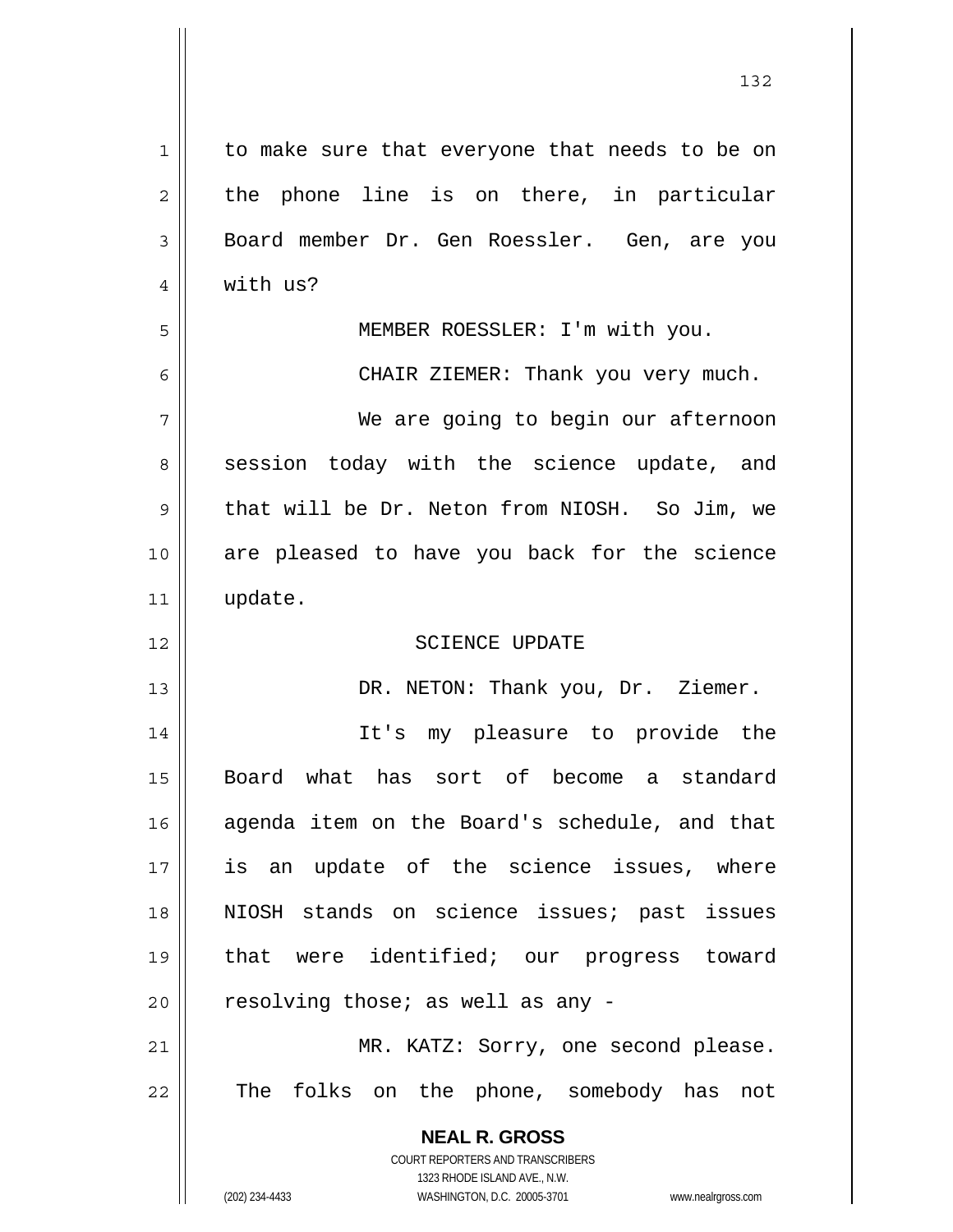1 2 3 4 5 6 7 8 9 10 11 12 13 14 15 16 17 18 19 20 21 22 muted their line and it's interfering with the conversation. Can you mute your line? If you don't have a mute button, please use star six. DR. NETON: Okay, I guess I can continue now. So update on any progress on past issues, and also discuss any emerging issues that are coming out that we think the Board might be interested in hearing. Unfortunately the Board meets so frequently it seems that I have trouble putting out any ground-breaking progress in between some of these meetings, but we do have some news to report this time. One thing I would like to discuss is, we've had a number of science issues on the table, and made various progress progress on various of them over time that I report to the Board. But this year - and I think Larry might have alluded to this in his earlier presentation, we have adopted some specific science goals for this fiscal year.

> **NEAL R. GROSS** COURT REPORTERS AND TRANSCRIBERS 1323 RHODE ISLAND AVE., N.W.

(202) 234-4433 WASHINGTON, D.C. 20005-3701 www.nealrgross.com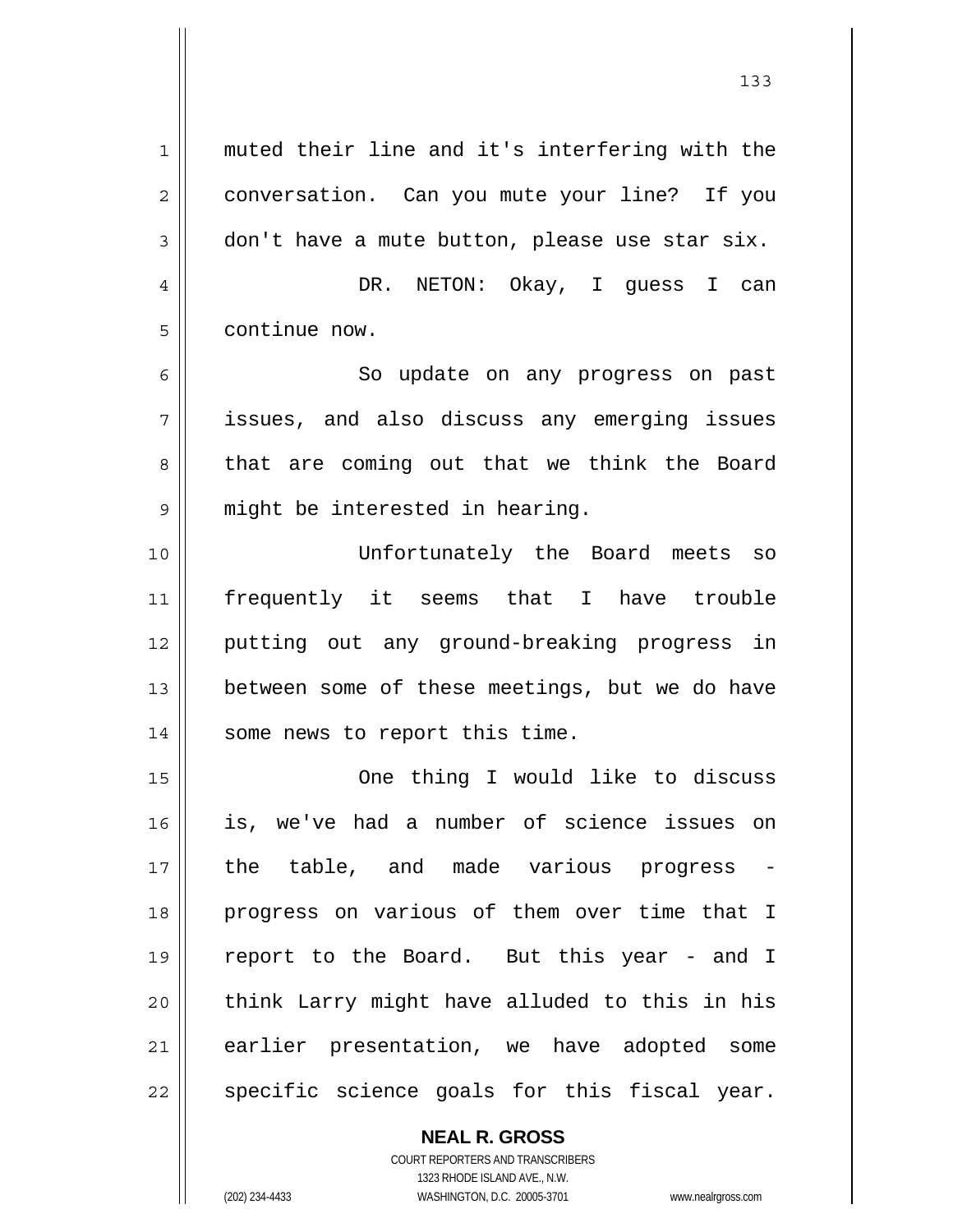| 1  | These of course are listed here; they are not                       |
|----|---------------------------------------------------------------------|
| 2  | all of the goals, all the science issues that                       |
| 3  | are out there. The ones that appear here are                        |
| 4  | we've identified as<br>the ones<br>being                            |
| 5  | particularly important to get moving in a                           |
| 6  | rapid timeframe. I've listed them here, we                          |
| 7  | can just go over them briefly.                                      |
| 8  | One is the review of the new solid                                  |
| 9  | cancer instance data reported<br>from<br>the                        |
| 10 | Radiation Effects Research Foundation. We are                       |
| 11 | committed to doing that in this fiscal year.                        |
| 12 | These are formally acknowledged and published                       |
| 13 | by NIOSH as our science goals.                                      |
| 14 | As you are aware the new data came                                  |
| 15 | out a few months back, and we are going to                          |
| 16 | review those data against what's currently                          |
| 17 | used in the NIOSH IREP model to see if there                        |
| 18 | is any indication that the risk factors might                       |
| 19 | change for certain cancers.                                         |
| 20 | The second issue is in development                                  |
| 21 | of the chronic lymphocytic leukemia model. We                       |
| 22 | have committed to that by the third quarter.                        |
|    | <b>NEAL R. GROSS</b>                                                |
|    | <b>COURT REPORTERS AND TRANSCRIBERS</b>                             |
|    | 1323 RHODE ISLAND AVE., N.W.                                        |
|    | (202) 234-4433<br>WASHINGTON, D.C. 20005-3701<br>www.nealrgross.com |

134

 $\mathsf{I}$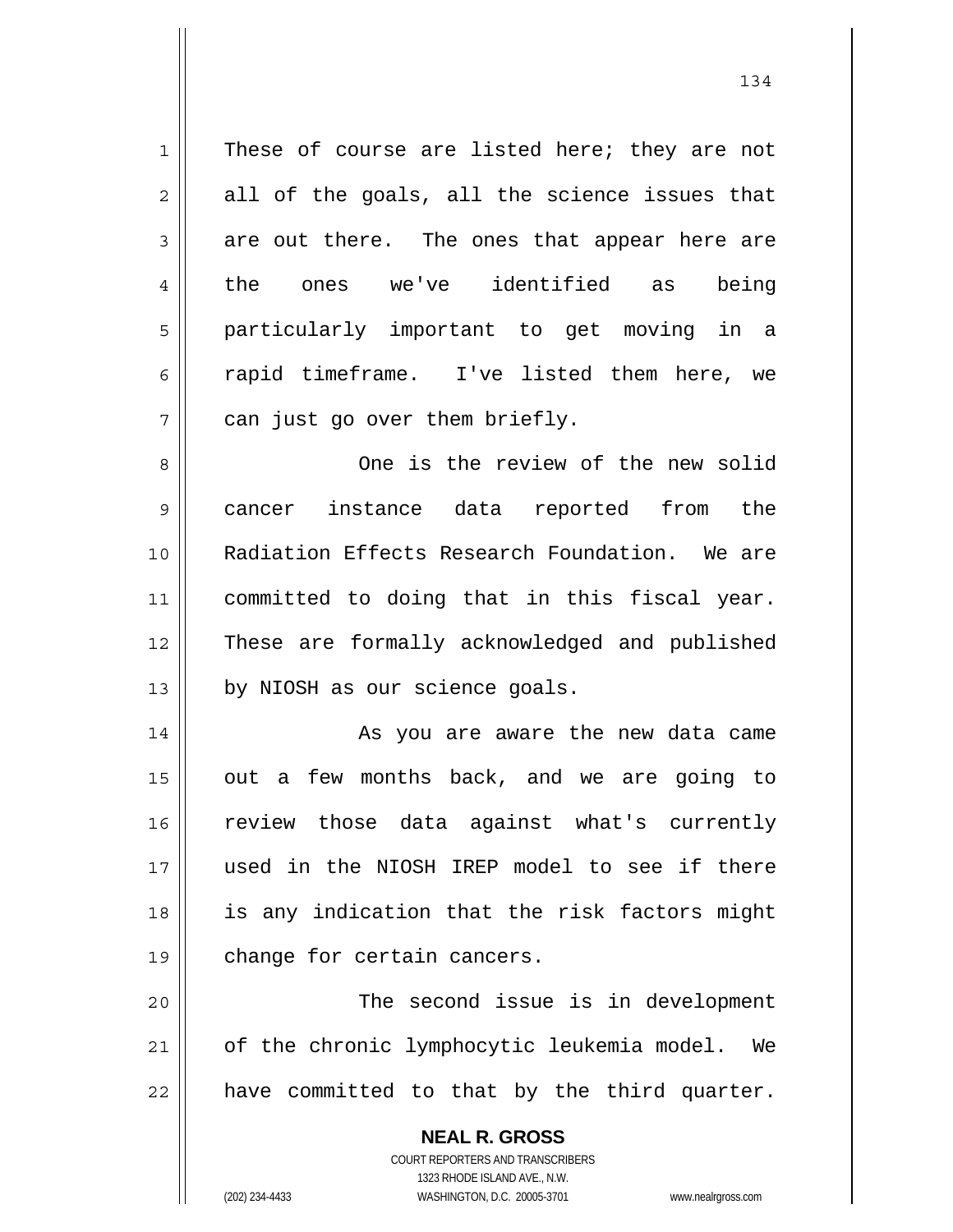1 2 3 4 5 6 7 8 9 That would be a fiscal year quarter, so sometime in the April to June timeframe we intend to have at least this model developed and out of our shop. This has to go through secretarial office review, so I can't predict how long it will take once it gets through our shop, but it will at least be released for external review by then; or actually internal departmental review by then.

10 11 12 13 14 15 16 17 I can report that we solicited the input from three subject matter experts; that's three research hematologists, for the lymphocytic leukemia model that was developed, and we have just received this week the third report. So we are in the process of digesting the reviews that were received, and we will be responding to the comments that we got.

18 19 20 21 22 This third one I know has been out there for quite some time and I'm a little bit sheepish to acknowledge that it is still not done. But this is to issue the formal NIOSH position paper on the ingestion and oral-nasal

> COURT REPORTERS AND TRANSCRIBERS 1323 RHODE ISLAND AVE., N.W. (202) 234-4433 WASHINGTON, D.C. 20005-3701 www.nealrgross.com

**NEAL R. GROSS**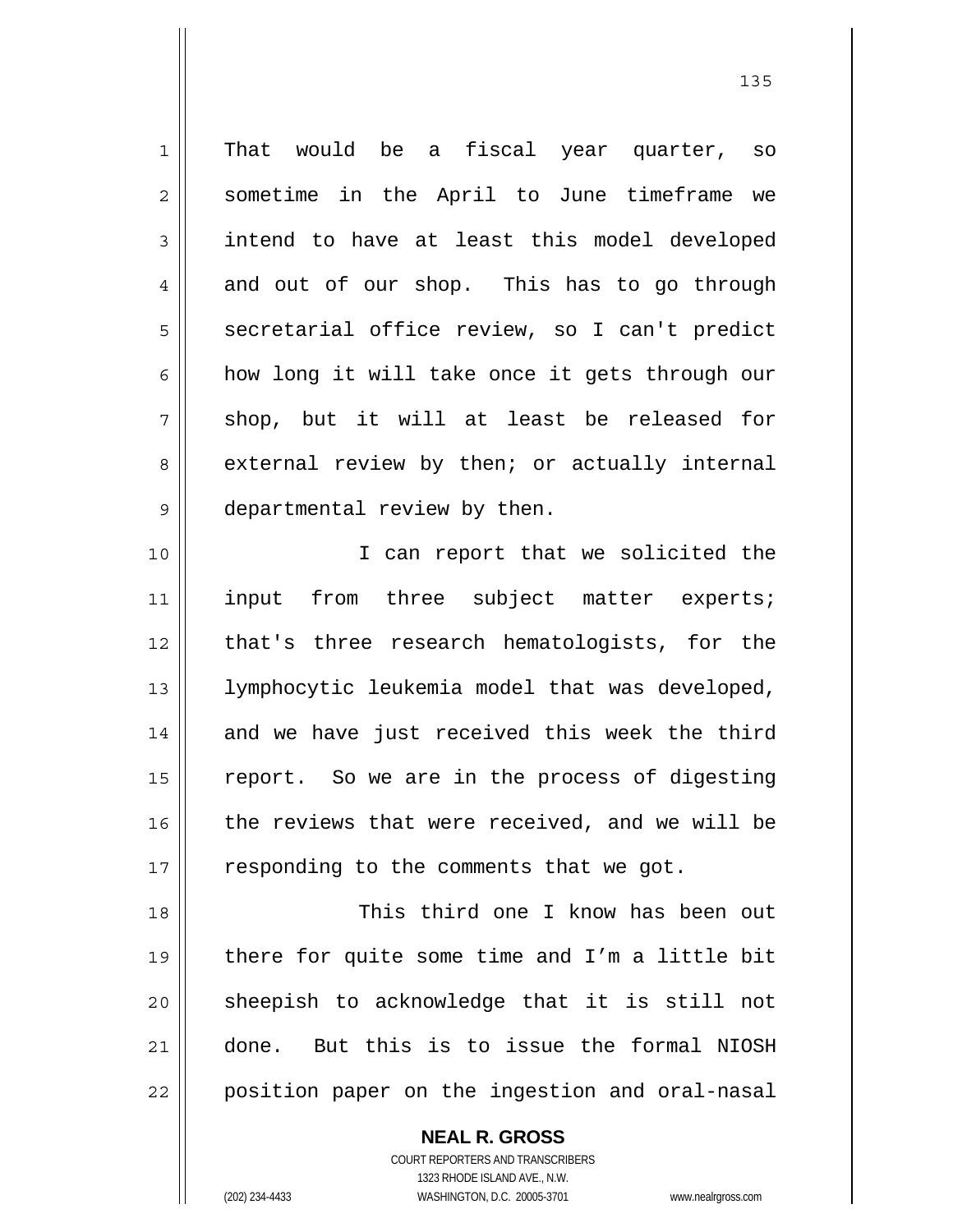1 2 3 4 5 6 7 8 9 10 11 12 13 14 15 16 17 18 19 20 21 22 breathing issues. I reported several Board meetings ago that we completed the research on that. I know that these are holding up closure on outstanding issues on a number of reviews that SC&A has conducted, and we are committed to getting that done as fast as we can. It merely needs to be written up and formally documented. The fourth bullet is a formal verification and validation of NIOSH IREP calculations. I reported on this I think at the last meeting. NIOSH IREP was checked for internal consistency and validated by several methods when it was being produced. However, as I think you heard in the public comment session last night, the level of formal rigor behind that review, that is a formal document that we can throw out on the table and say, this exactly is a consolidation of everything we have done, doesn't exist. So we are in the process of compiling that document, and we are committed to having that done by the third

> **NEAL R. GROSS** COURT REPORTERS AND TRANSCRIBERS 1323 RHODE ISLAND AVE., N.W. (202) 234-4433 WASHINGTON, D.C. 20005-3701 www.nealrgross.com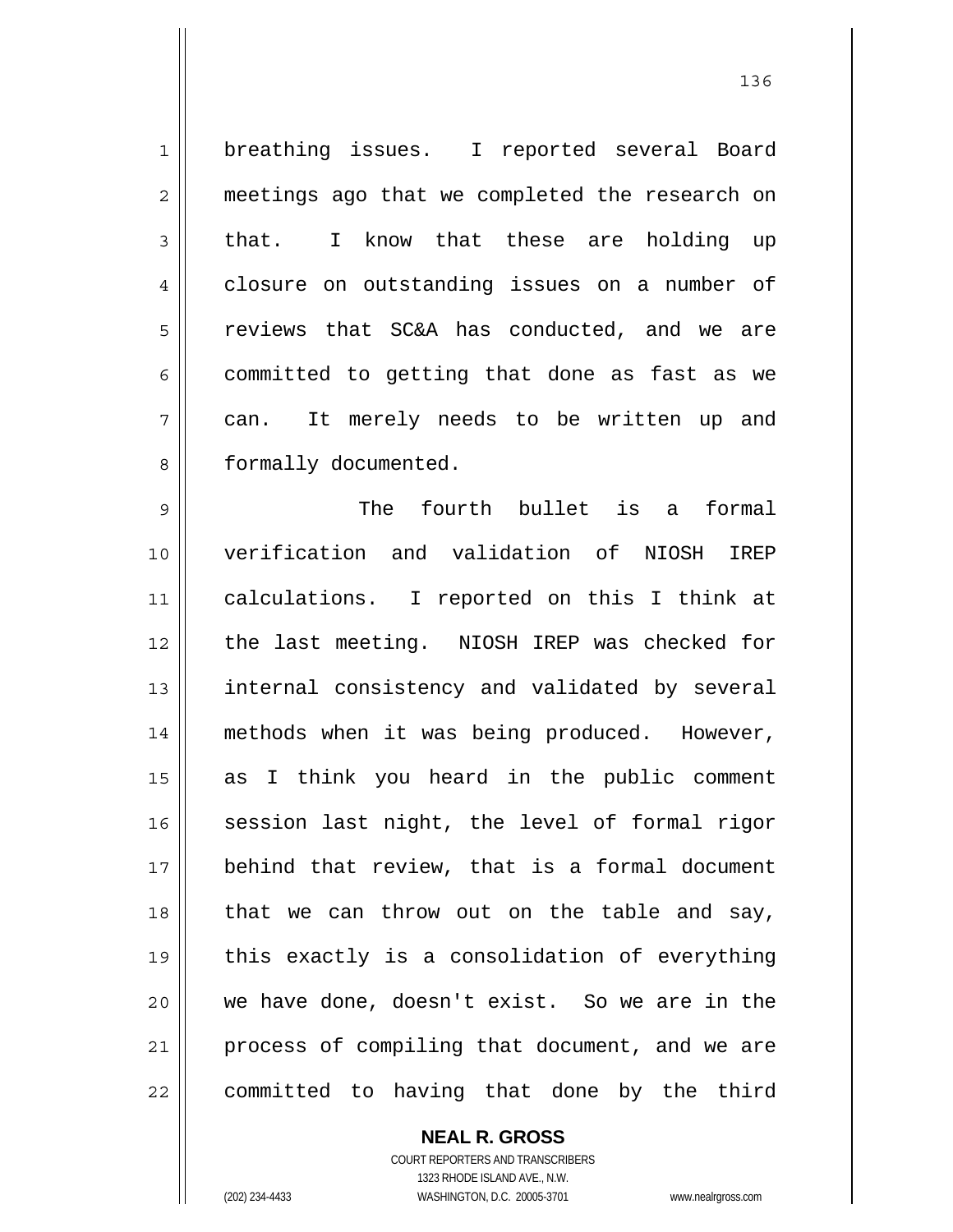| $\mathbf 1$ | quarter of this fiscal year. That would be     |
|-------------|------------------------------------------------|
| 2           | somewhere between April and June of this year. |
| 3           | The fourth one is a new issue that             |
| 4           | I don't think I've discussed with the Board    |
| 5           | before, and that is the development of a dose  |
| 6           | reconstruction methodology for RECA cases.     |
| 7           | Before I move on to that issue in the next     |
| 8           | slide, I do want to point out one bullet that  |
| 9           | is not on this slide, and it's not a science   |
| 10          | issue, but I think it's important to mention.  |
| 11          | If you recall last June, a little              |
| 12          | over a year ago, we put a report out that was  |
| 13          | requested by Congress about the presumptive    |
| 14          | cancer list. NIOSH was asked to make a         |
| 15          | recommendation as to what cancers<br>if any    |
| 16          | should be added to the presumptive cancer      |
| 17          | list.                                          |
| 18          | We issued that report to Congress,             |
| 19          | to the Appropriations Committee I think it was |
| 20          | that asked for that report. And we indicated   |
| 21          | we believe that basal cell carcinoma<br>that   |
| 22          | should be added to the presumptive cancer      |
|             | <b>NEAL R. GROSS</b>                           |

COURT REPORTERS AND TRANSCRIBERS 1323 RHODE ISLAND AVE., N.W.

 $\prod$ 

(202) 234-4433 WASHINGTON, D.C. 20005-3701 www.nealrgross.com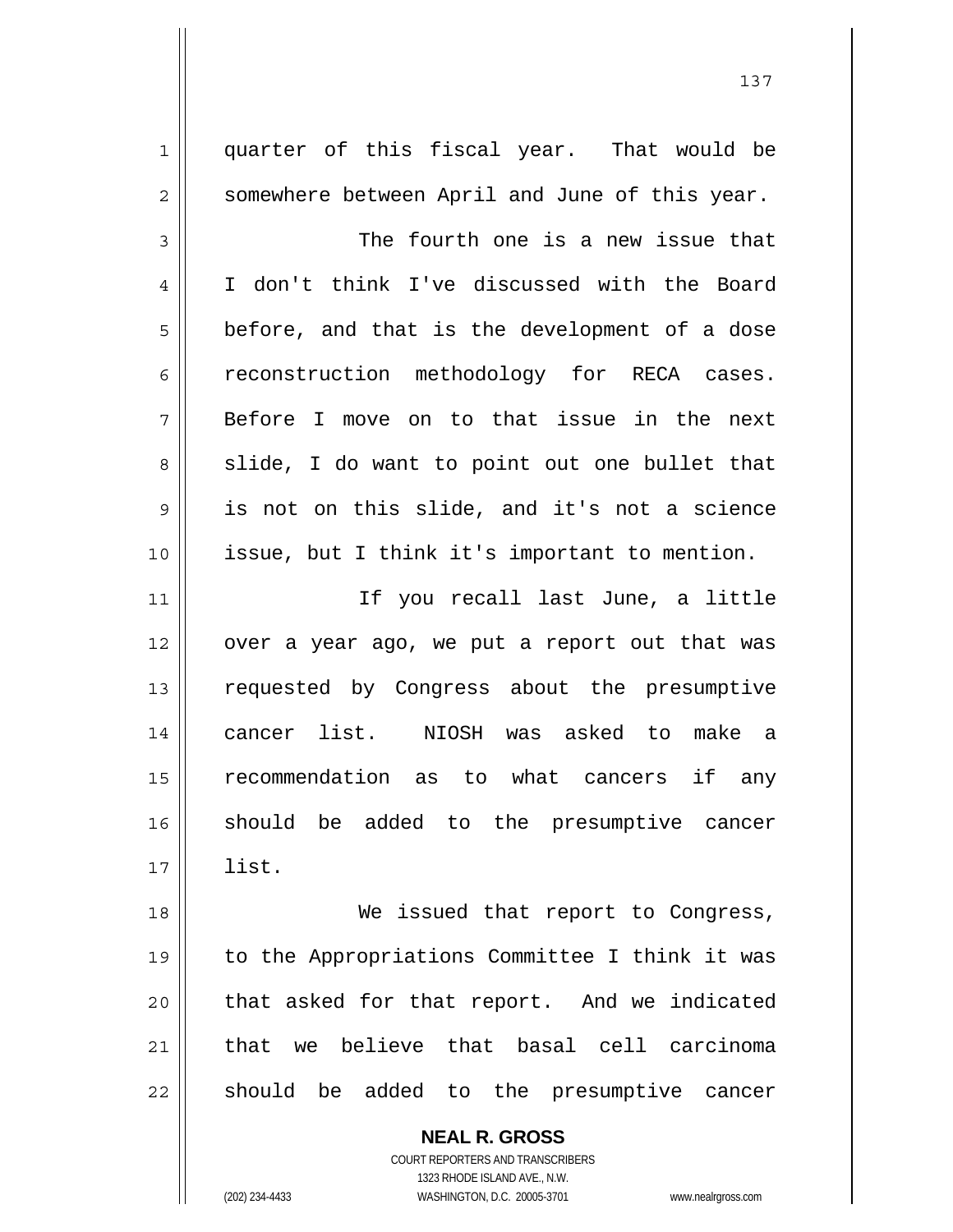| $\mathbf 1$    | risk. However we did also state that this was  |
|----------------|------------------------------------------------|
| $\overline{2}$ | an interim report that would be updated when   |
| 3              | the UNSCEAR, the United Nations Scientific     |
| $\overline{4}$ | Committee on Atomic Radiation, UNSCEAR,        |
| 5              | released their forthcoming report.<br>That     |
| 6              | report has been issued a couple of months ago. |
| 7              | We have looked at it. We see nothing in that   |
| 8              | report that would change our opinion of what   |
| 9              | we came to in that first report, so we are     |
| 10             | committed to following up with some type of    |
| 11             | communication back to Congress to let them     |
| 12             | know that our original recommendation stands.  |
| 13             | Okay, with that aside, I would like            |
| 14             | to talk a little bit about this new RECA model |
| 15             | that I have in my last bullet.                 |
| 16             | It turns out that the amendment                |
| 17             | that was issued in 2004 to the<br>EEOICPA      |
| 18             | extended Part E coverage; that's the           |
| 19             | Department of Labor's part of this program, it |
| 20             | extended Part E coverage to uranium millers,   |
| 21             | miners and ore transporters who worked at      |
| 22             | facilities covered under Section 5 of RECA.    |

**NEAL R. GROSS** COURT REPORTERS AND TRANSCRIBERS

1323 RHODE ISLAND AVE., N.W.

 $\mathsf{II}$ 

(202) 234-4433 WASHINGTON, D.C. 20005-3701 www.nealrgross.com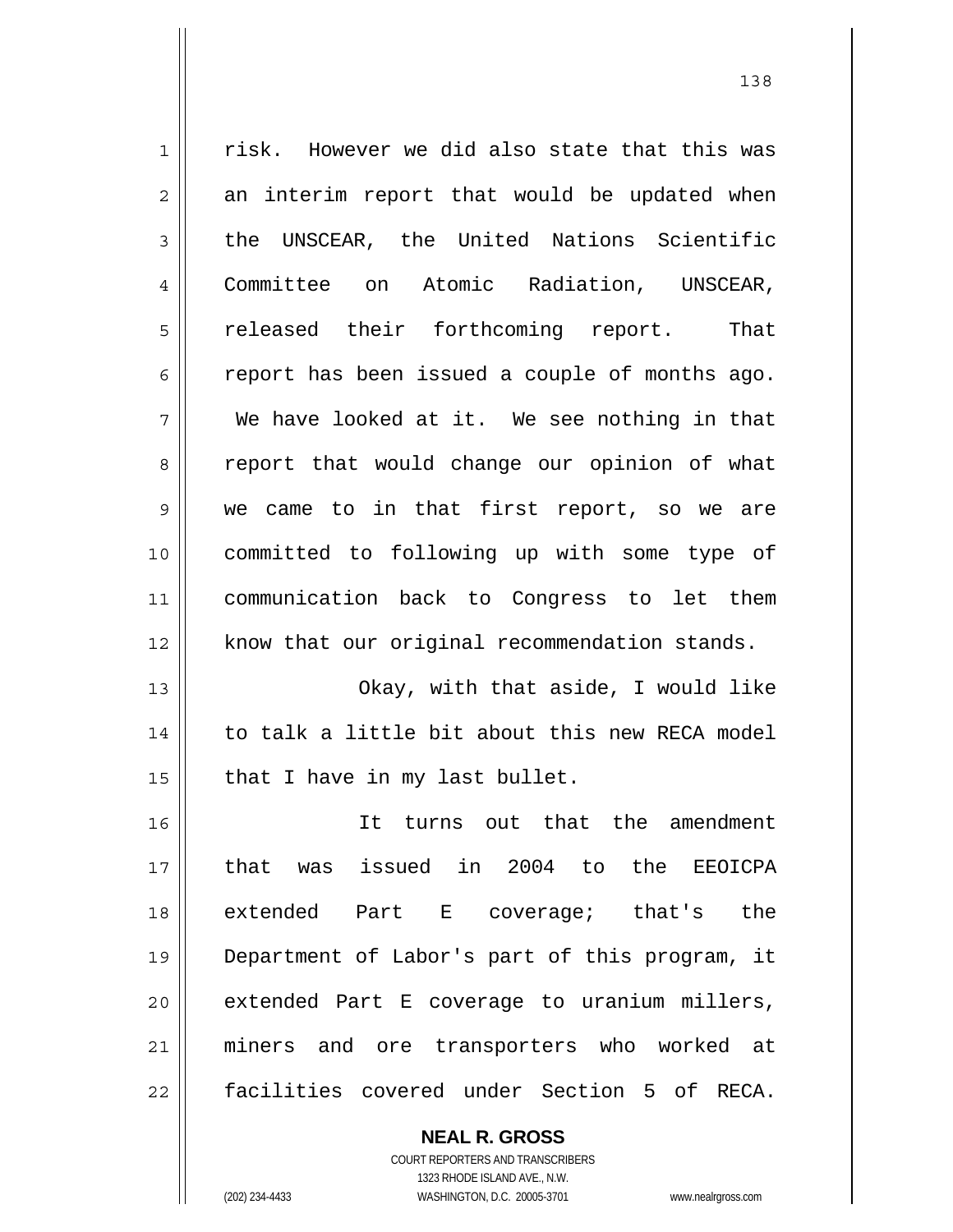This is totally separate from Part B now, so take your Part B hat off and think about Part E.

4 5 6 7 8 9 10 11 12 13 14 15 That coverage is essentially Part E is exposure to toxic substances. Well, radiation is considered a toxic substance by Department of Labor regulations, but they also know that there is a more quantitative way to evaluate the probability that that toxic substance, i.e. radiation, was the cause of endangering health. So when DOL issued their regulation for Part E coverage, they required that NIOSH would perform a dose reconstruction for certain cancer claims that were filed under Part E.

16 17 18 19 20 21 22 So given that we have engaged in developing some models to determine how we could do dose reconstructions for these RECA cases. We have been engaged in this research for some time now. WE hope to have a draft model done sometime in January that we can start testing and moving some of these cases

> **NEAL R. GROSS** COURT REPORTERS AND TRANSCRIBERS

1

2

3

1323 RHODE ISLAND AVE., N.W. (202) 234-4433 WASHINGTON, D.C. 20005-3701 www.nealrgross.com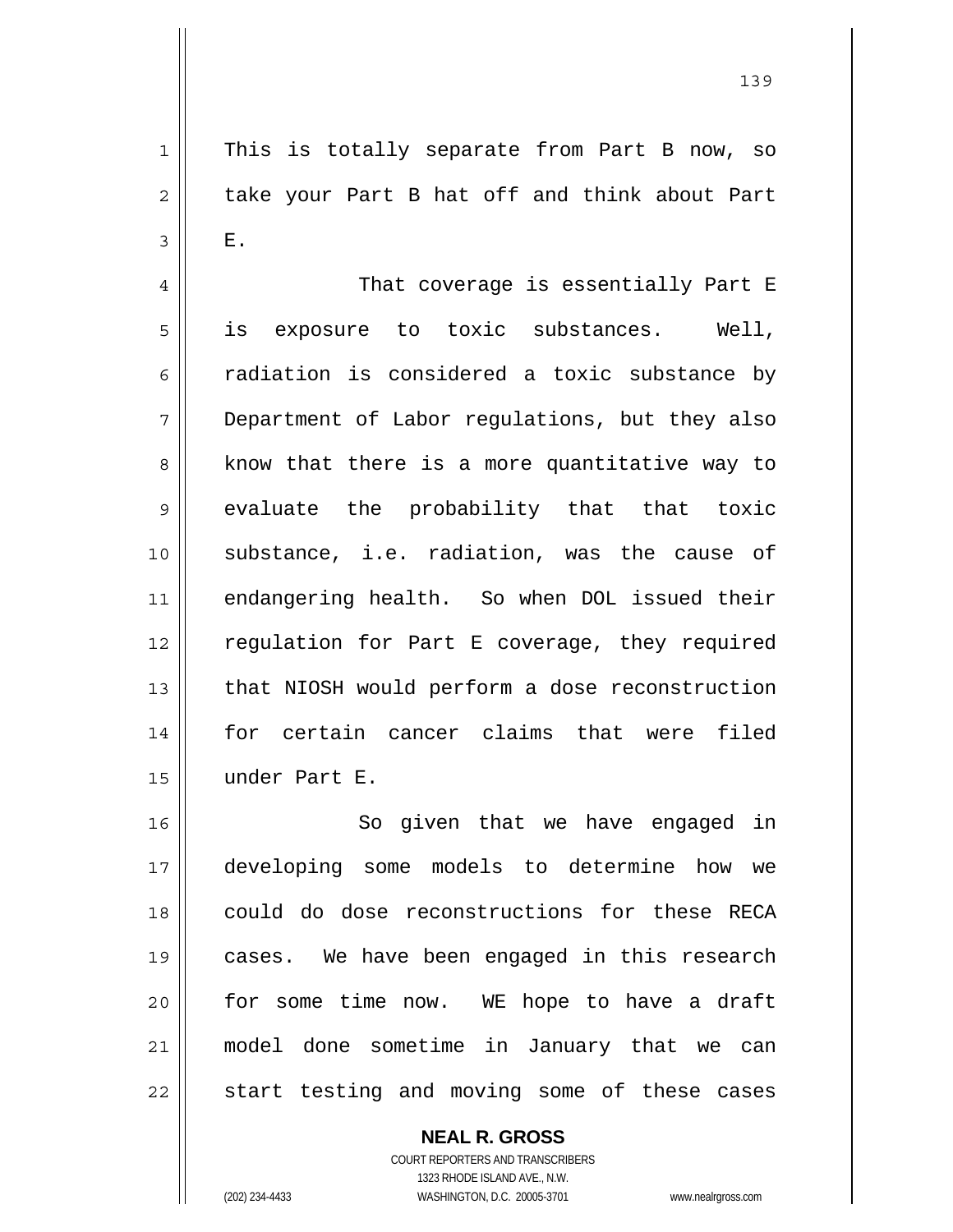1 2 3 4 5 6 7 8 9 10 out. These cases have been on the books for awhile, but the good news I think is that we have been informed by Department of Labor that the number of cases expected under this Part E of RECA is small. Right now we're thinking it's somewhere in the vicinity of 50 cases. But one never knows in this program; numbers do have a tendency to change. Okay, that's it for RECA dose reconstructions. I would like to just shift

11 12 13 14 15 16 17 18 19 20 gears now and talk about something that is new in our program, and this has to do with the use of claimant data sets for coworker modelings, which will be coming out as TIB-0075. The TIB has been drafted; it's been internally reviewed, and it's undergoing some final tweaking. So we expect it to be issued in the next probably week or so. But I would like to bring this up for the Board's attention.

21 22 It is interesting that this is somewhat relevant to the discussion that Tim

> **NEAL R. GROSS** COURT REPORTERS AND TRANSCRIBERS 1323 RHODE ISLAND AVE., N.W. (202) 234-4433 WASHINGTON, D.C. 20005-3701 www.nealrgross.com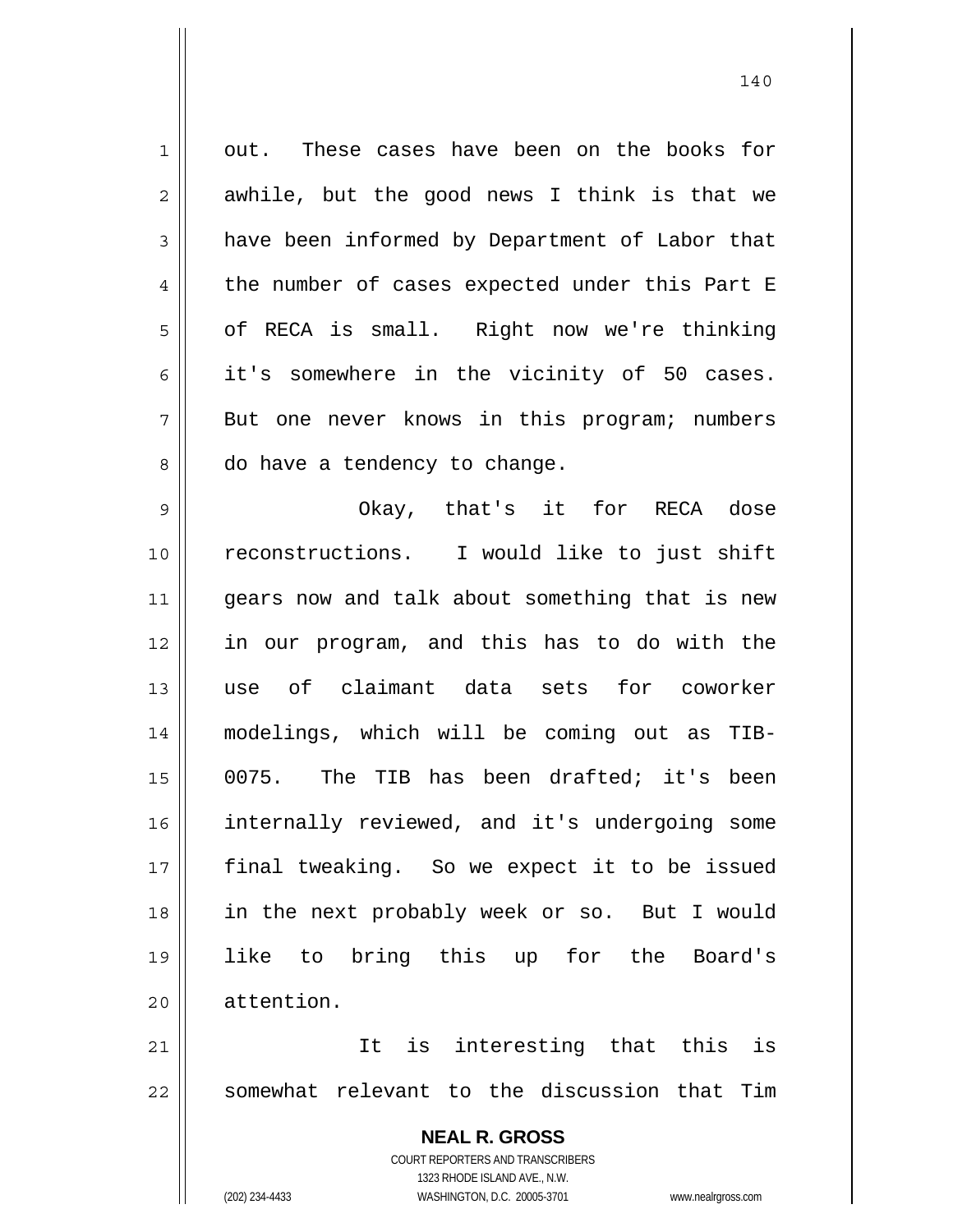1 2 3 4 5 6 7 8 Taulbee had yesterday on Savannah River SEC evaluation report. Because he talked about using this type of analysis to reconstruct coworker models for Savannah River. This was not intentional. We did not intentionally collaborate these presentations. But it's actually sort of fortuitous that it came out this way.

9 10 11 12 13 14 15 16 Before I get you into this, I would like to actually acknowledge the contributions or the work of Tom LaBone and Janice Watkins of ORAU who conceived of and did the heavy lifting, the work on this project. I'm sure there are others at ORAU, but these are the two technical staff that did much of the work on this, and I'm grateful for their work.

17 18 19 20 21 22 A little bit about the background here. Personal monitoring data are not really available at all sites. There are a few sites out there that have collected large amounts of for instance bioassay samples, but they never computerize them. They are not available

> COURT REPORTERS AND TRANSCRIBERS 1323 RHODE ISLAND AVE., N.W. (202) 234-4433 WASHINGTON, D.C. 20005-3701 www.nealrgross.com

**NEAL R. GROSS**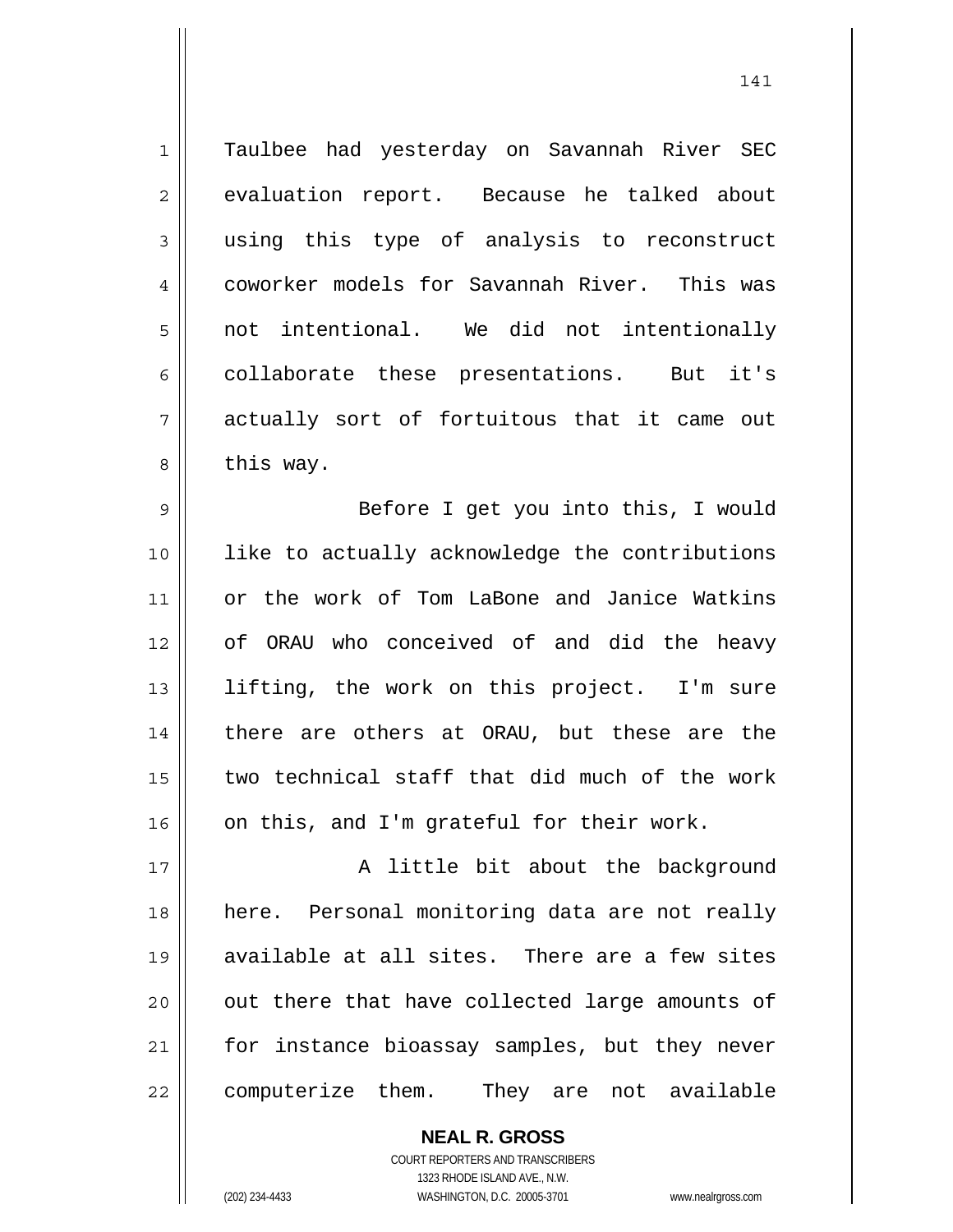| $\mathbf 1$ | electronically for us to review, and frankly,  |
|-------------|------------------------------------------------|
| 2           | there are issues with taking those hard copies |
| 3           | and coding them and making them available to   |
| 4           | our health physicists, primarily because of    |
| 5           | issues raised by cost and timeliness. How      |
| 6           | long is it going to take us to go through      |
| 7           | several hundred boxes, extract the records,    |
|             |                                                |
| 8           | code them, do a validation, that sort of       |
| 9           | thing. So a solution was proposed some time    |
| 10          | ago that we would rely on the claimant data    |
| 11          | set.                                           |
| 12          | I have to admit that the first time            |
| 13          | issue was broached to me, I was very<br>this   |
| 14          | skeptical. Because I said, how can we prove    |
| 15          | that the claimant set was actually             |
| 16          | representative of the general population? Of   |
| 17          | course that's what would<br>be<br>have to      |
| 18          | established before we could use these data.    |
| 19          | In other words, is the claimant                |
| 20          | data set an unbiased random sample of the      |
| 21          | general -- of all the workers at the site. A   |
| 22          | couple of thoughts come to mind. One is, all   |
|             | <b>NEAL R. GROSS</b>                           |

142

COURT REPORTERS AND TRANSCRIBERS 1323 RHODE ISLAND AVE., N.W.

(202) 234-4433 WASHINGTON, D.C. 20005-3701 www.nealrgross.com

 $\mathbf{I}$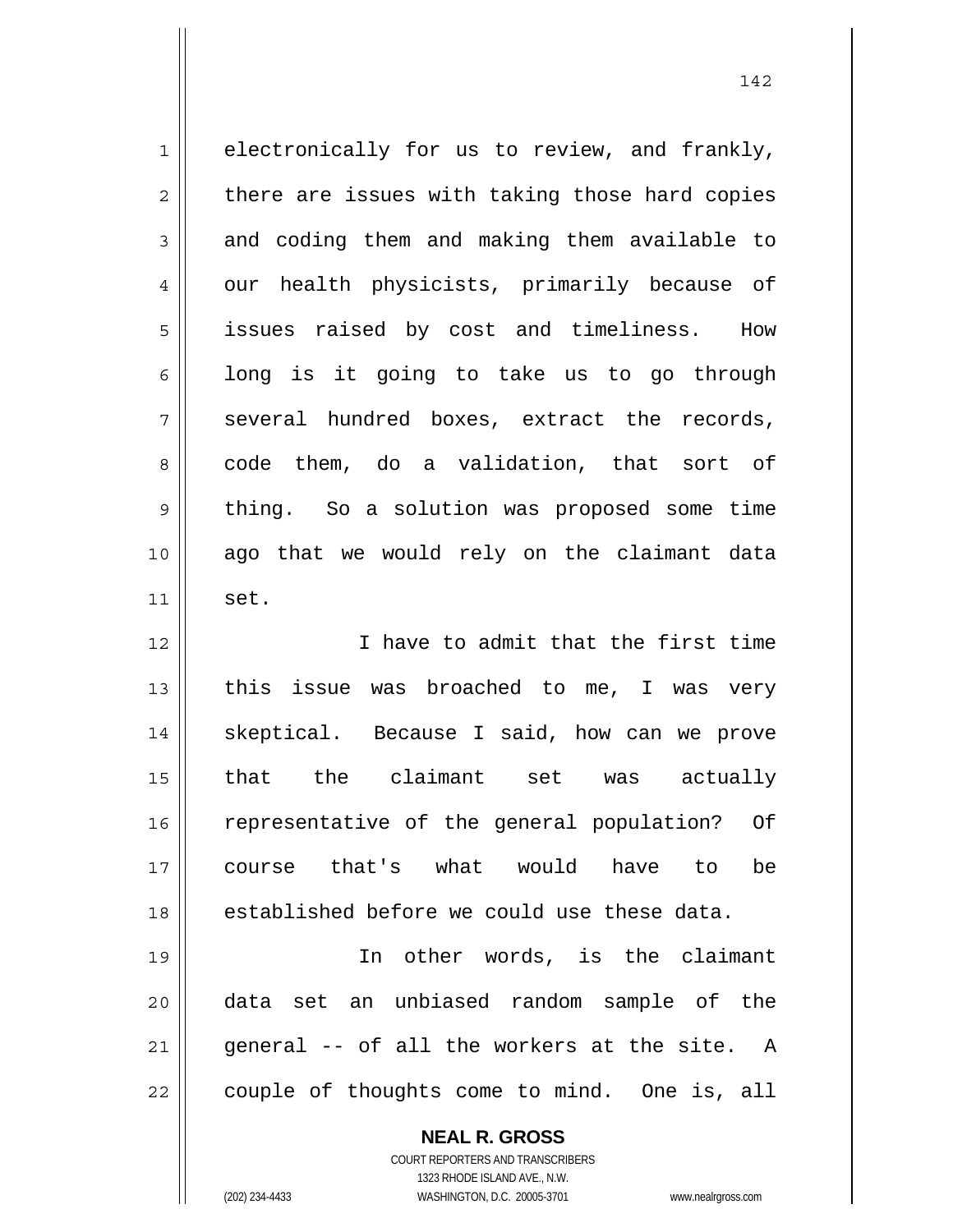1 2 3 4 5 6 7 8 9 10 11 12 13 14 15 16 17 18 19 20 21 22 of our claimants have cancer, so could it be actually a biased high sample, because since they all have cancer, presumably they might have had higher exposures to give them cancers. I can't think of another argument to the contrary, but there might be another argument that could be postulated why it would represent a sample bias low. So we wanted to entertain this, but we thought, well, how could we go about doing this? And this is where Janice Watkins and Tom LaBone came in. They proposed a concept where we could use the complete data set that we have for the Y12 workers. It turns out that Y12 has been studied extensively through epidemiologic studies, and in these CEDR database, that is the Comprehensive Epidemiological Data Resource database that is managed by the Department of Energy, there is a very large set of electronic data available. And in fact it essentially covers all workers

**NEAL R. GROSS**

COURT REPORTERS AND TRANSCRIBERS 1323 RHODE ISLAND AVE., N.W. (202) 234-4433 WASHINGTON, D.C. 20005-3701 www.nealrgross.com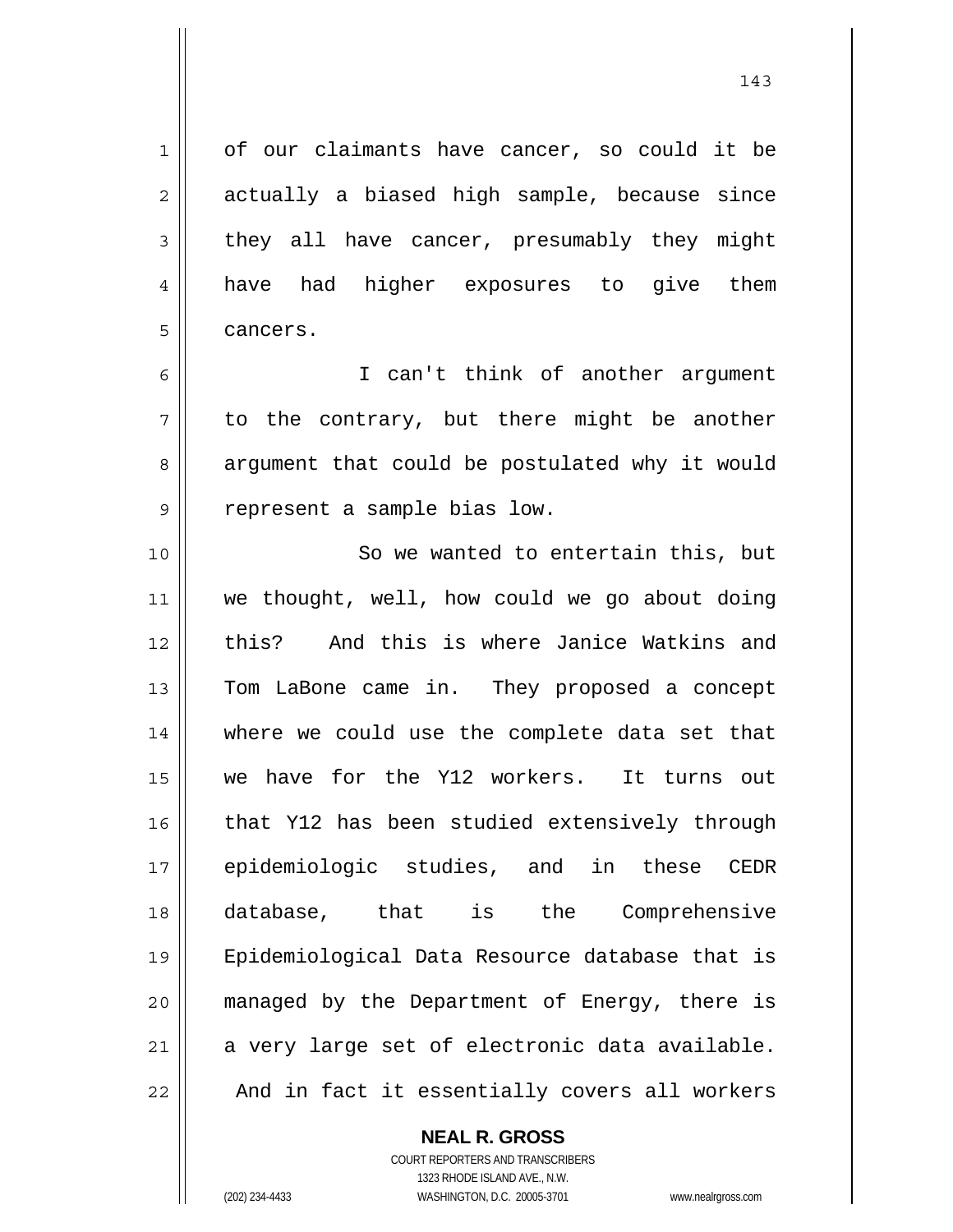1 2 at the Y12 plant between 1950 and 1988. That is all monitored workers.

3 4 5 6 7 It's a huge data set of the uranium urinanalysis in particular, and it contains data for about half a million bioassay measurements. So it's a very huge comprehensive set of data.

8 9 10 11 12 13 14 15 16 17 18 And the idea was, could we use this to somehow test this hypothesis? This is just a histogram that shows the frequency distribution of the samples that were actually collected over the history of the Y12 database. As you can see it starts in 1950, pretty low; peaks around 1958 to 1960; drops off in `66, and remains fairly constant. But you will note that the heyday of bioassay sample collection, there were upwards of almost 50,000 bioassay samples taken per year.

19 20 21 22 So this is sort of the universe of all samples. In statistical sampling, this is it. So this is the true value if you will of all samples that we are trying to model.

**NEAL R. GROSS**

COURT REPORTERS AND TRANSCRIBERS 1323 RHODE ISLAND AVE., N.W. (202) 234-4433 WASHINGTON, D.C. 20005-3701 www.nealrgross.com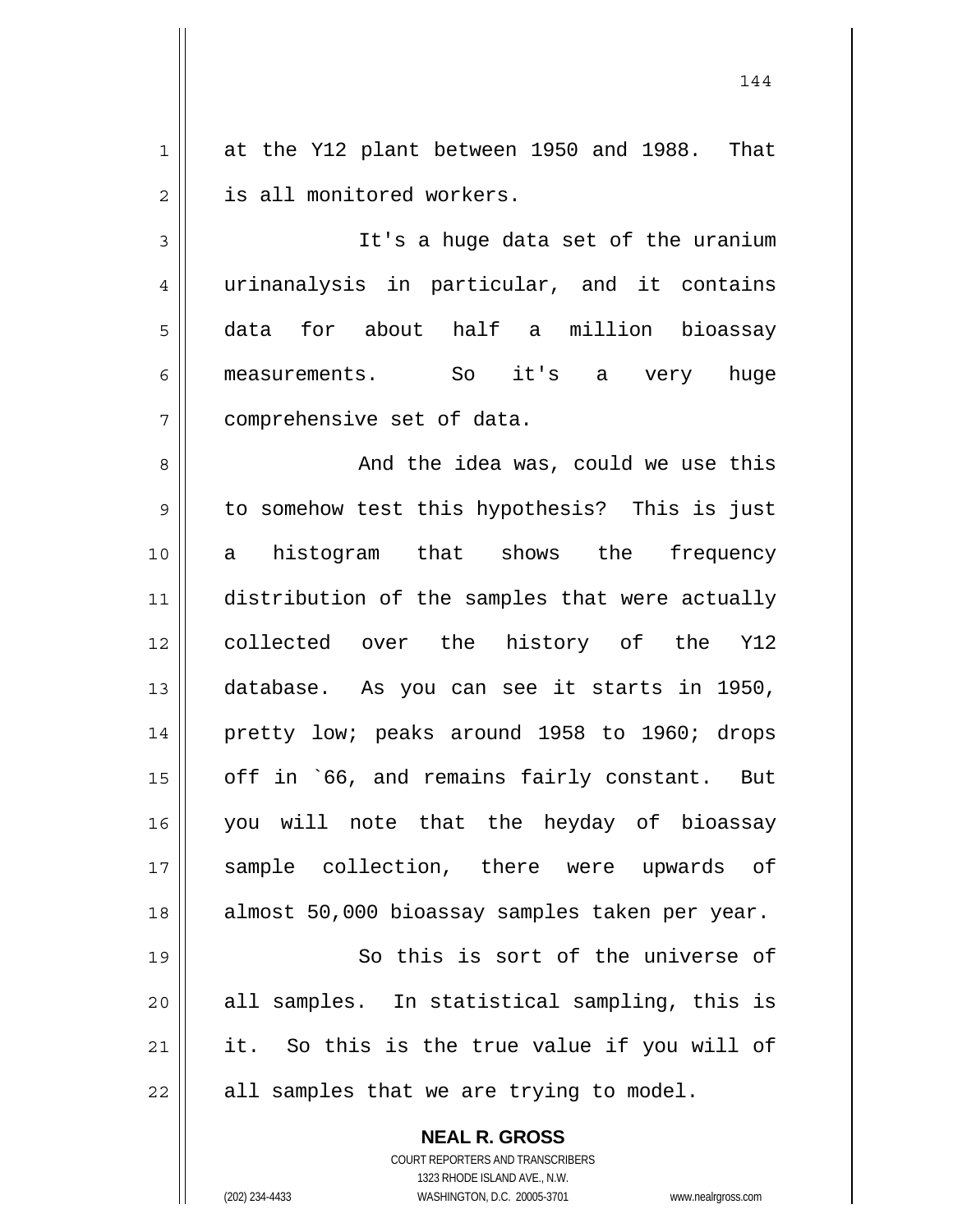**NEAL R. GROSS** COURT REPORTERS AND TRANSCRIBERS 1 2 3 4 5 6 7 8 9 10 11 12 13 14 15 16 17 18 19 20 21 22 So the concept was to test this database -- I did that already -- so we decided to do a feasibility analysis to test the claimant data against this database. So we thought, well we can easily develop an annual coworker model using the complete dataset. We have done that already for Y12, and we could establish the  $50^{th}$  and  $95^{th}$ percentiles like we do for our coworker models using the database, which although it had a half a million records, it represented 7,357 workers as you see on the slide. That is still a lot of workers. We decided to do a worker modeling effort and not an individual sampling effort, because really we are trying to reconstruct does to workers. So we have a coworker model that we have already established using these 7,000 plus workers. So now we decided, let's develop a coworker model using only the claimant data. Well it turns out that we have

145

1323 RHODE ISLAND AVE., N.W. (202) 234-4433 WASHINGTON, D.C. 20005-3701 www.nealrgross.com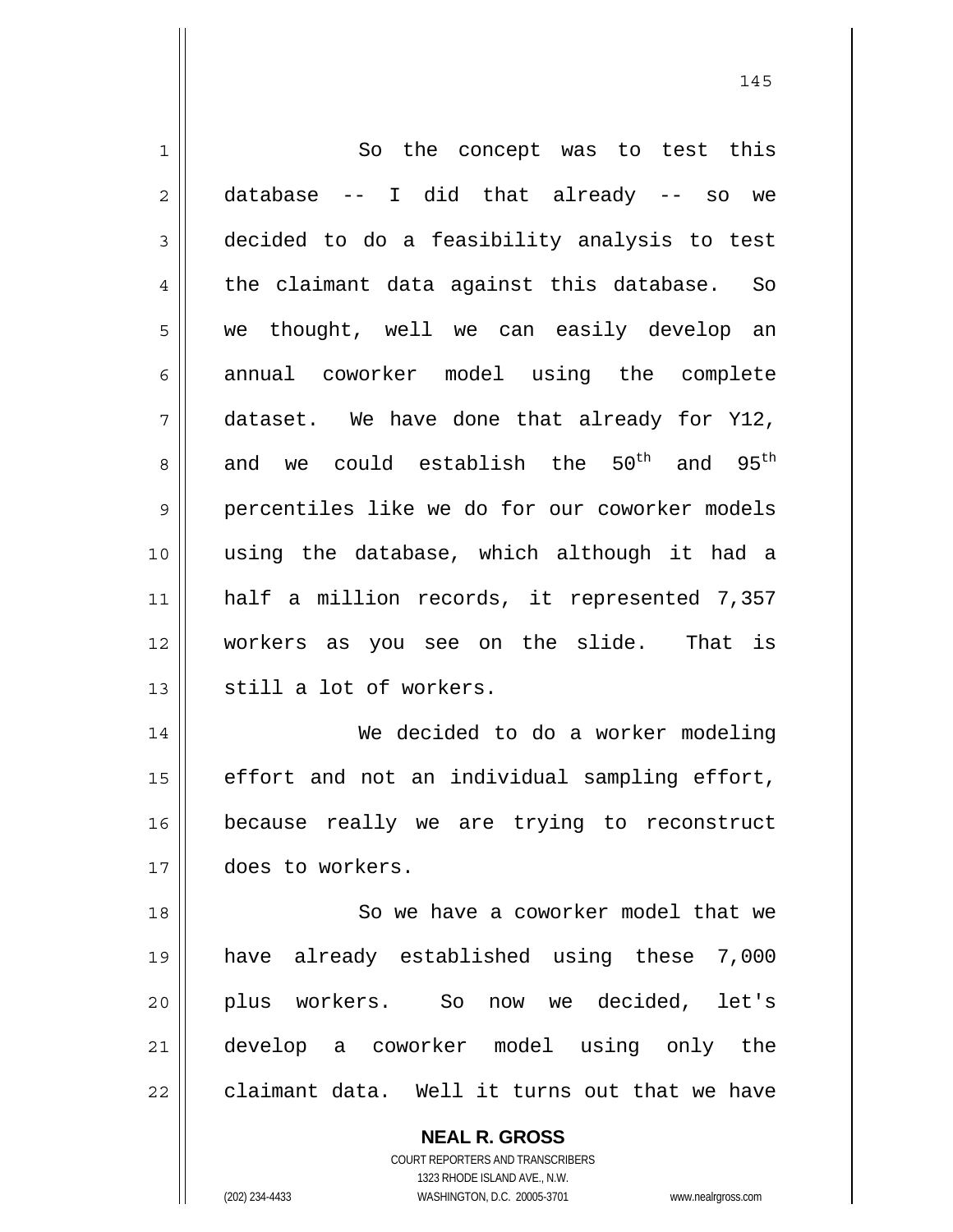731 claimants who submitted about 68,000 bioassay samples. So that is roughly 10 percent of the total population. And what would happen if we compared the results of the coworker model developed using the complete set and the claimant data set.

7 8 9 10 11 12 This is a graphic that depicts the agreement at the  $50<sup>th</sup>$  percentile, and you can see that there is fairly reasonable agreement between these two datasets. The pink line represents the claimant set, and the blue line represents the use of the entire data set.

13 14 15 16 There are some discrepancies though. If you look early on at 1950 the agreement is not quite so good, and there is also a little bit of a divergence after 1985.

17 18 19 20 21 22 When you go out to the 95<sup>th</sup> percentile which are at the extreme ends of the distribution, you expect there to be more fluctuation at the extremes of the distribution; and you in fact do see that. The agreement is not quite as good, but

> **NEAL R. GROSS** COURT REPORTERS AND TRANSCRIBERS 1323 RHODE ISLAND AVE., N.W. (202) 234-4433 WASHINGTON, D.C. 20005-3701 www.nealrgross.com

1

2

3

4

5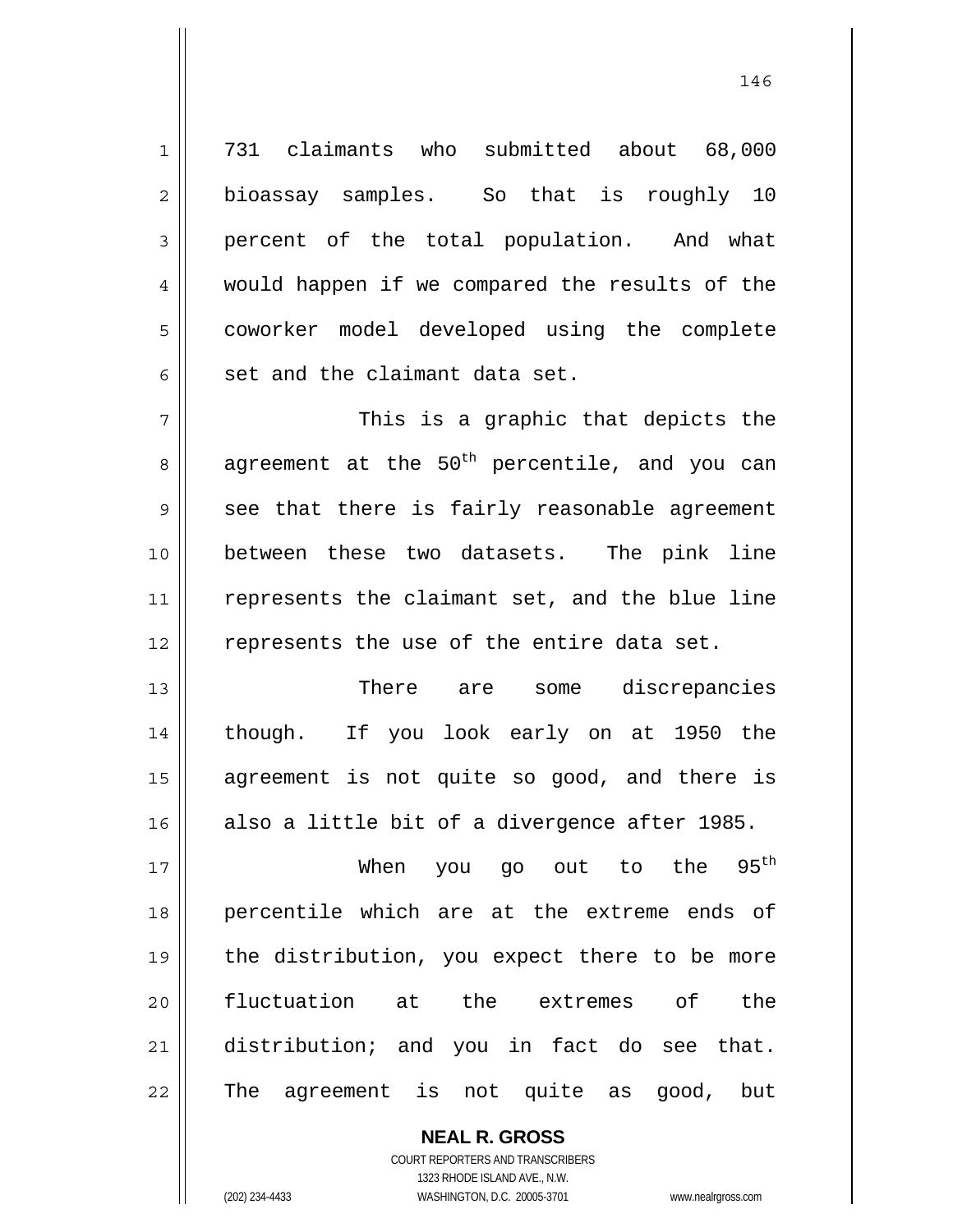**NEAL R. GROSS** 1 2 3 4 5 6 7 8 9 10 11 12 13 14 15 16 17 18 19 20 21 22 nonetheless it is fairly consistent across the Board, again, with the exception of the early years around 1950, and the later years after `85. But then the question remains, well, even though they look like they agree fairly well, how can we demonstrate that it really is a statistically valid comparison. Do they really represent the same population of workers? And so that is what we set out to do with a technique called a bootstrap analysis. A bootstrap analysis is, you select random sample distributions from the total population. In other words we had 731 workers that we are using for the claimant data set. So let's take 731 samples without replacement, a large number of times; in this case 10,000 times, and develop a distribution of all of those samples. And this in fact is what this says. This is a depiction of what the bootstrap

> COURT REPORTERS AND TRANSCRIBERS 1323 RHODE ISLAND AVE., N.W.

(202) 234-4433 WASHINGTON, D.C. 20005-3701 www.nealrgross.com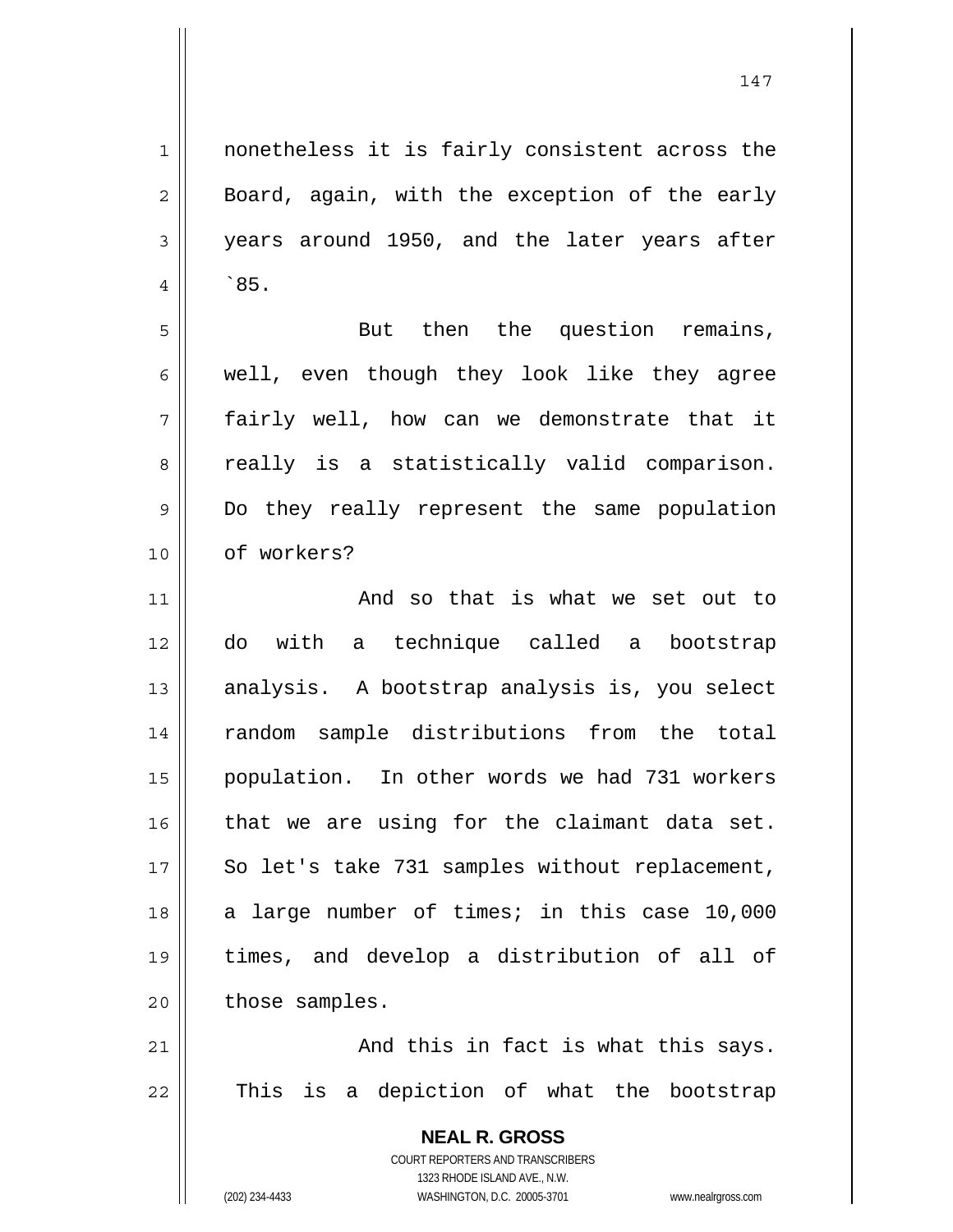1 2 3 4 5 6 7 8 9 10 11 12 13 14 15 16 17 18 19 20 21 22 analysis really is. And we chose to pick the 95<sup>th</sup> percentile, because if we could get agreement at the 95<sup>th</sup> percentile, we are pretty sure the  $50^{th}$  percentile would agree, because again, the extremes of the distribution are where you see the largest fluctuations. So the bootstrap analysis, calculate the 95<sup>th</sup> percentile of the bioassay results, of the dataset for each year, randomly draw K workers - in this case that is 731 workers, because that is what the claimant data set had - and without replacement. And repeat step two N times. In this case we repeated this step 10,000 times. So we pulled 10,000 sets of 731 people's records, and then we calculated the confidence interval that was generated from those sampling efforts, and that is what you see here, which is the results for -- this is only for 1953, but I just show this as an example of how the analysis would work. The solid red line in the middle is the -- wait a second -- the

**NEAL R. GROSS**

COURT REPORTERS AND TRANSCRIBERS 1323 RHODE ISLAND AVE., N.W. (202) 234-4433 WASHINGTON, D.C. 20005-3701 www.nealrgross.com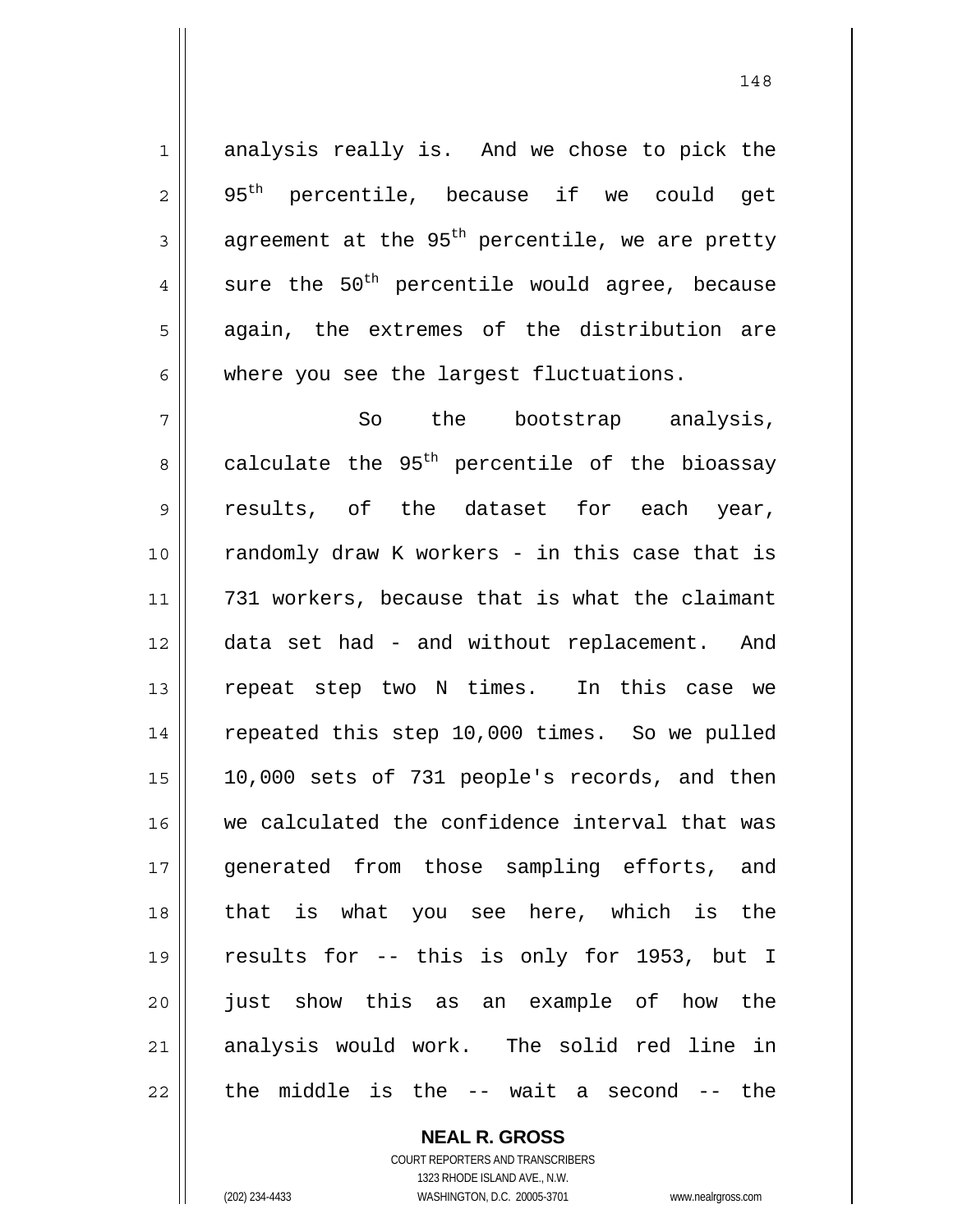1 2 3 4 5 6 7 8 9 10 11 12 13 14 15 16 17 18 19 20 21 22 solid red line is the true 95<sup>th</sup> percentile. That is of the entire population, the  $95<sup>th</sup>$ percentile is represented by the red line. The median of the bootstrap analysis is just to the left of that, very close which you would expect, based on that kind of sampling. And then you see the lower 99 percent confidence interval and the upper 99 percent confidence interval identified. Those are the confidence intervals, of those 10,000 runs, that is the range of the values that came out of that for the 95<sup>th</sup> percentile. And then the dashed blue line represents the claimant  $-$  95<sup>th</sup> claimant database reconstructed 95<sup>th</sup> percentile. So what we have here is the claimant database, the  $95<sup>th</sup>$  percentile for the claimant database is well within the limits - is well within the 99 percent confidence intervals for -- using this bootstrap analysis technique. Which gave us confidence, okay,

149

COURT REPORTERS AND TRANSCRIBERS 1323 RHODE ISLAND AVE., N.W. (202) 234-4433 WASHINGTON, D.C. 20005-3701 www.nealrgross.com

**NEAL R. GROSS**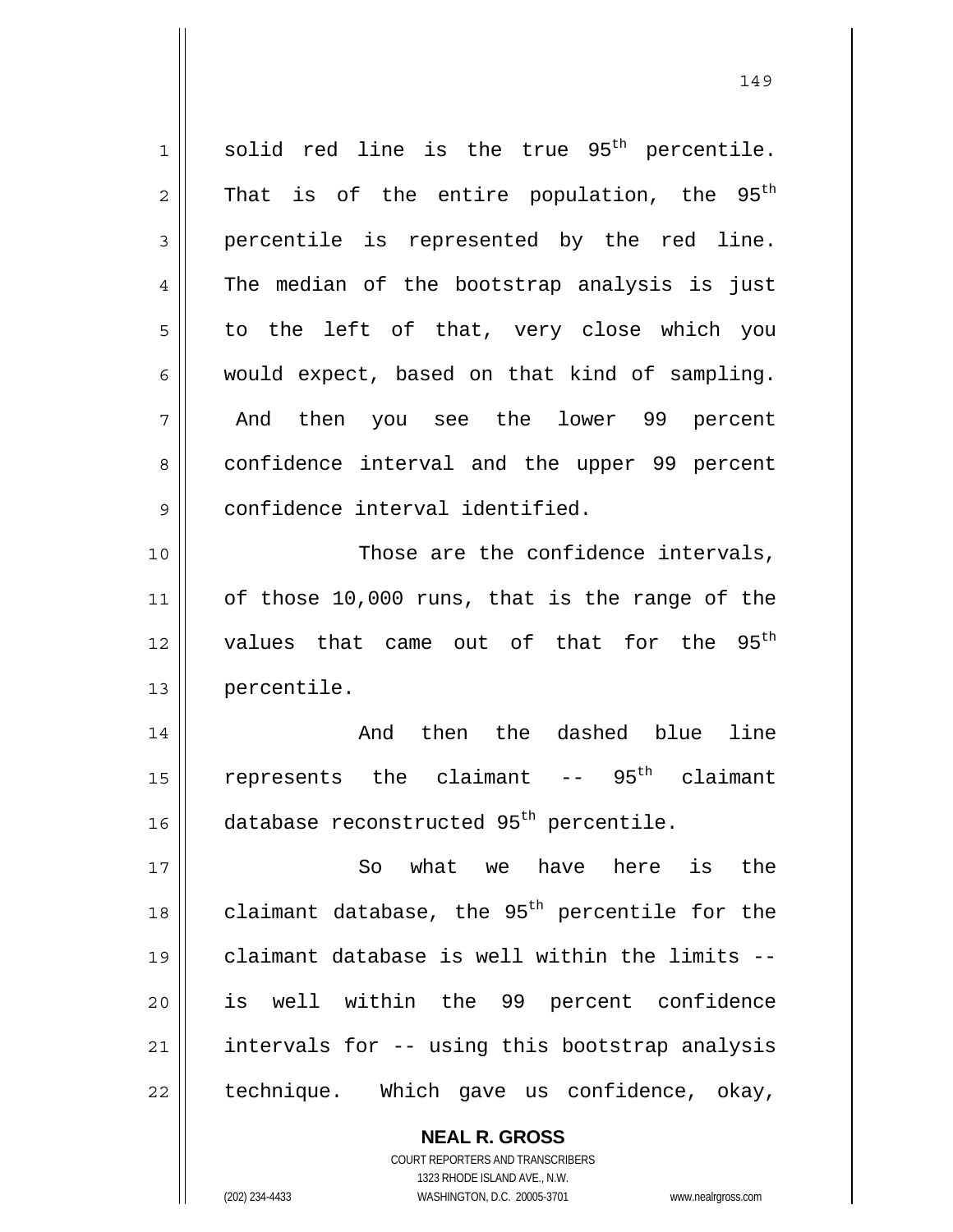**NEAL R. GROSS** COURT REPORTERS AND TRANSCRIBERS 1323 RHODE ISLAND AVE., N.W. 1 2 3 4 5 6 7 8 9 10 11 12 13 14 15 16 17 18 19 20 21 22 this is producing some fairly reasonable numbers, and this slide summarizes that. The bootstrap sampling demonstrated that the results were 36 of 39 years that were reconstructed - this is for the  $95<sup>th</sup>$  percentile - were within the 99 percent confidence interval. Yes? MR. KATZ: Jim, can you pause? Can people on the telephone hear us? MEMBER ROESSLER: I can year, yes. MR. KATZ: Have you been losing your connection? MEMBER ROESSLER: No, I haven't lost it. MR. KATZ: Okay, thank you. CHAIR ZIEMER: Okay, go ahead. DR. NETON: Okay, thank you. So for those three years that were outside those 99 percent confidence limits, that was 1950, `87 and `88, it appears that the reason was that the claimant dataset contained less than -- fewer than 10 percent

<u>150</u>

(202) 234-4433 WASHINGTON, D.C. 20005-3701 www.nealrgross.com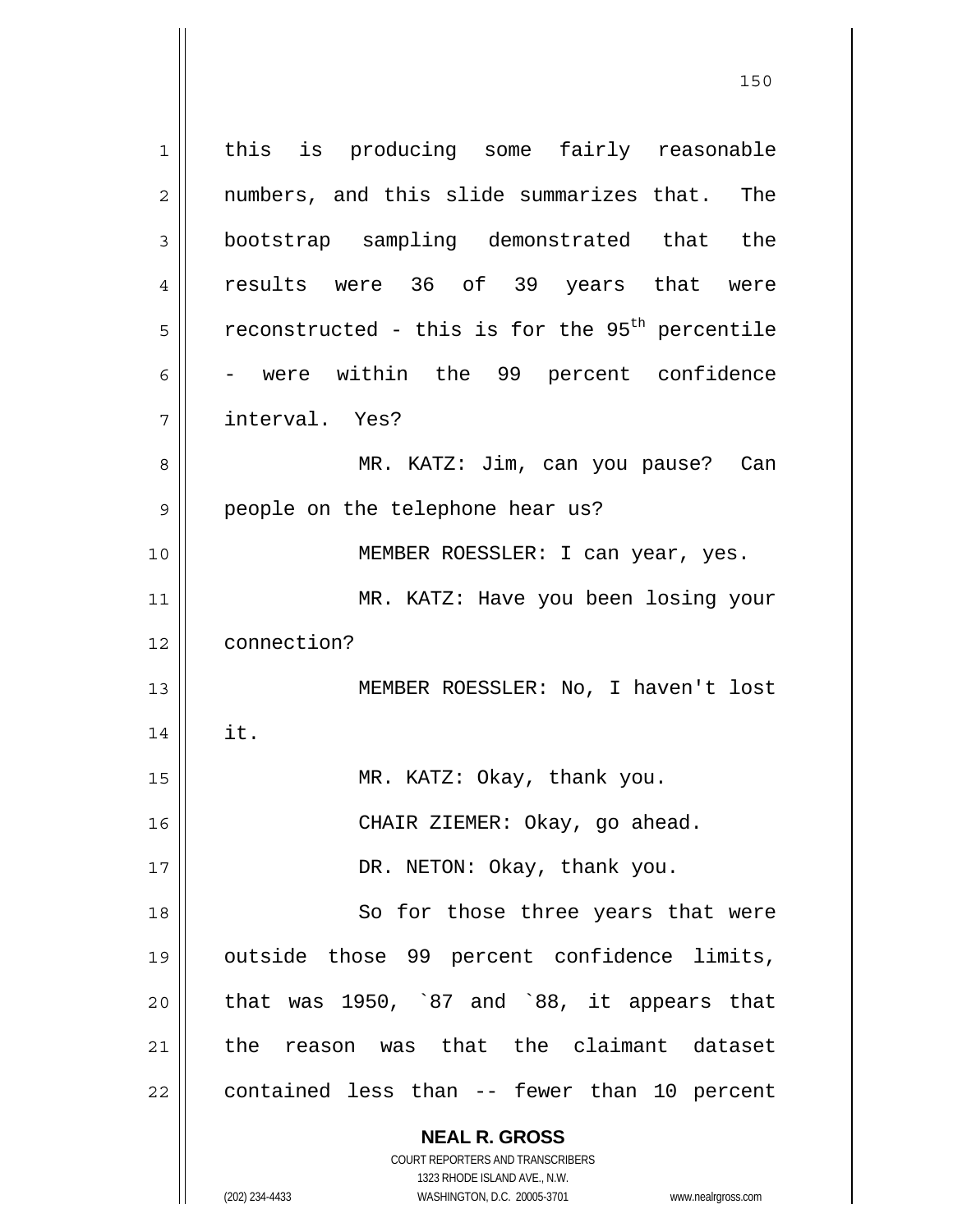**NEAL R. GROSS** 1 2 3 4 5 6 7 8 9 10 11 12 13 14 15 16 17 18 19 20 21 22 of the total data. So when you have fewer numbers, fewer than 10 percent of the represented samples, then you expect some statistical anomalies to occur. And in fact there were a few other years that contained less than 10 percent of the data that were fortuitously within the 99 percent confidence interval. So what we have here is, we have identified that one of the limitations of this technique is, you have to be able to somehow convince yourself you've got at least 10 percent of the real dataset being monitored, which is not exactly trivial in some cases. So the conclusions of this analysis are that the feasibility did demonstrate that with certain caveats: you have to have at least 10 percent by year of the true data set, at least for the Y12 plant, it would produce a representative coworker model. I talked about you need to have sufficient sample size. But then we thought,

> COURT REPORTERS AND TRANSCRIBERS 1323 RHODE ISLAND AVE., N.W.

(202) 234-4433 WASHINGTON, D.C. 20005-3701 www.nealrgross.com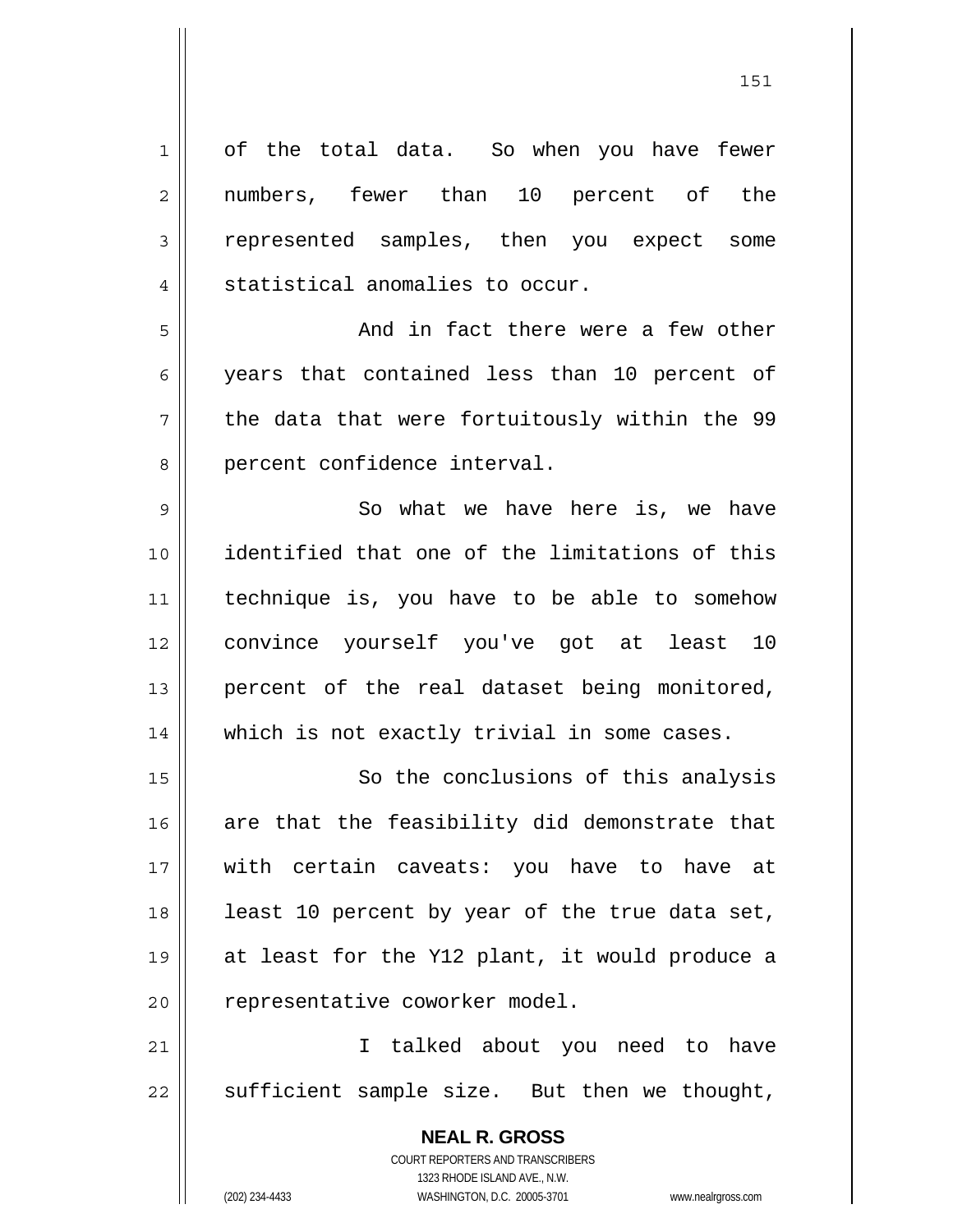**NEAL R. GROSS** 1 2 3 4 5 6 7 8 9 10 11 12 13 14 15 16 17 18 19 20 21 22 well, what if you didn't? What if you didn't have 10 percent, maybe you could go back and randomly sample the existing hard copy records that were there on a random basis, and pull out and supplement the coworker data until you got 10 percent, and then reconstruct the model. We leave that open as a possibility for further thought. And that's it. That is the result of that analysis, and I would be happy to answer any questions on the whole presentation if there are any. CHAIR ZIEMER: Thank you very much, Jim. Let's open the floor for comments or questions. Dr. Melius. MEMBER MELIUS: One of the issues - and I think I brought this up in a work group setting -- what you are calling a coworker analysis is really based on all the workers within a given facility and so forth. It

1323 RHODE ISLAND AVE., N.W. (202) 234-4433 WASHINGTON, D.C. 20005-3701 www.nealrgross.com

COURT REPORTERS AND TRANSCRIBERS

<u>152</u>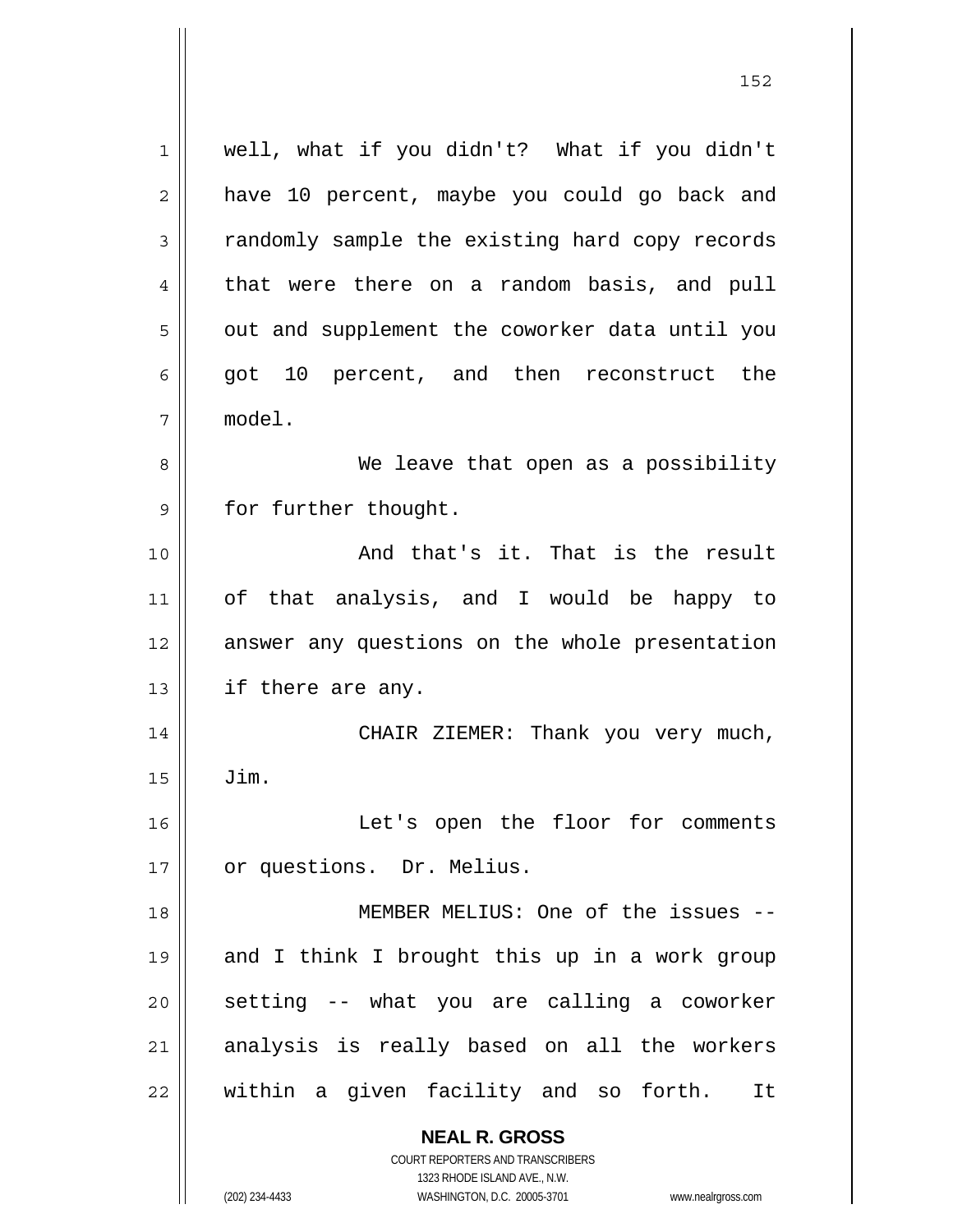| 1  | doesn't really take into account factors such     |
|----|---------------------------------------------------|
| 2  | as job task or job assignment or type of trade    |
| 3  | or whatever.                                      |
| 4  | an analysis based on -- even<br>So                |
| 5  | with a $95th$ percentile -- based on this general |
| 6  | group of workers may not be appropriate for a     |
| 7  | subgroup that has much higher exposures.          |
| 8  | I think there are -- in our<br>And                |
| 9  | discussions we talked about the fact that you     |
| 10 | have information limitations. So you may not      |
| 11 | always have the information on the sampling by    |
| 12 | job task, or job assignment or something like     |
| 13 | that. Or you may not have adequate numbers to     |
| 14 | be able to do that.                               |
| 15 | think it's a significant<br>But<br>I.             |
| 16 | problem, and it's something that you need to      |
| 17 | think about. Actually it should be that you       |
| 18 | have to demonstrate that whatever distribution    |
| 19 | you are putting forward is adequate to capture    |
| 20 | -- to be representative of those groups of        |
| 21 | workers, or somehow deal with a subgroup in       |
| 22 | some other way.                                   |
|    |                                                   |

<u>153</u>

**NEAL R. GROSS** COURT REPORTERS AND TRANSCRIBERS 1323 RHODE ISLAND AVE., N.W. (202) 234-4433 WASHINGTON, D.C. 20005-3701 www.nealrgross.com

 $\mathbf{I}$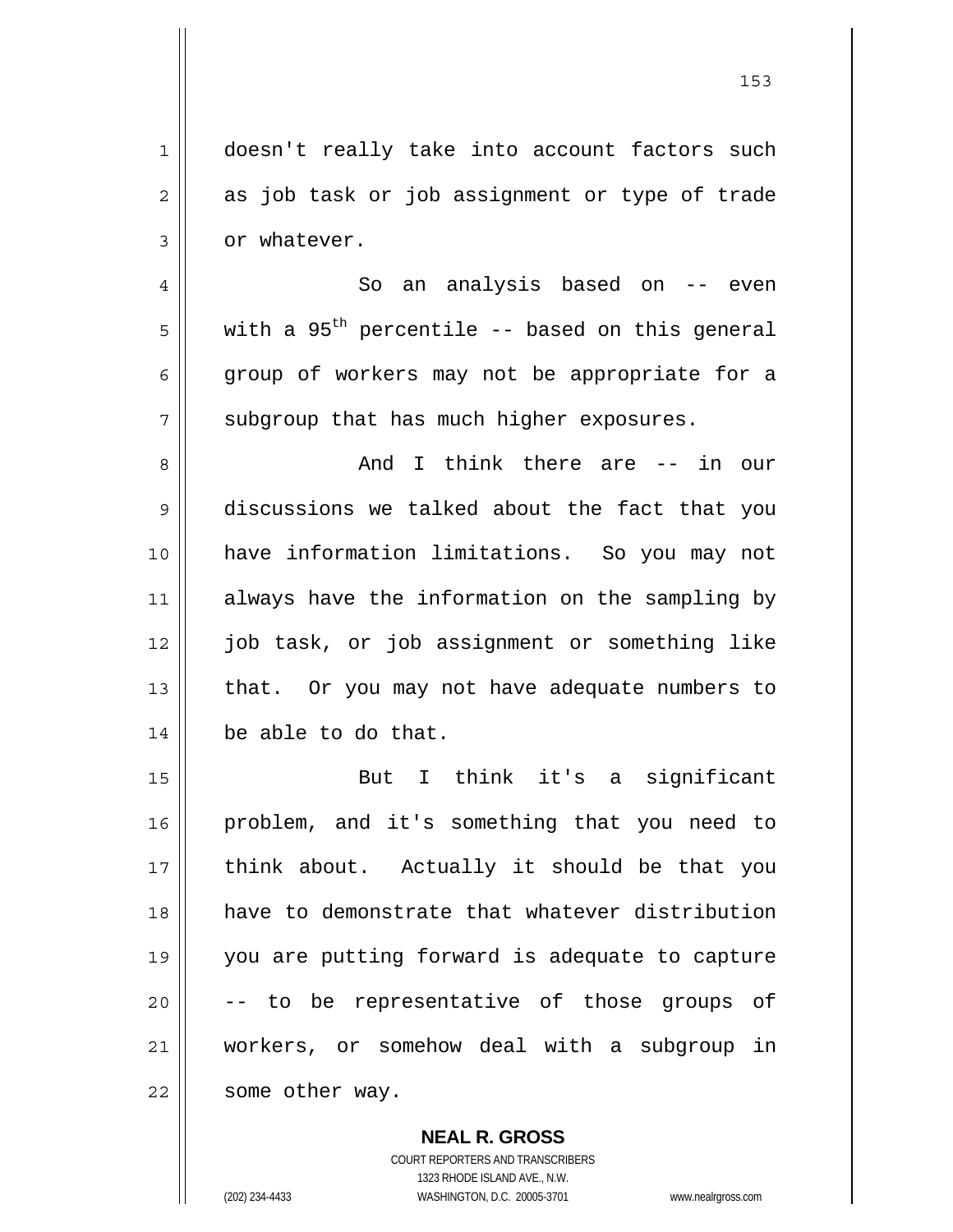**NEAL R. GROSS** COURT REPORTERS AND TRANSCRIBERS 1323 RHODE ISLAND AVE., N.W. 1 2 3 4 5 6 7 8 9 10 11 12 13 14 15 16 17 18 19 20 21 22 It's not a trivial issue, and it's not an easy issue to deal with. DR. NETON: No, I understand. You raise a good point, Dr. Melius. We have talked about this before. And this analysis of course presupposes that the workers with the highest potential for exposures were indeed monitored in the first place. MEMBER MELIUS: Well, that's my second point. DR. NETON: That's a precondition. And I think we have been held to that standard for a number of sites now. And we have had extensive discussions about -- for instance the Y12 site that issue came up. How do you know that the workers who had the highest potential for exposure were indeed the ones that were monitored? So we have gone down that path to some degree. Then you have to say well, even the highest exposed workers, is there a set of the highest exposed workers who were unmonitored.

154

(202) 234-4433 WASHINGTON, D.C. 20005-3701 www.nealrgross.com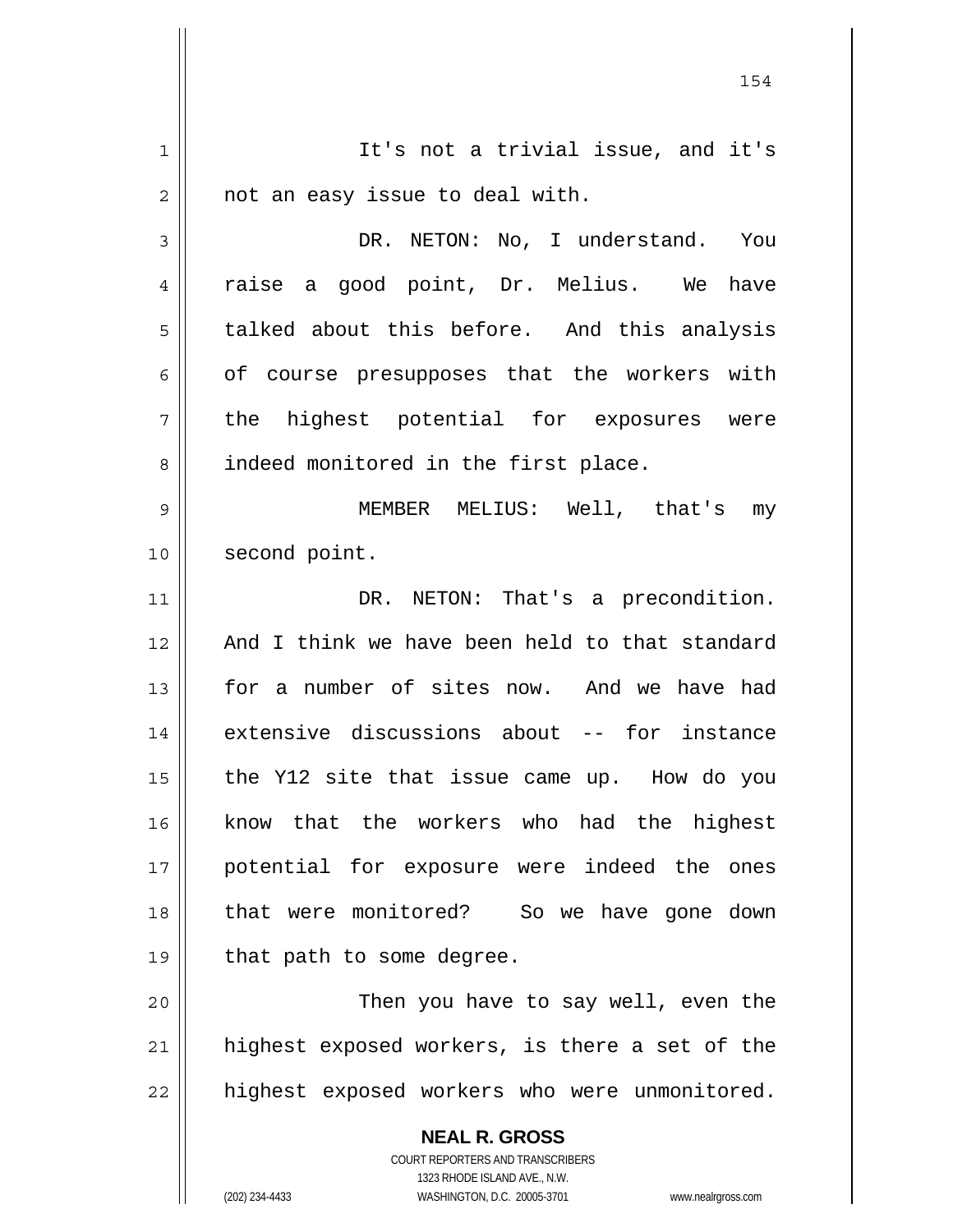And I agree. We should have to be able to demonstrate that that is indeed true.

1

2

3 4 5 6 7 8 9 10 11 12 13 14 15 16 17 18 19 MEMBER MELIUS: Then the further complication, is there a particular task or something that were not monitored. The kind of issues we hear about repeatedly at these sites where people are put into very high exposure environments where monitoring is deliberately not done or infeasible to do or whatever. And again there is a mathematical side to that. What is the potential exposure they may have experienced in those situations, and how would that compare to that, and does your coworker model, other model, incorporate that potential. Then that is even harder, because you are not measuring anything, so you are having to assume something. Then it is a repeated problem we have run across in these situations.

20 21 22 DR. NETON: I totally agree with you. We have to use extreme care when we determine to whom this coworker model is

> **NEAL R. GROSS** COURT REPORTERS AND TRANSCRIBERS 1323 RHODE ISLAND AVE., N.W. (202) 234-4433 WASHINGTON, D.C. 20005-3701 www.nealrgross.com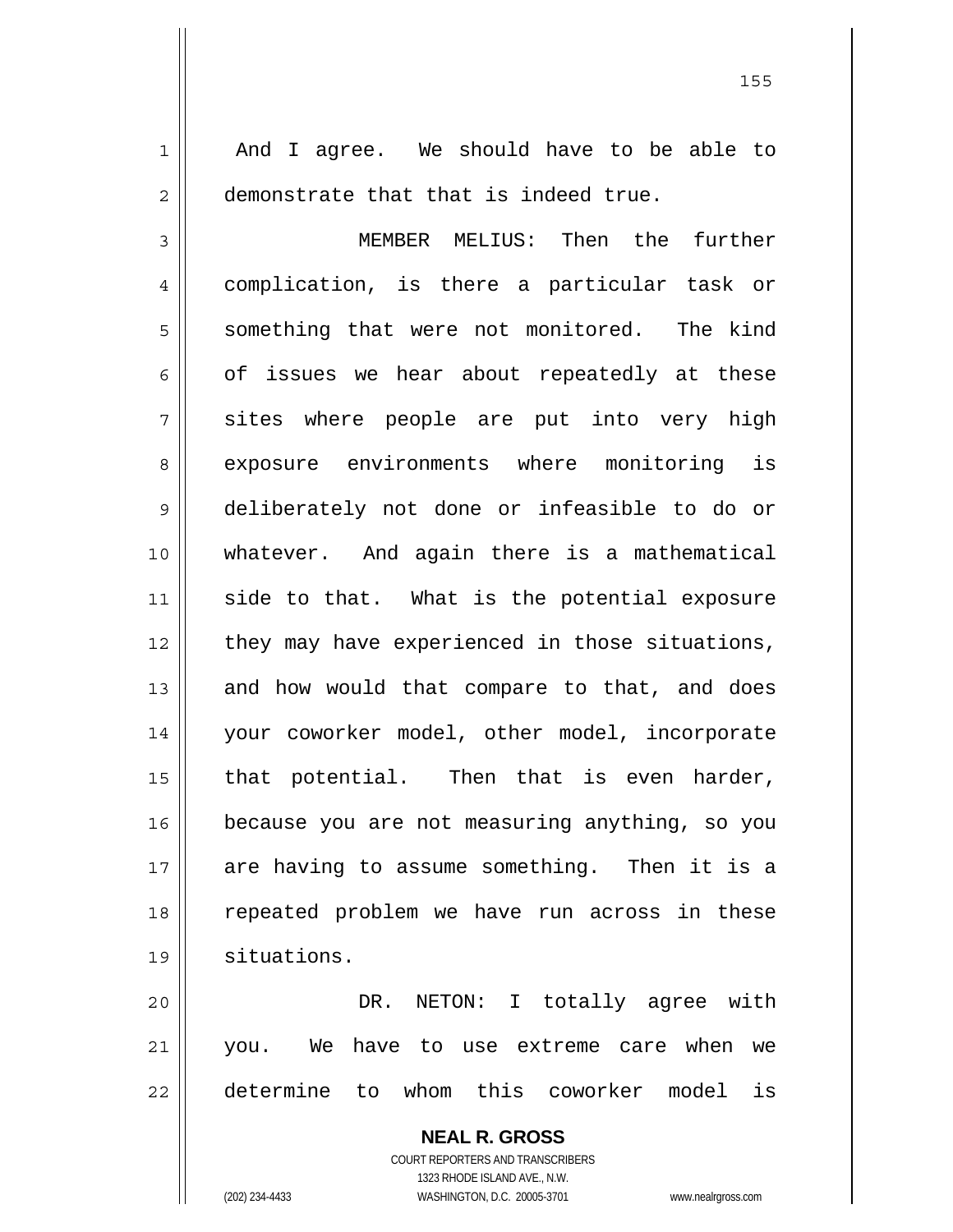| 1              | applied. We have to justify that it is         |
|----------------|------------------------------------------------|
| $\overline{2}$ | appropriate to apply to that particular group. |
| 3              | No disagreement there.                         |
| 4              | CHAIR ZIEMER: Mark.                            |
| 5              | MEMBER GRIFFON: Jim, I apologize, I            |
| 6              | walked in a little late, so I might have       |
| 7              | missed this in the beginning of your           |
| 8              | presentation. But I guess my fundamental       |
| 9              | question is, why are you going forward with    |
| 10             | this?<br>Is this specifically for Savannah     |
| 11             | River?                                         |
| 12             | DR. NETON: There are more than just            |
| 13             | Savannah River sites in mind. I mean there     |
| 14             | are sites with large amounts of uncoded data,  |
| 15             | bioassay information in particular that hasn't |
| 16             | been coded. It is not necessarily even just    |
| 17             | for the main radionuclides. For instance,      |
| 18             | this would be applicable at Savannah River.    |
| 19             | Tim Taulbee actually mentioned that in his     |
| 20             | presentation yesterday, it could potentially   |
| 21             | be useful to reconstruct a coworker model for  |
| 22             | Savannah River.                                |

**NEAL R. GROSS** COURT REPORTERS AND TRANSCRIBERS 1323 RHODE ISLAND AVE., N.W. (202) 234-4433 WASHINGTON, D.C. 20005-3701 www.nealrgross.com

<u>156 - Johann Barbara, martxa a tsair an t-Israel ann an 156 an t-Israel ann an 156 an t-Israel ann an 156 an </u>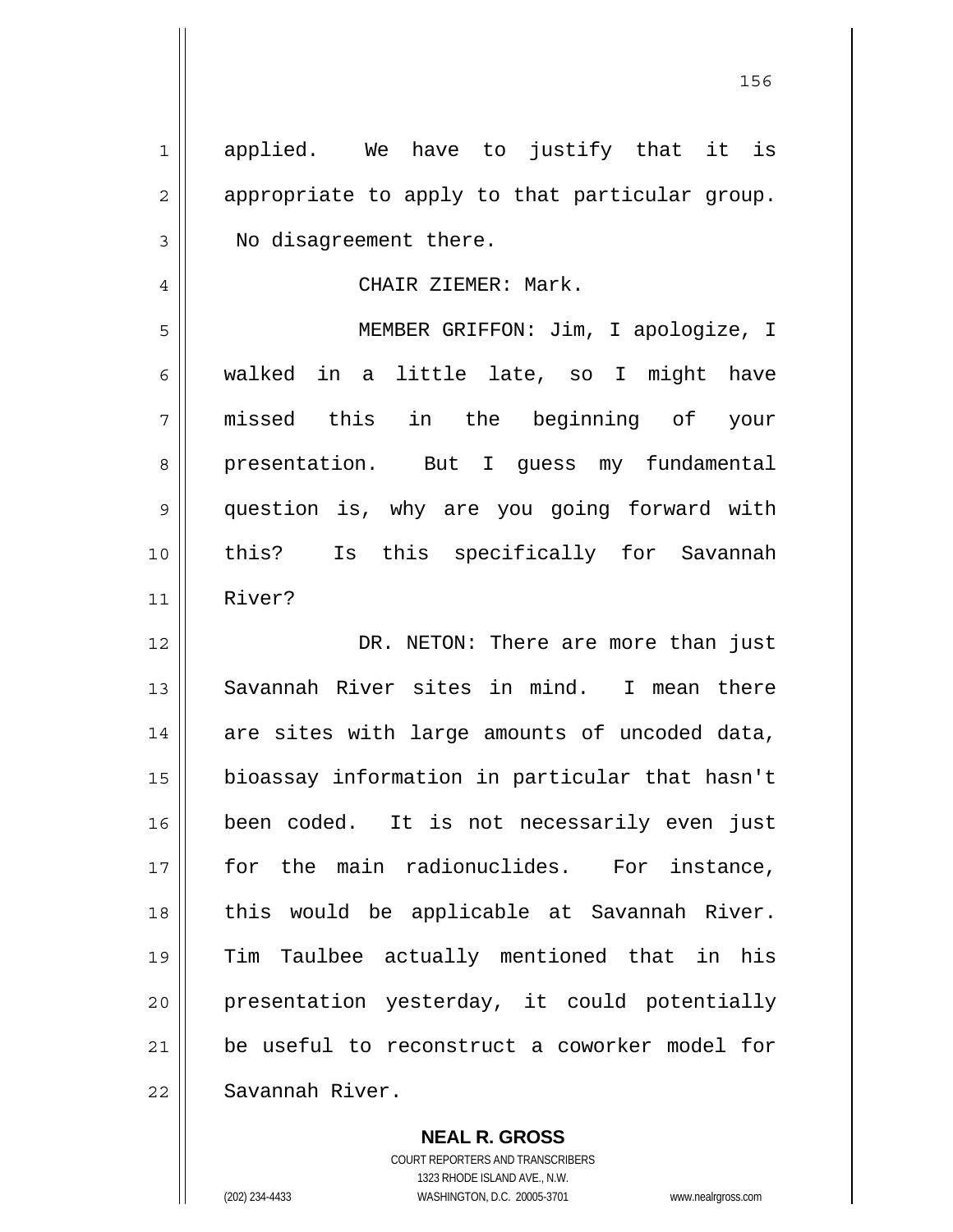**NEAL R. GROSS** COURT REPORTERS AND TRANSCRIBERS 1 2 3 4 5 6 7 8 9 10 11 12 13 14 15 16 17 18 19 20 21 22 But you could also envision scenarios where the radionuclides of lesser usage at the sites that have not been coded could be brought into play with this type of analysis. MEMBER GRIFFON: Then I guess to get back to the Savannah River question, there was a lot of data that wasn't uncoded, but I also see that -- it seems to me to do this, this is what I think Tim referred to as TIB XX -- I don't know if has a number yet. DR. NETON: It's TIB-0075. MEMBER GRIFFON: Oh, it's TIB-0075, okay. DR. NETON: It's not been issued. It's imminent though. MEMBER GRIFFON: Anyway, you went through quite a bit of work it seems to me to enter claimant data here to compare against the electronic Y12 data. DR. NETON: No, it was actually -while these are all claimant data, and

1323 RHODE ISLAND AVE., N.W.

(202) 234-4433 WASHINGTON, D.C. 20005-3701 www.nealrgross.com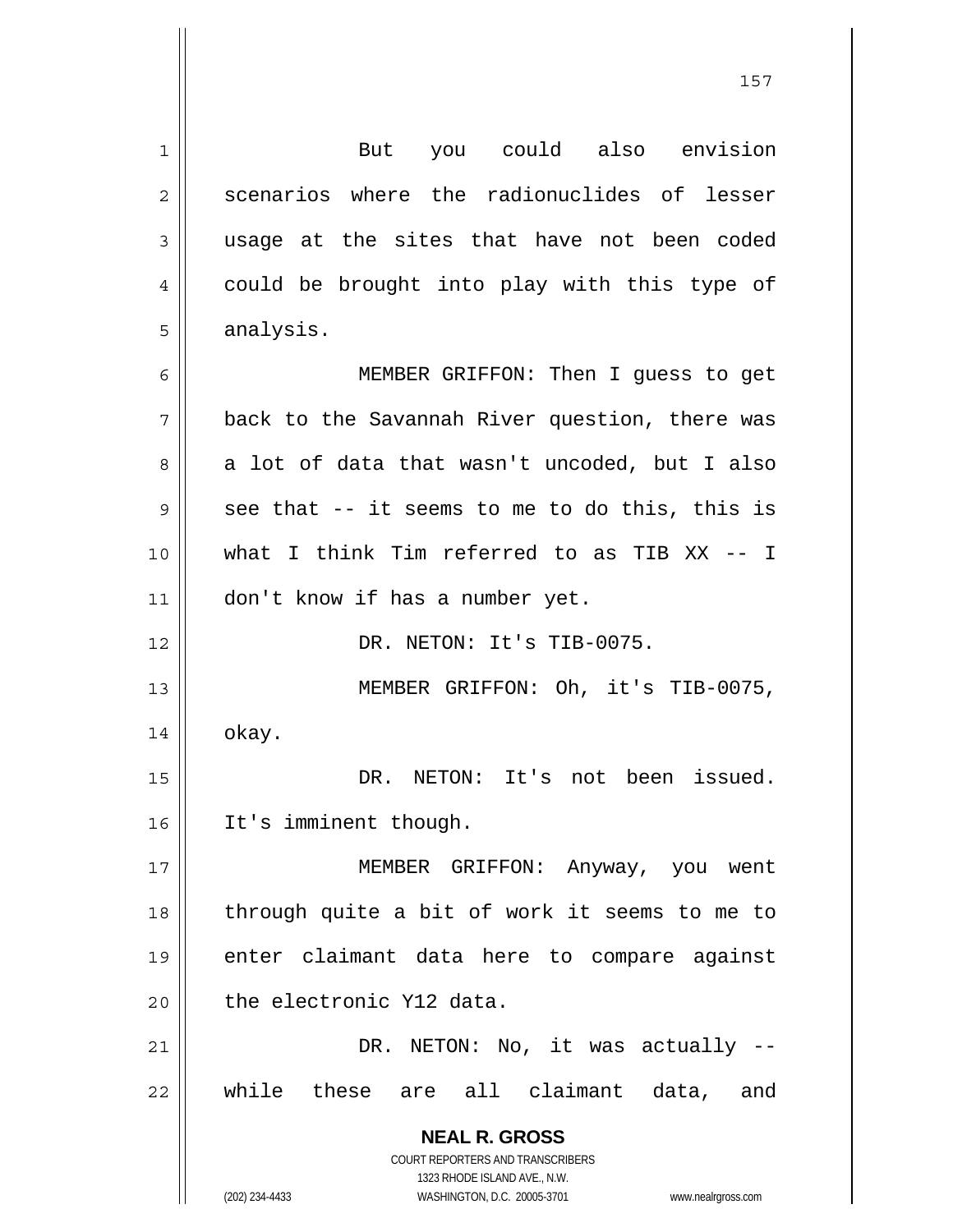|    | 158                                                                                                 |
|----|-----------------------------------------------------------------------------------------------------|
| 1  | claimant data are coded as they come in.                                                            |
| 2  | MEMEBR GRIFFON: As they come in?                                                                    |
| 3  | Okay, so it wasn't extra work for you.                                                              |
| 4  | DR. NETON: No, we didn't go and                                                                     |
| 5  | code 68,000 pieces of claimant data -- or                                                           |
| 6  | 6,800.                                                                                              |
| 7  | MEMBER GRIFFON: Well, I guess the                                                                   |
| 8  | question is - and I can appreciate that you                                                         |
| 9  | don't want to code all the Savannah River data                                                      |
| 10 | - but is it a question of, NIOSH doesn't want                                                       |
| 11 | to go through and code all that urinanalysis                                                        |
| 12 | data for Savannah River? Or that Savannah                                                           |
| 13 | River is not making it available to NIOSH?                                                          |
| 14 | DR. NETON: No, we have it available                                                                 |
| 15 | to NIOSH now. It's a matter of resources,                                                           |
| 16 | time constraints. The question is, do you                                                           |
| 17 | really need to code, say, 600,000 bioassay                                                          |
| 18 | samples, or can you demonstrate that if you                                                         |
| 19 | have a representative statistical sampling of                                                       |
|    |                                                                                                     |
| 20 | those bioassay records and can construct a                                                          |
| 21 | coworker model.                                                                                     |
| 22 | MEMBER GRIFFON: No, I understand.                                                                   |
|    | <b>NEAL R. GROSS</b><br>COURT REPORTERS AND TRANSCRIBERS                                            |
|    | 1323 RHODE ISLAND AVE., N.W.<br>(202) 234-4433<br>WASHINGTON, D.C. 20005-3701<br>www.nealrgross.com |

 $\mathsf{l}$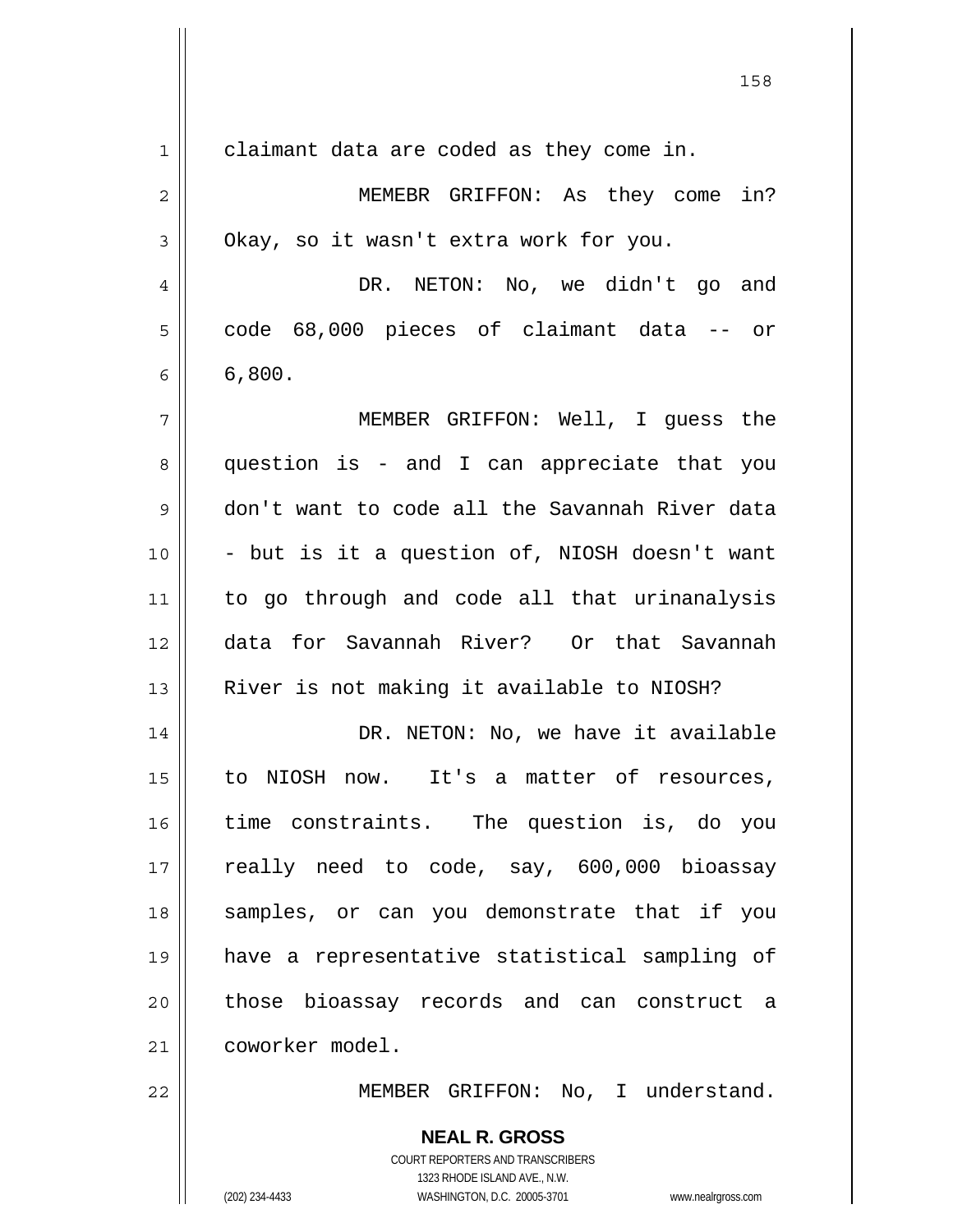1 2 I wanted to make sure that it wasn't an access issue to the data.

3 4 5 DR. NETON: No, the data are available. Tim Taulbee assures me that he has found the records, and we have access to them.

6 7 CHAIR ZIEMER: Any comments? Larry Elliott?

8 9 10 11 12 13 MR. ELLIOTT: Well, I think also in response to Mark's last question, it also has to be considered that if we were to go look for an individual claimant's data in those boxes, how much time, how many pages would we have to go through just for each claimant?

14 15 16 17 So if we have a model that can be used to address that with perusing through piles of paper, that was also in this - factored into this consideration.

18 19 20 21 22 MEMBER GRIFFON: And does this -- I guess I assume we've got to review this TIB obviously, and it might even be part of the Savannah River review as well as procedures or something, I don't know. But I guess I would

> **NEAL R. GROSS** COURT REPORTERS AND TRANSCRIBERS 1323 RHODE ISLAND AVE., N.W. (202) 234-4433 WASHINGTON, D.C. 20005-3701 www.nealrgross.com

<u>159 - Andrej Amerikaanse konstantine († 159</u>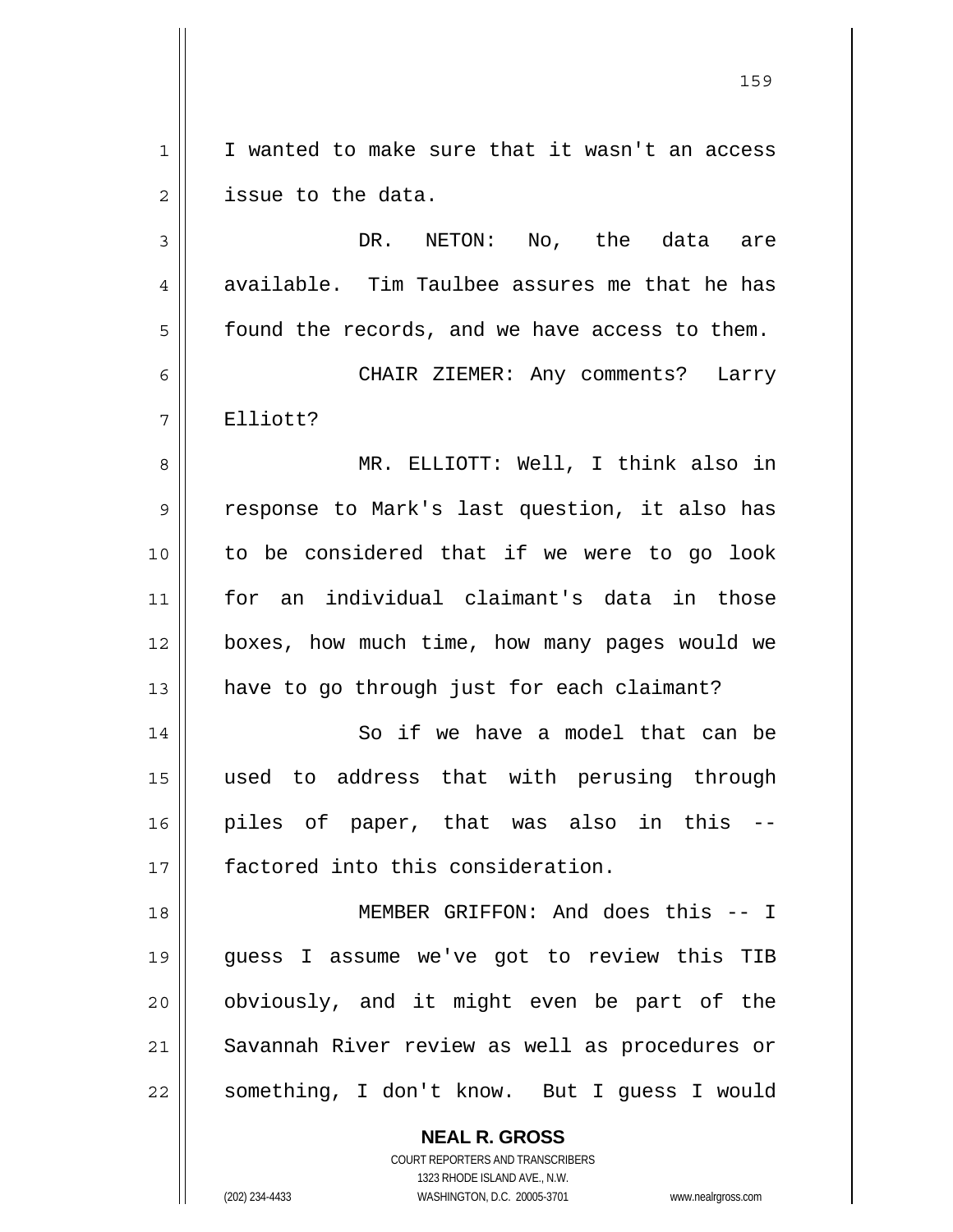**NEAL R. GROSS** 1 2 3 4 5 6 7 8 9 10 11 12 13 14 15 16 17 18 19 20 21 22 assume somewhere in this there is a justification of why -- I think this follows up a little on what Jim was talking about, why this Y12 analysis proves to me that this is useful with the Savannah River claim population. DR. NETON: I would answer that with a question: why not? MEMBER GRIFFON: Well, why not might be -- I don't know -- DR. NETON: That's why I'm saying, we thought about this part. MEMBER GRIFFON: I mean there might be different percentages of construction workers applying for claims down there, because building trades are represented and the construction workers are not. DR. NETON: Well, that gets to Dr. Melius' original question, we have to be careful to what subset of workers we apply this coworker model to, I'll grant you that. Because that is to me a more relevant issue.

<u>160</u>

1323 RHODE ISLAND AVE., N.W. (202) 234-4433 WASHINGTON, D.C. 20005-3701 www.nealrgross.com

COURT REPORTERS AND TRANSCRIBERS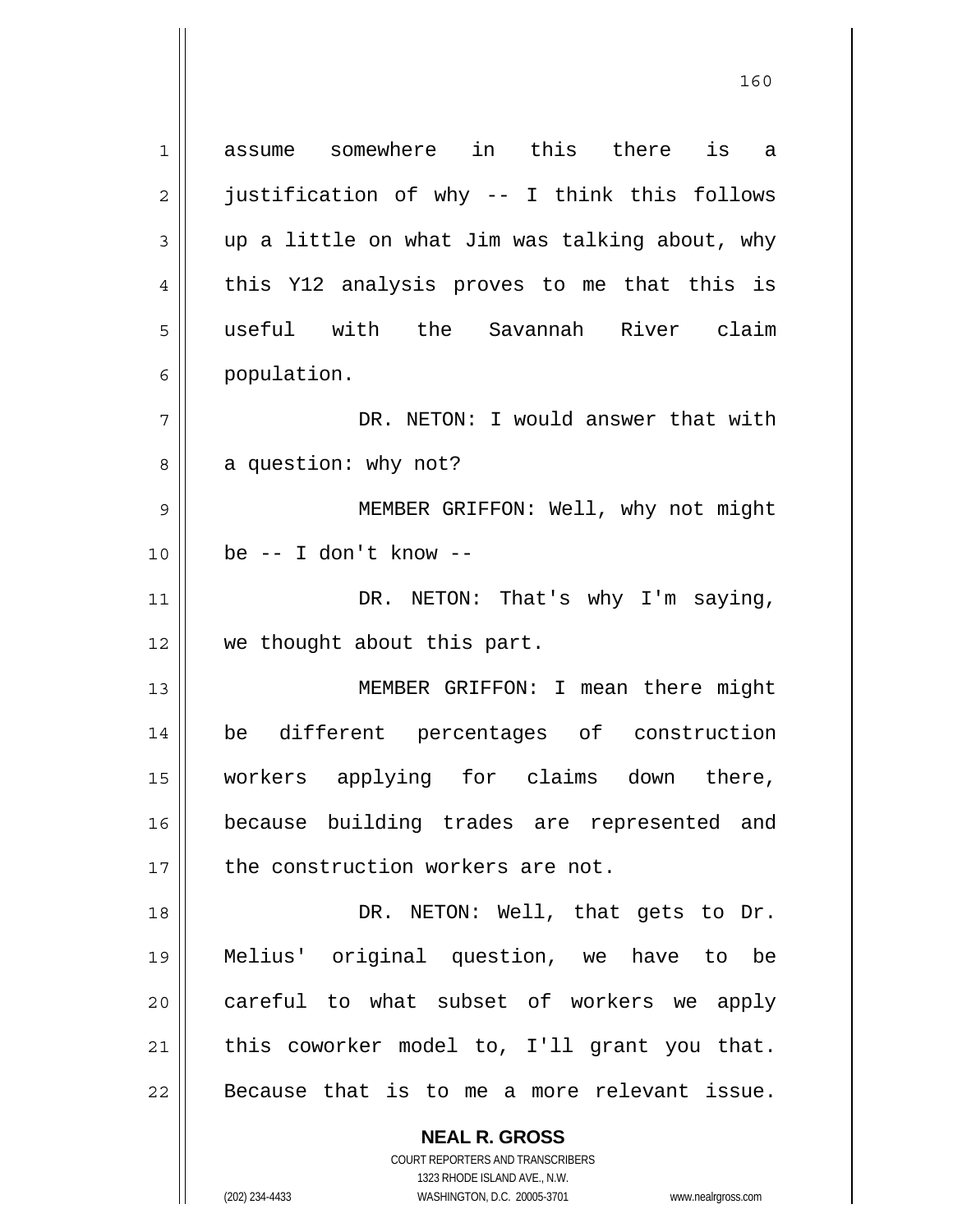**NEAL R. GROSS** COURT REPORTERS AND TRANSCRIBERS 1323 RHODE ISLAND AVE., N.W. (202) 234-4433 WASHINGTON, D.C. 20005-3701 www.nealrgross.com 1 2 3 4 5 6 7 8 9 10 11 12 13 14 15 16 17 18 19 20 21 22 But I think the model itself it has merit, we have done a feasibility. We have demonstrated at least at Y12, that they are not -- this is not a biased population of the overall population at the site. That is all we are saying. Of the overall monitored workers, if you had more than 10 percent of the data in your hand, the claimant population in and of itself is not a biased sample of the overall population. MEMBER GRIFFON: But all I'm saying is, in this case -- I mean I haven't seen it, so in this case it seems to me that you are comparing a claimant population that might have different sort of demographics than at Savannah River. And this at Y12 it seems that all worker data bounded claimant population data, but is that going to be the case necessarily at other sites. DR. NETON: I understand what you are saying. CHAIR ZIEMER: Mark, you are just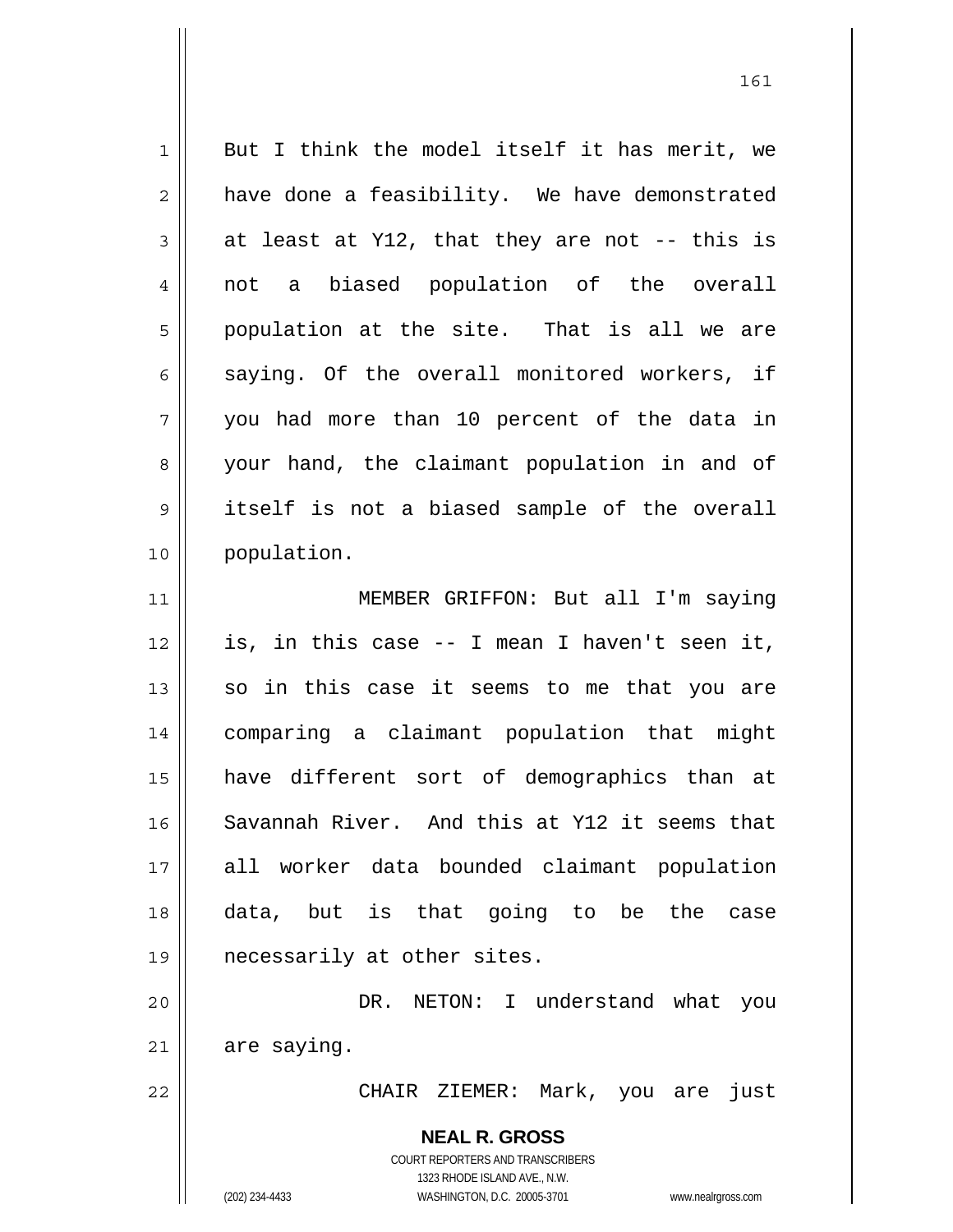| $\mathbf 1$ | asking if what shows up in the Y12 case, would |
|-------------|------------------------------------------------|
| 2           | that show up at a site that had different      |
| 3           | kinds of demographics and different kinds of   |
| 4           | jobs and so on.                                |
| 5           | DR. NETON: Right, because I think              |
| 6           | if we go around the country, the people more   |
| 7           | likely to file at different sites might look a |
| 8           | little different.                              |
| 9           | CHAIR ZIEMER: Well, let's ask this             |
| 10          | follow up question, Dr. Neton, beyond your     |
| 11          | conclusions, which are on this dataset, what   |
| 12          | do you see as the next steps in terms of this  |
| 13          | particular type of analysis? Where do you go   |
| 14          | from here? Is it the intent to develop a more  |
| 15          | generalized model that could be used sort of   |
| 16          | system wide?                                   |
| 17          | DR. NETON: Yes, that was the intent            |
| 18          | of this entire feasibility analysis was that - |
| 19          | - to not go off and just apply this without    |
| 20          | some sort of statistical analysis. The Y12     |
| 21          | database was a convenient set, and I<br>am     |
| 22          | totally understanding of what Mark was saying  |

162

**NEAL R. GROSS** COURT REPORTERS AND TRANSCRIBERS 1323 RHODE ISLAND AVE., N.W.

(202) 234-4433 WASHINGTON, D.C. 20005-3701 www.nealrgross.com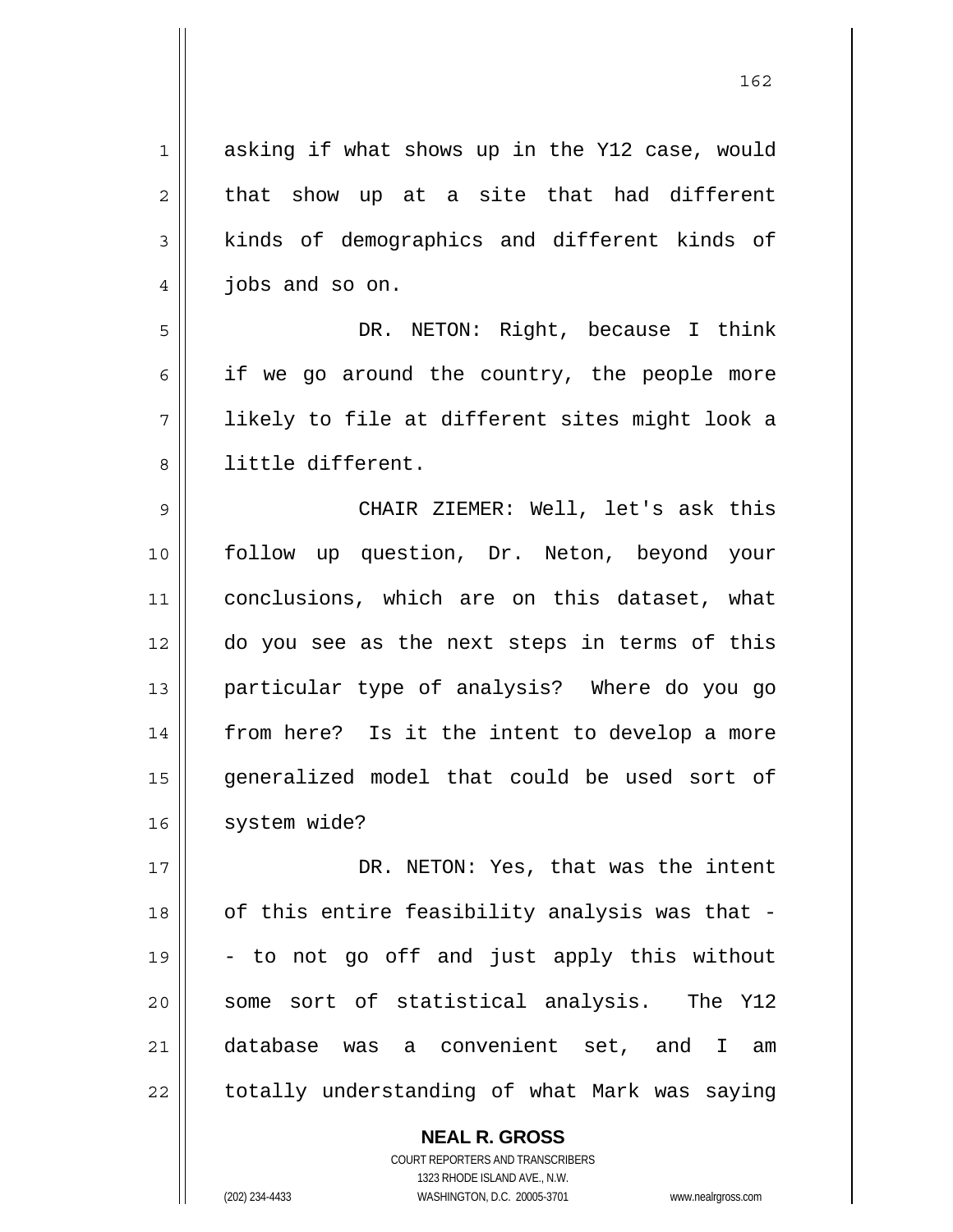**NEAL R. GROSS** COURT REPORTERS AND TRANSCRIBERS 1 2 3 4 5 6 7 8 9 10 11 12 13 14 15 16 17 18 19 20 21 22 about the transportability of this to other sites. But we thought about this long and hard, and I'm still having trouble figuring out why these demographics would shift from site to site. We are open to any suggestions, and of course this TIB will be I'm sure reviewed by the Board and others. It's out there. We haven't used it yet, and we are still thinking about it. I mean this TIB does not say go apply this everywhere. It's really almost inappropriate to call this a TIB. This probably should have been a report. CHAIR ZIEMER: Is there another site that you could look at to sort of get beyond the one data point to see if -- DR. NETON: Yes, I suspect there probably are, but I know this program well enough to know that N equal two, doesn't necessarily prove a point either. CHAIR ZIEMER: I know.

1323 RHODE ISLAND AVE., N.W.

(202) 234-4433 WASHINGTON, D.C. 20005-3701 www.nealrgross.com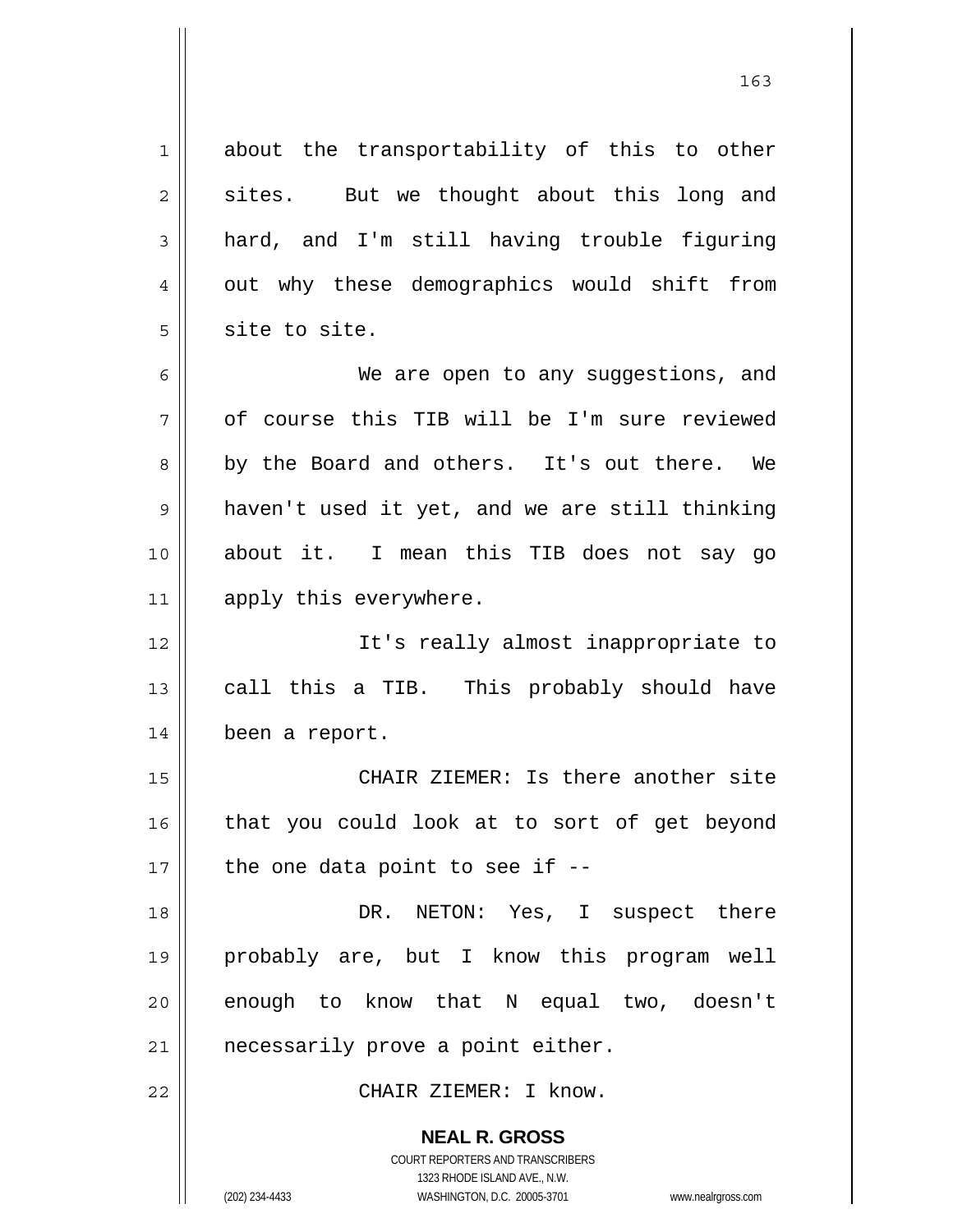| $\mathbf 1$    | NETON: But it's good for<br>DR.                                         |
|----------------|-------------------------------------------------------------------------|
| $\overline{c}$ | thought. We put it out there. We are not                                |
| 3              | using it. Anybody that can come up with a                               |
| 4              | justifiable reason why it wouldn't be                                   |
| 5              | transportable, I would love to hear it. I                               |
| 6              | mean that's one reason to throw it out there.                           |
| 7              | We are not necessarily asking for formal                                |
| 8              | comment from the Board, but this is sort of a                           |
| 9              | summary of where we are.                                                |
| 10             | MEMBER MELIUS: What about -- one of                                     |
| 11             | the other factors that comes to my mind would                           |
| 12             | be the sort of monitoring practices at the                              |
| 13             | sites, which I've noticed seem to vary over                             |
| 14             | time, and it was resource dependent, and                                |
| 15             | method dependent, and I suspect it was                                  |
| 16             | dependent on the skills and interest of the                             |
| 17             | health physics team at the site and the amount                          |
| 18             | of resources available to them.                                         |
| 19             | I thought that when we were dealing                                     |
| 20             | with the TIB-0052, the construction thing, I                            |
| 21             | recall there were certainly<br>seem to                                  |
| 22             | differences there in terms of<br>how<br>they                            |
|                |                                                                         |
|                | <b>NEAL R. GROSS</b>                                                    |
|                | <b>COURT REPORTERS AND TRANSCRIBERS</b><br>1323 RHODE ISLAND AVE., N.W. |
|                | (202) 234-4433<br>WASHINGTON, D.C. 20005-3701<br>www.nealrgross.com     |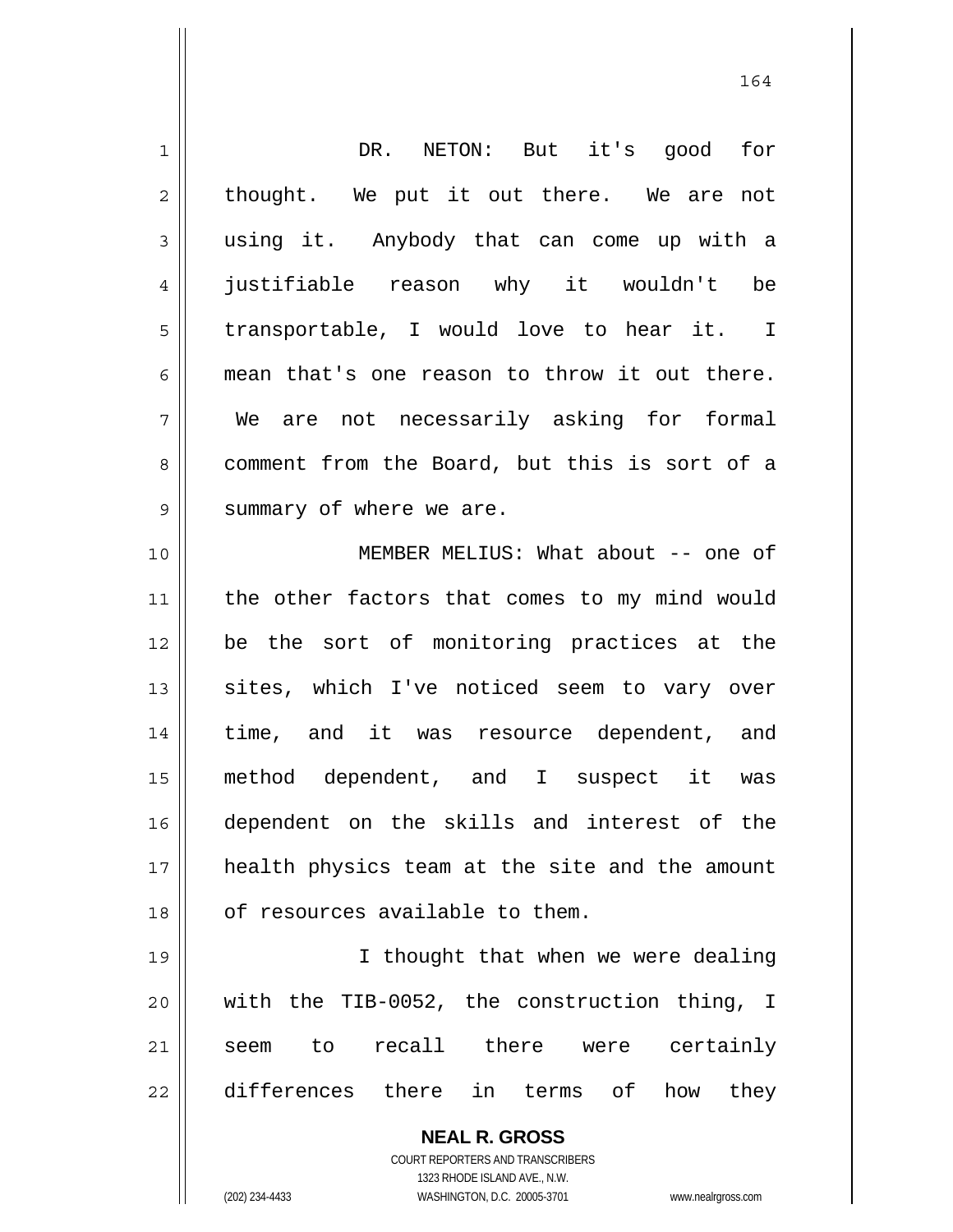1 2 approached it. That may be a special population and not appropriate.

3 4 5 6 7 8 9 The other question I would have is more related to the act. I think you need to -- in my mind, just thinking about this briefly, I think you would need a strong justification to use a method that is based on estimating a person's exposure when there are individual dose records available.

10 11 12 13 14 15 16 17 18 19 DR. NETON: We would fully use their records when they are available, if the claimants were going to ask for their records. But if we don't get them, we have to have some way of reconstructing them. We are not talking about substituting for their records. We are just saying, if we don't have your record we have developed a coworker distribution based on the claimant population. MEMBER GRIFFON: But I think if I

20 21 22 heard Larry right, you might be -- you might be, because they'd be so difficult to find, or pull out all those records.

> **NEAL R. GROSS** COURT REPORTERS AND TRANSCRIBERS 1323 RHODE ISLAND AVE., N.W. (202) 234-4433 WASHINGTON, D.C. 20005-3701 www.nealrgross.com

<u>165</u>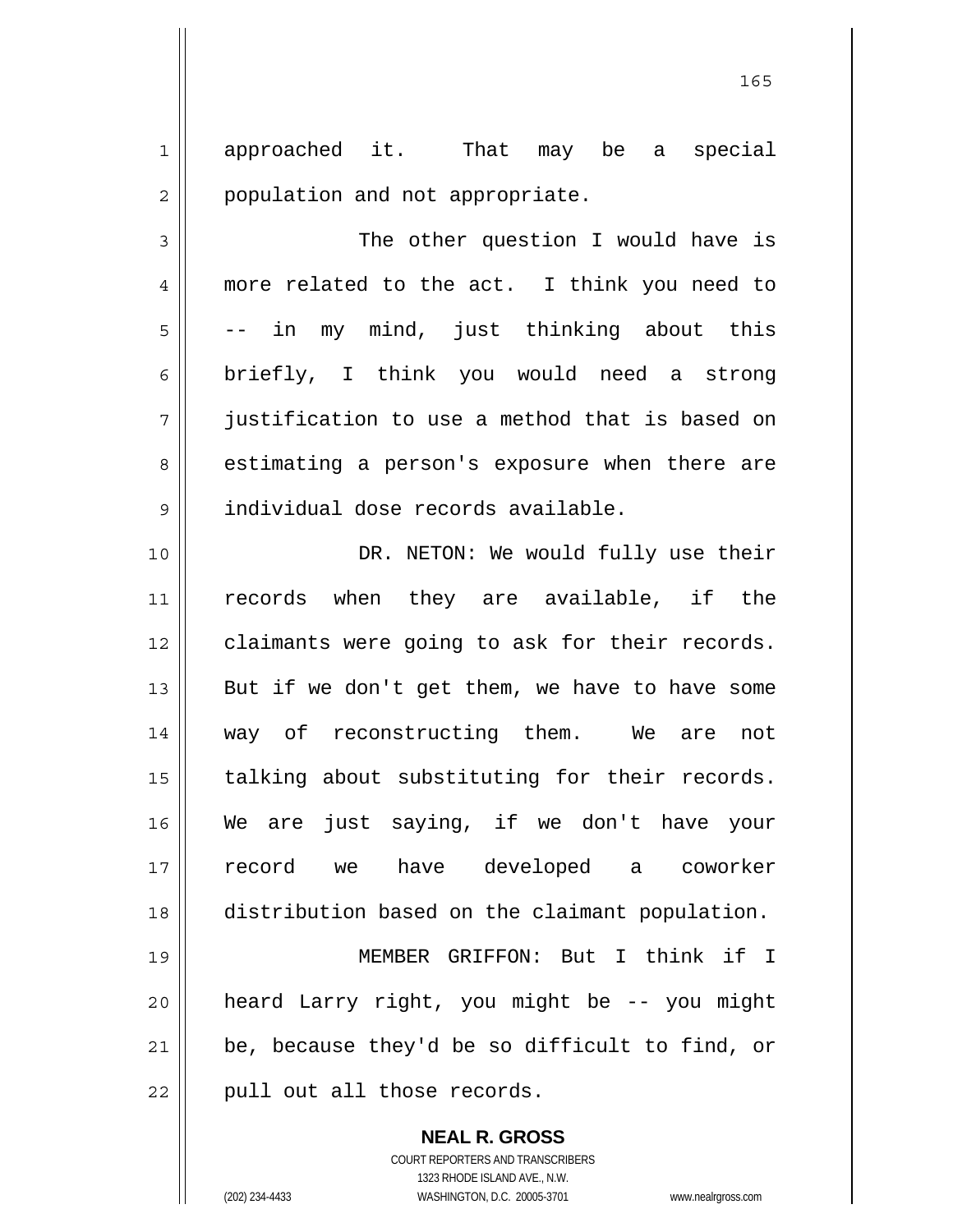| 1              | always ask the<br>DR. NETON: We                                                                     |
|----------------|-----------------------------------------------------------------------------------------------------|
| $\overline{2}$ | Department of Energy for the records, a                                                             |
| 3              | person's monitoring records, when we get their                                                      |
| 4              | case. And if we don't get them we don't get                                                         |
| 5              | them; I mean there is not much more we can do.                                                      |
| 6              | MEMBER MELIUS: Yes, but if the                                                                      |
| 7              | Department of Energy is not bothering to get                                                        |
| 8              | them then they are responsible for getting                                                          |
| 9              | them, and there is something wrong -                                                                |
| 10             | DR. NETON: I understand what you                                                                    |
| 11             | are saying. This has to do with the uncoded                                                         |
| 12             | records -                                                                                           |
| 13             | MEMBER GRIFFON: I don't want to get                                                                 |
| 14             | into that.                                                                                          |
| 15             | DR. NETON: Again, this is food for                                                                  |
| 16             | thought. I just throw it out there, and we                                                          |
| 17             | can digest it and maybe talk about it at some                                                       |
| 18             | other working group meeting or a future Board                                                       |
| 19             | meeting.                                                                                            |
| 20             |                                                                                                     |
|                | CHAIR ZIEMER: Any other questions                                                                   |
| 21             | or comments? Very good, thank you.                                                                  |
| 22             | Now we are scheduled to have an SEC                                                                 |
|                | <b>NEAL R. GROSS</b>                                                                                |
|                | COURT REPORTERS AND TRANSCRIBERS                                                                    |
|                | 1323 RHODE ISLAND AVE., N.W.<br>(202) 234-4433<br>WASHINGTON, D.C. 20005-3701<br>www.nealrgross.com |
|                |                                                                                                     |

<u>166 - Johann Amerikaanse konstantiner (</u>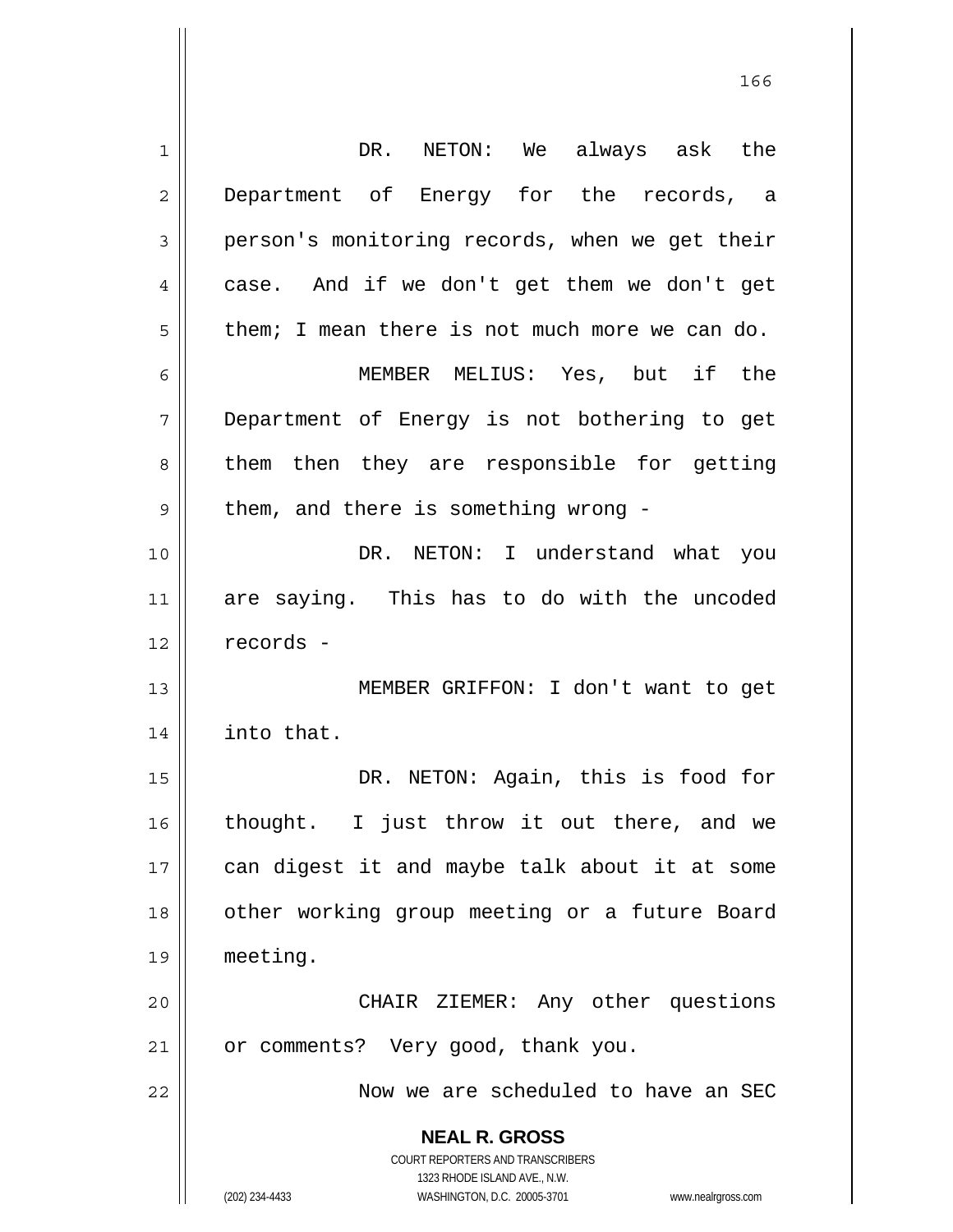| $\mathbf{1}$   | petition update, and this is passed from LaVon                                                      |
|----------------|-----------------------------------------------------------------------------------------------------|
| $\overline{2}$ | to Stu to Larry. Larry Elliott is going to                                                          |
| 3              | give us that update.                                                                                |
| $\overline{4}$ | Welcome back, Larry, to the mike.                                                                   |
| 5              | SEC PETITION UPDATE                                                                                 |
| 6              | MR. ELLIOTT: Thank you. I don't                                                                     |
| 7              | know if LaVon is on the phone or not, but if                                                        |
| 8              | you are, LaVon, I hope I do you justice here                                                        |
| 9              | this afternoon and present your material                                                            |
| 10             | effectively.                                                                                        |
| 11             | The purpose of this special                                                                         |
| 12             | exposure cohort status update is in response                                                        |
| 13             | to the Board's request to present the number                                                        |
| 14             | of qualified petitions that are under                                                               |
| 15             | evaluation, and the sites that are being                                                            |
| 16             | evaluated through the 83.14 process.                                                                |
| 17             | This assists the<br>in<br>Board                                                                     |
| 18             | understanding that bit of work, and preparing                                                       |
| 19             | and planning for it in their future meetings.                                                       |
| 20             | The petitions received to date are                                                                  |
| 21             | 135. There are currently 17 petitions in the                                                        |
| 22             | qualification process. There are 67 petitions                                                       |
|                | <b>NEAL R. GROSS</b>                                                                                |
|                | <b>COURT REPORTERS AND TRANSCRIBERS</b>                                                             |
|                | 1323 RHODE ISLAND AVE., N.W.<br>(202) 234-4433<br>WASHINGTON, D.C. 20005-3701<br>www.nealrgross.com |
|                |                                                                                                     |

 $\mathsf{I}$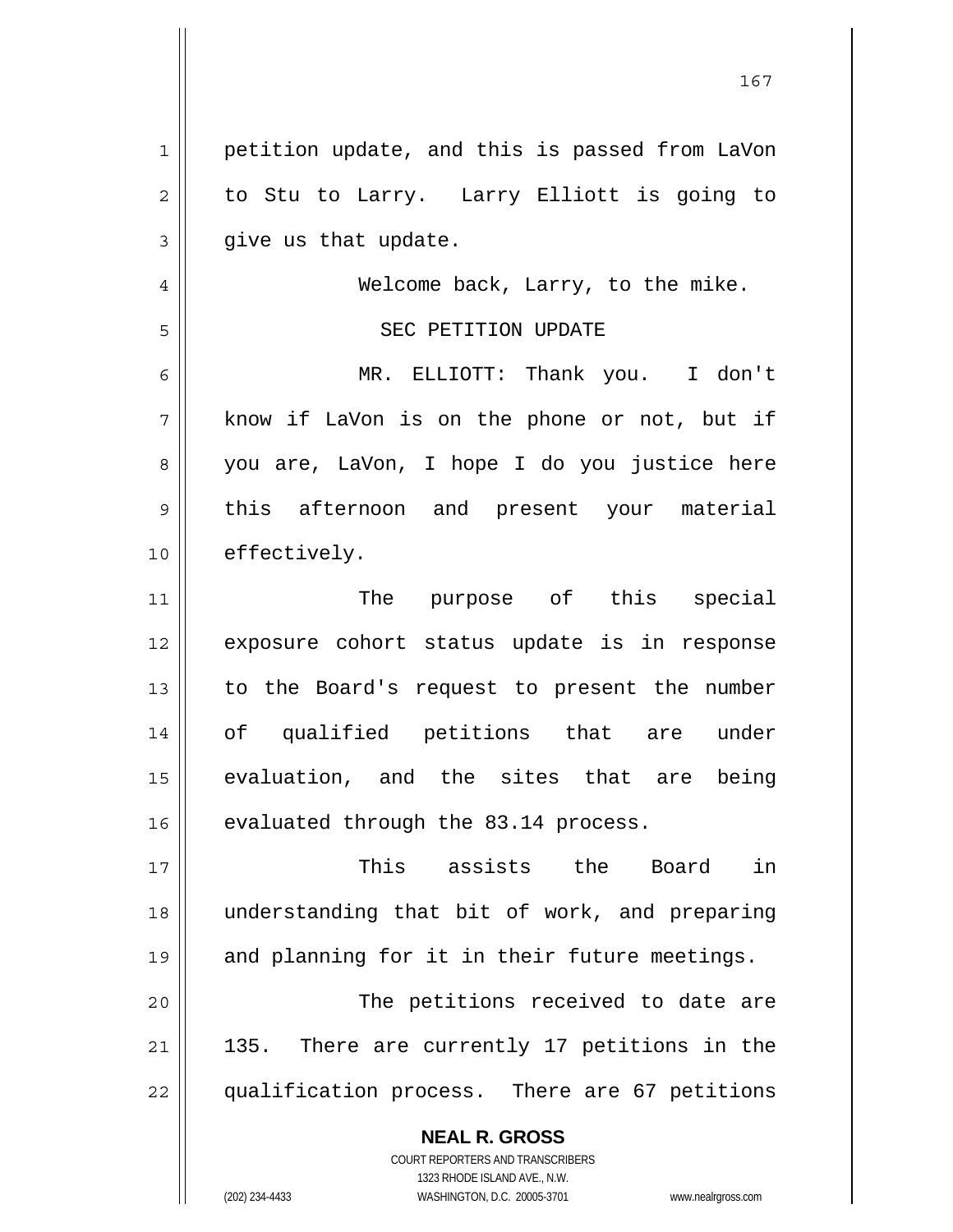**NEAL R. GROSS** COURT REPORTERS AND TRANSCRIBERS 1 2 3 4 5 6 7 8 9 10 11 12 13 14 15 16 17 18 19 20 21 22 that have qualified for evaluation; nine of those are still in the evaluation, are progressing through NIOSH evaluation, and 58 have been completed. There have been 51 petitions that did not qualify for evaluation. So we'll go through the ones that are still active. The petition, the Special Exposure Cohort petition evaluation reports that are currently with the Advisory Board for recommendation include Chapman Valve. The history of this petition is that the evaluation report was approved and sent to the Advisory Board and the petitioners on August  $31^{st}$ , 2006. NIOSH presented its evaluation report at the September, 2006 Advisory Board Meeting. The Advisory Board established a work group to review and evaluate the report at its September, 2006 meeting. The Work Group then presented its

<u>168</u>

1323 RHODE ISLAND AVE., N.W.

(202) 234-4433 WASHINGTON, D.C. 20005-3701 www.nealrgross.com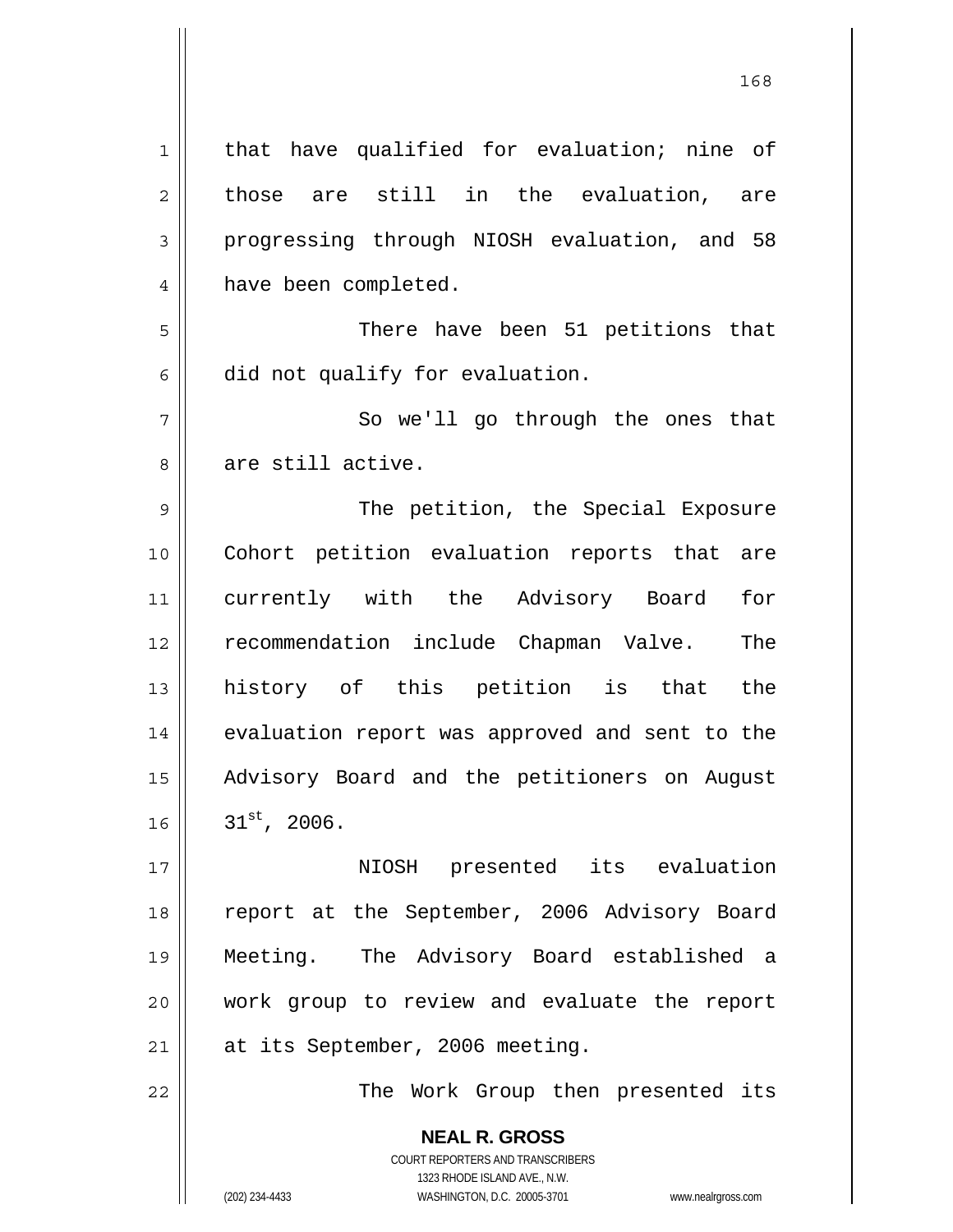findings at the May, 2007 Advisory Board Meeting, and a decision was made to postpone the recommendation until the July, 2007 Advisory Board Meeting, allowing the petitioners time to review SC&A's report on the NIOSH evaluation report.

7 8 9 10 11 12 13 14 The Advisory Board voted six to six on a motion to deny adding the class to the special exposure cohort at its July 2007 meeting, and following this vote the Advisory Board determined they would like to receive a response from the Department of Labor and the Department of Energy concerning potential covered work at the Dean Street facility.

15 16 17 18 19 20 21 22 Then prior to the October 2007 Advisory Board Meeting, the Department of Labor provided a response to the Advisory Board's questions about the Dean Street facility. The DOE provided an update during the November 2007 advisory Board conference call and at that time they indicated they had not completed their investigation at the

> **NEAL R. GROSS** COURT REPORTERS AND TRANSCRIBERS 1323 RHODE ISLAND AVE., N.W. (202) 234-4433 WASHINGTON, D.C. 20005-3701 www.nealrgross.com

1

2

3

4

5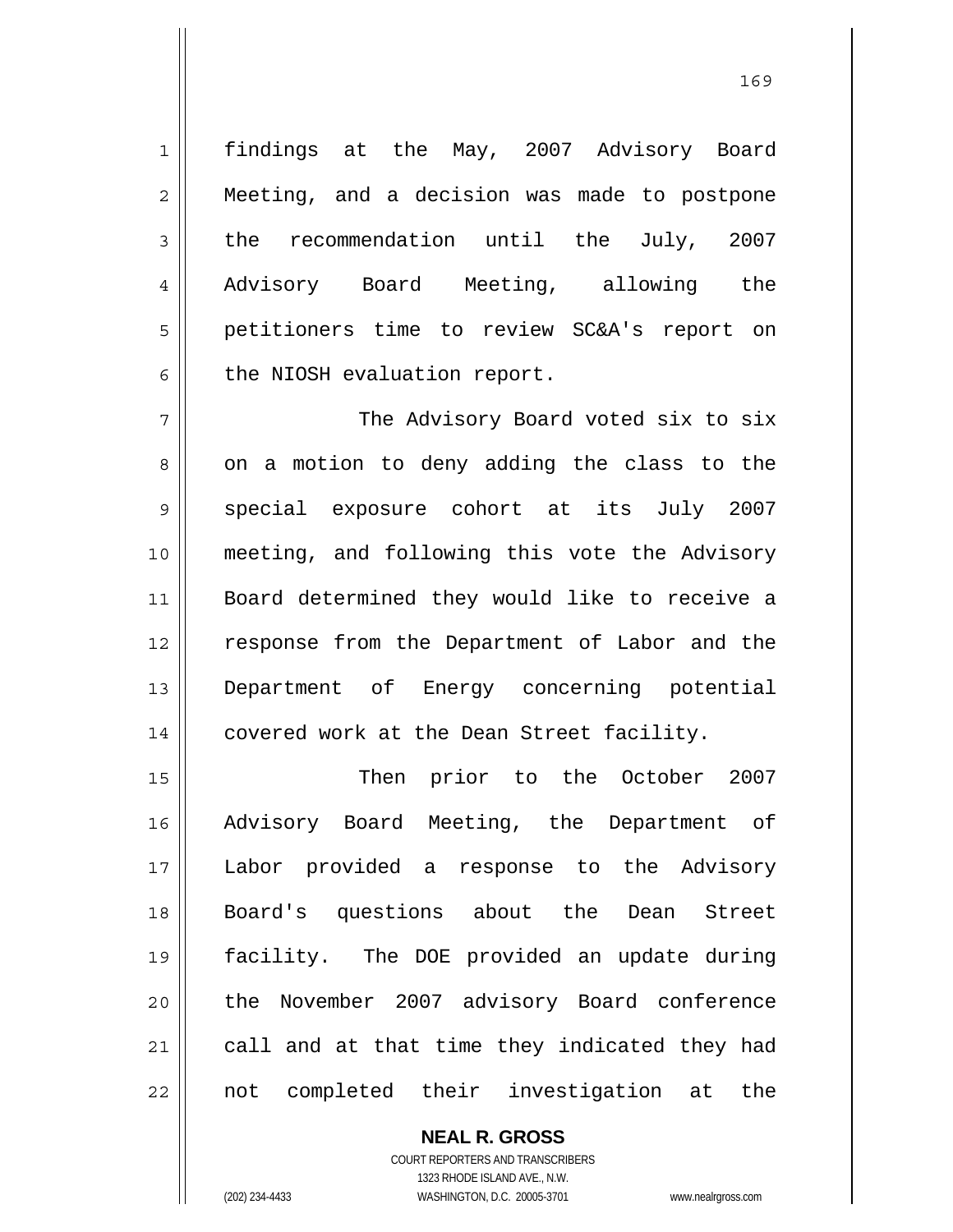1 Department of Energy.

| $\overline{2}$ | DOE then presented their findings              |
|----------------|------------------------------------------------|
| $\mathfrak{Z}$ | at the January 2008 Advisory Board Meeting,    |
| 4              | and those findings were that the Dean Street   |
| 5              | facility should be included as<br>a covered    |
| 6              | facility, but there was no indication of any   |
| 7              | additional radiological activities because of  |
| 8              | the addition.                                  |
| 9              | NIOSH indicated at the January 2008            |
| 10             | Advisory Board Meeting that they would revise  |
| 11             | the Chapman Valve evaluation report based upon |
| 12             | the DOE findings. But also we indicated that   |
| 13             | there would be no changes in our feasibility   |
| 14             | determination based upon those findings.       |
| 15             | NIOSH issued a revised evaluation              |
| 16             | report on February 5 <sup>th</sup> , 2008.     |
| 17             | At the February 2008 Advisory Board            |
| 18             | conference call the Advisory Board asked SC&A  |
| 19             | to do a focused review of the new information  |
| 20             | provided by the Department of Energy,<br>and   |
| 21             | asked that the information be made available   |
| 22             | prior to the April Advisory Board Meeting.     |

COURT REPORTERS AND TRANSCRIBERS 1323 RHODE ISLAND AVE., N.W. (202) 234-4433 WASHINGTON, D.C. 20005-3701 www.nealrgross.com

**NEAL R. GROSS**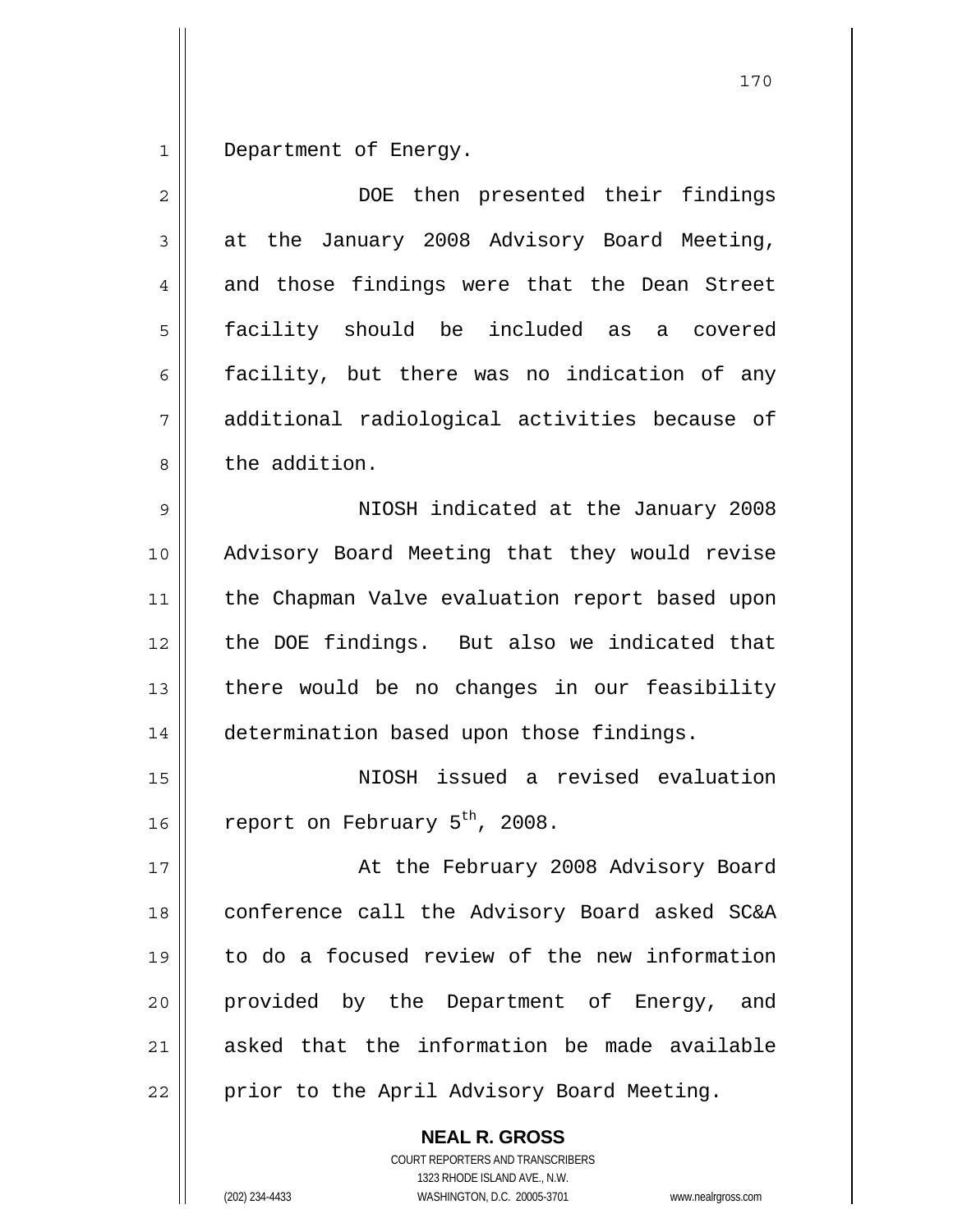|                | 171                                                                                                 |
|----------------|-----------------------------------------------------------------------------------------------------|
| 1              | SC&A produced a report to the Work                                                                  |
| $\overline{2}$ | Group on March $12^{th}$ , 2008.                                                                    |
| 3              | Next, NIOSH presented the revision                                                                  |
| 4              | to the evaluation report at the April Board                                                         |
| 5              | meeting. This was also in 2008.<br>The                                                              |
| 6              | Advisory Board decided to reconvene the                                                             |
| 7              | working group to discuss a path forward.                                                            |
| 8              | The Work Group met on May 1st,                                                                      |
| 9              | 2008, and asked NIOSH to send a letter to the                                                       |
| 10             | Department of Energy inquiring about the                                                            |
| 11             | extent of their evaluation.                                                                         |
| 12             | In addition NIOSH agreed to                                                                         |
| 13             | continue looking for the pedigree of the                                                            |
| 14             | enriched uranium analysis.                                                                          |
| 15             | The Advisory Board voted again on a                                                                 |
| 16             | motion to deny adding a class to the SEC at                                                         |
| 17             | the June 2008 Advisory Board Meeting.                                                               |
| 18             | The vote ended in a six to six tie.                                                                 |
| 19             | The Advisory Board then asked NIOSH                                                                 |
| 20             | to contact the Department of Defense about any                                                      |
| 21             | radiation related contracts for Chapman Valve                                                       |
| 22             | to explain the enriched sample.                                                                     |
|                | <b>NEAL R. GROSS</b><br><b>COURT REPORTERS AND TRANSCRIBERS</b>                                     |
|                | 1323 RHODE ISLAND AVE., N.W.<br>(202) 234-4433<br>WASHINGTON, D.C. 20005-3701<br>www.nealrgross.com |

 $\mathsf{I}$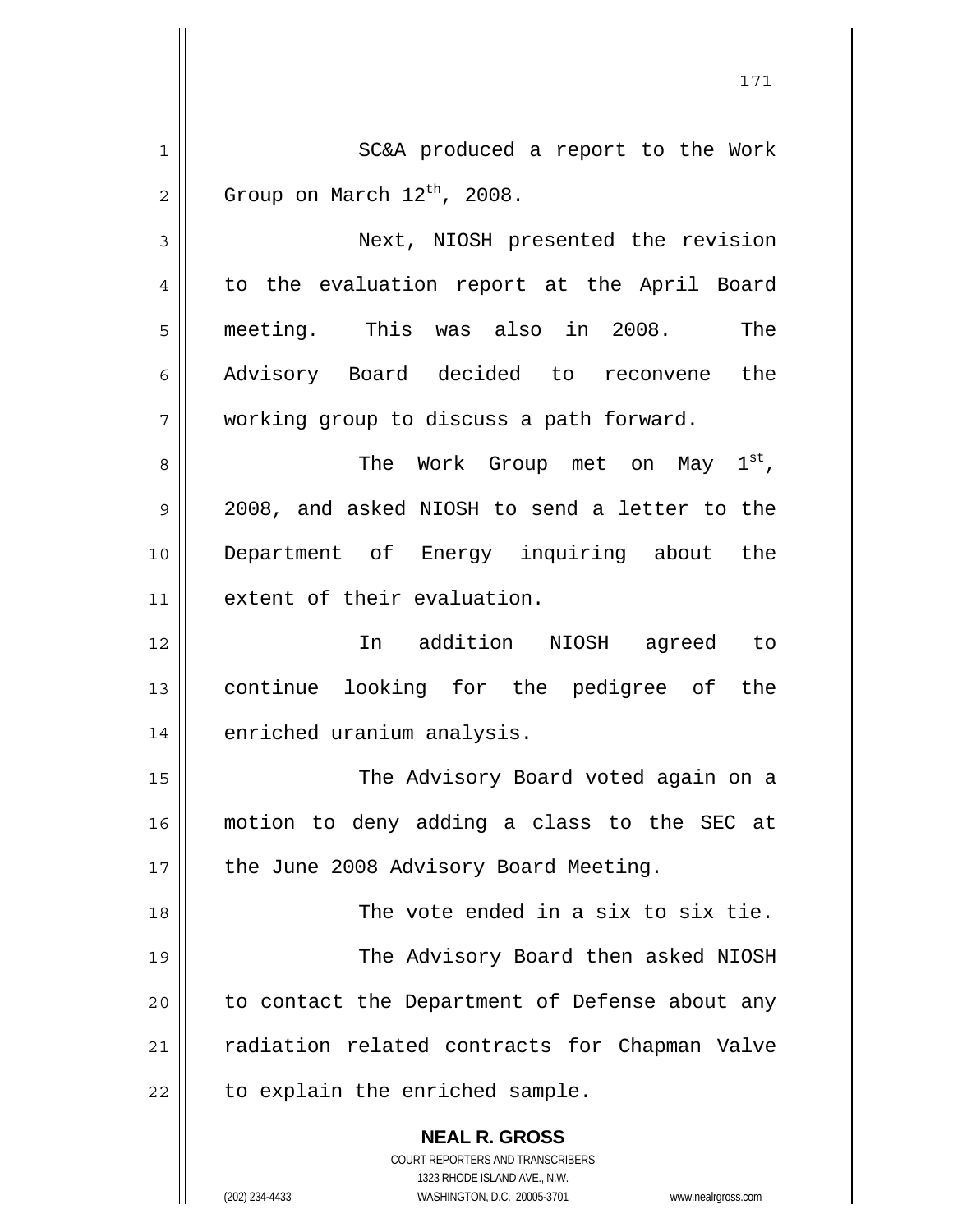| $\mathbf 1$    | NIOSH has made that contact with                      |
|----------------|-------------------------------------------------------|
| $\overline{2}$ | the Department of Defense, and DOD responded          |
| $\mathfrak{Z}$ | with no confirmation that Chapman Valve did or        |
| 4              | did not do work for the Department of Defense.        |
| 5              | And we have some additional status to report          |
| 6              | on that at the conclusion of this presentation        |
| 7              | if you would like to have it.                         |
| 8              | Currently the status of the                           |
| 9              | petition and the evaluation report are with           |
| 10             | the Advisory Board for recommendation.                |
| 11             | Blockson Chemical: the evaluation                     |
|                |                                                       |
| 12             | report was initially approved and sent to the         |
| 13             | Advisory Board and the petitioners on                 |
| 14             | September 5 <sup>th</sup> , 2006. NIOSH presented its |
| 15             | evaluation report at the December<br>2006             |
| 16             | Advisory Board Meeting.                               |
| 17             | then withdrew the evaluation<br>We                    |
| 18             | report after it was determined that it did not        |
| 19             | address all covered exposures. At<br>its              |
| 20             | December 2006 meeting the Advisory Board              |
| 21             | established a work group to review the                |

COURT REPORTERS AND TRANSCRIBERS 1323 RHODE ISLAND AVE., N.W. (202) 234-4433 WASHINGTON, D.C. 20005-3701 www.nealrgross.com

**NEAL R. GROSS**

 $\mathsf{II}$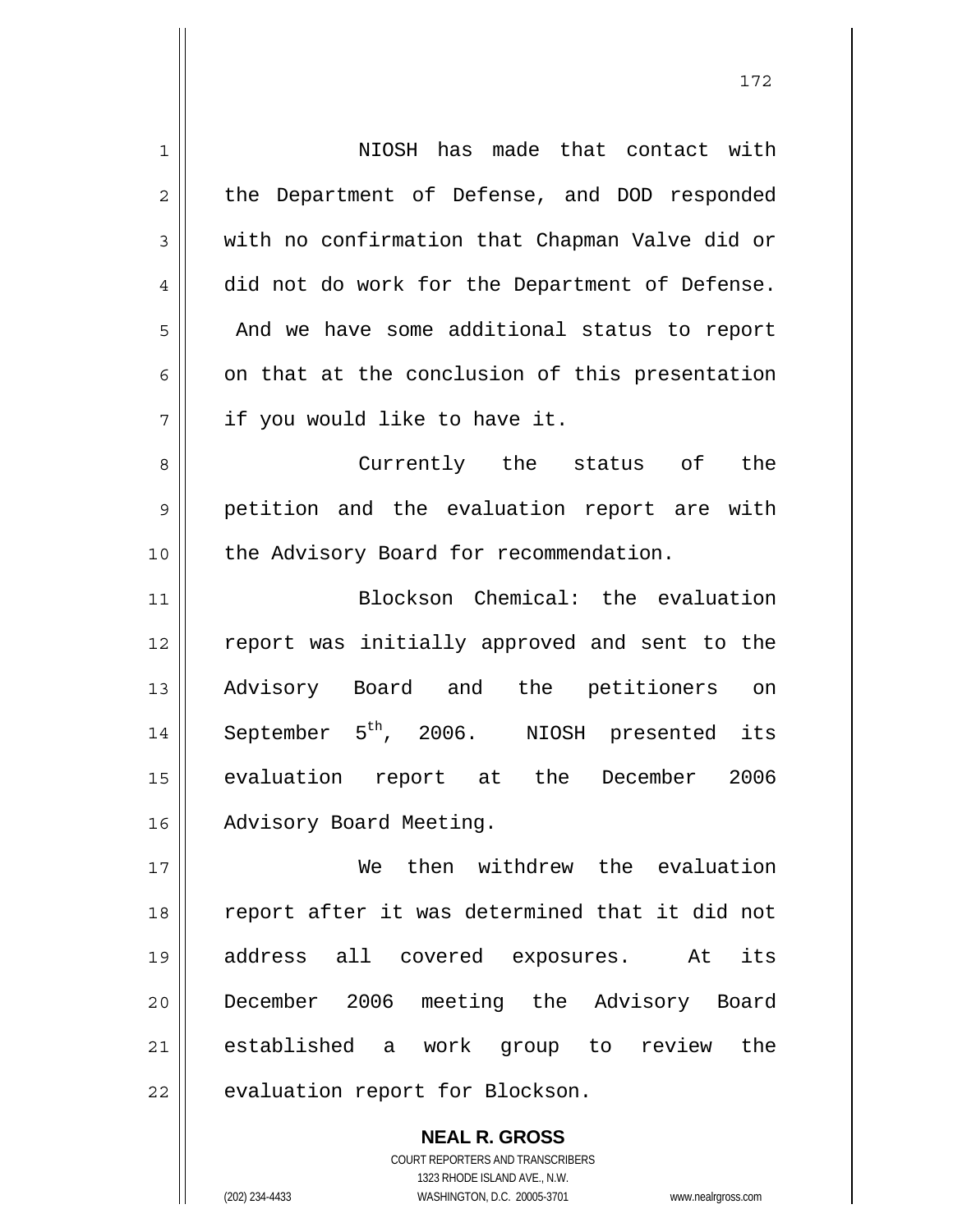1 2 NIOSH issued a revised evaluation report on July 3<sup>rd</sup>, 2007.

173

3 4 5 NIOSH presented the revised evaluation report for the Blockson Chemical at the July 2007 Advisory Board Meeting.

6 7 8 9 10 The Work Group met in Cincinnati on August 28<sup>th</sup>, 2007. A public meeting was held on September  $12^{th}$ , 2007, to explain the changes that NIOSH had made to the dose reconstruction technical approach.

11 12 13 14 15 16 A Work Group conference call was held on November  $2^{nd}$ , 2007. At the January, 2008 Advisory Board Meeting, Dr. Melius indicated he wanted to review the pedigree of the bioassay data, and he wanted to discuss the radon model with Mark Griffin.

17 18 19 20 21 There was no change in the status of the petition, and the evaluation report, at the April Advisory Board Meeting. The Work Group planned to meet to discuss a path forward.

The Work Group met on June 5<sup>th</sup>,

**NEAL R. GROSS** COURT REPORTERS AND TRANSCRIBERS 1323 RHODE ISLAND AVE., N.W. (202) 234-4433 WASHINGTON, D.C. 20005-3701 www.nealrgross.com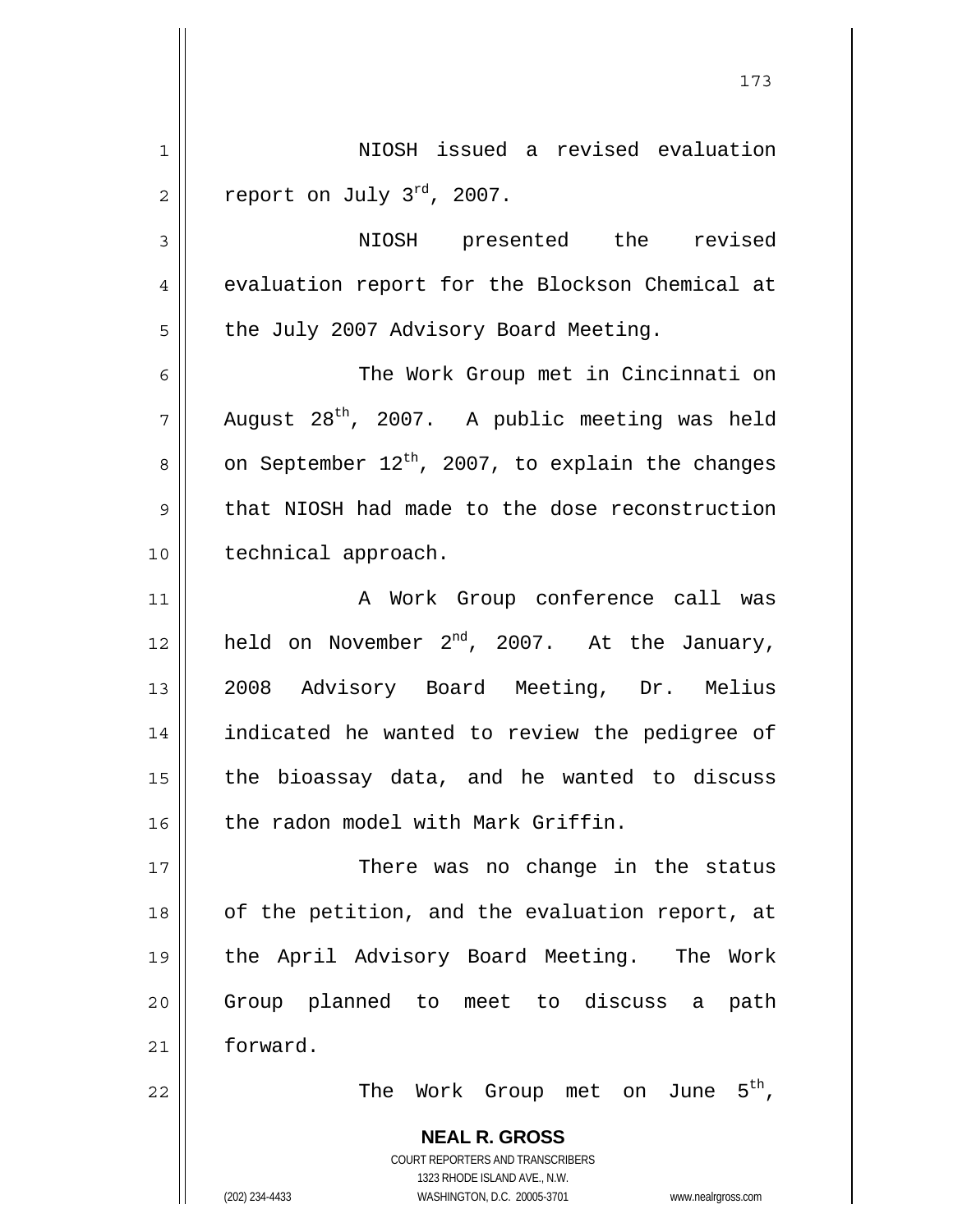**NEAL R. GROSS** COURT REPORTERS AND TRANSCRIBERS 1323 RHODE ISLAND AVE., N.W. 1 2 3 4 5 6 7 8 9 10 11 12 13 14 15 16 17 18 19 20 21 22 2008. The Work Group met again on June  $24<sup>th</sup>$ and  $25^{th}$ , 2008, to discuss a resolution of the radon issue and any outstanding action items. The Advisory Board deliberated over the SEC petition at the June 2008 Advisory Board Meeting. The Advisory Board determined that they wanted to see the SC&A radon model in a white paper or a report to moving forward with voting on the SEC. SC&A issued a draft report on the evaluation of radon levels in buildings 40 on August 12, 2008. The Work Group met again on October  $15<sup>th</sup>$ , 2008, to discuss the resolution of issues. A technical call with NIOSH and SC&A was conducted on December  $3<sup>rd</sup>$ , 2008, and a Work Group conference call was conducted on December  $12^{\text{th}}$ , 2008. Status of this petition and evaluation report are with the Advisory Board for consideration, an update from the working group was given at this meeting.

174

(202) 234-4433 WASHINGTON, D.C. 20005-3701 www.nealrgross.com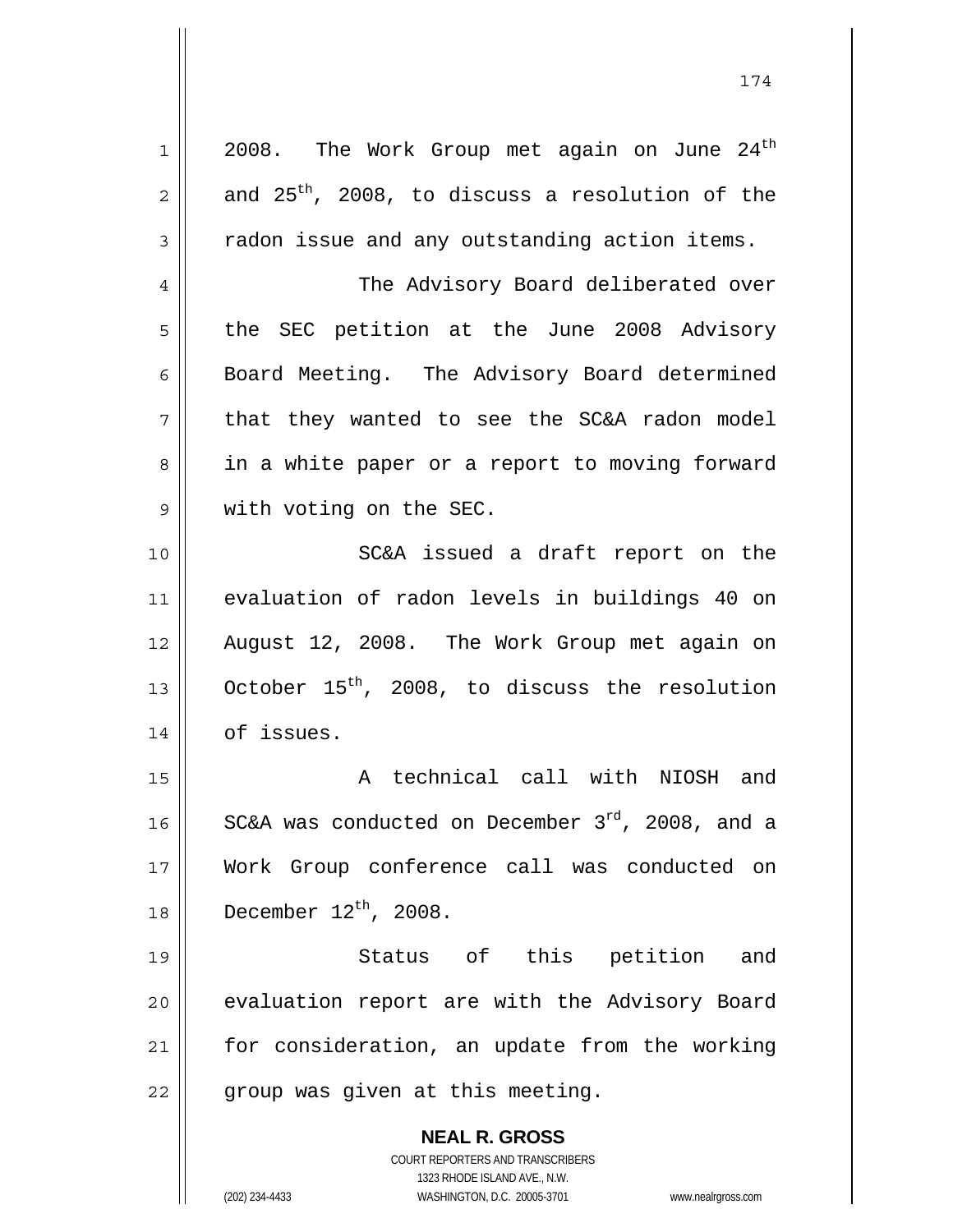**NEAL R. GROSS** COURT REPORTERS AND TRANSCRIBERS 1323 RHODE ISLAND AVE., N.W. (202) 234-4433 WASHINGTON, D.C. 20005-3701 www.nealrgross.com 1 2 3 4 5 6 7 8 9 10 11 12 13 14 15 16 17 18 19 20 21 22 The Feed Materials Production Center, the evaluation report was approved and sent to the Advisory Board and the petitioners on November 3<sup>rd</sup>, 2006. NIOSH presented its evaluation report at the February 2007 Advisory Board Meeting. At its February 2007 meeting the Advisory Board established a work group to review the evaluation report. In May of 2007 SC&A provided a draft review of the evaluation report to the Work Group, petitioners, Advisory Board and NIOSH. The Work Group met in Cincinnati on August  $8^{th}$ , 2007; again, November 13<sup>th</sup>, 2007; March  $26^{th}$ , 2008; September  $15^{th}$ , 2008; and October 28, 2008. The status of this petition for Fernald is involved in research and discussion among the Work Group, SC&A and NIOSH. Bethlehem Steel, the evaluation report was approved and sent to the Advisory

<u>175</u>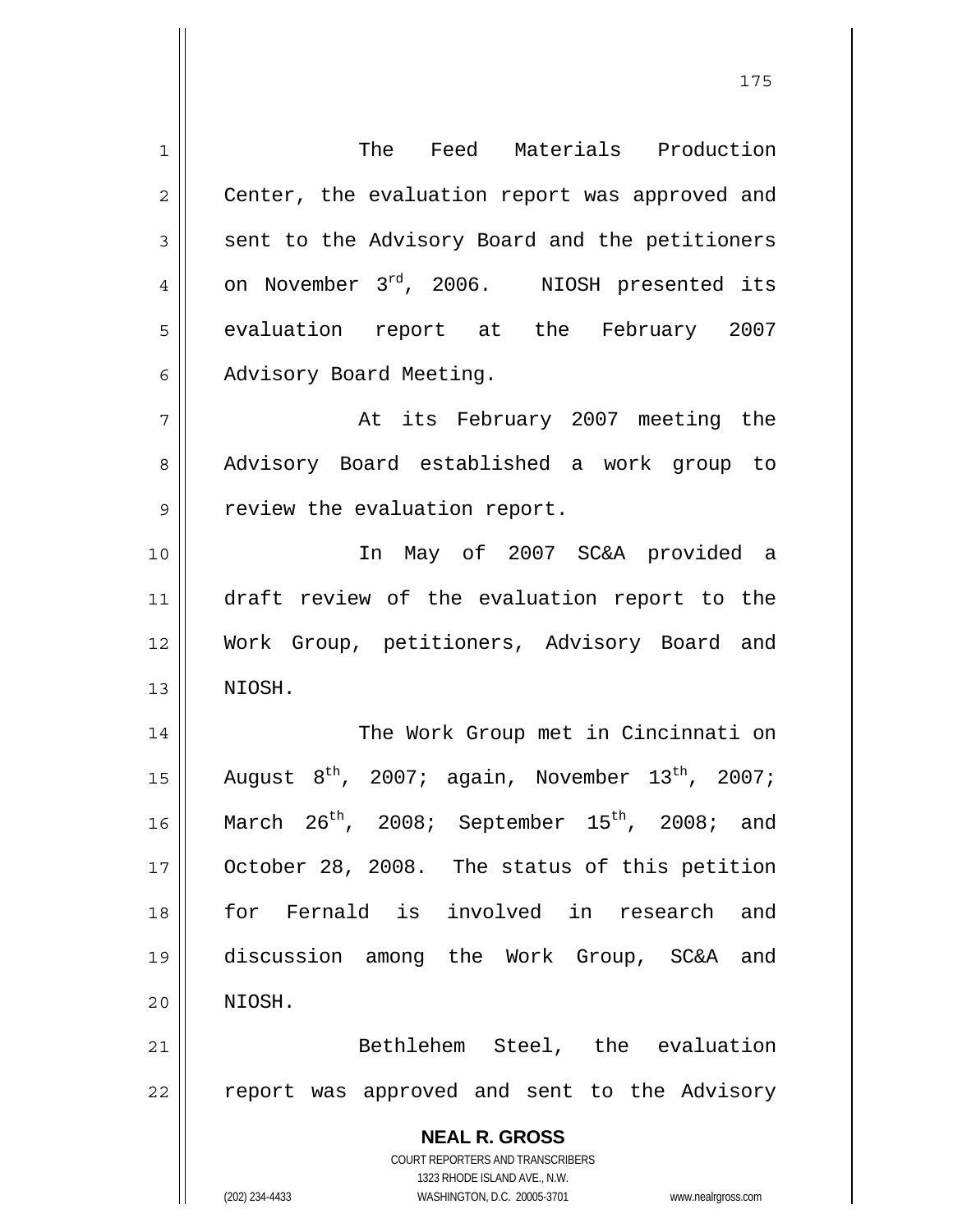| $\mathbf 1$  | Board and petitioners on February 27 <sup>th</sup> , 2007. |
|--------------|------------------------------------------------------------|
| $\mathbf{2}$ | NIOSH presented the evaluation report at the               |
| 3            | May, 2007 Advisory Board Meeting.                          |
| 4            | At that time the Advisory Board                            |
| 5            | determined that it needed further information              |
| 6            | before making a recommendation on the SEC                  |
| 7            | petition.                                                  |
| 8            | The Board tabled its discussion of                         |
| 9            | the Bethlehem Steel SEC evaluation report                  |
| 10           | until the Work Group could look at - which is              |
| 11           | looking at the use of surrogate data reported              |
| 12           | back to the Board.                                         |
| 13           | The status of the Bethlehem Steel                          |
| 14           | is that the evaluation report is with the                  |
| 15           | Advisory Board for recommendation.                         |
| 16           | Hanford, Part 2, which covers all                          |
| 17           | employees during the time period 1947 to 1990.             |
| 18           | The evaluation report was approved and sent                |
|              |                                                            |
| 19           | to the Advisory Board, and the petitioners, on             |
| 20           | September $11^{th}$ , 2007. NIOSH presented its            |
| 21           | evaluation report at the October Advisory                  |
| 22           | Board Meeting, and the Advisory Board sent the             |

**NEAL R. GROSS** COURT REPORTERS AND TRANSCRIBERS 1323 RHODE ISLAND AVE., N.W. (202) 234-4433 WASHINGTON, D.C. 20005-3701 www.nealrgross.com

 $\mathsf{II}$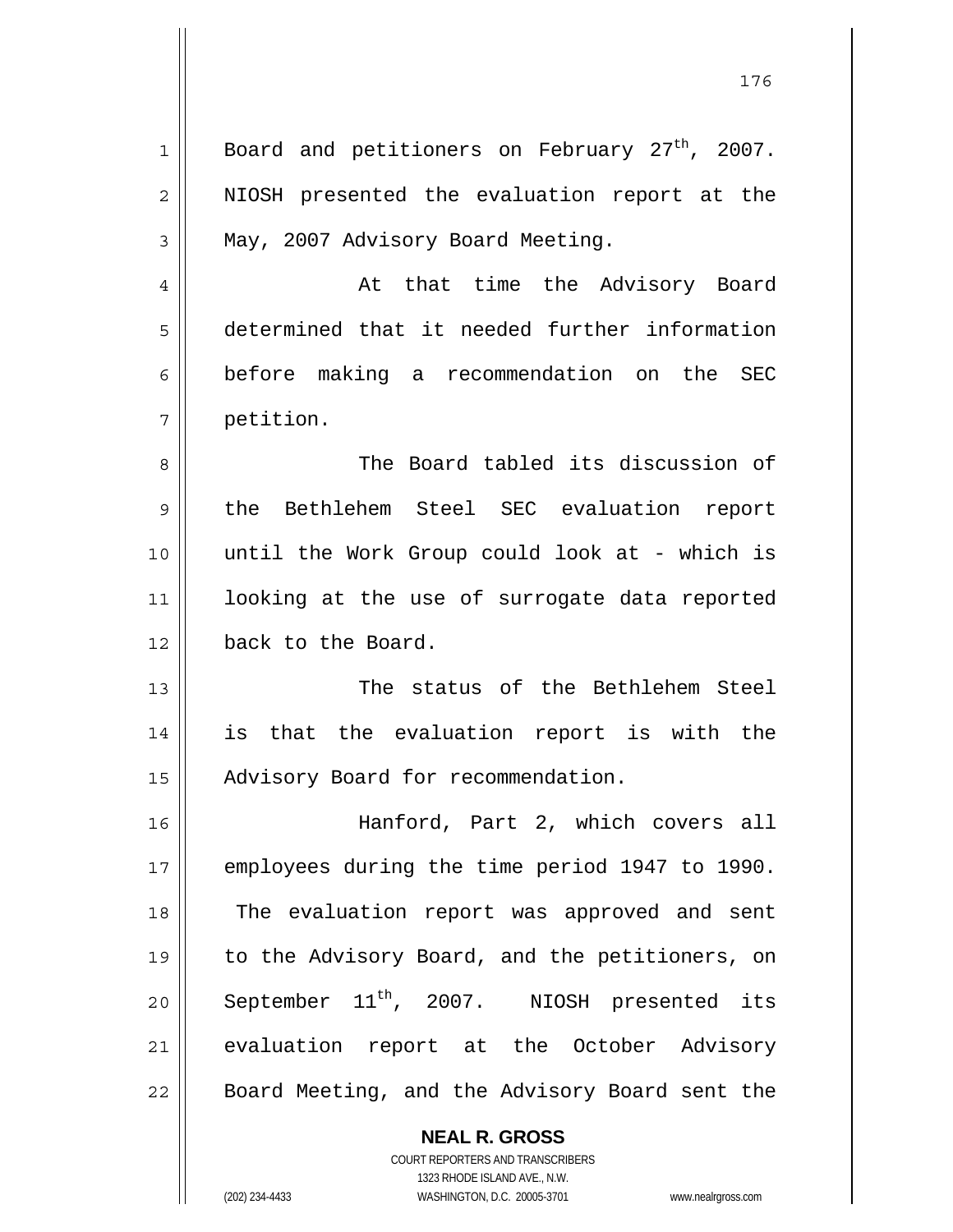1 2 report to their contractor and the Hanford Work Group for review.

3 4 5 6 The Advisory Board's contractor issued a white paper questioning whether the additional buildings should be included in the proposed class definition.

7 8 9 In March, 2008 NIOSH issued a revised evaluation report with a modified class definition.

10 11 12 13 14 15 16 NIOSH presented the revised class definition at the April, 2008 Advisory Board Meeting, and the Advisory Board concurred with NIOSH's recommendation to add a class status. The research and discussion on the petition continues among the Work Group, SC&A and NIOSH.

17 18 19 20 21 22 Nevada test site for the time period 1963 to 1992, this evaluation report was approved and sent to the Advisory Board and petitioners in September of 2007. NIOSH presented the evaluation report at the January 2008Board meeting. The Advisory Board sent

> **NEAL R. GROSS** COURT REPORTERS AND TRANSCRIBERS 1323 RHODE ISLAND AVE., N.W. (202) 234-4433 WASHINGTON, D.C. 20005-3701 www.nealrgross.com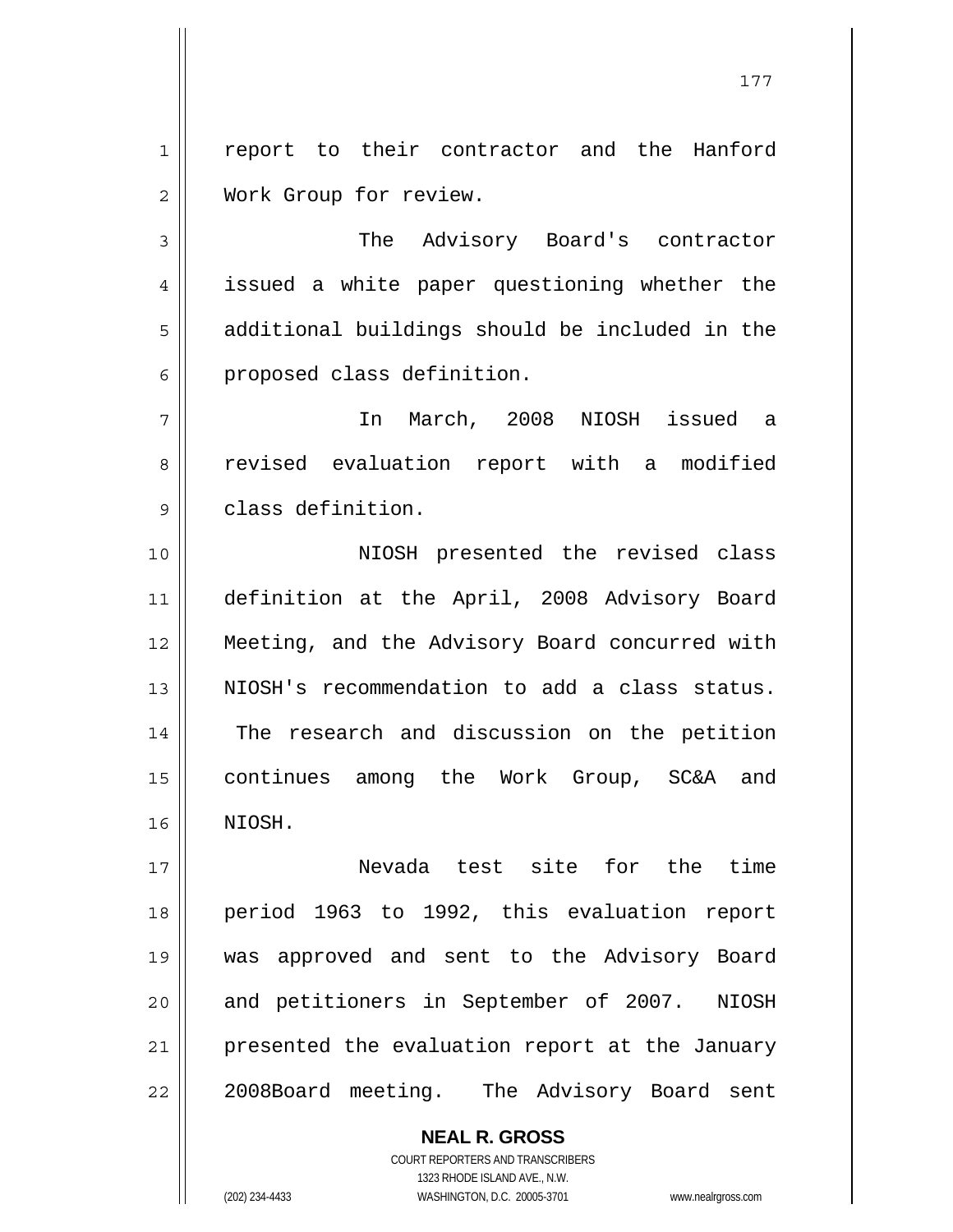1 2 the report to SC&A and the Work Group for review.

178

3 4 5 6 7 The Work Group met on October  $29<sup>th</sup>$ , 2008 and the status is for the Nevada test site, 1963 to 1992, that the research and discussion on the petition continues among the Work Group, SC&A and NIOSH.

8 9 10 11 12 13 14 15 16 The Mound plant, time period 1949 to present, the evaluation report was approved and sent to the Board and the petitioners in December 2007. The evaluation report was presented at the January 2008 Advisory Board Meeting. The Advisory Board concurred with NIOSH to add a class for the early years, but sent the report to SC&A for review, and established a Mound working group.

17 18 19 20 21 The Work Group met on April 1st, 2008, July  $14^{th}$ , 2008 and October  $27^{th}$ , 2008. The status of the Mound petition is that research and discussion continues among the Work Group, SC&A and NIOSH.

22

Texas City Chemicals for the time

**NEAL R. GROSS** COURT REPORTERS AND TRANSCRIBERS 1323 RHODE ISLAND AVE., N.W. (202) 234-4433 WASHINGTON, D.C. 20005-3701 www.nealrgross.com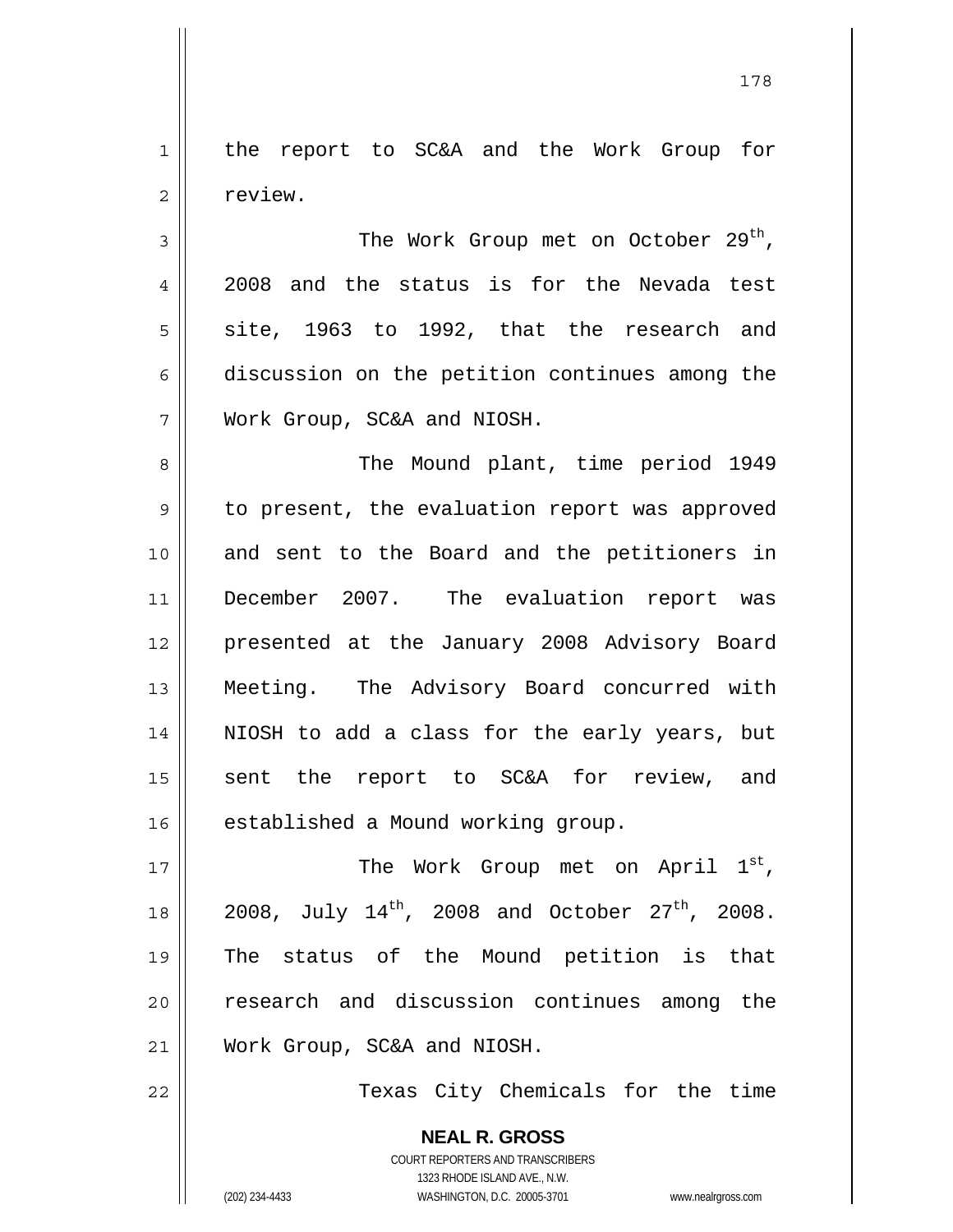1 2 3 4 5 6 7 8 9 10 11 12 13 14 15 16 17 18 19 20 21 22 period 1952 to 1956. The evaluation report was approved and sent to the Board and petitioners on January 18<sup>th</sup>, 2008. NIOSH presented the evaluation report at the April 2008 Advisory Board Meeting. The Board gave the petition and evaluation report to the Surrogate Data Work Group for review. SC&A completed a focused review of the Texas City Chemical, Inc. evaluation report in July, 2008. The status for Texas City Chemicals is that the petition and evaluation report are with the Advisory Board for recommendation. Area four, Santa Susana, field laboratory, time frame, 1955 to 1958. The evaluation report was approved and sent to the Advisory Board and the petitioners on February 15<sup>th</sup>, 2008. NIOSH presented its evaluation report at the April 2008Board meeting, and the Board indicated they would not take action on this petition until SC&A had completed its review of the site profile.

> **NEAL R. GROSS** COURT REPORTERS AND TRANSCRIBERS 1323 RHODE ISLAND AVE., N.W. (202) 234-4433 WASHINGTON, D.C. 20005-3701 www.nealrgross.com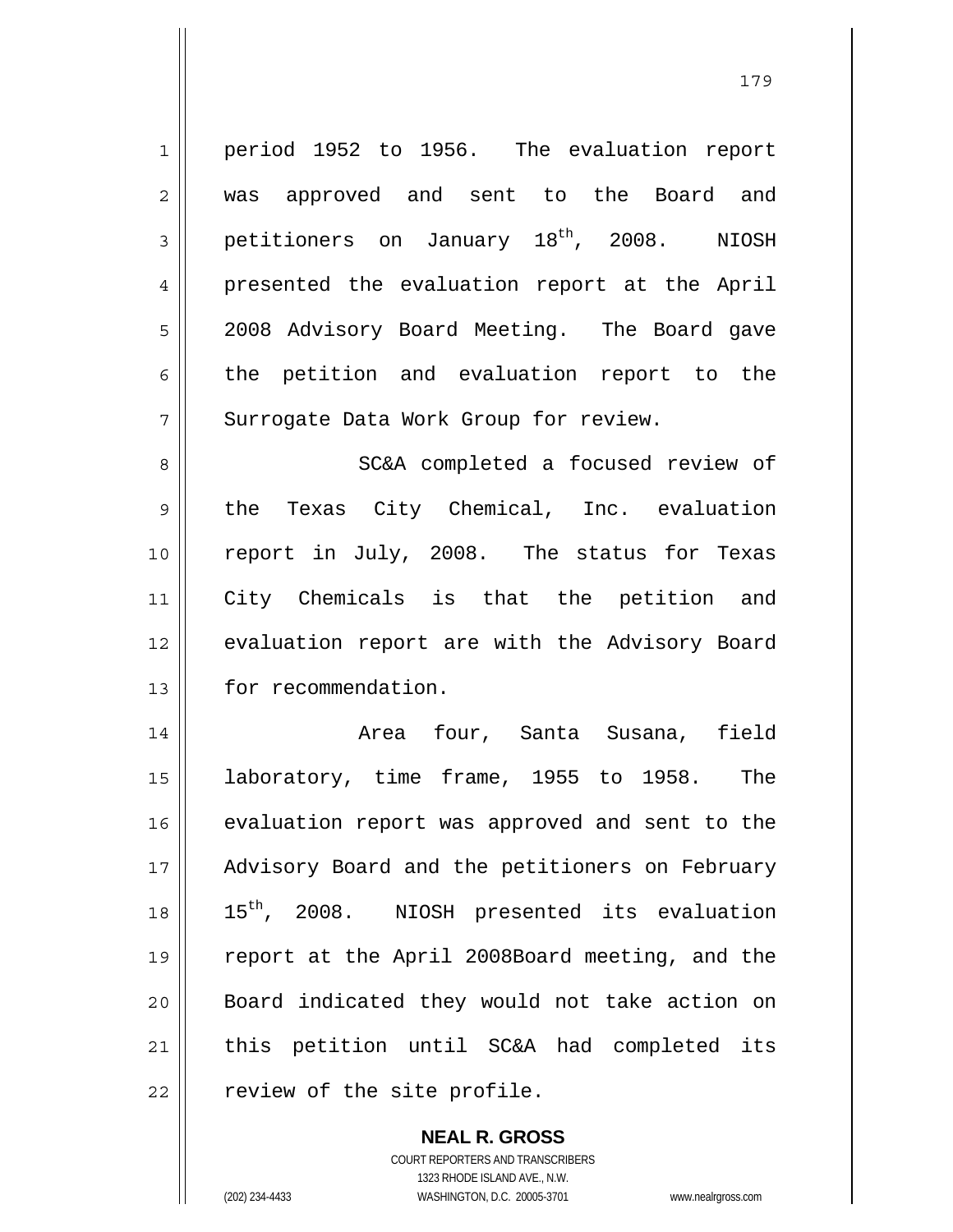1 2 3 4 5 6 7 8 9 10 11 12 13 14 15 16 17 18 19 20 21 22 SC&A issued their draft review of the Santa Susana site profile on August 5<sup>th</sup>, 2008. The Work Group had their first meeting on August  $26^{th}$ , 2008. And the status for area four is that the petition and evaluation report are with the Advisory Board for recommendation. Dow Chemical, 1961 time period through 2006. The addendum two of the evaluation report was approved and sent to the Advisory Board and petitioners on June  $3^{rd}$ , 2008. NIOSH presented addendum two at the June 2008 Advisory Board Meeting. To remind you what addendum two covers, it covers the residual period at Dow. The Advisory Board asked the Procedures Work Group to review the recently approved dose reconstruction procedure for residual contamination. That is TIB, or Technical Information Bulletin 70, and assigned the petition evaluation to the Work Group on SEC issues.

> **NEAL R. GROSS** COURT REPORTERS AND TRANSCRIBERS 1323 RHODE ISLAND AVE., N.W. (202) 234-4433 WASHINGTON, D.C. 20005-3701 www.nealrgross.com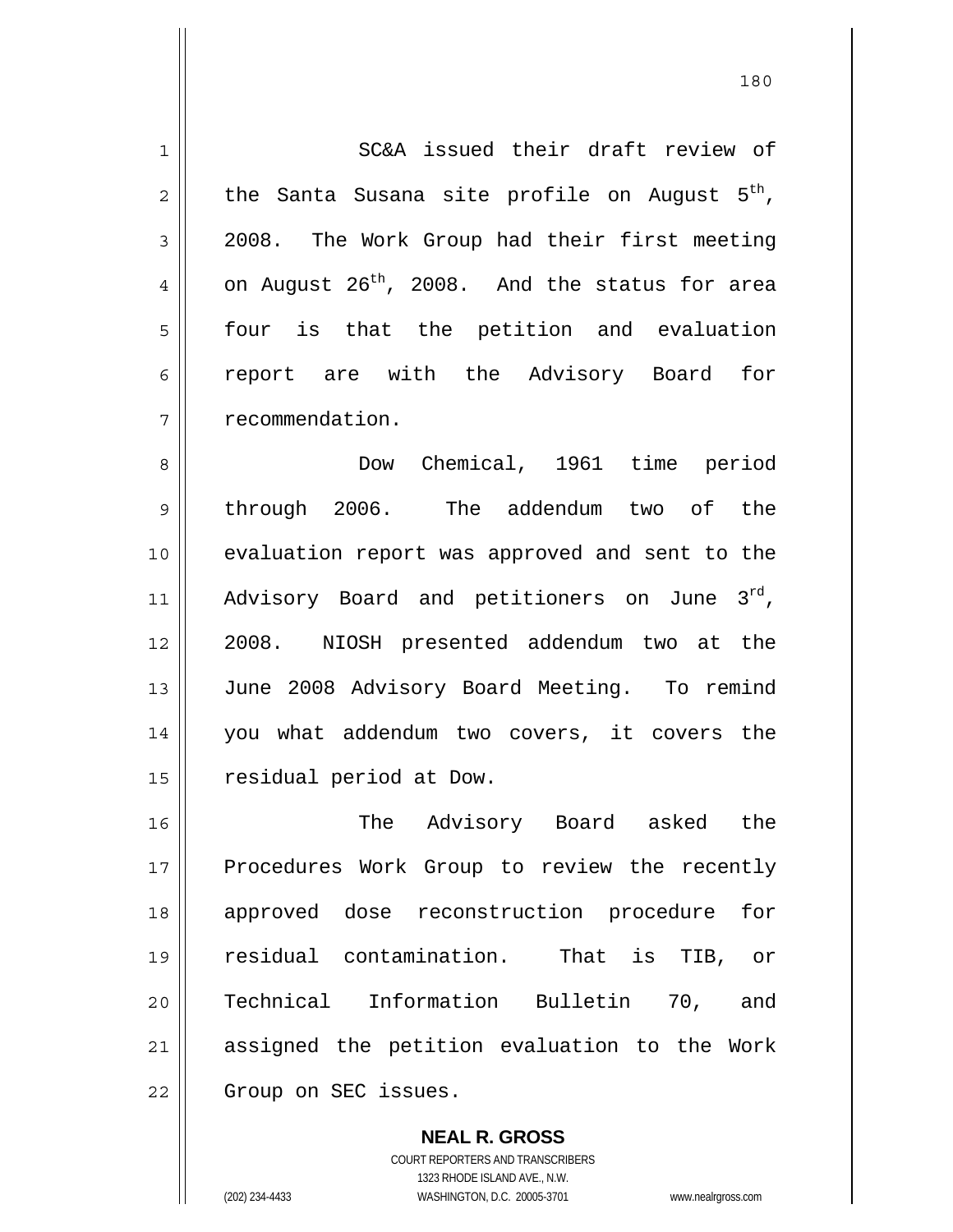**NEAL R. GROSS** COURT REPORTERS AND TRANSCRIBERS 1323 RHODE ISLAND AVE., N.W. 1 2 3 4 5 6 7 8 9 10 11 12 13 14 15 16 17 18 19 20 21 22 In September of 2008 SC&A completed a focused review of addendum two to the Dow Chemical SEC evaluation report. November  $17<sup>th</sup>$ , 2008, the Work Group for SEC issues met and discussed the SC&A report. The general conclusion from the Work Group was that NIOSH's dose model was bounding, but NIOSH needed to verify a couple of numbers for the Work Group. Status: the evaluation report addendum is with the Work Group for recommendation. Pantex, time period 1951 through 1991: the evaluation report was approved and sent to the Advisory Board and petitioners on August  $8^{th}$ , 2008. The evaluation report was presented at the Board's September, 2008 meeting, and the status: the petition and evaluation report are with the Advisory Board for recommendation. General Steel Industries: the evaluation report for this petition was

181

(202) 234-4433 WASHINGTON, D.C. 20005-3701 www.nealrgross.com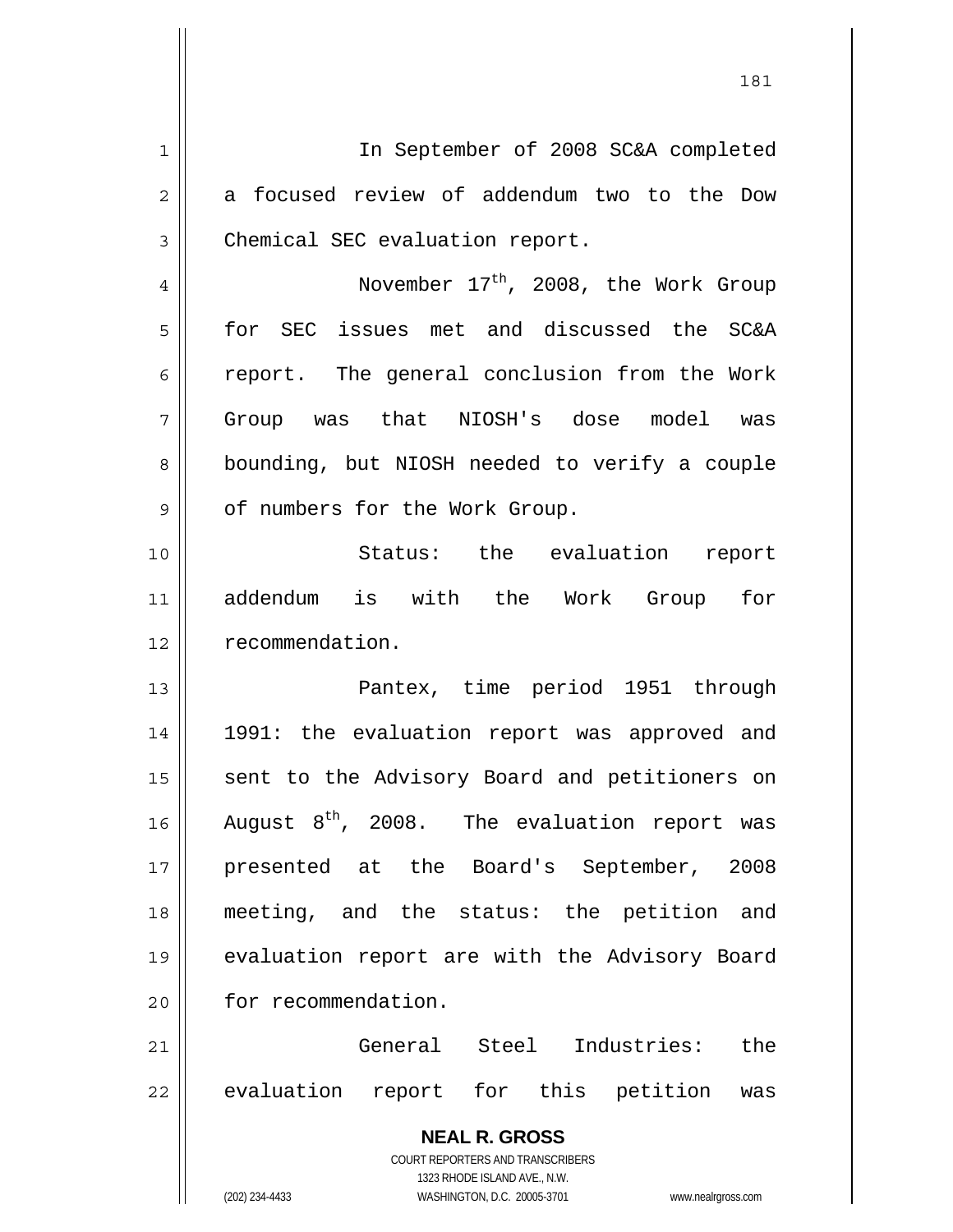approved and sent to the Advisory Board and petitioners on October 3<sup>rd</sup>, 2008. The petitioner requested that NIOSH delay presentation of this evaluation report until the February, 2009 Advisory Board Meeting which we agreed with.

7 8 9 10 11 12 13 14 15 Linde Ceramics, this covers the residual period at Linde. The evaluation report was approved and sent to the Board and petitioners on November  $6^{th}$ , 2008, and the petitioner requested that NIOSH delay presentation of the evaluation report until the May 2009 Advisory Board Meeting when the petitioner could be present, and we certainly agreed with that.

16 17 18 19 20 Savannah River site: the evaluation report was approved and sent to the Board and petitioners on November 18<sup>th</sup>, 2008. NIOSH presented the evaluation report at this Advisory Board Meeting.

21 22 Mallinckrodt, time frame 1958. We presented this evaluation report at this

> **NEAL R. GROSS** COURT REPORTERS AND TRANSCRIBERS 1323 RHODE ISLAND AVE., N.W. (202) 234-4433 WASHINGTON, D.C. 20005-3701 www.nealrgross.com

1

2

3

4

5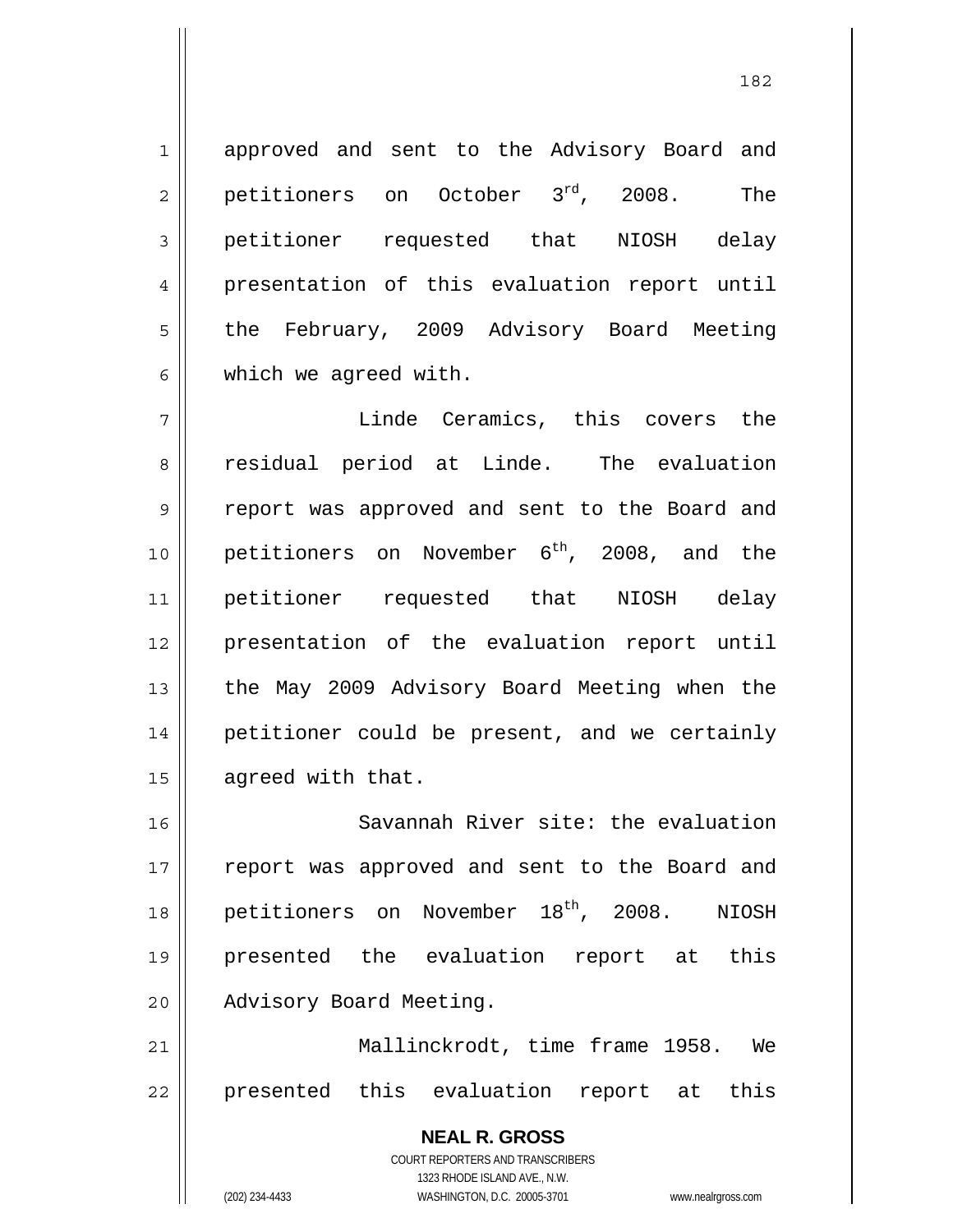| $\mathbf{1}$ | meeting, and you have taken your action on it.                                                      |
|--------------|-----------------------------------------------------------------------------------------------------|
| 2            | Vitro Manufacturing, the evaluation                                                                 |
| 3            | report was presented at this meeting, and you                                                       |
| 4            | have taken your action.                                                                             |
| 5            | Metallurgical Laboratory, the                                                                       |
| 6            | evaluation report was provided and presented                                                        |
| 7            | at this meeting, and you have taken your                                                            |
| 8            | action.                                                                                             |
| 9            | SEC petitions currently in the                                                                      |
| 10           | evaluation process are presented in this side,                                                      |
| 11           | and you can see that in August we received a                                                        |
| 12           | petition regarding the Westinghouse Atomic                                                          |
| 13           | Power Development Plant, which covers all                                                           |
| 14           | employees in L and K buildings from the time                                                        |
| 15           | period January 1, 1942 to December 31 <sup>st</sup> , 1944.                                         |
| 16           | We expect to be able to deliver an                                                                  |
| 17           | evaluation on Westinghouse Atomic<br>Power                                                          |
| 18           | Development and present that evaluation at the                                                      |
| 19           | February Advisory Board Meeting<br>in                                                               |
| 20           | Albuquerque.                                                                                        |
| 21           | On October 31 <sup>st</sup> , of 2007, we                                                           |
| 22           | received a petition from the Massachusetts                                                          |
|              | <b>NEAL R. GROSS</b>                                                                                |
|              | COURT REPORTERS AND TRANSCRIBERS                                                                    |
|              | 1323 RHODE ISLAND AVE., N.W.<br>(202) 234-4433<br>WASHINGTON, D.C. 20005-3701<br>www.nealrgross.com |
|              |                                                                                                     |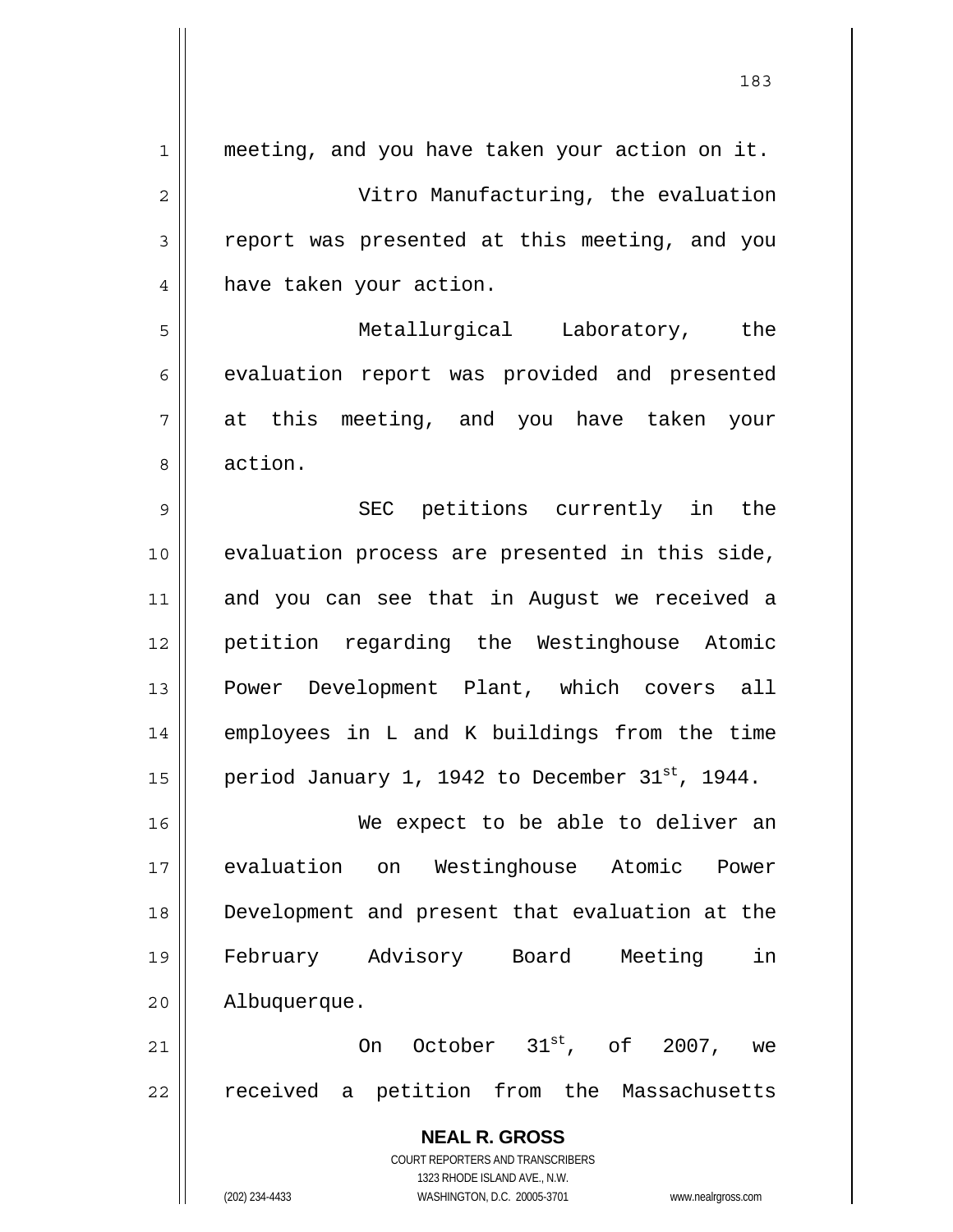1 2 3 4 5 6 Institute of Technology which addressed all locations and all employees, January 1, 1942 to December  $31^{st}$ , 1963. This was - as footnoted, this petition was initiated by a NIOSH finding that we couldn't reconstruct the dose. So it's an 83.14.

7 8 9 10 11 12 In November of 2008 a site visit was conducted - I'm sorry, a site visit was conducted in August of 2008, and NIOSH will present its evaluation report on the Massachusetts Institute of Technology at the February Board meeting.

13 14 15 16 17 18 19 20 21 22 On April 3rd, 2008 we received a petition regarding the LANL. All service support employees who worked in operational technical areas that had a history of radioactive material use at Los Alamos from January 1, 1976 through December 31<sup>st</sup>, 2005. Expected completion date is sometime in January, and we have had some difficulties with data capture; we have been delayed a little bit there. So we anticipate that we

> **NEAL R. GROSS** COURT REPORTERS AND TRANSCRIBERS 1323 RHODE ISLAND AVE., N.W. (202) 234-4433 WASHINGTON, D.C. 20005-3701 www.nealrgross.com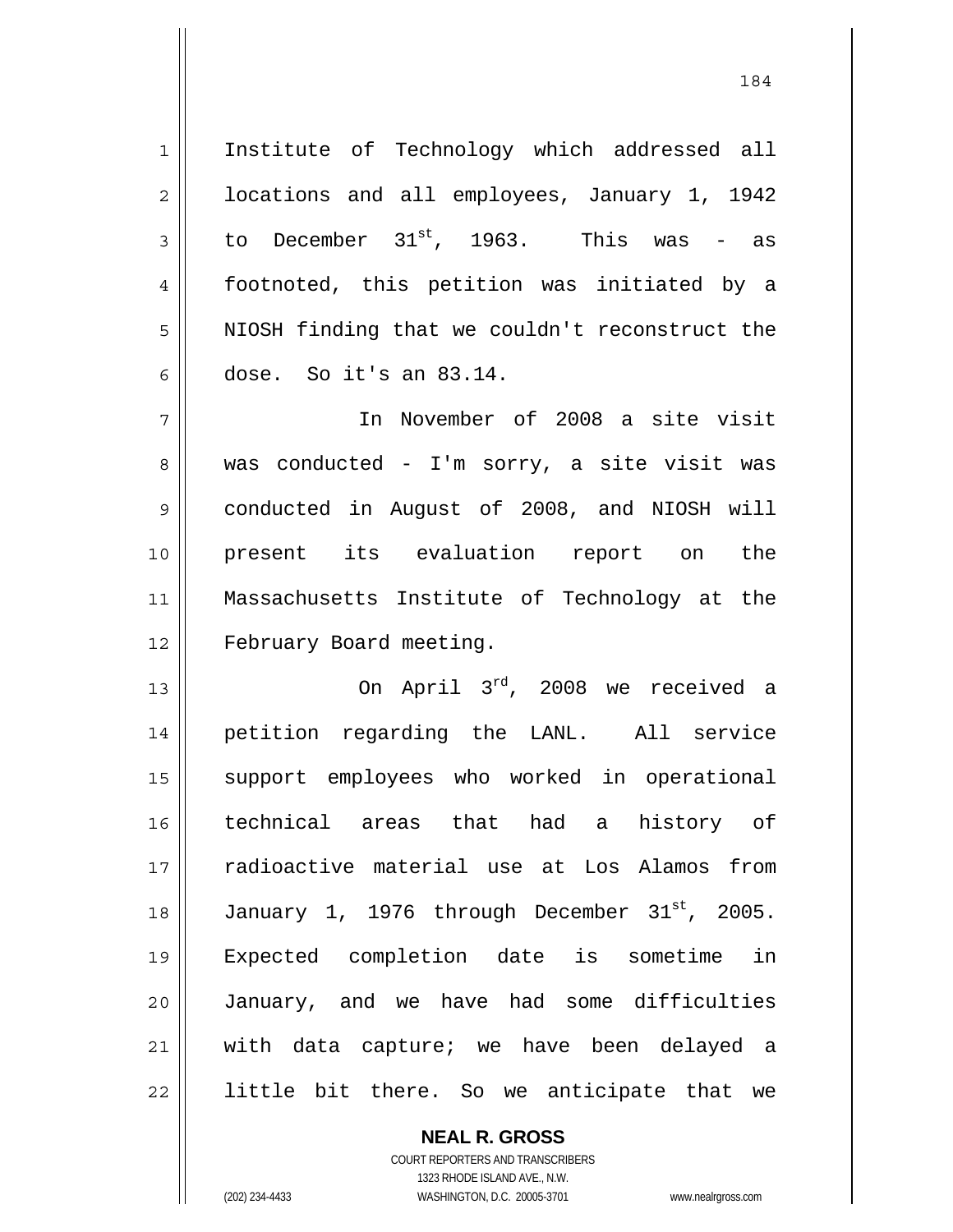1 2 3 will present this evaluation report for LANL support service employees at the February Board meeting.

4 5 6 7 8 9 10 The Brookhaven National Lab petition came to NIOSH on May  $9^{th}$ , 2008, and we've been working hard on that petition with the support of DOE. All of the Brookhaven records have not been incorporated into any electronic form, and so just finding those records has been a chore.

11 12 13 Our expected completion date is April, 2009, and we hope to present that at the May, 2009Board meeting.

14 15 16 17 18 19 20 21 22 Tyson Valley Powder Farm, which a petition covers all employees who worked in all areas of Tyson Valley Powder in St. Louis, Missouri, during the time period January 1, 1942 through December 31<sup>st</sup>, 1949. This petition came to NIOSH in June  $13<sup>th</sup>$ , 2008. We hope to complete this one sometime this month, the rest of this month, and we would present it at your February Board meeting.

> **NEAL R. GROSS** COURT REPORTERS AND TRANSCRIBERS 1323 RHODE ISLAND AVE., N.W. (202) 234-4433 WASHINGTON, D.C. 20005-3701 www.nealrgross.com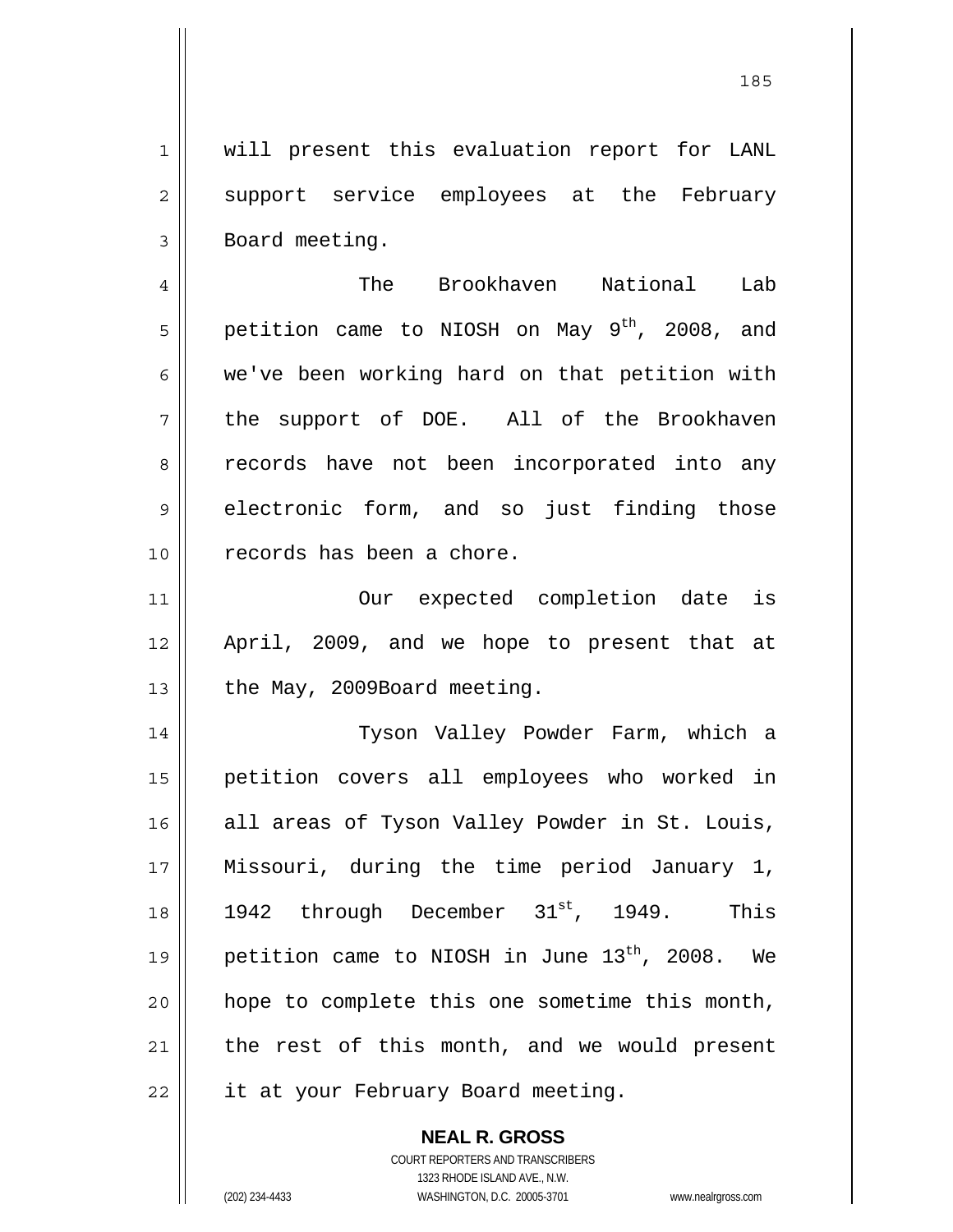| $\mathbf 1$    | United Nuclear Corp, a petition                              |
|----------------|--------------------------------------------------------------|
| $\sqrt{2}$     | that covers all site employees who worked in                 |
| 3              | any area of this facility from January 1,                    |
| $\overline{4}$ | 1958, through December 31st, 1969. And in a                  |
| 5              | separate period, January 1, 1970, through July               |
| 6              | 31 <sup>st</sup> , 2006, which is the residual contamination |
| 7              | period. And we expect to provide a completed                 |
| 8              | evaluation report in March of 2009.                          |
| $\mathsf 9$    | Standard Oil petition covers all                             |
| 10             | employees who worked in any area of the                      |
| 11             | Standard Oil development site in Linden, New                 |
| 12             | Jersey, from August 1st, 1942, through                       |
| 13             | December, $31^{st}$ , 1963. We received this                 |
| 14             | petition September 18 <sup>th</sup> , 2008, and we expect to |
| 15             | complete it and present at the May meeting.                  |
| 16             | It will be done in March, and we hope to                     |
| 17             | present it in May.                                           |
| 18             | Just a note: the completion of our                           |
| 19             | evaluation reports were mandated by law to try               |
| 20             | to achieve completion of these within<br>180                 |
| 21             | days, and we have noted that we have missed                  |
| 22             | that mark in several instances. The Savannah                 |

**NEAL R. GROSS** COURT REPORTERS AND TRANSCRIBERS 1323 RHODE ISLAND AVE., N.W.

 $\mathsf{I}$ 

(202) 234-4433 WASHINGTON, D.C. 20005-3701 www.nealrgross.com

<u>186 - Johann Stein, amerikan pendadaran pengaran pengaran pengaran pengaran pengaran pengaran pengaran pengar</u>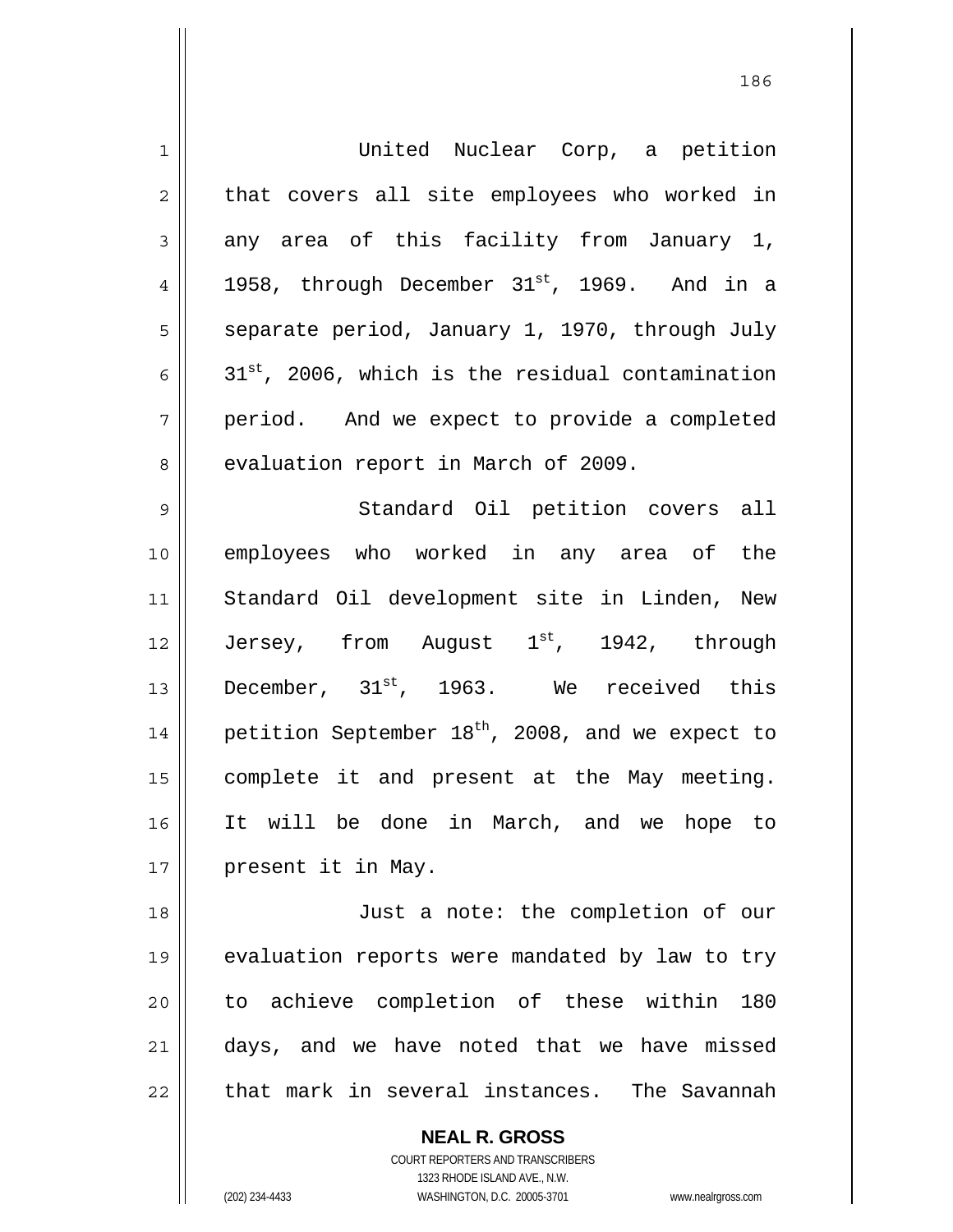**NEAL R. GROSS** COURT REPORTERS AND TRANSCRIBERS 1323 RHODE ISLAND AVE., N.W. 1 2 3 4 5 6 7 8 9 10 11 12 13 14 15 16 17 18 19 20 21 22 River site one took a little longer. General Steel Industries, Linde Ceramic Plant, Los Alamos National Lab and Brookhaven National Lab. We have notified in each instance the Board and the petitioner as to what the delays are and why it's taking us the time it's taking us, and providing a timeline on when we expect to complete the report. The reasons that we have exceeded 180 days are varied. The Savannah River site petition covered a large site, broad time period, and required a significant data review. And we are still receiving data as you heard from Dr. Taulbee yesterday. NIOSH was delayed on a number of evaluation reports because we were waiting for DOE to establish the protocol for data captures at Savannah River site, Los Alamos and Brookhaven. The Linde Ceramics Plant evaluation report was delayed as a result of the

187

(202) 234-4433 WASHINGTON, D.C. 20005-3701 www.nealrgross.com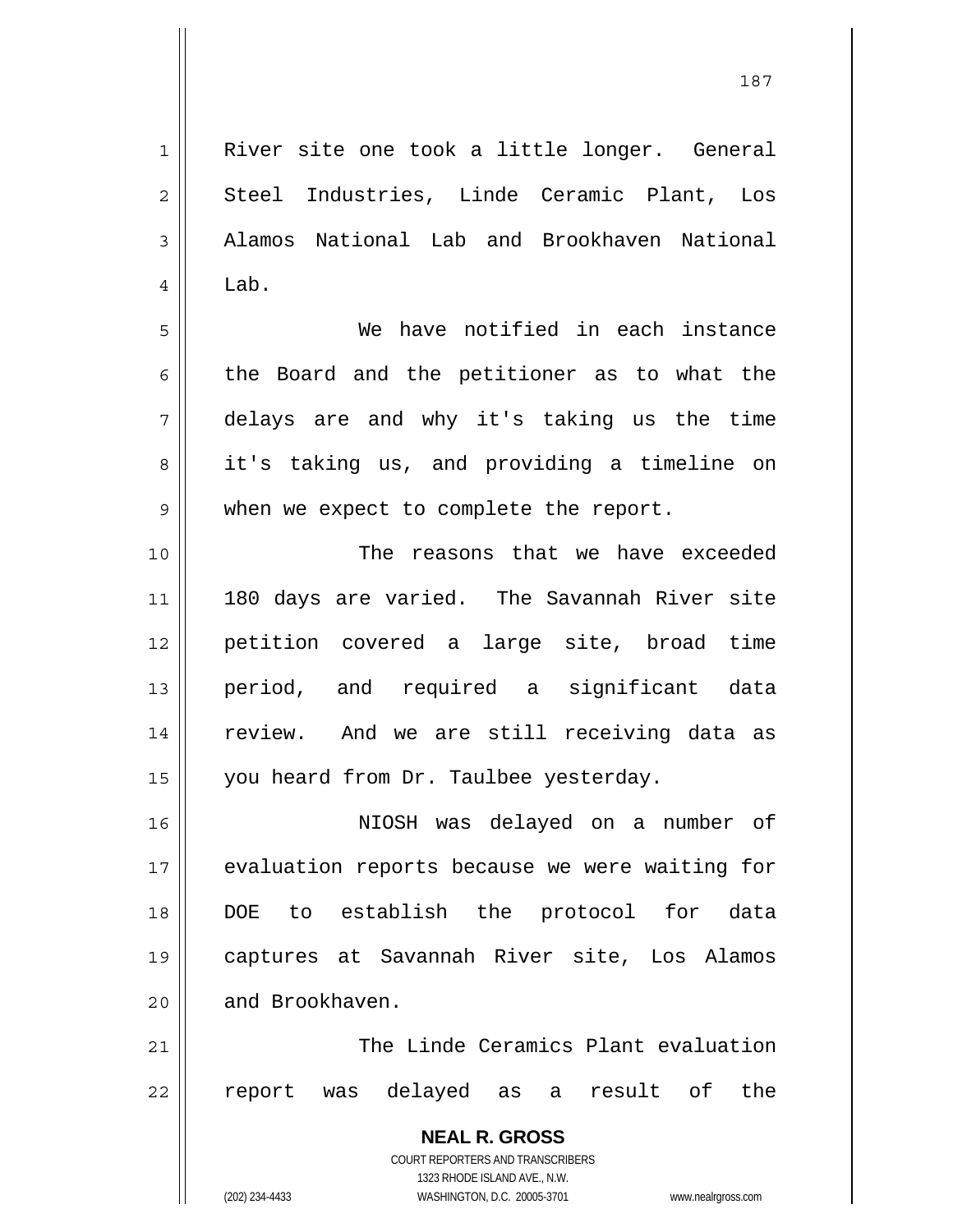1 2 3 4 petitioner changing the basis for the petition and providing additional supporting documentation, and that extended the qualification period.

5 6 7 8 The GSI evaluation report exceeded 180 days by a week as a result of the time required to resolve last minute technical comments from an interview review.

9 10 11 12 13 14 15 16 So our commitment is that once it's apparent to us that the evaluation report timeframe will exceed 180 days we inform the petitioners, the Advisory Board and congressional liaisons. We let them know that you all know that report will not be completed within 180 days, the reasons for that and our expected completion date for the report.

17 18 That concludes the slides, and I'm happy to take any questions.

19 20 21 22 CHAIR ZIEMER: Okay, thank you, Larry. Let's see if there are any questions. And we thank LaVon also for the work he probably did in helping get this summary

> **NEAL R. GROSS** COURT REPORTERS AND TRANSCRIBERS 1323 RHODE ISLAND AVE., N.W. (202) 234-4433 WASHINGTON, D.C. 20005-3701 www.nealrgross.com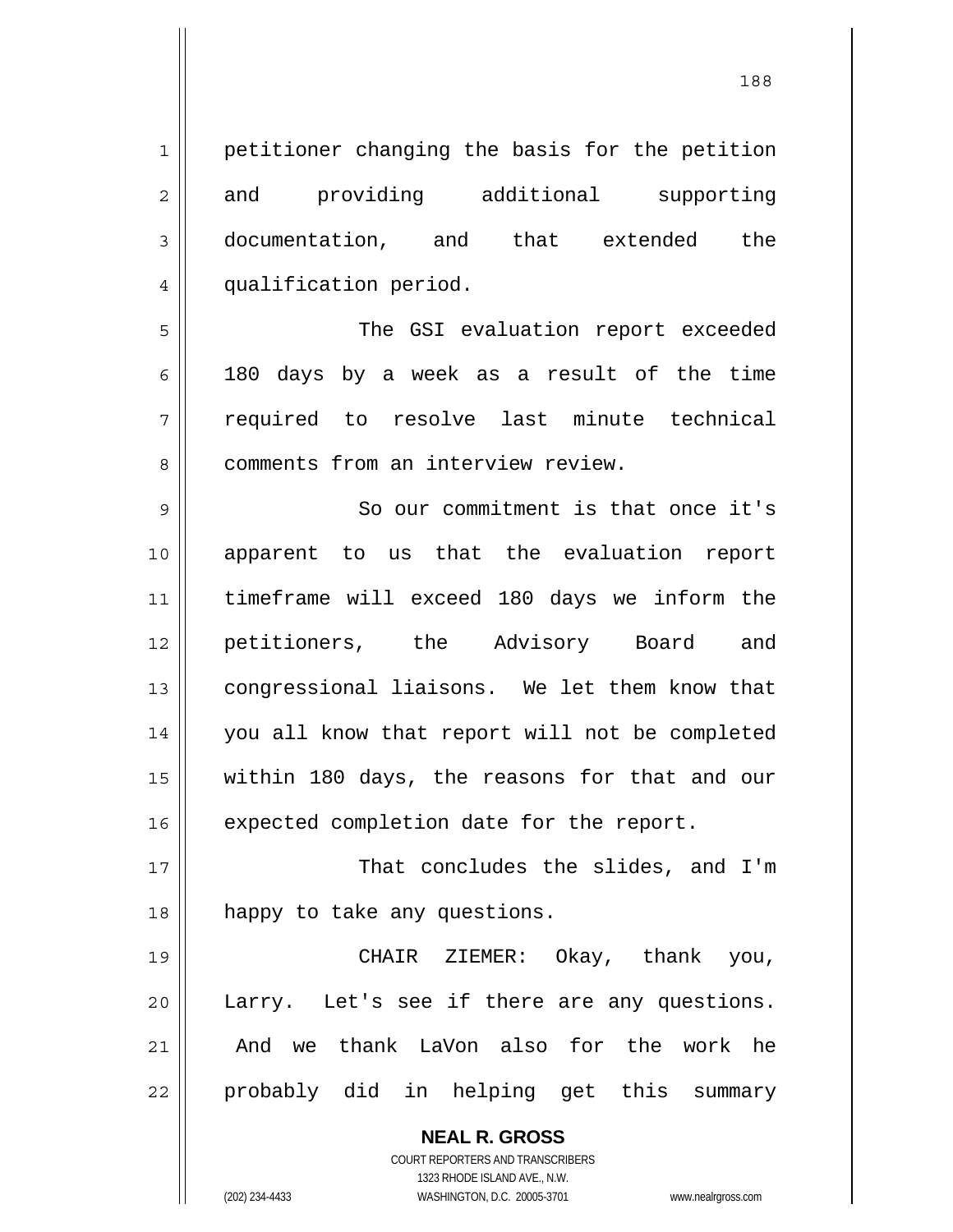1 together for us. It's always helpful to remind us where we are on each of these SEC petitions.

4 5 6 7 MR. ELLIOTT: Could I provide you a bit more background on what we have done with the Department of Defense regarding Chapman Valve and make sure that is on the record.

8 9 10 11 12 13 14 15 16 17 At the last Board meeting when Chapman Valve was discussed, NIOSH was asked to send an inquiry to the Department of Defense, asking them about any work that they may have contracted with Chapman Valve; and secondly, to conduct an additional search to determine if the shipping manifest from the D&D work done by Bechtel contained any reference to the enriched uranium sample that was found.

18 19 20 21 22 On October  $6^{th}$ , of 2008, the Office of the Secretary of the Department of Health and Human Services sent an email to the White House liaison section, within the office of the Secretary of Defense. It contained an

> **NEAL R. GROSS** COURT REPORTERS AND TRANSCRIBERS 1323 RHODE ISLAND AVE., N.W.

2

3

(202) 234-4433 WASHINGTON, D.C. 20005-3701 www.nealrgross.com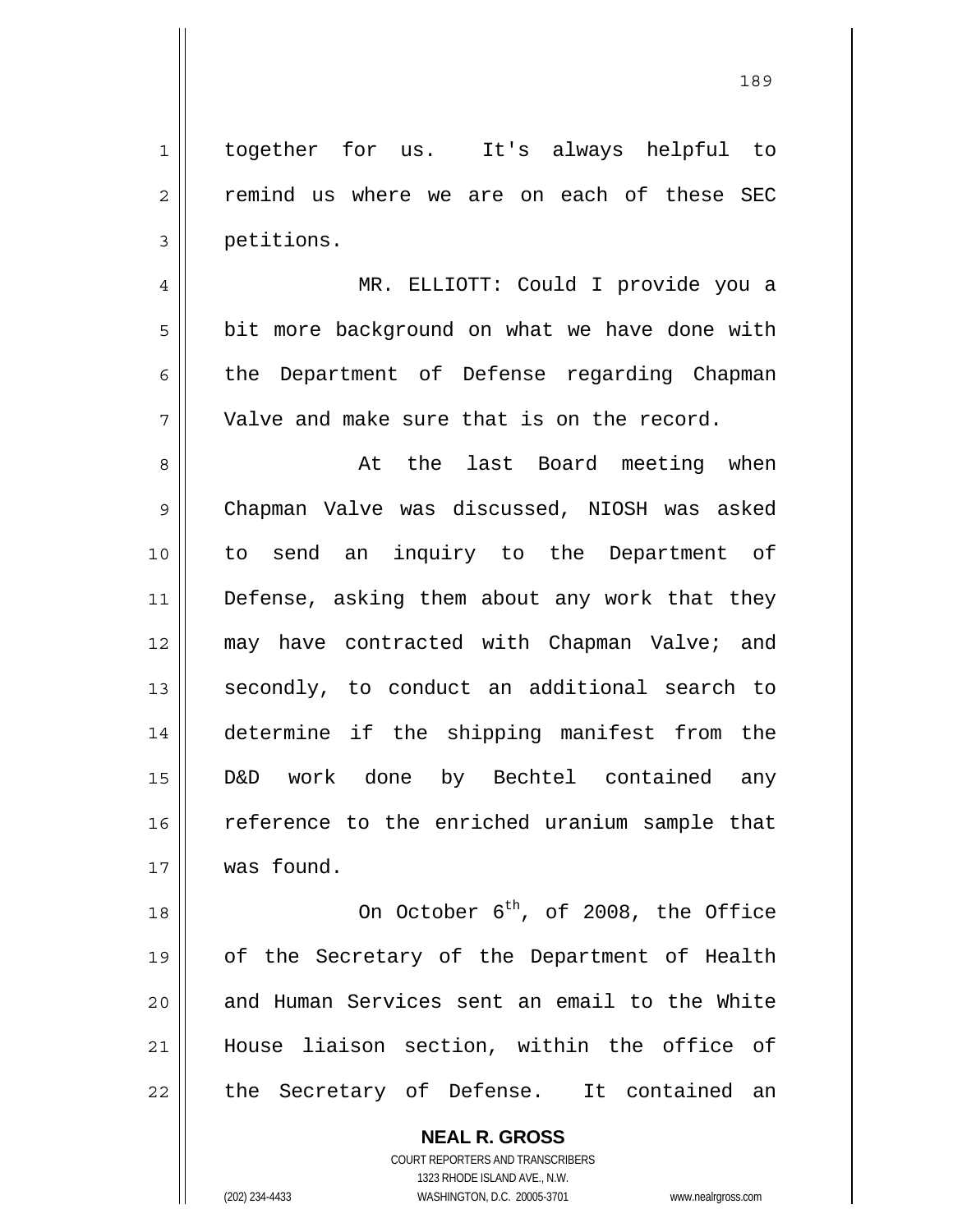explanation of the issue and this request.

1

2 3 4 5 6 7 8 9 10 Between 1942 and 1987 did the Department of Defense, most likely either the U.S. Air Force or Navy, award any contracts to the Chapman Valve manufacturing company, 1942 to 1958, or the Crane Company, 1959 to 1987, which is located in Indian Orchard, Massachusetts, for any work that would or could have involved the use of presence of enriched uranium.

11 12 13 14 15 16 17 18 19 20 21 On October  $17^{\text{th}}$ , 2008, the Department of Health and Human Services received a reply from the Department of Defense that provided a link to the computer database that contained a listing of individual contracts issued by the Department of Defense, and these listings were extracted from a form the Department of Defense uses called a DD-350, a 350 form. The computer database only contained records going back to 1966.

NIOSH reviewed the database and we

**NEAL R. GROSS** COURT REPORTERS AND TRANSCRIBERS 1323 RHODE ISLAND AVE., N.W.

22

(202) 234-4433 WASHINGTON, D.C. 20005-3701 www.nealrgross.com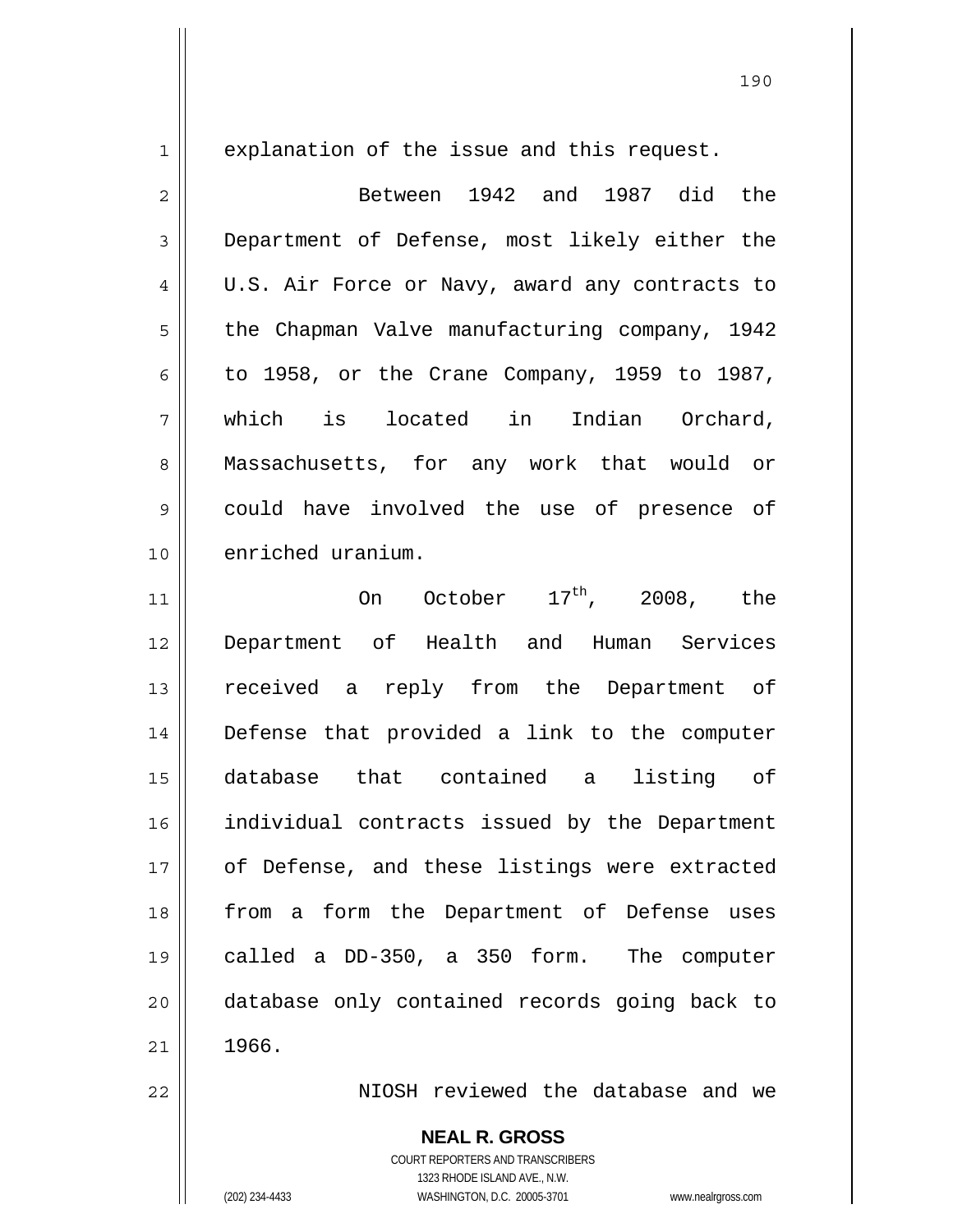did not find any records of contracts with the Crane Company in Indian Orchard, which is the successor to Chapman Valve.

 The nature of these listings, however, are generic, and were not found to be useful for determining the existence of work with radioactive materials. That was not mentioned in the information provided in this database.

10 11 12 13 14 For example one contract specified work with nuclear reactors in 1978, but included no mention of the type of work, so it didn't get into detail like we would have hoped.

15 16 17 18 19 20 21 To view the original contracts would require a time consuming and costly manual search through boxes of records at the National Archives, and we would need the specific Department of Defense agency to help sponsor that search. We have not taken that step to date.

22

1

2

3

4

5

6

7

8

9

Regarding the Bechtel inquiry piece

**NEAL R. GROSS** COURT REPORTERS AND TRANSCRIBERS 1323 RHODE ISLAND AVE., N.W. (202) 234-4433 WASHINGTON, D.C. 20005-3701 www.nealrgross.com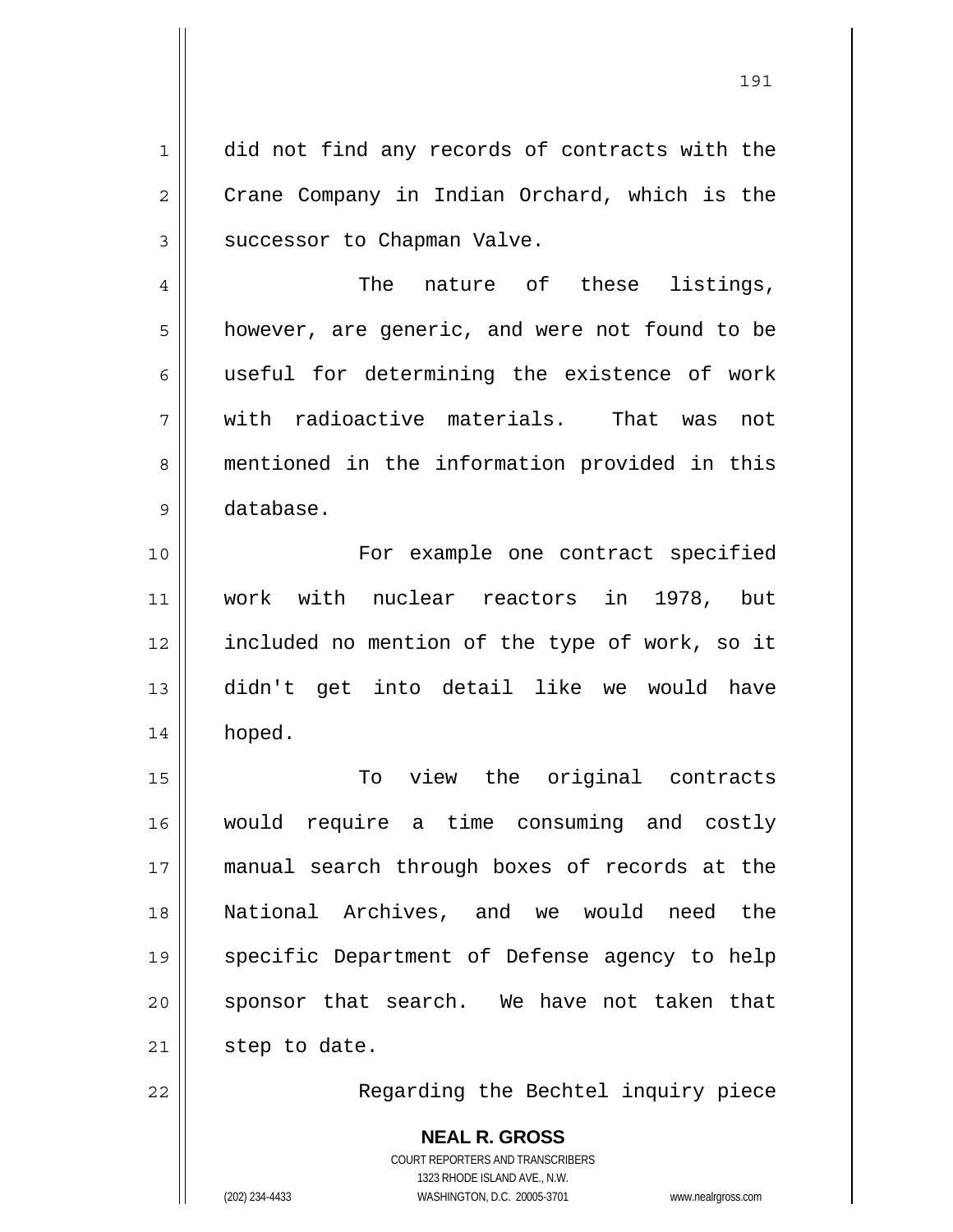| $\mathbf 1$    | - this goes to the remediation work that was                                           |
|----------------|----------------------------------------------------------------------------------------|
| 2              | done afterward - NIOSH sent a written request                                          |
| 3              | to Bechtel asking for worker monitoring                                                |
| $\overline{4}$ | records during their 1994-95 remediation                                               |
| 5              | project. In follow up phone calls were made                                            |
| 6              | to Bechtel's legal department on September                                             |
| 7              | $25^{\text{th}}$ , 2006, October $4^{\text{th}}$ , 2006 and January 19 <sup>th</sup> , |
| 8              | 2007. A second letter was sent to Bechtel on                                           |
| $\mathsf 9$    | April 25 <sup>th</sup> , 2007, and NIOSH received no                                   |
| 10             | response or acknowledgment to the                                                      |
| 11             | communication efforts that I have mentioned                                            |
| 12             | here.                                                                                  |
| 13             | NIOSH located and placed on the O-                                                     |
| 14             | drive the certification docket for the                                                 |
| 15             | remedial action performed at the Chapman Valve                                         |
| 16             | site in Indian Orchard, Maine. This document                                           |
| 17             | was written by Bechtel for<br>DOE at the                                               |
| 18             | conclusion of the rededication effort which                                            |
| 19             | took place from July to September, 1995.<br>It                                         |
| 20             | contains a detailed 200 page survey of the                                             |
| 21             | site conducted just prior to the remediation                                           |
| 22             | work. Outside references to the enriched                                               |

<u>192</u>

COURT REPORTERS AND TRANSCRIBERS 1323 RHODE ISLAND AVE., N.W. (202) 234-4433 WASHINGTON, D.C. 20005-3701 www.nealrgross.com

**NEAL R. GROSS**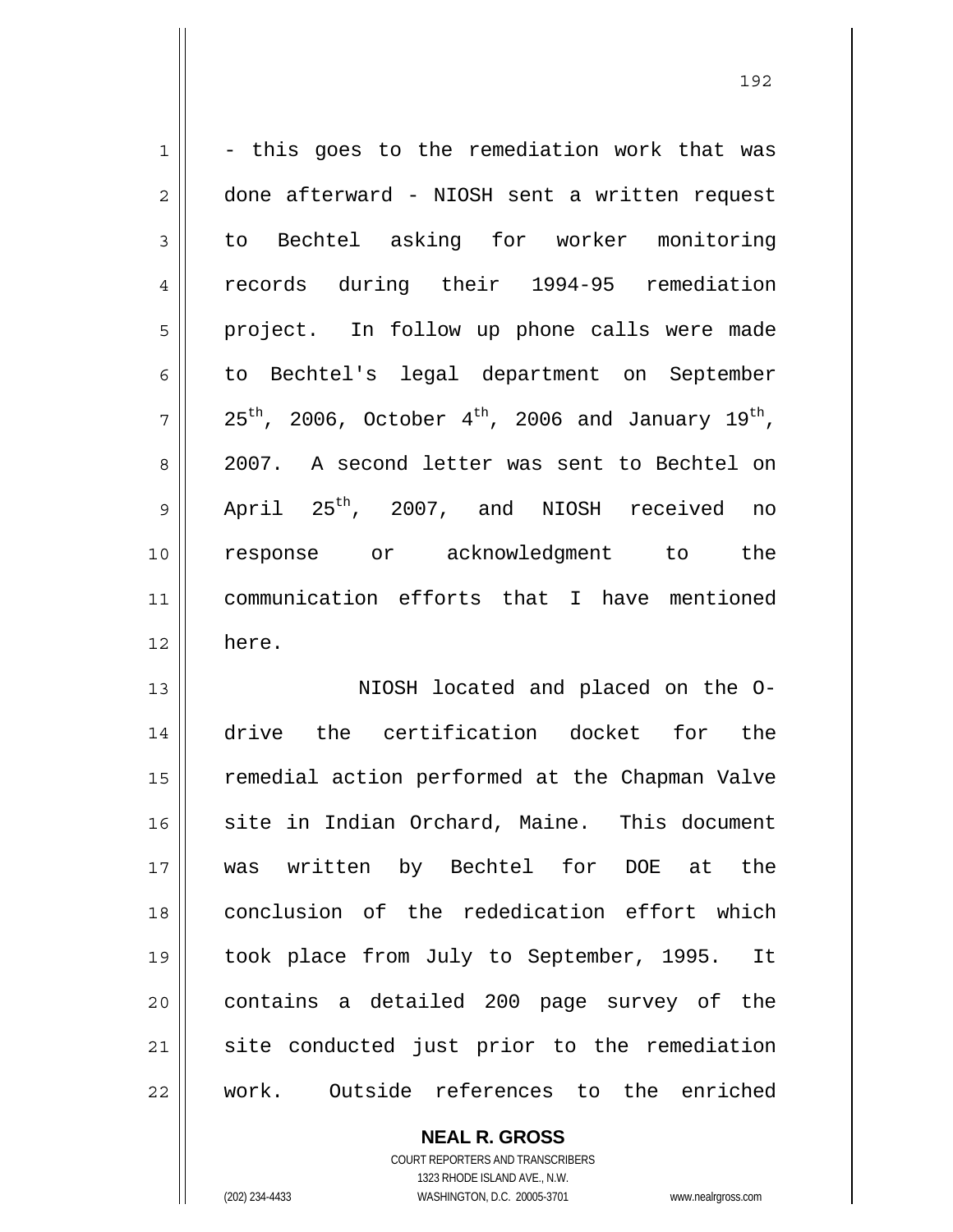**NEAL R. GROSS** COURT REPORTERS AND TRANSCRIBERS 1323 RHODE ISLAND AVE., N.W. (202) 234-4433 WASHINGTON, D.C. 20005-3701 www.nealrgross.com 1 2 3 4 5 6 7 8 9 10 11 12 13 14 15 16 17 18 19 20 21 22 sample found in the prior ORAU survey of 1991. There is no mention, outside of the references of the ORAU survey of 1991, there is no mention of enriched uranium. There were in fact 11 samples, isotopically analyzed for uranium, and all samples appear to be consistent with natural uranium. We also identified an additional lead for Bechtel data in records retrieved from the Kansas City records center. However no relevant data has been found. So that has, I hope, for you a more detailed summary of our actions that we have taken regarding your requests to pursue these final threads on Chapman Valve. CHAIR ZIEMER: Okay, thank you for that additional update. Questions on either the report itself or the update. Wanda Munn. MEMBER MUNN: Just as a matter of interest, whenever we see electronic records

<u>1932</u>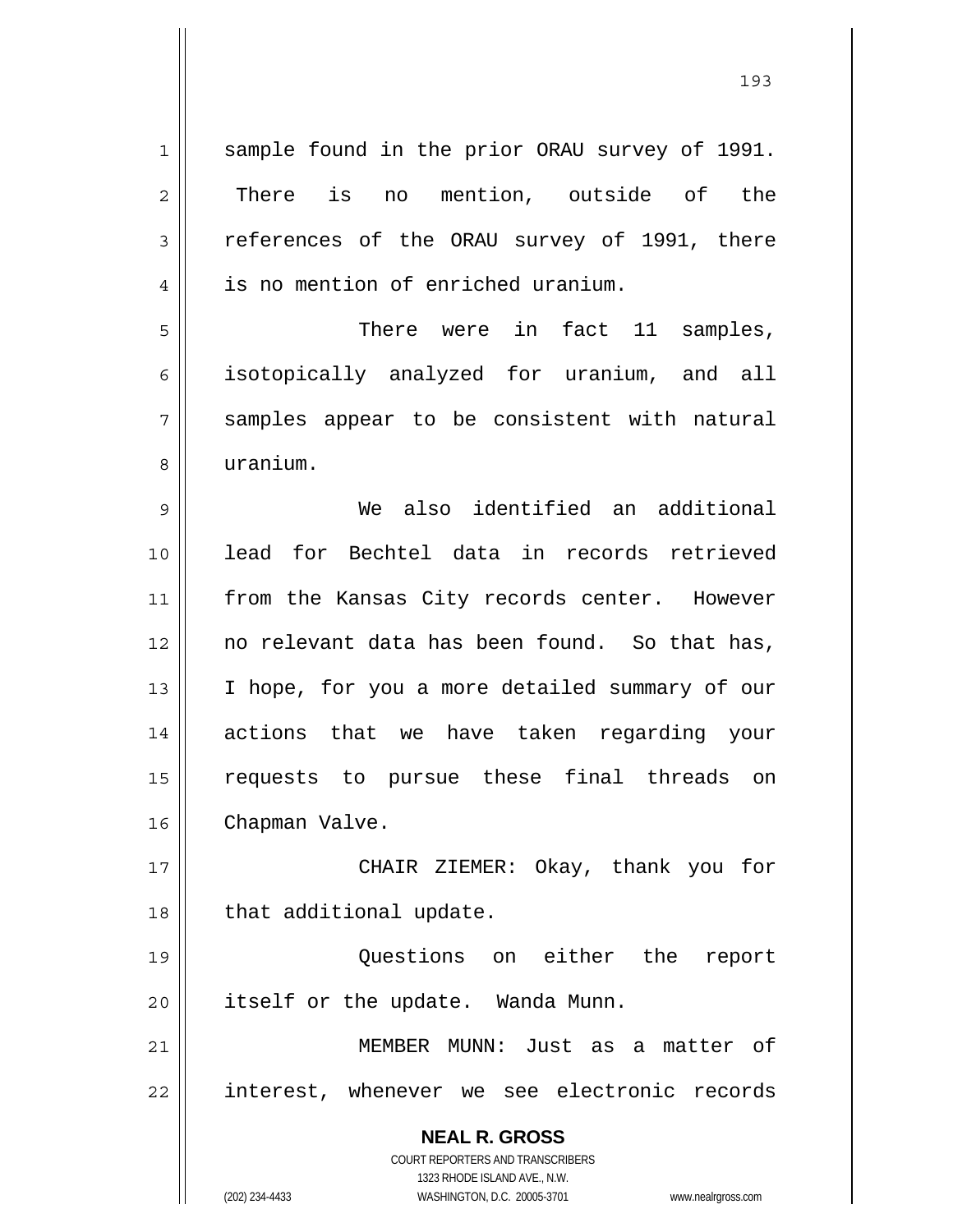1 2 3 4 5 6 7 8 9 10 11 12 13 stop at a certain point, we know when they probably started digitizing that information, is there any way of determining whether there is any ongoing effort with, for example, the Department of Defense in this case to go into the old handwritten records earlier than is currently - MR. ELLIOTT: We have not exercised any effort to do so. And as I indicated earlier, if we were to do so, we would require the sponsorship of the particular agency that we think may have relevance here. They have to get us into the NARA records.

14 15 MEMBER MUNN: This was a much more broad question than that.

MR. ELLIOTT: I'm sorry.

17 18 19 20 21 MEMBER MUNN: The real question is, do we have any idea whether there is an ongoing program to begin further digitalization of records earlier than those that were undoubtedly done at the time.

MR. ELLIOTT: I'm not aware of any.

**NEAL R. GROSS** COURT REPORTERS AND TRANSCRIBERS

1323 RHODE ISLAND AVE., N.W.

16

22

(202) 234-4433 WASHINGTON, D.C. 20005-3701 www.nealrgross.com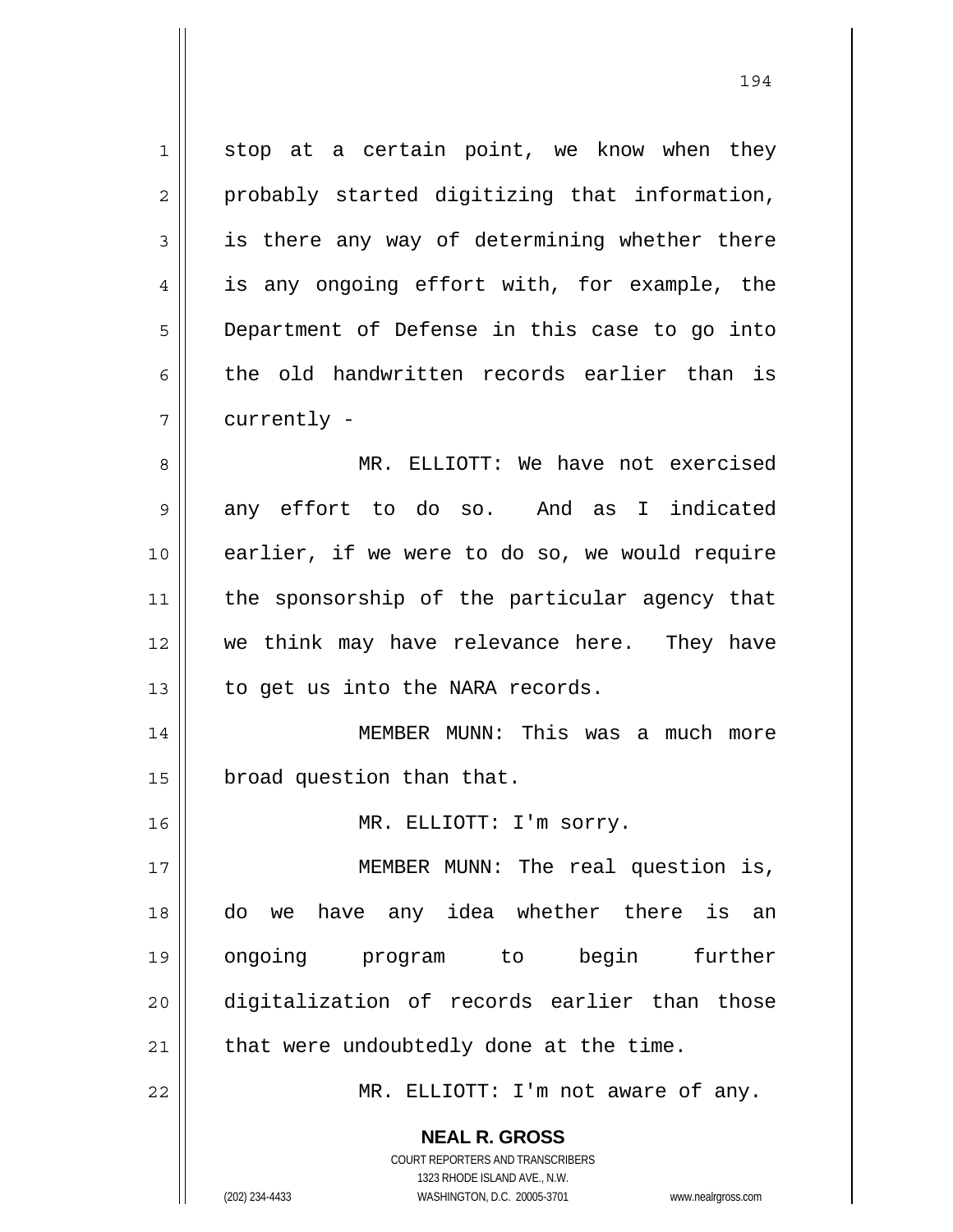| $\mathbf 1$    | MEMBER MUNN: It's always intriguing            |
|----------------|------------------------------------------------|
| $\overline{2}$ | to know whether agencies are going to try to   |
| 3              | transpose their handwritten and typewritten    |
| 4              | material that they have.                       |
| 5              | MR. ELLIOTT: I'm not aware of any.             |
| 6              | But Tim might have additional information.     |
| 7              | MR. KOTSCH: To add to that, we have            |
| 8              | no indication - we don't know if they are      |
| 9              | going to computerize those records prior to    |
| 10             | 66. What Larry mentioned was that the          |
| 11             | records that they have computerized, the       |
| 12             | information that is coded in those records is  |
| 13             | not useful. In other words, in their generic   |
| 14             | context saying, make this valve, do this type  |
| 15             | of work, it would be unlikely we would find a  |
| 16             | contractor who would say, and by the way it    |
| 17             | also included enriched uranium or something to |
| 18             | that effect. So the<br>nature of these         |
| 19             | procurements that have been computerized, we   |
| 20             | feel are not elucidating for the enriched      |
| 21             | uranium process.                               |
| 22             | ELLIOTT: Our request to the<br>MR.             |
|                | <b>NEAL R. GROSS</b>                           |

COURT REPORTERS AND TRANSCRIBERS 1323 RHODE ISLAND AVE., N.W.

 $\mathsf{II}$ 

 $\mathsf{l}$ 

(202) 234-4433 WASHINGTON, D.C. 20005-3701 www.nealrgross.com

<u>1952 - Johann Stein, Amerikaansk politiker (</u>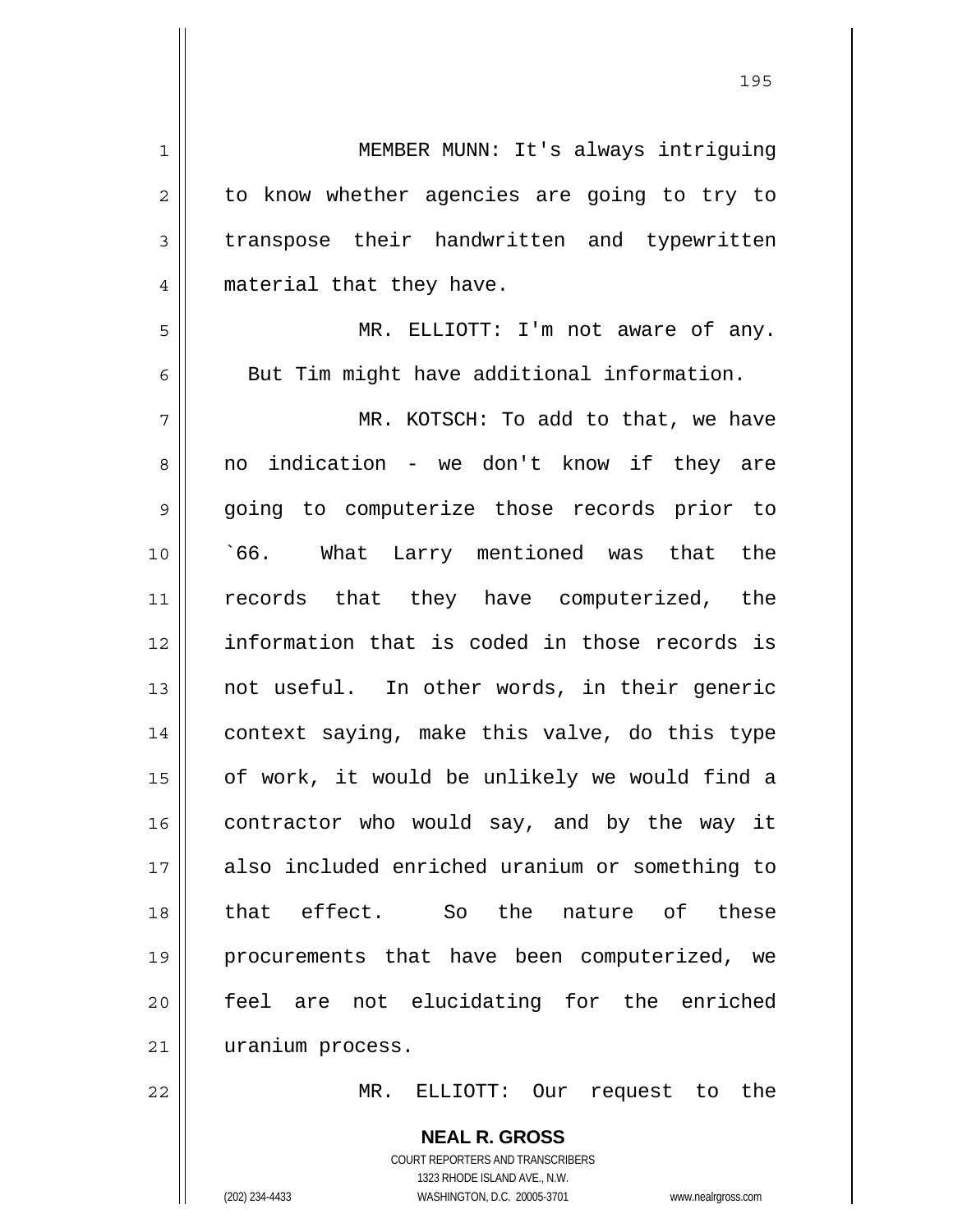1 2 3 4 5 6 7 8 9 10 11 12 Department of Defense, we can see in the email exchange, went fairly broad and pretty deep. In fact you have met Dr. Paul Blake before who runs the DTRA program, the Defense Threat Reduction Agency program for veterans, he was involved in the response. I talked with him. And he was doubtful that we would be able to find any such contractual record in electronic form that would provide the level of detail that we wanted. He even suggested that we would probably be better off starting at the National Archives and working through that.

13 14 15 16 17 18 19 20 21 22 But he also offered - I mentioned the speculation that perhaps this was Navy fuel related. And he, as others, have said that he was somewhat skeptical of that because of the amount of enrichment in the sample versus what is in Navy fuel which nobody can talk about. So there - so I don't know where we go from here, but we feel we have done all that we can at this point, unless there is some other thread we need to pursue.

> COURT REPORTERS AND TRANSCRIBERS 1323 RHODE ISLAND AVE., N.W. (202) 234-4433 WASHINGTON, D.C. 20005-3701 www.nealrgross.com

**NEAL R. GROSS**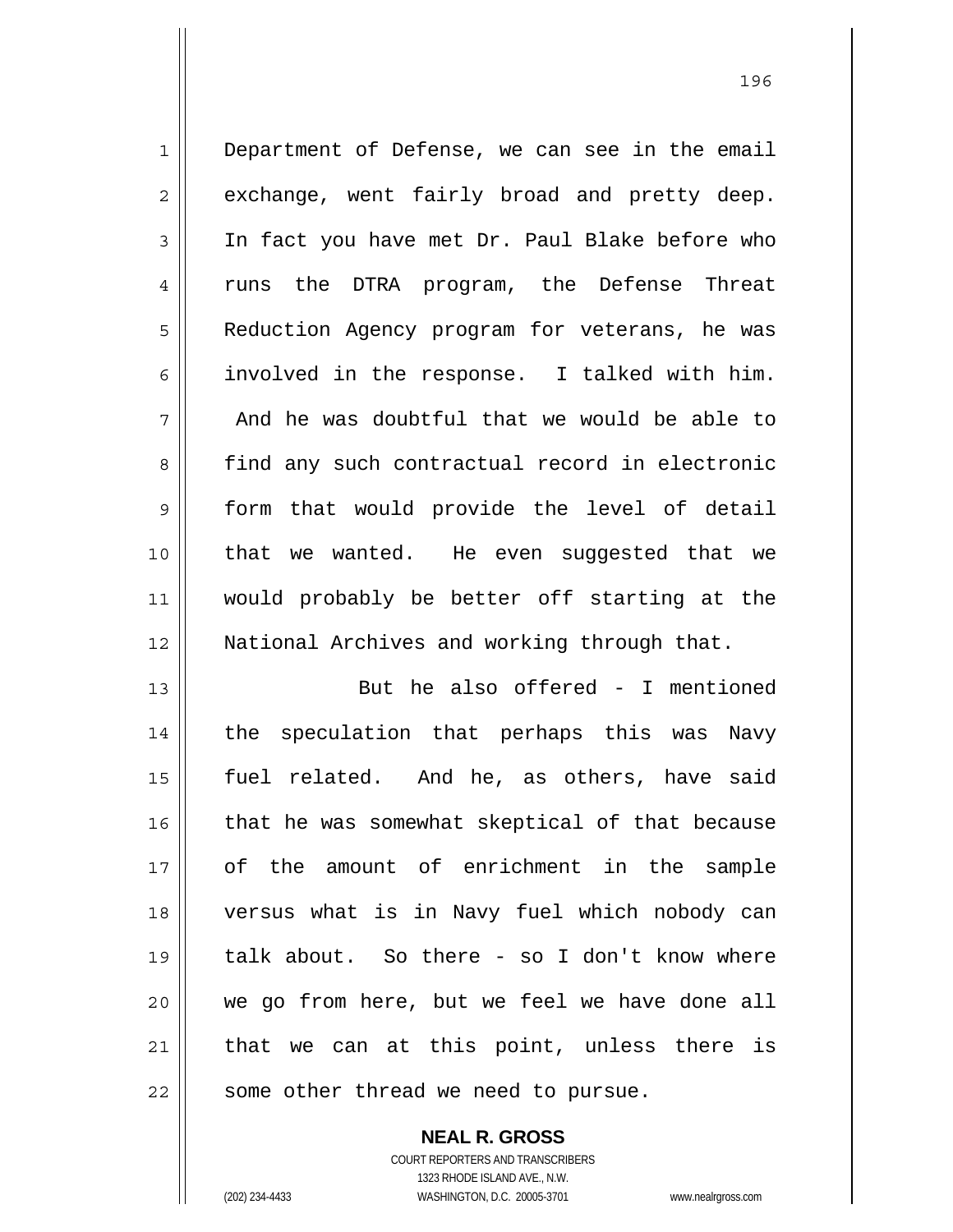**NEAL R. GROSS** COURT REPORTERS AND TRANSCRIBERS 1323 RHODE ISLAND AVE., N.W. (202) 234-4433 WASHINGTON, D.C. 20005-3701 www.nealrgross.com 197 1 2 3 4 5 6 7 8 9 10 11 12 13 14 15 16 17 18 19 20 21 22 CHAIR ZIEMER: Thank you. Other comments, questions? Okay, thank you again, Larry, for that update. We are scheduled for a break - a comment first? MEMBER MELIUS: Is it possible to get some of this in a short report or something from NIOSH, just to - MR. ELLIOTT: I would be happy to send this email that was crafted. MEMBER MELIUS: At least so we have a record of it as we pursue it. MR. ELLIOTT: I'll make sure the Work Group has that. MEMBER MELIUS: Particularly the Work Group and the Board, and that way we are not all hunting through transcripts. CHAIR ZIEMER: We have a break scheduled. I think we will go ahead and take that break, then we will come back. We have Board work time after that.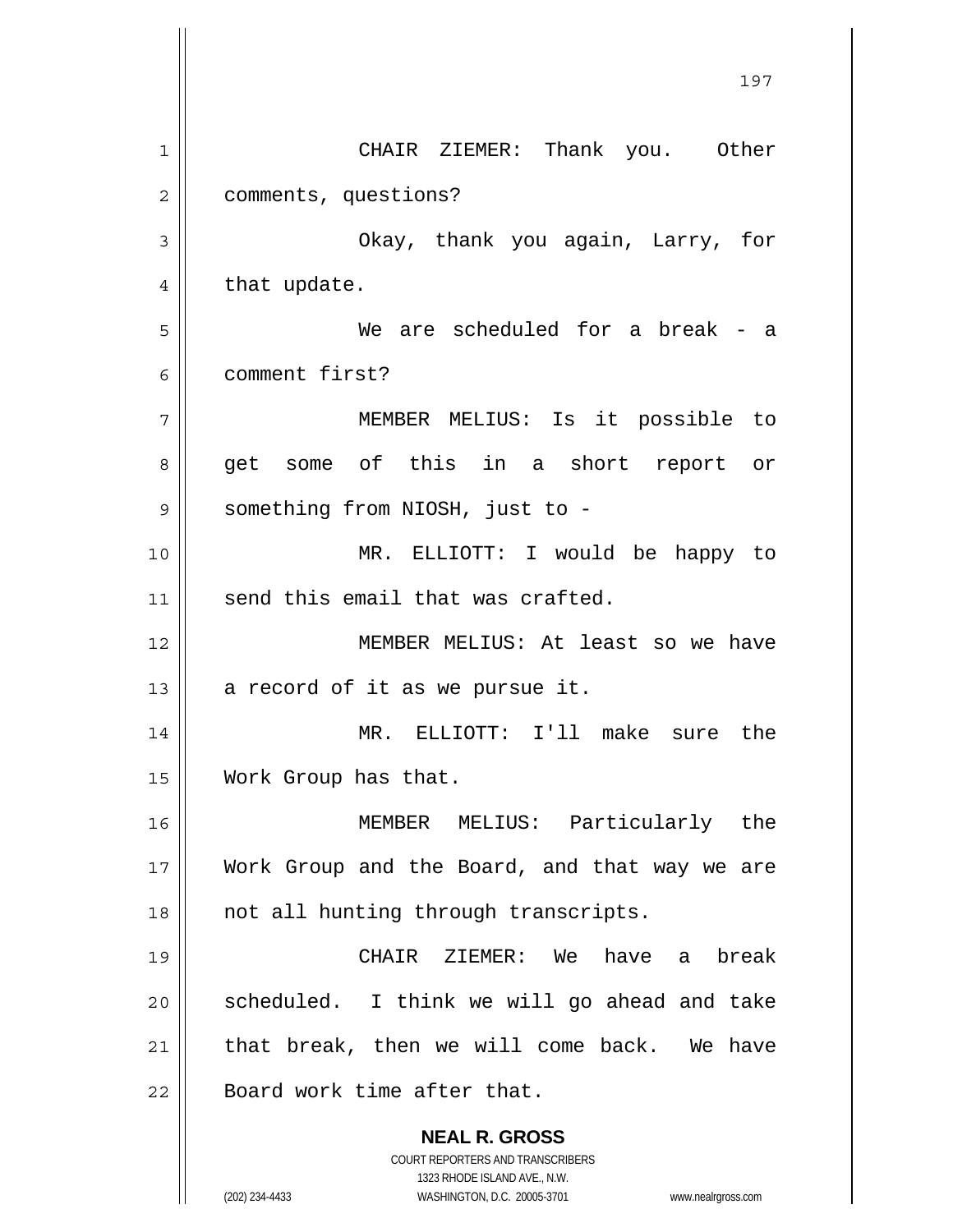**NEAL R. GROSS** COURT REPORTERS AND TRANSCRIBERS 1323 RHODE ISLAND AVE., N.W. (202) 234-4433 WASHINGTON, D.C. 20005-3701 www.nealrgross.com 198 1 2 3 4 5 6 7 8 9 10 11 12 13 14 15 16 17 18 19 20 21 22 Let's take a break. We're scheduled for 15 minutes; I'm going to give you 20. (Whereupon the above-entitled matter went off the record at 2:26 p.m. and resumed at 2:47 p.m.) CHAIR ZIEMER: I believe we are ready to resume our deliberations. Let me check the phone lines. Dr. Roessler, are you on the phone line? MEMBER ROESSLER: Gen Roessler here. CHAIR ZIEMER: Thank you, Gen. BOARD WORKING TIME CHAIR ZIEMER: Under Board working time, we have several issues we can deal with today. First of all we have some issues relating to site profile changes at Lawrence Livermore, and Ted Katz has got some information for us. MR. KATZ: Yes, thank you. So just before Thanksgiving John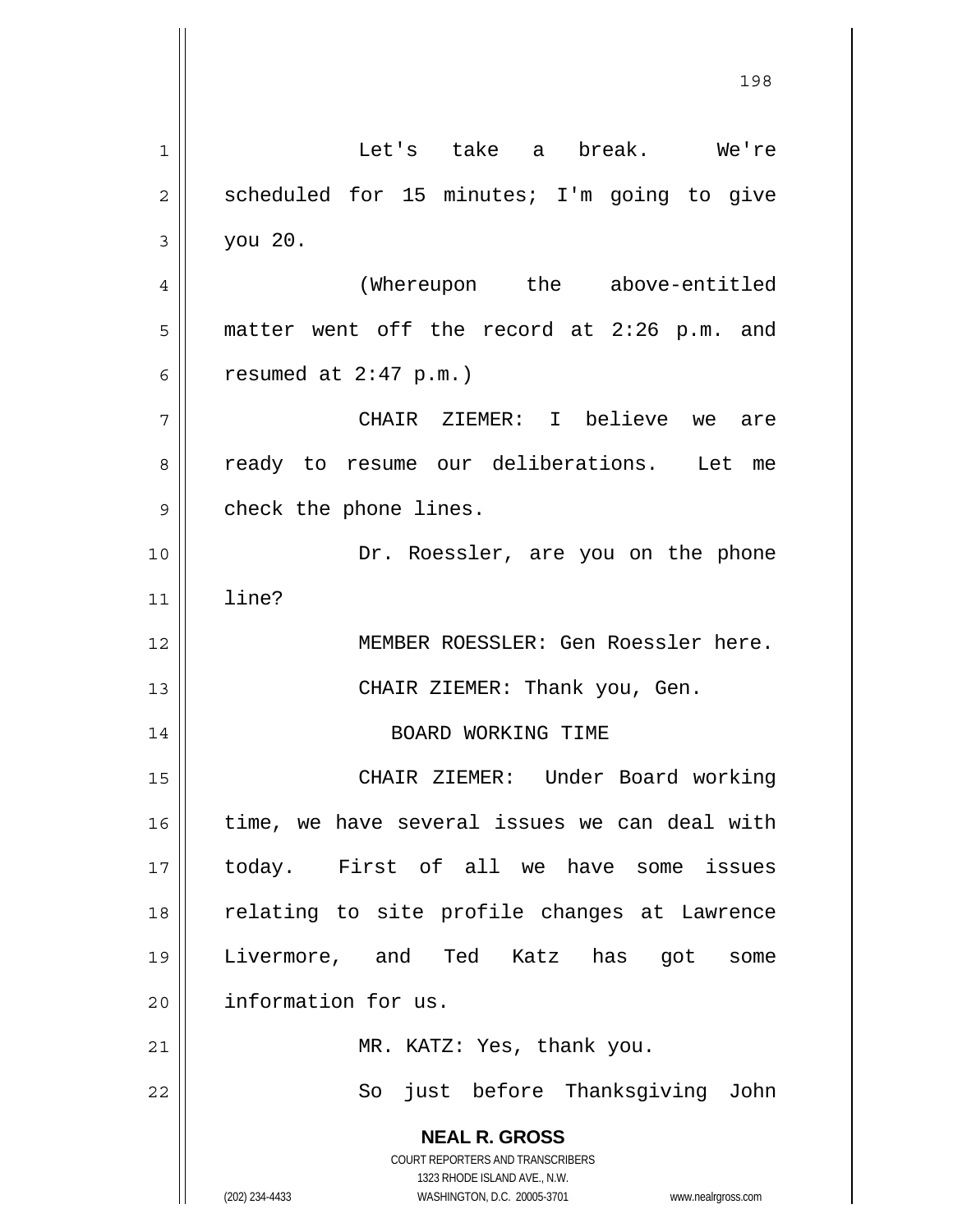1 2 3 4 5 6 7 8 9 10 11 12 13 14 15 16 17 18 19 20 21 22 DR. MAURO: called me up to raise sort of a novel issue that SC&A had sort of come across to discuss how to go forward with it. And the situation is this, and it relates to the discussion yesterday about close outs of site profiles. One of the site profiles as he termed it still sitting on the shelf awaiting the Board to take it up with the Work Group and a comment resolution process is Lawrence Livermore. And in this case, despite the fact that the Work Group hasn't been formed, and there hasn't been a process resolution yet issue resolution yet - OCAS had taken that site profile review off the shelf and reviewed it and OCAS agreed with some of its findings, and wished to go forward to make changes to the site profile which would affect of course the dose reconstruction done at Lawrence Livermore on the basis of some of SC&A's findings. So there are two issues. John

> **NEAL R. GROSS** COURT REPORTERS AND TRANSCRIBERS

> > 1323 RHODE ISLAND AVE., N.W.

(202) 234-4433 WASHINGTON, D.C. 20005-3701 www.nealrgross.com

<u>1992 - Johann Amerikaanse konstantine (</u>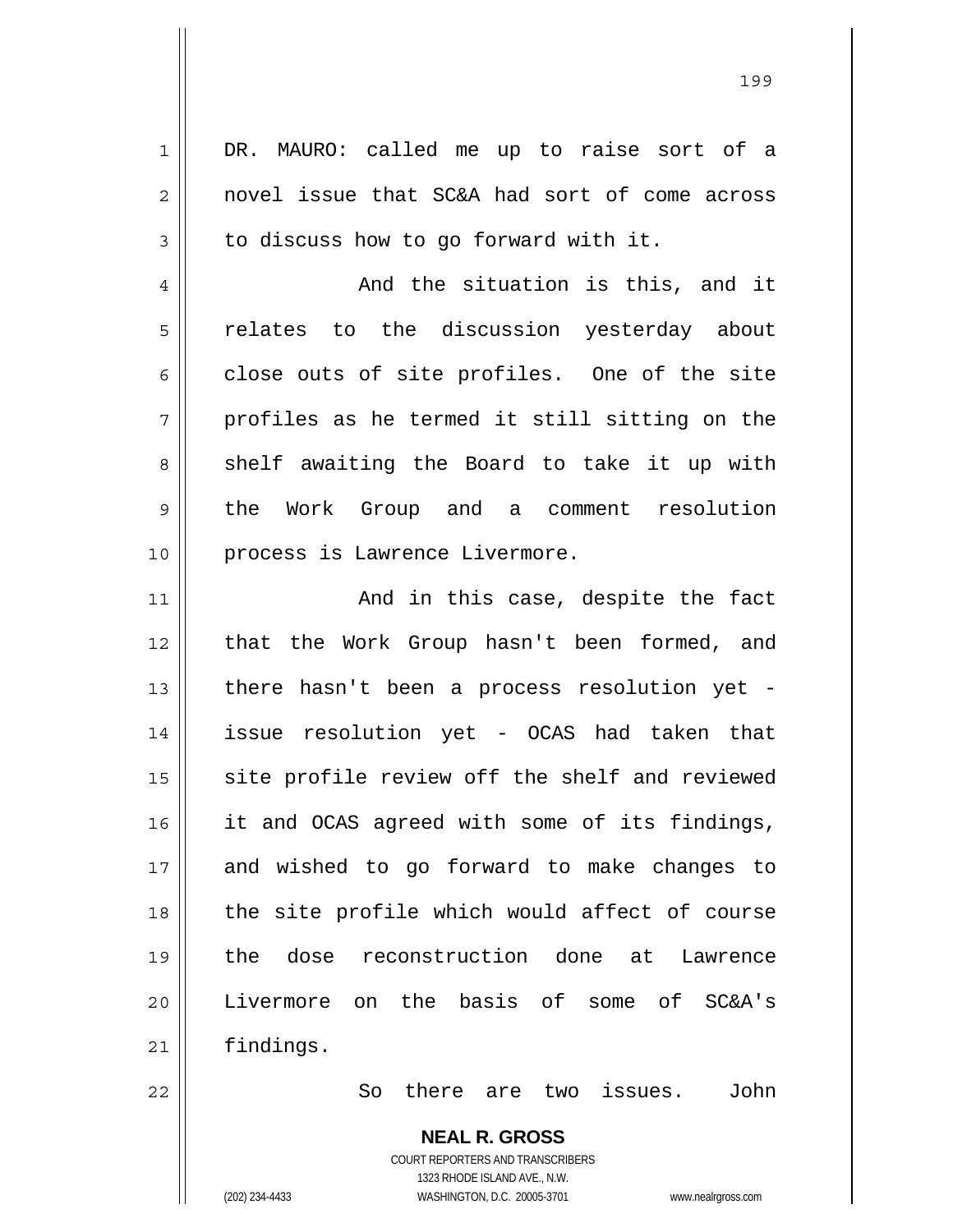1 2 3 4 5 6 7 8 brought this to me and said, this is a good thing, so OCAS has come to some SC&A staff, some OCAS staff have spoken with some SC&A staff. They want to make some changes to the site profile on the basis of the SC&A review. And they were seeking clarification or what have you from SC&A staff to be able to implement some changes in the site profile.

9 10 11 12 13 14 15 16 17 18 And John said, and I agreed with him, you know, this is a good thing that this can move forward, even though it hasn't gone through the issue resolution process. But he also, we both recognized that this is sort of an unusual situation because the process is intended to be - have a process resolution, issue resolution with the Board, and the Board has not charged SC&A with doing anything with respect to this.

19 20 21 22 So this was just before Thanksgiving, so I said to John, well, don't make any significant expenditures on this, don't do any substantial work. Let me contact

> **NEAL R. GROSS** COURT REPORTERS AND TRANSCRIBERS 1323 RHODE ISLAND AVE., N.W. (202) 234-4433 WASHINGTON, D.C. 20005-3701 www.nealrgross.com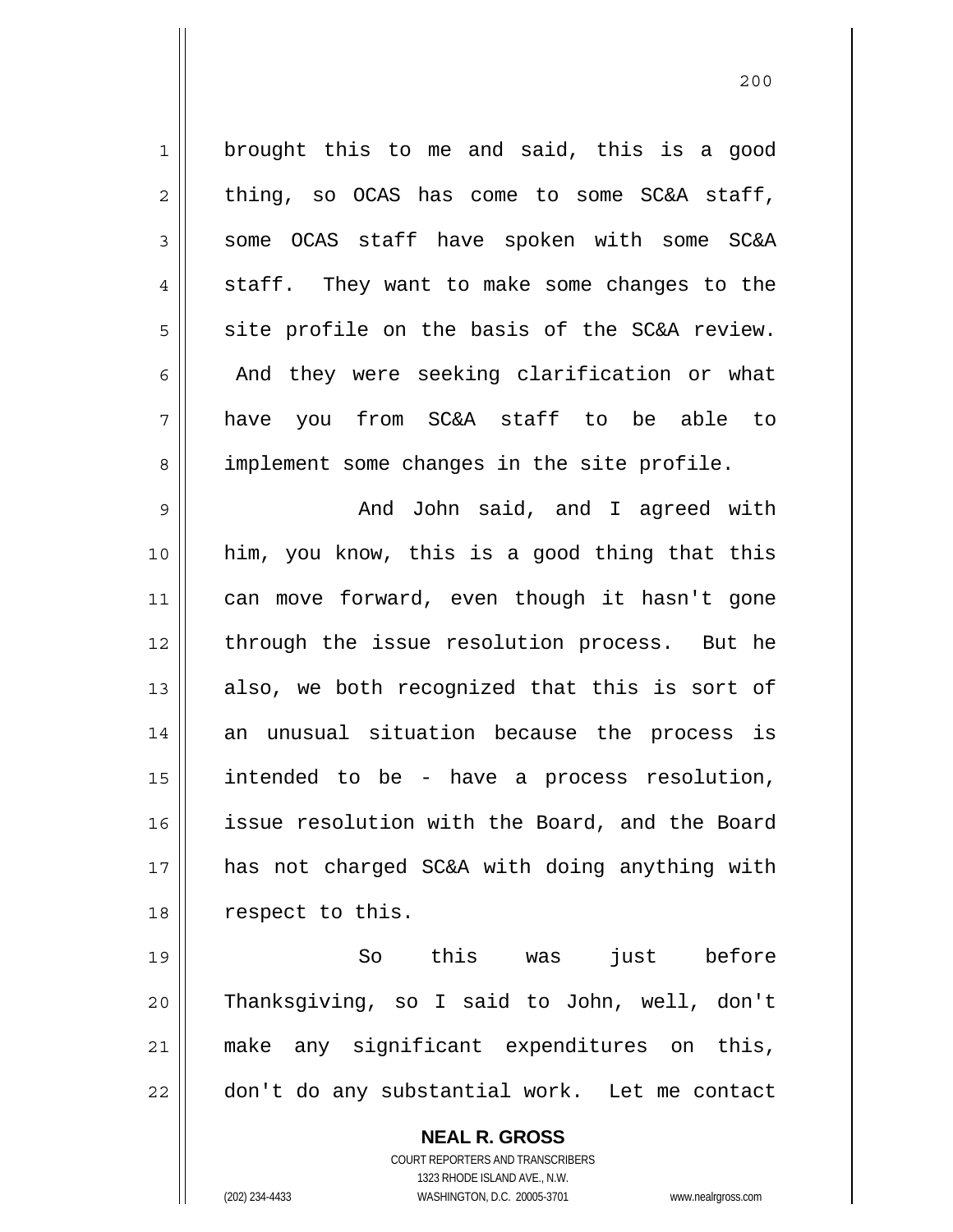1 2 3 4 5 6 7 8 9 10 11 12 13 14 15 16 17 Dr. Ziemer. But I think this is an issue that really needs to come before the Board. This is the first time this sort of situation has arisen. But as John pointed out in his presentation yesterday, there is more than one site profile that is actually is in this kind of status. It's been around for awhile, and so the issue could not just be for this case, but also for some other site profiles where OCAS may want to go forward before the Board has gotten to the SC&A review with making improvements to their site profile. So I contacted Dr. Ziemer, and Dr. Ziemer got back to me after Thanksgiving and agreed that this was an important issue for the Board to take up, and also with a little

18 19 20 21 22 bit more specificity said, limit what SC&A does at this point to nothing but providing clarifications on the issues it's raised until the Board has had a chance to take this up and give some consideration as to any one of these situations how far if anywhere should SC&A go

> COURT REPORTERS AND TRANSCRIBERS 1323 RHODE ISLAND AVE., N.W. (202) 234-4433 WASHINGTON, D.C. 20005-3701 www.nealrgross.com

**NEAL R. GROSS**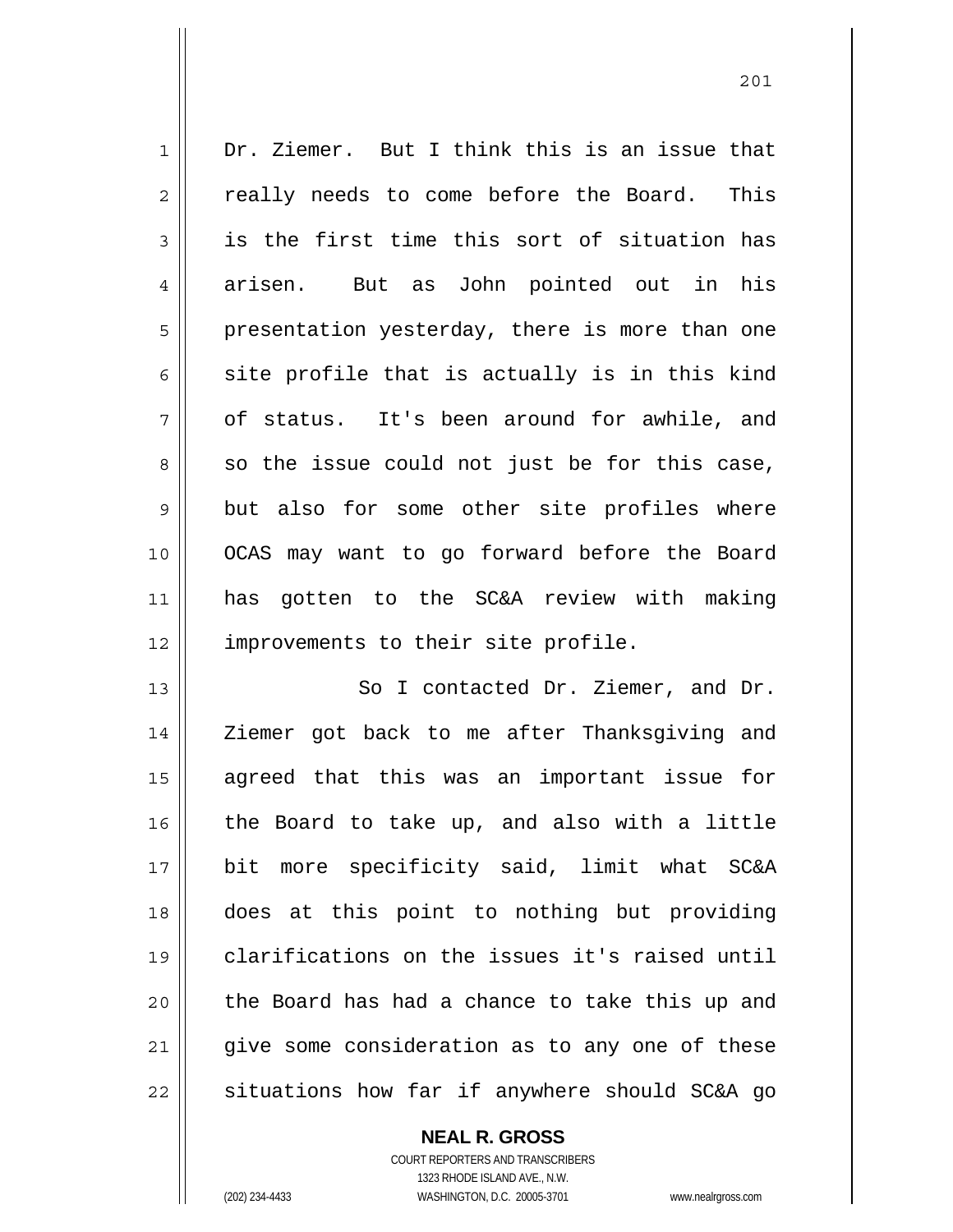| $\mathbf 1$    | before there has been a work group and so on             |
|----------------|----------------------------------------------------------|
| $\overline{c}$ | in interacting with OCAS to make changes just            |
| 3              | like there are in this instance.                         |
| $\overline{4}$ | And I don't even know the specifics                      |
| 5              | of the changes. I just know that there were              |
| 6              | some and they were important for improving the           |
| 7              | dose reconstructions there.                              |
| 8              | So that is the situation we have,                        |
| 9              | how it stands with Lawrence Livermore. I                 |
| 10             | don't know far they've gotten, OCAS and SC&A             |
| 11             | on - well, OCAS in making any changes with the           |
| 12             | Lawrence Livermore site profile, but I think             |
| 13             | it's important that the Board decide how it              |
| 14             | wants to deal with these sort of cases, and              |
| 15             | how it wants to charge me in terms of managing           |
| 16             | SC&A as its project officer.                             |
| 17             | CHAIR ZIEMER: Thank you, Ted. And                        |
| 18             | let me add a couple of comments to that.                 |
| 19             | Number one, basically in the                             |
| 20             | situation at hand, my instruction was that we            |
| 21             | were not tasking SC&A to do any new work; that           |
| 22             | if NIOSH wished to call John and ask what they           |
|                | <b>NEAL R. GROSS</b><br>COURT REPORTERS AND TRANSCRIBERS |

1323 RHODE ISLAND AVE., N.W.

 $\prod$ 

(202) 234-4433 WASHINGTON, D.C. 20005-3701 www.nealrgross.com

<u>2022</u>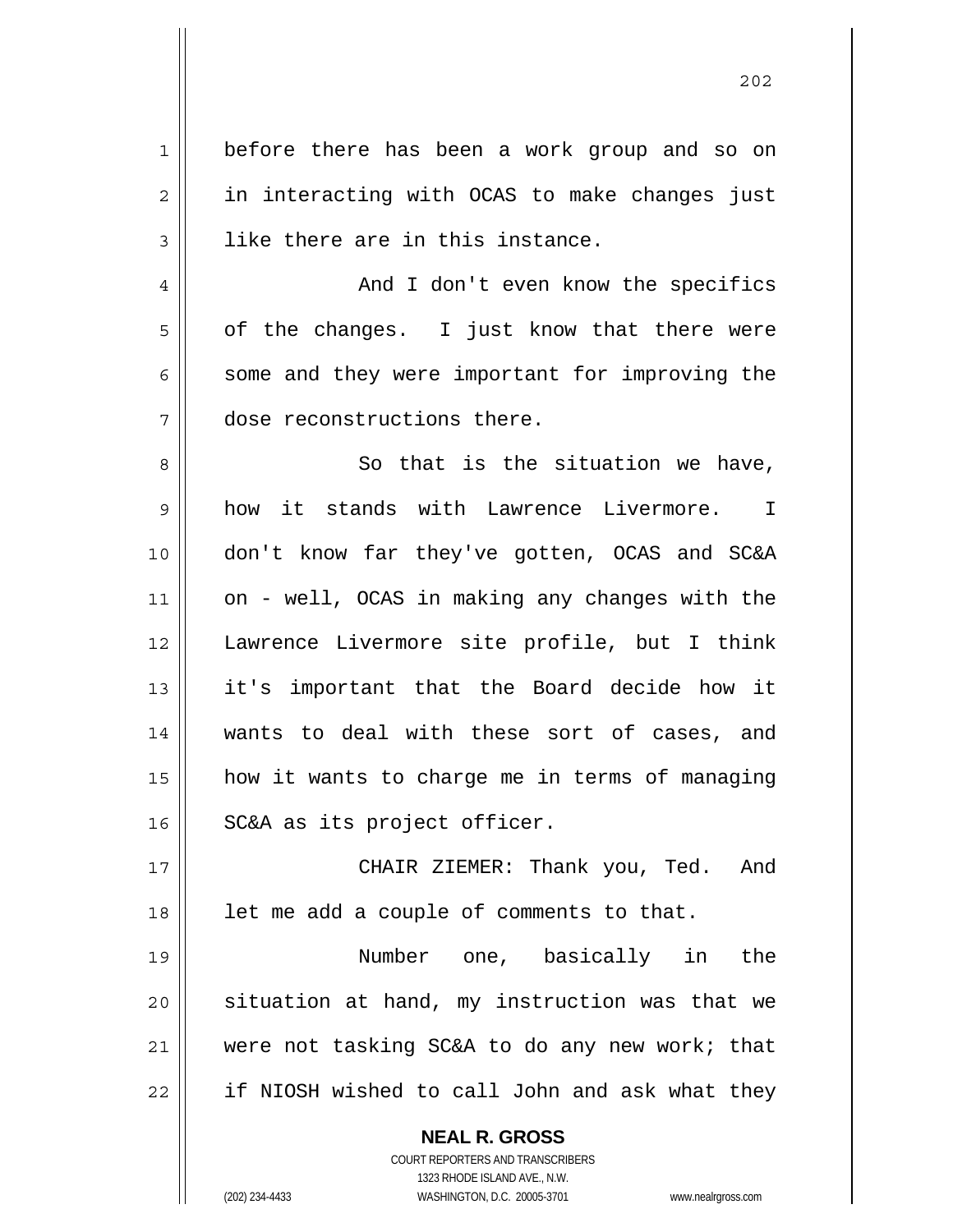**NEAL R. GROSS** COURT REPORTERS AND TRANSCRIBERS 1323 RHODE ISLAND AVE., N.W. 1 2 3 4 5 6 7 8 9 10 11 12 13 14 15 16 17 18 19 20 21 22 meant by something, a brief exchange of what something meant, that's fine. But I didn't want SC&A doing any tasks outside of the Board's tasking process, number one. Number two, in principle, let's just talk in general terms, it's conceivable that the Board might not at all agree with what the SC&A recommendation was, and might think that NIOSH's recommendation or procedure or whatever the particular item was the appropriate way to go. So to go ahead and make changes based on the contractor's review without involving the Board didn't seem to be appropriate either. So there is two parts to this. One is the tasking issue, and the other is the general principle of the way in which the contractor's report gets used outside of our regular Board process. So that is where we need some guidance, because in principle this could

(202) 234-4433 WASHINGTON, D.C. 20005-3701 www.nealrgross.com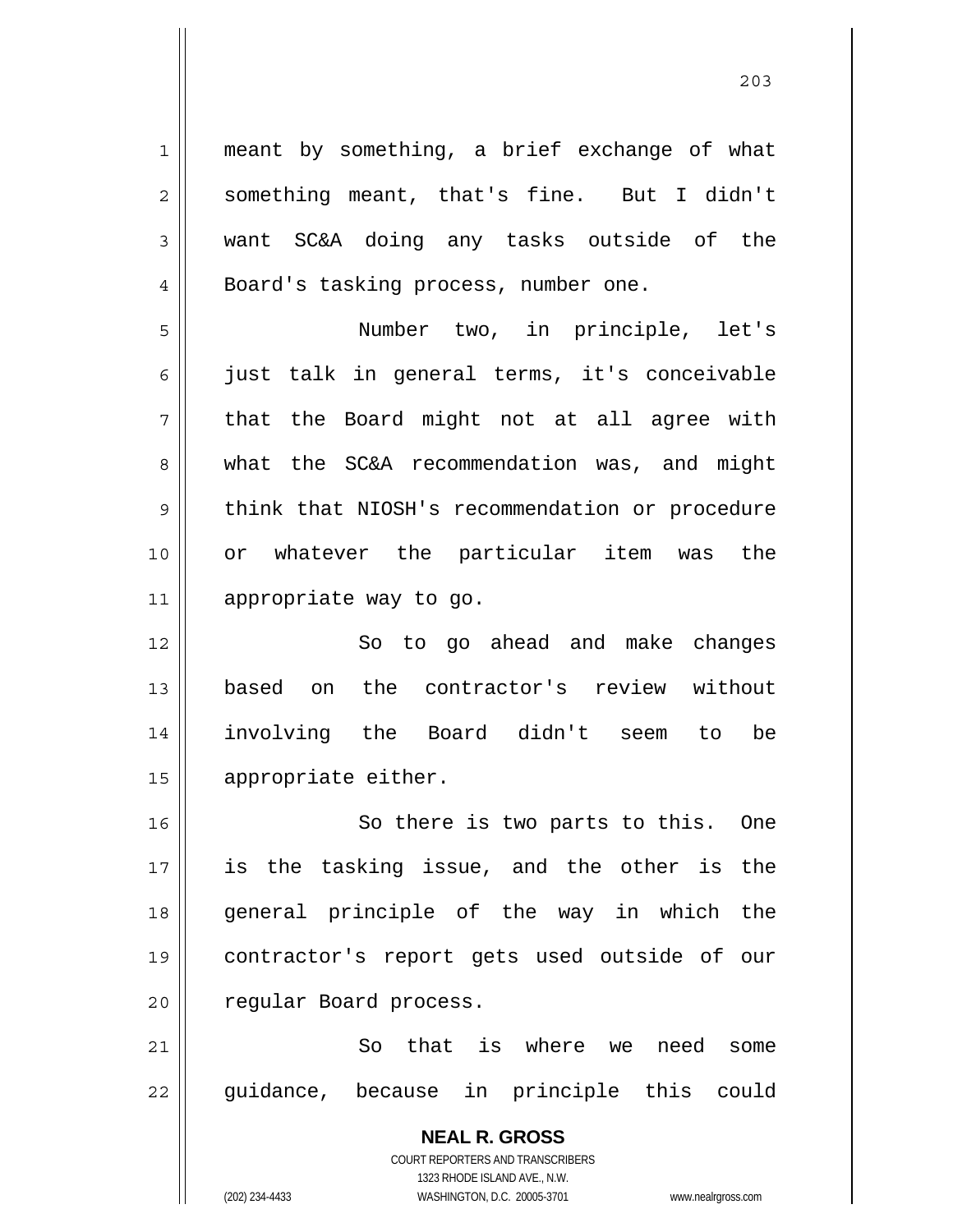arise in other cases if we haven't gotten to a site profile, but NIOSH has - or a review rather, and NIOSH has said, well, this makes sense, let's make a change. So how do we proceed? So we want to get some input on that.

Phil, Jim? Phil, go ahead.

**NEAL R. GROSS** 8 9 10 11 12 13 14 15 16 17 18 19 20 21 22 MEMBER SCHOFIELD: I think maybe on some of these much larger sites that we go ahead and have them take a preliminary look at some of these, just because they are so large and so complex that it takes quite awhile before we get to the point where we can actually sit down both as a work group and as a Board and make any real decisions just because of the sheer volume of records they have to go through in these early stages. CHAIR ZIEMER: Okay, thank you. Jim. MEMBER MELIUS: A couple of points. I guess NIOSH OCAS certainly can take technical input from wherever. There may be

> COURT REPORTERS AND TRANSCRIBERS 1323 RHODE ISLAND AVE., N.W.

1

2

3

4

5

6

7

(202) 234-4433 WASHINGTON, D.C. 20005-3701 www.nealrgross.com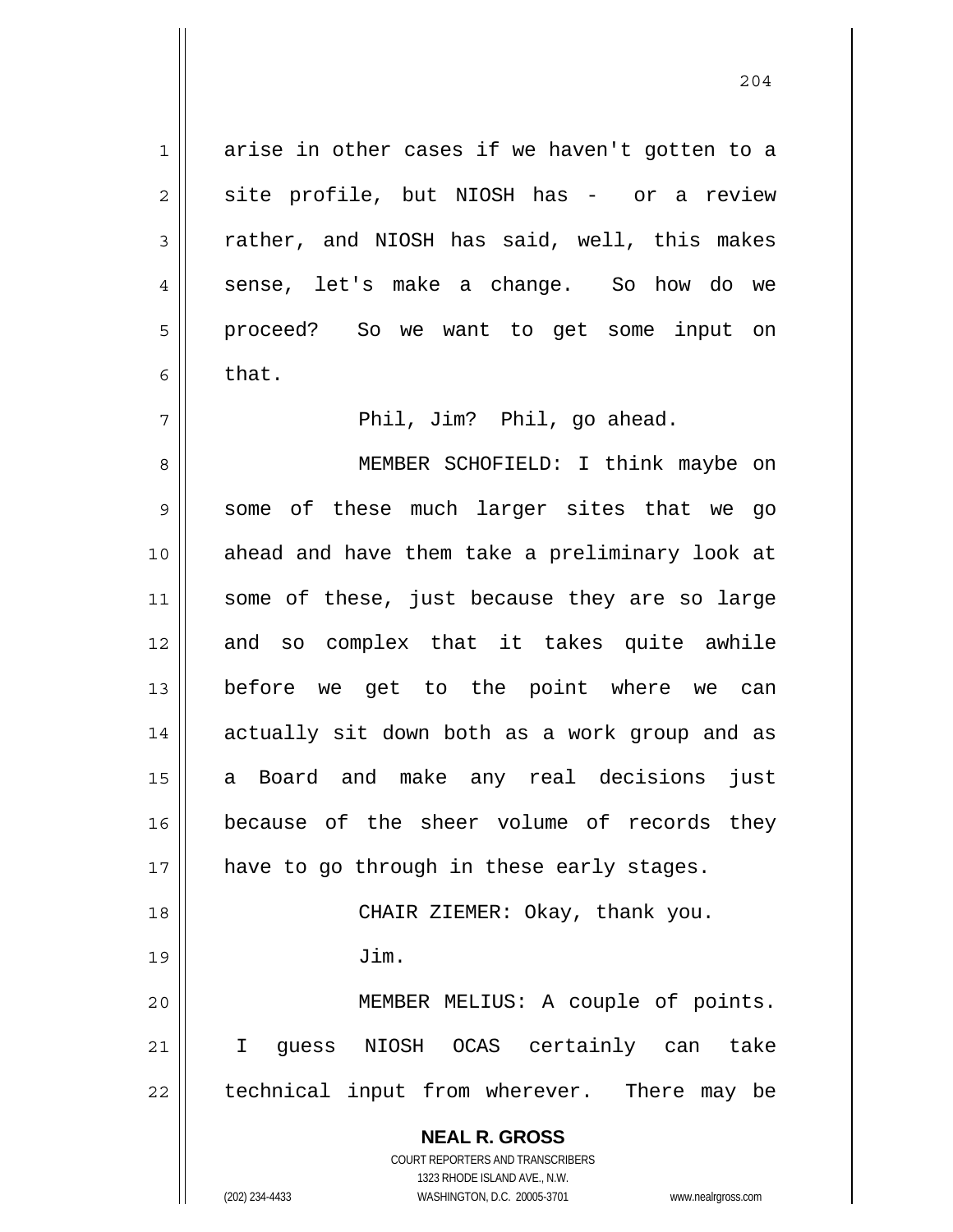1 2 3 4 5 6 7 8 9 an article in a journal that changes a dose reconstruction method, or there may be some other process where they become aware of a potential change. I think there is always a potential at a site meeting or something where they are out doing some outreach that they will learn something new that changes a site profile or something. I don't find that to be problematic at all.

10 11 12 13 14 15 16 17 18 19 20 21 22 But I find it to be very problematic that we would have our contractor interfacing with NIOSH and making progress on trying to resolve issues without any involvement of the Board at all. And I think it puts us in a very awkward position of having to maybe disapprove of something that our contractor has recommended. But if you go back in time, I've found myself disagreeing with our contractor quite regularly on issues, and I think other members of the Board have also from their perspectives, or certainly seriously questioning their conclusions or

**NEAL R. GROSS**

COURT REPORTERS AND TRANSCRIBERS 1323 RHODE ISLAND AVE., N.W. (202) 234-4433 WASHINGTON, D.C. 20005-3701 www.nealrgross.com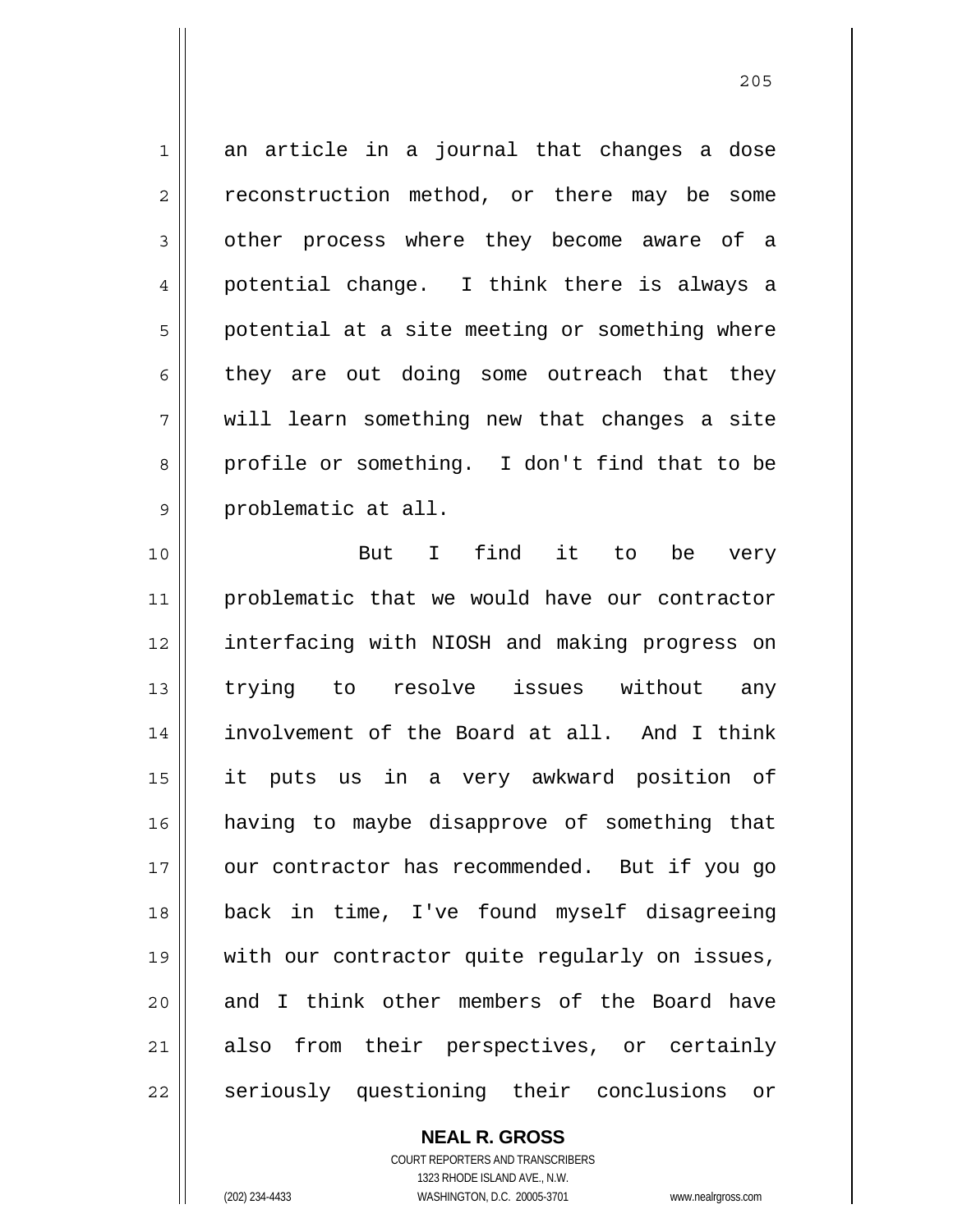проставление производите в 206 године в 206 године в 206 године в 206 године в 206 године в 206 године в 206

1

recommendations on a particular point.

| $\overline{2}$ | So I don't think that is something              |
|----------------|-------------------------------------------------|
| 3              | Now these may be minor technical<br>unusual.    |
| $\overline{4}$ | issues.<br>They<br>may be<br>something<br>very  |
| 5              | straightforward.<br>I can't speak<br>what<br>to |
| 6              | happened there. But I think it's problematic.   |
|                | think<br>we have gotten into a                  |

8 9 10 11 12 13 14 15 position where our contractor is part of this close out process because of the nature of the way the contract award has been delayed and whatever, been put in the position of trying to rush things through the process. And I think that is wrong and I don't think they should be doing that. I think we need to be very careful about that.

16 17 18 19 20 21 22 I also think we've even had situations here where the contractor is preparing and presenting reports that not even the Work Group has seen prior to the meeting, and that I think is also inappropriate. They should be working under the direction of a work group, and work group Chair; and there

> **NEAL R. GROSS** COURT REPORTERS AND TRANSCRIBERS

1323 RHODE ISLAND AVE., N.W. (202) 234-4433 WASHINGTON, D.C. 20005-3701 www.nealrgross.com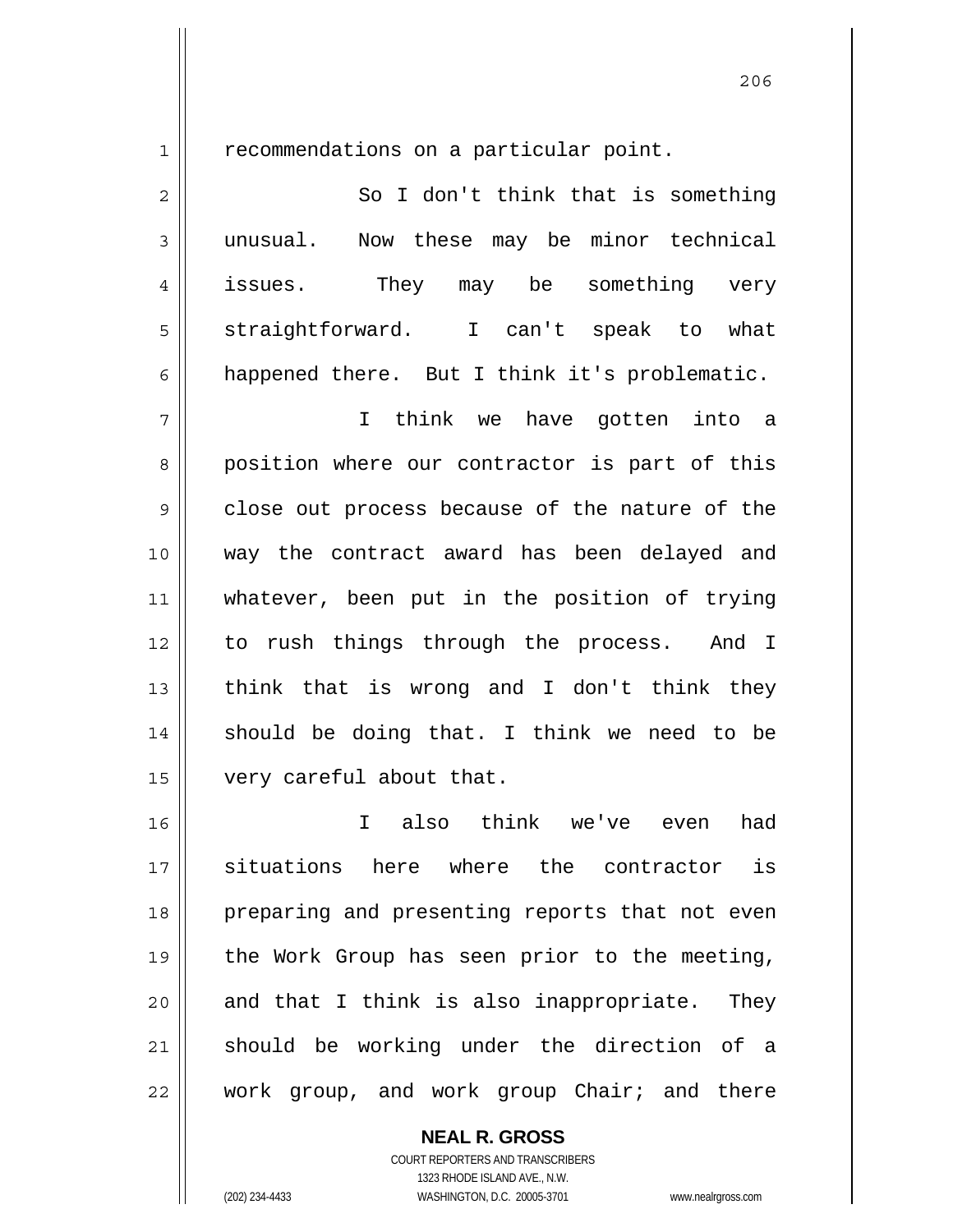should be at least some level of control and so forth, and we need to ensure that their work is independent.

4 5 6 7 8 9 10 And I have been disturbed, and I think other members of the Board have spoken to me about being disturbed by the sort of the encroaching control over our contractor or attempts to control our contractor by the agency. And I think we have to be very aware of that and very careful.

CHAIR ZIEMER: Other comments?

12 13 14 15 16 17 18 Here again let me emphasize that in this case that any sort of activity that looks like an issue resolution should not go on without tasking. As I indicated in this case, if NIOSH wished to call John and ask what he meant in a couple of sentences, I don't object to that.

19 20 21 22 MEMBER MELIUS: Just to clarify, I was not objecting to how you handled it. I thought that was appropriate in bringing it back to the Board and so forth. And again

> **NEAL R. GROSS** COURT REPORTERS AND TRANSCRIBERS 1323 RHODE ISLAND AVE., N.W. (202) 234-4433 WASHINGTON, D.C. 20005-3701 www.nealrgross.com

1

2

3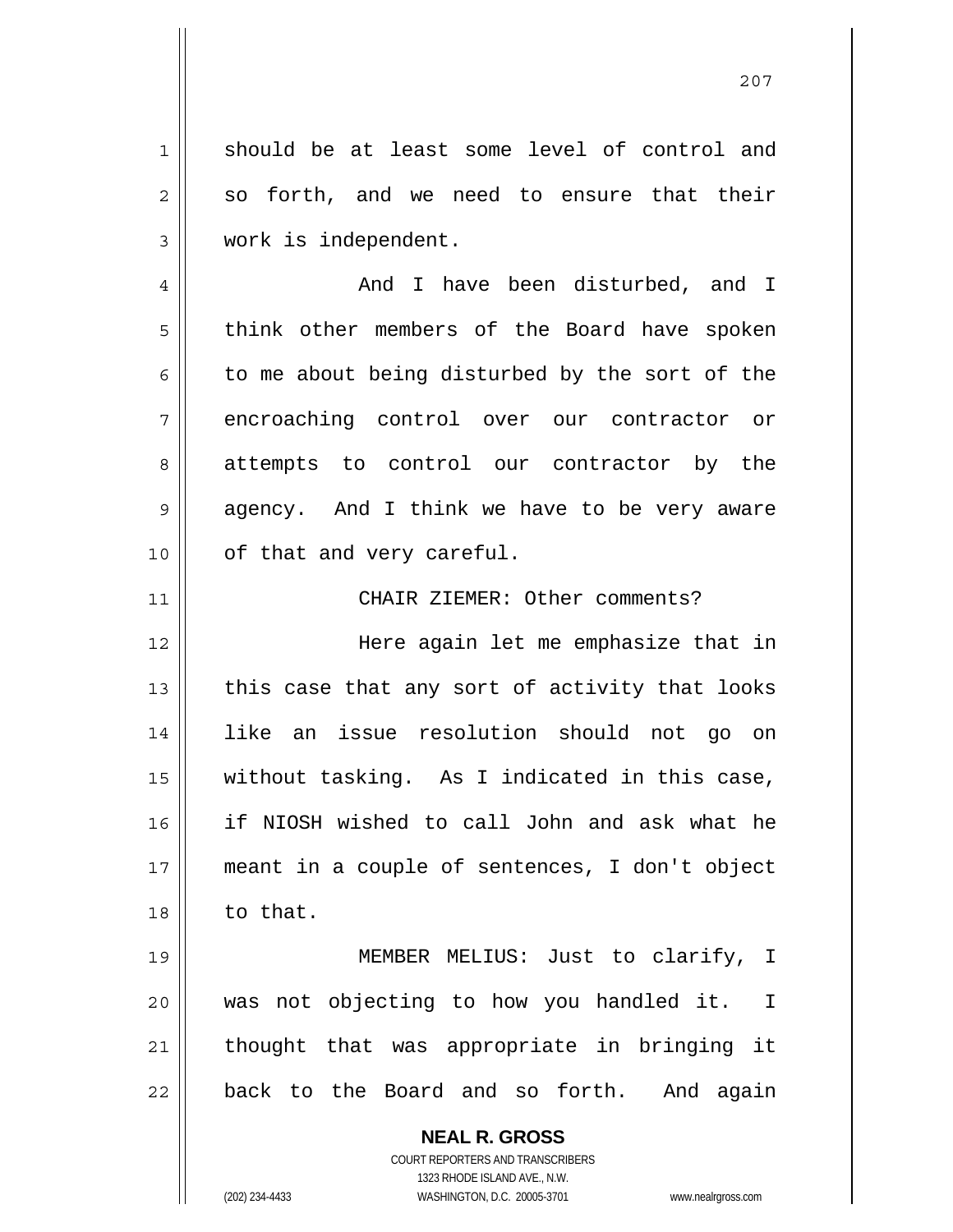that particular question, if NIOSH sees a technical point that they feel they should be changing or addressing, that's fine.

1

2

3

4 5 6 7 8 CHAIR ZIEMER: And you are quite right that NIOSH is free to use whatever sources that they see out there that might help them modify or change what they are doing.

9 10 11 12 13 14 15 16 17 18 19 20 21 22 It seems to me, let me propose something here, and we can react to it, but one way to handle this would be that if a case arises where NIOSH is looking at a particular issue, and they see something that the contractor, whether it's SC&A or whoever the contractor may be, that they wish to incorporate, and if it will require a sitting down together to figure out how this works, then we need to be involved, and even if there is not a work group, we can always set up an Ad Hoc Work Group or something to say, yes, okay, here is an issue on this site, and we need to have Board members present. We will

**NEAL R. GROSS**

COURT REPORTERS AND TRANSCRIBERS 1323 RHODE ISLAND AVE., N.W. (202) 234-4433 WASHINGTON, D.C. 20005-3701 www.nealrgross.com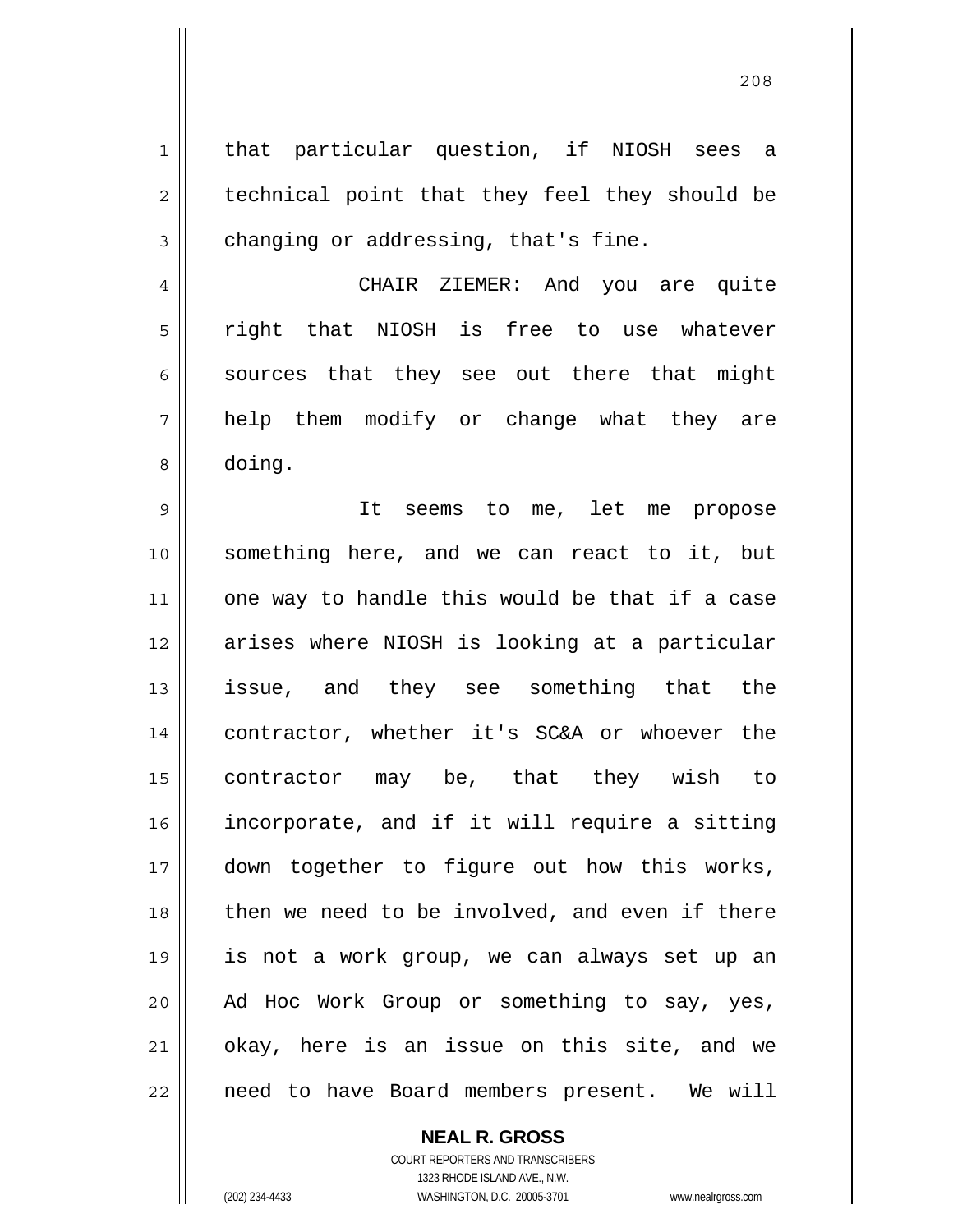1 2 3 4 5 6 7 8 9 10 11 12 13 14 15 16 17 18 set up an ad hoc group or whatever we have. We could do that on short notice if necessary, and I think we would have to leave that up to NIOSH and the contractor, say, here's something dealing with whatever site. Say it's Lawrence Livermore, and it's, we need to get together and hash out the technical details on this. So we can do that. We can task on short notice. And I think certainly the Board and chair are in a position to do that, either the fallboard or the chair in between, to appoint a group. But I'd like to get input in some direction from the Board as to how we proceed, so that we make sure that we don't have the situation - that is awkward for all parties if we are out of the loop. So any other input or suggestions,

19 20 21 22 or if there is a better way to do it I'm open to hearing that. I always like my own ideas, but I'm old enough to recognize that there are two or three people in the world that have

> **NEAL R. GROSS** COURT REPORTERS AND TRANSCRIBERS 1323 RHODE ISLAND AVE., N.W. (202) 234-4433 WASHINGTON, D.C. 20005-3701 www.nealrgross.com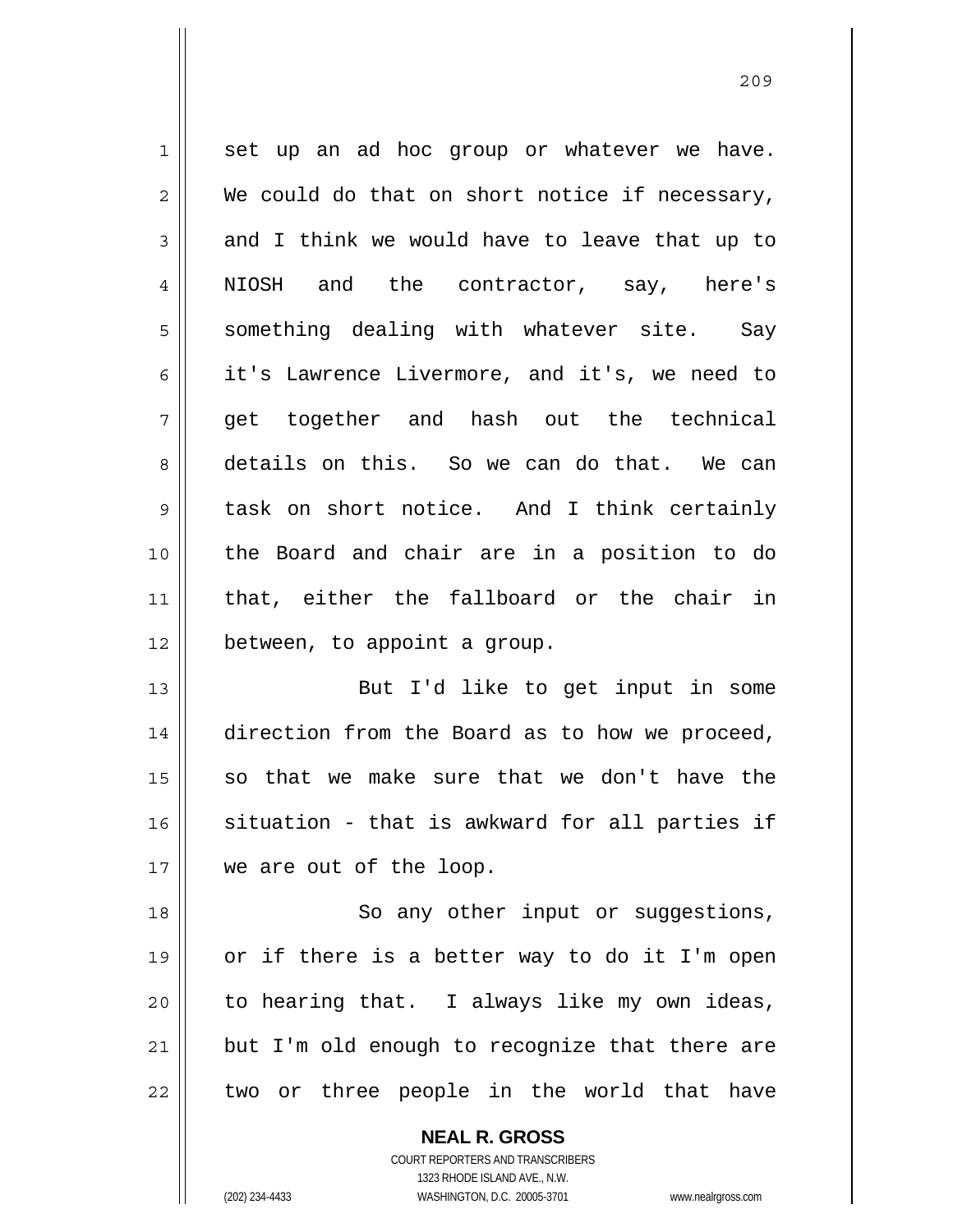1 better ideas than I do.

| $\overline{2}$ | MEMBER CLAWSON: I understand the                                                                    |
|----------------|-----------------------------------------------------------------------------------------------------|
| 3              | need for this and so forth, but one of the                                                          |
| 4              | things I want to make sure, especially as                                                           |
| 5              | working chair of some of these groups, that                                                         |
| 6              | they especially the member of - the chair of                                                        |
| 7              | the working group is involved in it, not just                                                       |
| 8              | a member of the Board or whatever like that.                                                        |
| 9              | Somebody from the working group or whatever.                                                        |
| 10             | Because a lot of these conference calls and so                                                      |
| 11             | forth and fact findings or whatever you want                                                        |
| 12             | to call them bring us some very important                                                           |
| 13             | information.                                                                                        |
| 14             | CHAIR ZIEMER: Well, here we<br>are                                                                  |
| 15             | talking about cases where there is not a work                                                       |
| 16             | group.                                                                                              |
| 17             | MEMBER CLAWSON: Well.                                                                               |
| 18             | CHAIR ZIEMER: If there is a work                                                                    |
| 19             | group there is not a problem.                                                                       |
| 20             | MEMBER CLAWSON: Right, okay.                                                                        |
| 21             | ZIEMER: If the<br>Work<br>CHAIR<br>Group                                                            |
| 22             | involved.<br>have<br>gets<br>Here<br>Lawrence<br>we                                                 |
|                | <b>NEAL R. GROSS</b><br><b>COURT REPORTERS AND TRANSCRIBERS</b>                                     |
|                | 1323 RHODE ISLAND AVE., N.W.<br>(202) 234-4433<br>WASHINGTON, D.C. 20005-3701<br>www.nealrgross.com |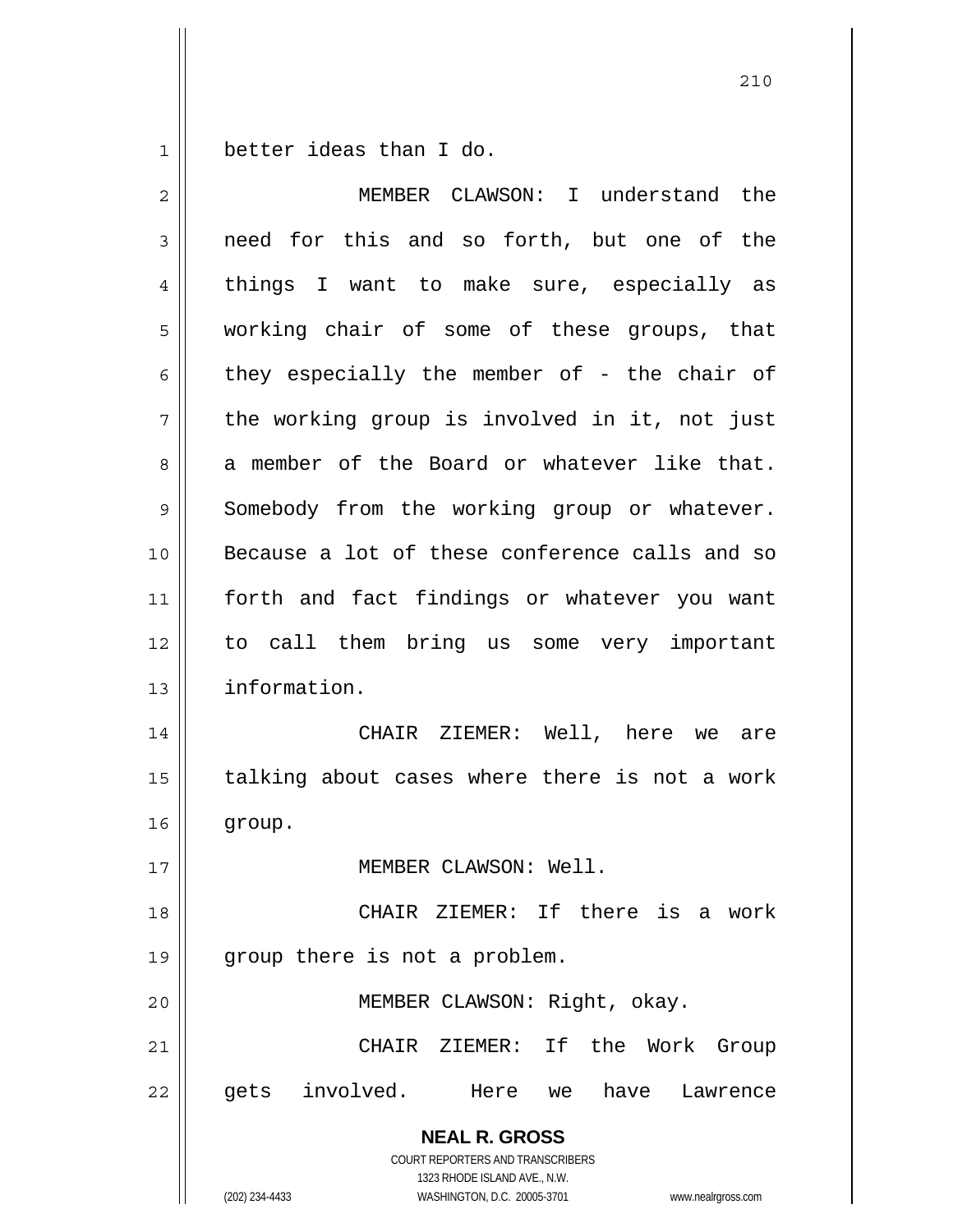Livermore. We don't have a work group. We have a NIOSH report. We have an SC&A review. NIOSH has looked at the review. They see something, they have said that's a good idea, let's modify our report. We don't have a work group. That is the situation.

## Wanda.

1

2

3

4

5

6

7

8 9 10 11 12 13 14 15 16 17 MEMBER MUNN: There are some similarities in this dilemma to the issues that we discussed several years ago with respect to when our contractor could appropriately represent what was transpiring on the Board, for example, before congressional members. And they were neither a member of the Board nor were they the originators of the documents in question sometimes.

18 19 20 21 22 But when we don't have a work group, an obvious path through which a Board connection can be made, if we don't notify the Board that this is transpiring, and at least provide an opportunity of a week's time for

> **NEAL R. GROSS** COURT REPORTERS AND TRANSCRIBERS

1323 RHODE ISLAND AVE., N.W. (202) 234-4433 WASHINGTON, D.C. 20005-3701 www.nealrgross.com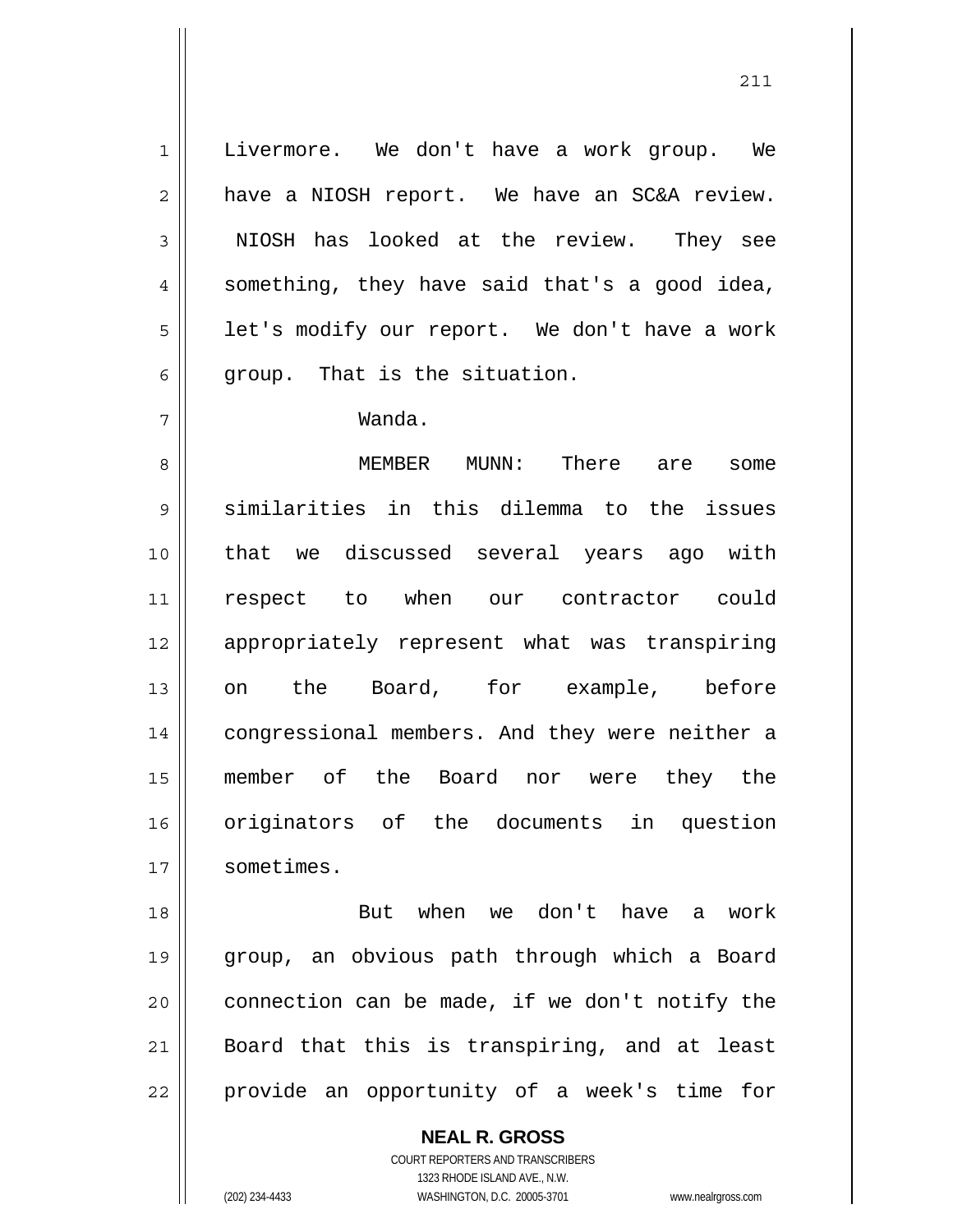input of some sort, then it seems that we would be getting outside the realm of the structure as we - or at least as I perceived it at the time that we set up our association with our contractor.

6 7 8 9 10 Is there any problem with just simply asking both the contractor and the agency to see that situations of this sort are brought to our attention by electronic means and we have an opportunity to respond.

11 12 13 14 15 CHAIR ZIEMER: That is not a problem at all, and that can be part of a policy, and actually was done in this case. The question for the chair is, how would you like us to handle that?

16 17 18 19 20 21 22 MEMBER MUNN: Is this appropriate? CHAIR ZIEMER: Well, if the Board wishes to sort of develop a policy, and we don't have to do it sitting here. But I want you to be thinking about it. We could even come back tomorrow and adopt something, or you can instruct me to do certain things when such

> COURT REPORTERS AND TRANSCRIBERS 1323 RHODE ISLAND AVE., N.W. (202) 234-4433 WASHINGTON, D.C. 20005-3701 www.nealrgross.com

**NEAL R. GROSS**

1

2

3

4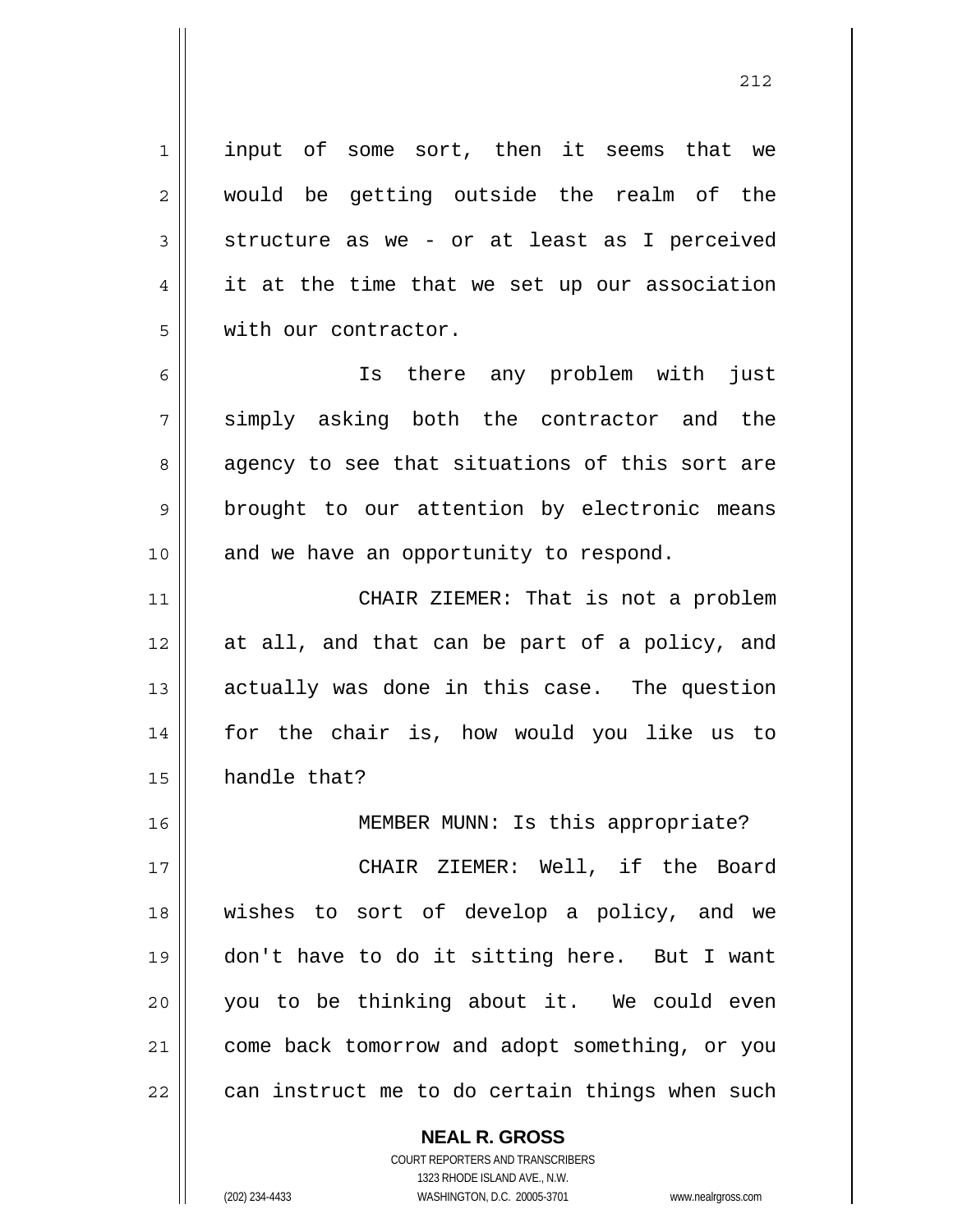$1$ a situation occurs.

| $\overline{2}$ | But we want to make sure - and I                                                                                                                                       |
|----------------|------------------------------------------------------------------------------------------------------------------------------------------------------------------------|
| 3              | think both NIOSH and the contractor wish to                                                                                                                            |
| 4              | make sure that everybody is in the loop and                                                                                                                            |
| 5              | nothing is happening that we are not aware of.                                                                                                                         |
| 6              | And Joe, you have a sage comment on                                                                                                                                    |
| 7              | this?                                                                                                                                                                  |
| 8              | MR. FITZGERALD: Well, just a little                                                                                                                                    |
| $\mathsf 9$    | more context. I've been working on this                                                                                                                                |
| 10             | Livermore issue, I think, now that I've heard                                                                                                                          |
| 11             | a little bit more, it's the issue I've been                                                                                                                            |
| 12             | working on. And quite frankly, this was a                                                                                                                              |
| 13             | data capture strategy that NIOSH was                                                                                                                                   |
| 14             | developing for a revisit to revamp the site                                                                                                                            |
| 15             | profile.                                                                                                                                                               |
| 16             | We weren't getting into any issues                                                                                                                                     |
| 17             | in terms of recommendations from the site                                                                                                                              |
| 18             | profile.                                                                                                                                                               |
| 19             | CHAIR ZIEMER: In other words how to                                                                                                                                    |
| 20             | capture data?                                                                                                                                                          |
| 21             | MR. FITZGERALD: Well, it was<br>more                                                                                                                                   |
| 22             | of a case of for efficiency's sake we covered                                                                                                                          |
|                | <b>NEAL R. GROSS</b><br><b>COURT REPORTERS AND TRANSCRIBERS</b><br>1323 RHODE ISLAND AVE., N.W.<br>(202) 234-4433<br>WASHINGTON, D.C. 20005-3701<br>www.nealrgross.com |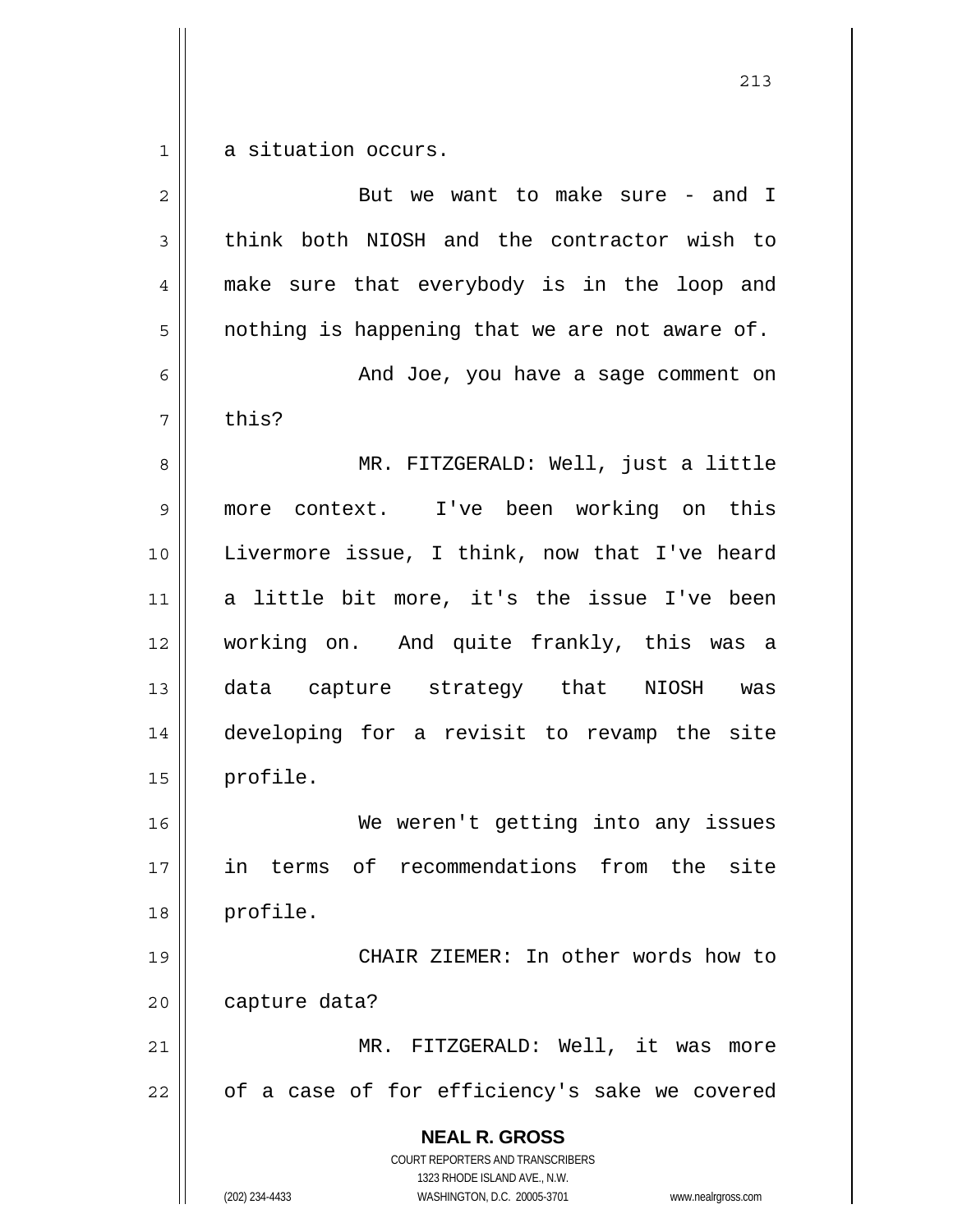**NEAL R. GROSS** 1 2 3 4 5 6 7 8 9 10 11 12 13 14 15 16 17 18 19 20 21 22 references. We went to classified databases that the authors of the very first site profile that NIOSH had done four or five years ago had not. So the obvious question when you are going back was, looking at the delta, is there any facilitation that we could give them as to who we had gone to, points of contact, and what databases per se that were missed in the first review that they would then want to take advantage of in this next round of review. So I consider that facilitation; pointing them to the right people, identifying the databases more clearly. CHAIR ZIEMER: So it wasn't a change in their documents? MR. FITZGERALD: No, it wasn't a policy exchange at all. It was a facilitation on a data capture. Now the reason I think we wanted to come to you and Ted was simply because it turned out, these data capture strategy plans get pretty detailed and

> COURT REPORTERS AND TRANSCRIBERS 1323 RHODE ISLAND AVE., N.W.

(202) 234-4433 WASHINGTON, D.C. 20005-3701 www.nealrgross.com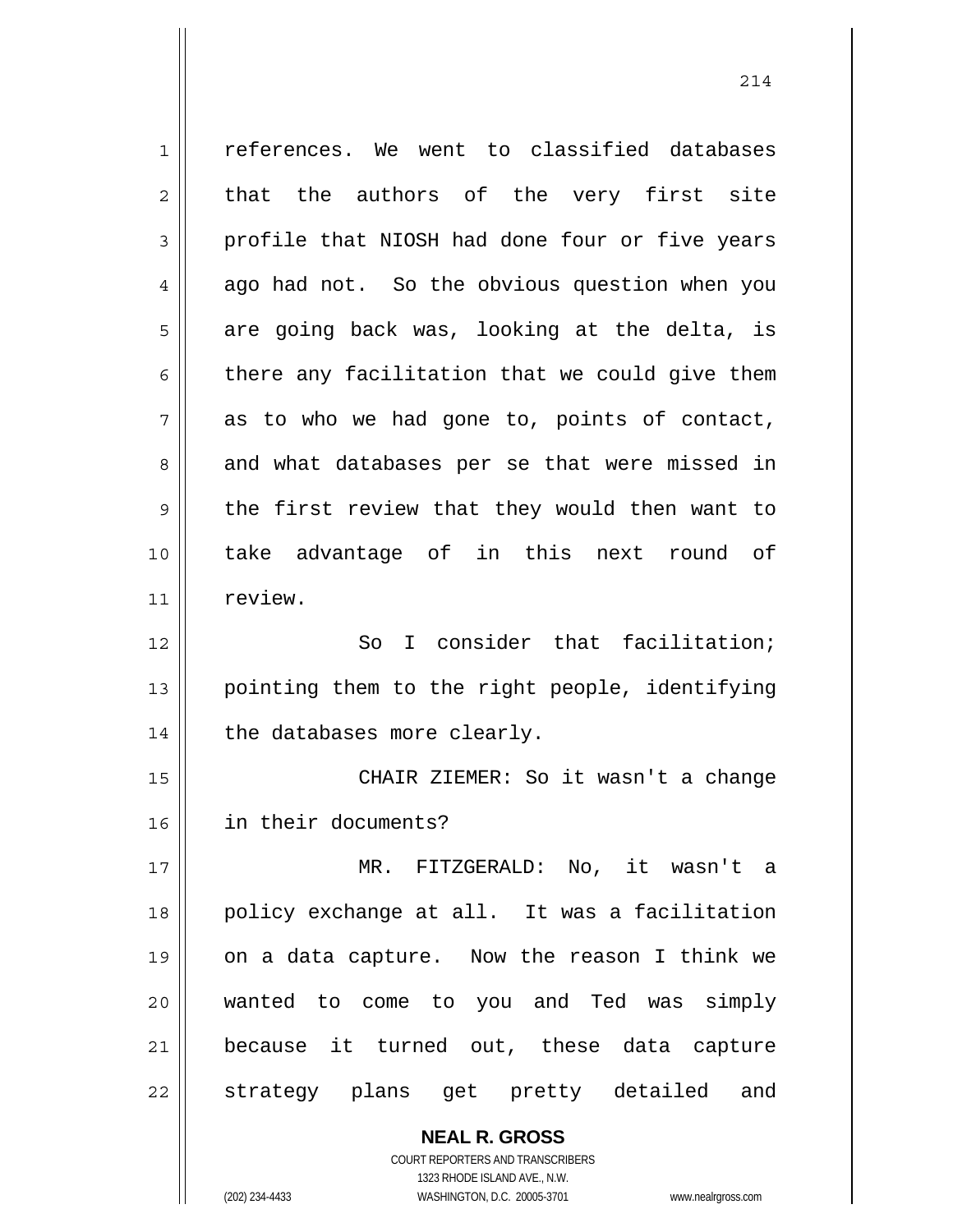**NEAL R. GROSS** COURT REPORTERS AND TRANSCRIBERS 1323 RHODE ISLAND AVE., N.W. (202) 234-4433 WASHINGTON, D.C. 20005-3701 www.nealrgross.com 1 2 3 4 5 6 7 8 9 10 11 12 13 14 15 16 17 18 19 20 21 22 complex, and once you get beyond the first hour or two of facilitation, you start questioning, well, this is a fairly big job, we just want to make sure that somebody was aware, that the Board was aware, that we are working on this, and it's not simply we are doing on our own time and doing it off the premises, that this facilitation is happening. So I just wanted to make sure that there was somebody besides just me and John aware of the fact that we were providing this kind of support. But it wasn't in the policy context, it was on the facilitation context. MEMBER MUNN: Well, it's billable hours anyway. Right? MR. FITZGERALD: No, we don't have an authorization from the Board to work on Livermore. The Livermore site profile was completed. MEMBER MUNN: That's really the issue here. MR. FITZGERALD: Well, helping out

<u>215</u>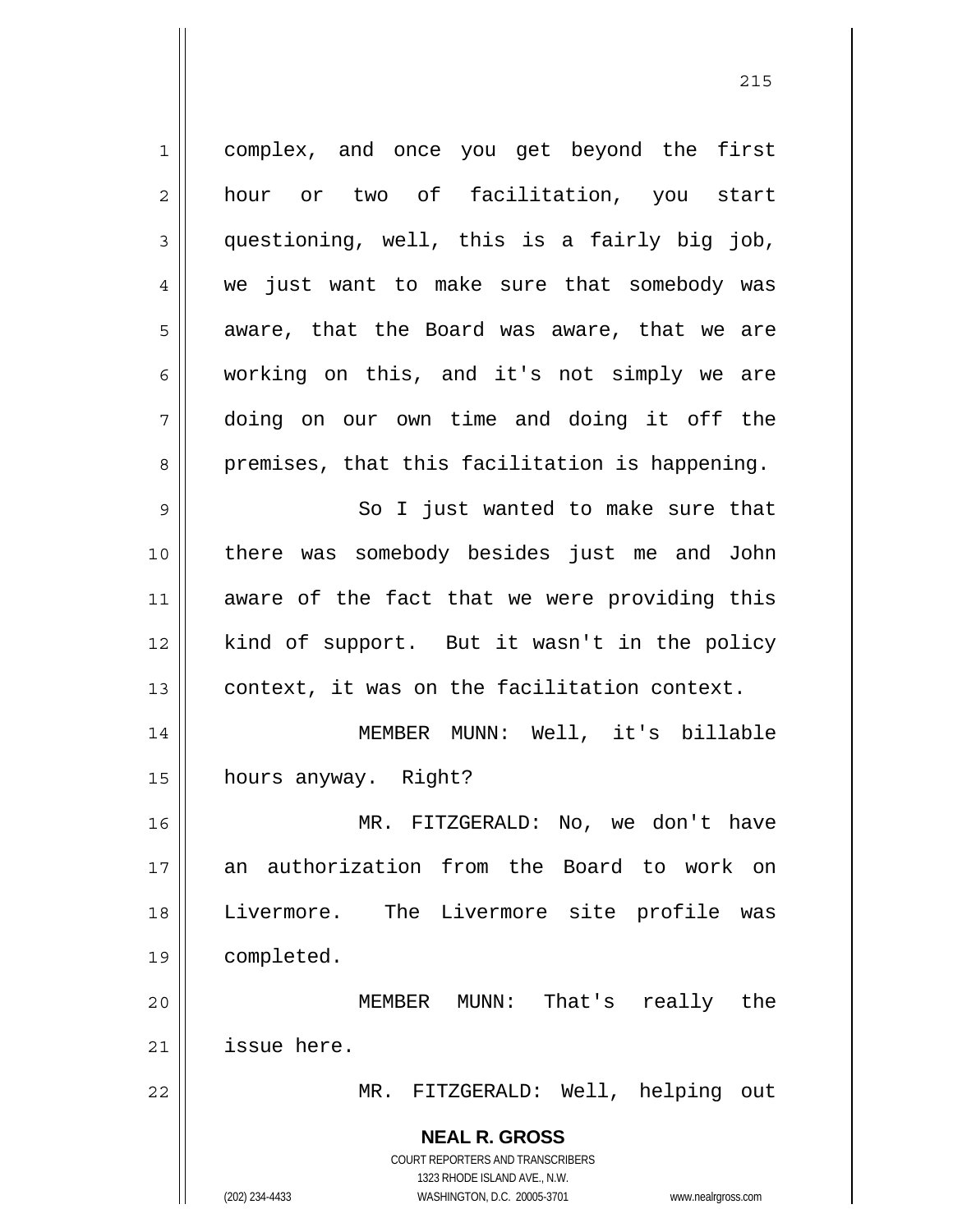| 1              | is fine in a certain context of time. But      |
|----------------|------------------------------------------------|
| 2              | once the time gets lengthier, then I think     |
| 3              | there is more of a concern that at least we    |
| $\overline{4}$ | alert -                                        |
| 5              | CHAIR ZIEMER: Right.                           |
| 6              | Jim? Then Ted.                                 |
| 7              | MEMBER MELIUS: In that case, isn't             |
| 8              | it appropriate to be able to encompass that    |
| 9              | kind of assistance into one of the tasks. I    |
| 10             | don't remember the tasks well enough that are  |
| 11             | part of the contract to be able to - if it is  |
| 12             | adding up to many hours of facilitation, then  |
| 13             | it should, and there should be some            |
| 14             | appropriate control from NIOSH and the Board   |
| 15             | on authorizing that. But it would be more of   |
| 16             | a generic issue, wouldn't it, Paul?            |
| 17             | CHAIR ZIEMER: I think you are                  |
| 18             | right. My concern here would be, if this is a  |
| 19             | one-time thing, it's kind of a no, never mind. |
| 20             | But if it's a facilitate here, facilitate      |
| 21             | there, pretty soon you are adding up hours,    |
| 22             | and so is there then a separate task - a       |

<u>216</u>

COURT REPORTERS AND TRANSCRIBERS 1323 RHODE ISLAND AVE., N.W. (202) 234-4433 WASHINGTON, D.C. 20005-3701 www.nealrgross.com

**NEAL R. GROSS**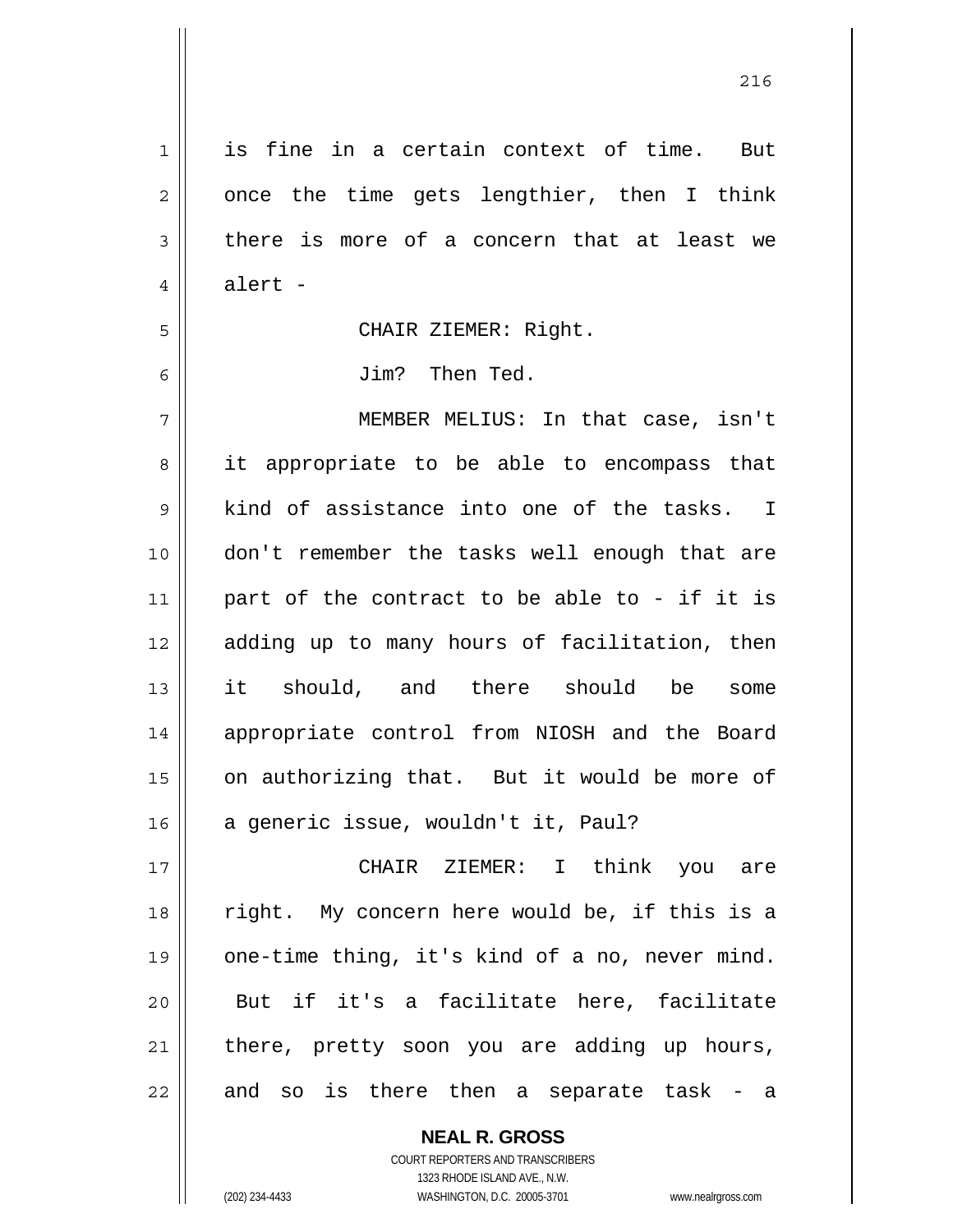1 2 3 4 5 6 7 8 9 10 11 12 13 14 15 16 17 facilitation task to which we assign a budget. You can spend up to a certain amount each year facilitating things of this nature, which may not have to do with modifying a report per se, I mean, it may lead to that. But if it's to the extent that our contractor is helping get the job done, and in a sense is helping us by doing that, and helping NIOSH. We do have management money, but I think that's a little different than this. This is - this looks a little different from other things that we have done, doesn't it? John, how does it look to you? DR. MAURO: The ground rules that I have been using from the very beginning is, once we deliver our report, a site profile review, we do not bill any more time until the

18 19 Work Group has started and we are authorized to do more work. Now given that, what could happen

20 21 22 that would put us in a position to jeopardize that situation? One, we get a phone call

> **NEAL R. GROSS** COURT REPORTERS AND TRANSCRIBERS 1323 RHODE ISLAND AVE., N.W. (202) 234-4433 WASHINGTON, D.C. 20005-3701 www.nealrgross.com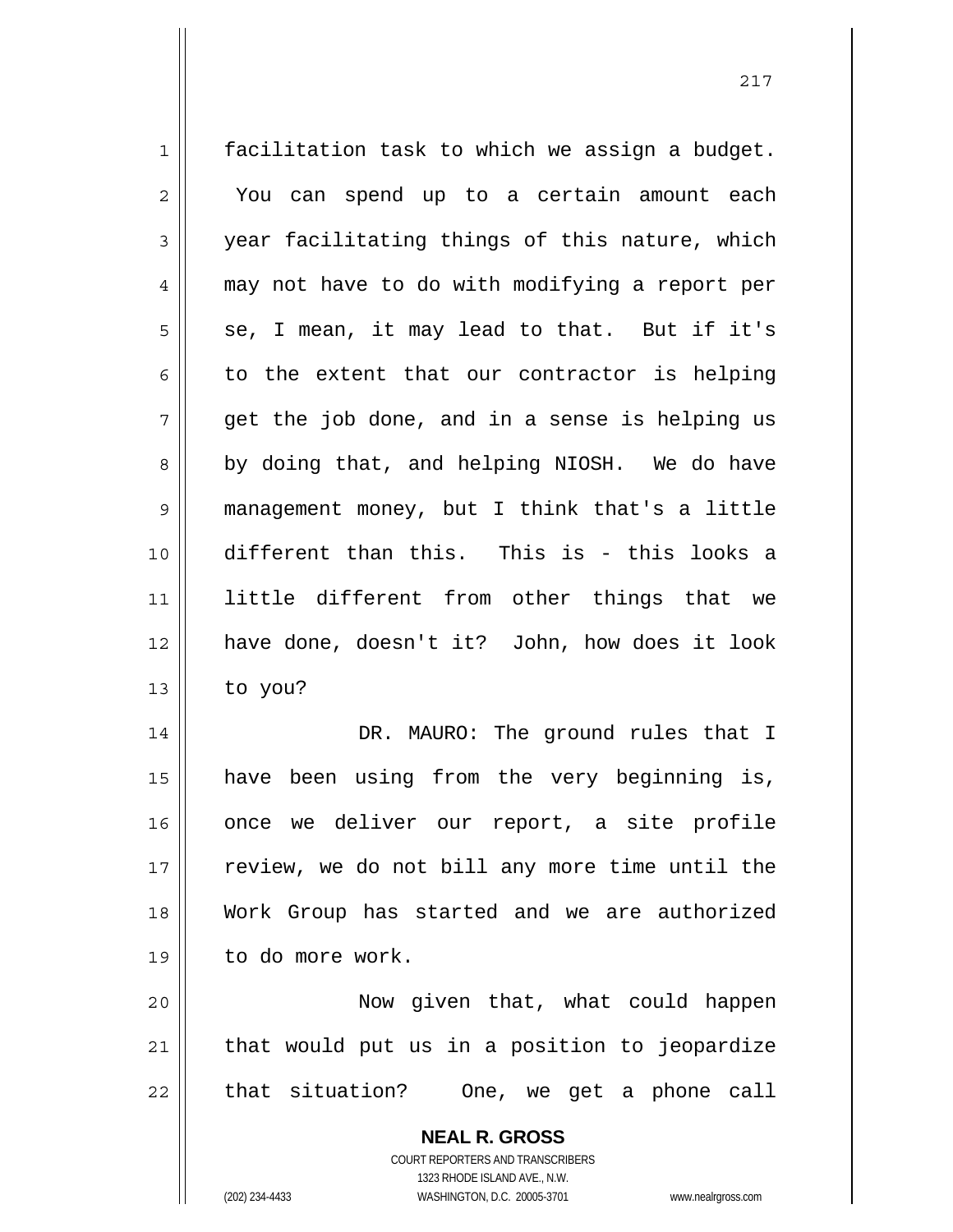from a representative who wants clarification on Pinellas. Explain to me what this OTIP-66 is? I answered that question over the phone.

4 5 6 7 8 9 10 11 12 13 A perfect example here, let's say we are talking about the situation that Joe just described. Another situation would be documents. We have an obligation to make sure that every document that we use in our report we share with NIOSH. So if we get a call from NIOSH, listen, I see you've cited this, this, this, this document, we have an obligation to make sure that that is available to everyone, so we'll do that.

14 15 16 17 18 19 20 21 22 So there are some what I would consider to be very modest levels of effort which are on the order of an hour or two that very often we encounter, and I do that. I take care of it, and I'll bill that hour. Even though that sort of breaks one of my - I like to put a freeze, because I'll tell you what I do. I like to track how much does it cost us to put the product out, and then from

> **NEAL R. GROSS** COURT REPORTERS AND TRANSCRIBERS

> > 1323 RHODE ISLAND AVE., N.W.

(202) 234-4433 WASHINGTON, D.C. 20005-3701 www.nealrgross.com

1

2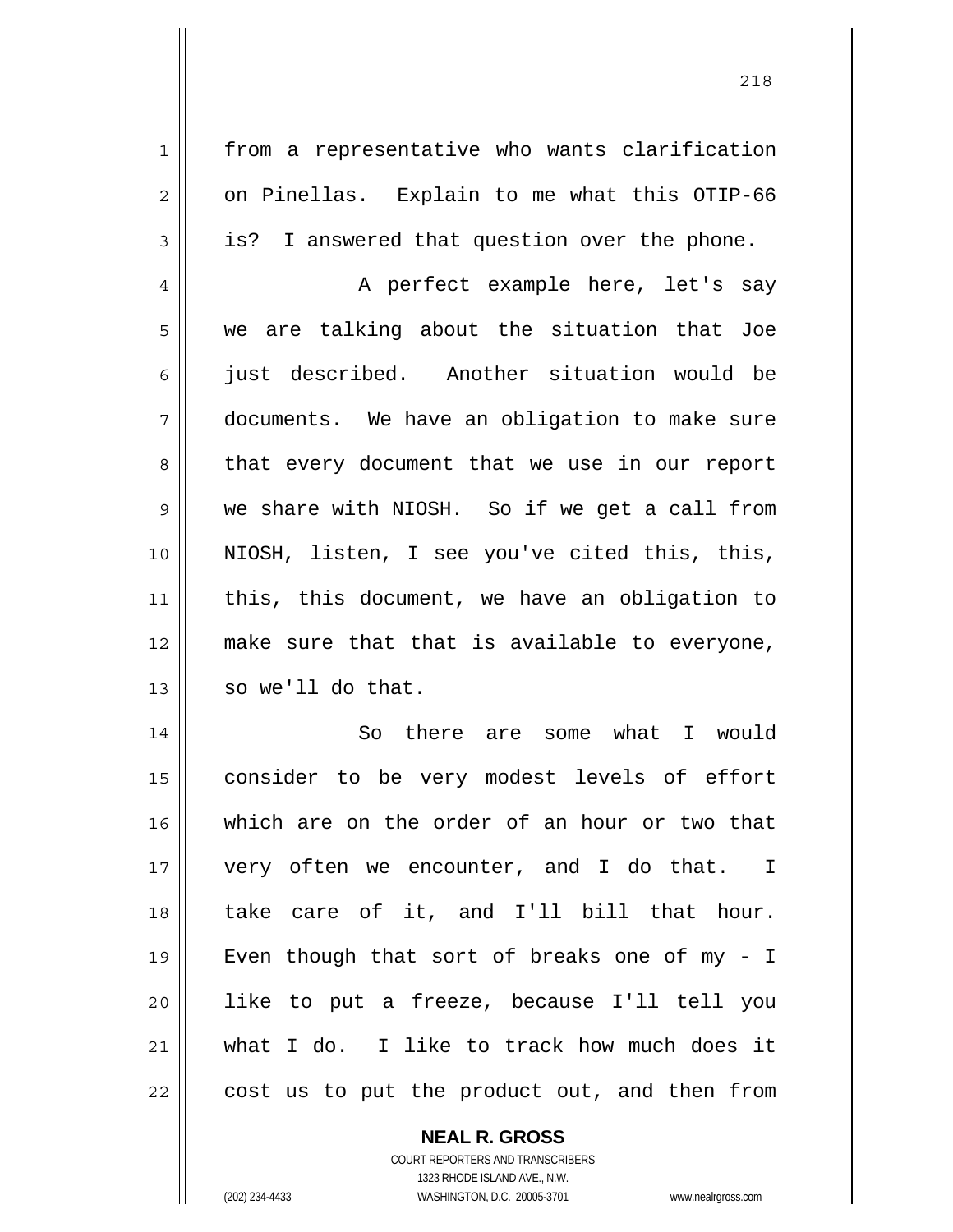1 2 3 4 5 6 7 8 9 10 11 12 13 14 15 then on, from that date, the date on that report, from then on every hour that is billed and every dollar that is billed goes toward what I call close out, so that I could always report back to you how much did it cost to produce the Pinellas report, how much did it cost to support the close out of Pinellas. And I could give you those numbers for every one of these sites. The way I see it is that this little what I call follow on support to whoever it might be is very very modest, and my general rule of thumb, if it takes an hour or two, that's okay. And that's how I've been running the program. CHAIR ZIEMER: If you are talking

16 17 18 19 20 21 22 about an hour or two here or there doing things such as you describe, which is providing reports, or even what Joe described, sharing your strategy for - or the points of contact or whatever it might be, you can easily bill that against the close out

> COURT REPORTERS AND TRANSCRIBERS 1323 RHODE ISLAND AVE., N.W. (202) 234-4433 WASHINGTON, D.C. 20005-3701 www.nealrgross.com

**NEAL R. GROSS**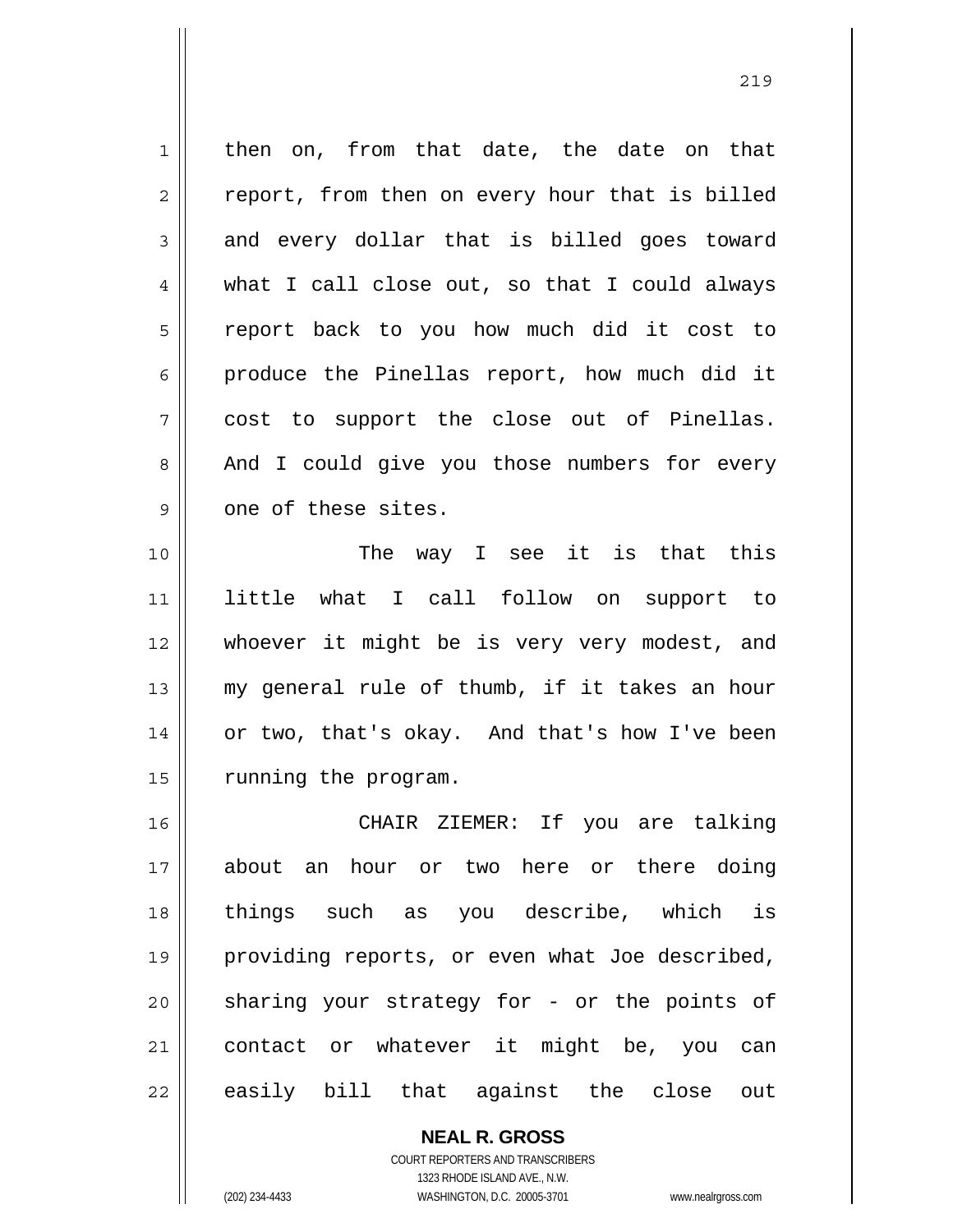**NEAL R. GROSS** COURT REPORTERS AND TRANSCRIBERS 1 2 3 4 5 6 7 8 9 10 11 12 13 14 15 16 17 18 19 20 21 22 process, or we can identify it separately, either way. But if it's very modest it's probably not worth tasking separately. DR. MAURO: That's what we've been doing, yes. CHAIR ZIEMER: But if in somebody's judgment you are getting - if the thing that Joe is describing now gets very extensive and I don't know, Joe - is he still here? But if you end up having to spend a lot of time facilitating this, and I don't know what might occur. MR. FITZGERALD: It's a subjective thing. I think it's very profitable for us to help with the data capture on a site we've been at in terms of the feedback we can provide. I think that is a very profitable time. After a couple of hours, you get to the point where you just want to make sure that, you know, that you are aware that we are involved in this. And of course the other issue that

<u>220</u>

1323 RHODE ISLAND AVE., N.W.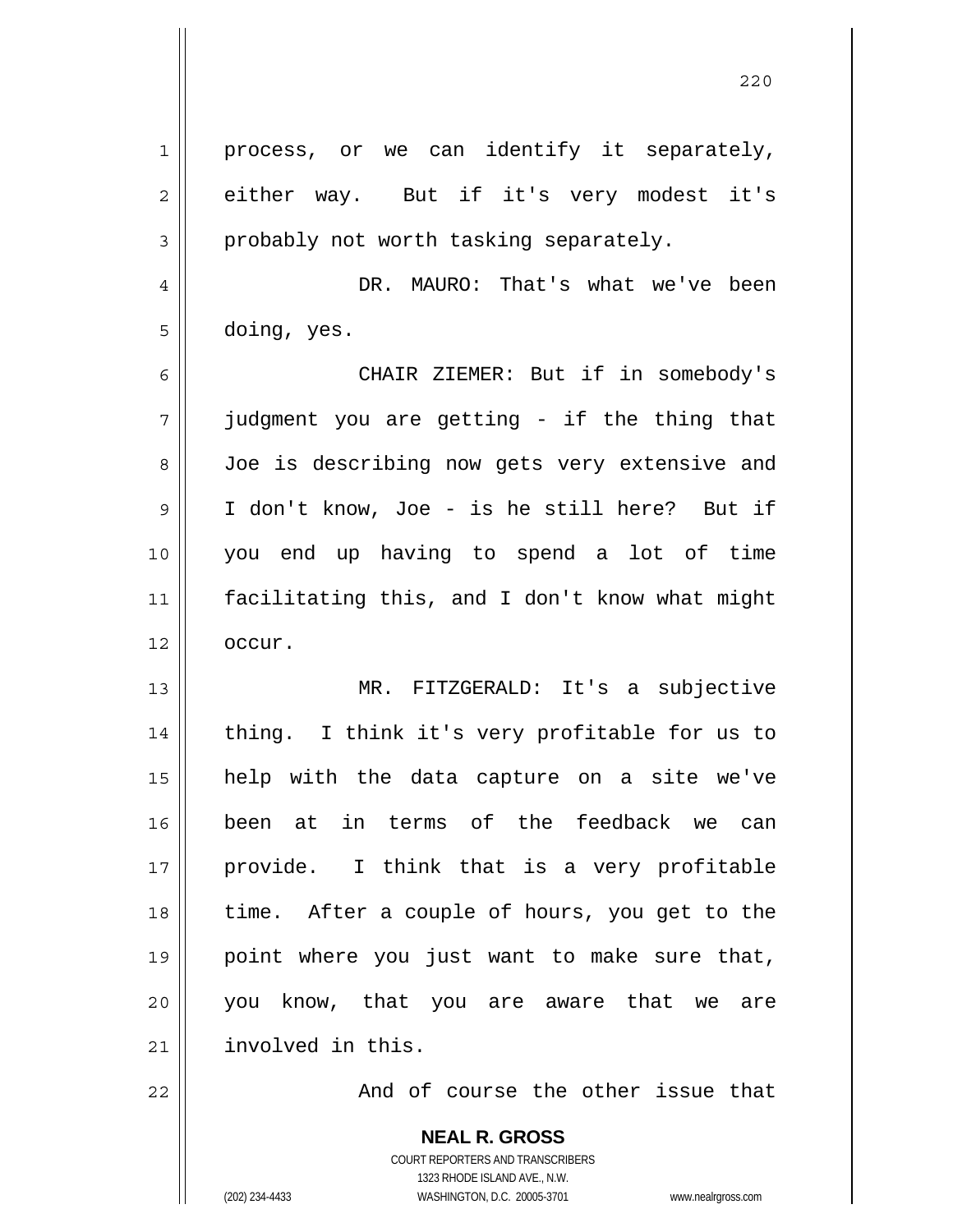**NEAL R. GROSS** COURT REPORTERS AND TRANSCRIBERS 1323 RHODE ISLAND AVE., N.W. 1 2 3 4 5 6 7 8 9 10 11 12 13 14 15 16 17 18 19 20 21 22 you raised, which is, if this is something that would be continuing over time, then perhaps that is something we need to benchmark, because it may take more time. Some sites will be more complicated. And I think this was a recognition that as perhaps these sites are revisited, this might be a continuing role, and therefore we ought to flag it as something that the Board should be aware of. So this was mostly a heads up. CHAIR ZIEMER: This may be a case where it is not broken yet. MR. FITZGERALD: No, I really don't think so. DR. MAURO: If you have a task they can bill it on. CHAIR ZIEMER: Yes, it sounds like it's sufficiently modest that it - unless it reaches a point where in your judgment it is becoming a significant effort. MR. FITZGERALD: Well, I just want

221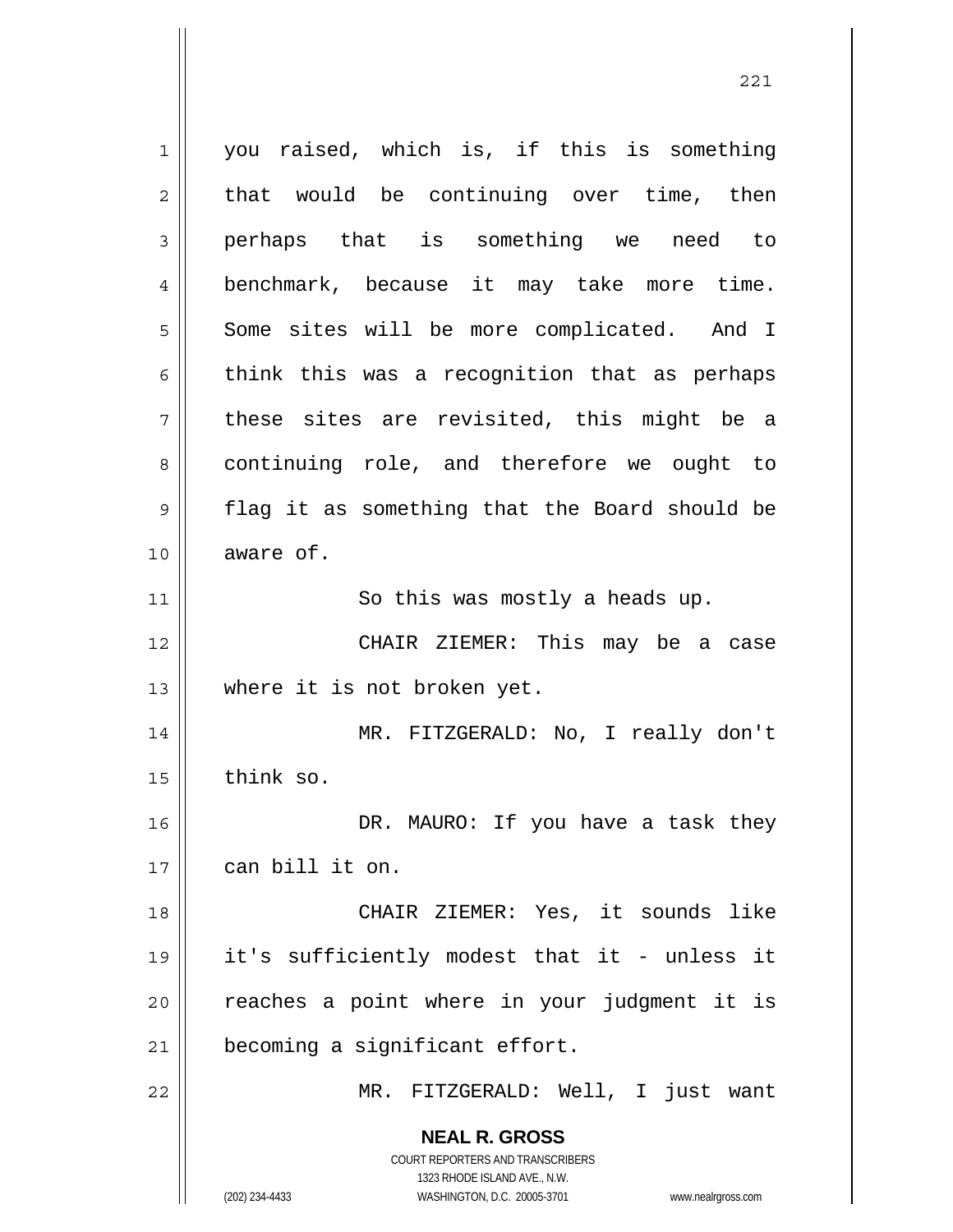| 1  | to make sure - we have had instances where the                      |
|----|---------------------------------------------------------------------|
| 2  | Board will say, what are you doing that for?                        |
| 3  | How come we don't know about it? Well, in                           |
| 4  | this case we are alerting you that, yes, we                         |
| 5  | are working with NIOSH and looking at the data                      |
| 6  | capture plan for Livermore and providing                            |
| 7  | feedback and spending time doing that.                              |
| 8  | So it was more of a heads up, to                                    |
| 9  | make<br>sure you were aware of that, and it                         |
| 10 | wouldn't come across as a surprise later on                         |
| 11 | that we were doing that. But it's not                               |
| 12 | crossing over into the issues or policy area,                       |
| 13 | which I think is what I heard earlier, which                        |
| 14 | is not the case.                                                    |
| 15 | MR. KATZ: I just wish you'd use a                                   |
| 16 | term other than profitable.                                         |
| 17 | (Laughter.)                                                         |
| 18 | CHAIR ZIEMER: Ted, Wanda, Mike.                                     |
| 19 | just for the<br>MR. KATZ: I mean                                    |
| 20 | record, though, this wasn't made clear to me.                       |
| 21 | So I guess, John, you and I need better                             |
| 22 | communication. Because this<br>was<br>not<br>my                     |
|    | <b>NEAL R. GROSS</b>                                                |
|    | COURT REPORTERS AND TRANSCRIBERS                                    |
|    | 1323 RHODE ISLAND AVE., N.W.                                        |
|    | (202) 234-4433<br>WASHINGTON, D.C. 20005-3701<br>www.nealrgross.com |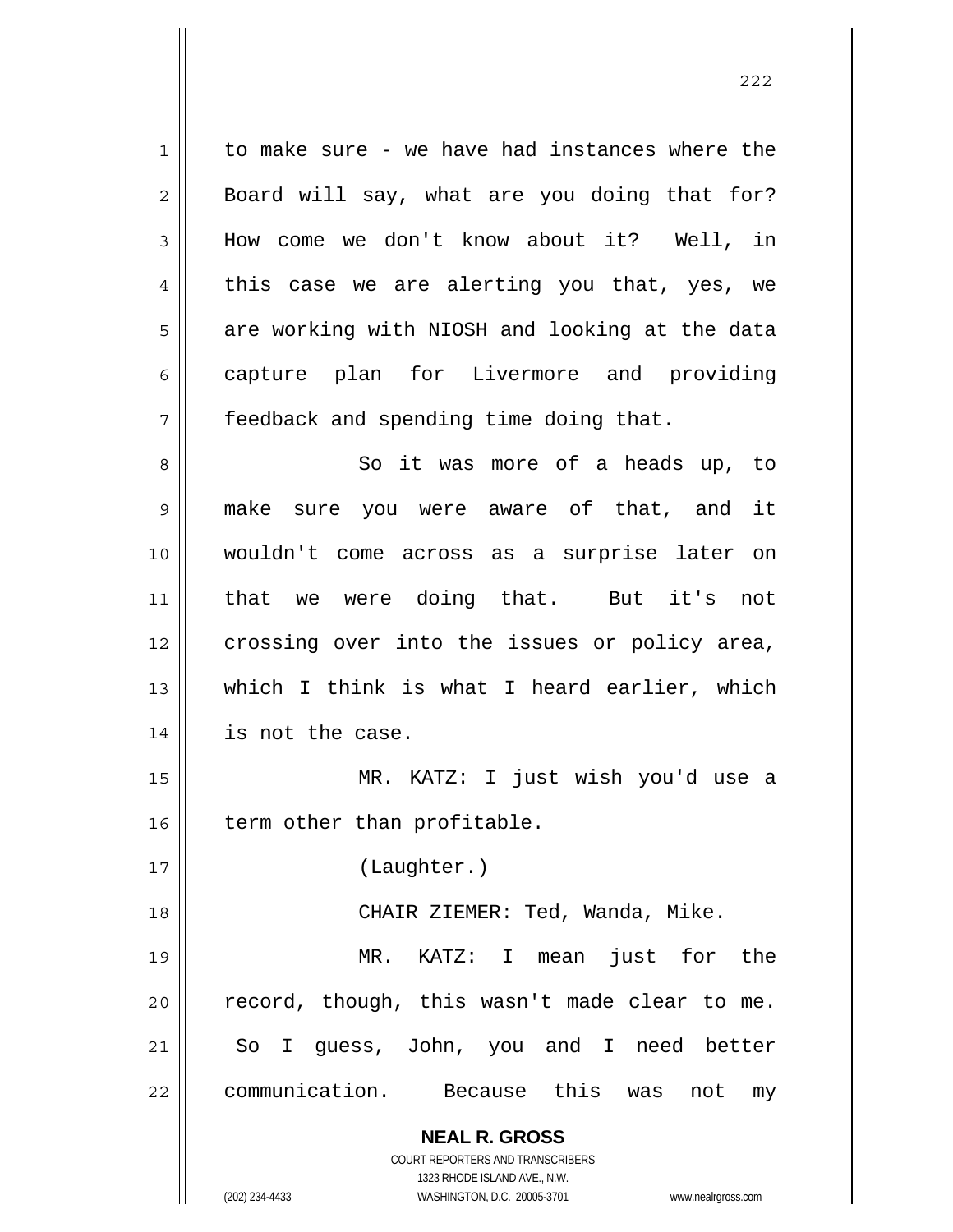understanding, the characterization that I received of what was the work that needed to be done.

4 5 6 7 8 9 10 11 12 13 DR. MAURO: When I called, I realized that we were moving into a mode that we hadn't been into before, where one of our folks might be spending several hours, maybe more, helping out in this capacity, which would be - and I said, let me alert you to this. It's the first time this came up where there was a possibility that this could continue for awhile, and that's the reason I called.

14 15 16 17 18 19 20 21 MR. KATZ: Yes, but you explained that they were going to be making improvements to the site profile based on the recommendations you made. I mean that was very clearly the characterization. So I did think we were in a mode of making changes based on your recommendations. That's how I understood that.

22

1

2

3

CHAIR ZIEMER: Well, by the time it

**NEAL R. GROSS** COURT REPORTERS AND TRANSCRIBERS 1323 RHODE ISLAND AVE., N.W. (202) 234-4433 WASHINGTON, D.C. 20005-3701 www.nealrgross.com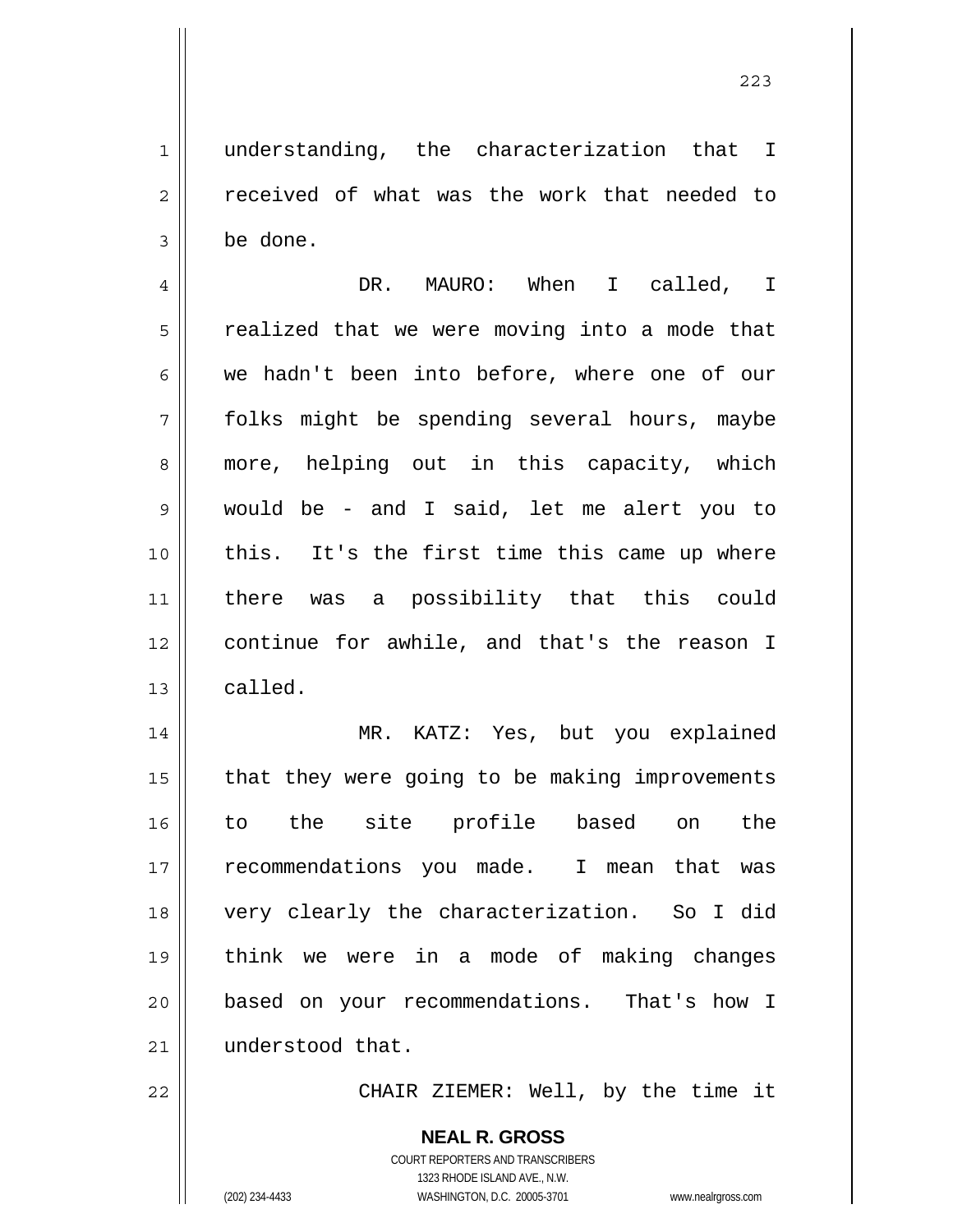|              | 224                                            |
|--------------|------------------------------------------------|
| $\mathbf{1}$ | got to me, the changes were pretty far along.  |
| $\mathbf{2}$ | Okay, that's very helpful. It's                |
| 3            | much more clear.                               |
| 4            | Wanda, do you have some additional             |
| 5            | advice?                                        |
| 6            | MEMBER MUNN: Well, I don't know if             |
| 7            | it's advice. I'm just mulling over here the    |
| 8            | fact that we came a long way from the original |
| 9            | question that was posed. But as long as that   |
| 10           | question has been posed, it seems reasonable   |
| 11           | that we should address it at some juncture,    |
| 12           | whether now or in the future. It's a           |
| 13           | reasonable possibility that might exist with   |
| 14           | respect to future interactions, especially     |
| 15           | once any process has been initiated of         |
| 16           | contact, especially contact points.            |
| 17           | CHAIR ZIEMER: I think the parties              |
| 18           | involved are sufficiently sensitive to that    |
| 19           | that if it reaches that, they certainly have   |
| 20           | been good about alerting us, even in this case |
| 21           | where the threshold actually was pretty low    |
| 22           | and they still let us know, even though it got |

**NEAL R. GROSS** COURT REPORTERS AND TRANSCRIBERS 1323 RHODE ISLAND AVE., N.W. (202) 234-4433 WASHINGTON, D.C. 20005-3701 www.nealrgross.com

 $\mathsf{I}$ 

 $\mathsf{I}$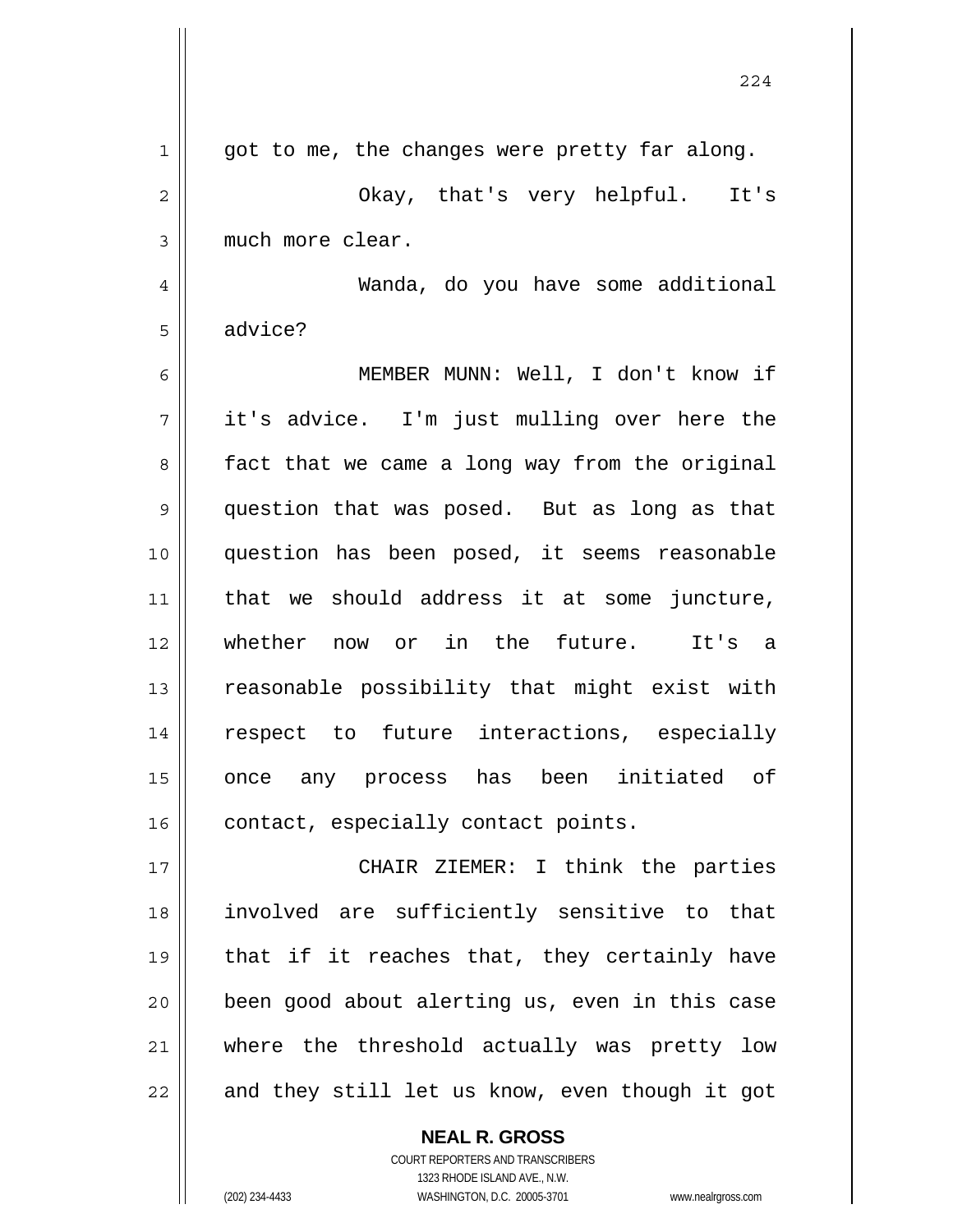**NEAL R. GROSS** 1 2 3 4 5 6 7 8 9 10 11 12 13 14 15 16 17 18 19 20 21 22 misunderstood a little bit. DR. MAURO: I perhaps communicate too much. MEMBER MUNN: It's not possible, John. DR. MAURO: I have become very sensitive to the fact that it is very important for me not to move forward with anything unless - CHAIR ZIEMER: Right, and we appreciate that, so thank you. Michael, additional comment. MEMBER GIBSON: there is nothing wrong with efficiency with the agency and the contractor trying to work together. But even on data capture it seems - you know, NIOSH goes out and takes a look at the puzzle, and then we want our contractors to take a second look at that puzzle, to see where someone might have missed something. And that's how we get to this resolution process. So it's also - it looks like there

<u>225</u>

COURT REPORTERS AND TRANSCRIBERS 1323 RHODE ISLAND AVE., N.W.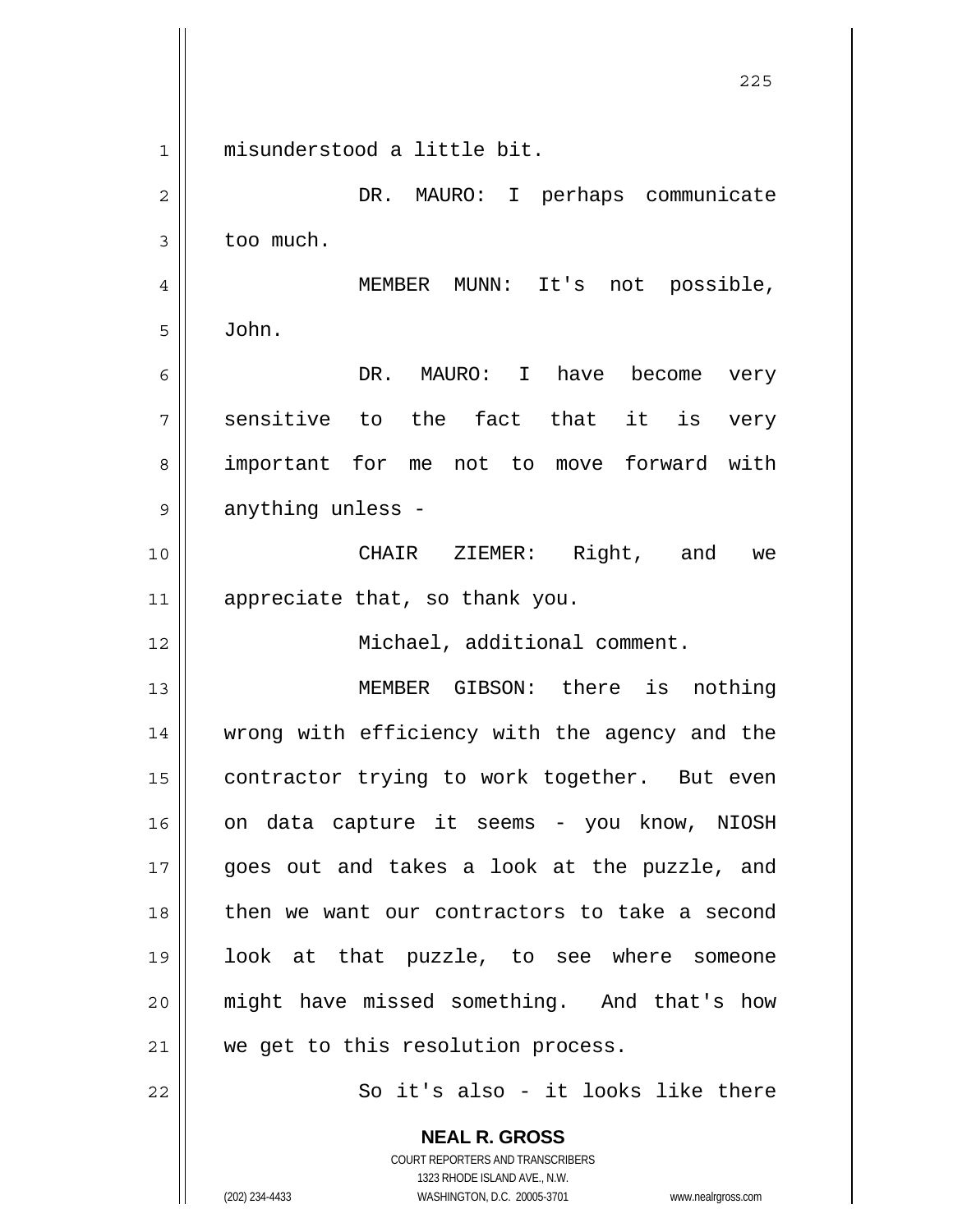**NEAL R. GROSS** COURT REPORTERS AND TRANSCRIBERS 1323 RHODE ISLAND AVE., N.W. (202) 234-4433 WASHINGTON, D.C. 20005-3701 www.nealrgross.com 1 2 3 4 5 6 7 8 9 10 11 12 13 14 15 16 17 18 19 20 21 22 could be a way that there may not be necessarily two complete different views when you share this kind of information. CHAIR ZIEMER: Right, but we do as a practice want to share all the data sources, have all the folks have access to the - as much of the information as they are able. MEMBER GIBSON: But after the fact. CHAIR ZIEMER: Yes, good point. Okay, other comments? Well, it appears to the chair that we don't need a specific policy at this point, but we are sensitive to the issue. The contractor is, NIOSH is, and it appears that we have a way to deal with it at the moment. So thank you very much. Next we have Procedures Work Group. Let's see how we are in time here? We're good. PROCEDURES WORK GROUP CHAIR ZIEMER: Procedures Work Group. Wanda, you have a couple of items.

<u>226</u>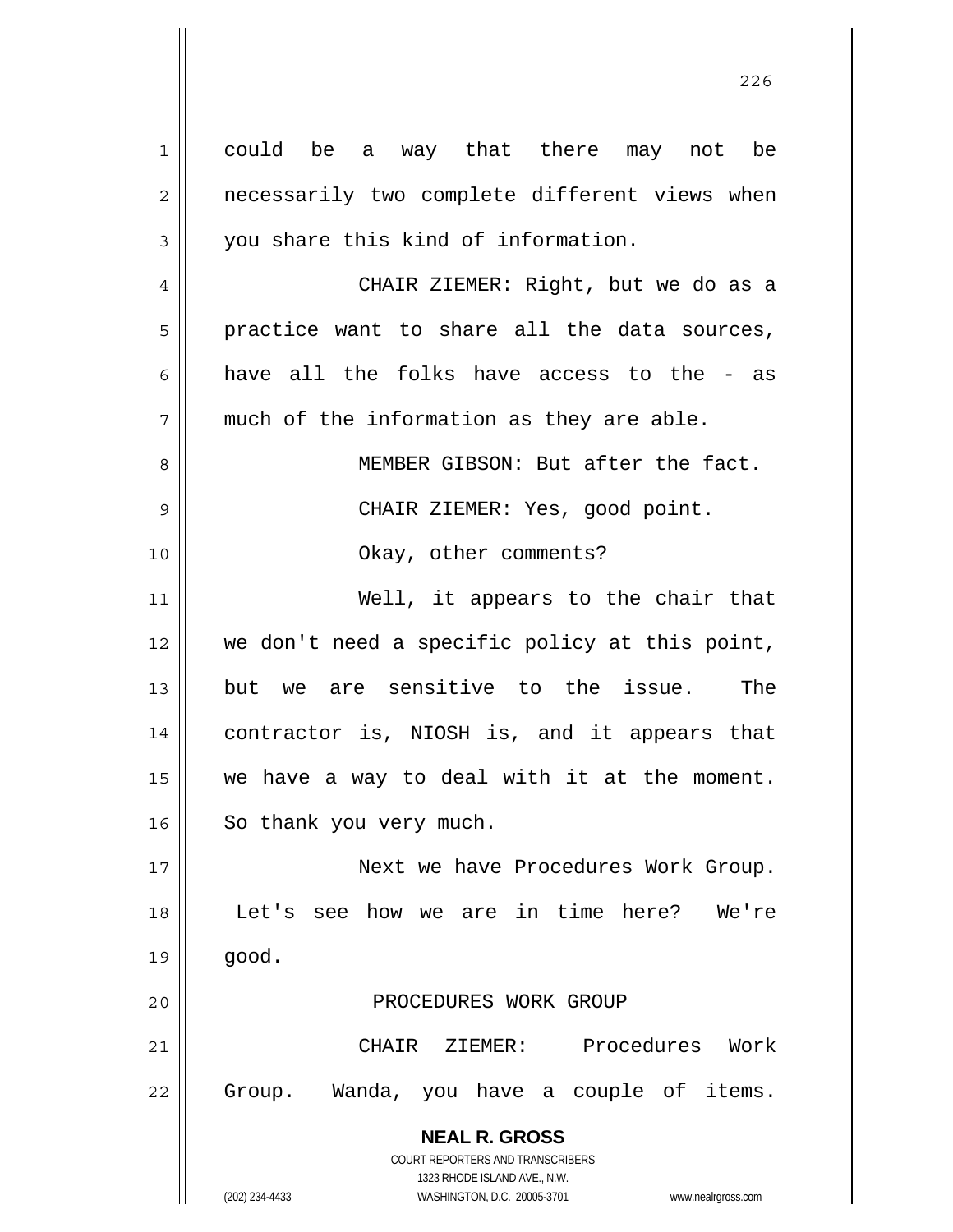**NEAL R. GROSS** COURT REPORTERS AND TRANSCRIBERS 1323 RHODE ISLAND AVE., N.W. (202) 234-4433 WASHINGTON, D.C. 20005-3701 www.nealrgross.com 1 2 3 4 5 6 7 8 9 10 11 12 13 14 15 16 17 18 19 20 21 22 One has to do with the CATI interview issues, and there was another - oh I think it was the - wasn't there another one that involved your work group? MEMBER MUNN: Yes, there is. There are a couple of things that we need to report on. The question is, do you want - from my perspective, would you like me to give the Procedures Work Group report now and then we can discuss the CATI and the other items with respect to how our tracking system is going? CHAIR ZIEMER: You might as well do the whole thing. MEMBER MUNN: If we have the time to do that. CHAIR ZIEMER: How long do you need - you are going to also discuss the issue that Dr. Melius raised? MEMBER MUNN: Yes, if possible. CHAIR ZIEMER: Okay, let's do that. MEMBER MUNN: Let's see if we can do that, and we will try to move through it

<u>227</u>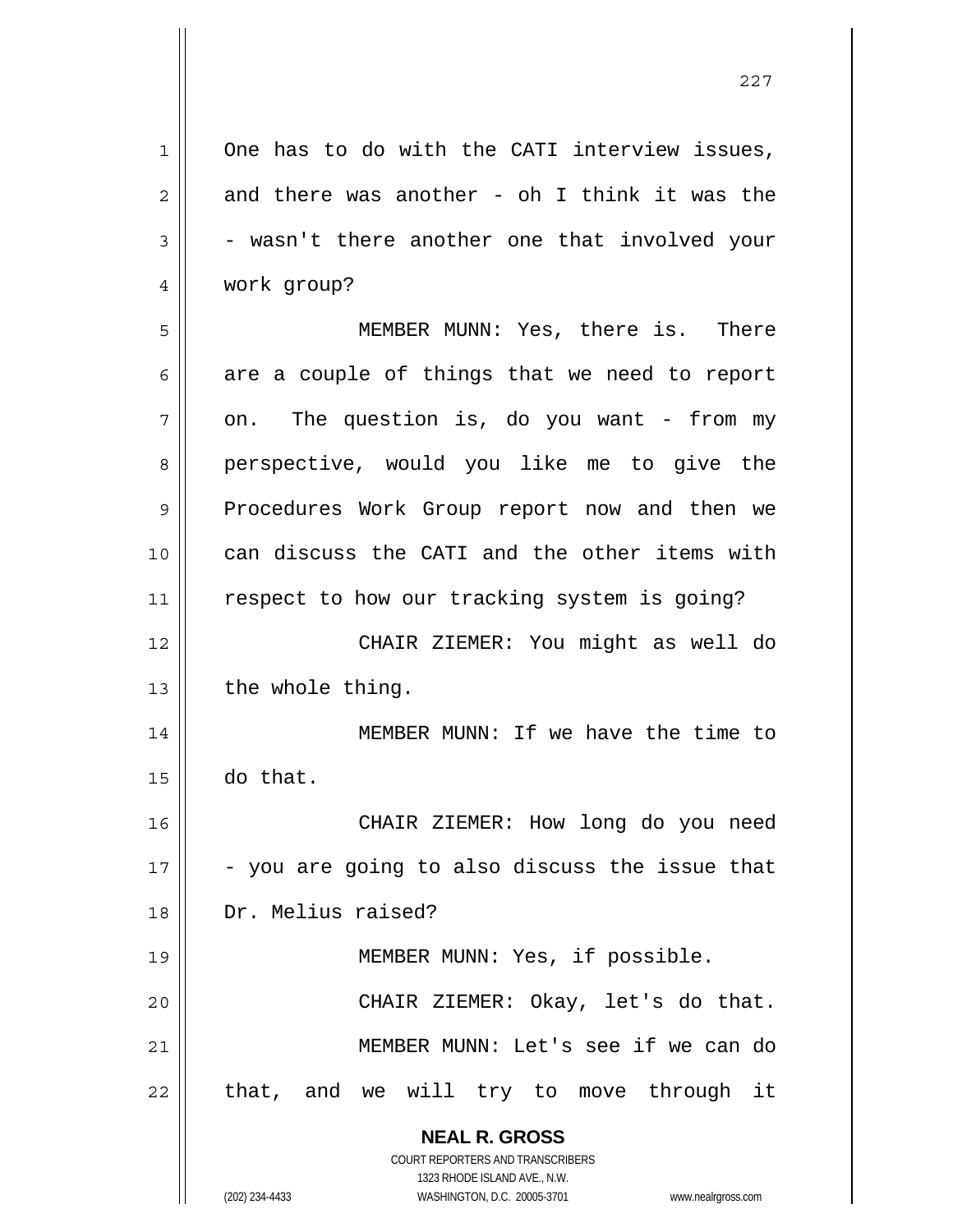1 2 3 4 quickly and efficiently - give you a little - CHAIR ZIEMER: Well, I guess somebody doesn't think you can move through it quickly.

5 6 7 8 9 10 11 12 13 MEMBER MUNN: It's Christmas time. The Procedures Work Group met in Cincinnati on the  $9<sup>th</sup>$  of this month. And for the first time approached our data tracking base in a fully digital manner. Of course this database has been worked on for a number of months, and the contractor has done a beautiful job in cooperating with NIOSH to get this up and running.

14 15 16 17 18 19 20 21 22 And from our perspective as a work group it's working very well. We did go through this fully paperless this time. No one touched a single tree. And we were able to move through the items. We limited ourselves to what we call the third dataset, based on grouping - the last group that we had tasked our contractor with doing, and were able to close quite a few at the time that we

## **NEAL R. GROSS**

COURT REPORTERS AND TRANSCRIBERS 1323 RHODE ISLAND AVE., N.W. (202) 234-4433 WASHINGTON, D.C. 20005-3701 www.nealrgross.com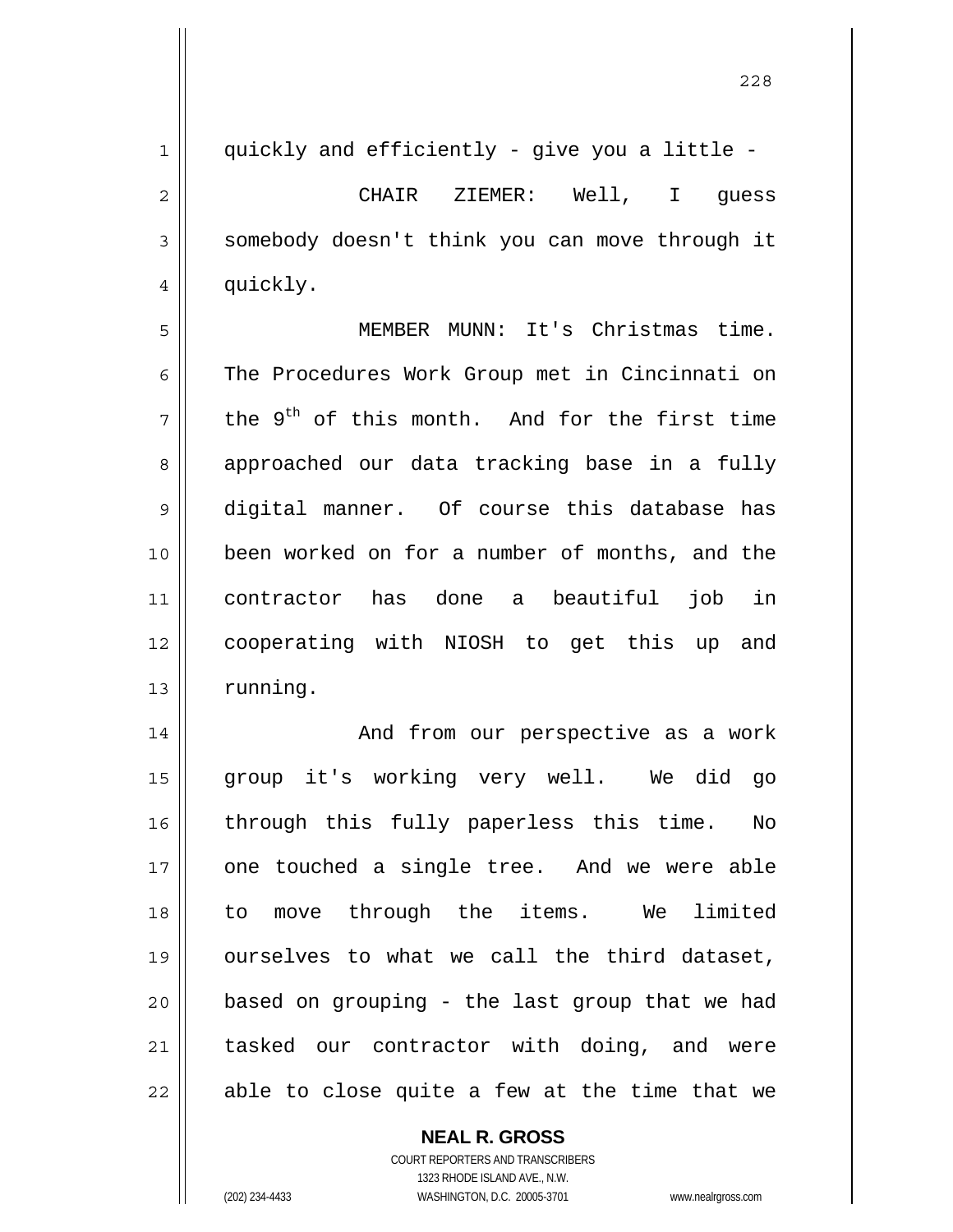1 were there.

| $\overline{2}$ | We<br>also started our day<br>by               |
|----------------|------------------------------------------------|
| 3              | discussing the new proposed CATI questions     |
| $\overline{4}$ | that we had all received by email a week or so |
| 5              | prior to the meeting. There were as you all    |
| 6              | know two segments to that, one set of          |
| 7              | questions for the employee himself or herself, |
| 8              | and the other one for survivors.               |
| 9              | We had a fairly brisk discussion in            |
| 10             | the Work Group with respect to whether the     |
| 11             | questions, especially the questions on the     |
| 12             | survivor questionnaire were appropriate or     |
| 13             | even useful; whether they were<br>in<br>fact   |
| 14             | providing the kind of information that we were |
| 15             | attempting to get to.                          |
| 16             | Having had such a<br>significant               |
| 17             | amount of feedback from survivor petitioners   |
| 18             | with respect to their concerns over these      |
| 19             | questions when they have them, the sort of     |
| 20             | mistaken feelings that they were sort of being |
| 21             | tested, and that they did not have the proper  |
| 22             | responses; that they were somehow going to     |

**NEAL R. GROSS** COURT REPORTERS AND TRANSCRIBERS 1323 RHODE ISLAND AVE., N.W. (202) 234-4433 WASHINGTON, D.C. 20005-3701 www.nealrgross.com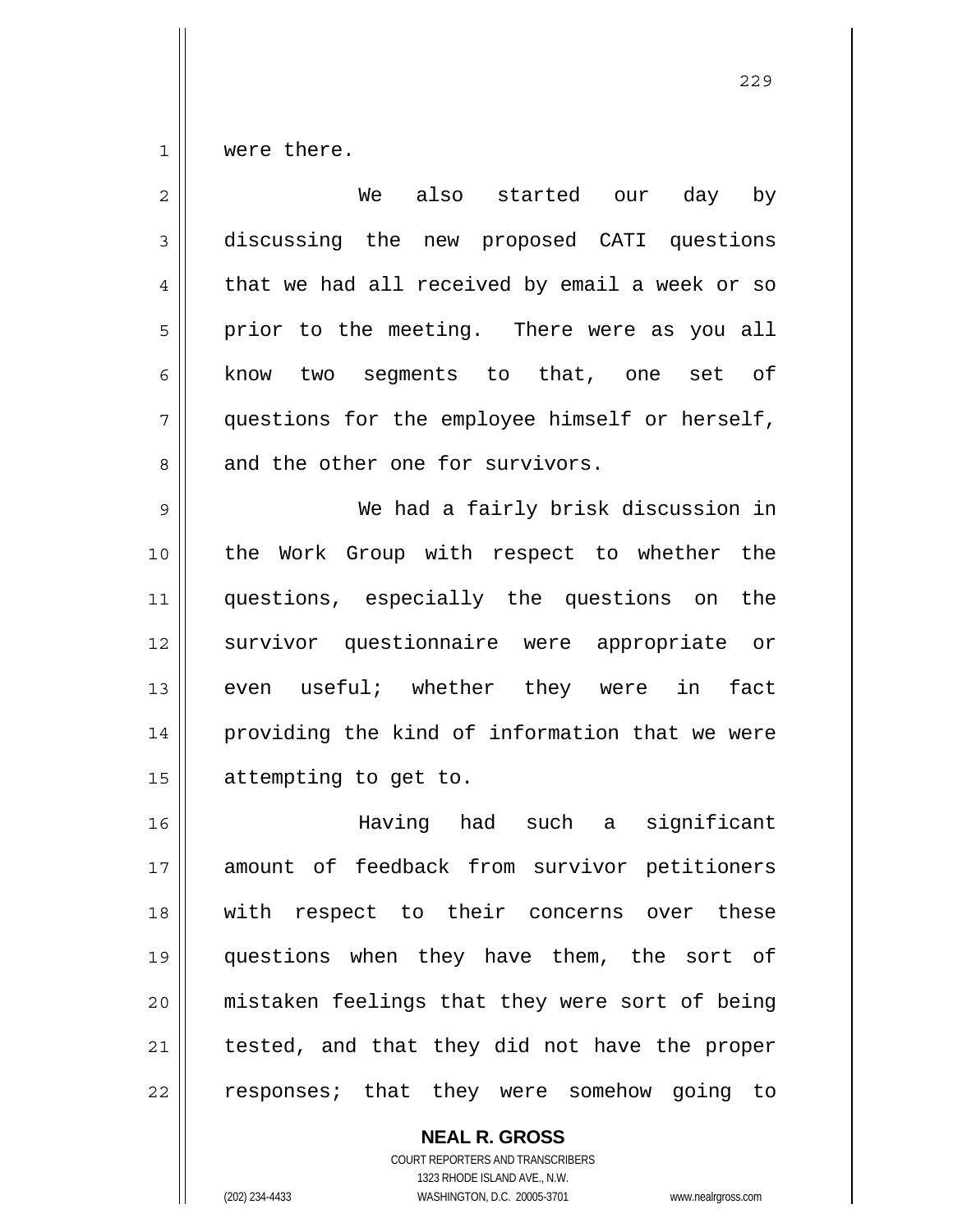1 negatively affect their claims.

| $\mathbf{2}$   | We looked at them fairly closely.              |
|----------------|------------------------------------------------|
| 3              | I don't think there is any way that you can    |
| $\overline{4}$ | report in a concentrated form on the real      |
| 5              | essence of any conclusion that we reached,     |
| 6              | except that we did understand clearly that the |
| 7              | individuals who do these questions try to      |
| 8              | reassure the claimants at the time that they   |
| 9              | are carrying out the questionnaire so that the |
| 10             | claimant will not be unduly concerned that     |
| 11             | lack of information on their part creates a    |
| 12             | negative atmosphere for their claim.           |
| 13             | But the letter itself still has -              |
| 14             | although it contains the appropriate           |
| 15             | information from I believe the viewpoint of    |
| 16             | most of the Work Group members, it may have    |
| 17             | too official a tone. This was a finding which  |
| 18             | one of our previous work groups came to with   |
| 19             | respect to closing letters that went out to    |
| 20             | claimants; the information was there, but the  |
| 21             | tone was not perhaps what we wanted to         |
| 22             | achieve.                                       |

**NEAL R. GROSS**

COURT REPORTERS AND TRANSCRIBERS 1323 RHODE ISLAND AVE., N.W. (202) 234-4433 WASHINGTON, D.C. 20005-3701 www.nealrgross.com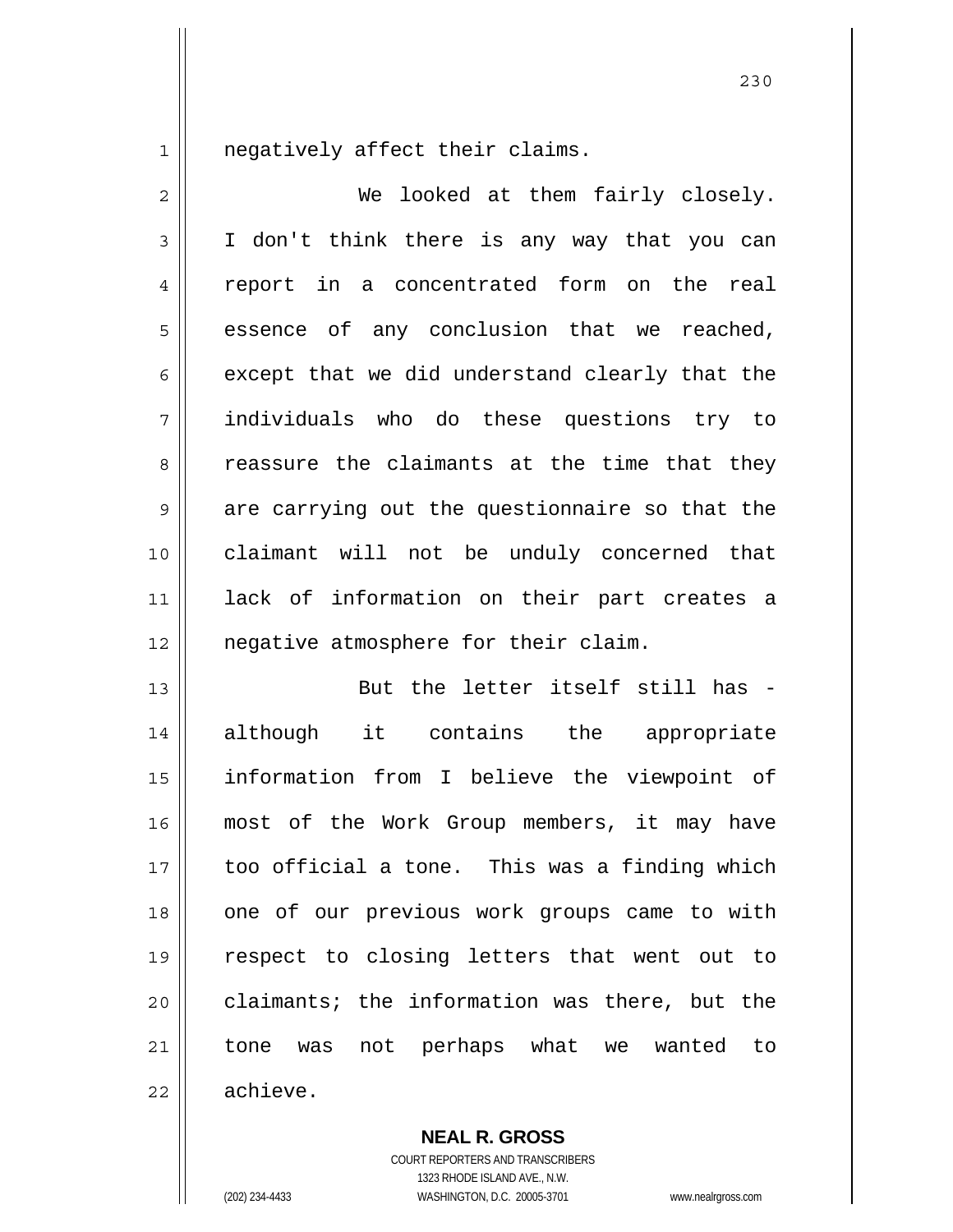So we wanted to bring this back to the Board. We took no real action on it, because it was very clear from our discussions that it was likely almost all members of the Board feel strongly about this.

6 7 8 9 10 11 12 13 14 15 16 17 18 It was our suggestion that we plan to meet toward the end of January again; as a matter of fact we established a date of January 28<sup>th</sup> in Cincinnati. Prior to that time we would ask that each Board member review that letter and the two questionnaires very carefully, and provide Ted Katz and me with any comment that you have, any suggested wording that you have. We would like to try to, at our next meeting, blend the concerns that are expressed into a cogent response, which we could bring to you at the Albuquerque meeting as a potential for comment.

19 20 21 22 If anyone has any suggestion as to a move effective way to try to achieve some sort of consensus on the Board with what our response should be in terms of comment period,

> **NEAL R. GROSS** COURT REPORTERS AND TRANSCRIBERS 1323 RHODE ISLAND AVE., N.W. (202) 234-4433 WASHINGTON, D.C. 20005-3701 www.nealrgross.com

1

2

3

4

5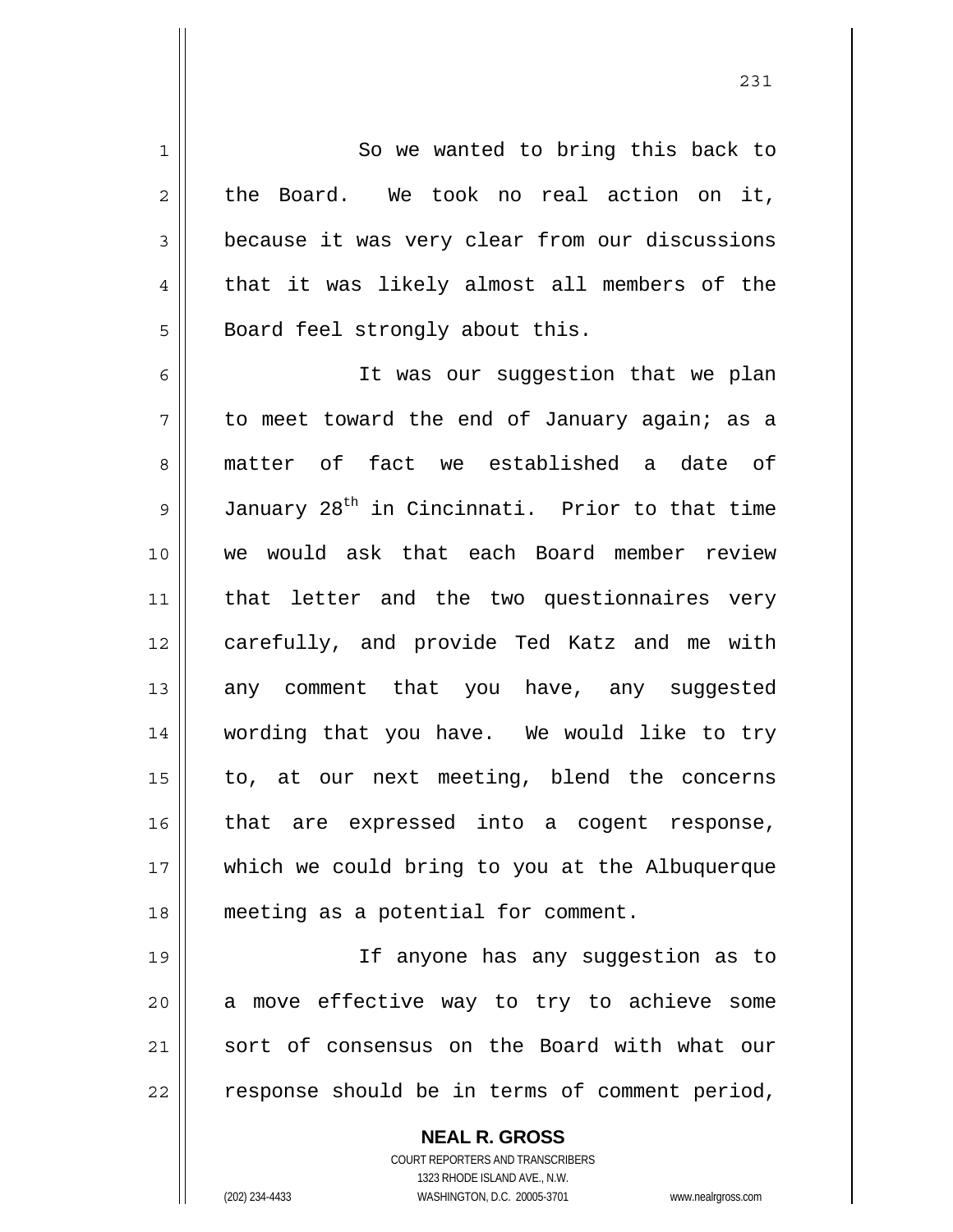1

2

we are certainly open to that.

Yes?

3 4 5 6 7 8 9 10 11 12 13 MEMBER GRIFFON: I just think in terms of the comments, the other things that we were talking about on the procedures call is maybe when you go through these questionnaires and the letter, that you differentiate your comments on the questionnaire itself versus the process. Because I think we were finding issues with both parts, and wanted to kind of keep them separate. CHAIR ZIEMER: And let me ask for

14 15 16 17 18 19 20 21 22 clarity. My recollection is that, is it only the questions that the OMB has to approve and not the letter itself? Was that not the case? MR. ELLIOTT: Is this on? Now it's on. That is correct, the OMB will review the survey instruments and approve those. What you have before you is a cover letter that Wanda has mentioned that goes to the claimant introducing the questionnaire to the claimant,

> **NEAL R. GROSS** COURT REPORTERS AND TRANSCRIBERS

> > 1323 RHODE ISLAND AVE., N.W.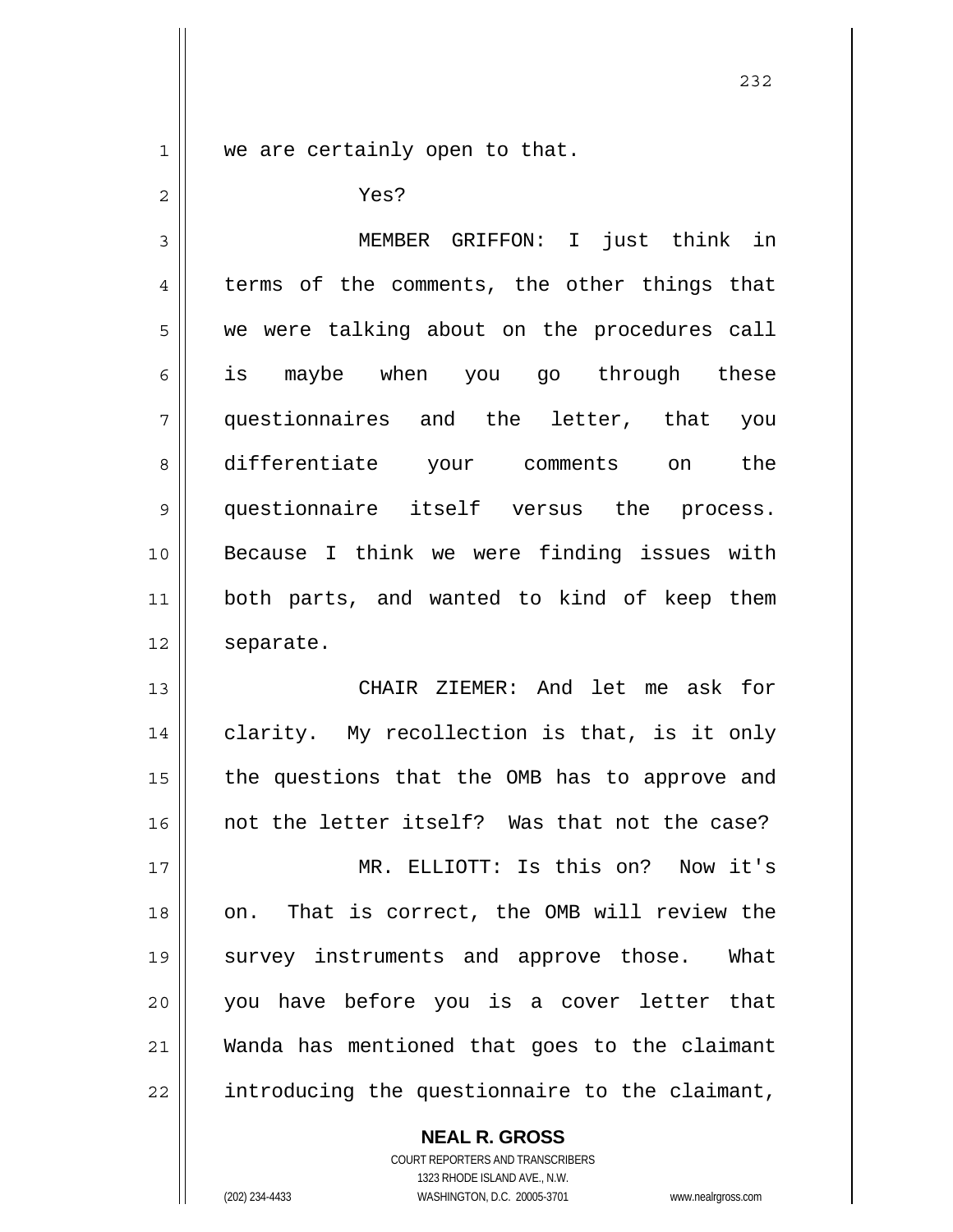giving them an advanced understanding of what is going to be asked of them so they can prepare for the interview process.

4 5 6 7 8 9 10 11 12 13 And we ask as Mark has clearly identified during the discussion to if possible segregate your comments to that of the process versus that of the questions that are posed. Because we will need to consider and react to both sets of types of comments, but the ones that the OMB will be interested in knowing how we - what kind of comment we got on the questions. We wanted to forward those and show how we reacted.

14 15 16 17 18 19 20 21 22 Let me also take this opportunity to say that in the working group discussion I noted for the working group that we had put forward these two revised survey instruments, based upon input that we viewed in the SC&A review of procedure 90, is it? Well, whatever the interview process procedure number is; I'm lost on that right now. But also input from the folks who actually do the interviews, and

> COURT REPORTERS AND TRANSCRIBERS 1323 RHODE ISLAND AVE., N.W. (202) 234-4433 WASHINGTON, D.C. 20005-3701 www.nealrgross.com

**NEAL R. GROSS**

1

2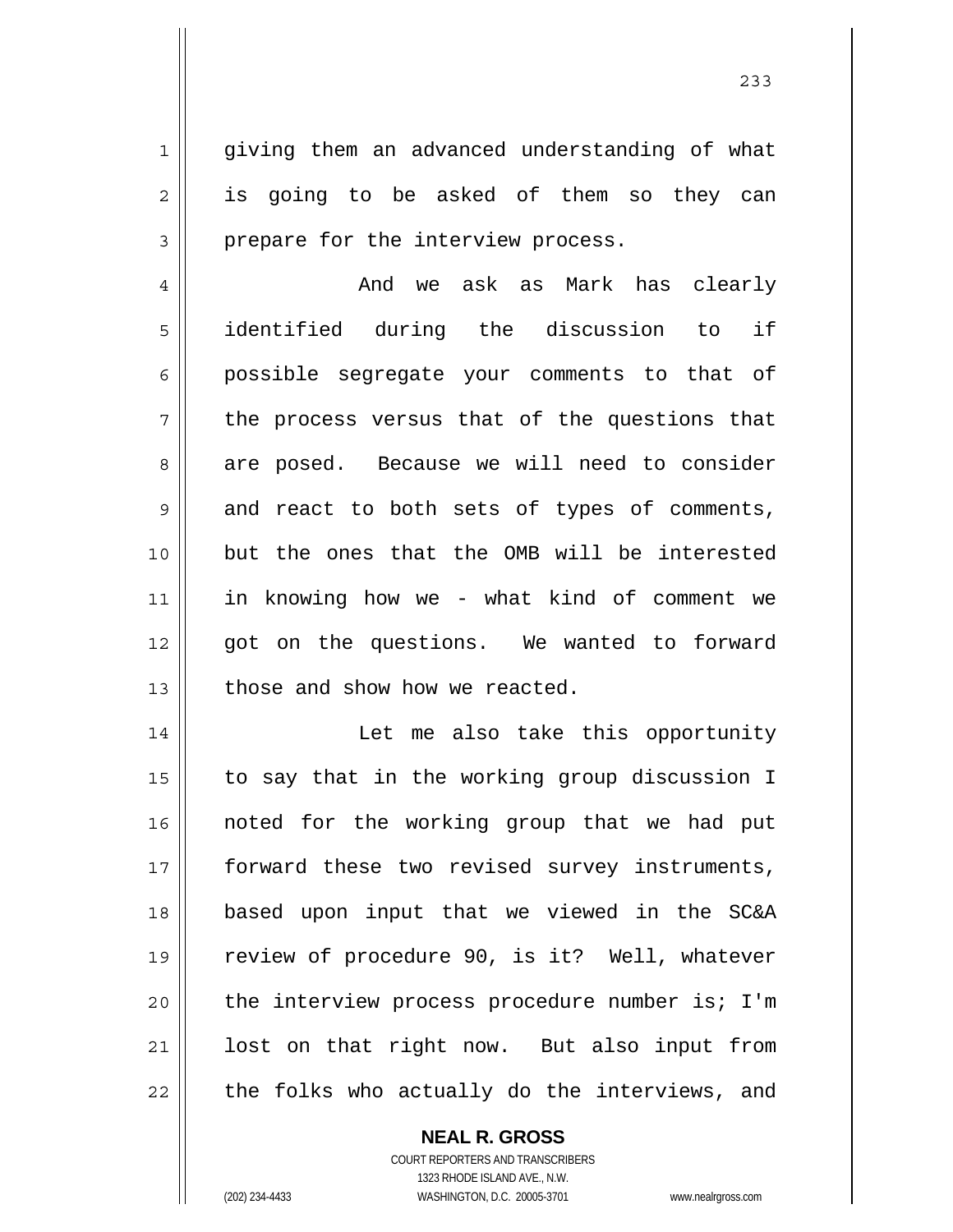input from the general public during public comment period. We heard loud and clear concerns and frustration and burden that these questions were bringing.

5 6 7 8 9 10 11 12 13 14 15 16 17 18 19 20 21 22 In that light I proposed that there might be another option, rather than this set of questions being posed, we might go at a questionnaire designed specifically to confirm the information that we already have in the claimant file; that is necessary, that is appropriate for us to do. But as I said it's a small short number set of questions that would go just to confirming the information at hand with the person. And also - we are proposing that this will be done when we change contract award situation here, that we will start awaiting the - for DOE claims we would await the arrival of the DOE dose information before we sat down with the claimant to do the interview process, so we could cover that with the claimant, address whatever concerns they might have about it not

## **NEAL R. GROSS**

COURT REPORTERS AND TRANSCRIBERS 1323 RHODE ISLAND AVE., N.W. (202) 234-4433 WASHINGTON, D.C. 20005-3701 www.nealrgross.com

1

2

3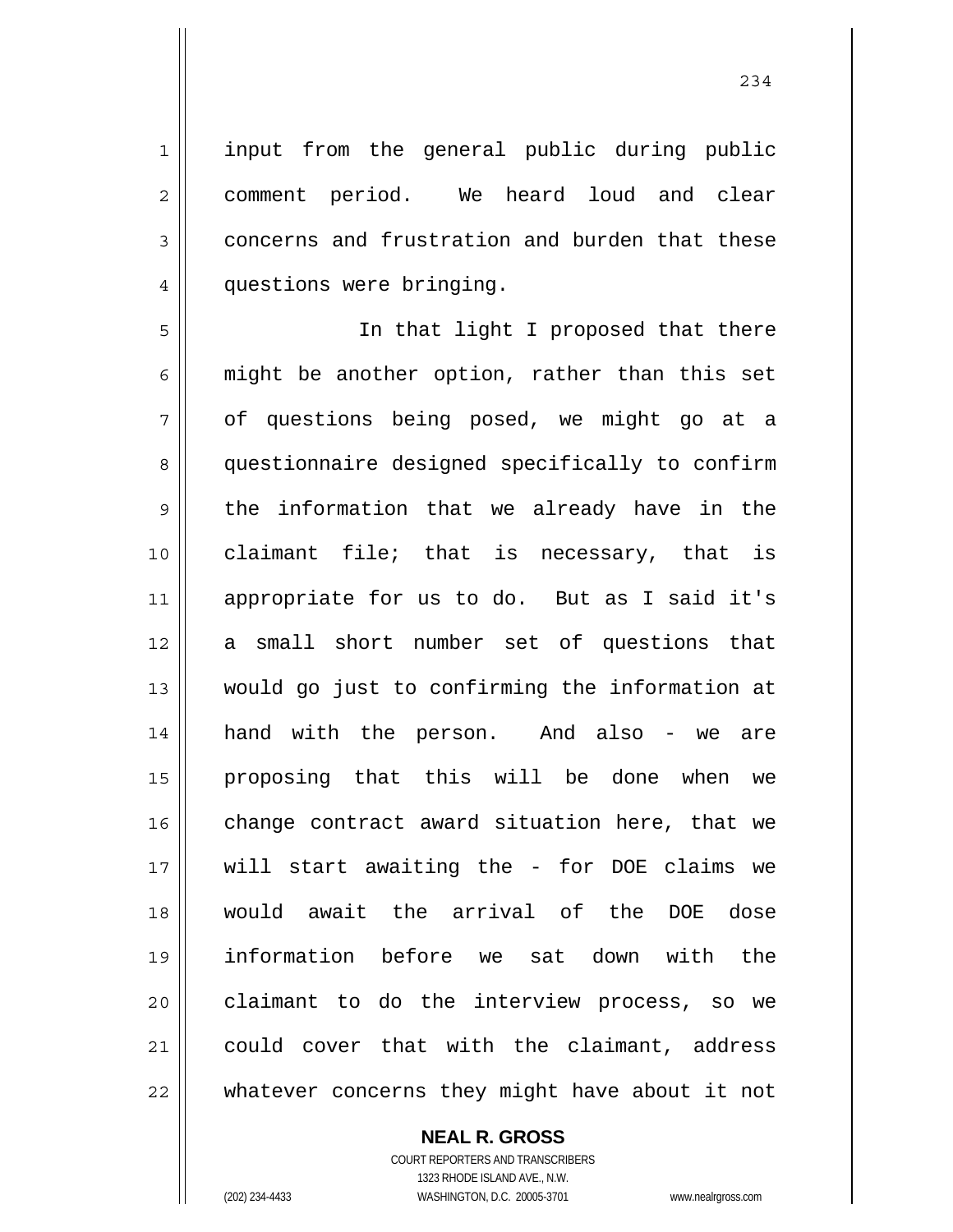1 2 3 4 5 6 7 containing everything they think it should have, and then there could be another set of questions designed specifically for energy employees, plus a separate design set for survivors that get at information the health physicists feel is essential to doing a dose reconstruction.

8 9 10 11 And so that might take on a different look than the two examples you have before you that are revised questionnaires based on input. I remind you all -

12 13 14 CHAIR ZIEMER: But that would be down the road, Larry, is that right? Or is that in this one?

15 16 17 18 19 20 21 22 MR. ELLIOTT: We are working on this option right now, and if we get a request through the Federal Register notice, it's my intent that we would provide an example of the two that you have got, and this third example, so when we come up with this third example, we are going to share it with the Board as well so you can see what it looks like.

> **NEAL R. GROSS** COURT REPORTERS AND TRANSCRIBERS 1323 RHODE ISLAND AVE., N.W. (202) 234-4433 WASHINGTON, D.C. 20005-3701 www.nealrgross.com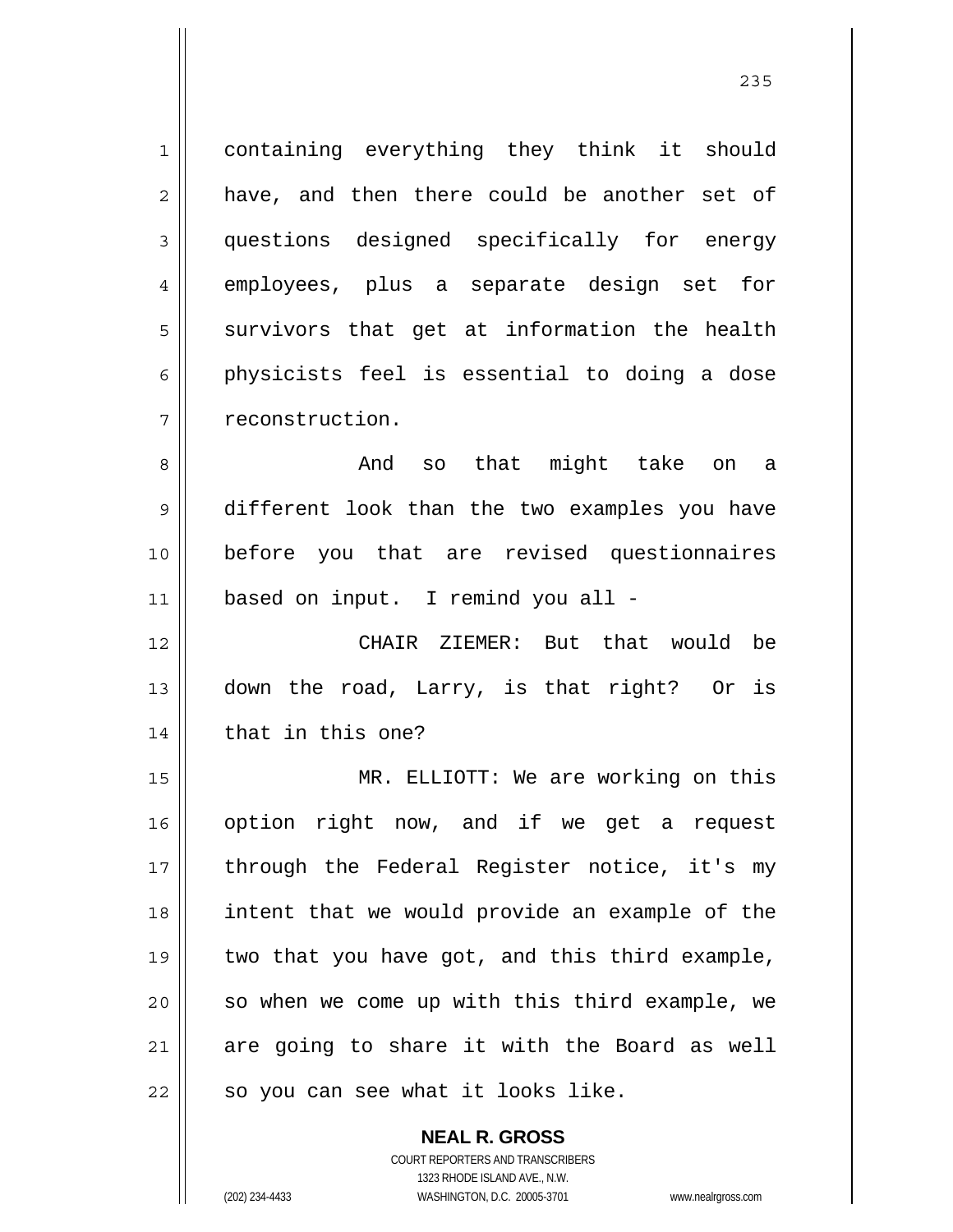**NEAL R. GROSS** COURT REPORTERS AND TRANSCRIBERS 1 2 3 4 5 6 7 8 9 10 11 12 13 14 15 16 17 18 19 20 21 22 CHAIR ZIEMER: Will that change the reply time in the Federal Register? Or would there be a new separate - MR. ELLIOTT: No, it doesn't change the reply time. We have folks working on this option that I'm talking about now. Remember at the working group meeting I mentioned that I was awaiting some consensus comments from health physicists that would be factored into this option. And so the time won't change, and as I committed to the working group, your comments come in after the suspense date of the public comment period, they will still consider the Board consensus comments as we move forward to revise these documents. And we'd account for that in the OMB package that we would send up. But I would remind you that the review of Procedure 90 and the fact that we have used this same set of questions for almost 25,000 cases, probably around 35 to

<u>236</u>

1323 RHODE ISLAND AVE., N.W.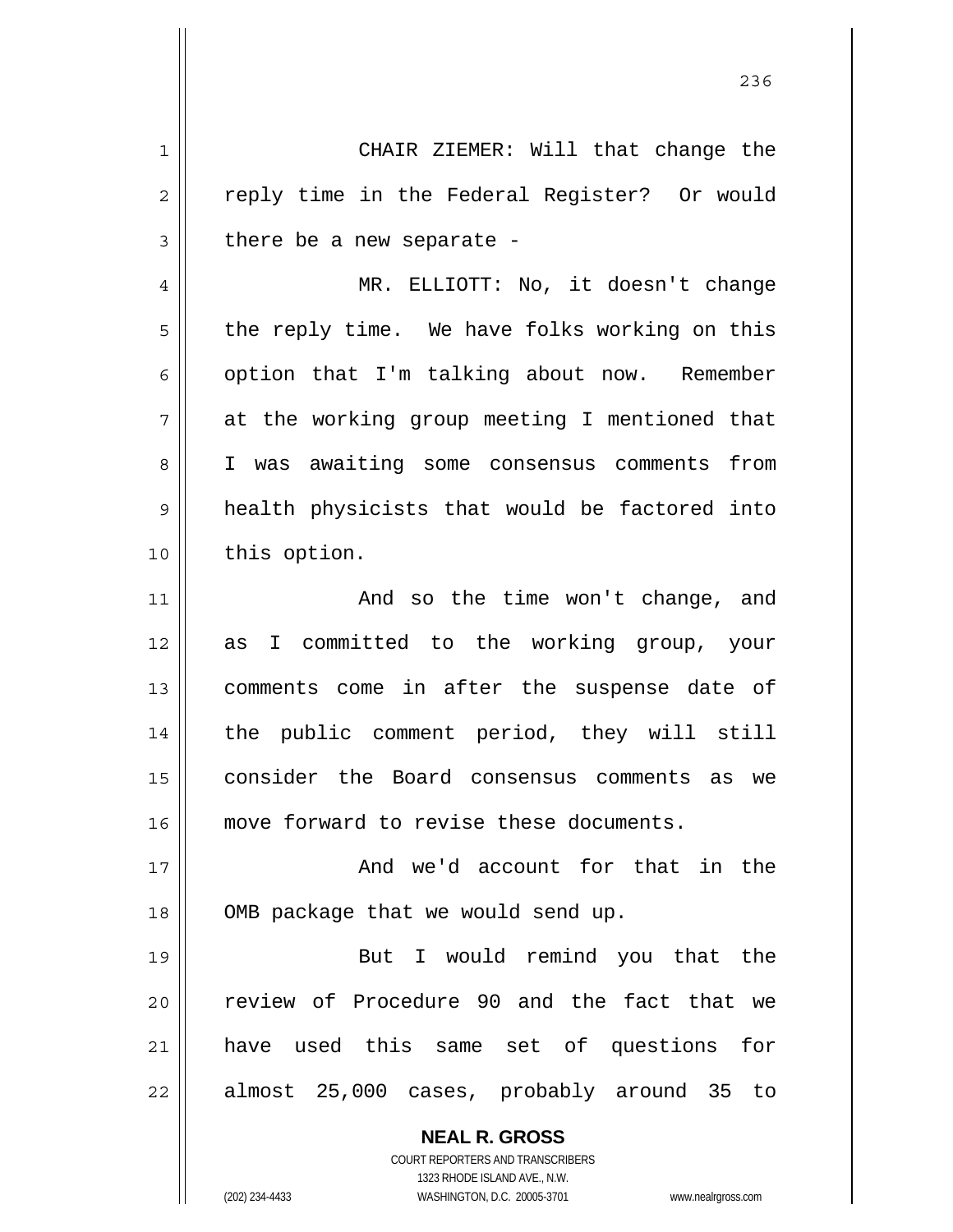**NEAL R. GROSS** COURT REPORTERS AND TRANSCRIBERS 1323 RHODE ISLAND AVE., N.W. (202) 234-4433 WASHINGTON, D.C. 20005-3701 www.nealrgross.com 1 2 3 4 5 6 7 8 9 10 11 12 13 14 15 16 17 18 19 20 21 22 40,000 claimant interviews. And we are asking ourselves what do we really need. And we are forced with this OMB requirement to speak about the burden, and you will see that mentioned in the Federal Register notice, what we estimate to be the burden hours based on the two documents that you have before you. And I've got to believe that there is a better type of questionnaire that will put less burden and less frustration before the claimants. CHAIR ZIEMER: Thank you. Now what do the Board members have? Do all the Board members have the document that we saw? MEMBER MUNN: Yes, all the Board members have the cover letter and the EE and SV questionnaires. CHAIR ZIEMER: So not only the Work Group but everybody else has the document. MEMBER MUNN: That is correct. CHAIR ZIEMER: And your proposal,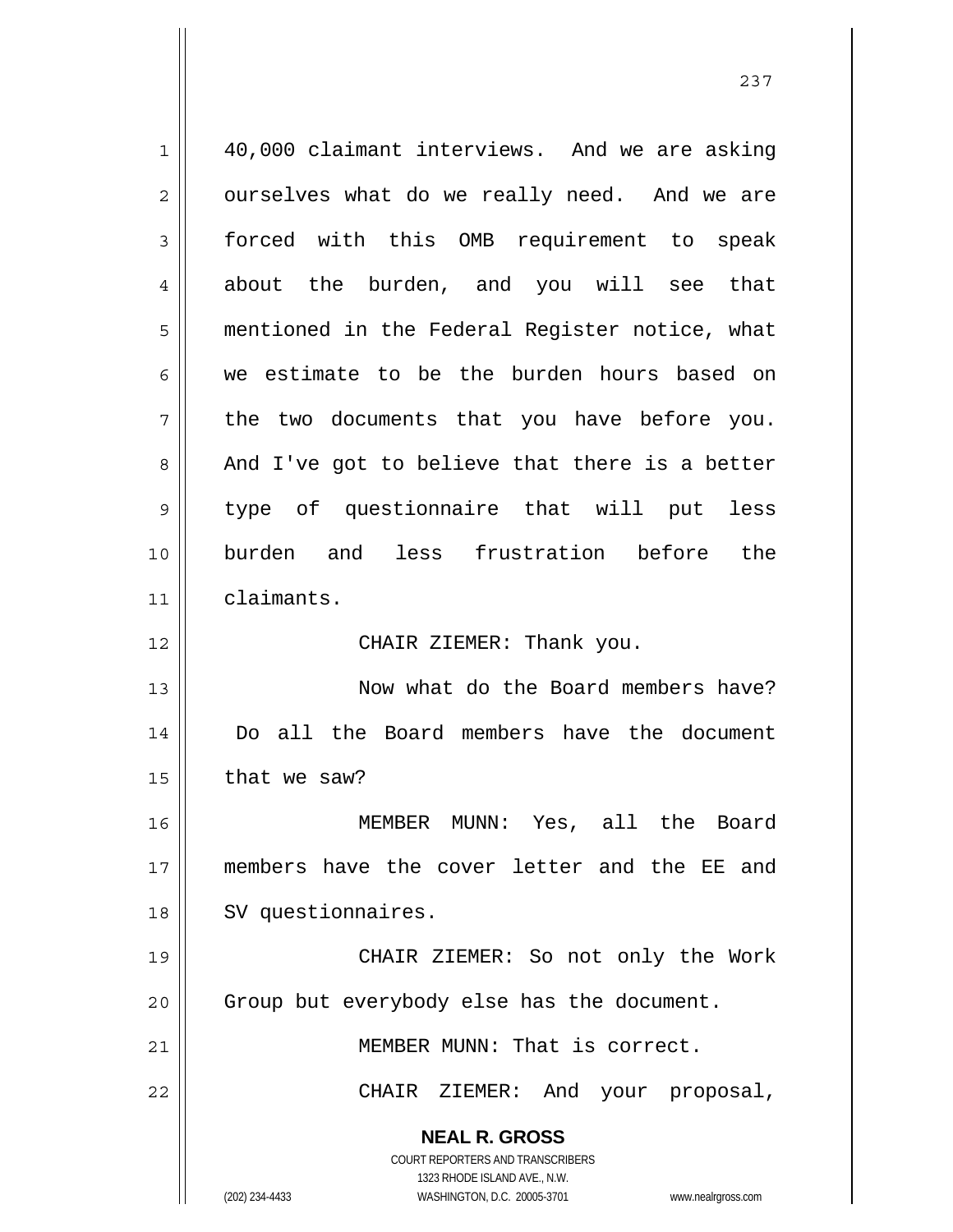**NEAL R. GROSS** COURT REPORTERS AND TRANSCRIBERS 1323 RHODE ISLAND AVE., N.W. (202) 234-4433 WASHINGTON, D.C. 20005-3701 www.nealrgross.com 1 2 3 4 5 6 7 8 9 10 11 12 13 14 15 16 17 18 19 20 21 22 Wanda, is basically that Board members prepare their comments and provide them to you so the Work Group can develop from that a recommendation to bring back to the full Board at its next meeting; is that correct? MEMBER MUNN: That is correct. We are asking that those comments be gotten to us. CHAIR ZIEMER: And in that you are basically asking the Board, is that how you would like to proceed? MEMBER MUNN: Exactly. And if that is the way the Board would like to proceed then our timeline is very clear. We need your input in the next couple of weeks. CHAIR ZIEMER: You will meet in January? MEMBER MUNN: We would need your input in a couple of weeks so that we could prepare something in the Work Group. CHAIR ZIEMER: Right, and then develop a recommendation for the February

<u>238</u>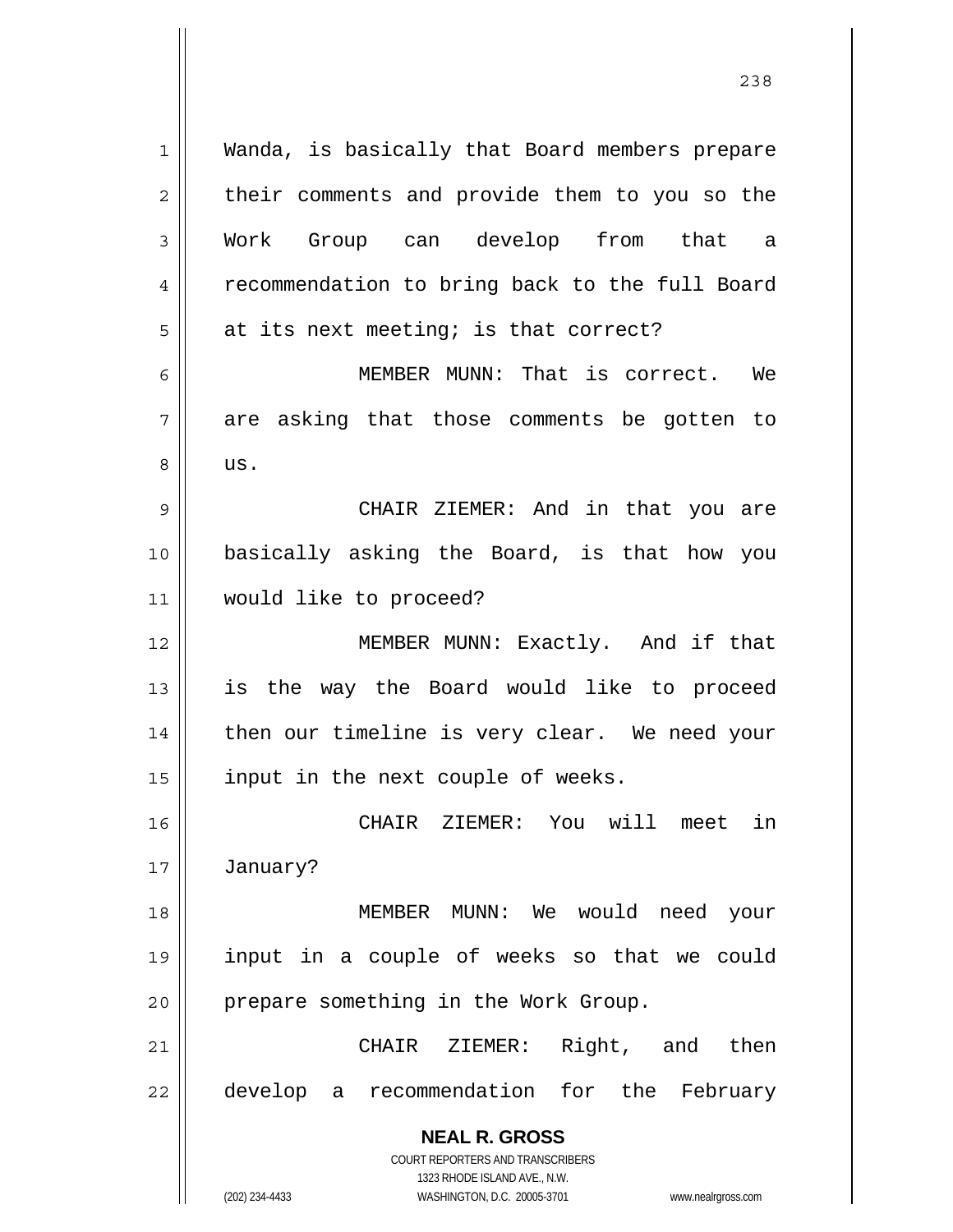**NEAL R. GROSS** COURT REPORTERS AND TRANSCRIBERS 1323 RHODE ISLAND AVE., N.W. (202) 234-4433 WASHINGTON, D.C. 20005-3701 www.nealrgross.com 1 2 3 4 5 6 7 8 9 10 11 12 13 14 15 16 17 18 19 20 21 22 meeting, at which time the full Board could hopefully approve something. MEMBER MUNN: Either approve or further deliberate what we bring to you. CHAIR ZIEMER: Comments or questions on that? Is that agreeable as a way to proceed? Mark. MEMBER GRIFFON: Just a question, if Larry knows when this third option might be available and when we might see this. MR. ELLIOTT: I am giving my personal thoughts here. The third option may not even be a viable option once we look at it and see it. But if it comes out as I think it may, it's very soon. It's got to be soon, because the Federal Register notice went out what last Thursday, is that right? MEMBER MUNN: That's about right. CHAIR ZIEMER: And the individuals have to contact you to get the - MR. ELLIOTT: Right. So if you as an individual citizen want to comment in the

<u>239</u>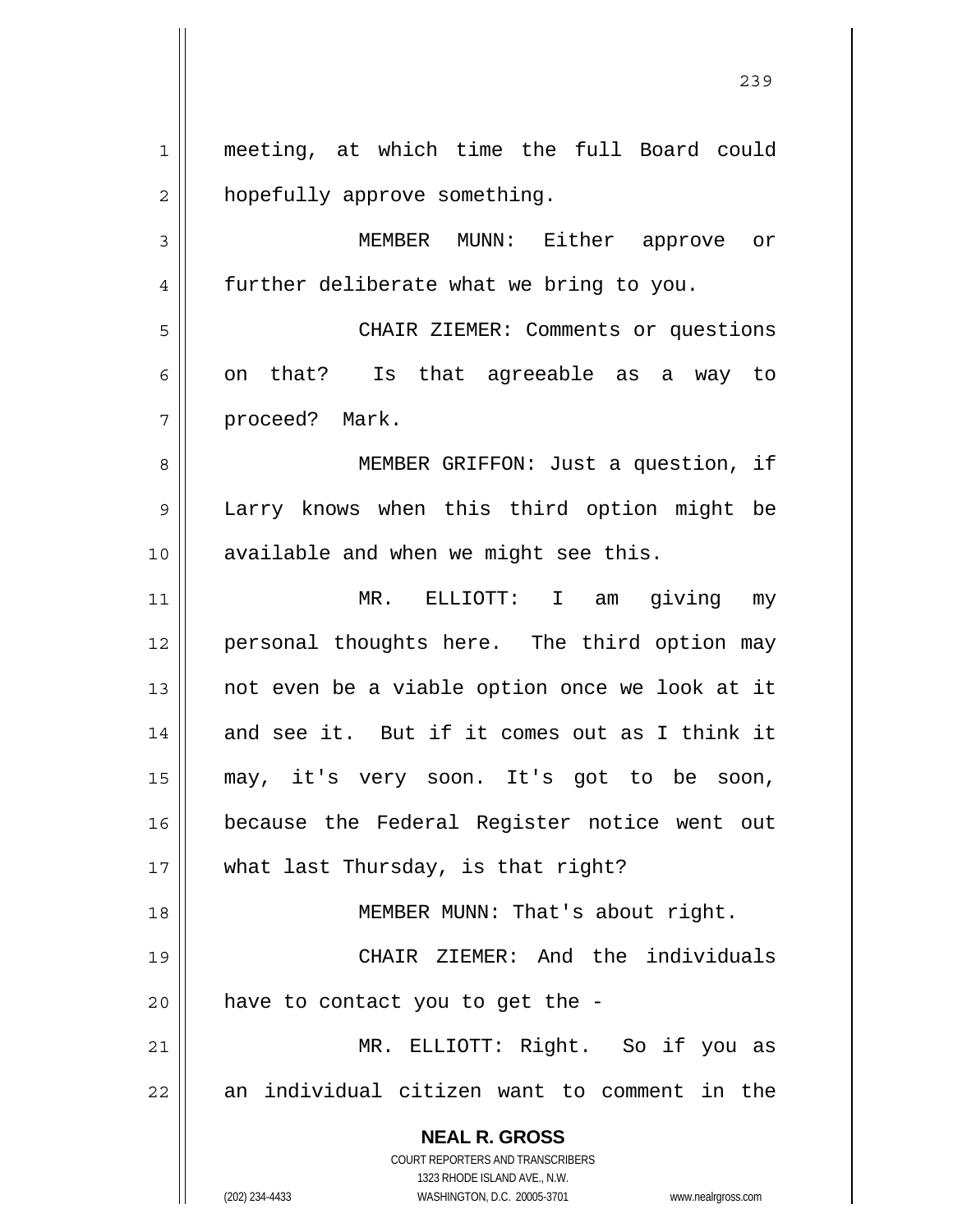1 2 public comment period, you send in a request to see --

3 4 CHAIR ZIEMER: You have to be able to provide this.

5 6 7 8 9 MR. ELLIOTT: I have to have this ready very soon. Because if we get a call for what these exhibits are tomorrow, we have to respond. We are trying to put this option together.

10 11 12 13 14 15 MEMBER GRIFFON: And again can you describe this third option a little bit? It's got to be a questionnaire that says, you know, check off what records we have, and does that agree with your memory of where you worked?

16 17 18 19 20 21 22 MR. ELLIOTT: The third option as I tried to explain it before, my concept of this other option is that we take the time to confirm what information we have. So that is a short list of questions, the critical issues. We have your name, your date of diagnosis, your work history, this is where

> **NEAL R. GROSS** COURT REPORTERS AND TRANSCRIBERS 1323 RHODE ISLAND AVE., N.W. (202) 234-4433 WASHINGTON, D.C. 20005-3701 www.nealrgross.com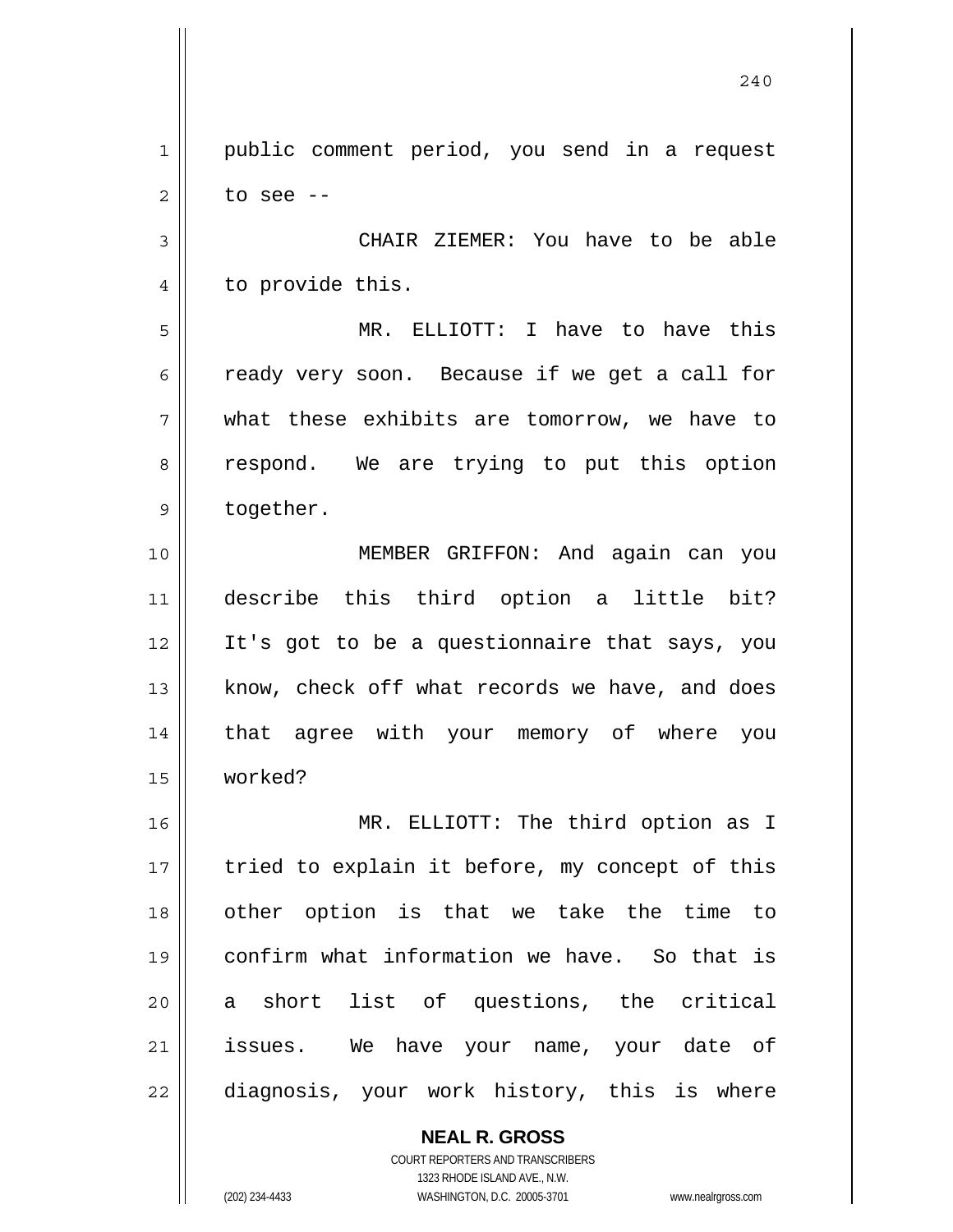you worked. That would be - if you look at it in three segments, that is the first segment.

3 4 5 6 7 8 9 10 11 The second segment would be for a DOE worker to say, we've received your dose information, and we show that you have been badged these years. You didn't get a badge this year. You didn't have a whole body count. You did provide urine for bioassay on these timeframes. Is that to your knowledge anything different than that? A brief question in that regard.

12 13 14 15 16 17 18 19 20 21 22 The third segment would be those questions that the health physicists who do dose reconstructions feel are questions that would help them understand best how to reconstruct that dose. And I don't know what those are yet. So I'm waiting to see what those are, because they may be no different than the questions we currently have, and maybe a shorter version. But that is where we are trying to go. We are trying to lessen the burden in this third option, and hopefully in

> COURT REPORTERS AND TRANSCRIBERS 1323 RHODE ISLAND AVE., N.W. (202) 234-4433 WASHINGTON, D.C. 20005-3701 www.nealrgross.com

**NEAL R. GROSS**

1

2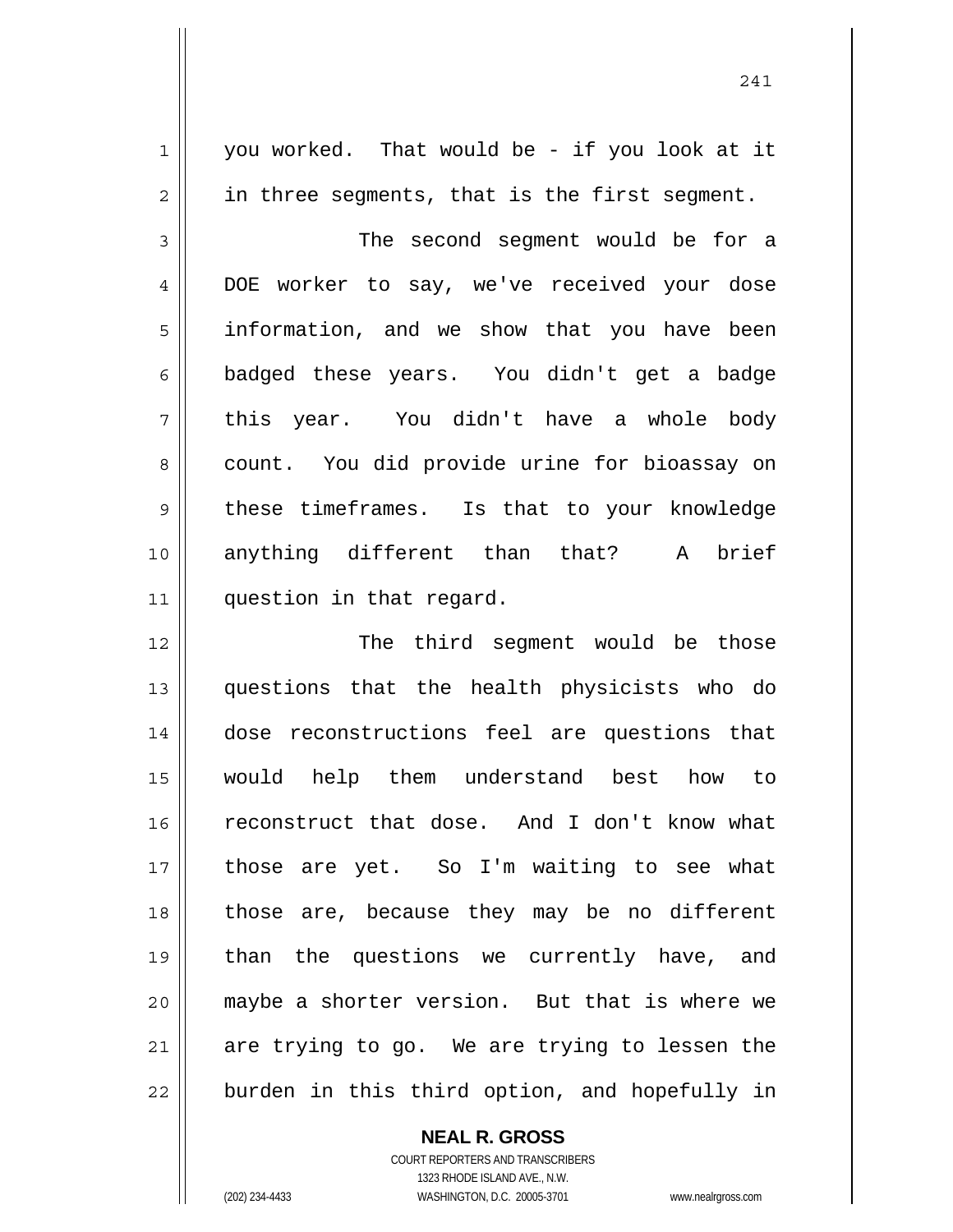the two that you had before that we want to lessen the burden. But we also want to lessen the frustration, so that also goes to this process aspect of how to administer the questionnaires.

CHAIR ZIEMER: Josie.

7 8 9 10 MEMBER BEACH: That third option could be a case by case basis, too. So that sounds like it could be somewhat cumbersome depending on the claimant.

11 12 13 14 15 16 17 18 19 20 MR. ELLIOTT: Well, I'm not proposing that it be a site-specific kind of questionnaire. The questionnaires have to be standard in the format of questions that are used. And so it goes - the front part, the first segment is probably individual specific, yes. But the questions that come out of that are simple. Do we have everything? Is everything correct? That is the question. So that is the question we can ask.

21 22 It's a little burden, but it is important to verify that we have this information correct.

> **NEAL R. GROSS** COURT REPORTERS AND TRANSCRIBERS 1323 RHODE ISLAND AVE., N.W. (202) 234-4433 WASHINGTON, D.C. 20005-3701 www.nealrgross.com

1

2

3

4

5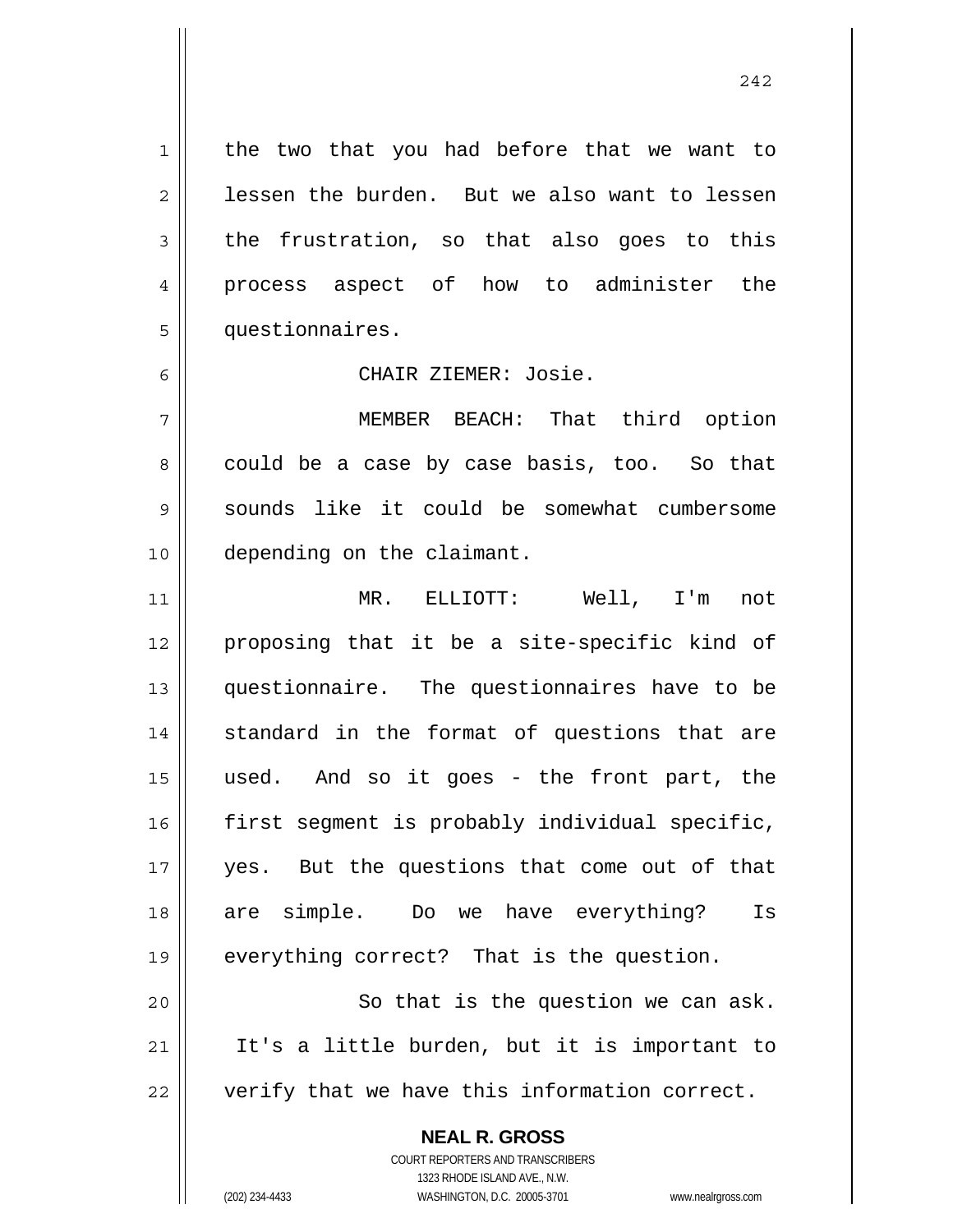MEMBER BEACH: Right, and I wasn't thinking of the first two sections you described. I was thinking of the third one, and maybe I got carried away on my thinking.

5 6 7 8 9 10 11 12 13 14 15 16 17 18 MR. ELLIOTT: You know, I've got a problem right now with the two examples that you have before you, and the way we have been using the current questionnaire recently in time. And that problem is that we already know the question - we already know the answer to many of those questions. So why are we asking the question? You burden the claimant when you ask a question and you already know the answer. And you raise their expectation, and by that you raise their frustration level when you don't do anything that they think you ought to have done with that answer that they've given you.

19 20 21 22 So we are coming at it with a very hard critical look at what we need in a questionnaire approach in the CATI interview. So hopefully we come out of this with less

> **NEAL R. GROSS** COURT REPORTERS AND TRANSCRIBERS 1323 RHODE ISLAND AVE., N.W. (202) 234-4433 WASHINGTON, D.C. 20005-3701 www.nealrgross.com

1

2

3

4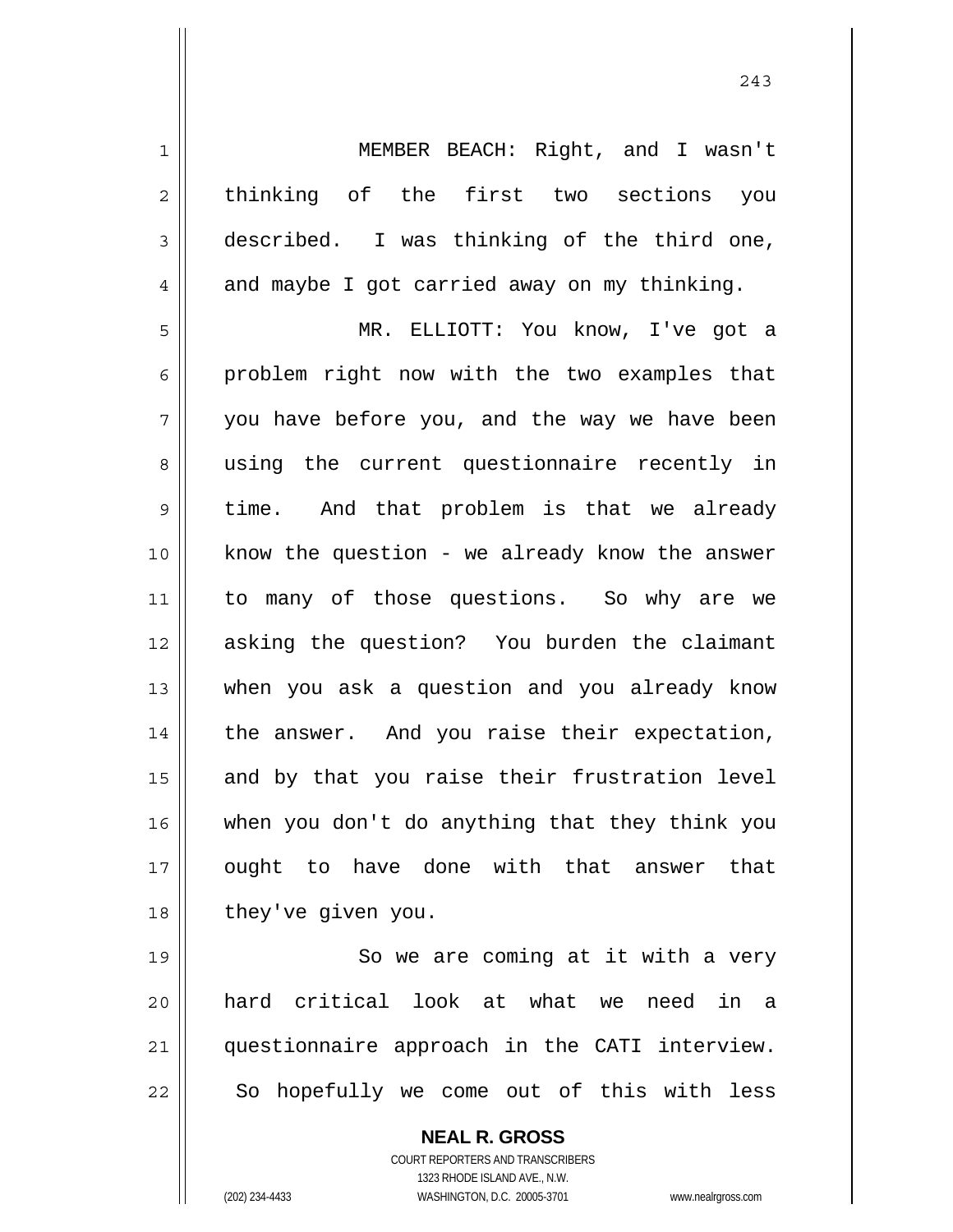1 2 3 4 5 6 7 8 9 10 11 12 13 14 15 16 17 18 19 20 burden and less frustration on the claimants. That's what we want, but we also want to gain information that will help do the dose reconstruction. So it's a difficult balancing act. CHAIR ZIEMER: Thank you. Other comments? Dr. Melius. MEMBER MELIUS: I asked a question yesterday whether this - our comments would become part of the docket for this. MR. ELLIOTT: I don't know if you are going to take my word on this, or if you want the lawyers to come up and parrot me after this. But again it is not a regulatory docket. It is NIOSH's docket, and I believe that I have the ability to insert information into that docket post the comment period. If it was a regulatory docket, I am very well aware that I cannot do that. So if you don't believe me and you

21 22 want the lawyers to come up and say that, I guess we can have them do that.

> **NEAL R. GROSS** COURT REPORTERS AND TRANSCRIBERS 1323 RHODE ISLAND AVE., N.W. (202) 234-4433 WASHINGTON, D.C. 20005-3701 www.nealrgross.com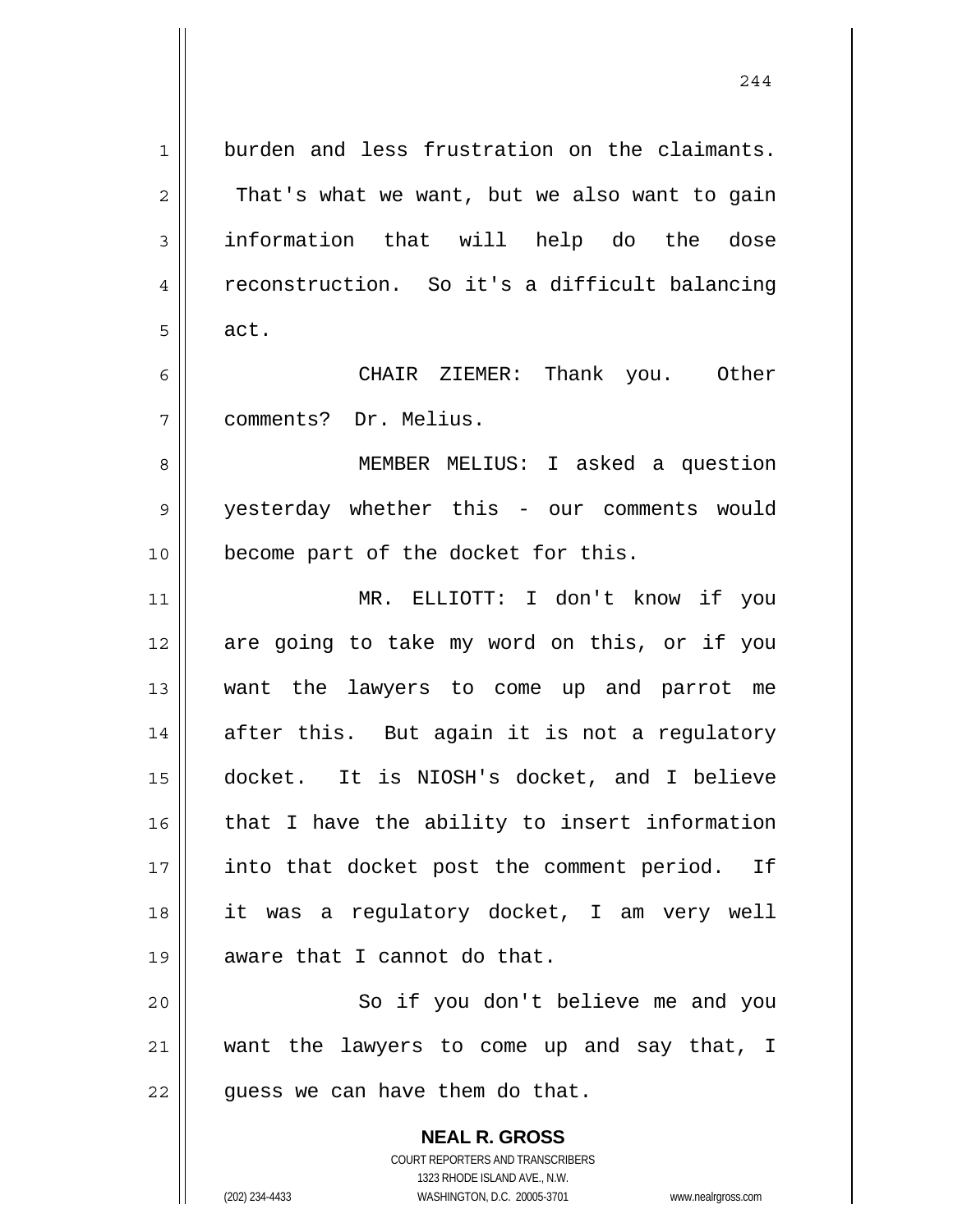**NEAL R. GROSS** COURT REPORTERS AND TRANSCRIBERS 1 2 3 4 5 6 7 8 9 10 11 12 13 14 15 16 17 18 19 20 21 22 MEMBER MELIUS: You say that with more certainty than you did yesterday. I will also trust you that should the lawyers tell you otherwise you'll let us know. MR. ELLIOTT: Thank you. CHAIR ZIEMER: Any further comments? Can I take it by consent, Board members, that we will proceed as described and get our comments to Ms. Munn so that the Work Group can develop a document for us to look at? Any objections? MEMBER MUNN: I will send you all an email reminding you of what the anticipation is, and so that you will have some specific dates in front of you where you can work toward those dates hopefully in getting the information back to us and repeating our expectation. CHAIR ZIEMER: Thank you. You have one other issue now you wanted to talk about. MEMBER MUNN: Actually I wanted to touch on one other thing that we had done

245

1323 RHODE ISLAND AVE., N.W.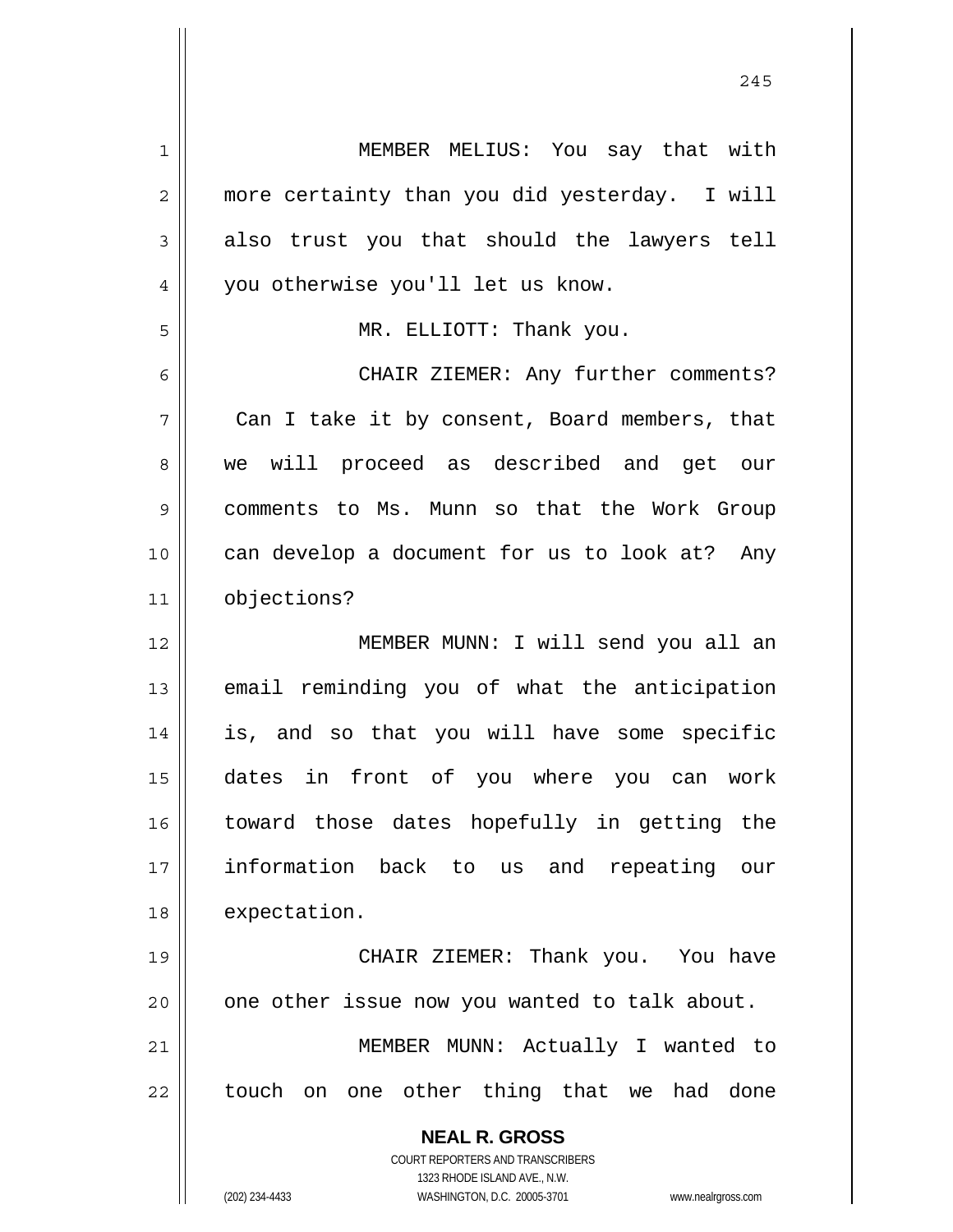1 2 3 4 5 6 7 8 9 10 11 12 13 14 during the procedures review process. We had an opportunity for the first time to see SC&A's review of OTIP-066, which is a crosscutting procedure regarding the calculation of dose rate of tritides. And we are pleased to see they had two observations and four findings. Unfortunately, the timing is such that NIOSH had not had an opportunity to really take a look at that at all. So that is on our fast track list for requests that NIOSH take a look at that as soon as possible, and we are hoping that we will have some feedback from NIOSH regarding those four findings when we meet again.

15 16 17 18 19 20 21 As I said, we've gone through the entire third set which dated back to October 29, 2007. And at this point as John Morrow had indicated yesterday in his report, we are approximately halfway through the existing outstanding findings that we have before us. Now yesterday when we were in other

22 discussions, regarding Savannah River I

> **NEAL R. GROSS** COURT REPORTERS AND TRANSCRIBERS 1323 RHODE ISLAND AVE., N.W.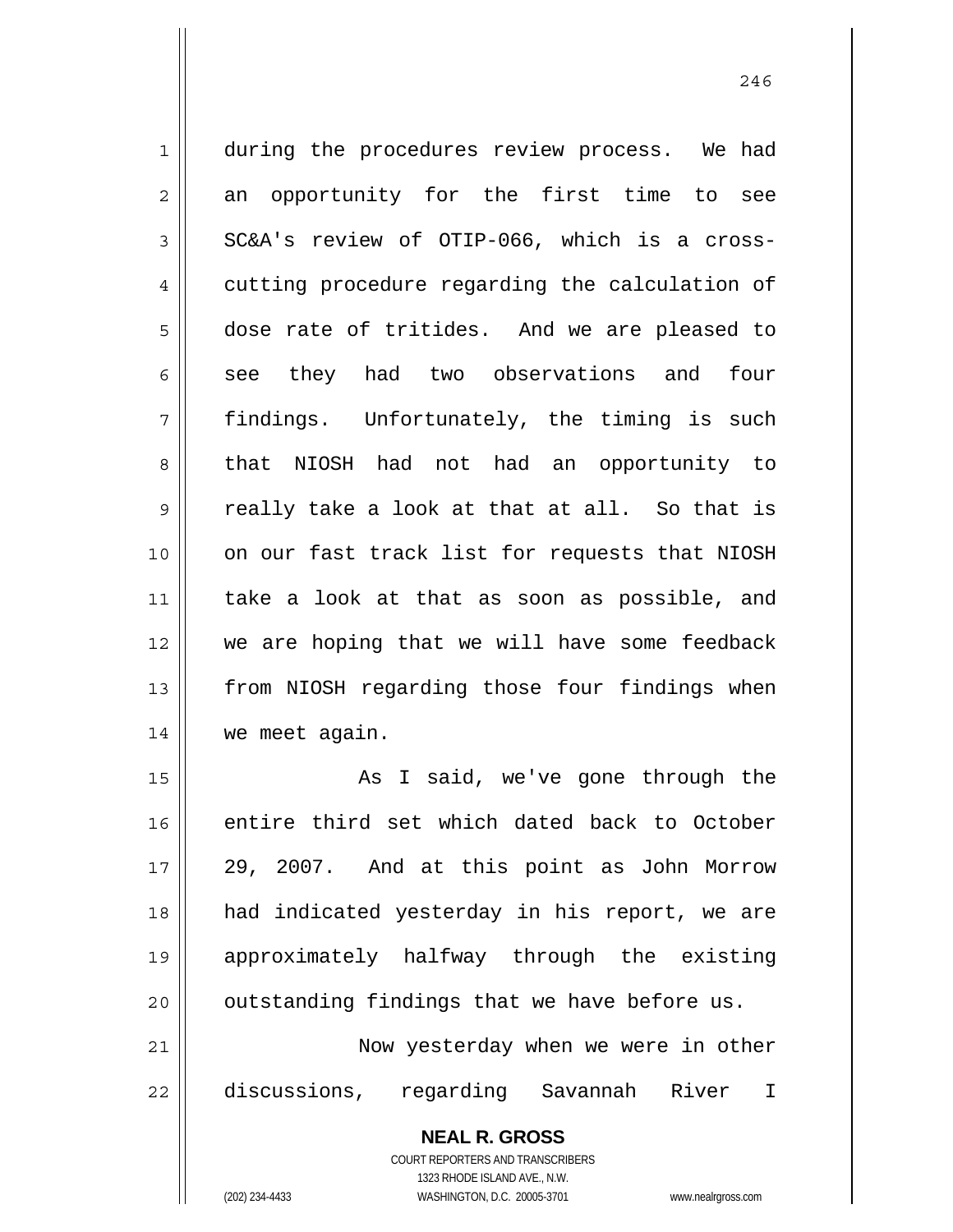1 2 3 4 5 6 7 8 9 10 11 12 13 14 15 16 17 18 19 20 21 22 believe, I had made a comment relative to OTIB-0052, and how we were progressing through that, and Jim had asked that I illuminate you further with regard to where we are. I had thought this might be an opportunity to have you all familiarize yourself with the portion of the O-drive data that we utilize all the time in the procedures activities, because of course the purpose in having this database established the way it is, is for all of you to be able to follow where we are with any one of these procedures. Are all of you here capable of - I guess Mike may not be right now - but can all of you bring up the O drive on your computer today? If you can, perhaps we can use OTIB-0052 as a very quick lesson in how we move through these in the Procedures Work Group and get a little familiarity under your belt with how to get to information that you might like to have in that regard, if you would like to take a few minutes to do that, I'd be

> **NEAL R. GROSS** COURT REPORTERS AND TRANSCRIBERS

> > 1323 RHODE ISLAND AVE., N.W.

(202) 234-4433 WASHINGTON, D.C. 20005-3701 www.nealrgross.com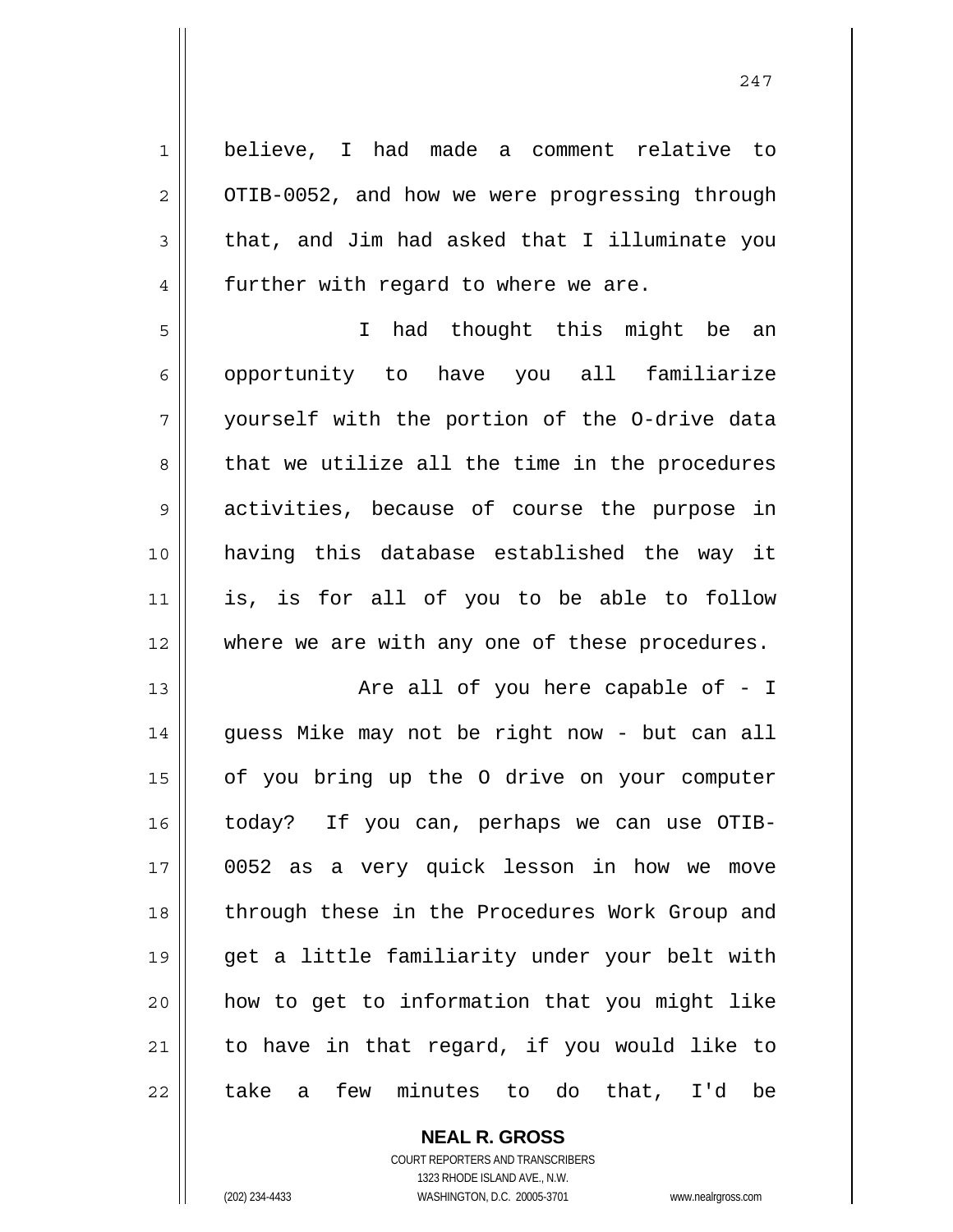**NEAL R. GROSS** 1 2 3 4 5 6 7 8 9 10 11 12 13 14 15 16 17 18 19 20 21 22 delighted to do so. And I think Steve Marschke who usually does this for us in work group and Stu who - Stu Hinnefeld who handles the NIOSH side of input and upkeep for this particular database is quite willing to throw some of the information up on the Board so that you can see how we do it if you want to do that. Would you like to do so? Take just five minutes or 10 minutes here to take a look at how we do the procedures things. Stu has I think some reservations as to how well this is going to go, because apparently things are slow on the net right now. But let's see if we can bring it up. For those of you who are going to try to follow if you can bring up the O drive on your computer and let me know when you are ready. Okay if you have the O drive up then you will see the shortcut folder there to the procedures, right? Click on that folder. And wait for a few minutes.

248

COURT REPORTERS AND TRANSCRIBERS 1323 RHODE ISLAND AVE., N.W.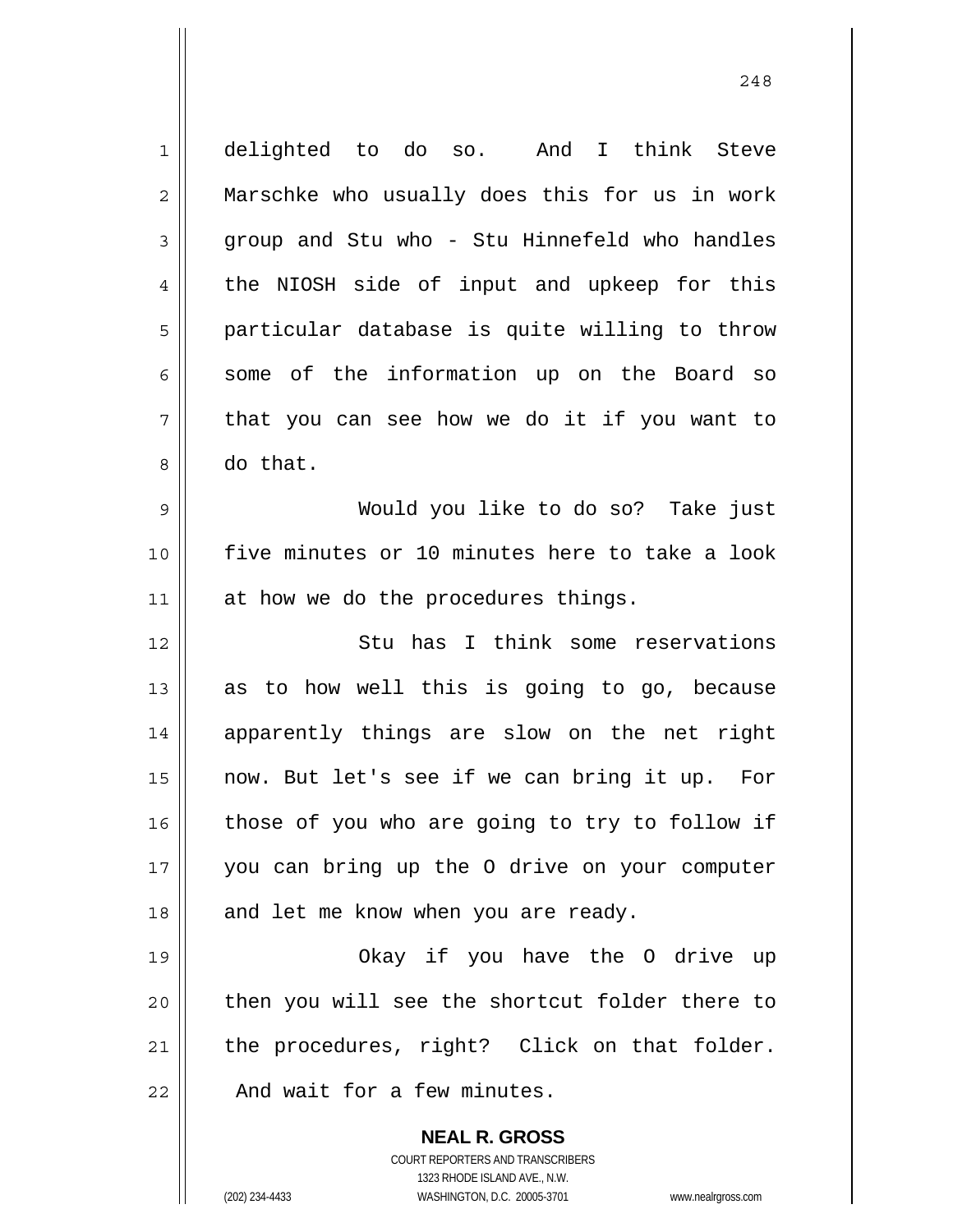1 2 MEMBER CLAWSON: Which shortcut? There are several shortcuts.

3 4 5 6 MEMBER MUNN: It should say shortcut to database. Procedures Database. No? Let me go back and see. I'll start from square one here, and see if I can follow with you.

7 8 9 10 11 12 13 14 15 16 17 18 19 20 21 22 Now the first thing you need to know about this database when you are working with it is that we have deliberately arranged it alphabetically so that all you need to know is the number of the procedure or the document that you are looking for, and you can just run down - if you notice the finding date, the next thing you see is the title of the - the number of the document, and by looking just at the title of the document alone, and to the column next to it, you can tell how many findings we have on that particular OTIB-0050, and on the third column you will see dash one, dash two, dash three, dash four, that tells you without going any further that on that particular procedure you have four different

## **NEAL R. GROSS**

COURT REPORTERS AND TRANSCRIBERS 1323 RHODE ISLAND AVE., N.W. (202) 234-4433 WASHINGTON, D.C. 20005-3701 www.nealrgross.com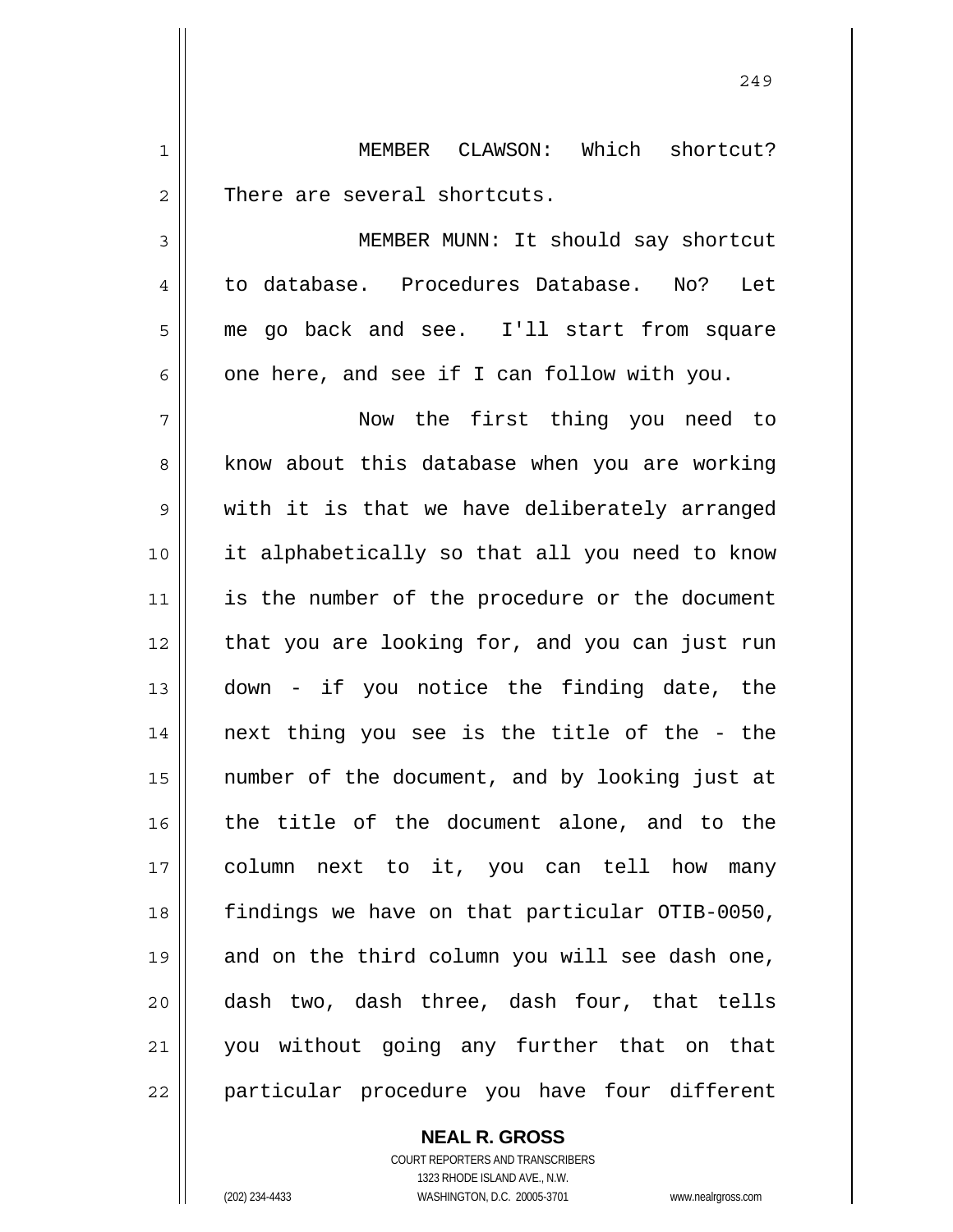findings, and you can see in the far righthand column what the specific status of each one of those findings is going to be.

4 5 6 7 8 9 10 11 12 13 14 Now when we did our work this time, you noticed above the - you see the boxes above the data, the second one from the left, says filter slash sort. What we did when we were working on this group of three, since we knew that the date was crucial for identifying them, we sorted - if you click filter sort, then it will show you three different ways that you sort. We sorted first by date, then second by procedure number, and third by finding.

15 16 17 18 19 And then we only looked at open, in progress and abeyance. You see where it says, filter on? We took all of those check marks out except for open, and in progress and abeyance.

20 21 22 And then we clicked on filter on, but I'm not asking you to do that, because that is not the way we want to handle what I'm

> **NEAL R. GROSS** COURT REPORTERS AND TRANSCRIBERS 1323 RHODE ISLAND AVE., N.W. (202) 234-4433 WASHINGTON, D.C. 20005-3701 www.nealrgross.com

1

2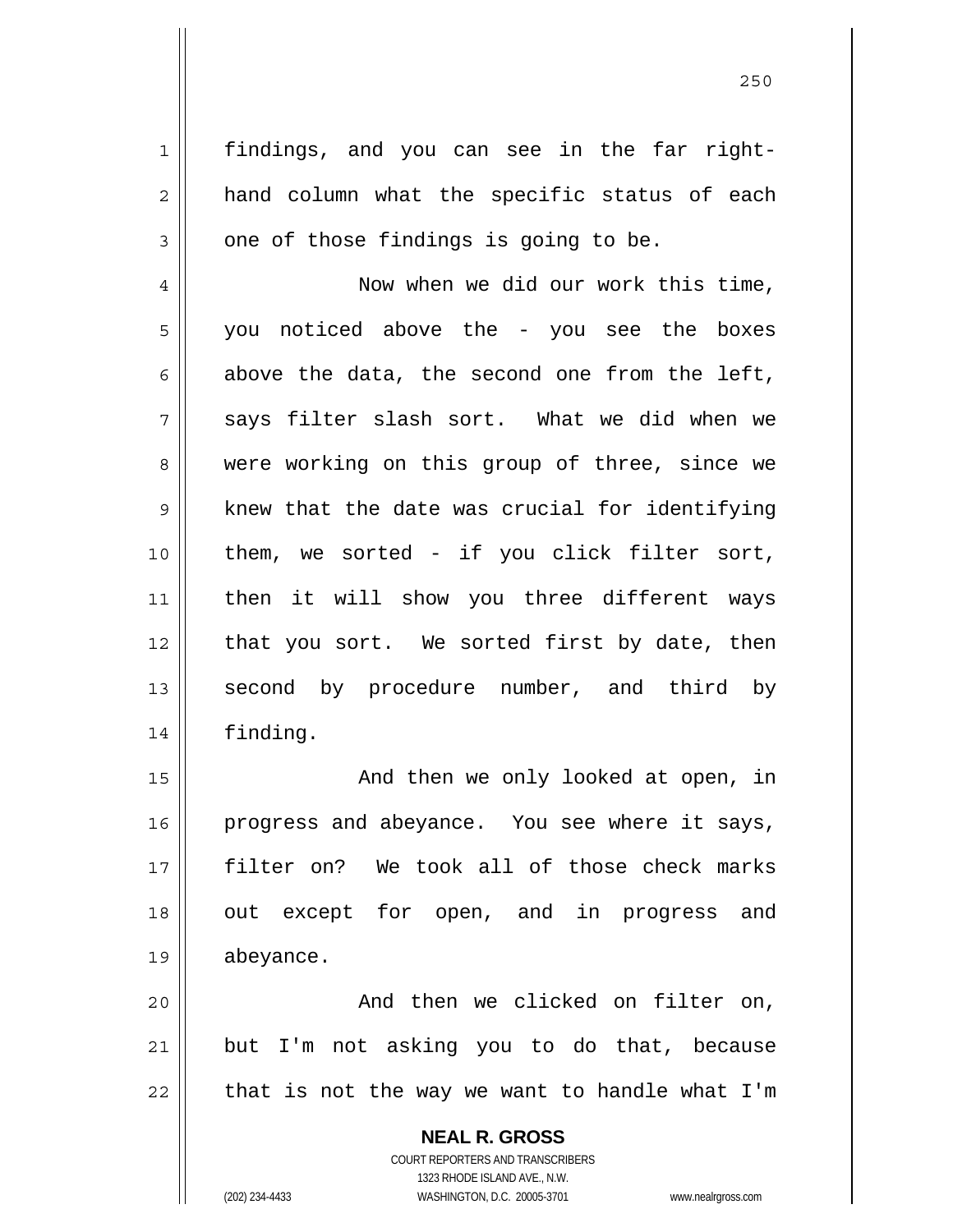| $\mathbf 1$ | trying to tell you to do here. I just wanted   |
|-------------|------------------------------------------------|
| 2           | you to see how we filtered so that we could    |
| 3           | bring up only the information that we wanted   |
| 4           | to see.                                        |
| 5           | Now if you go back now to what Stu             |
| 6           | is showing you on the big screen.              |
| 7           | MR. HINNEFELD: Wanda, I'm not                  |
| 8           | showing them anything useful, because this is  |
| 9           | not working. I'm going to have to restart      |
| 10          | this. You guys keep working on the phones.     |
| 11          | MEMBER MUNN: Okay, those of you who            |
| 12          | have this up on your screen, on the far right  |
| 13          | of your dataset is the move-me-down block, so  |
| 14          | that as you put your cursor on that block and  |
| 15          | move it down, you are moving through the OTIBs |
| 16          | for example by number and if you go down to    |
| 17          | OTIB-0052, are we following okay, are you      |
| 18          | getting there, you have OTIB-0052 up?          |
| 19          | MEMBER BEACH: We have several.                 |
| 20          | MEMBER MUNN: Right, so you look in             |
| 21          | the third column and you will see how many     |
| 22          | OTIB-0052 findings we have. 52, one, two,      |
|             | <b>NEAL R. GROSS</b>                           |

 $\prod$ 

COURT REPORTERS AND TRANSCRIBERS 1323 RHODE ISLAND AVE., N.W. (202) 234-4433 WASHINGTON, D.C. 20005-3701 www.nealrgross.com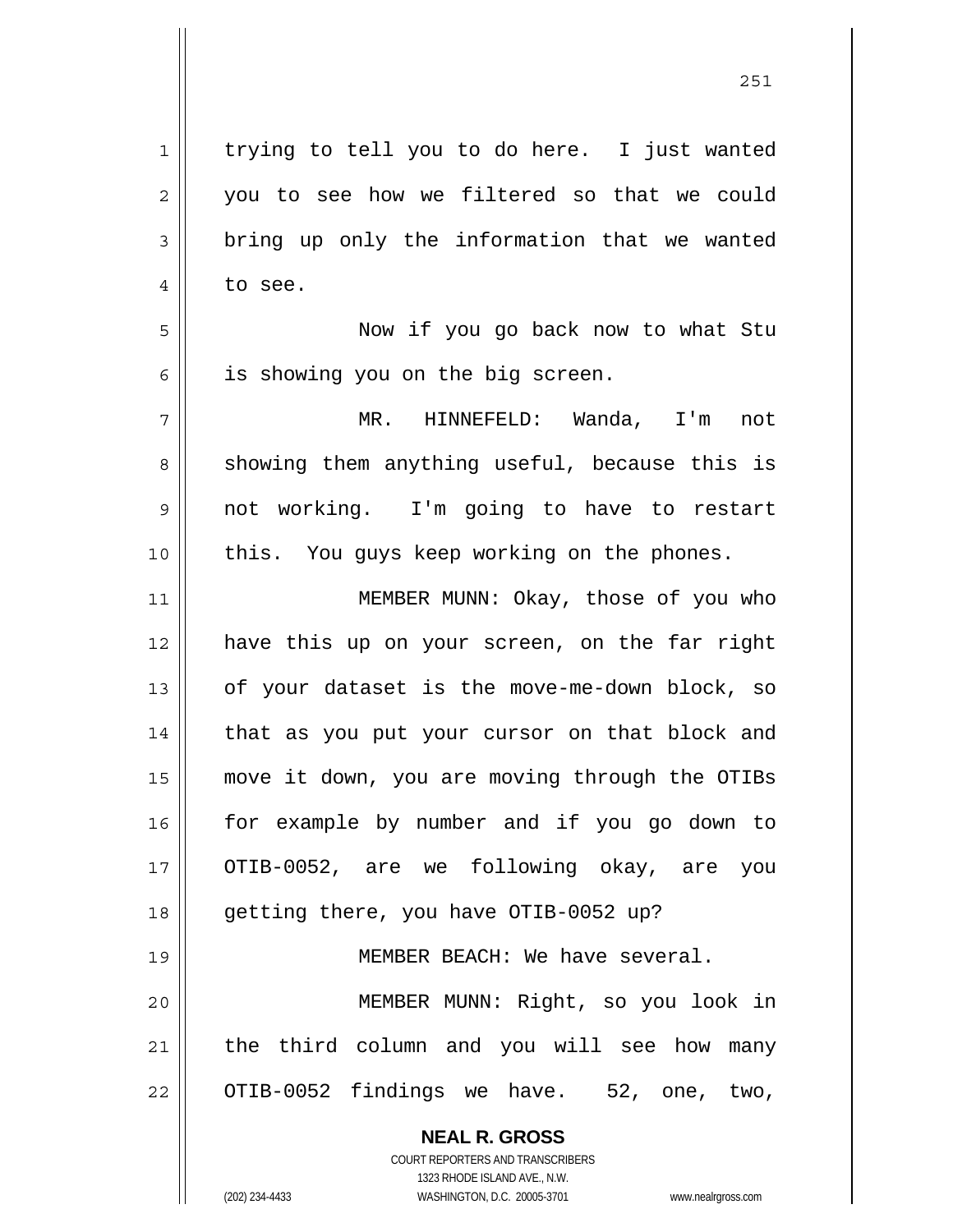1 2 3 three, four, five six, notice it goes all the way down to 16 before it changes to the next number.

 Now looking at those 16 original findings, starting at one, you can go over to the far right and you can see what the status of it is. If we want to go to the detail of this we can find that we already know it is going to be addressed in some other finding.

10 11 12 13 14 15 16 17 18 19 20 21 22 Now just above the database itself you see the three tabs on the far left in gray: summary, details and procedures. If you put your cursor first on 52, and then click on details, it will bring up for you the information on that first finding of OTIB-0052. It will show you that it's addressed in findings, in another finding, and it will give you by date on the left what has transpired. It shows what the finding is, and then it shows you what the initial response was from NIOSH on 8/23/2007, and then as you go down those - that form you will see that on the  $29<sup>th</sup>$ 

> **NEAL R. GROSS** COURT REPORTERS AND TRANSCRIBERS

4

5

6

7

8

9

1323 RHODE ISLAND AVE., N.W. (202) 234-4433 WASHINGTON, D.C. 20005-3701 www.nealrgross.com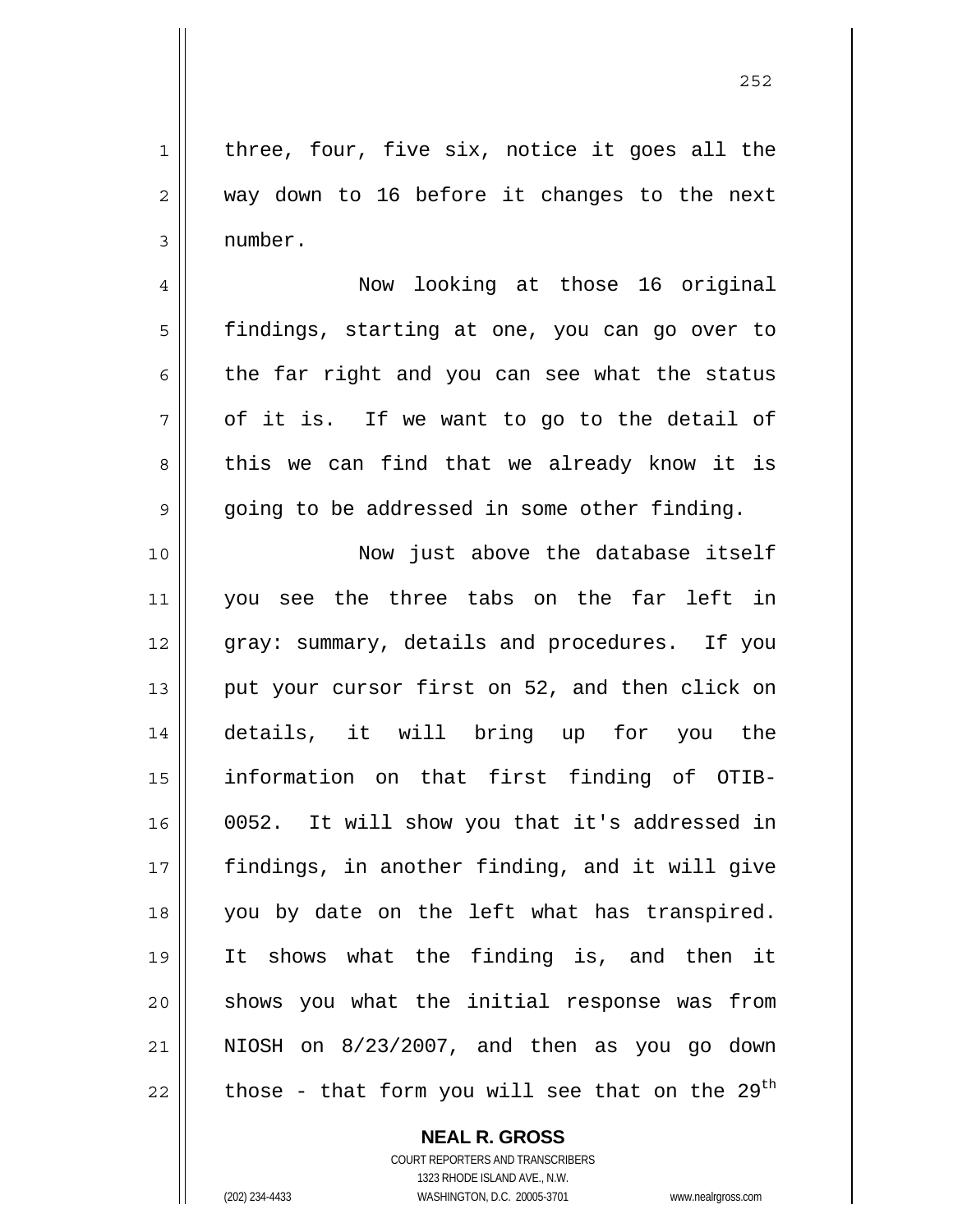1 2 3 4 5 6 7 8 of August NIOSH and SC&A discussion, you can see an abbreviation of what was said, what was decided. And then on the  $6<sup>th</sup>$  an SC&A follow up. If you want to see what that says, the status of this issue is going to be changed. Addressed in finding #16. So the status of this now is addressed in the finding. That is the next one down.

9 10 11 12 13 14 15 16 17 Down at the bottom you will see next issue. If you want to click on the next issue, then what comes up is finding #2 and #3. They are both closed. You see what the original finding was, what the NIOSH response was initially, what the discussion was later, and the follow up is that SC&A agrees with the NIOSH initial response. This issue is closed. And the date that it was done.

18 19 20 21 22 If you go to the next issue, and you find item #3. It's closed. You can click right on next issue, next issue, next issue, and go all the way down through all 16 of those issues.

> **NEAL R. GROSS** COURT REPORTERS AND TRANSCRIBERS 1323 RHODE ISLAND AVE., N.W. (202) 234-4433 WASHINGTON, D.C. 20005-3701 www.nealrgross.com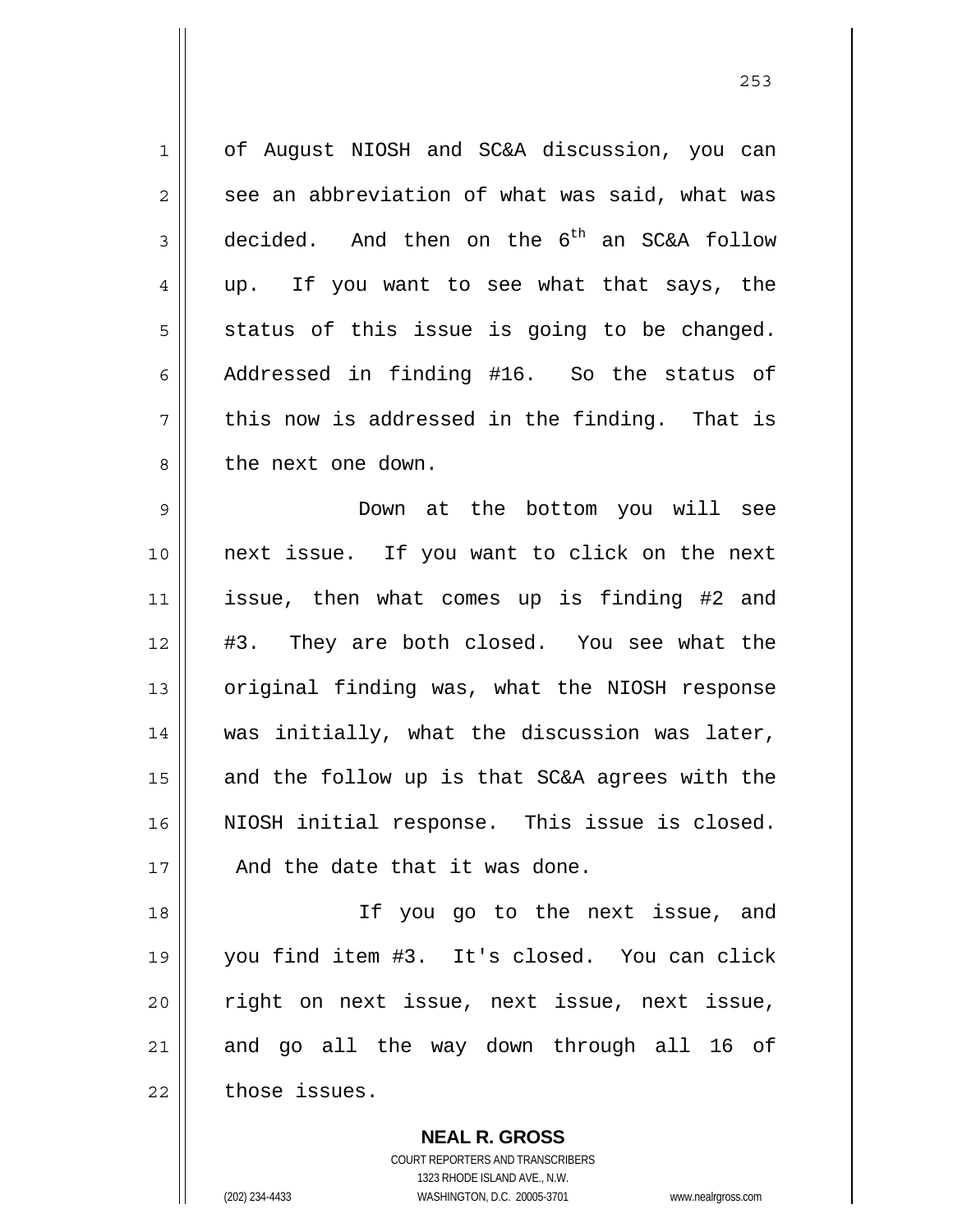1 2 3 4 5 6 7 8 9 10 11 12 13 14 15 16 17 18 19 20 21 When you are finished looking at the detail, then put your cursor back up on the summary. Statement on the far left of the top of the database. Click on summary again and you are back on the summary sheet. Was everybody able to follow that reasonably well? It is a little cumbersome the first few times you use it. But once you have become familiar with it, it really and truly is a marvel of complex information one step at a time. So that anytime you have any question with respect to where we are on any one of the procedures that we have given to SC&A to comment upon, you can see what is there. You can through the filter and sort potential; you can identify how many open items are there; how many are in progress; how many are closed. It will bring that up for you very easily. Have I puzzled anyone? If you have any questions with respect to this please

22

**NEAL R. GROSS** COURT REPORTERS AND TRANSCRIBERS

don't hesitate to address them to the Work

1323 RHODE ISLAND AVE., N.W. (202) 234-4433 WASHINGTON, D.C. 20005-3701 www.nealrgross.com

254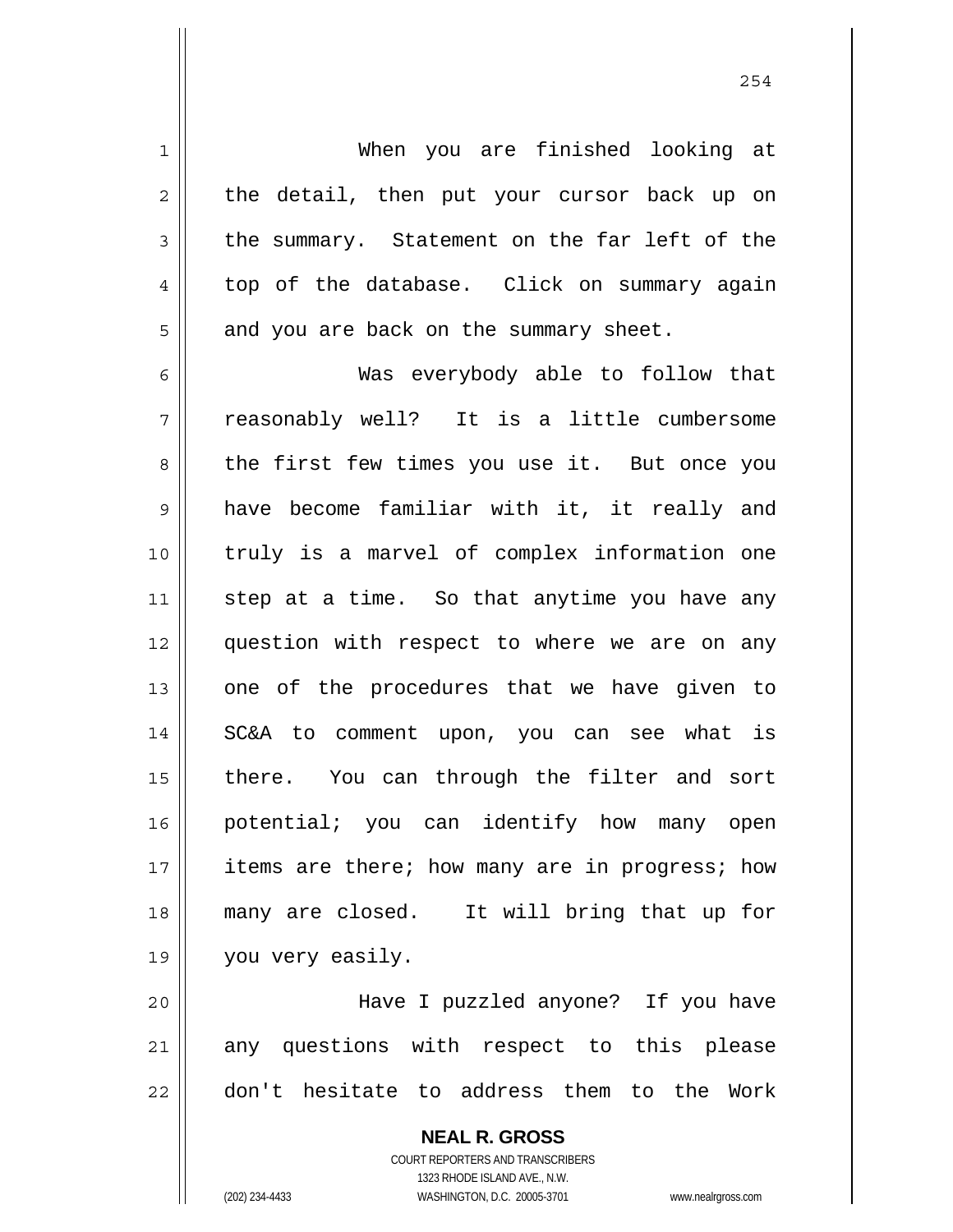**NEAL R. GROSS** 1 2 3 4 5 6 7 8 9 10 11 12 13 14 15 16 17 18 19 20 21 22 Group. I'm sure Stu would be glad to answer your questions. Steve Marschke is glad to answer your questions with respect to how to handle this database. So once you know how to get into it, it can be a very helpful tool. If you have any comments on it please let me know, and were you able to follow any of that Jim? No, I'm sorry about that. Any other questions or comments with respect to the Database? If not then - CHAIR ZIEMER: Just very quickly, on OTIB-0052 then, somehow my formatting is on black in here, how many of the 16 findings are closed now on OTIB-0052? MEMBER MUNN: One, two, three, four, five, six - I count six closed. I count two of them have been transferred which to all intents and purposes - no only one has been transferred. It essentially closes it for this particular procedure. There are one,

<u>255</u>

1323 RHODE ISLAND AVE., N.W. (202) 234-4433 WASHINGTON, D.C. 20005-3701 www.nealrgross.com

COURT REPORTERS AND TRANSCRIBERS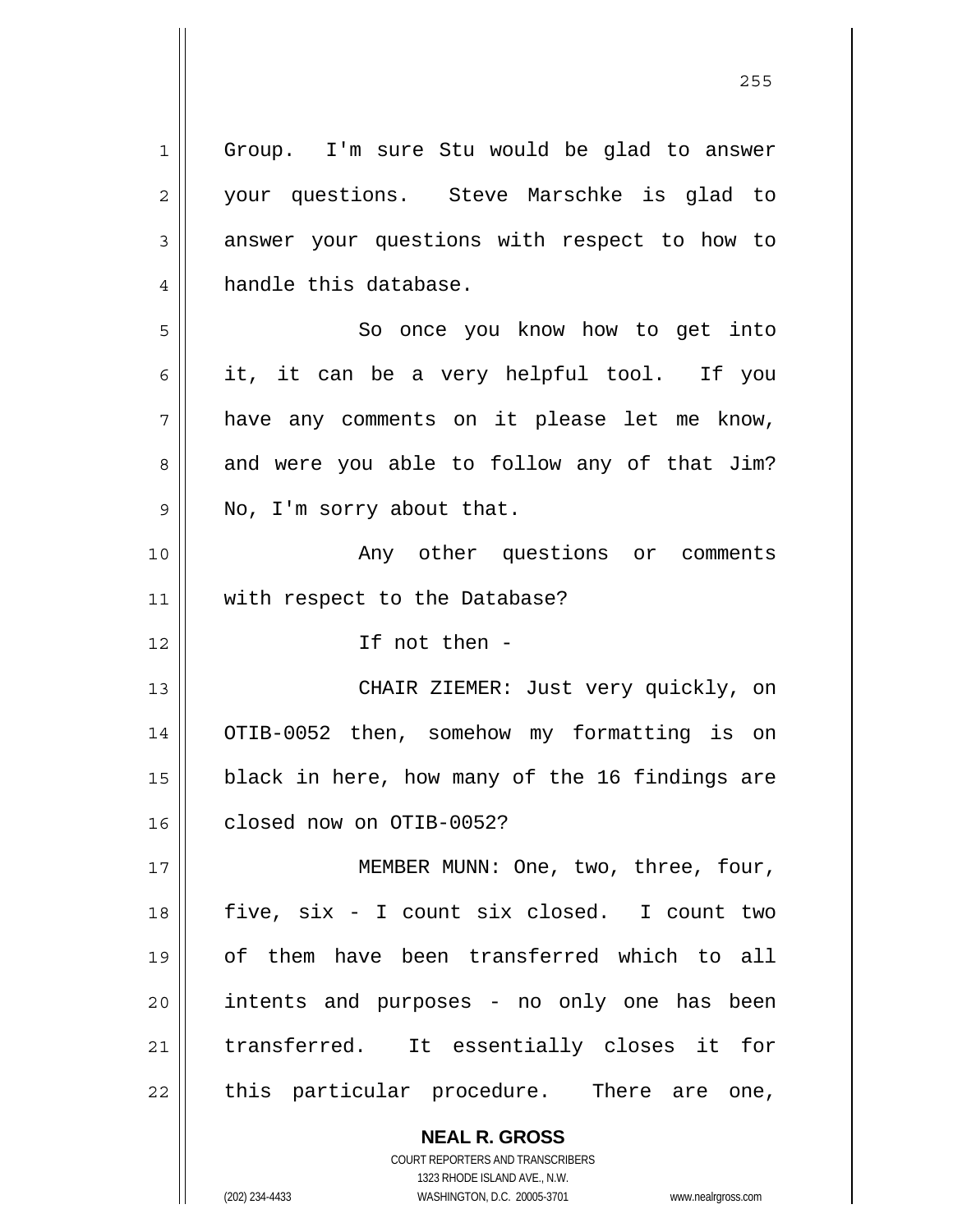1 2 3 4 5 6 7 8 9 10 11 12 13 14 two, three, four, five, six that are in progress, which means they are currently actively being pursued. And there are - there is one which is in abeyance, which means the action has been agreed to by both the contractor and by the agency, but the action has not yet been completed, and for that reason it is still considered open, because the closing action has not transpired. But it's been agreed to. Any other question? If not, then that concludes all I have to say with respect to procedures unless someone has some other issue they'd like to bring up.

15 16 17 18 19 20 21 22 CHAIR ZIEMER: The only other comment at this point that I would make, and I think Ted, you may have suggested this as well, that on some of the procedures which may have unusually significant impact on what this Board does, you may want to bring them forward separately for closure action rather than aside from the whole set of all the - I forget

> **NEAL R. GROSS** COURT REPORTERS AND TRANSCRIBERS

> > 1323 RHODE ISLAND AVE., N.W.

(202) 234-4433 WASHINGTON, D.C. 20005-3701 www.nealrgross.com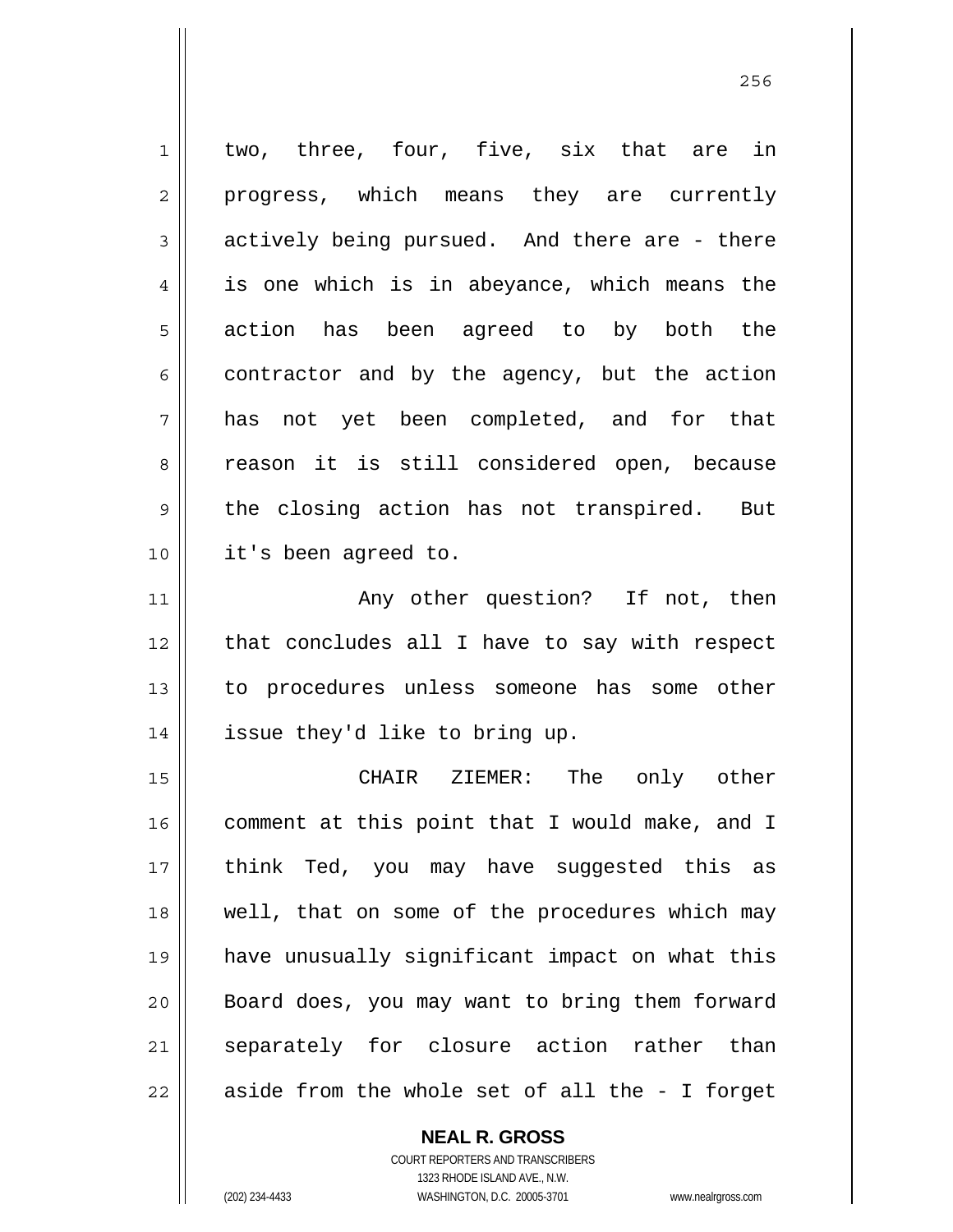| $\mathbf 1$ | how many procedures, but it's over 100 -       |
|-------------|------------------------------------------------|
| 2           | around 100. But if there are particular        |
| 3           | procedures that we feel the Board may want to  |
| 4           | look at separately, and you would have to      |
| 5           | identify what those are. Is OTIB-0052 one of   |
| 6           | those, or if there are any high impact         |
| 7           | procedures, or in some cases for example, if   |
| 8           | it's a procedure that has particular           |
| 9           | significance for a particular site. Now in     |
| 10          | the case of Appendix BB we've moved that out   |
| 11          | so it's being looked at separately. But I'm    |
| 12          | just thinking in general terms if there are    |
| 13          | some that the Work Group identifies as needing |
| 14          | special attention, why you might want to       |
| 15          | generate a separate recommendation on those.   |
| 16          | MEMBER MUNN: We can certainly do               |
| 17          | that, and be glad to in the future try to make |
| 18          | note of those and make sure that at the very   |
| 19          | least they are mentioned specifically.         |
| 20          | CHAIR ZIEMER: Yes, I think the Work            |
| 21          | Group could do this as they proceed and say    |
| 22          | this procedure is more than a<br>minor         |
|             | <b>NEAL R. GROSS</b>                           |

COURT REPORTERS AND TRANSCRIBERS 1323 RHODE ISLAND AVE., N.W.

 $\mathsf{II}$ 

(202) 234-4433 WASHINGTON, D.C. 20005-3701 www.nealrgross.com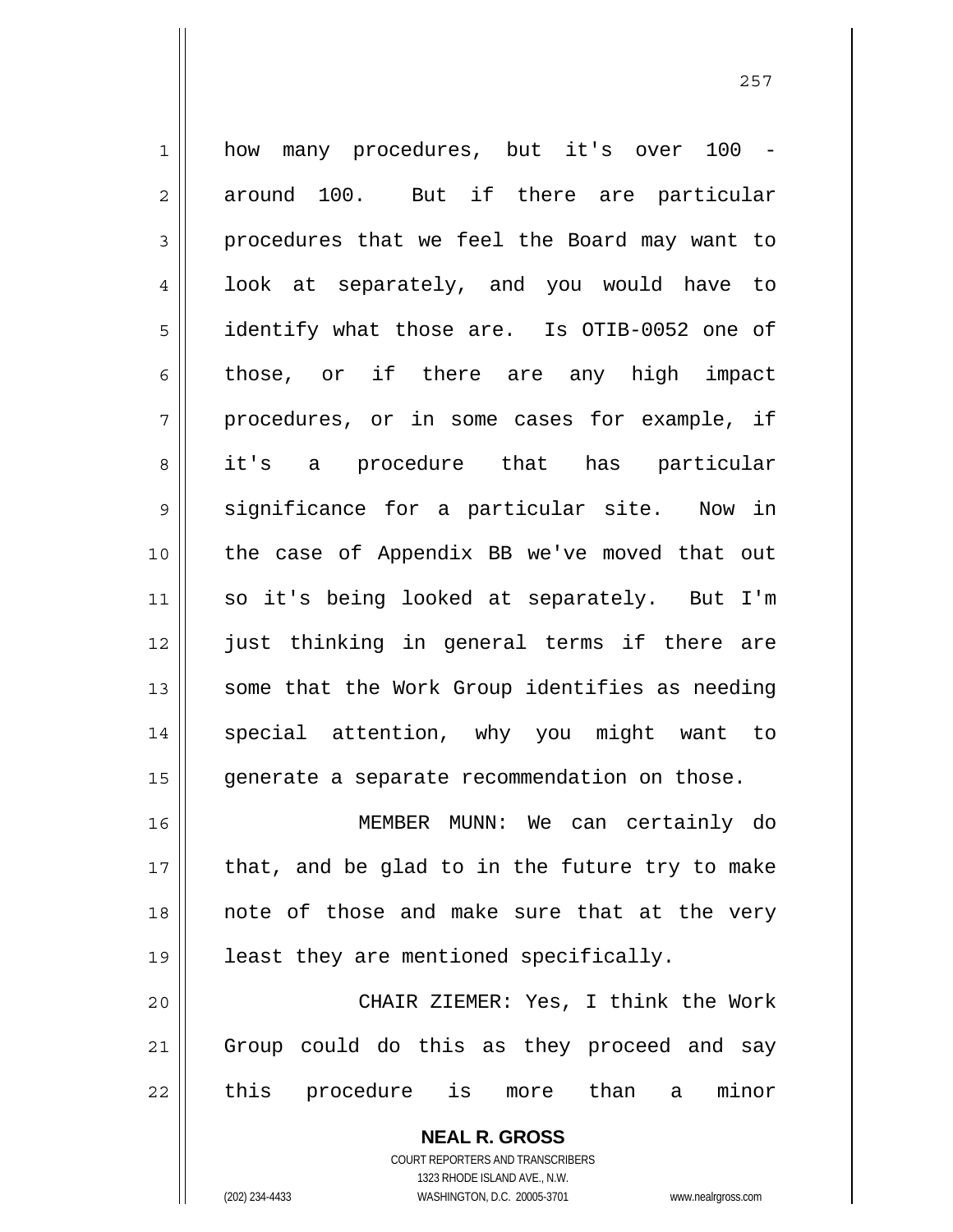**NEAL R. GROSS** COURT REPORTERS AND TRANSCRIBERS 1323 RHODE ISLAND AVE., N.W. (202) 234-4433 WASHINGTON, D.C. 20005-3701 www.nealrgross.com <u>258</u> 1 2 3 4 5 6 7 8 9 10 11 12 13 14 15 16 17 18 19 20 21 22 administrative detail. It has high impact or needs some visibility. MEMBER MUNN: We do have several of those. CHAIR ZIEMER: And try do to that as we proceed. MEMBER MUNN: We do have several. CHAIR ZIEMER: So it doesn't get lost in the details of you know coming to the Board saying here are 100 procedures that we are recommending be closed out, it would be a little like the dose reconstruction group coming with 100 dose reconstructions and asking us to approve them all at once, and that would be difficult. MEMBER MUNN: We will try to make sure that those things are brought to your attention. And Stu, thank you very much for getting that up on the screen for us. MR. HINNEFELD: I'm just waiting for the electrons to get in the right place. My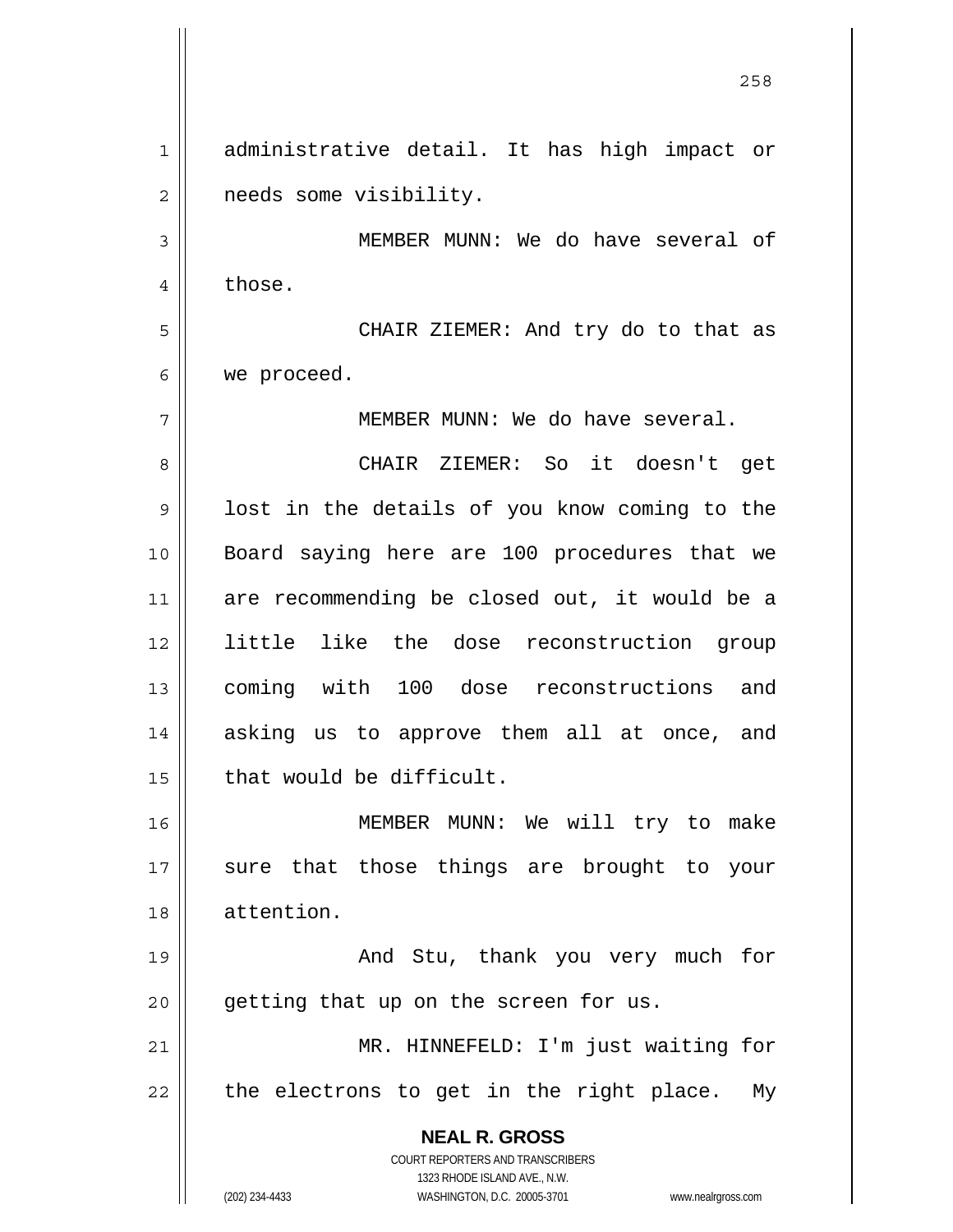1 computer is shut down.

| $\overline{2}$ | MEMBER MUNN: Well, we appreciate               |
|----------------|------------------------------------------------|
| 3              | it. Thank you very much. I know it's tough     |
| 4              | when the process is slow, but I thought it was |
| 5              | helpful to have them on the screen for people  |
| 6              | who might not be able to follow on their       |
| 7              | computer setup.                                |
| 8              | Thank you.                                     |
| 9              | CHAIR ZIEMER: Thank you.                       |
| 10             | We had some space reserved for SEC             |
| 11             | discussions, and I'm trying to remember        |
| 12             | whether or not that was reserved<br>for        |
| 13             | discussing further details on those petitions  |
| 14             | that we've acted on. Ted? Right.               |
| 15             | Now we also have a 4:00 o'clock                |
| 16             | adjournment time, because we are going to      |
| 17             | reconvene a little later this evening. We do   |
| 18             | some work time, mainly work time,<br>have      |
| 19             | tomorrow morning, so since we do need to have  |
| 20             | break and then time for people to have<br>a l  |
| 21             | dinner, that is, if your cookies and brownies  |
| 22             | are all digested by now, then perhaps we will  |

**NEAL R. GROSS** COURT REPORTERS AND TRANSCRIBERS

1323 RHODE ISLAND AVE., N.W.

(202) 234-4433 WASHINGTON, D.C. 20005-3701 www.nealrgross.com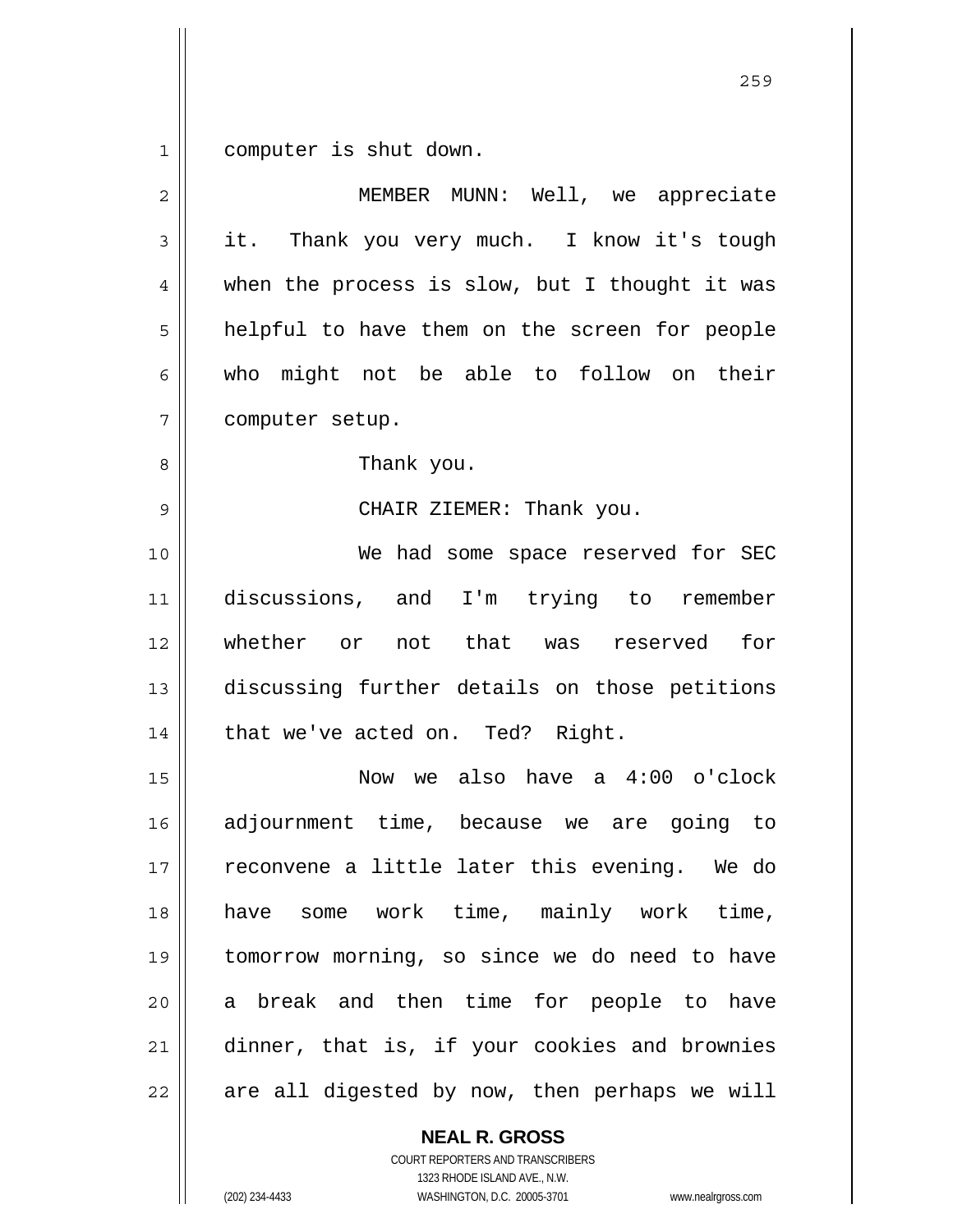|                | 260                                                                 |
|----------------|---------------------------------------------------------------------|
| $\mathbf{1}$   | go ahead and recess for this afternoon, and                         |
| $\overline{c}$ | then reconvene at $7:30$ for the public comment                     |
| 3              | period.                                                             |
| 4              | Let me ask if there are any                                         |
| 5              | additional housekeeping items we need to take                       |
| 6              | care of.                                                            |
| 7              | Apparently not. Board members, any                                  |
| 8              | other issues right now? I'm sorry, is                               |
| 9              | somebody on the line.                                               |
| 10             | So we will reconvene at 7:30 for                                    |
| 11             | the public comment period. 7:30 for public                          |
| 12             | comment, Eastern Standard Time.                                     |
| 13             | (Whereupon, the above-entitled matter went off                      |
| 14             | the record at 4:00 p.m. and                                         |
| 15             | resumed at 7:30 p.m.)                                               |
|                |                                                                     |
|                |                                                                     |
|                |                                                                     |
|                |                                                                     |
|                |                                                                     |
|                |                                                                     |
|                |                                                                     |
|                | <b>NEAL R. GROSS</b><br>COURT REPORTERS AND TRANSCRIBERS            |
|                | 1323 RHODE ISLAND AVE., N.W.                                        |
|                | WASHINGTON, D.C. 20005-3701<br>(202) 234-4433<br>www.nealrgross.com |

 $\mathsf{I}$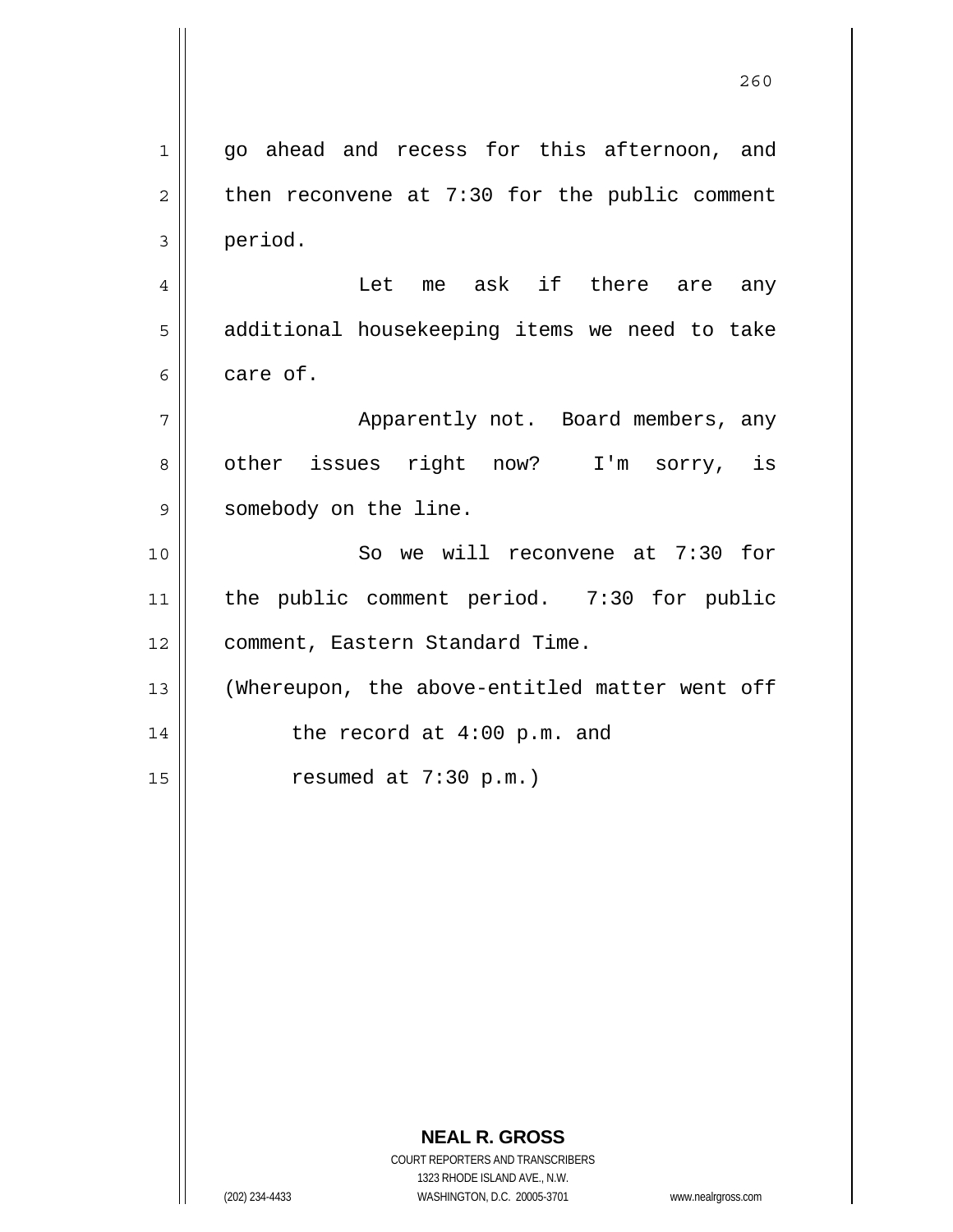|                | 261                                                                                                                                                                    |
|----------------|------------------------------------------------------------------------------------------------------------------------------------------------------------------------|
| $\mathbf 1$    | PUBLIC COMMENT                                                                                                                                                         |
| $\overline{c}$ | CHAIR ZIEMER: Good evening,                                                                                                                                            |
| 3              | everyone, and welcome to the Advisory Board on                                                                                                                         |
| $\overline{4}$ | Radiation and Worker Health.                                                                                                                                           |
| 5              | We have a number of individuals who                                                                                                                                    |
| 6              | wish to make public comment this evening, many                                                                                                                         |
| 7              | of whom are not speaking in relation to the                                                                                                                            |
| 8              | local facility, but who agreed to wait until                                                                                                                           |
| 9              | tonight so that the Savannah River folks who                                                                                                                           |
| 10             | were here yesterday would have an opportunity                                                                                                                          |
| 11             | to speak.                                                                                                                                                              |
| 12             | And I also want to make sure that                                                                                                                                      |
| 13             | there are several folks online, or on the                                                                                                                              |
| 14             | telephone lines, who we've also agreed would                                                                                                                           |
| 15             | be able to address the group.                                                                                                                                          |
| 16             | Let me first see - I want to see if                                                                                                                                    |
| 17             | one of our Board members is online. Gen                                                                                                                                |
| 18             | Roessler?<br>She may not be, because<br>her                                                                                                                            |
| 19             | [Identifying information], and she may have                                                                                                                            |
| 20             | had to leave for that.                                                                                                                                                 |
| 21             | Terrie Barrie, are you on the line                                                                                                                                     |
| 22             | this evening?                                                                                                                                                          |
|                | <b>NEAL R. GROSS</b><br><b>COURT REPORTERS AND TRANSCRIBERS</b><br>1323 RHODE ISLAND AVE., N.W.<br>(202) 234-4433<br>WASHINGTON, D.C. 20005-3701<br>www.nealrgross.com |

 $\mathbf{I}$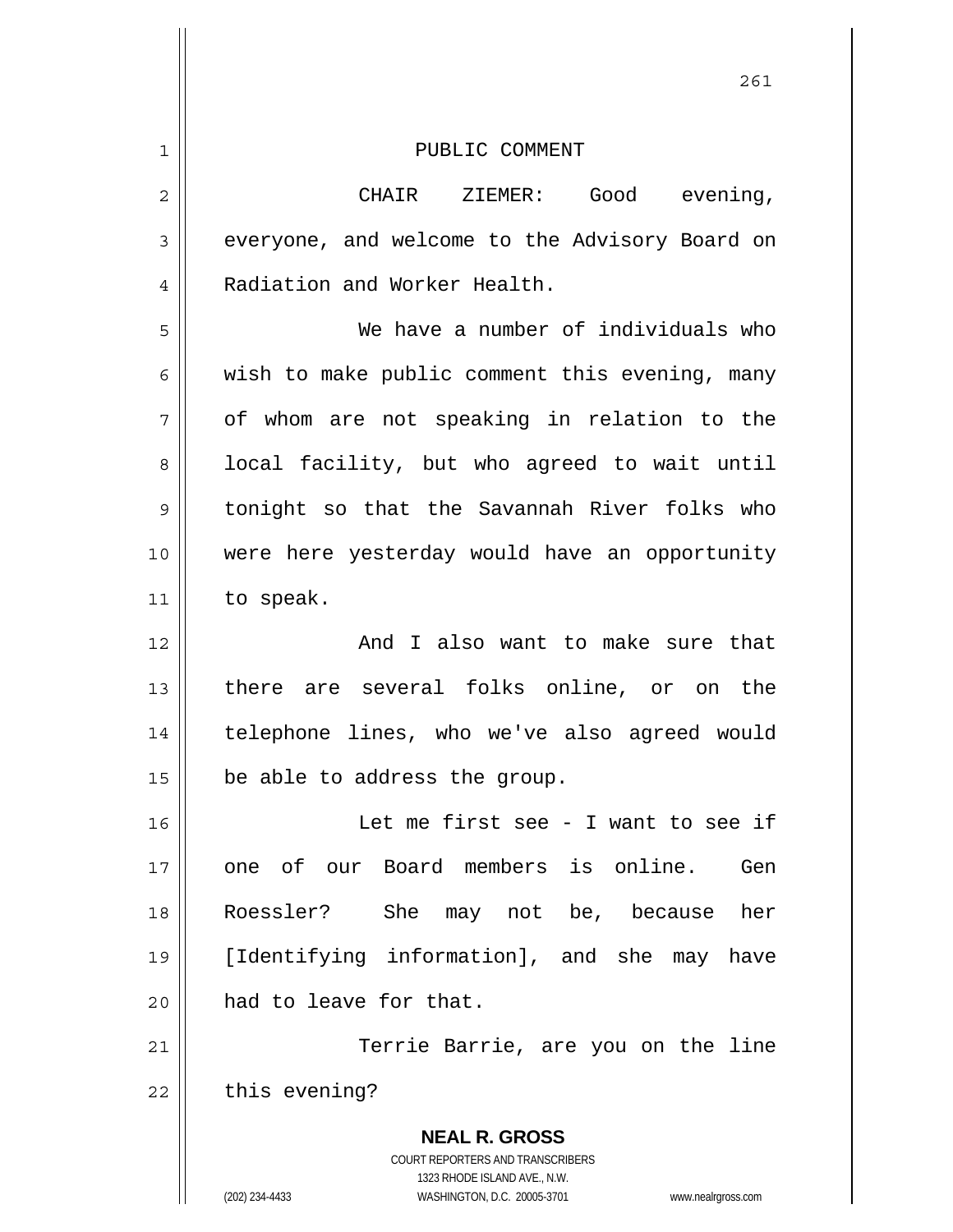**NEAL R. GROSS** COURT REPORTERS AND TRANSCRIBERS 1323 RHODE ISLAND AVE., N.W. (202) 234-4433 WASHINGTON, D.C. 20005-3701 www.nealrgross.com проставление в село в 1962 године в 262 године в 262 године в 262 године в 262 године в 262 године в 262 годин<br>В 262 године в 262 године в 262 године в 262 године в 262 године в 262 године в 262 године в 262 године в 262 1 2 3 4 5 6 7 8 9 10 11 12 13 14 15 16 17 18 19 20 21 22 Okay, John Funk, are you on the line? MR. FUNK: Yes, sir. CHAIR ZIEMER: Okay, standby. And Dan McKeel, are you on the line? MR. McKEEL: Yes, sir. CHAIR ZIEMER: Thank you, Dan. Again, Terrie Barrie, are you with us yet? (Pause.) Okay, we'll check back on that. So let me begin then this evening - MS. BARRIE: Dr. Ziemer? CHAIR ZIEMER: Yes. MS. BARRIE: This is Terrie Barrie. CHAIR ZIEMER: Good, I was just checking to see if you were there. Thank you. And we will get to you and a couple of others on the line in just a little bit, so please bear with us. Before we have the actual comments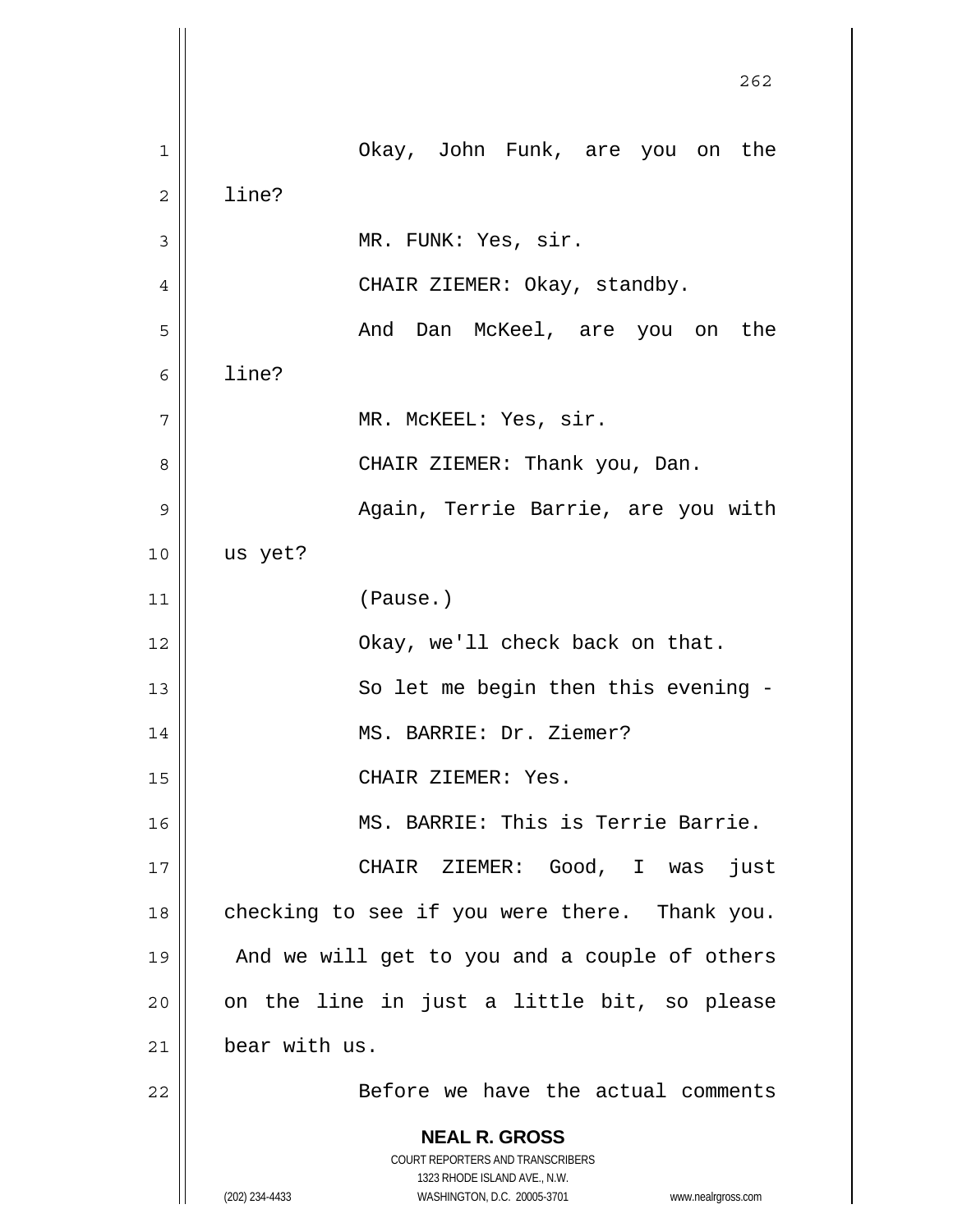1 2 3 4 5 6 7 8 9 10 11 12 13 14 15 16 17 18 19 20 21 22 from the members of the public who are assembled here our Designated Federal Official, Ted Katz, will remind us of the redaction rules and related matters. MR. KATZ: Right. Welcome, everybody, and I'll try to be quick about this, since I think everyone here has probably heard this. But as a requirement we have to repeat this before each public comment session. So there is a verbatim transcript being made of this session. If you give comments, you have the option of not giving your name, although I think all the commentators listed at least want to be identified, so that is okay. But if you don't want to you can come up to the mike and speak without giving your name. If you do give your name it will show up in the transcript. If you give personal information about yourself, such as medical information even, that ordinarily will

<u>263</u>

**NEAL R. GROSS** COURT REPORTERS AND TRANSCRIBERS 1323 RHODE ISLAND AVE., N.W.

(202) 234-4433 WASHINGTON, D.C. 20005-3701 www.nealrgross.com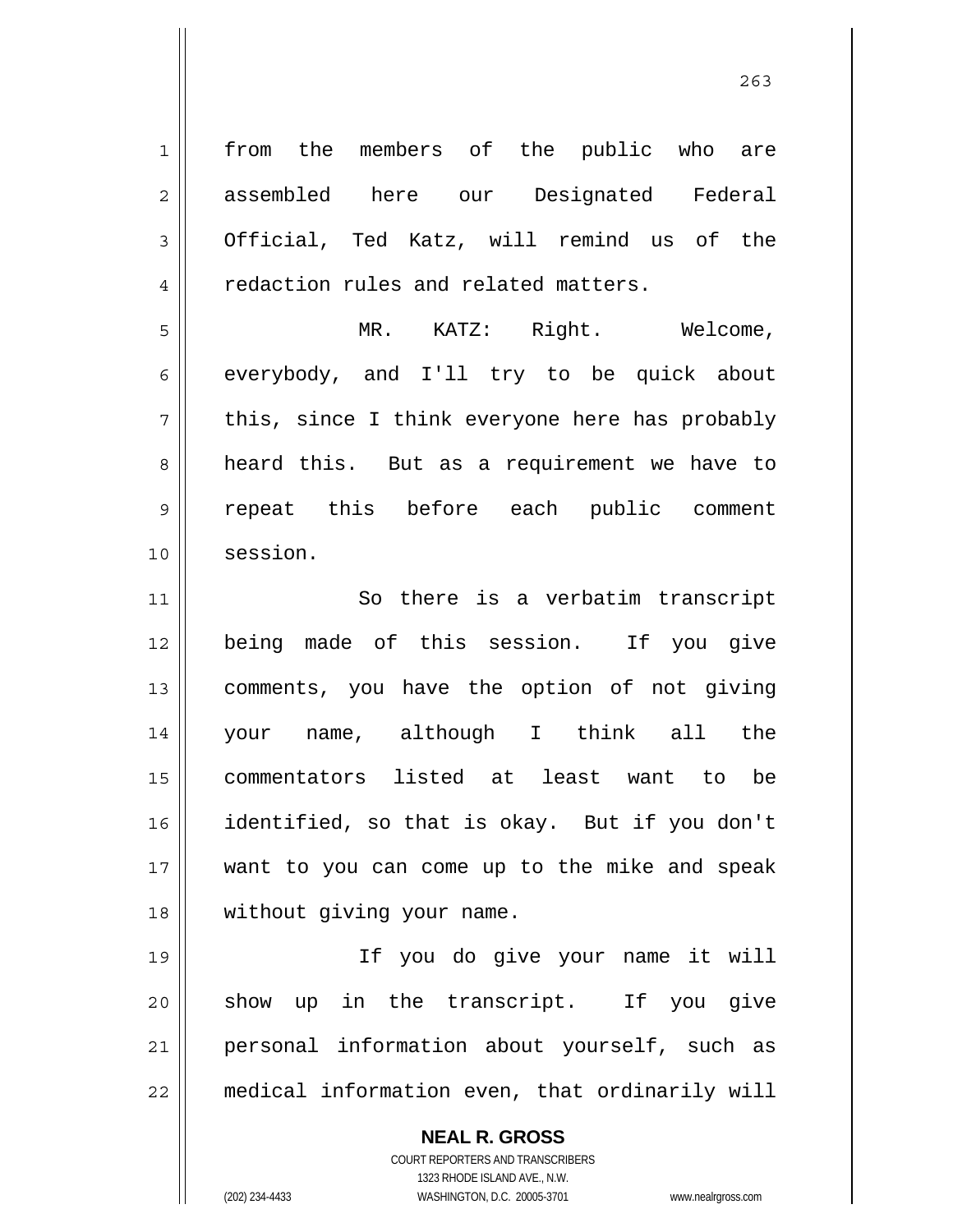1 2 3 4 5 6 7 8 9 10 11 12 13 14 15 16 17 18 19 20 21 22 also show up in the transcript. If you give information however about a third party, that information will be redacted; it will be removed from the transcript. It will not show up in the transcript. And last but not least if there was someone here who wanted to address the Board in private, you could speak to me and we could try to arrange something like that. Otherwise just to note this policy in all its legal language is laid out where you registered to speak here, and it's also on the NIOSH website with the agenda for this evening. Thank you, Dr. Ziemer. CHAIR ZIEMER: And those of you who are here in the assembly, I will call you in the order that you signed up. And since I have to call you by name, your name will appear in the record unless I learn very quickly from you that you do not wish to be so identified.

> COURT REPORTERS AND TRANSCRIBERS 1323 RHODE ISLAND AVE., N.W. (202) 234-4433 WASHINGTON, D.C. 20005-3701 www.nealrgross.com

**NEAL R. GROSS**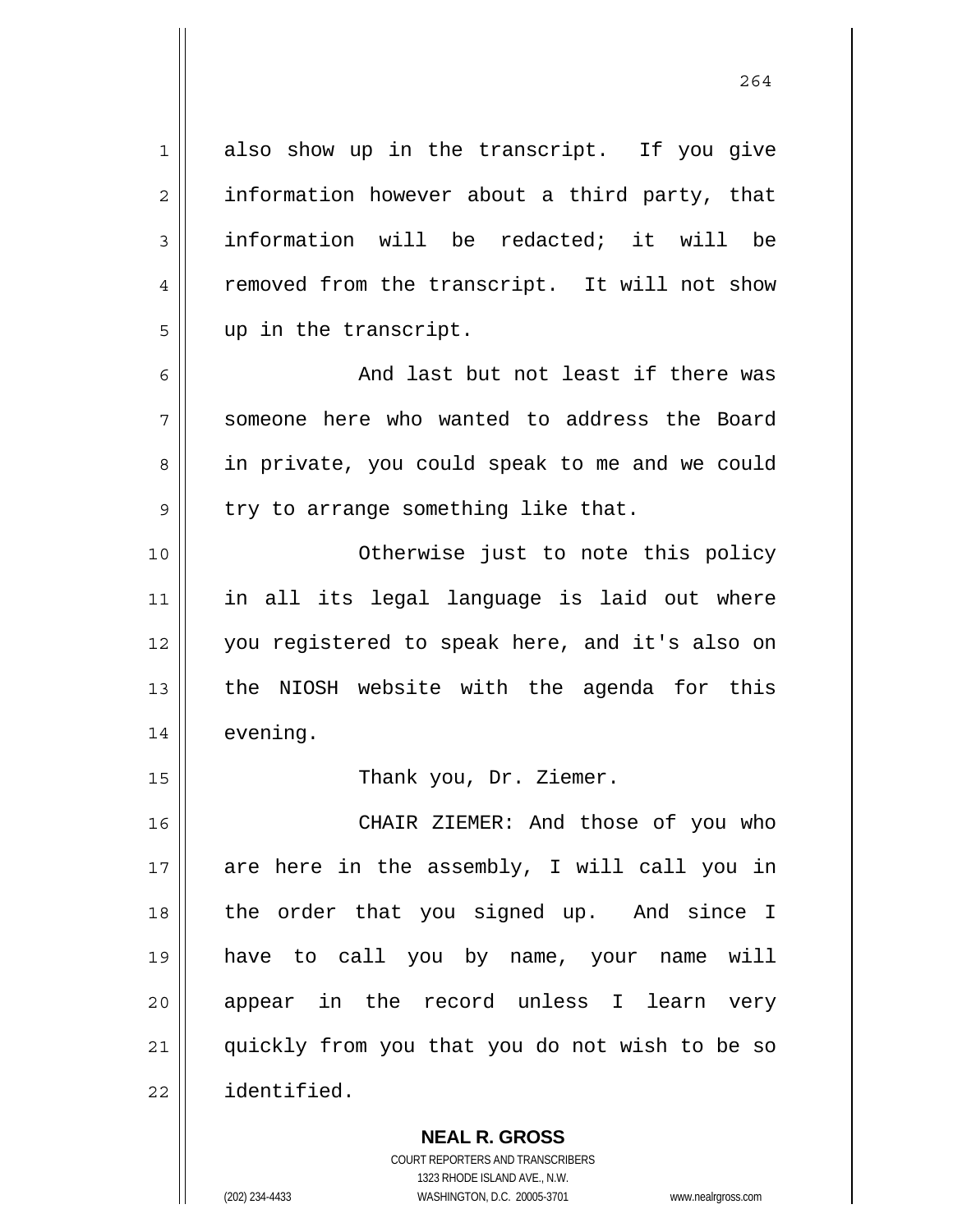| $\mathbf{1}$   | But I will proceed with the list as            |
|----------------|------------------------------------------------|
| $\overline{2}$ | I have it. First we will hear from Denise      |
| 3              | DeGarmo, and Denise will be addressing us in   |
| 4              | relation to the Dow Madison facility I         |
| 5              | believe.                                       |
| 6              | Denise, thank you. And Denise also             |
| 7              | has a handout. Board members, I think you      |
| 8              | should have all received it now. And Denise    |
| 9              | will also supplement her remarks with some     |
| 10             | slides here. And I believe those are ready to  |
| 11             | go as well.                                    |
| 12             | Thank you.                                     |
| 13             | MS. DeGARMO: Thank you very much               |
| 14             | for allowing me to speak in front of you. As   |
| 15             | a courtesy to the Board I wanted to inform you |
| 16             | of some activities that I have taken on behalf |
| 17             | of Dow Madison. And in October of 2008 I       |
| 18             | turned over new research materials to the      |
| 19             | Department of Energy, to NIOSH and the         |
| 20             | Department of Labor, and requested extension   |
|                |                                                |
| 21             | of the covered period for Dow Madison to       |

**NEAL R. GROSS** COURT REPORTERS AND TRANSCRIBERS 1323 RHODE ISLAND AVE., N.W.

(202) 234-4433 WASHINGTON, D.C. 20005-3701 www.nealrgross.com

 $\mathsf{II}$ 

<u>265</u>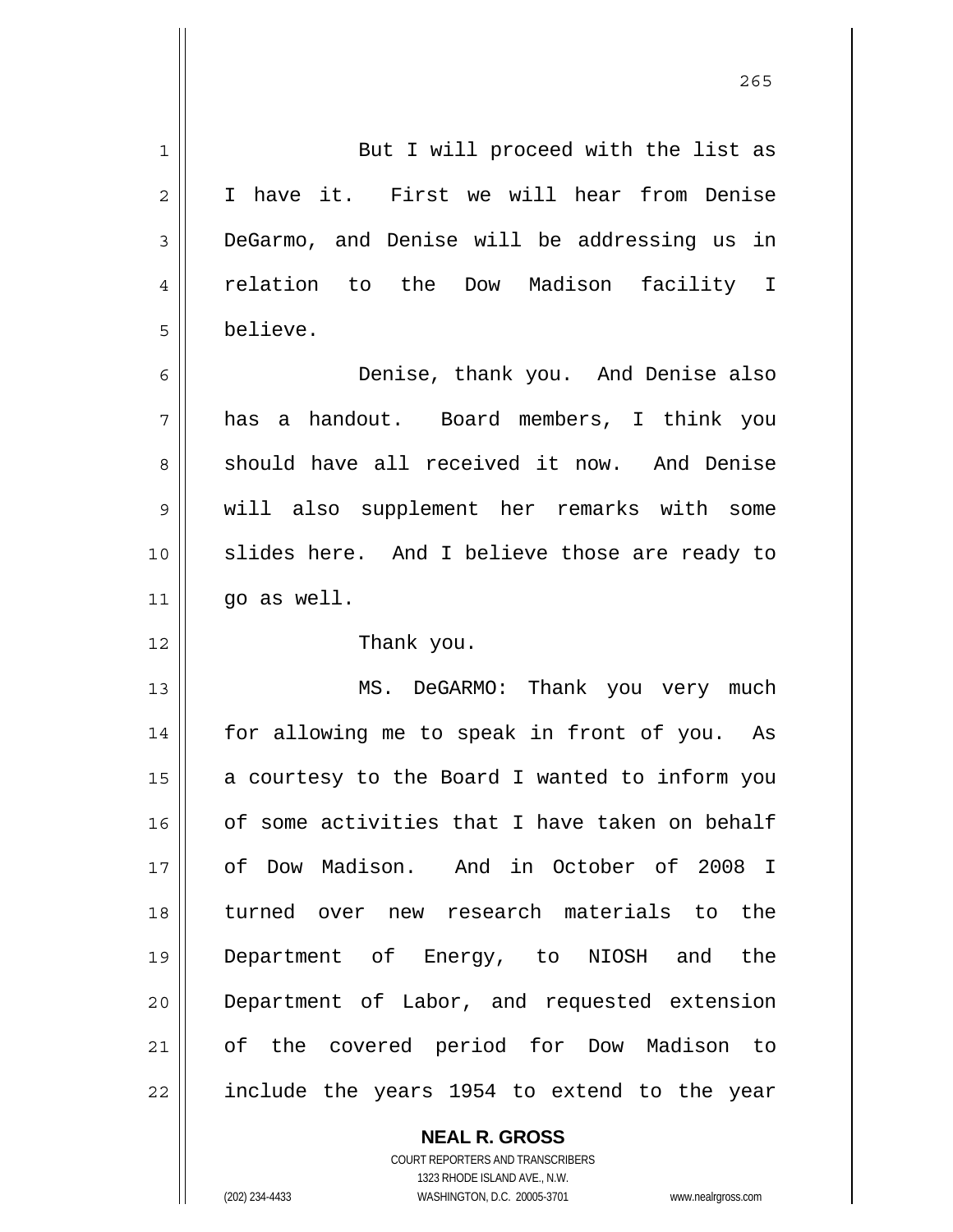1

| $\mathbf{2}$ | As you know we have several primary                        |
|--------------|------------------------------------------------------------|
| 3            | documents that establish Dow as an AWE site.               |
| 4            | Those include the January $4^{\text{th}}$ , 1956 agreement |
| 5            | between Mallinckrodt Chemical Works and Dow                |
| 6            | Chemical Company for experimental extrusion                |
| 7            | work.                                                      |
| 8            | On the record we also have a FUSRAP                        |
| $\mathsf 9$  | document entitled, designation summary for the             |
| 10           | former Dow Chemical Company in Madison,                    |
| 11           | Illinois.                                                  |
| 12           | Document number three consists of                          |
| 13           | the DOE environmental management trip report,              |
| 14           | May 1988 visit to the Weldon Springs site in               |
| 15           | Weldon Spring, Missouri.                                   |
| 16           | And the fourth document<br>that                            |
| 17           | established Dow Madison as an AWE site                     |
| 18           | consists of the FUSRAP, considered sites                   |
| 19           | database report on Dow Chemical Company.                   |
| 20           | In addition to that we have two                            |
| 21           | purchase orders from 1957 and 1958. We have                |
| 22           | purchase order U-3067-L that was done<br>in                |
|              | <b>NEAL R. GROSS</b><br>COURT REPORTERS AND TRANSCRIBERS   |

1323 RHODE ISLAND AVE., N.W.

 $\prod$ 

(202) 234-4433 WASHINGTON, D.C. 20005-3701 www.nealrgross.com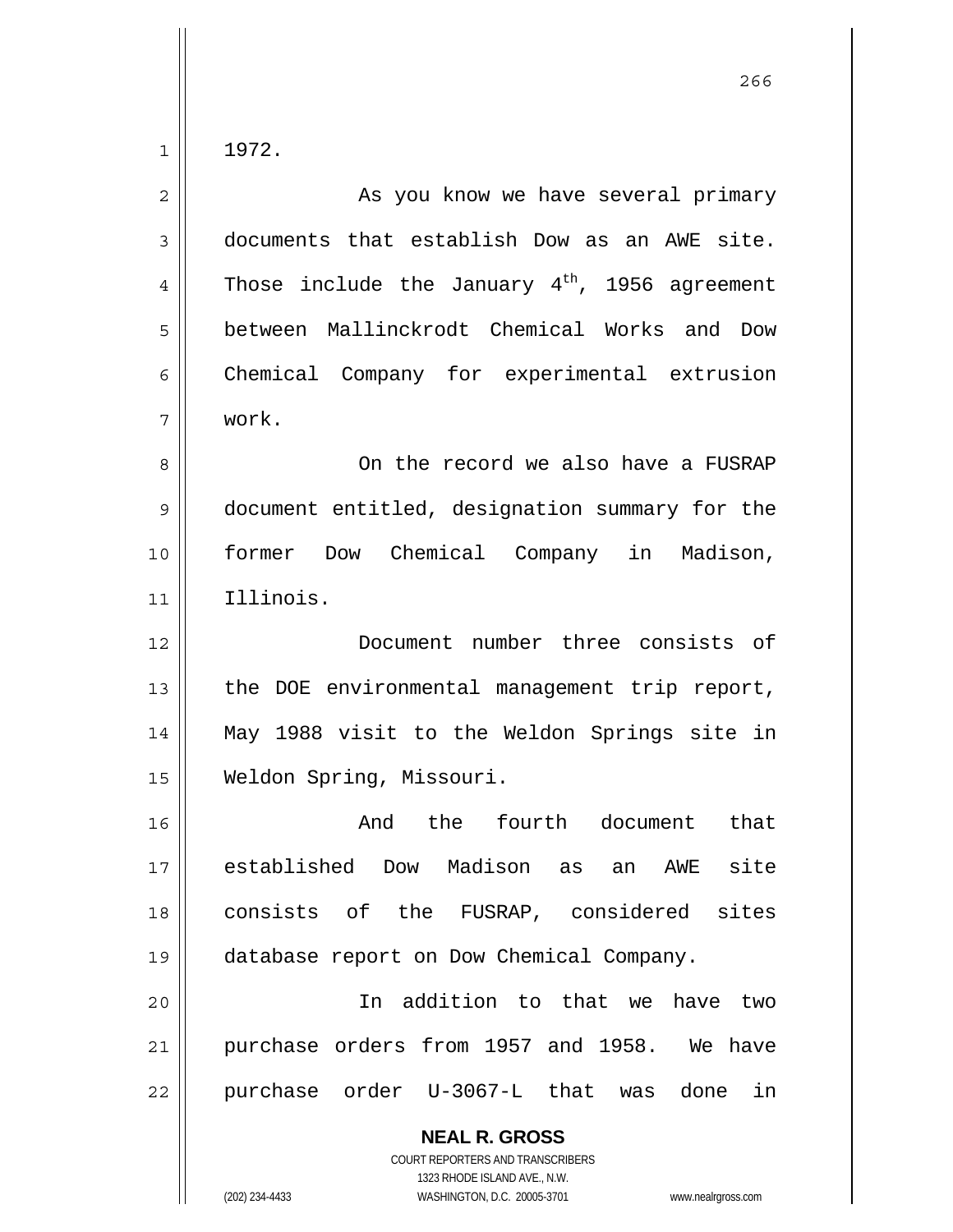12/05/1957 between Mallinckrodt Chemical Works and Dow Madison; and in addition to that we have a purchase order dated 3/15/1958, U-52990-A which is also another purchase agreement, purchase order agreement between Mallinckrodt and Dow Chemical.

1

2

3

4

5

6

7 8 9 10 11 12 13 14 15 16 We included - we were able to include thorium into dose reconstructions as of January  $8^{th}$ , 2008, with a letter to Peter Turcic, and I believe you have it on hand, so I did not provide it in an additional copy. But we after several months of additional research in the state of Michigan were able to come up with new evidence presented in the Dow Diamond, which is the Dow Midland or Dow companies corporate journal.

17 18 19 20 21 22 And some of the information we retrieved was pretty revealing. In September, 1954, and you can look at the highlights, they are not very good here, Dow Madison was the first facility built for the mass production of magnesium and magnesium alloys. The sole

> **NEAL R. GROSS** COURT REPORTERS AND TRANSCRIBERS 1323 RHODE ISLAND AVE., N.W. (202) 234-4433 WASHINGTON, D.C. 20005-3701 www.nealrgross.com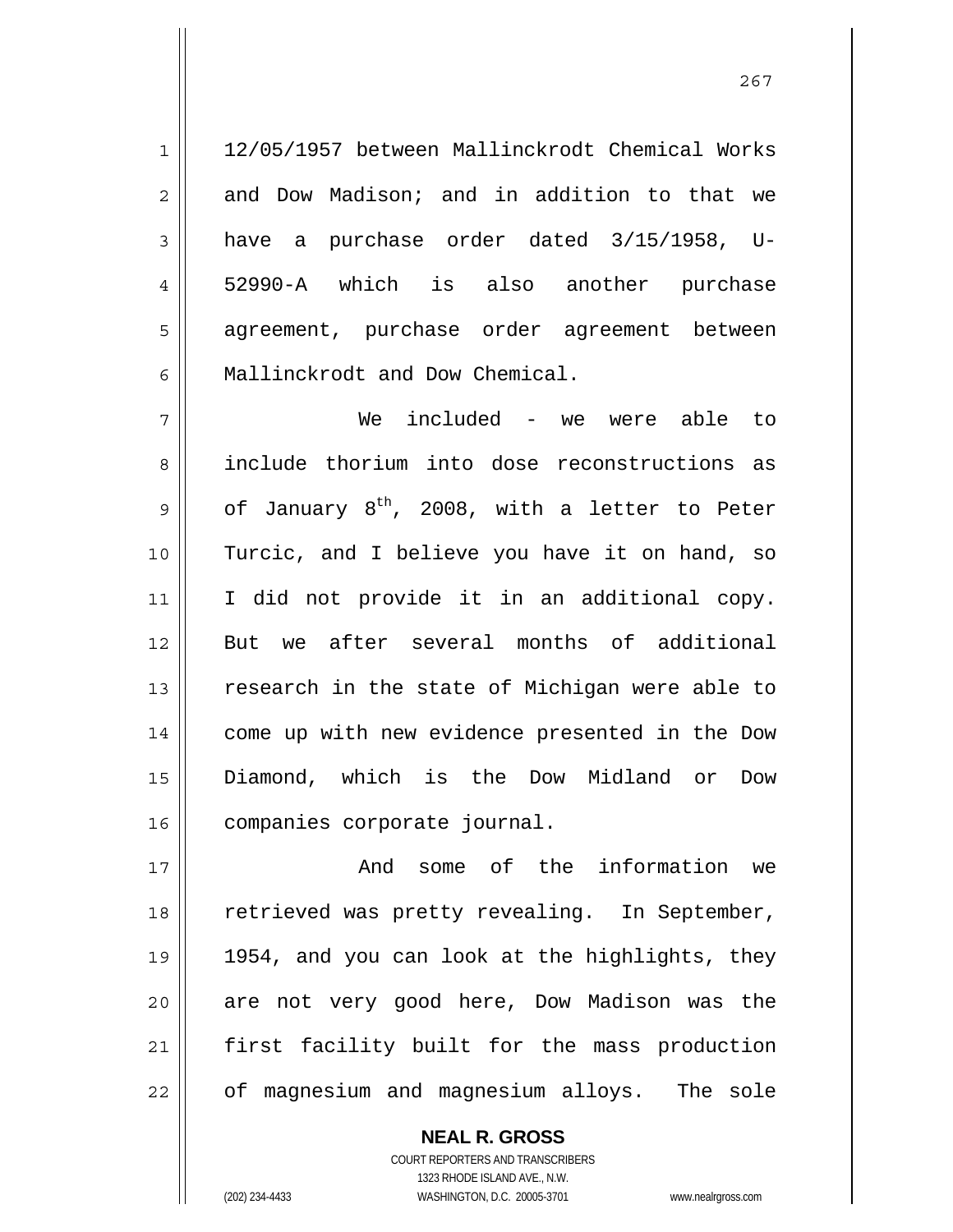purpose of Dow Madison also was if you read further into this article for the purpose of production and development of magnesium thorium HK31A.

5 6 7 8 In February 1957 document, we have a secondary document establishing a contract with the Atomic Energy Commission for further development and production of HK31A.

9 10 11 12 13 14 15 16 So this relationship between Dow Madison and Mallinckrodt Chemical Works extends beyond just simply Mallinckrodt. We now have reference to a contract which puts Dow Madison into direct contact or in direct agreement with the Atomic Energy Commission for the production and development of this alloy.

17 18 19 20 21 22 In that document that you have in front of you it says Dow was awarded a contract from the Atomic Energy Commission in 1947 to develop the alloy HK31A. Subsequently the company began a program to develop magnesium thorium alloys in cooperation with

> **NEAL R. GROSS** COURT REPORTERS AND TRANSCRIBERS 1323 RHODE ISLAND AVE., N.W. (202) 234-4433 WASHINGTON, D.C. 20005-3701 www.nealrgross.com

1

2

3

4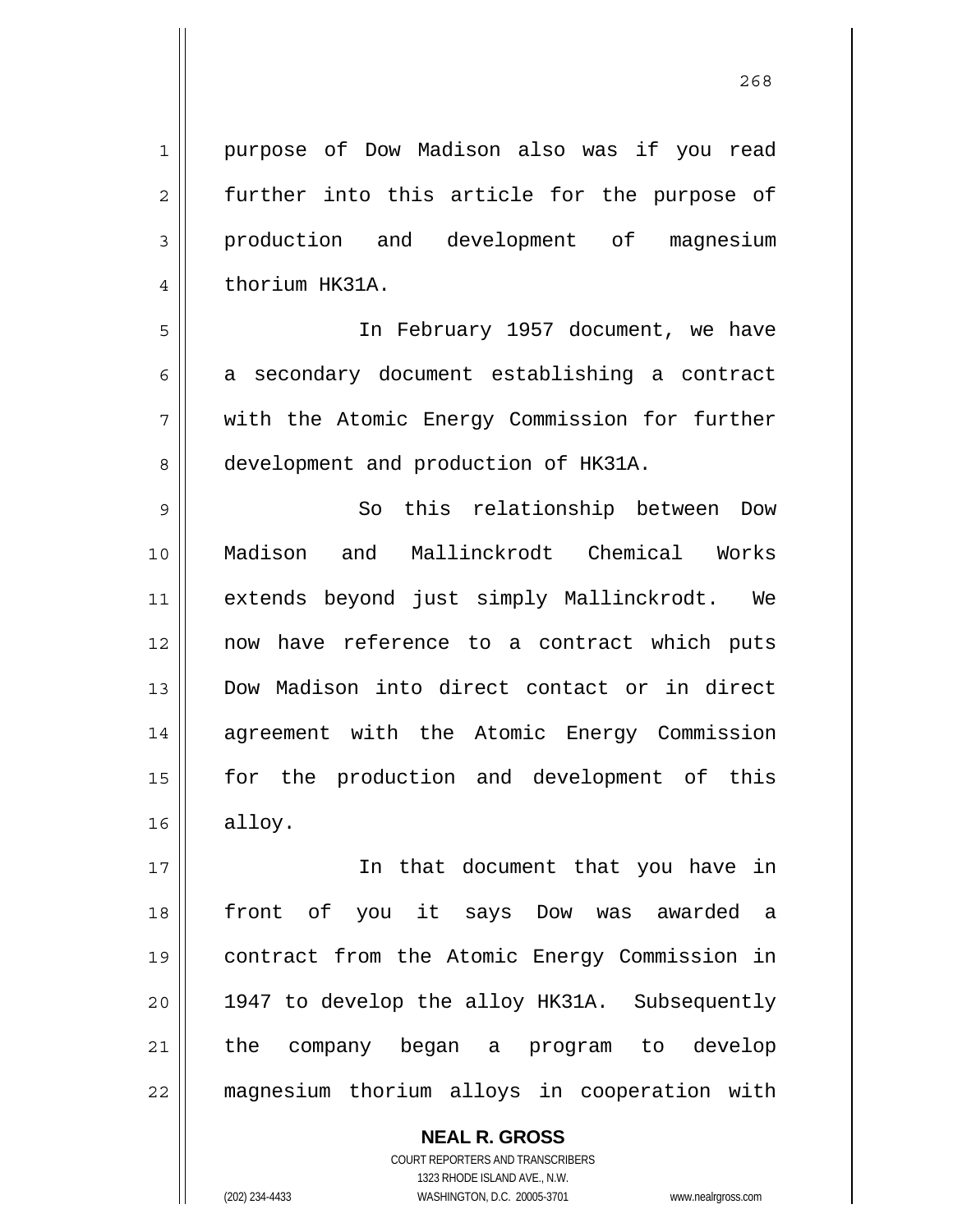1 2 3 the Atomic Energy Commission but at its own expense. In 1947 the AEC awarded Dow a contract.

4 5 6 7 The first rolling of HK31A sheet began in 1953 at Midland, and the following year it was moved to the newly completed Madison, Illinois facility.

8 9 10 11 12 The summer of 1963 references Madison as being at the heart of the metals production program for Dow Madison, and you have that in front of you so you can look at that.

13 14 15 16 17 18 Dow Madison was at the heart of the production of magnesium thorium alloys as Dow reported in the Dow Diamond data summer of 1963. Although the company headquarters is at Midland, Michigan, the Madison plant is the heart of the Dow Metal Products Company.

19 20 21 22 So we already have moved beyond the approved SEC of 1960 as we are beginning to illustrate that the work on HK31, and continuous rolling beyond that 1960 date has

## **NEAL R. GROSS**

COURT REPORTERS AND TRANSCRIBERS 1323 RHODE ISLAND AVE., N.W. (202) 234-4433 WASHINGTON, D.C. 20005-3701 www.nealrgross.com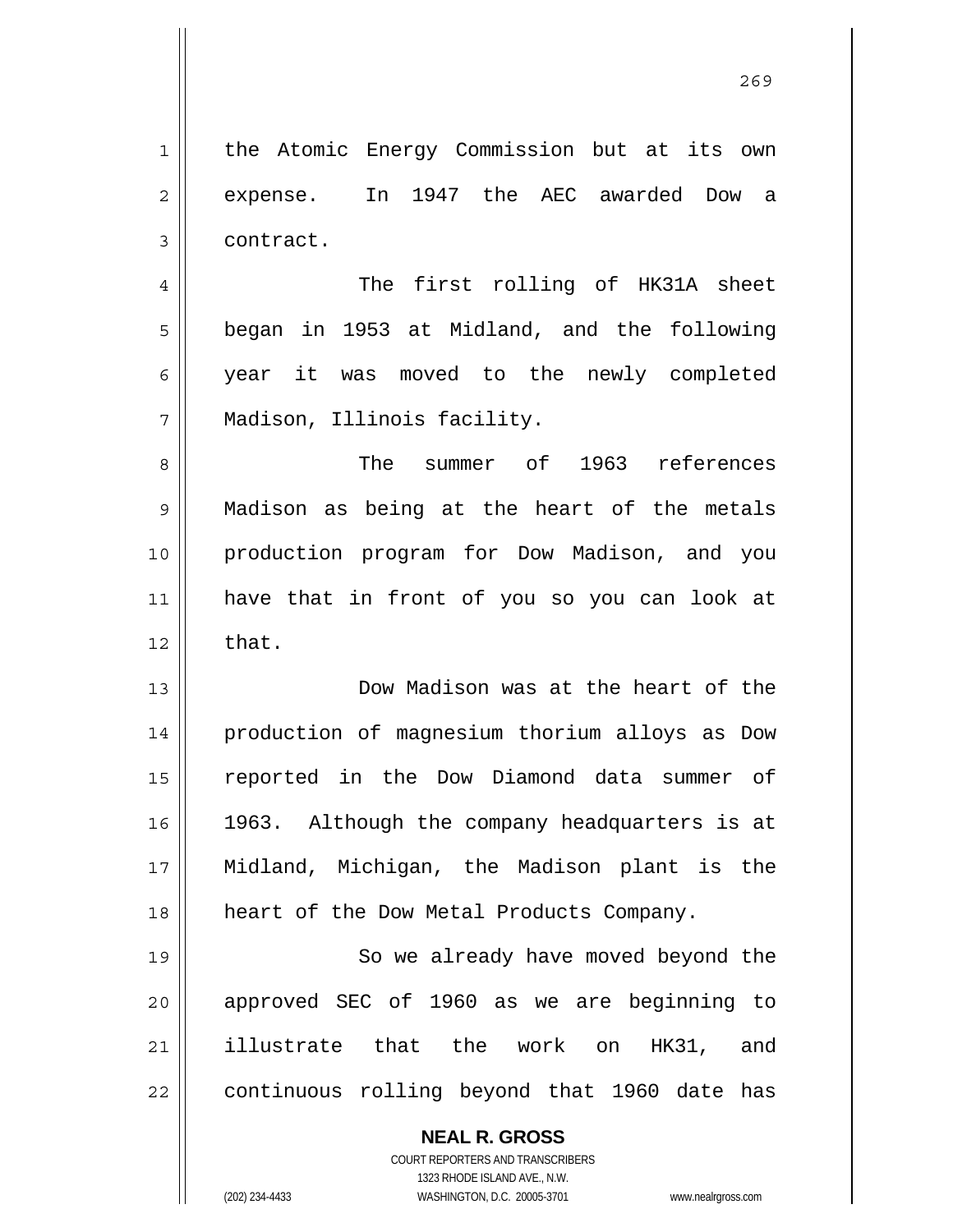1 extended out.

| $\overline{2}$ | We have several patents that were                     |
|----------------|-------------------------------------------------------|
| 3              | given to Dow in regard to magnesium alloy.            |
| 4              | The first one is dated April 26 <sup>th</sup> , 1960, |
| 5              | 2934461, and it has to do with rolling of the         |
| 6              | magnesium alloy. And we have a copy of that.          |
| 7              | And I have not submitted that to you, but I           |
| 8              | am willing to with a copy of that should you          |
| 9              | want it.                                              |
| 10             | We have another one in `62, again,                    |
| 11             | moving us beyond the 1960 SEC date. This is           |
| 12             | patent #3039901, anneal from magnesium alloys.        |
| 13             | We have another one in 1964 which                     |
| 14             | had to do with the production of fibers,              |
| 15             | 3121943. And there it is.                             |
| 16             | And additionally we have found                        |
| 17             | additional references to Dow Madison in the           |
| 18             | minerals yearbook. In 1963 there<br>is a              |
| 19             | specific quote here, and I'm sorry I don't            |
| 20             | have copies of this, but I was working on this        |
| 21             | from the car ride down, so I can provide these        |
| 22             | to you as well. The<br>Dow Metal Products             |

**NEAL R. GROSS** COURT REPORTERS AND TRANSCRIBERS 1323 RHODE ISLAND AVE., N.W. (202) 234-4433 WASHINGTON, D.C. 20005-3701 www.nealrgross.com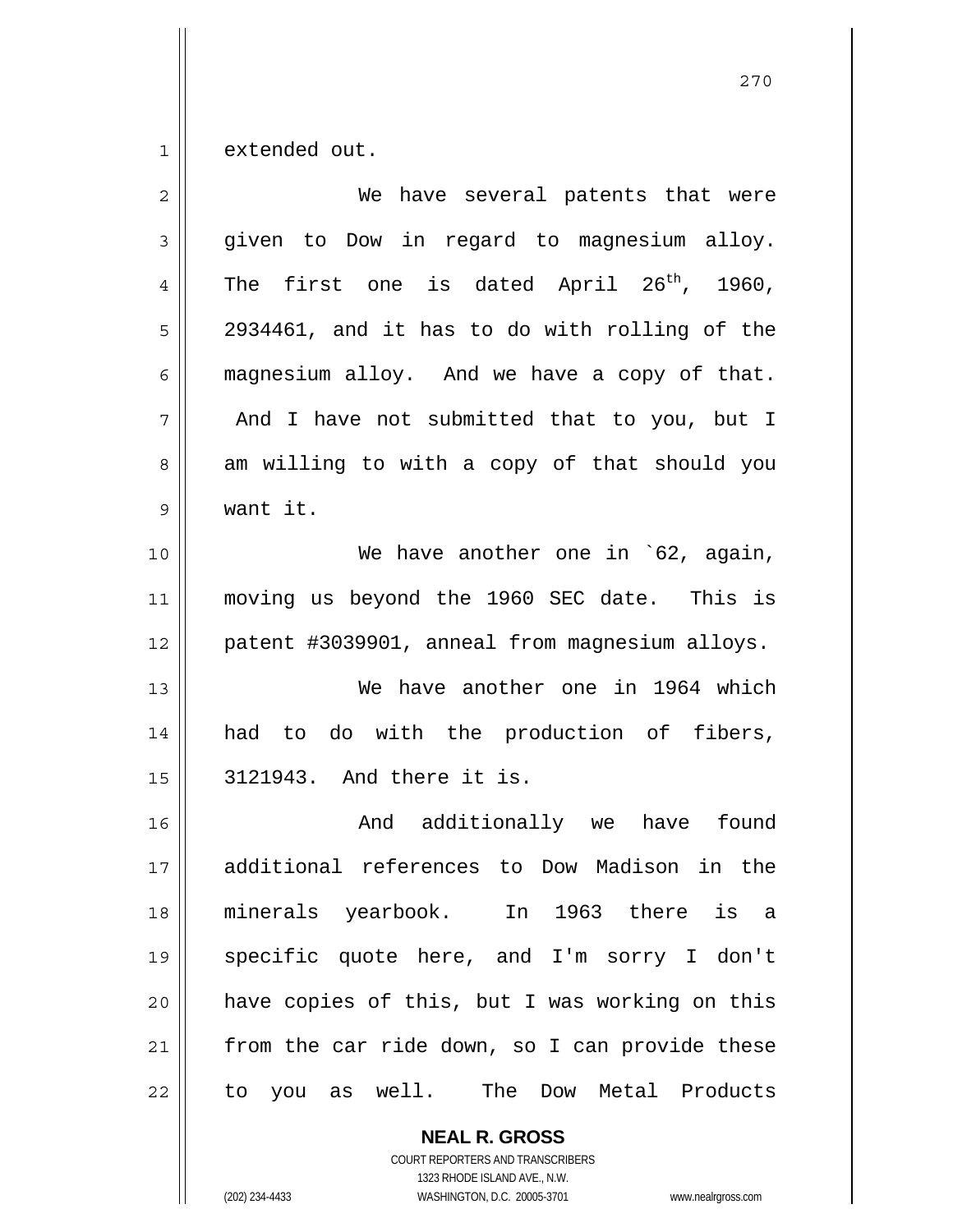Company which is out of Madison, Illinois, increased their prices on selected items of alloys, HK31A and HM21A.

7 In 1964 at the top of the page there is a reference to the fact that the principal domestic producer of magnesium thorium alloys HK31 is again with Dow Madison.

8 9 10 11 12 13 14 15 16 17 18 19 20 21 Finally from the Department of Energy we were given a document from Lawrence Livermore National Laboratory that links Dow HK31A to a nuclear weapon, and one of the questions that had been raised was whether or not HK31 or Dow Madison had any materials going into a nuclear weapon. And at the beginning of this document, which I have in here somewhere, the first paragraph says, regarding your inquiry about thorium and thorium alloyed with magnesium material that were used in weapons parts, and whether Dow Chemical provided the material, I am enclosing the following table.

We have examined the drawings of

**NEAL R. GROSS** COURT REPORTERS AND TRANSCRIBERS 1323 RHODE ISLAND AVE., N.W. (202) 234-4433 WASHINGTON, D.C. 20005-3701 www.nealrgross.com

22

1

2

3

4

5

6

271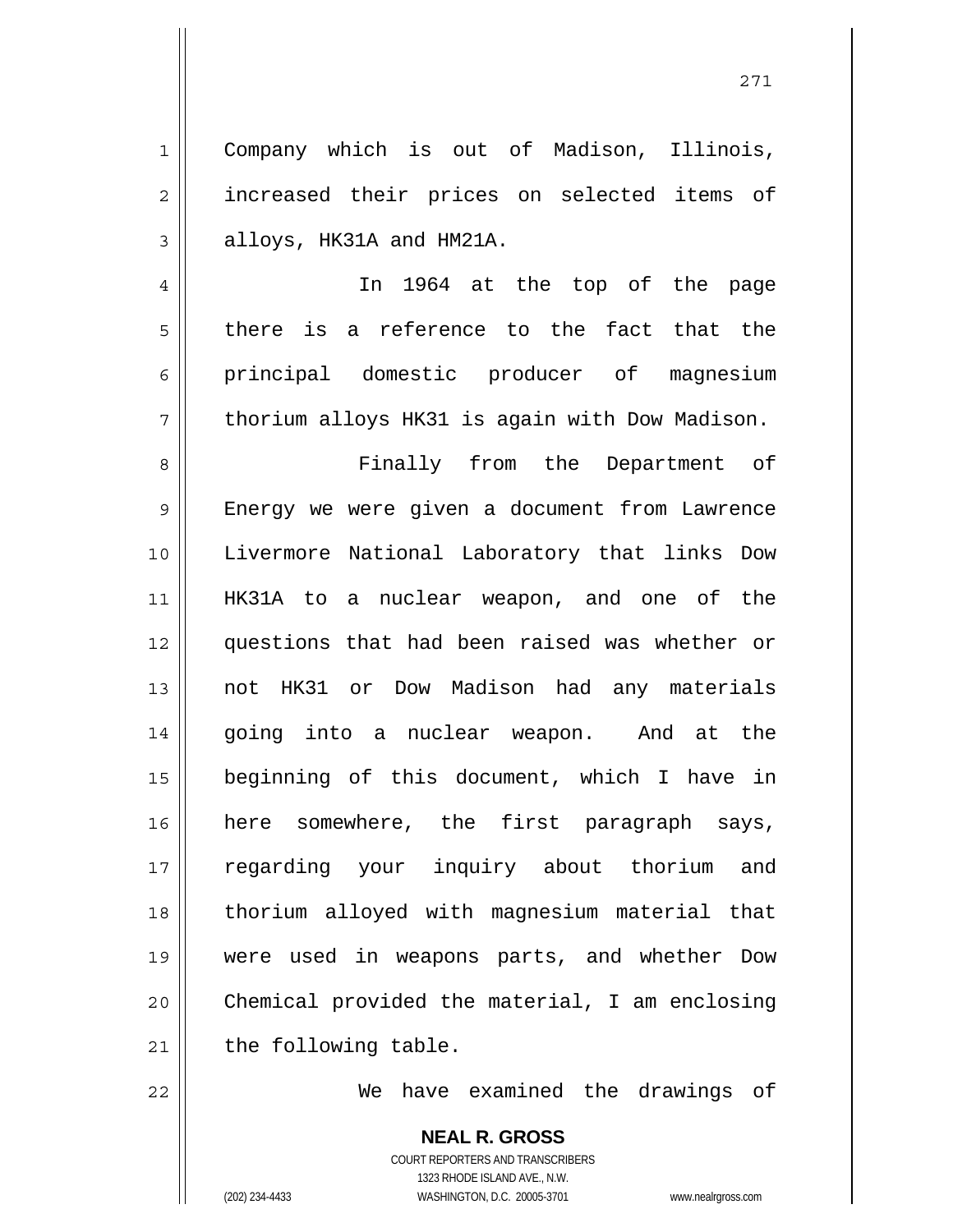weapon parts that contain thorium in our database. On the drawings the parts in this table specified a particular standard of metal that was produced by Dow Chemical as referenced in the Dow product guide above.

6 7 8 9 10 11 12 13 14 15 16 17 18 19 20 21 22 So we believe that we have now made a link between Dow Madison and the Atomic Energy Commission, and that extends that relationship with Dow and Mallinckrodt beyond Mallinckrodt. Dow Madison had its own unique relationship with the Atomic Energy Committee that involved magnesium thorium alloy research and development, and in fact this alloy was contracted by the AEC. The thorium and its alloys were used in atomic weapons from 1962 through 1969 as shown in this chart, and given that the magnesium thorium alloys were used in the atomic weapons complex through 1969, and given the development of these alloys, were contracted by the Atomic Energy Commission, not to mention some of the problems with internal and external dosimetry, it appears

> **NEAL R. GROSS** COURT REPORTERS AND TRANSCRIBERS 1323 RHODE ISLAND AVE., N.W. (202) 234-4433 WASHINGTON, D.C. 20005-3701 www.nealrgross.com

1

2

3

4

5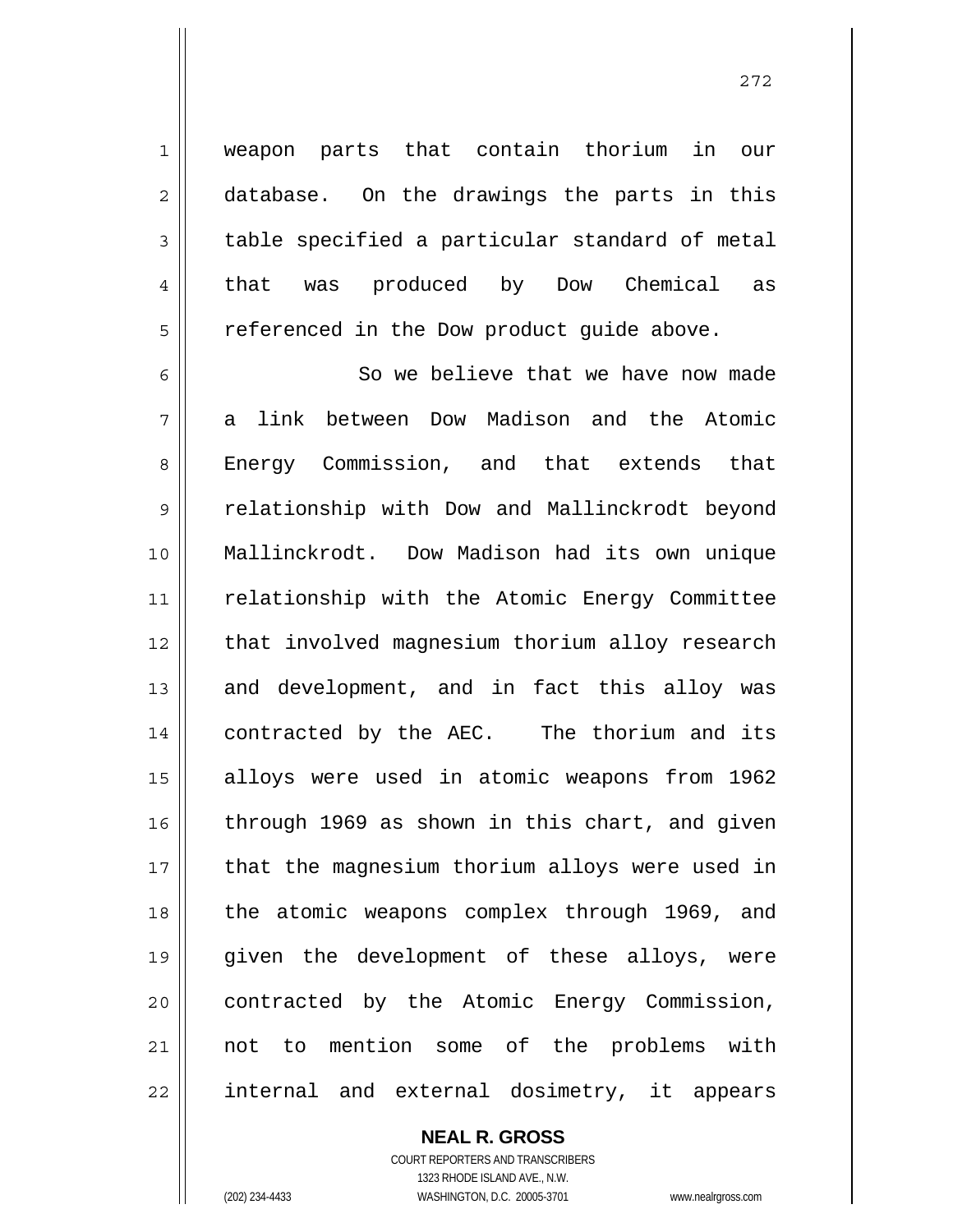that we would have satisfied the statutory requirements to extend the covered period to 1954 when Dow Madison began producing and development HK31A through 1972, when they actually sold the Madison plant.

1

2

3

4

5

6 7 8 9 10 11 12 We have been contacted by the Department of Labor who have told us that they have made a draft decision and we should be receiving that in due time, but it is not going to be ready for this particular meeting because of the contents of the response; there were quite a few attachments.

13 14 So thank you very much for allowing me to present this information.

15 16 17 18 CHAIR ZIEMER: Thank you very much, Denise. Let me make sure now; you have provided all of your documents to Labor and also to NIOSH and DOE as well?

19 20 21 22 MS. DeGARMO: Yes. I do have to now include the mineral yearbook. I need to send that off to the Department of Labor, Department of Energy and NIOSH, as well as the

## **NEAL R. GROSS**

COURT REPORTERS AND TRANSCRIBERS 1323 RHODE ISLAND AVE., N.W. (202) 234-4433 WASHINGTON, D.C. 20005-3701 www.nealrgross.com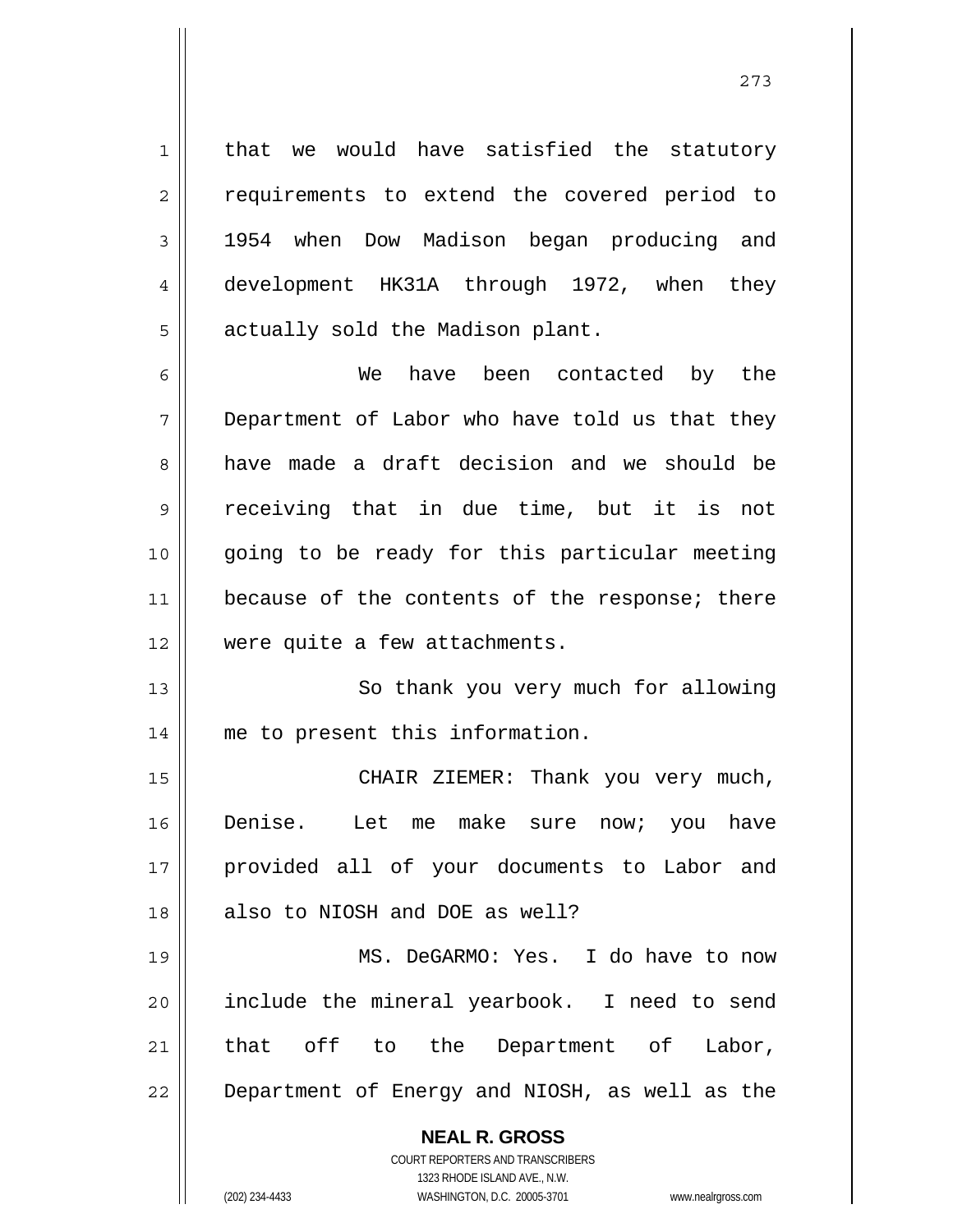| $\mathbf 1$ | additional two patents beyond what they have.  |
|-------------|------------------------------------------------|
| 2           | And<br>CHAIR<br>ZIEMER:<br>your                |
| 3           | understanding from Labor is they are underway  |
| 4           | with material?                                 |
| 5           | MS. DeGARMO: I was told they have              |
| 6           | the draft decision.                            |
| 7           | CHAIR ZIEMER: Thank you very much.             |
| 8           | MS. DeGARMO: Thank you.                        |
| 9           | CHAIR ZIEMER: Board members, do you            |
| 10          | any questions from Denise?<br>have<br>Very     |
| 11          | important development here. Yes, Brad.         |
| 12          | MEMBER CLAWSON: I just had one                 |
| 13          | question. When you submitted this to Labor, I  |
| 14          | guess are they going to involve us to let us   |
| 15          | know? I know there is kind of a cross between  |
| 16          | us and Labor in stuff.                         |
| 17          | CHAIR ZIEMER: They will certainly              |
| 18          | let the NIOSH people - does DOE make any       |
| 19          | determination first? I forget the exact        |
| 20          | process here. But Larry can you enlighten us   |
| 21          | as to what the process here on this is. I      |
| 22          | don't recall the exact sequence of events that |
|             | <b>NEAL R. GROSS</b>                           |

274

COURT REPORTERS AND TRANSCRIBERS 1323 RHODE ISLAND AVE., N.W. (202) 234-4433 WASHINGTON, D.C. 20005-3701 www.nealrgross.com

 $\mathsf{II}$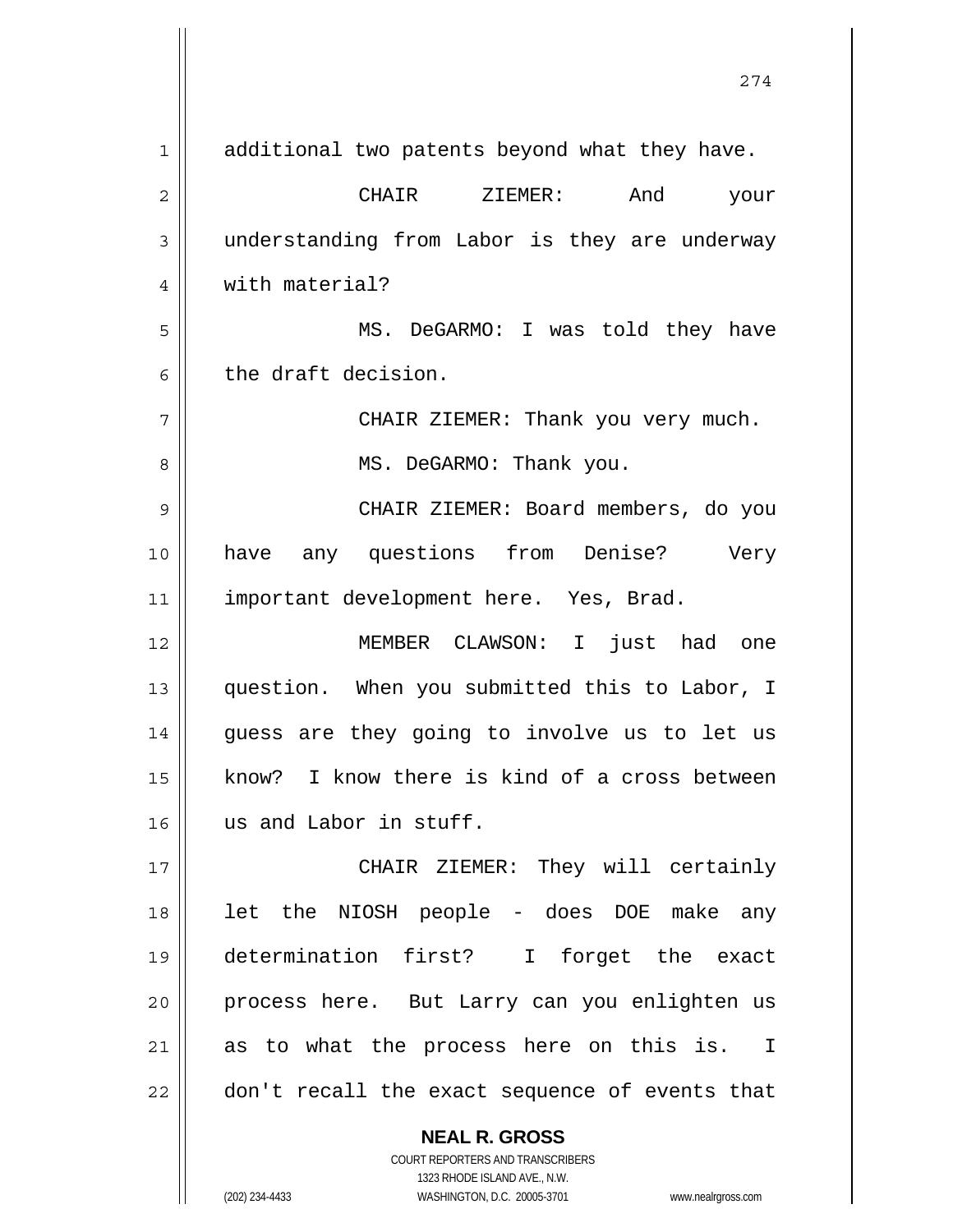1 this might trigger.

| $\overline{2}$ | $MR$ .<br>ELLIOTT: The Department of                                                                                                                            |
|----------------|-----------------------------------------------------------------------------------------------------------------------------------------------------------------|
| 3              | Energy is responsible and given authority                                                                                                                       |
| 4              | under the act to come up with a list of                                                                                                                         |
| 5              | covered facilities, and they did so early on                                                                                                                    |
| 6              | in the program, posted that under Federal                                                                                                                       |
| 7              | Register notice and put it on their website.                                                                                                                    |
| 8              | Department of Labor has the<br>The                                                                                                                              |
| 9              | responsibility for setting additional                                                                                                                           |
| 10             | timeframe limits around those. So this will                                                                                                                     |
| 11             | be a Department of Labor decision in that                                                                                                                       |
| 12             | regard, as I understand it, and DOE has                                                                                                                         |
| 13             | provided input to that DOL examination.                                                                                                                         |
| 14             | CHAIR ZIEMER: And then once a final                                                                                                                             |
| 15             | decision is made on that, then NIOSH will take                                                                                                                  |
| 16             | whatever appropriate action is needed.                                                                                                                          |
| 17             | Thank you very much.                                                                                                                                            |
| 18             | Next we will hear from Donna Hand.                                                                                                                              |
| 19             | Welcome, Donna.                                                                                                                                                 |
| 20             | MS. HAND: Good morning. I'm Donna                                                                                                                               |
| 21             | Hand from Pinellas Plant. A worker advocacy.                                                                                                                    |
| 22             | Can you hear me now? Okay.                                                                                                                                      |
|                | <b>NEAL R. GROSS</b><br>COURT REPORTERS AND TRANSCRIBERS<br>1323 RHODE ISLAND AVE., N.W.<br>(202) 234-4433<br>WASHINGTON, D.C. 20005-3701<br>www.nealrgross.com |

<u>275</u>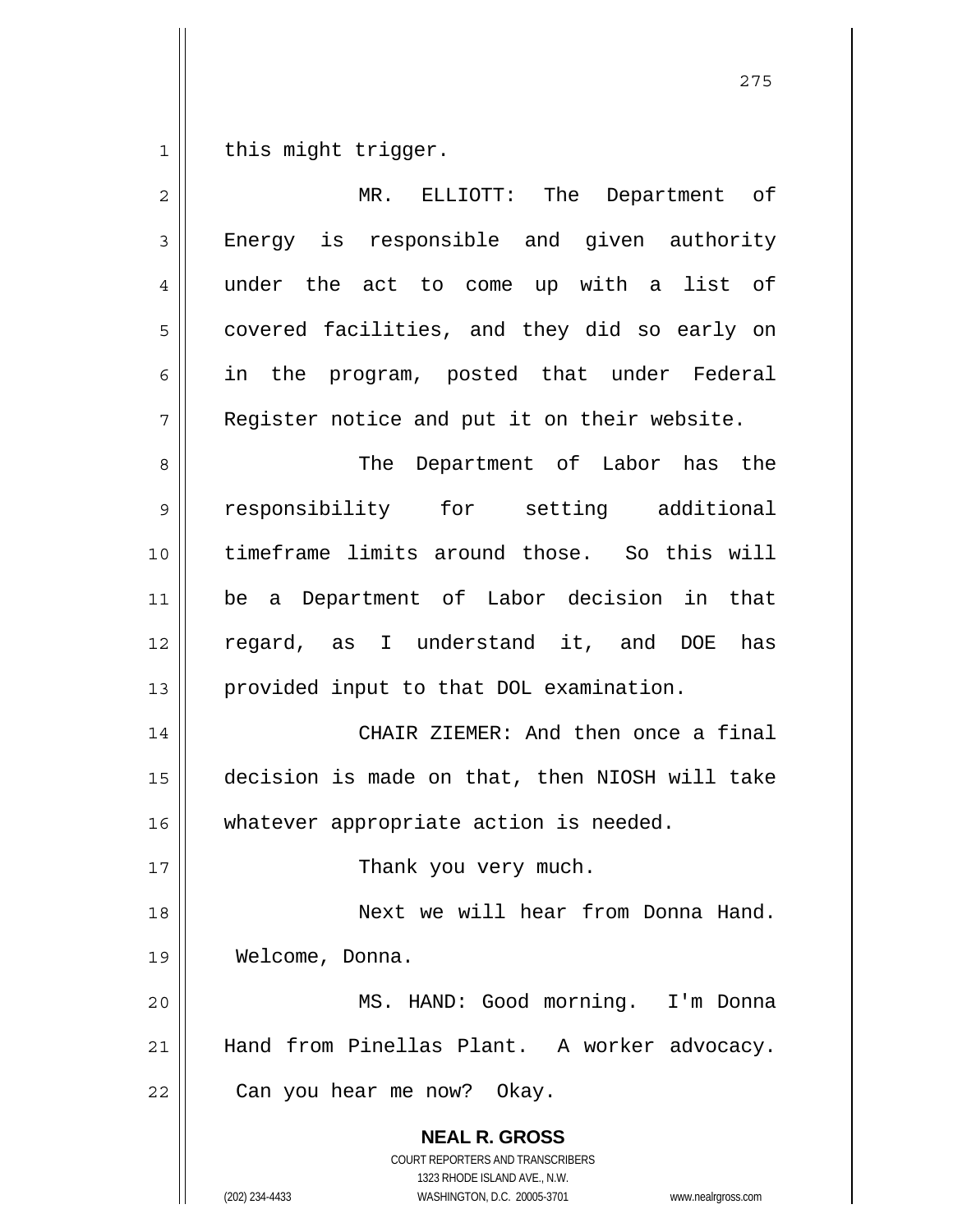**NEAL R. GROSS** COURT REPORTERS AND TRANSCRIBERS 1323 RHODE ISLAND AVE., N.W. 1 2 3 4 5 6 7 8 9 10 11 12 13 14 15 16 17 18 19 20 21 22 Last night I was talking to you about a person that had some wounds. He was hit with classified waste. And then right here with his classified waste at Pinellas Plant, they said that he may have been exposed to photon, electron and neutron radiation. However in the dose reconstruction they will not use electrons, external electrons; they did not use neutrons. He only had 100 milligrams of dose to him, and he also - it was at a constant distribution, so the uncertainty was never even ran on the PoC nor in the dose reconstruction. And airline pilot gets 200 millirems a year, and you are telling me that a person that was a janitor - he decontaminated the areas, he got cut with classified waste. He was in a neutron generator area, and he only got 100 millirems a year. These issues were brought up, and that the waste - they said then that the waste

(202) 234-4433 WASHINGTON, D.C. 20005-3701 www.nealrgross.com

276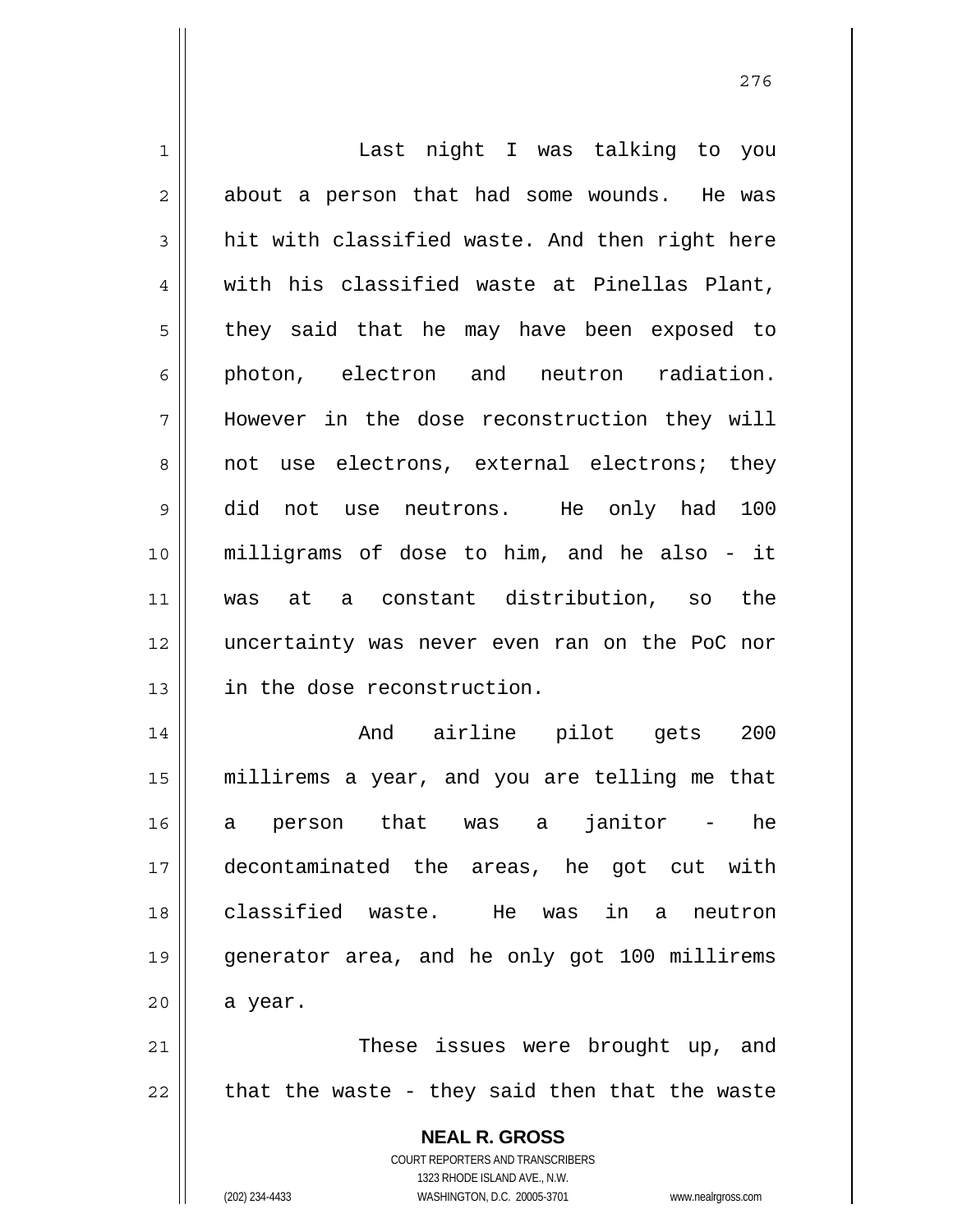1 2 3 4 5 6 7 8 9 10 11 12 13 14 15 16 17 18 19 20 21 22 should have been monitored. The waste consisted of the treaty on contaminated papers as well as the foams and the metals, all during the trigger testing. They would explode the trigger to test them. And that's what was in 200. And all the waste would be picked up and put in a radioactive bag. From that bag it was put into a drum. They'd seal the drum, and they'd take it out to the storage area until it's ready to be shipped off to Savannah River. In 1990 the Tiger Assessment Team came to Pinellas Plant, because in 1986 a report came out saying that they were not following procedures and policies. They were mixing their waste. They were putting radioactive waste into non-radioactive waste. They were putting non-radioactive waste into radioactive waste. And they weren't following any policy or procedures. They were just going ahead and doing processing before policy procedures were in.

277

**NEAL R. GROSS**

COURT REPORTERS AND TRANSCRIBERS 1323 RHODE ISLAND AVE., N.W. (202) 234-4433 WASHINGTON, D.C. 20005-3701 www.nealrgross.com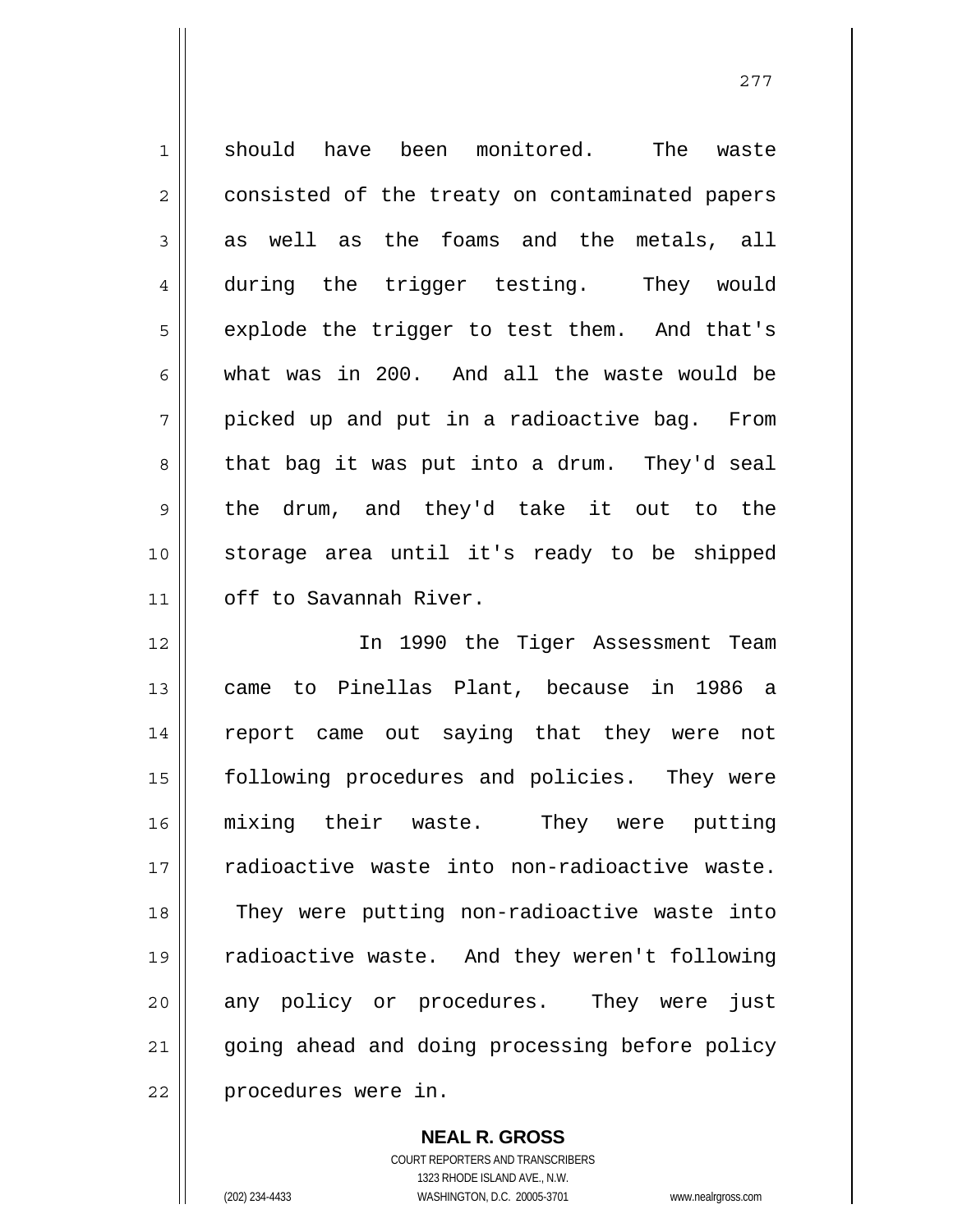| $\mathbf 1$    | Back to the wound count. According             |
|----------------|------------------------------------------------|
| $\overline{2}$ | to technical basis 11.5, down at the bottom    |
| $\mathsf 3$    | they say that a wound is defined as any break  |
| 4              | in the skin. Any wound that occurred in a      |
| 5              | work area - and this one is discussing         |
| 6              | plutonium - will have plutonium contamination, |
| 7              | especially after the event. However, these     |
| 8              | people should have been monitored, so          |
| $\mathsf 9$    | therefore you use the monitoring site, and use |
| 10             | that monitor with an alpha detector, an alpha  |
| 11             | detector is the method to use.                 |
| 12             | There was no alpha detector. There             |
| 13             | was nothing to detect the wounds. He went to   |
| 14             | the medical center; they gave him some iodine  |
| 15             | to put into it, and a Band-Aid. And according  |
| 16             | to the standards, unless you are going to be   |
| 17             | exposed, a potential exposure to 500 millrems, |
| 18             | they don't put in cuts and wounds. But yet     |
| 19             | DOL and NIOSH both are requiring that if they  |
| 20             | be monitored, or they will not use those       |
| 21             | wounds into it. We have had several people     |
|                |                                                |

**NEAL R. GROSS** COURT REPORTERS AND TRANSCRIBERS 1323 RHODE ISLAND AVE., N.W.

 $\mathsf{II}$ 

(202) 234-4433 WASHINGTON, D.C. 20005-3701 www.nealrgross.com

278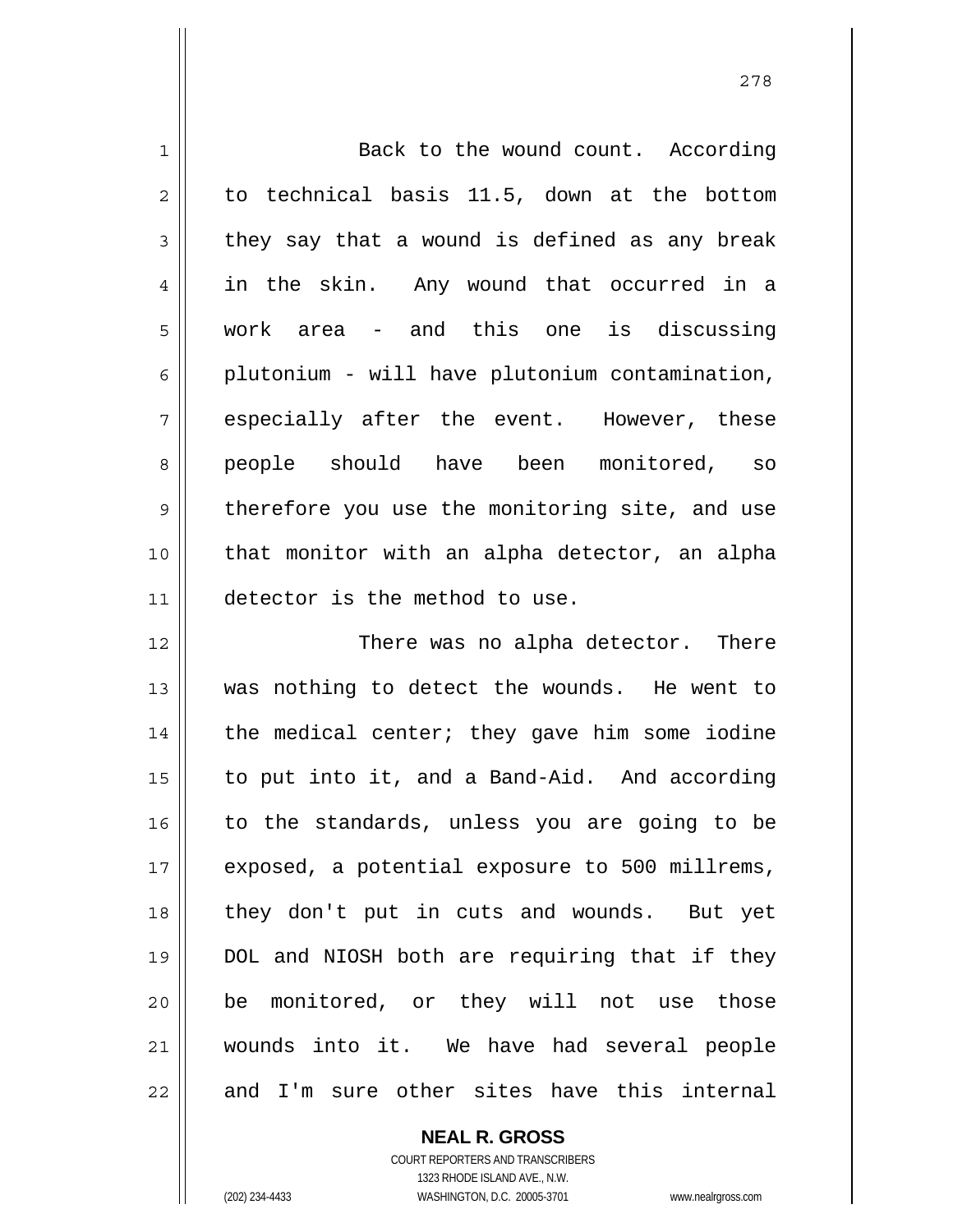exposure, and it's not being accounted for.

1

2 3 4 5 6 7 8 9 10 11 12 13 14 15 16 17 Now you go back to the dose reconstruction; again, like I said, it was only 100 millirems. We have people that have all worked in the same area. They have all had skin cancer. Each one has a different type or distribution. Most of them it's constant, and it's supposed to be log normal because they have been unmonitored, and this is according to their own reports that they wrote in their articles, the 15 articles, is a log normal distribution with a mean and geometric standard deviation. They put that its uncertainty, log normal is 1.1. However you run constant at .100, except for one gentleman. In one

18 19 20 gentleman his skin cancer was triangular. Why the difference? Why did you change? These are the same workers, same area, same organ; they changed it.

21 22 We have an area that in Pinellas Plant that is classified. The workers called

> **NEAL R. GROSS** COURT REPORTERS AND TRANSCRIBERS 1323 RHODE ISLAND AVE., N.W. (202) 234-4433 WASHINGTON, D.C. 20005-3701 www.nealrgross.com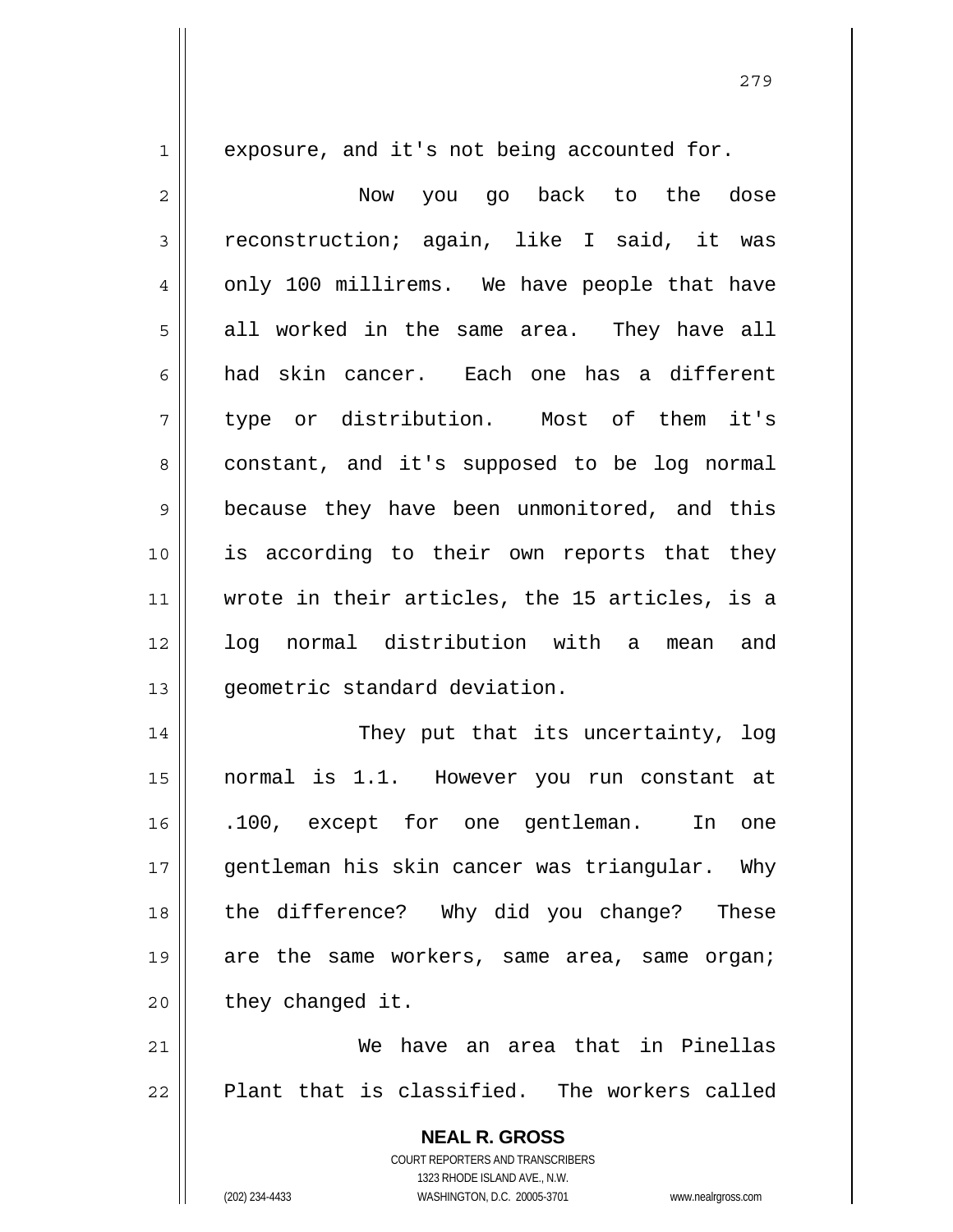1 2 3 4 5 6 7 8 9 10 11 12 13 14 15 16 17 18 19 20 21 it Heather. That is in Building 300. In the early years Building 300 was detached, then it became attached. The technical basis document says that there is 300 there. But however there is no other reference to it at all. In the baseline report that was done by DOE and Lockheed Martin, they have established and given out information that was not classified on 300. Tritium was there. How come the workers that were there in 300, that tritium dose is not attributed at all? We developed the facts and figures that we got from OSTI, OpenNet, all about the policies and procedures. And the baseline report back in Section K lists 28 radionuclides. DOL and also NIOSH, because DOL health physicists will state that NIOSH is using everything correctly, they completely ignored 27 radionuclides. That was potential exposure to those workers, and they will not use any of those.

Depleted uranium is one of those.

**NEAL R. GROSS** COURT REPORTERS AND TRANSCRIBERS 1323 RHODE ISLAND AVE., N.W. (202) 234-4433 WASHINGTON, D.C. 20005-3701 www.nealrgross.com

22

<u>280</u>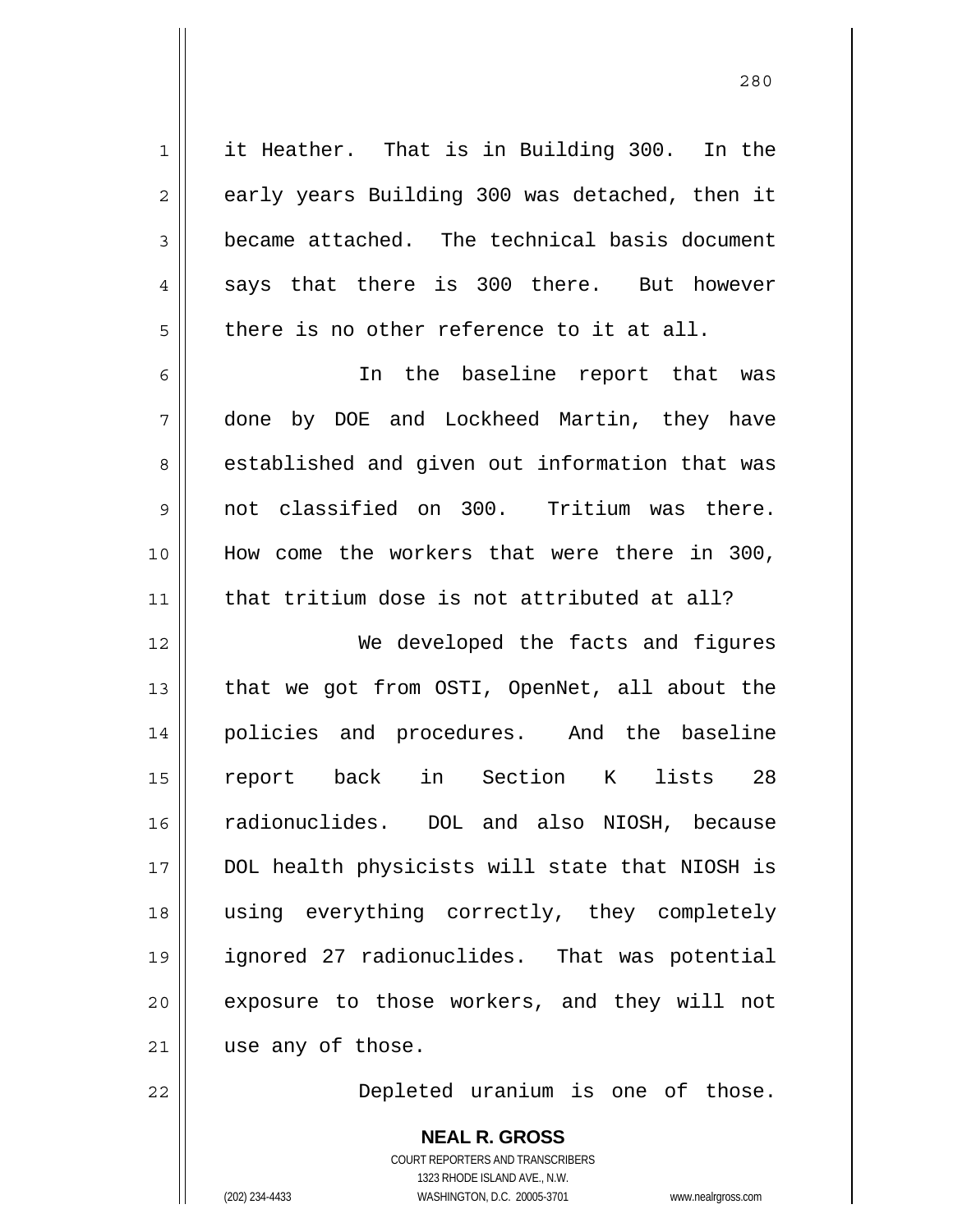They had uranium beds. They made the beds. They refurbished the beds, with the depleted uranium, and their own technical basis document they speak about depleted uranium. But yet according to them uranium exposure was never to any worker.

7 8 9 10 11 12 13 14 15 16 Environmental dose outside, they get over 2000 BQ's just on that north end, the reason being the pond was given the tritium water. They aerated it, then they sprayed it across the field. That is also where they buried drums. USGA did a survey back in the contamination era. What is this metal thing? In the northwest corner there were drums buried there. They had to pull them up and ship them to Savannah River.

17 18 19 20 21 They took another test, and guess what? In the northeast corner there are also drums. They had to go dig them out as well. To this day there is a sign from DOE saying, hazardous area, do not enter.

22

1

2

3

4

5

6

I wrote to NIOSH to the director

281

**NEAL R. GROSS**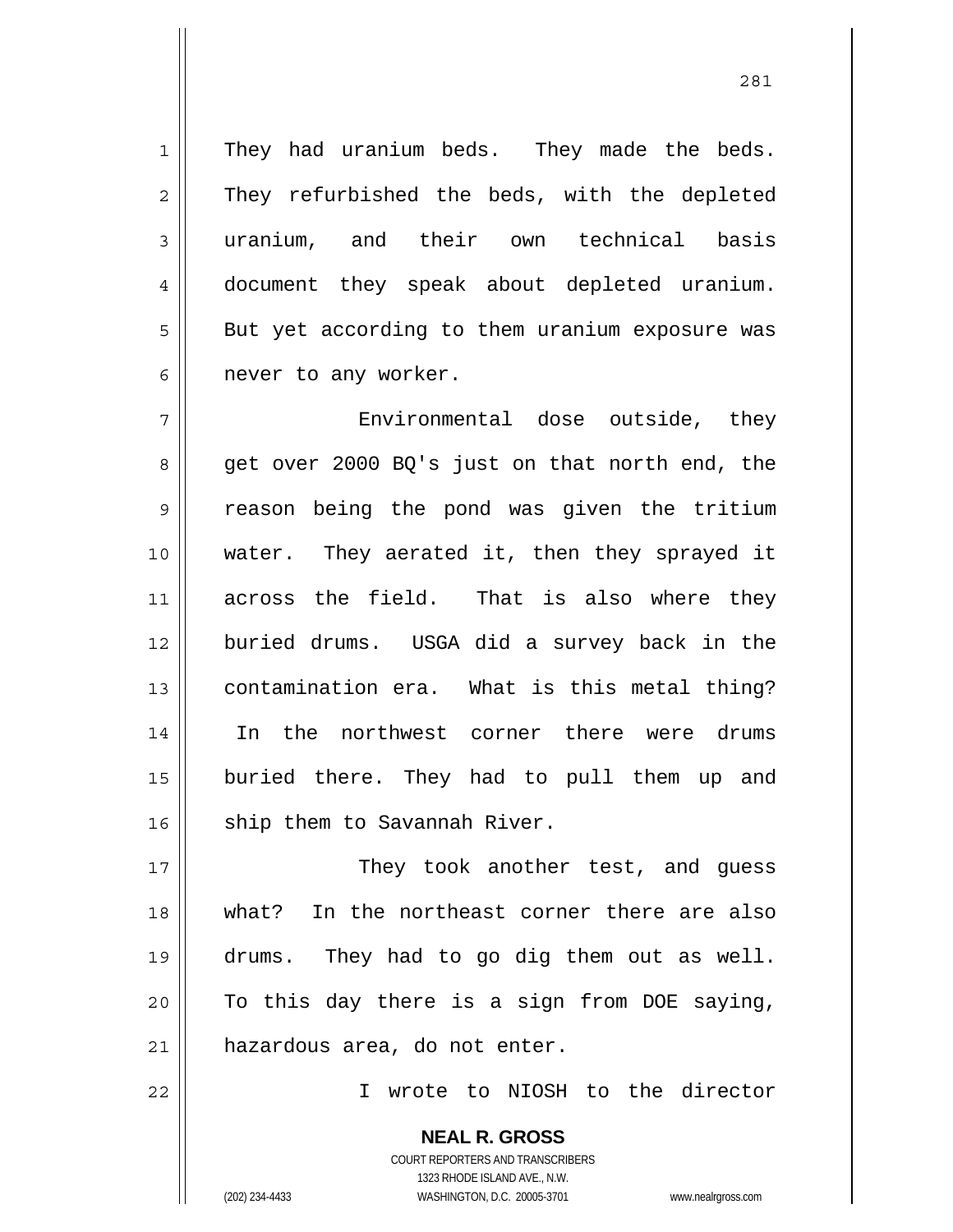1 2 3 4 5 6 7 8 9 10 11 12 13 14 about the Pinellas Plant doses. I requested a rework of all Pinellas Plant doses. In the technical basis document in November of 2006 that increased the assigned dose, the increased assigned dose went to .550, so 550 millirem. All the dose reconstructions before, they said, nope, we did it properly. In fact, she stated it was all done by proper methods, and regarding the neutrons we only monitor or we only acknowledge people that had significant exposures. This law says that the dose reconstruction is to be for any worker that may have potential exposure. You do not restrict.

<u>282</u>

15 16 17 18 19 20 21 22 In fact NIOSH in the very beginning of this program got in trouble with Congress because they were being restrictive. This is all doses are to be accounted for, and all potential doses. It doesn't mean if it's a little or a lot. You have got to acknowledge those doses were there, and they have potential doses.

> **NEAL R. GROSS** COURT REPORTERS AND TRANSCRIBERS 1323 RHODE ISLAND AVE., N.W. (202) 234-4433 WASHINGTON, D.C. 20005-3701 www.nealrgross.com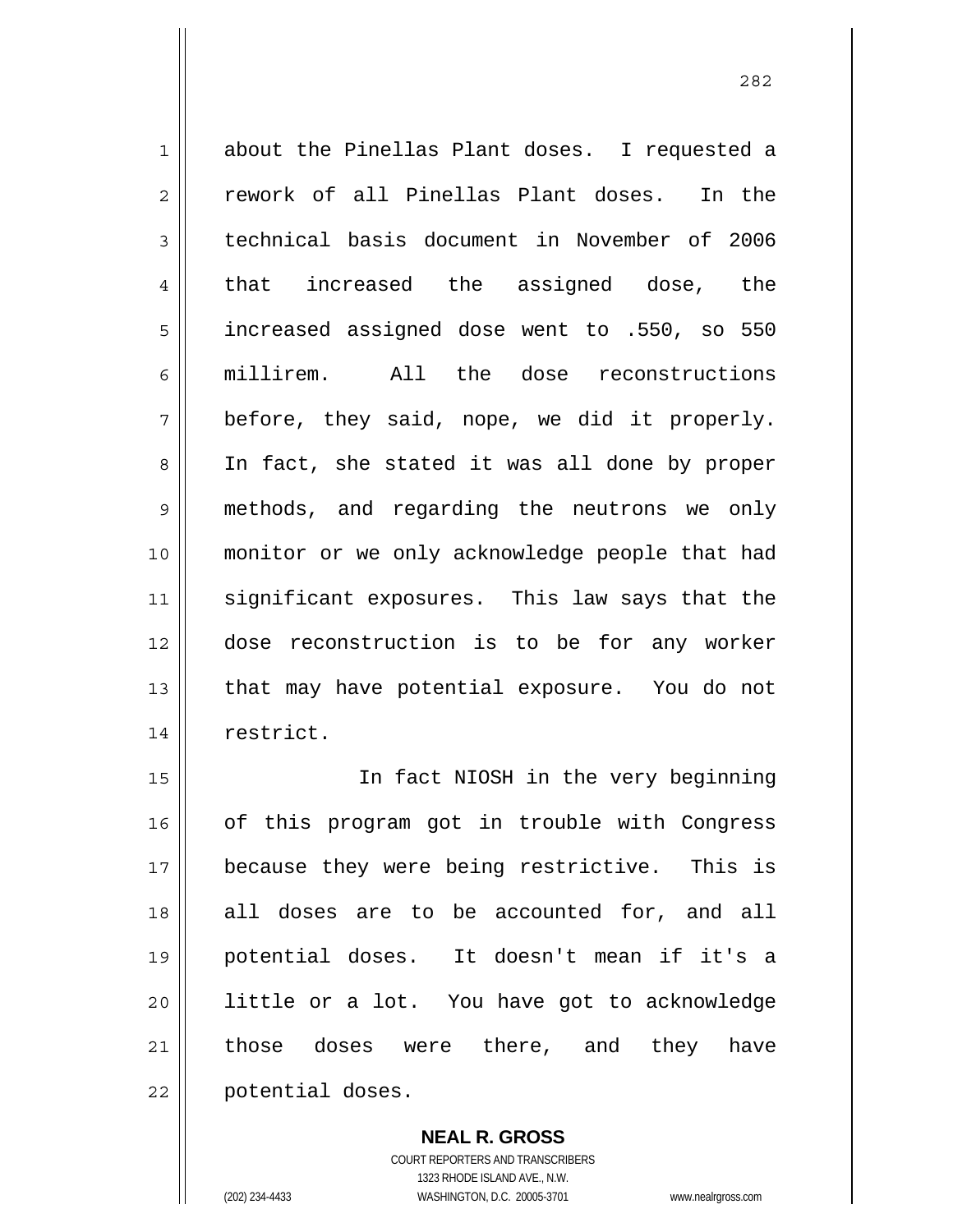| $\mathbf 1$    | The primary internal dose hazard at            |
|----------------|------------------------------------------------|
| $\overline{2}$ | Pinellas Plant came from tritium and           |
| 3              | plutonium. They admit it from Dr. Branch, but  |
| 4              | however, plutonium is not even used. They      |
| 5              | just used tritium. On their Pinellas           |
| 6              | template, it's .930 for photons, it's .930 for |
| 7              | tritium. Zero neutrons, zero everything else.  |
| 8              | And the REMS database in 1990, when you put    |
| 9              | in Lockheed-Martin, it shows there were        |
| 10             | neutron doses in those perimeters there.       |
| 11             | In 1997, this is after everything              |
| 12             | has left, because it stopped production in     |
| 13             | '92, and in '97 the decontamination was        |
| 14             | completely finished. Again it showed neutron   |
| 15             | exposure there as well. How come they are not  |
| 16             | using neutron doses?                           |
| 17             | Alpha: they refused to use alpha.              |
| 18             | In Table 6.6 of their own technical basis      |
| 19             | document it shows there are alpha rays there.  |
| 20             | It shows Krypton 85, cesium 137, and           |
| 21             | americium 241, U-238, U-235, U-234, plutonium  |
| 22             | 238, at 80 percent, plutonium 239 at 20        |

**NEAL R. GROSS** COURT REPORTERS AND TRANSCRIBERS

1323 RHODE ISLAND AVE., N.W.

(202) 234-4433 WASHINGTON, D.C. 20005-3701 www.nealrgross.com

 $\mathsf{II}$ 

<u>283</u>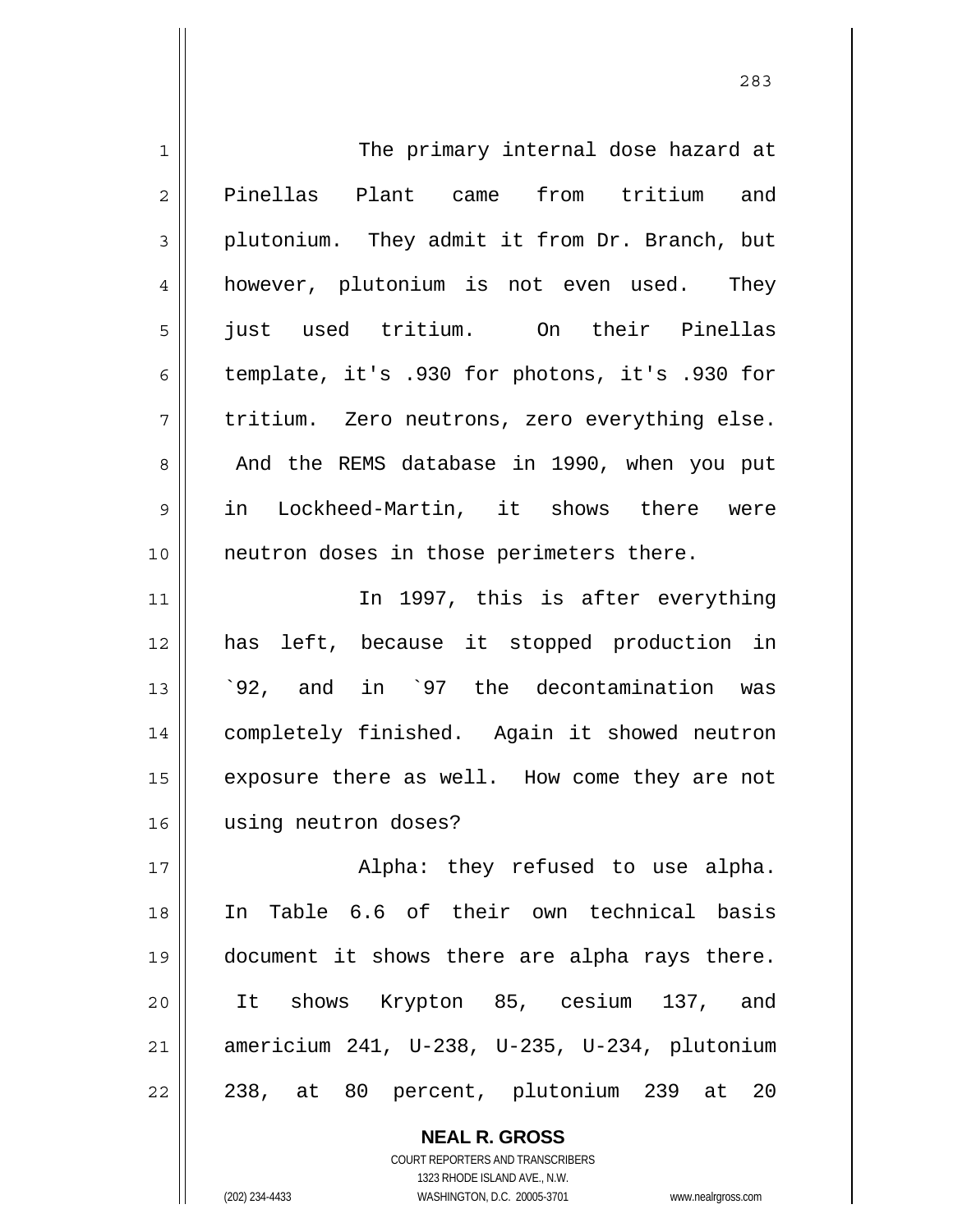percent. This is their own documentation, their own technical basis document, their own information that they are completely ignoring.

1

2

3

284

4 5 6 7 8 9 10 11 12 13 There is a list in here of equipment that produces this, as whenever they would test and everything they would X-ray that part. The industrial X-rays are not accounted for, and these people were exposed every time they took an X-ray when they tested that part. It is completely - the medical Xrays, unless it shows up in their medical record, they will not give them the medical occupational record.

14 15 16 17 18 19 20 21 22 However the nurse that they interviewed, and she was the one that took it, said I always took two views. It was done every year; two views. That happened all the way up to 1982. From then, guess what, she got an upgrade in her X-ray machine, and that's when they had exempted and non-exempted employees. And that's when they started the five year, three year, that combination. But

> **NEAL R. GROSS** COURT REPORTERS AND TRANSCRIBERS

1323 RHODE ISLAND AVE., N.W. (202) 234-4433 WASHINGTON, D.C. 20005-3701 www.nealrgross.com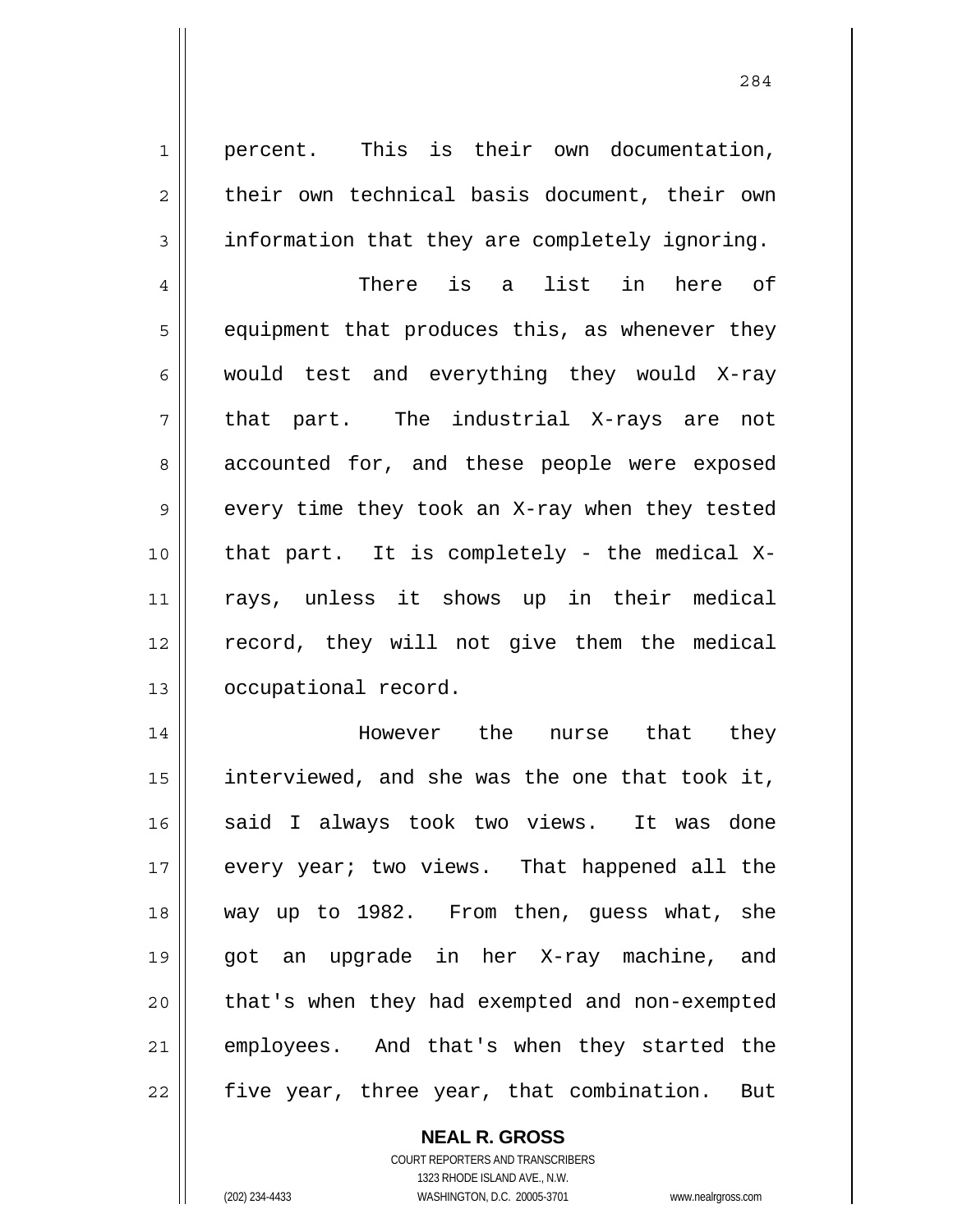| $\mathbf 1$    | still some of them had it every year.                                                               |
|----------------|-----------------------------------------------------------------------------------------------------|
| $\overline{2}$ | There are more issues. This will                                                                    |
| 3              | be followed up with a formal letter to the                                                          |
| 4              | Board with all my concerns, and also the                                                            |
| 5              | documentation.                                                                                      |
| 6              | Thank you for your time.                                                                            |
| 7              | CHAIR ZIEMER: Thank you. I would                                                                    |
| 8              | just remind you, Donna, that we now have a                                                          |
| 9              | Pinellas Work Group, so they certainly make                                                         |
| 10             | note of these issues that you raise as we go                                                        |
| 11             | forward with Pinellas. Thank you.                                                                   |
| 12             | Then let's hear from Richard Lee.                                                                   |
| 13             | MR. LEE: My name is Richard Lee as                                                                  |
| 14             | you just stated, and the only thing I can tell                                                      |
| 15             | you is, I worked in the Savannah River site                                                         |
| 16             | 1980 to 1994. I started off<br>in<br>from                                                           |
| 17             | construction as a pipe fitter and a welder,                                                         |
| 18             | I wound up being<br>in<br>and<br>management                                                         |
| 19             | construction.                                                                                       |
| 20             | can tell you the standard<br>I.                                                                     |
| 21             | procedures that was done on a daily basis as                                                        |
| 22             | far as operations goes. I was based out of                                                          |
|                | <b>NEAL R. GROSS</b>                                                                                |
|                | COURT REPORTERS AND TRANSCRIBERS                                                                    |
|                | 1323 RHODE ISLAND AVE., N.W.<br>(202) 234-4433<br>WASHINGTON, D.C. 20005-3701<br>www.nealrgross.com |

 $\mathsf{I}$ 

<u>285</u>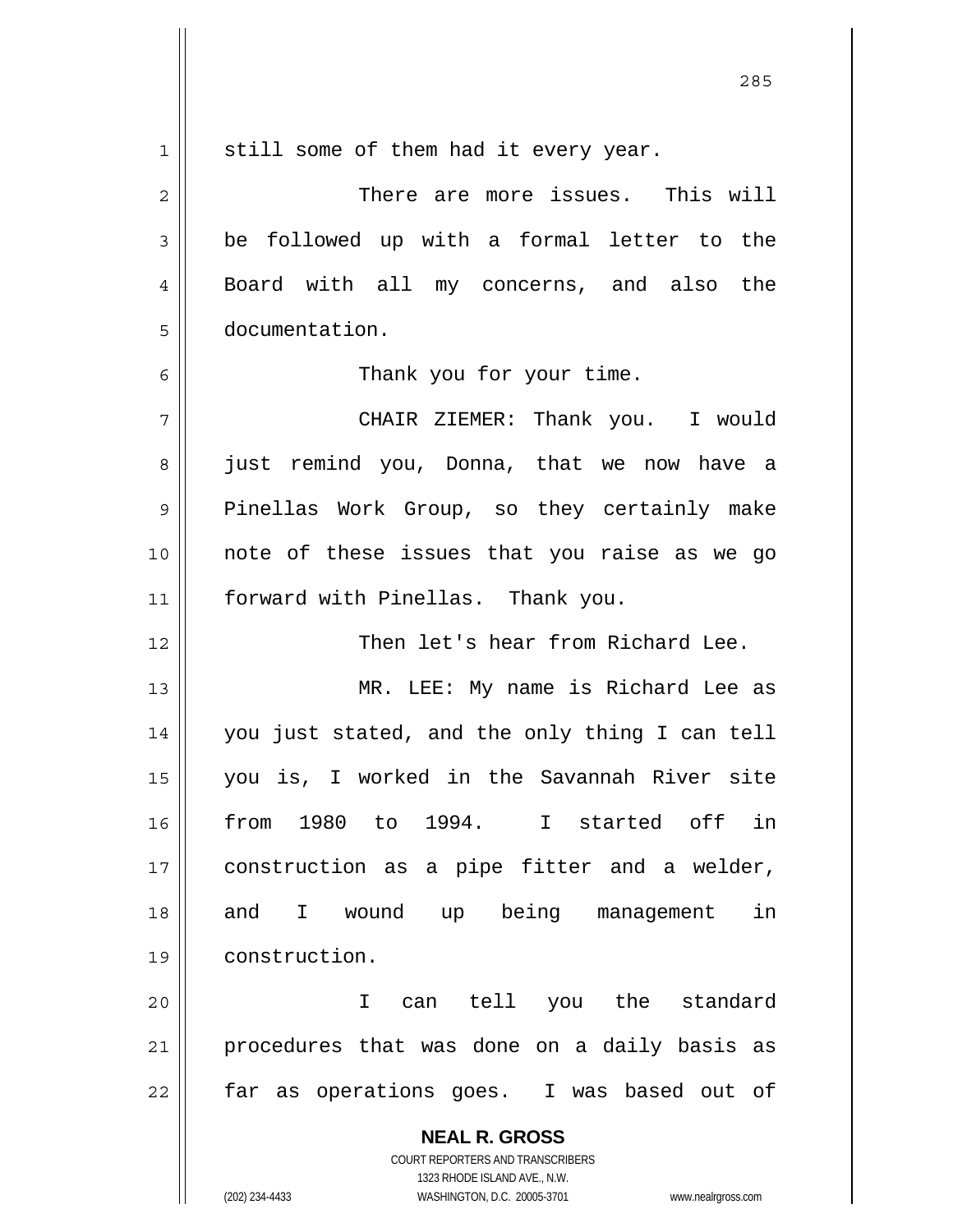central shops. I worked all the shut downs in all the various areas. I had a Q clearance, I could go just about anywhere on the site. I didn't need to be escorted. I did a lot of escorting.

6 7 8 9 10 11 12 13 When we went into areas the only time we ever wore a film badge or had a pencil which was a dosimeter was what they called a hot spot or a hot area like a reboiler; then they'd put it on us. Other than that we went into -20, -40, all over the area, never required to wear anything but possibly white coveralls, as far as a worker goes.

14 15 16 17 18 19 20 21 When I first started out there from my concern I quested an HP, health physics, guys on a line break we were doing, and pretty well got chewed out and kind of threatened to run out of the area, so I learned real quick, you keep your mouth shut, keep your job, do your job, protect yourself the best you can within the guidelines that they give you.

But that was the norm for

**NEAL R. GROSS** COURT REPORTERS AND TRANSCRIBERS

1323 RHODE ISLAND AVE., N.W.

22

1

2

3

4

5

(202) 234-4433 WASHINGTON, D.C. 20005-3701 www.nealrgross.com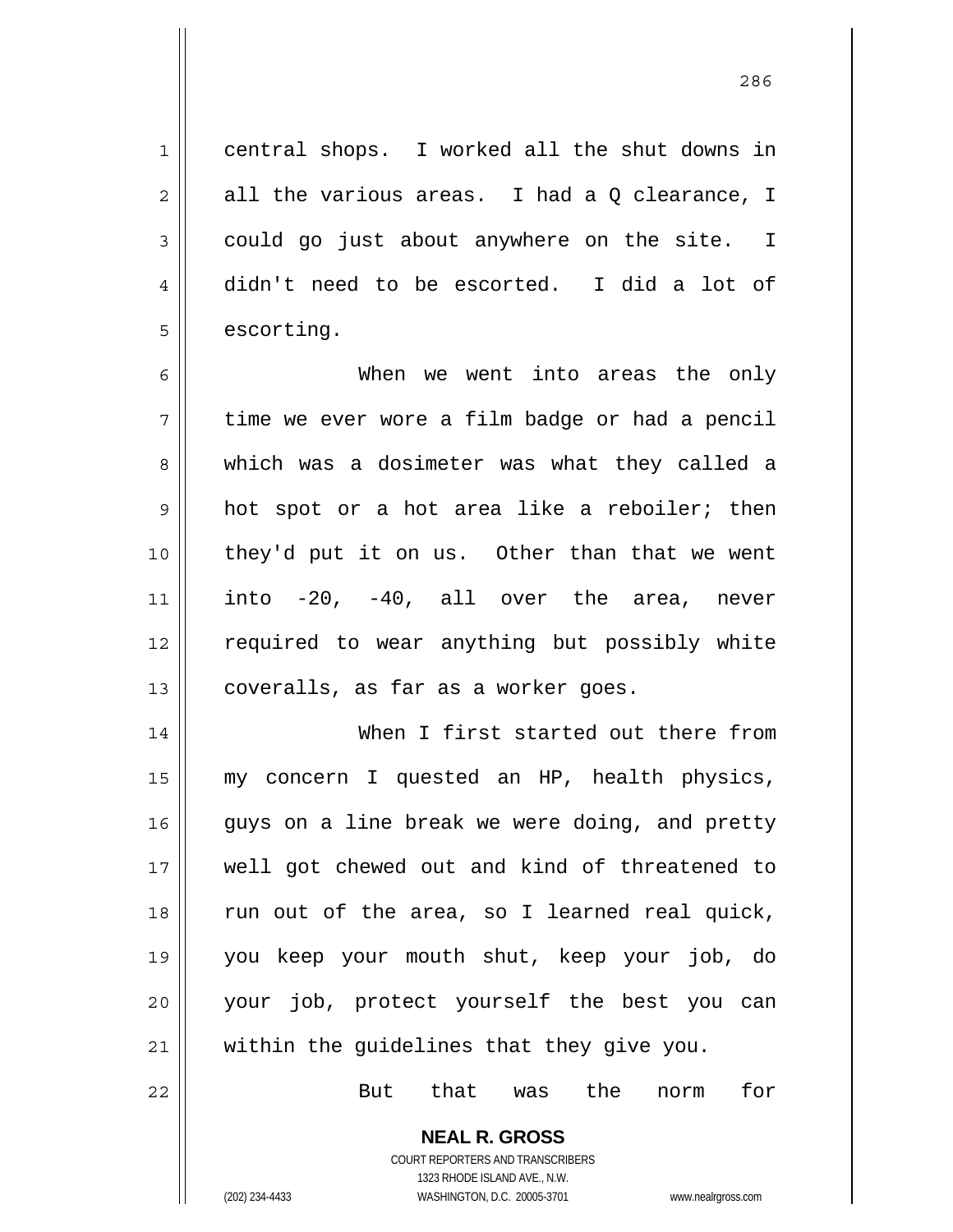1 2 3 4 5 6 7 8 9 10 11 12 construction. I was also the gentleman that did the heat exchanges in 100C, the decon. They would assign us, or assign myself either an apprentice or another fitter, but I was the guy that was on it all the time. We had nothing there other than plastic suits. We did all the hookup, the flushing. Unhooked it, bolted it back up, called the boilermakers to come to get it, that came from the Ford building and were returned to the Ford building. We did a line break one time in

13 14 15 16 17 18 19 20 21 22 100C. Half the time they didn't even know who was in the buildings. There was myself and another fitter. We were bolting up a six-inch flange, 300-pound flange, up in the rooftop. We climbed up there. We were putting the flange up, trying to pin it. We noticed operations had come in in plastic suits below us. Before we knew what was going on, they made a line break; an alarm went off; I got an uptake of tritium, got an uptake of nine,

> **NEAL R. GROSS** COURT REPORTERS AND TRANSCRIBERS

> > 1323 RHODE ISLAND AVE., N.W.

(202) 234-4433 WASHINGTON, D.C. 20005-3701 www.nealrgross.com

<u>287 and 287</u>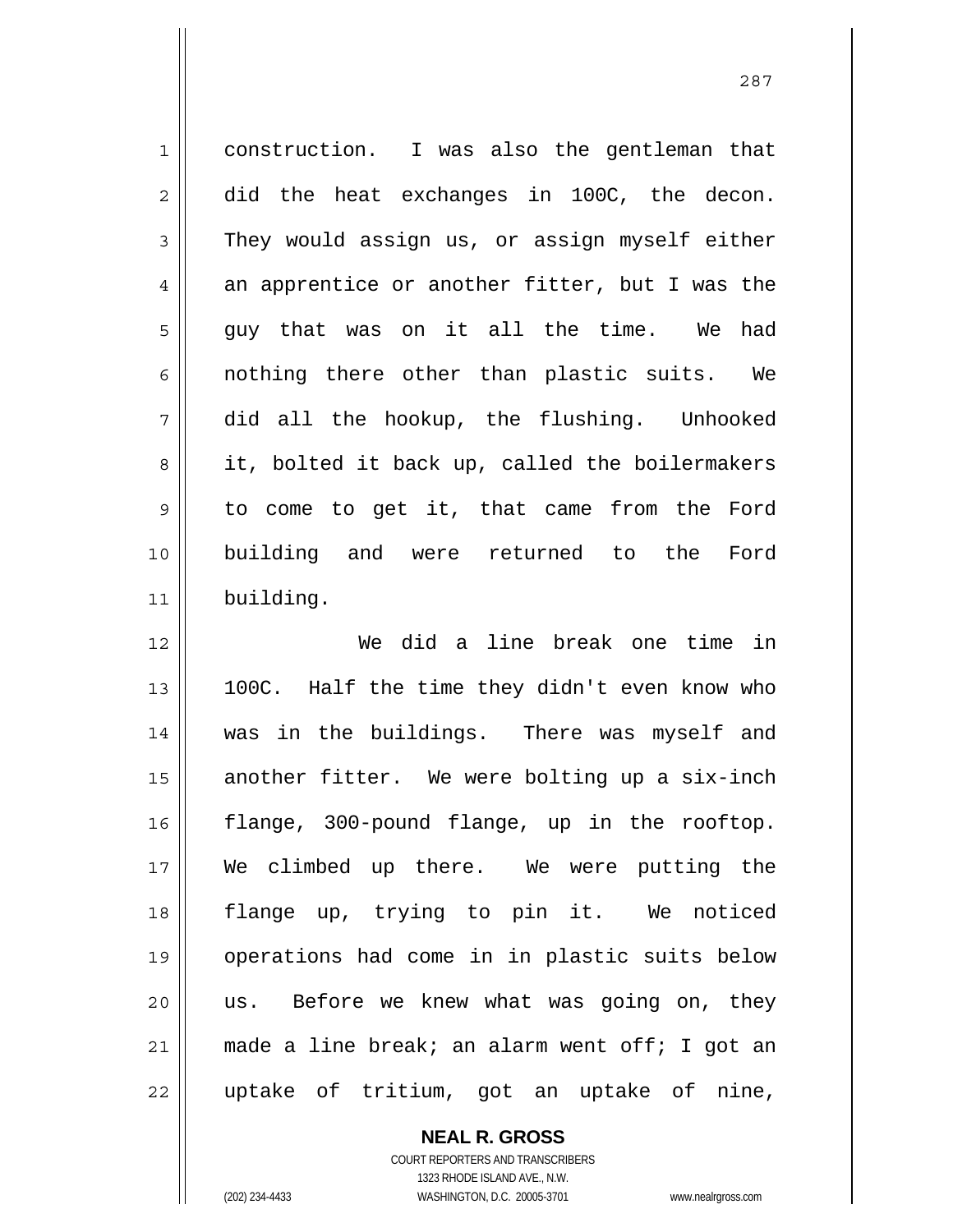before they could get us out. We were never notified or told. My general foreman had to come in. Of course we were already - when the alarm went off we were already trying to get out and get down. But that was just neglect was all that was on their part.

<u>288</u>

7 8 9 10 11 12 13 14 15 16 17 18 19 20 21 22 When I went into the Bechtel side as management as a cost engineer, since I had the clearance that I had, I went into all of the areas; even escorted the other cost engineers for us to do walk downs. We would notify the project manager of the jobs that we needed to do, then they were supposed to set up everything. We'd go in the areas, and I can't remember not one time of ever wearing a film badge or a pencil in all the areas. I went in from 700 area in the weapons to all the 100 areas, to the canyons, F&H area, we went all over the site. And that was for a lot of years, and we were never required a wear a film badge. And I kind of thought it a little strange, but I knew in construction we

## **NEAL R. GROSS**

COURT REPORTERS AND TRANSCRIBERS 1323 RHODE ISLAND AVE., N.W. (202) 234-4433 WASHINGTON, D.C. 20005-3701 www.nealrgross.com

1

2

3

4

5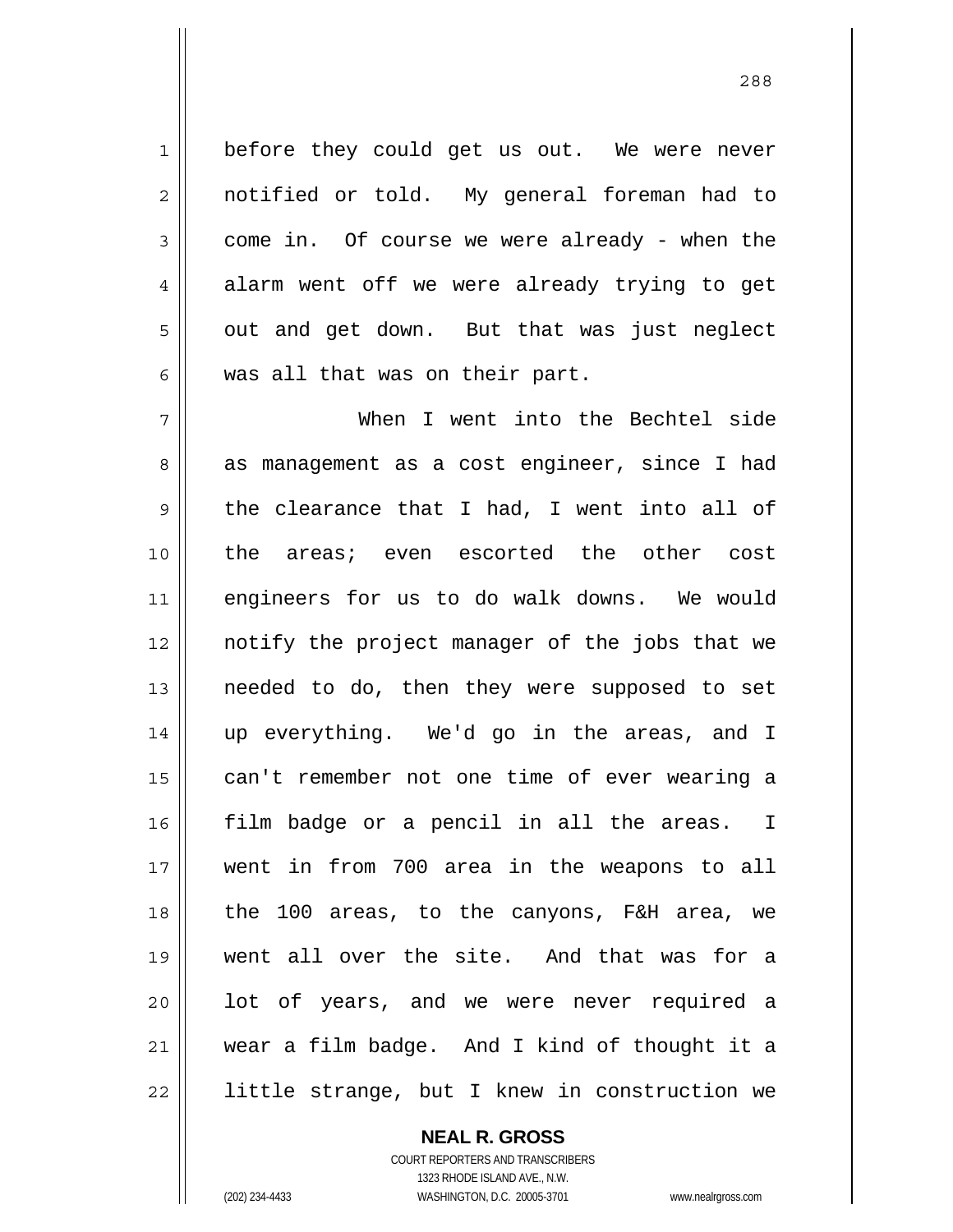**NEAL R. GROSS** COURT REPORTERS AND TRANSCRIBERS 1323 RHODE ISLAND AVE., N.W. (202) 234-4433 WASHINGTON, D.C. 20005-3701 www.nealrgross.com 1 2 3 4 5 6 7 8 9 10 11 12 13 14 15 16 17 18 19 20 21 22 always had to wear coveralls. I'm kind of making a pun, now I'm in a lab coat and booties, and I thought that was pretty good. But that was the standard for the day. I mean there just wasn't what everybody thinks there was. There wasn't all this protection that everybody thinks is there, and I was the one physically on hand. All of us, all the construction workers, we all know that's how it operated. And I thought it was important that you all know that in case you have a misconception of actually how it went down, and how it was on the site. And that's basically all I have. CHAIR ZIEMER: Thank you very much. MR. LEE: Thank you. CHAIR ZIEMER: Let's see, I have Wayne Knox on the list. I think we heard from Wayne yesterday. Yes, Wayne, you are back. I will give you 10 more minutes. MR. KNOX: One more time. CHAIR ZIEMER: Okay.

<u>289 and 289 and 289 and 289 and 289 and 289 and 289 and 289 and 289 and 289 and 289 and 289 and 289 and 289 and 289 and 289 and 289 and 289 and 289 and 289 and 289 and 289 and 289 and 289 and 289 and 289 and 289 and 289 a</u>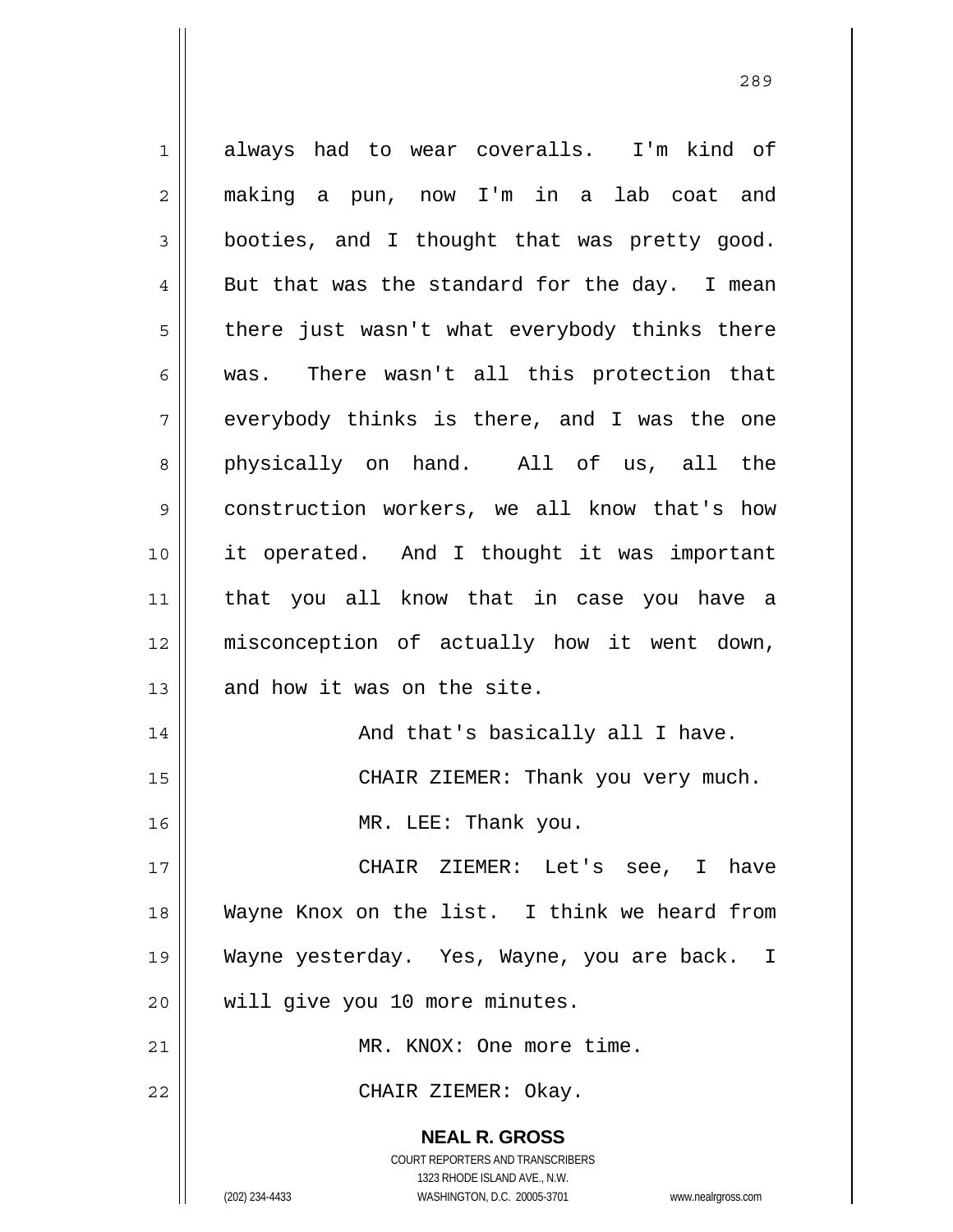|    | 290                                           |
|----|-----------------------------------------------|
| 1  | MR. KNOX: We drove all the way back           |
| 2  | to Atlanta just to talk to you one more time. |
| 3  | CHAIR ZIEMER: Stay close to the mic           |
| 4  | here.                                         |
| 5  | MR. KNOX: I'm a wanderer.                     |
| 6  | CHAIR ZIEMER: Well, you can't                 |
| 7  | wander here; we won't have a record of what   |
| 8  | you say.                                      |
| 9  | MR. KNOX: Very good. I will try to            |
| 10 | stay put.                                     |
| 11 | My name is Wayne Knox, and I                  |
| 12 | addressed you before. I was a military        |
| 13 | captain in the `60s in radiation physics. I   |
| 14 | major in the military assigned to<br>a<br>was |
| 15 | Eisenhower Hospital in Augusta, Georgia, in   |
| 16 | nuclear medicine science. And I spent many    |
| 17 | years, 15 years, supporting the<br>Nuclear    |
| 18 | Regulatory Commission on the<br>regulatory    |
| 19 | development and compliance side of the house, |
| 20 | and doing and operating on inspection teams.  |
| 21 | have evaluated over 50 percent of U.S.<br>I.  |
| 22 | nuclear power plants on behalf of the Nuclear |

**NEAL R. GROSS** COURT REPORTERS AND TRANSCRIBERS 1323 RHODE ISLAND AVE., N.W.

 $\mathbf{I}$ 

(202) 234-4433 WASHINGTON, D.C. 20005-3701 www.nealrgross.com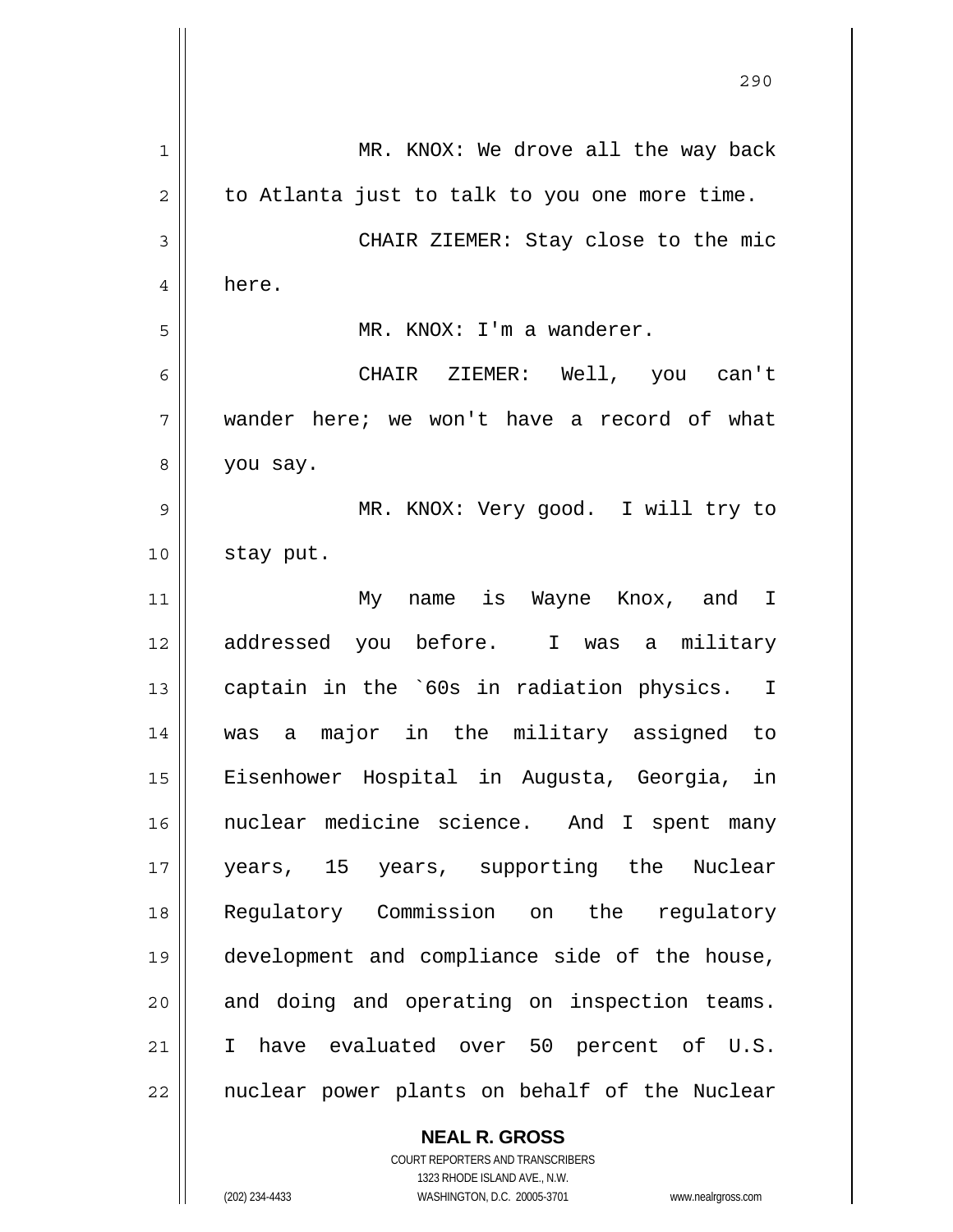1 Regulatory Commission.

| $\overline{c}$ | I have even functioned on the DOE              |
|----------------|------------------------------------------------|
| $\mathfrak{Z}$ | Tiger teams, and many special<br>Nuclear       |
| $\overline{4}$ | Regulatory Commission teams.                   |
| 5              | I want to talk to you about the                |
| 6              | real world and this is what a number of people |
| 7              | have been trying to tell you: the real world   |
| 8              | is different from what you think it is.        |
| 9              | I spent some time in the DOE's                 |
| 10             | environment working up at Hanford.<br>I've     |
| 11             | worked over here at Savannah River. And I      |
| 12             | support - of course I can't certify everything |
| 13             | that they say, but I have observed many of     |
| 14             | these things. I am a protege of Dr. Karl       |
| 15             | Morgan. Dr. Morgan was almost like a father    |
| 16             | to me. We spent a lot of time together after   |
| $17$           | school working in his little greenhouse and    |
| 18             | over at his house talking to him about health  |
| 19             | physics and what went on in the real world.    |
| 20             | He knew some real world stories. He even told  |
| 21             | me - and he was almost tearful when he told me |
| 22             | about a black man that had an accident up at   |

**NEAL R. GROSS**

COURT REPORTERS AND TRANSCRIBERS 1323 RHODE ISLAND AVE., N.W. (202) 234-4433 WASHINGTON, D.C. 20005-3701 www.nealrgross.com

<u>291</u>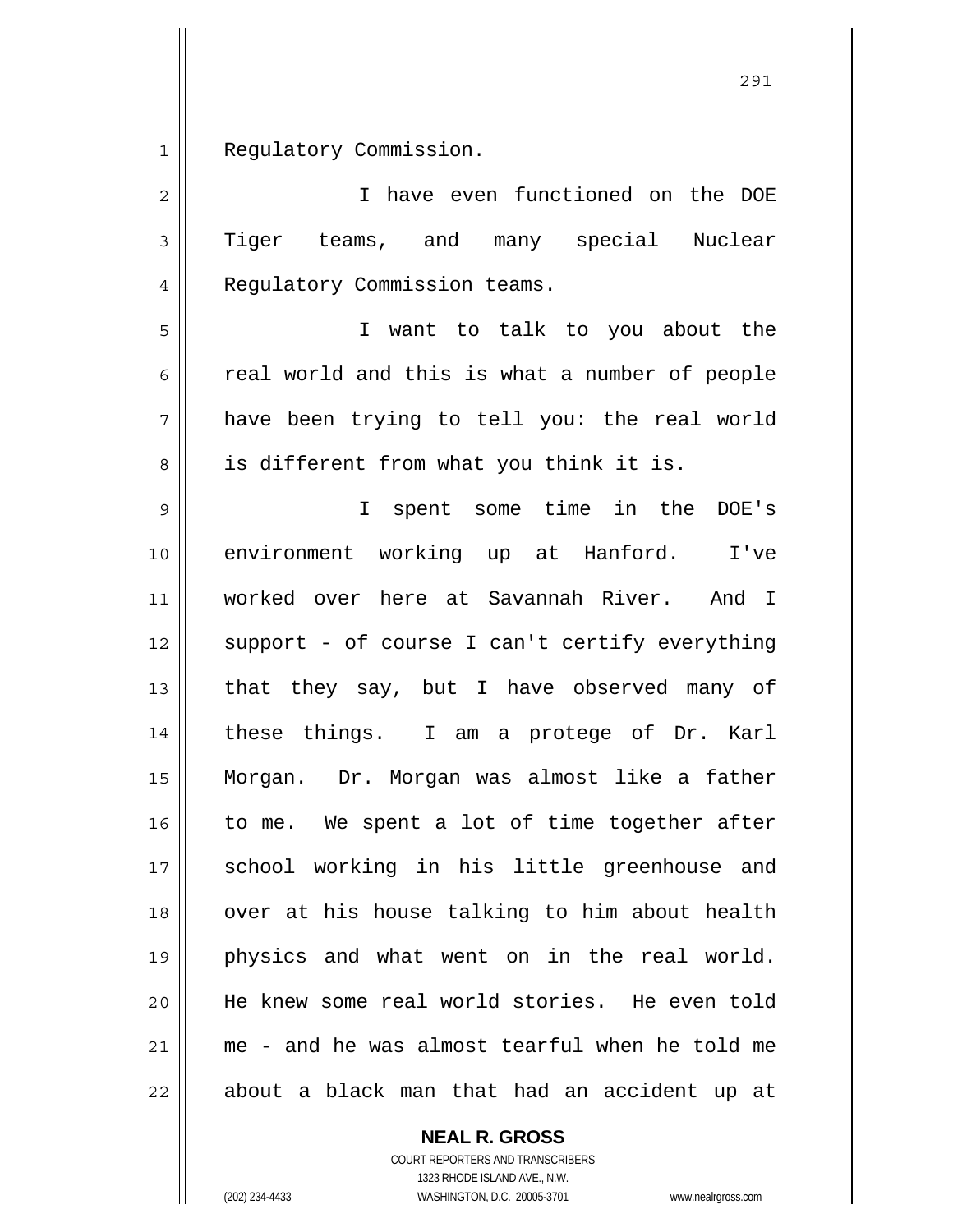Oak Ridge and they brought him in and injected plutonium into his veins. And people - now I can't prove that, but I suspect that knowing Dr. Morgan it was true. And some people up at Oak Ridge might indeed know that.

6 7 8 9 10 11 12 13 I say that to say, the real world is different from what you perceive it. I worked as an operational health physicists. We're the knuckle draggers of the group. We have to get the work done, in spite of all the elegant models, in spite of all the weird worded procedures, and even the regulatory requirements. We have to get the work done.

14 15 16 Today I want to address a single point, only a single one, and it concerns regulatory compliance.

17 18 19 20 21 22 My client, I like to call her my client but she is my friend, she is sitting back there. She is the claimant. Mrs. Beulah Lindsay drove back down here from Atlanta for me to address this single point with you.

> **NEAL R. GROSS** COURT REPORTERS AND TRANSCRIBERS 1323 RHODE ISLAND AVE., N.W. (202) 234-4433 WASHINGTON, D.C. 20005-3701 www.nealrgross.com

1

2

3

4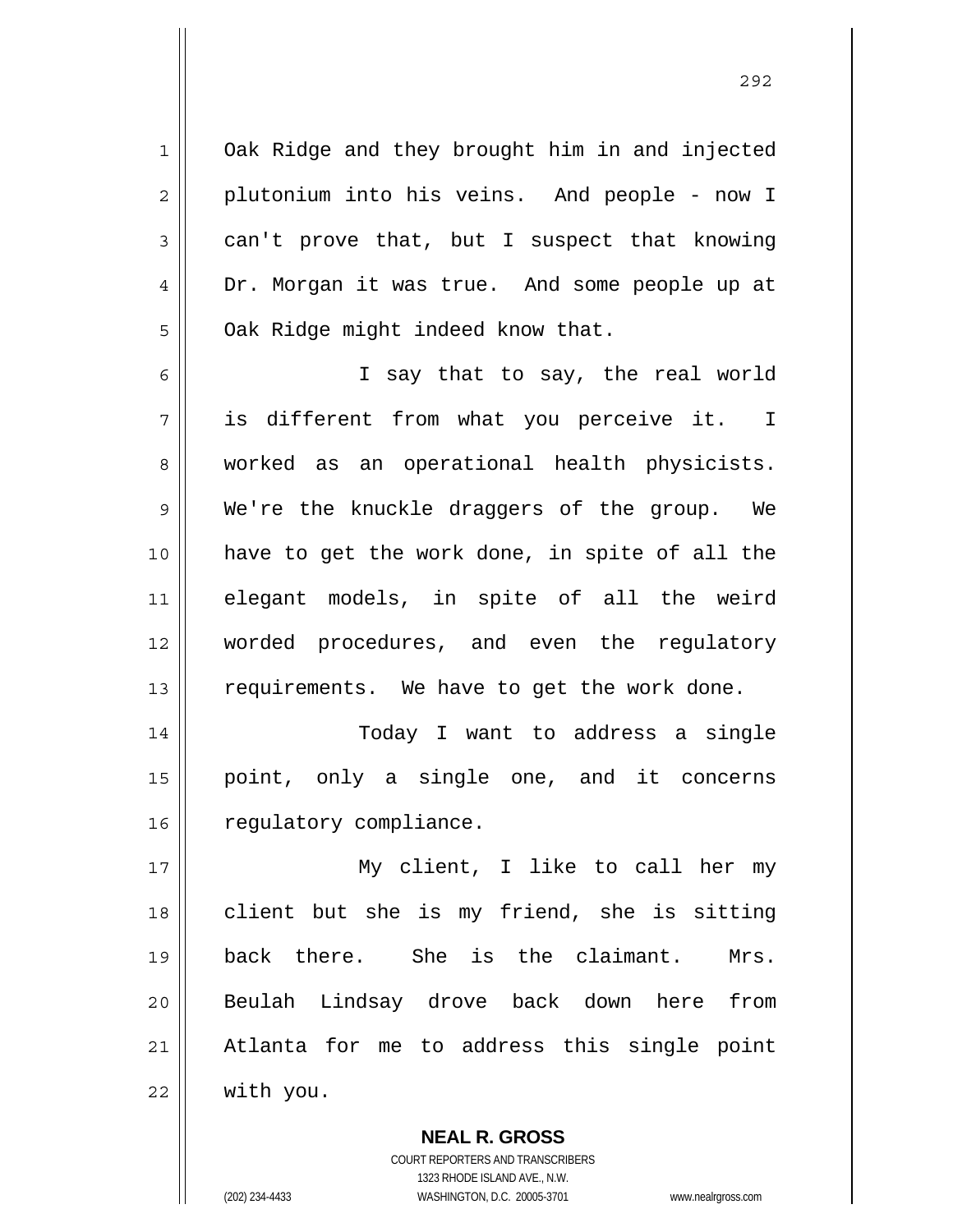**NEAL R. GROSS** COURT REPORTERS AND TRANSCRIBERS 1 2 3 4 5 6 7 8 9 10 11 12 13 14 15 16 17 18 19 20 21 22 We - I reviewed all of her father's data and I found where there was a regulatory shall I say oversight at this point let's not call it a noncompliance; but it is a regulatory noncompliance. This is the letter that was sent to you from her lawyer. And I quite frankly was expecting some type of reply from you. It was not a threatening letter; it just laid out the facts for your review. Next she received this letter here, which did not even address the information that I provided to you, and at this point I would like to call it a purely regulatory oversight, because it is if I were looking at it from a Nuclear Regulatory Commission or a DOE perspective, it is not - it will be not in compliance with the regulations. Basically what I discovered was that DOE, the DOL, directed NIOSH - I think that is the way the procedure flows - to use IREP in order to calculate the Probability of

<u>293</u>

1323 RHODE ISLAND AVE., N.W.

(202) 234-4433 WASHINGTON, D.C. 20005-3701 www.nealrgross.com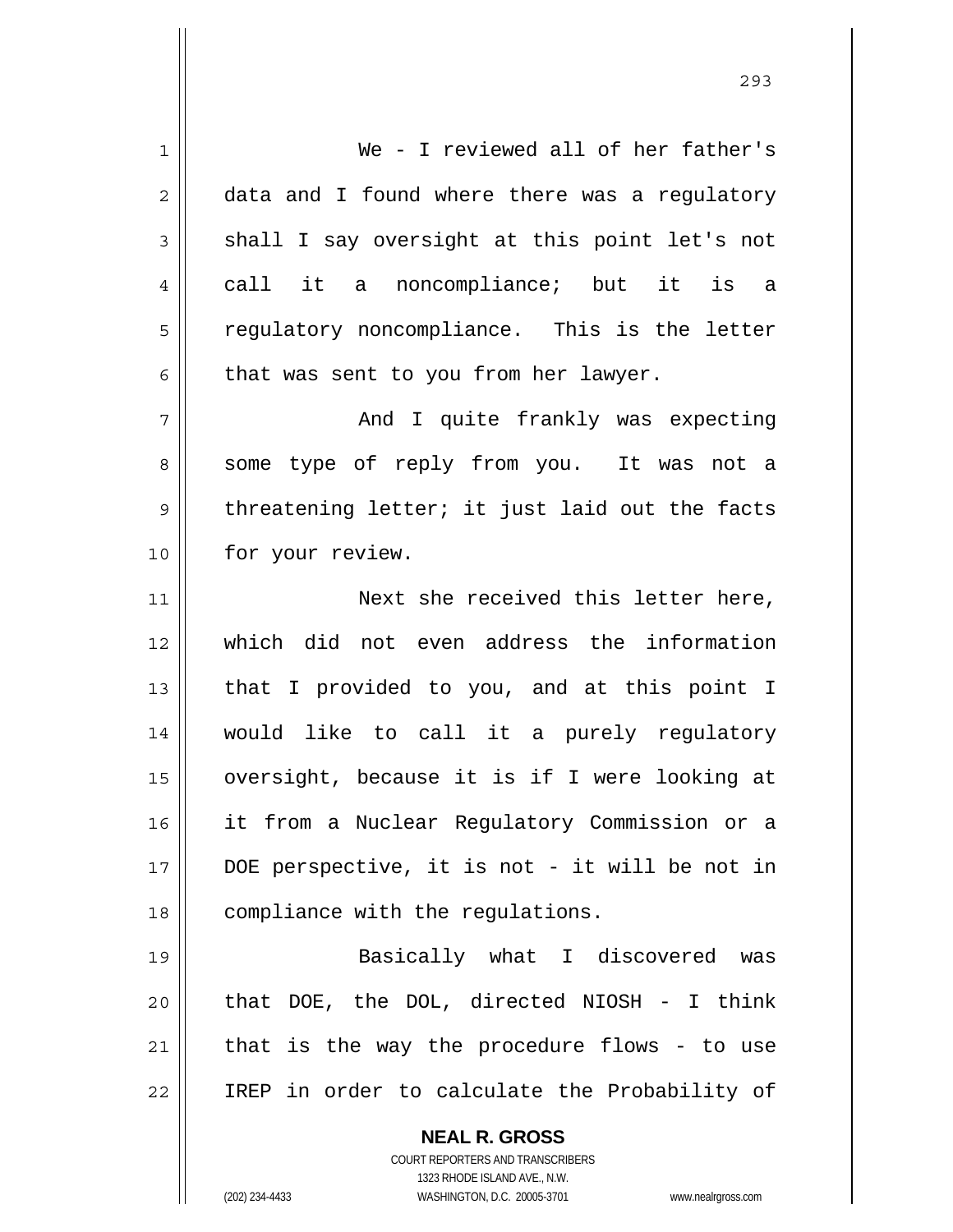| $\mathbf 1$    | Causation of Mr. Lindsay's death from cancer.  |
|----------------|------------------------------------------------|
| 2              | NIOSH made a calculation<br>and                |
| $\mathfrak{Z}$ | determined that the Probability of Causation   |
| $\overline{4}$ | was 32 percent. And it was due to cancer of    |
| 5              | the stomach that had metastasized to the lymph |
| 6              | node, the liver and the lungs.                 |
| 7              | Based upon your regulations, your              |
| 8              | regulations, there is no process in which - or |
| 9              | shall I say it's unlikely that cancer would    |
| 10             | move from the stomach to the lungs, that route |
| 11             | is closed off, and as such, the lung cancer    |
| 12             | now becomes a secondary or primary, and based  |
| 13             | on your regulations when you have an unknown,  |
| 14             | an unknown primary, it requires you to go back |
| 15             | and evaluate all of the possible primaries and |
| 16             | select the greatest one of those, and include  |
| 17             | that in your calculation for the effective     |
| 18             | Probability of Causation.                      |
| 19             | That is now Mrs. Lindsay's father              |
| 20             | PoC would be calculated based upon<br>two      |
| 21             | primaries instead of one. I can show you in    |
| 22             | more detail what it's about. I passed around   |

**NEAL R. GROSS** COURT REPORTERS AND TRANSCRIBERS 1323 RHODE ISLAND AVE., N.W. (202) 234-4433 WASHINGTON, D.C. 20005-3701 www.nealrgross.com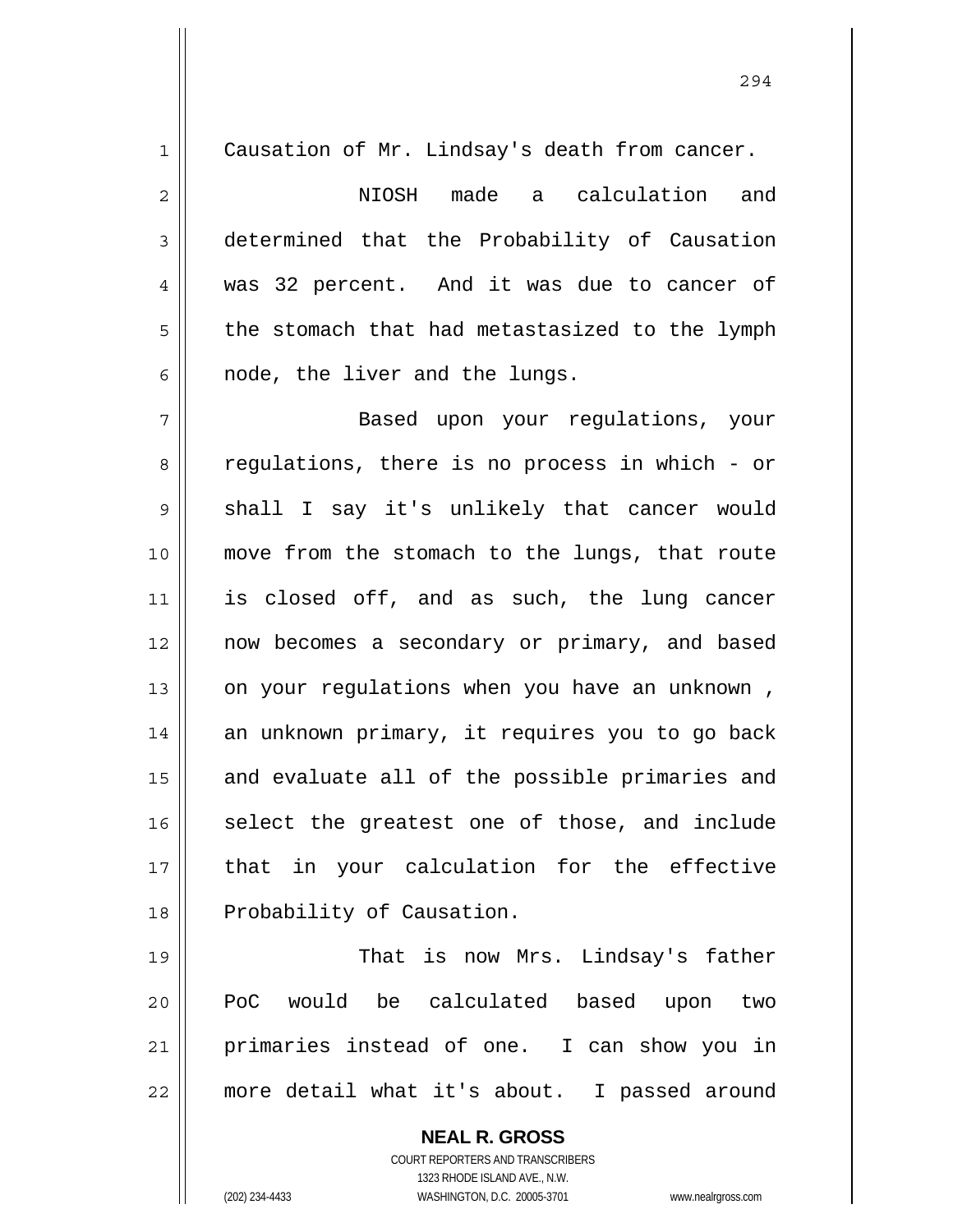1 2 3 4 5 6 7 8 9 10 11 12 13 14 15 16 to you a little map on how that process works. Basically again based upon your regulation you should have looked at the stomach cancer and it had lung cancer metastasis to the lungs. What you should do is go to your secondary cancers, lung, and see if there is stomach cancer in that field. Stomach cancer is not mentioned as a place in which - that is the lung is not mentioned as a place in which stomach cancer would move. So therefore you should have considered two primary cancers: stomach and perhaps one of these others. And that process is laid out in the procedures; it's laid out in this description that I provide to you. And I am requesting that the Board follow the regulatory requirements.

17 18 19 20 21 22 CHAIR ZIEMER: Thank you very much, Wayne. I can't help but making a couple of remarks, the first of which is to make sure that you understand that virtually everyone on this Board has had some considerable real world experience, including two of whom had

> COURT REPORTERS AND TRANSCRIBERS 1323 RHODE ISLAND AVE., N.W. (202) 234-4433 WASHINGTON, D.C. 20005-3701 www.nealrgross.com

**NEAL R. GROSS**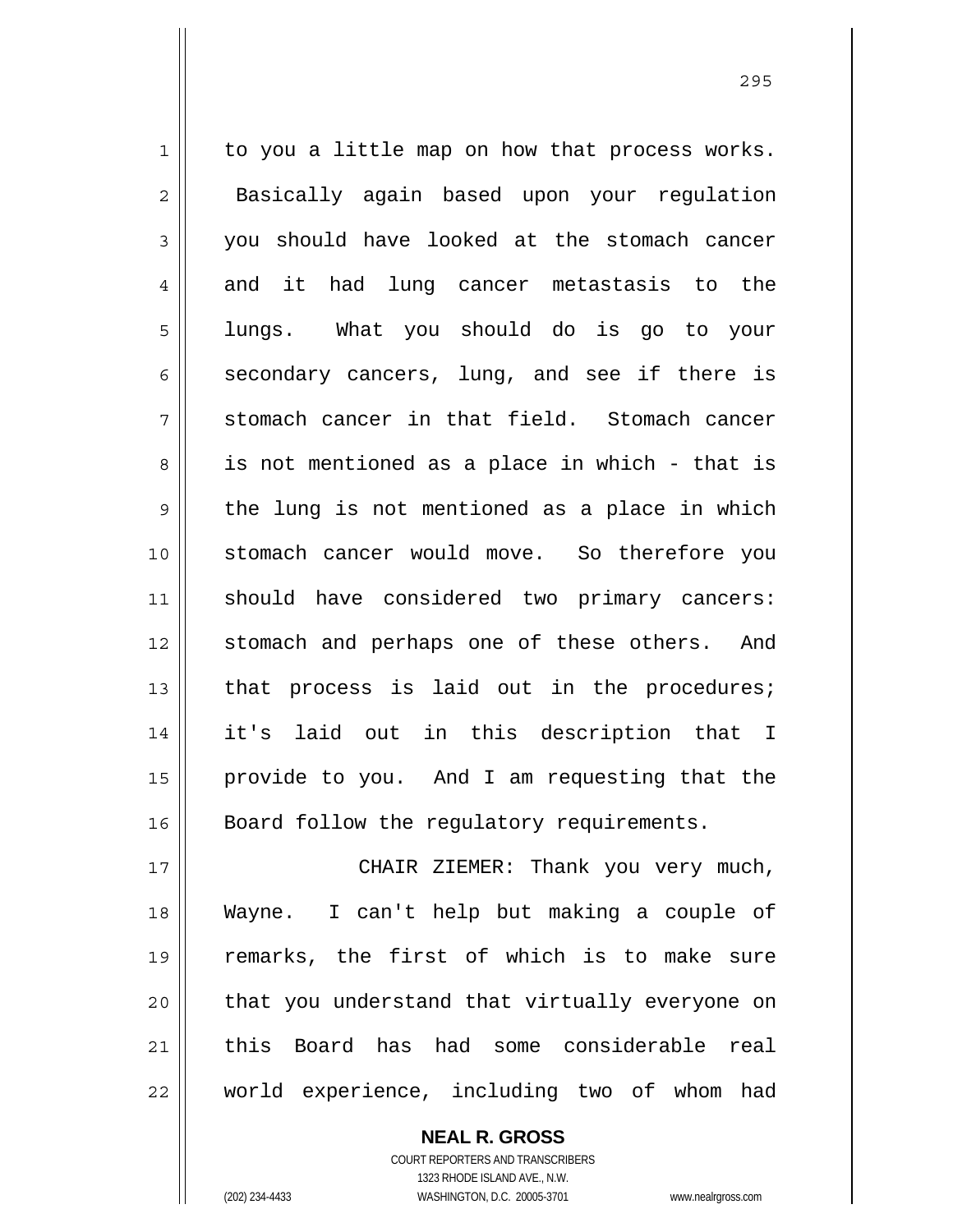| $\mathbf 1$    | that experience with K.Z. Morgan. So you have            |
|----------------|----------------------------------------------------------|
| $\overline{2}$ | a common bond with some of the folks here.               |
| 3              | MR. KNOX: Okay.                                          |
| 4              | CHAIR ZIEMER: Number two, I think I                      |
| 5              | should point out that the PoC calculation is             |
| 6              | actually done by Labor using the NIOSH                   |
| 7              | recommended method. NIOSH does not do the                |
| 8              | PoC; they do the dose reconstruction, just so            |
| 9              | that is clear.                                           |
| 10             | Thirdly I wanted to make sure you                        |
| 11             | understand that this Board does not do the               |
| 12             | dose reconstructions, nor do we review them              |
| 13             | for claimants. The dose reconstructions are              |
| 14             | done by dose reconstructors. We do audit                 |
| 15             | random samples of the dose reconstructions,              |
| 16             | but the important thing here I think for this            |
| 17             | information needs to feed back to Labor which            |
| 18             | does some essential determinations of<br>the             |
| 19             | cancers and so on.                                       |
| 20             | So I want to make sure it gets in                        |
| 21             | the right stream, and there are folks here               |
| 22             | that can help make sure that the points you              |
|                | <b>NEAL R. GROSS</b><br>COURT REPORTERS AND TRANSCRIBERS |

1323 RHODE ISLAND AVE., N.W.

 $\begin{array}{c} \hline \end{array}$ 

(202) 234-4433 WASHINGTON, D.C. 20005-3701 www.nealrgross.com

<u>296 - Andrej Amerikaanse konstantinoplera (</u>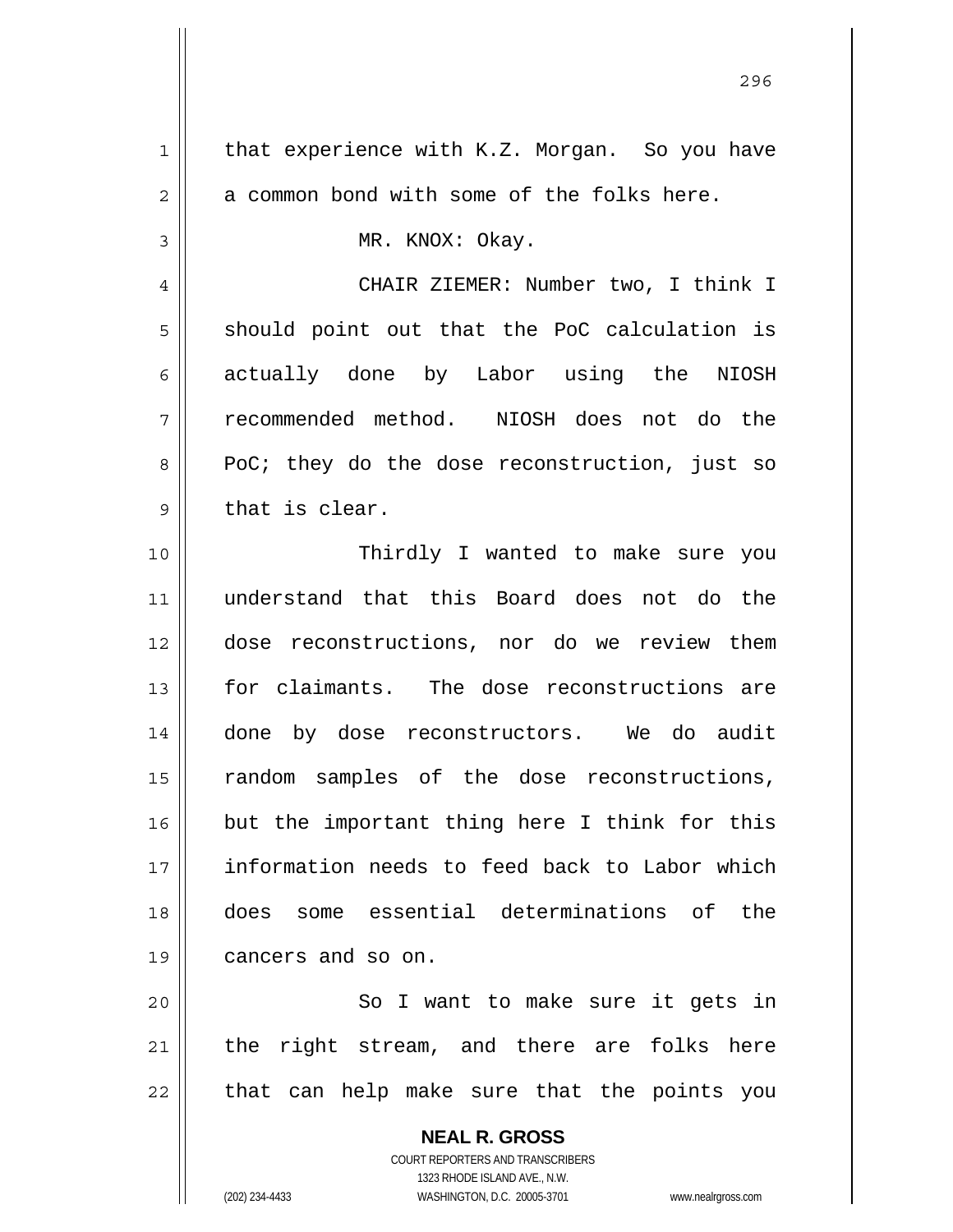**NEAL R. GROSS** COURT REPORTERS AND TRANSCRIBERS 1 2 3 4 5 6 7 8 9 10 11 12 13 14 15 16 17 18 19 20 21 22 are making get to the right people who are involved in this particular claim, because the Board cannot under the law get involved in this particular claim. But perhaps, Jeff, I don't know if you can help Mr. Knox or Dr. Knox get to the right person. We just want to make sure your information gets to the right place, so that it can be considered as needed, okay. MR. KNOX: I do not have a Ph.D. I have a master's, so you may address me as Master Knox. CHAIR ZIEMER: Okay, Master Knox. Very good. MR. KNOX: Now who am I going to be talking to? CHAIR ZIEMER: Jeff is with the Department of Labor, and at least make sure that you get your information into the right channel so that it can be duly considered. Now I want to see if Terri Barrie is still on the line. And Terri, we'd be

1323 RHODE ISLAND AVE., N.W.

(202) 234-4433 WASHINGTON, D.C. 20005-3701 www.nealrgross.com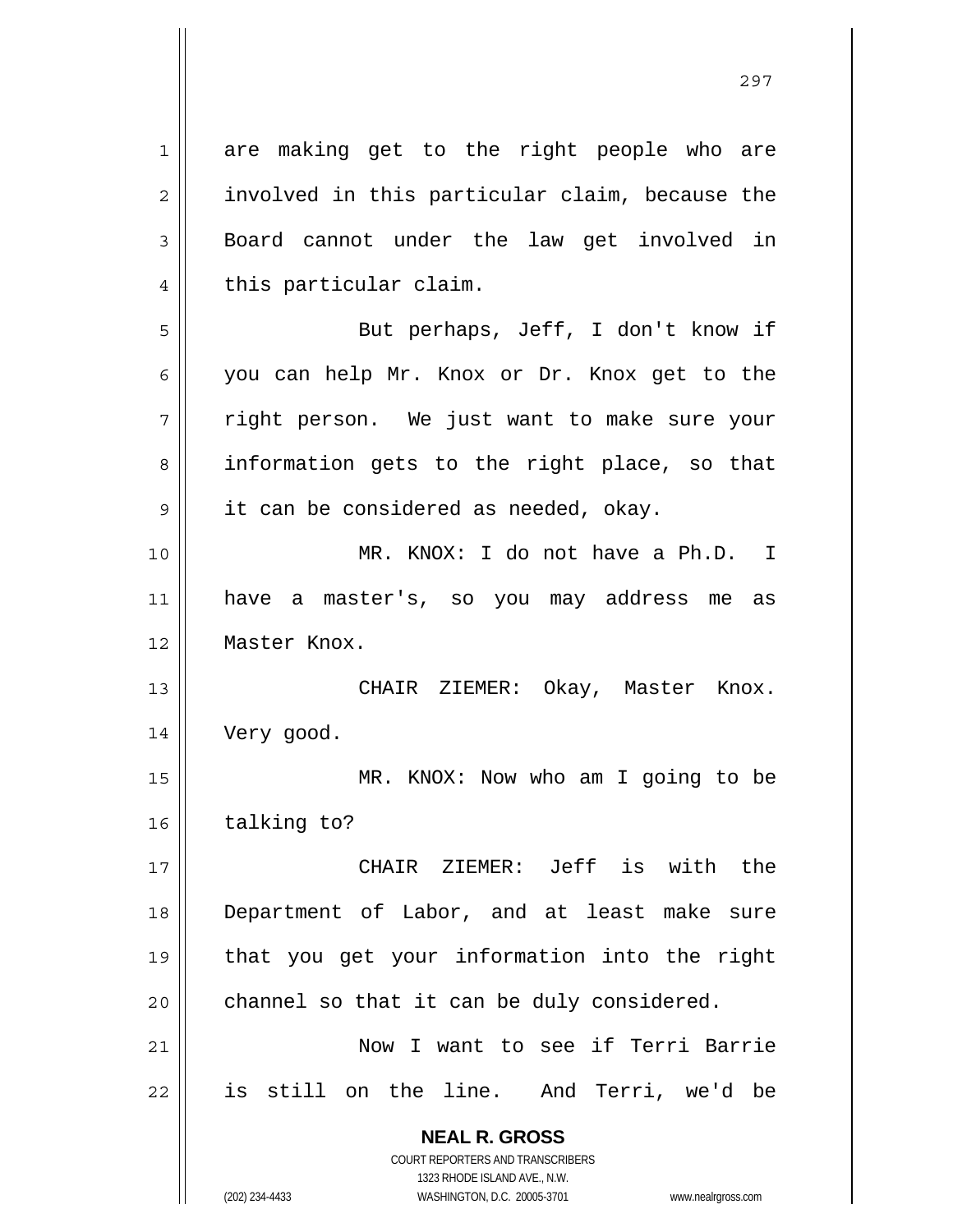**NEAL R. GROSS** COURT REPORTERS AND TRANSCRIBERS 1323 RHODE ISLAND AVE., N.W. (202) 234-4433 WASHINGTON, D.C. 20005-3701 www.nealrgross.com <u>298</u> 1 2 3 4 5 6 7 8 9 10 11 12 13 14 15 16 17 18 19 20 21 22 pleased to hear from you if you are with us? MS. BARRIE: Yes, Dr. Ziemer, I'm still here. CHAIR ZIEMER: And thank you for your patience. I know you wanted to speak yesterday, and by the time we got to you, you probably had given up on us. MS. BARRIE: Oh, that's fine. I wanted to make sure that the claimants from the Savannah River site had plenty of time to address the Board. But I thank you for giving me the opportunity tonight, and to members of the Board and Mr. Katz. What I want to voice my concerns about is the Ruttenberg Database. And as you know it contains exposure records for the Rocky Flats workers. And I apologize in advance to the audience if some of these comments are not self-explanatory. I understand that NIOSH has finally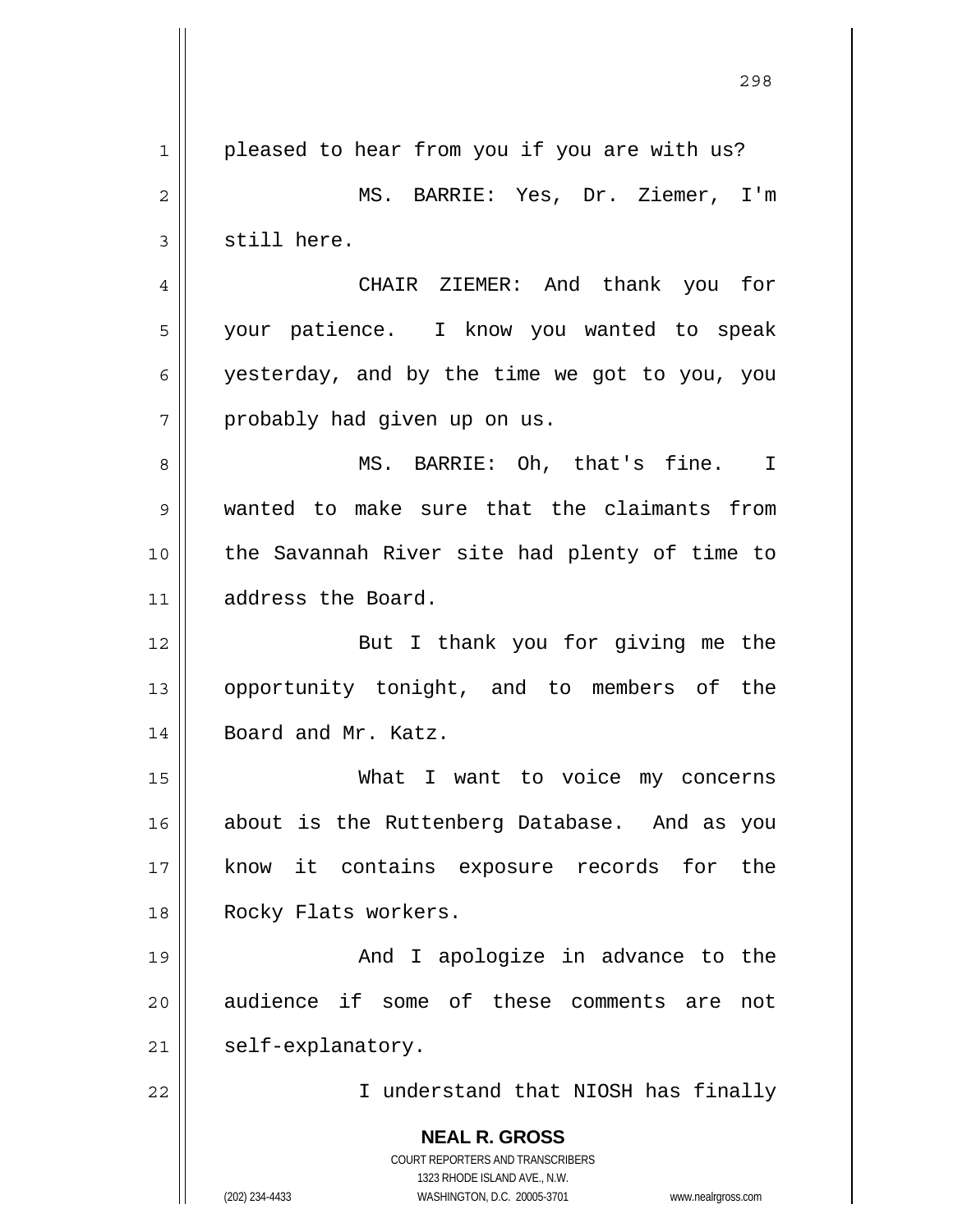1 2 3 4 5 6 7 8 9 10 11 12 13 14 15 16 17 18 19 20 21 22 agreed to the state of Colorado's conditions to limit the researchers views to the compensation program only. Margaret Ruttenberg thought that was the case six months ago though, and during the working group teleconference of June  $17<sup>th</sup>$ , 2008, she thought that negotiations were well on their way, and six months ago she had hoped to have the database transferred to NIOSH. I am trusting that this recent information that NIOSH has sent the agreement letter and everything is being processed promptly. But let's assume that NIOSH and Colorado have finally agreed, and the database is in NIOSH's hands. Who will compare the two databases? I think it's safe to say that the Rocky Flats claimants have no faith whatsoever that NIOSH can conduct this investigation in a fair and impartial manner. Some of you, the Board members and the audience, are aware that a Rocky Mountain news article reported that a Rocky Flats

<u>299 - Andrej Amerikaanse konstantinoplera (</u>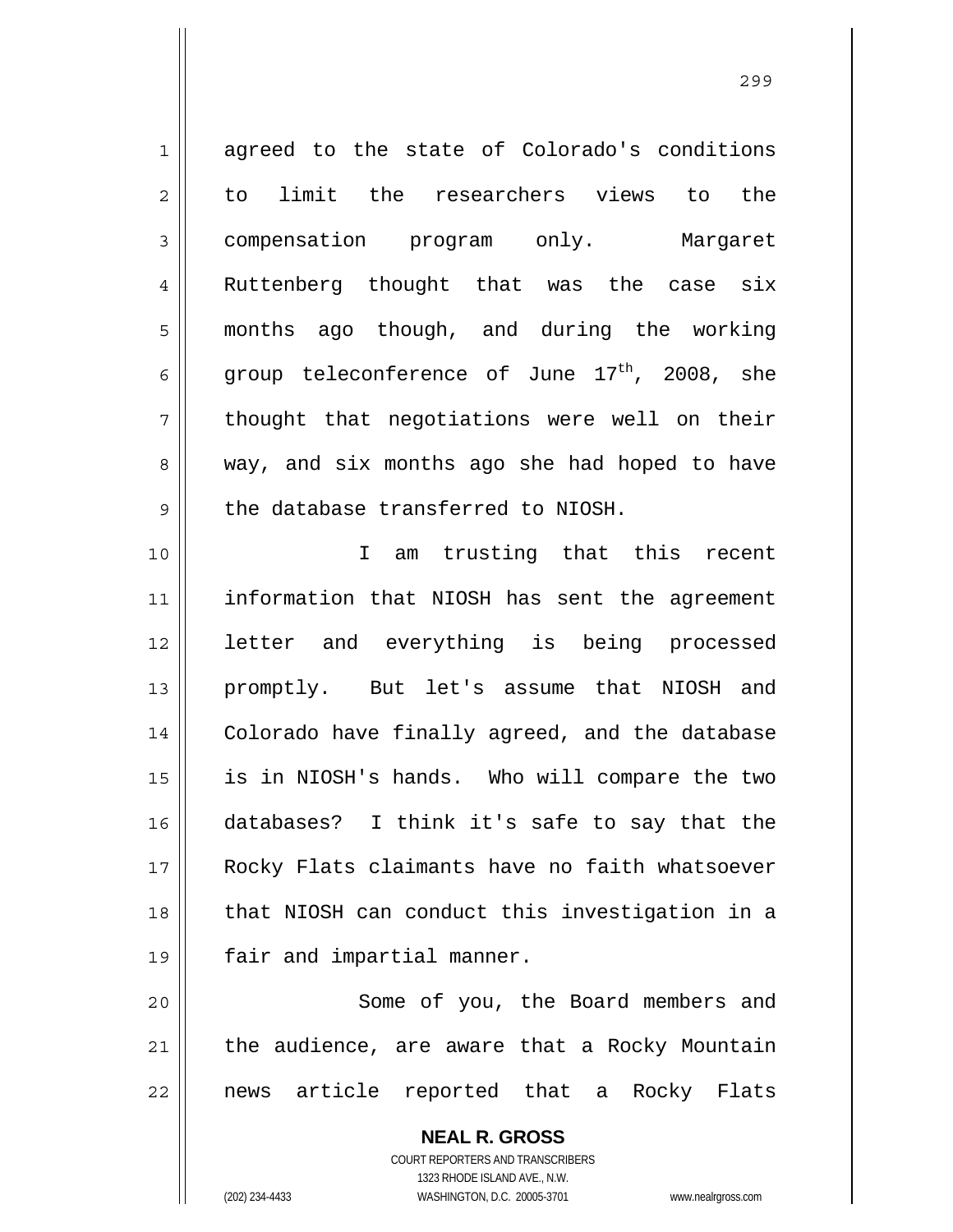| $\mathbf 1$    | worker was not listed in the NDRC, a project                                                                                                                    |
|----------------|-----------------------------------------------------------------------------------------------------------------------------------------------------------------|
| $\mathbf 2$    | managed by ORAU, a contractor for NIOSH.                                                                                                                        |
| 3              | DOL's requirement for automatic coverage under                                                                                                                  |
| $\overline{4}$ | the Rocky Flats SEC is that a worker be listed                                                                                                                  |
| 5              | in the NDRP or work in building 881. However                                                                                                                    |
| 6              | the Ruttenberg database shows that this worker                                                                                                                  |
| 7              | was exposed to neutron radiation, was not                                                                                                                       |
| 8              | included in the NDRP, nor did he work in                                                                                                                        |
| $\mathsf 9$    | building 881.                                                                                                                                                   |
| 10             | Are there more workers who should                                                                                                                               |
| 11             | be covered by the Rocky Flats SEC? What is                                                                                                                      |
| 12             | more troublesome is the fact that NIOSH was                                                                                                                     |
| 13             | aware of this database while the Board                                                                                                                          |
| 14             | deliberated the Rocky Flats SEC petition.                                                                                                                       |
| 15             | NIOSH was the funding agency for the                                                                                                                            |
| 16             | Ruttenberg research.                                                                                                                                            |
| 17             | I am appalled that this information                                                                                                                             |
| 18             | ignored by NIOSH and their contractor,<br>was                                                                                                                   |
| 19             | ORAU, when they researched resources for the                                                                                                                    |
| 20             | Rocky Flats site profile and evaluated Rocky                                                                                                                    |
| 21             | Flats SEC petition.                                                                                                                                             |
| 22             | Ignoring this information casts                                                                                                                                 |
|                | <b>NEAL R. GROSS</b><br>COURT REPORTERS AND TRANSCRIBERS<br>1323 RHODE ISLAND AVE., N.W.<br>WASHINGTON, D.C. 20005-3701<br>(202) 234-4433<br>www.nealrgross.com |
|                |                                                                                                                                                                 |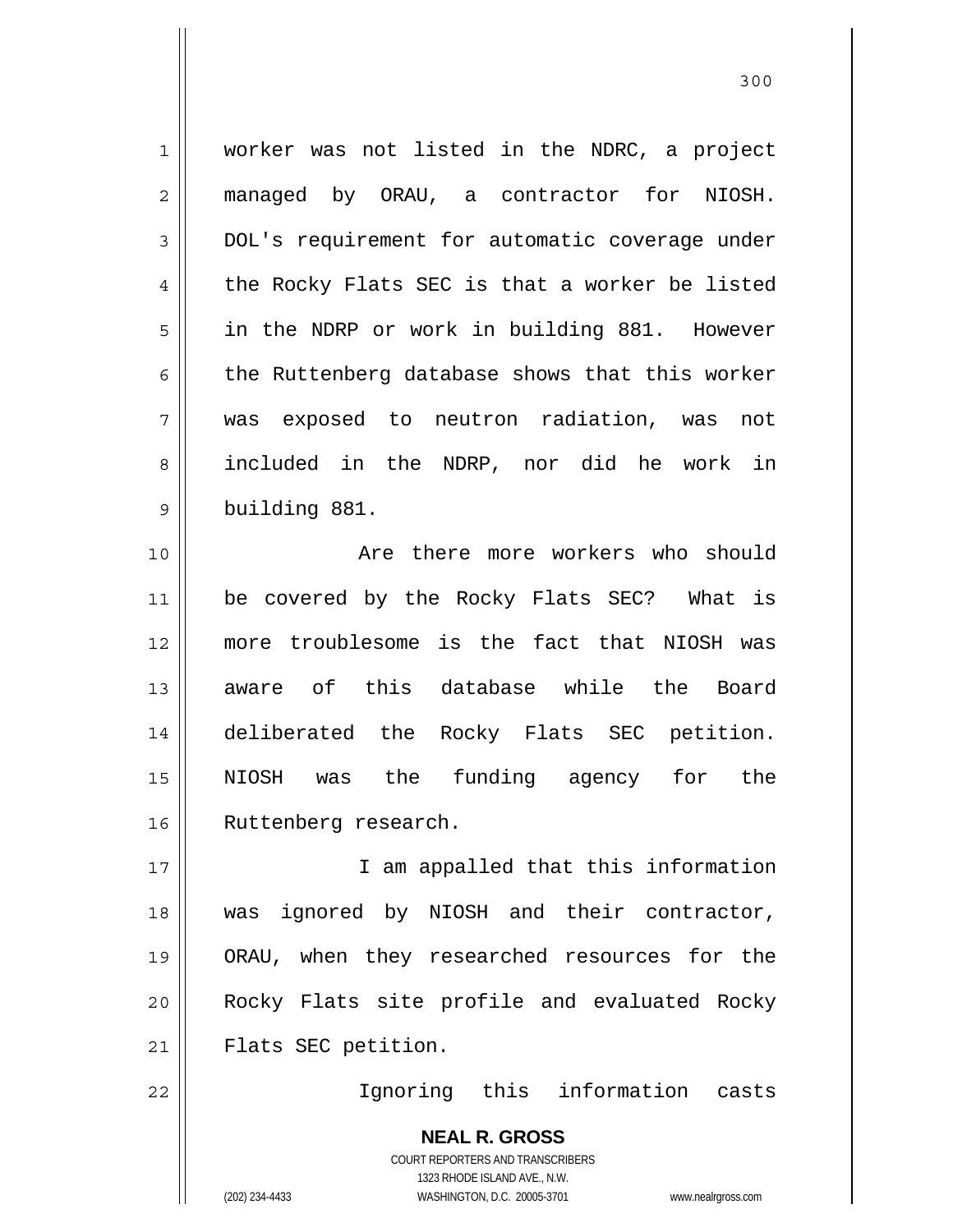1 2 3 4 5 6 7 8 9 10 11 12 serious doubts on the thoroughness of NIOSH's investigation not only of the SEC petition but the dose reconstruction process for the Rocky Flats claim in itself. Is there other information that NIOSH and ORAU overlooked for the Rocky Flats site or for any other site for that matter? Will this database offer information for the years not included in the SEC that might show that NIOSH's methodology cannot produce a dose estimate with reasonable accuracy? The Rocky Flats claimants won't

know the answers to these questions until the two databases are thoroughly reviewed.

15 16 17 18 19 20 21 22 Again I think I can safely say that the Rocky Flats claimants demand an answer, and they demand it now. Contrary to what Dr. Brant said during the June  $17<sup>th</sup>$ , 2008 teleconference, the Rocky Flats special exposure cohort is not a closed case before the Board, and that is the quote. There is nothing in the law that states that the

> **NEAL R. GROSS** COURT REPORTERS AND TRANSCRIBERS 1323 RHODE ISLAND AVE., N.W. (202) 234-4433 WASHINGTON, D.C. 20005-3701 www.nealrgross.com

13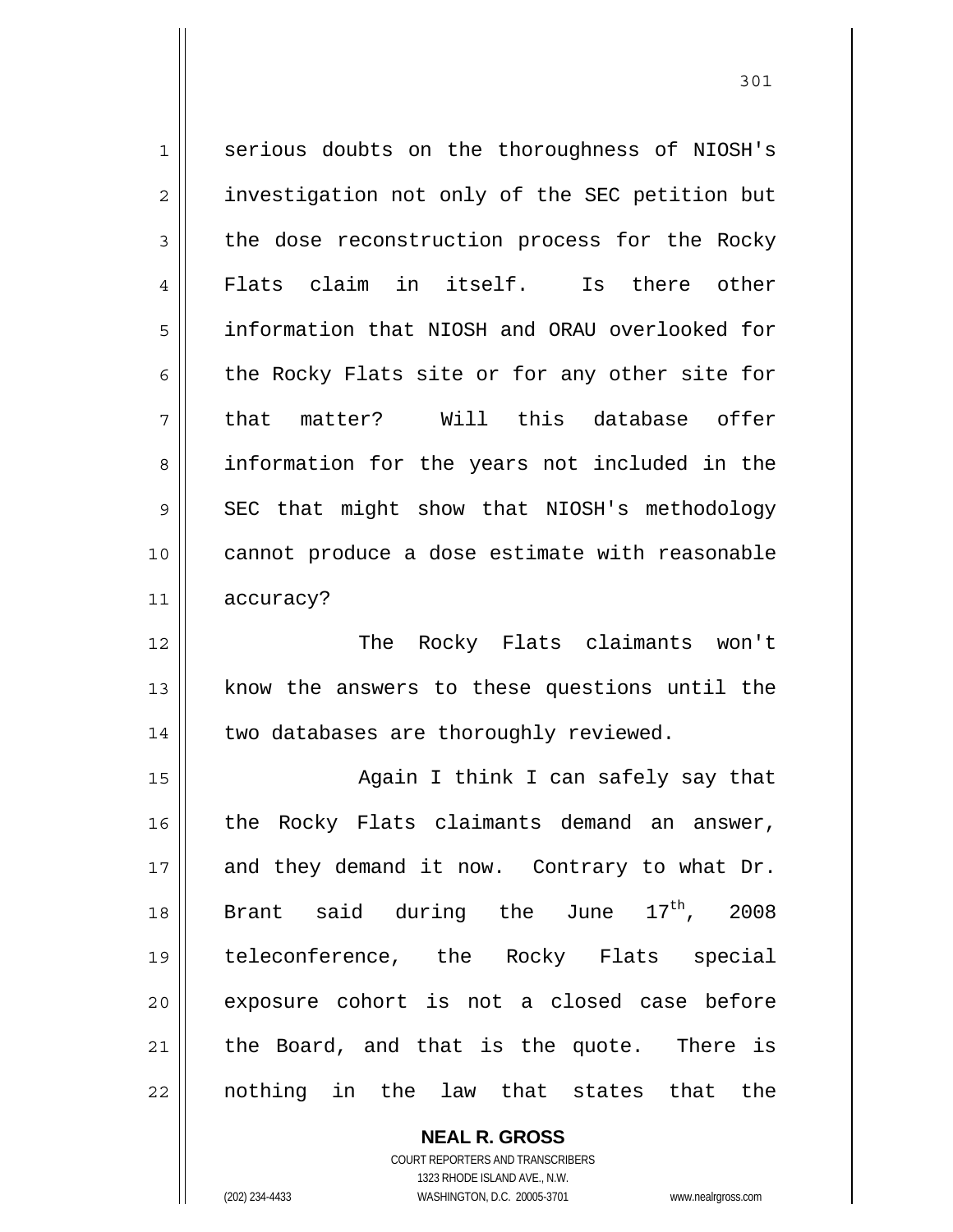1 2 Board's recommendation on an SEC petition is final.

3 4 5 6 7 8 9 10 There is nothing in the law that prevents the Board from reviewing evidence after the recommendation is submitted to the Secretary of Health and Human Services. There is nothing in the law that prevents the Board to say, hey, after reviewing additional information we amend our recommendation on such and such a petition.

11 12 13 14 15 16 17 18 19 I do not advocate for another prolonged and arduous series of meetings. In fact I advise against it. The Rocky Flats claimants do not deserve that. However what they do deserve is that every agency follows the law. This process is meant to be claimant-friendly. Ignoring evidence is not claimant friendly. Ignoring evidence is not sound science.

20 21 22 I urge the Board of the Rocky Flats working group, in conjunction with SC&A to compare both databases as soon as it is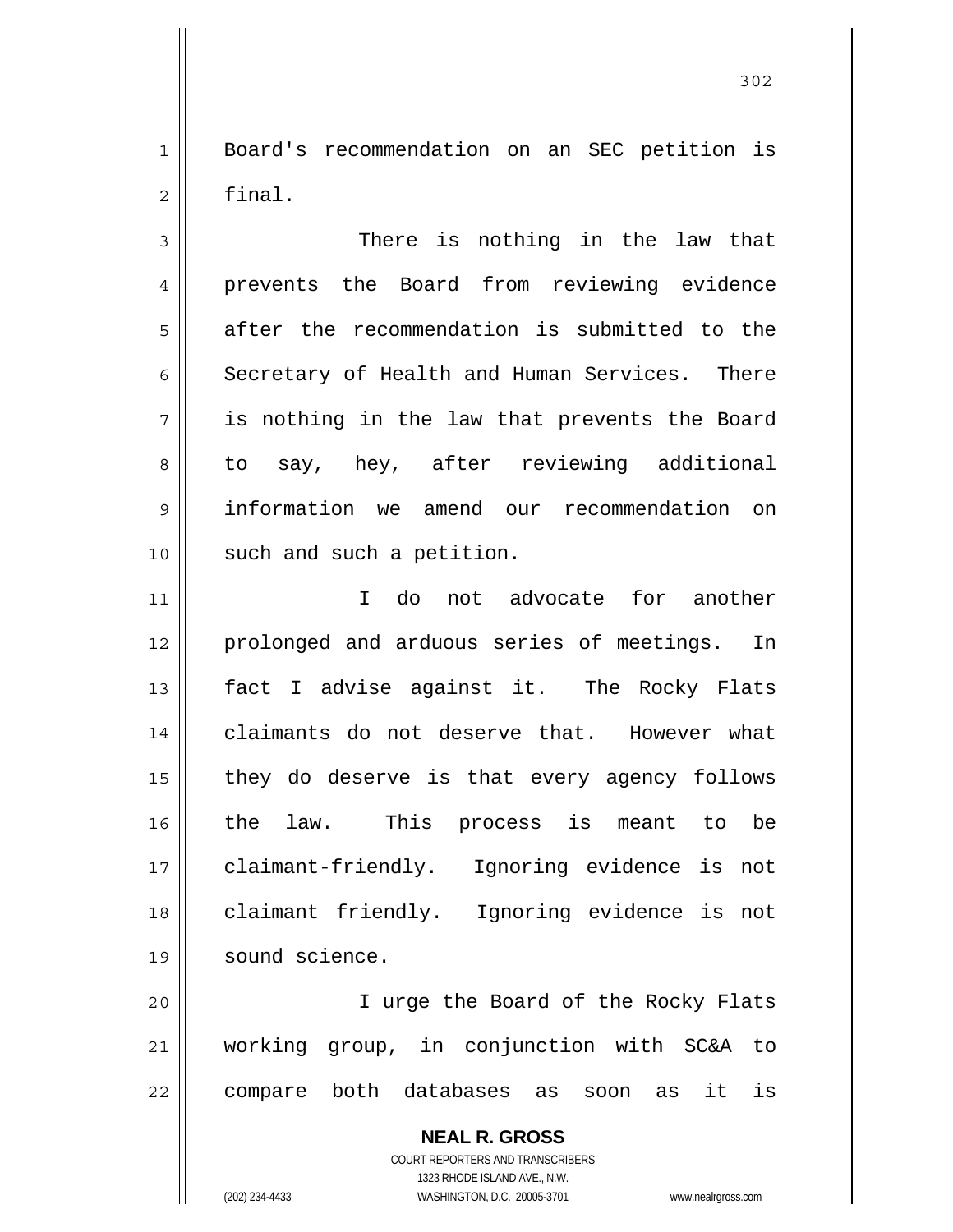1 2 received by NIOSH. I understand that it should not be a long process.

3 4 5 6 Then I also recommend that they immediately report those findings to the Rocky Flats claimants and the members of the Colorado Congressional delegation.

Again, thank you for your time.

8 9 10 11 12 13 14 15 16 17 CHAIR ZIEMER: Thank you, Terry. And I did want to ask, were you on the line yesterday when we got the report about the status of that dataset? I believe it's very close - I don't believe NIOSH has it yet as I understand it, but they are very close to finalizing whatever agreement is necessary to get that data, and then they will move ahead and we have the Work Group that will be monitoring that activity as well.

18 19 MS. BARRIE: Well, thank you, doctor.

20 21 22 CHAIR ZIEMER: I don't believe they have the database yet as I understand it, but they believe that they will be getting it very

> **NEAL R. GROSS** COURT REPORTERS AND TRANSCRIBERS

7

1323 RHODE ISLAND AVE., N.W. (202) 234-4433 WASHINGTON, D.C. 20005-3701 www.nealrgross.com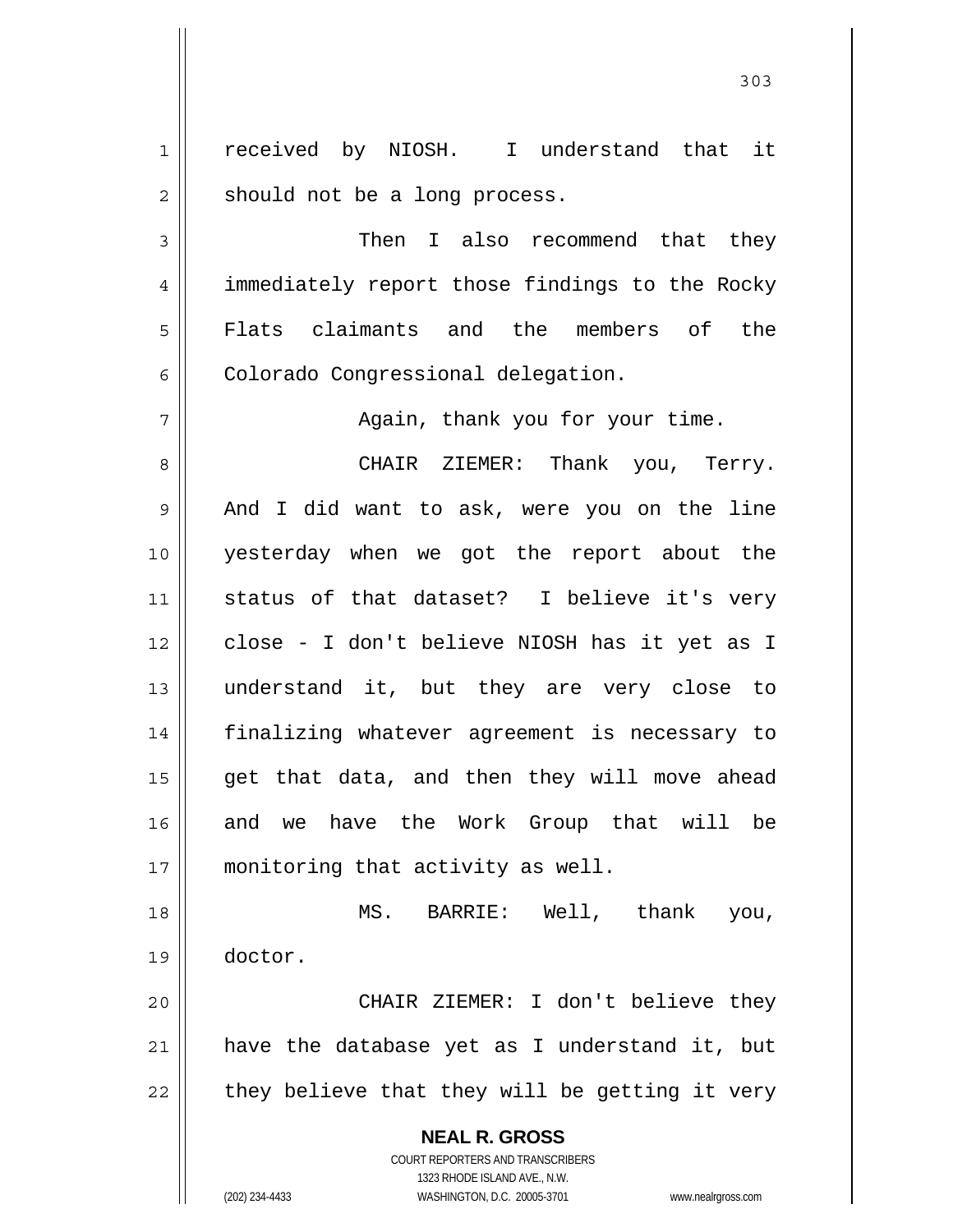**NEAL R. GROSS** COURT REPORTERS AND TRANSCRIBERS 1323 RHODE ISLAND AVE., N.W. 304 1 2 3 4 5 6 7 8 9 10 11 12 13 14 15 16 17 18 19 20 21 22 shortly. So we will keep you apprised of course on that. MS. BARRIE: Thank you. CHAIR ZIEMER: So thank you for your comments. Next we will hear from John Funk. John, are you still on the line? CHAIR ZIEMER: And John is with the Nevada test site. Please go ahead. MR. FUNK: Okay, Dr. Ziemer. Before I start out I'd like to refer to two documents, they are reference site profile documents. One is DOE/RV-317 (REV 1). The second one is DOE NB/209 (REV 15), and it's dated December, 2000. As you know that was a list of all the tests by name and by date. Okay I will start now. Good afternoon, Dr. Ziemer, and ladies and gentlemen of the Presidential Advisory Board and Designated Federal Officer Mr. Ted Katz. Thank you for allowing me this opportunity to once again raise challenges to

(202) 234-4433 WASHINGTON, D.C. 20005-3701 www.nealrgross.com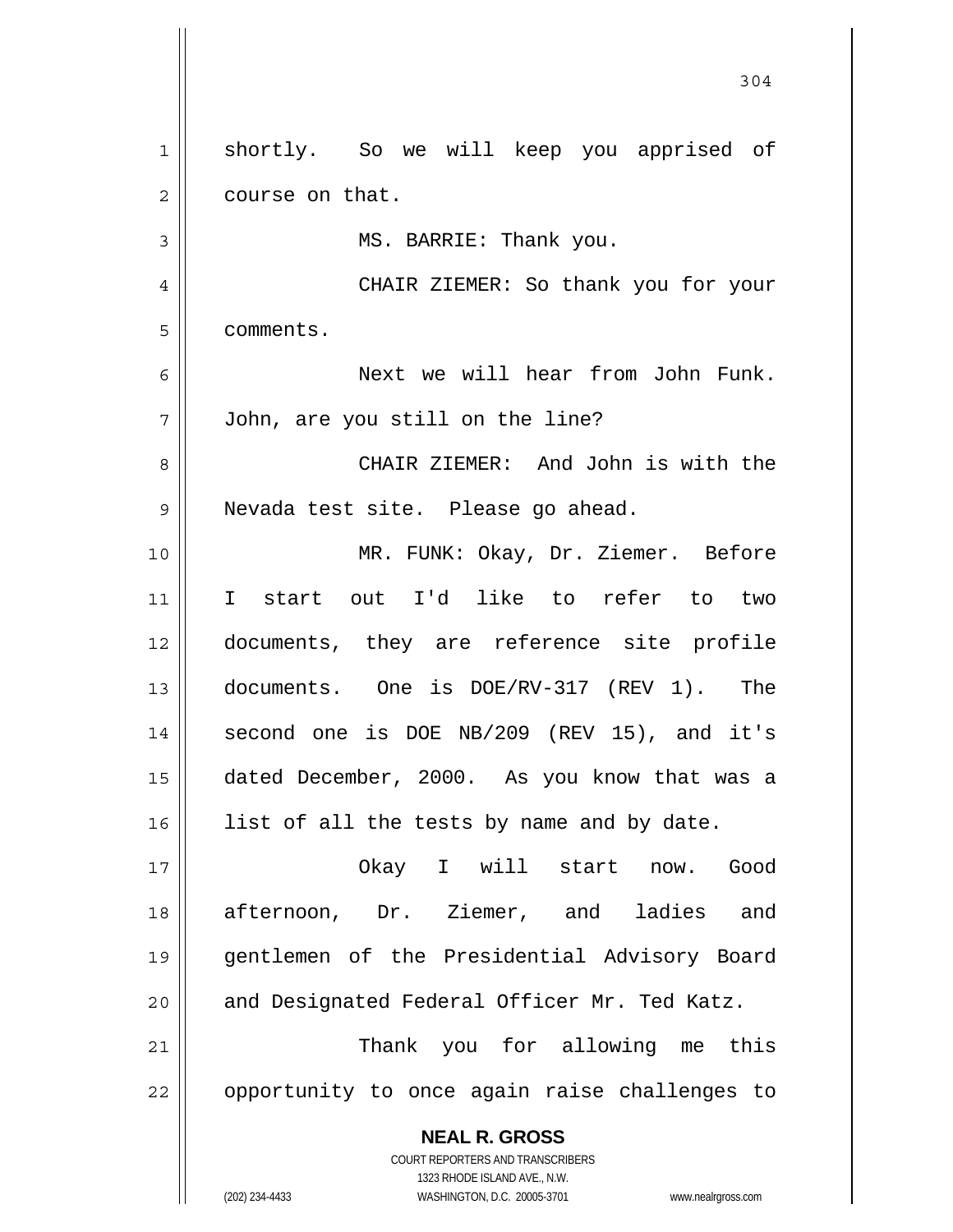1 2 3 4 5 6 7 8 9 10 11 12 13 14 the NTS site profile, TBD documents, the dose reconstruction process. As you know from our report sent to you, I originally had a somewhat lengthy PowerPoint presentation with supporting documents and visual aids with charts and color like NIOSH uses. I have decided to spare you that report, and concentrate on only two issues for the moment. However the other issues in the original report are just as important, and I would hope that the next NTS working Board meeting the Board would take the time to review my report in its entirety. Before I start I would like to

15 16 17 18 19 20 21 22 mention that the issues I am going to speak on were part of past issues I have raised, and NIOSH will claim that they have responded to these issues, but the fact of the matter is they have not, at least not in the same manner they require claimants to respond, and that is by proving their statements with proof positive documents, as they require the

**NEAL R. GROSS**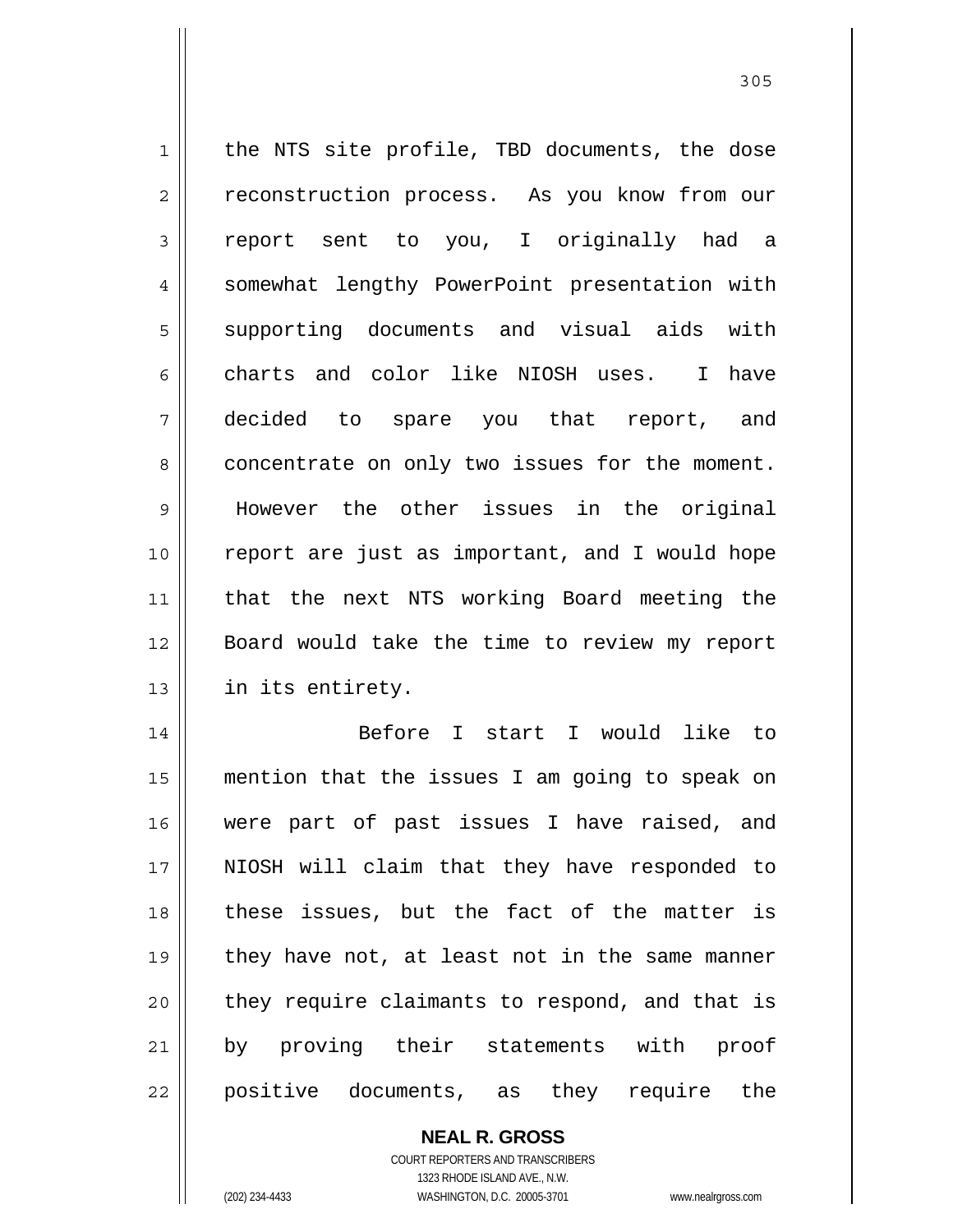1 2 3 4 5 6 7 8 9 claimants to do. Which I now will do with supporting DOE reference documents. With that I will now get into the issue and explain how the issues are not being properly addressed and expose serious flaws in the reference documents of the site profile TBD documents. Issue #1, NIOSH using job classifications as a major factor in

10 11 12 13 14 15 16 determining who was or was not exposed to radiation. I would like to mention I have brought up this subject of NIOSH using job classifications up once before on September 19<sup>th</sup>, 2006Board meeting at the Westin Hotel. And I recent also brought these up in the 180 issues that I sent to the working board.

17 18 19 20 For unexplained reasons that testimony fell on deaf ears, so I will try presenting this issue once again, hopefully with more success than the last time.

21 22 Please bear with me. I will explain how Technical Base Documents,

> **NEAL R. GROSS** COURT REPORTERS AND TRANSCRIBERS 1323 RHODE ISLAND AVE., N.W.

(202) 234-4433 WASHINGTON, D.C. 20005-3701 www.nealrgross.com

<u>306</u>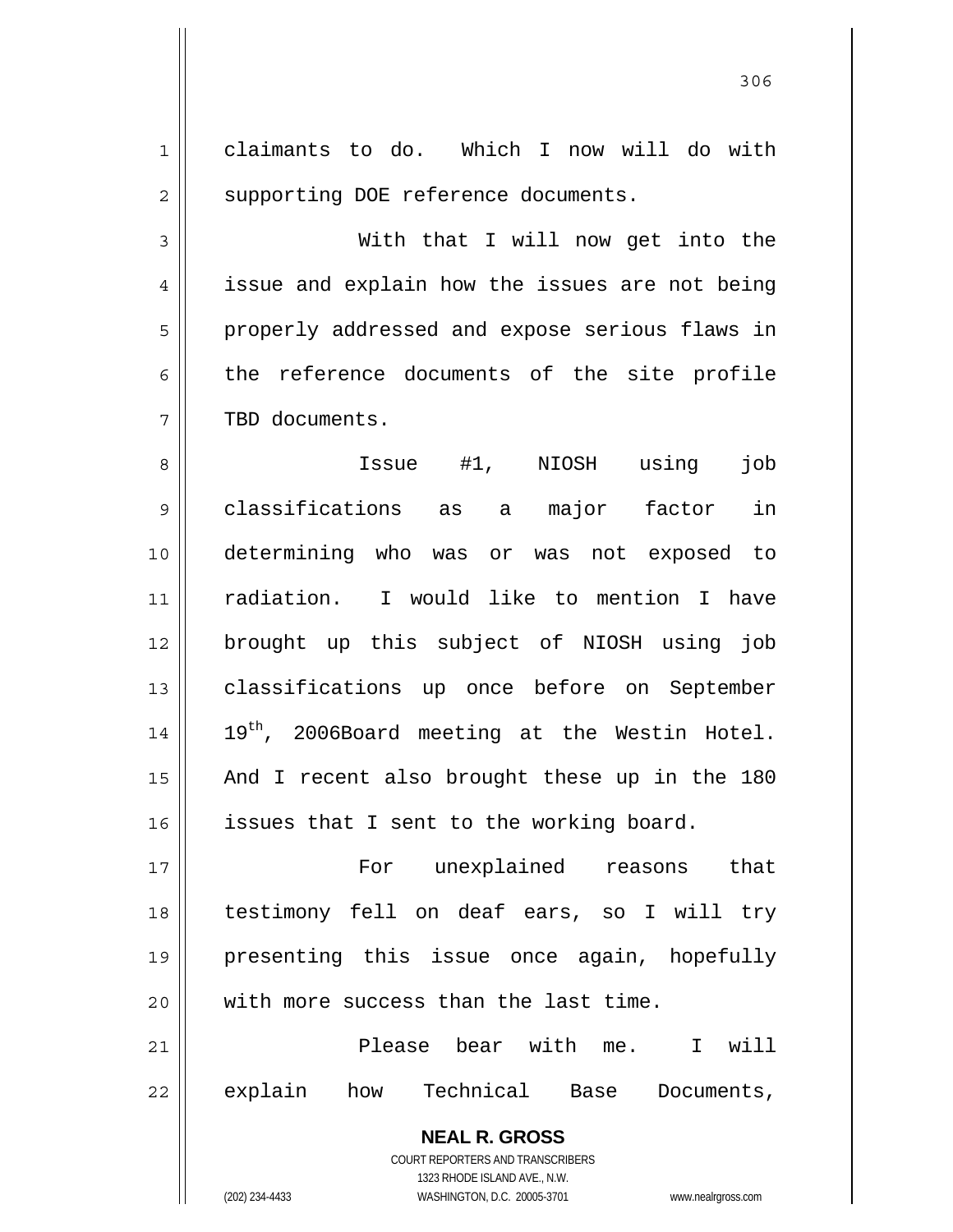1 2 3 4 5 6 7 8 9 10 11 12 13 14 15 16 17 18 19 20 21 22 reference records, may be wrongly influencing dose reconstructors who are doing dose at NIOSH. And I would like first to call your attention to two reference documents. The documents are DOE/RV-317 (REV 1) and glossary page - glossary section, page 274, under shaft and EG, capital E-G, underground description. And especially DOE/NV-2009 REV-15 on pages one through pages 151 in tables of shots and date - shots and date and by name. Please note only one shot disseminates the difference between a mine shaft and a drilled shaft, and that is on page 58. However, the same document does acknowledge there was a difference between mined and drilled shafts in other sections of DOE/NV-209 (REV 15) also in DOE/NV-209 - oh excuse me, I got that number twice. Please bring your attention to by date section page 58 and 59. Ajo is identified as a mined shaft. However on page 92 and 93 it is simply listed as a shaft only.

> COURT REPORTERS AND TRANSCRIBERS 1323 RHODE ISLAND AVE., N.W. (202) 234-4433 WASHINGTON, D.C. 20005-3701 www.nealrgross.com

**NEAL R. GROSS**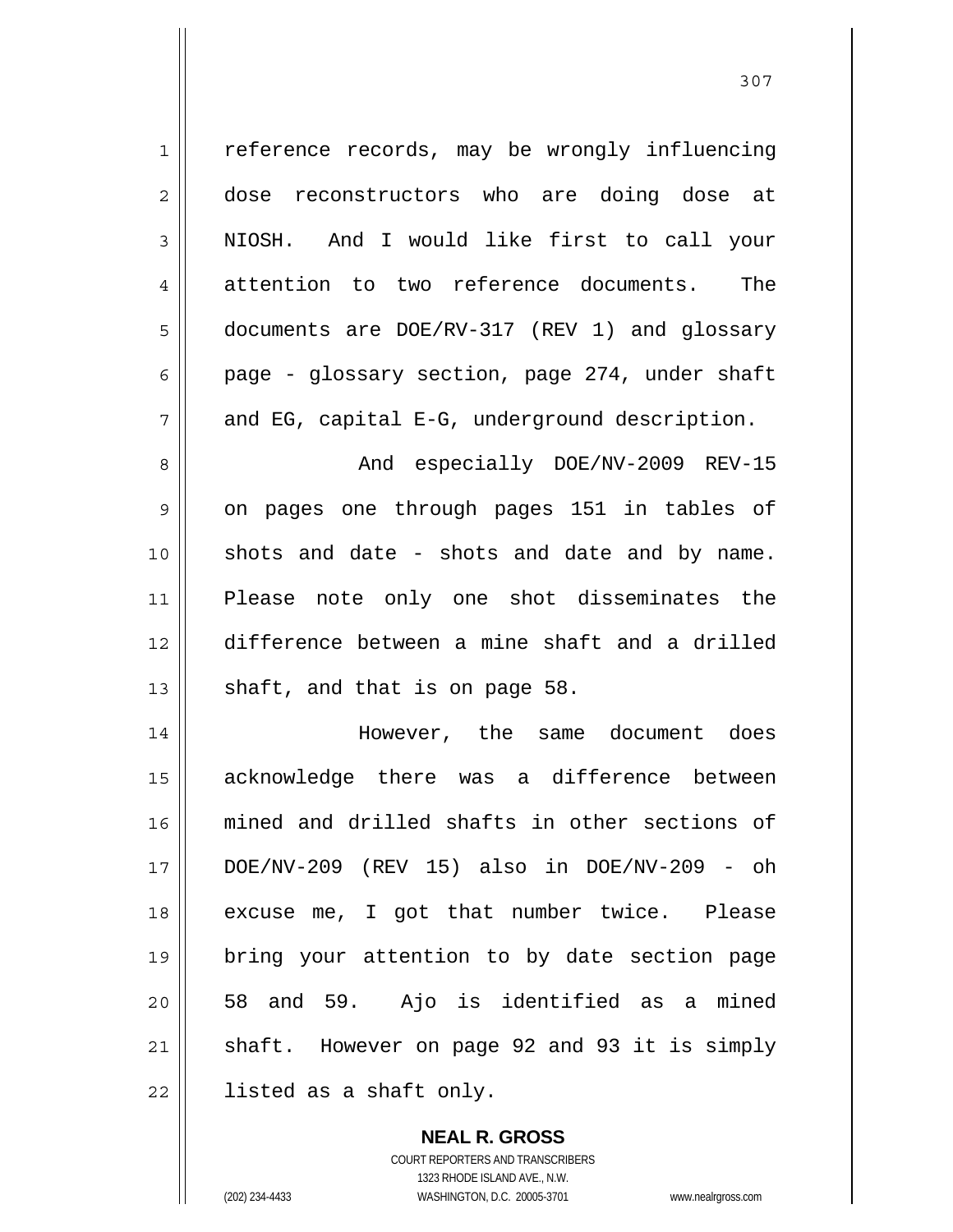| 1  | And last look under glossary, same             |
|----|------------------------------------------------|
| 2  | document, page 158, under shaft description,   |
| 3  | DOE very clearly disseminates, there was a     |
| 4  | difference between a mine and a drilled shaft. |
| 5  | Now please look in document DOE/NV-            |
| 6  | 317 (REV 1) on page 274, the glossary under    |
| 7  | shaft, and other crafts - excuse me - is that  |
| 8  | a page messed up here? Oh, boy. Somehow I      |
| 9  | got my pages mixed up.                         |
| 10 | (Pause.)                                       |
| 11 | I lost track of one of my pages.               |
| 12 | But essentially what it says, it says in there |
| 13 | also, they acknowledge there was a difference  |
| 14 | between a shaft and a mine shaft and a drilled |
| 15 | shaft.                                         |
| 16 | IN the case of the mine shafts, the            |
| 17 | mines were the predominant labor force on      |
| 18 | them. In the case of the drilled shafts, the   |
| 19 | operating engineers, the carpenters, the       |
| 20 | laborers, the iron workers, carpenters         |
| 21 | helpers, electricians, they were the           |
| 22 | predominant crafts on the drilled shafts.      |
|    | <b>NEAL R. GROSS</b>                           |

308

 $\mathsf{II}$ 

1323 RHODE ISLAND AVE., N.W. (202) 234-4433 WASHINGTON, D.C. 20005-3701 www.nealrgross.com

COURT REPORTERS AND TRANSCRIBERS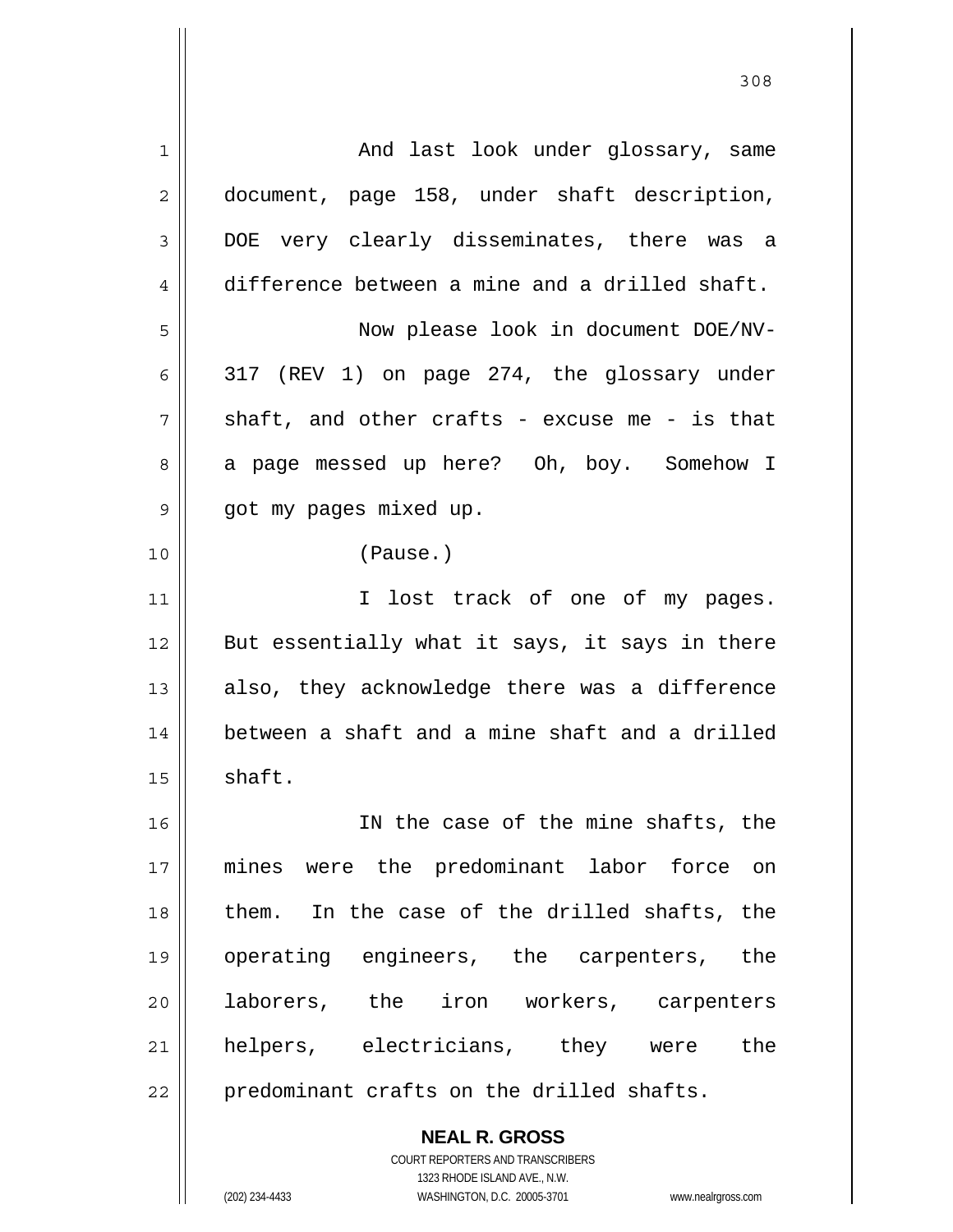| 1           | This<br>causes a very big problem              |
|-------------|------------------------------------------------|
| 2           | because it gives the illusion that only miners |
| 3           | worked in all shafts based on language and the |
| 4           | job classifications which are not even dated   |
| 5           | to the period of the testing period, 1962 to   |
| 6           | 1992. These job classifications go from `93,   |
| 7           | '94 and '95. These miner job classifications   |
| 8           | are very explicit about shafts and tunnels     |
| $\mathsf 9$ | without - are very explicit about shafts and   |
| 10          | tunnels without disseminating mined or drilled |
| 11          | shafts. In other words it says they did them   |
| 12          | all, of which type of shaft they worked on,    |
| 13          | just shaft and tunnels and nothing else.       |
| 14          | There is however no defining                   |
| 15          | information about other crafts participation   |
| 16          | underground other than they worked in the      |
| 17          | tunnels or shafts without defining their       |
| 18          | duties. But also did not discriminate -        |
| 19          | disseminate the types of shaft or their        |
| 20          | importance as well. And because of the way     |
| 21          | the reference documents for the site profile   |
| 22          | TBD documents are written, especially<br>and   |

**NEAL R. GROSS** COURT REPORTERS AND TRANSCRIBERS

1323 RHODE ISLAND AVE., N.W.

(202) 234-4433 WASHINGTON, D.C. 20005-3701 www.nealrgross.com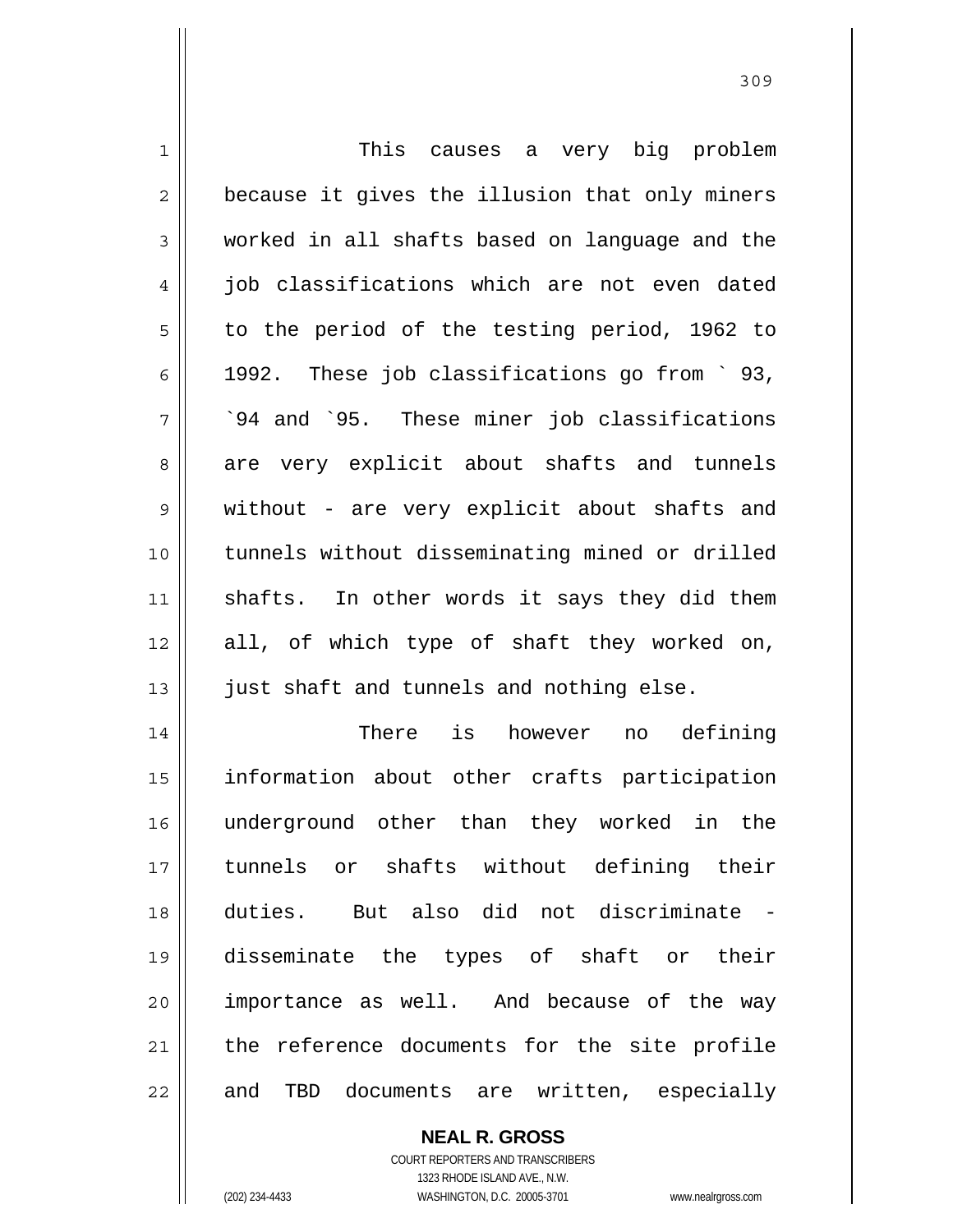1 2 3 4 5 6 7 8 9 10 documents I have noted, such information the way it is rendered clearly eliminate other crafts as their participation and reentry operations as work practices of other crafts are not disseminated so equally eloquent in their classification descriptions of work practices as miners' job classifications are noted, and such could severely minimize to their importance. This is only one example of how

11 12 13 14 15 16 17 18 flaws might happen when using existing reference documents to qualify applicants for exposure based on facts related to jobs classifications or work locations or duties of workers by craft found in the site profile, the TBD reference document, like job classification and craft responsibilities and duties.

19 20 21 22 Existing reference to documents related to test information, when using a chart, please see miners' charts. I don't know if Ted got you a copy of that chart,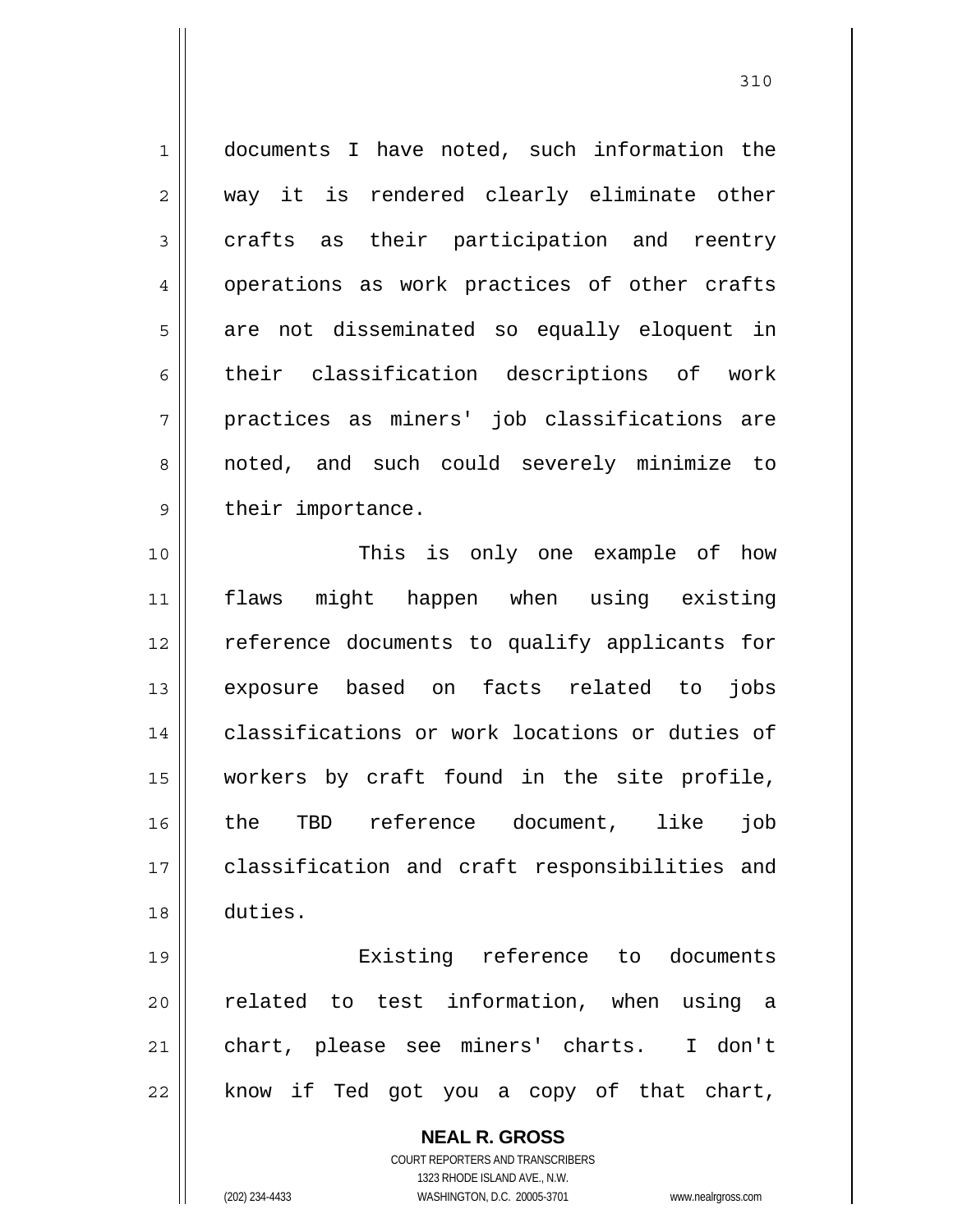1 green and yellow?

2 3 CHAIR ZIEMER: Yes, we all have the chart that Ted distributed.

311

4 5 6 7 8 9 10 11 12 13 MR. FUNK: Okay, what I did on that, in the other letter I explained the mathematical formula I arrived at that. I gave the miners 32 mine shaft shots, which I don't even think they had that many. I gave them all the Plowshare. I gave them all the craters. And I gave them all the unspent, along with the tunnels, and even then the whole list only came up to 141 shots of which they were the dominant craft.

14 15 16 17 18 19 And I took the total of the shots and subtracted that, and I percentaged it out, and it came out that the miners only dominated 17-1/3 percent of all the shots on the test site, and the rest of the crafts dominated the 82-2/3 percent of the rest of them.

20 21 22 So that does not - that is not the way NIOSH has showed this. Because I've heard the Board meetings. I've heard miners,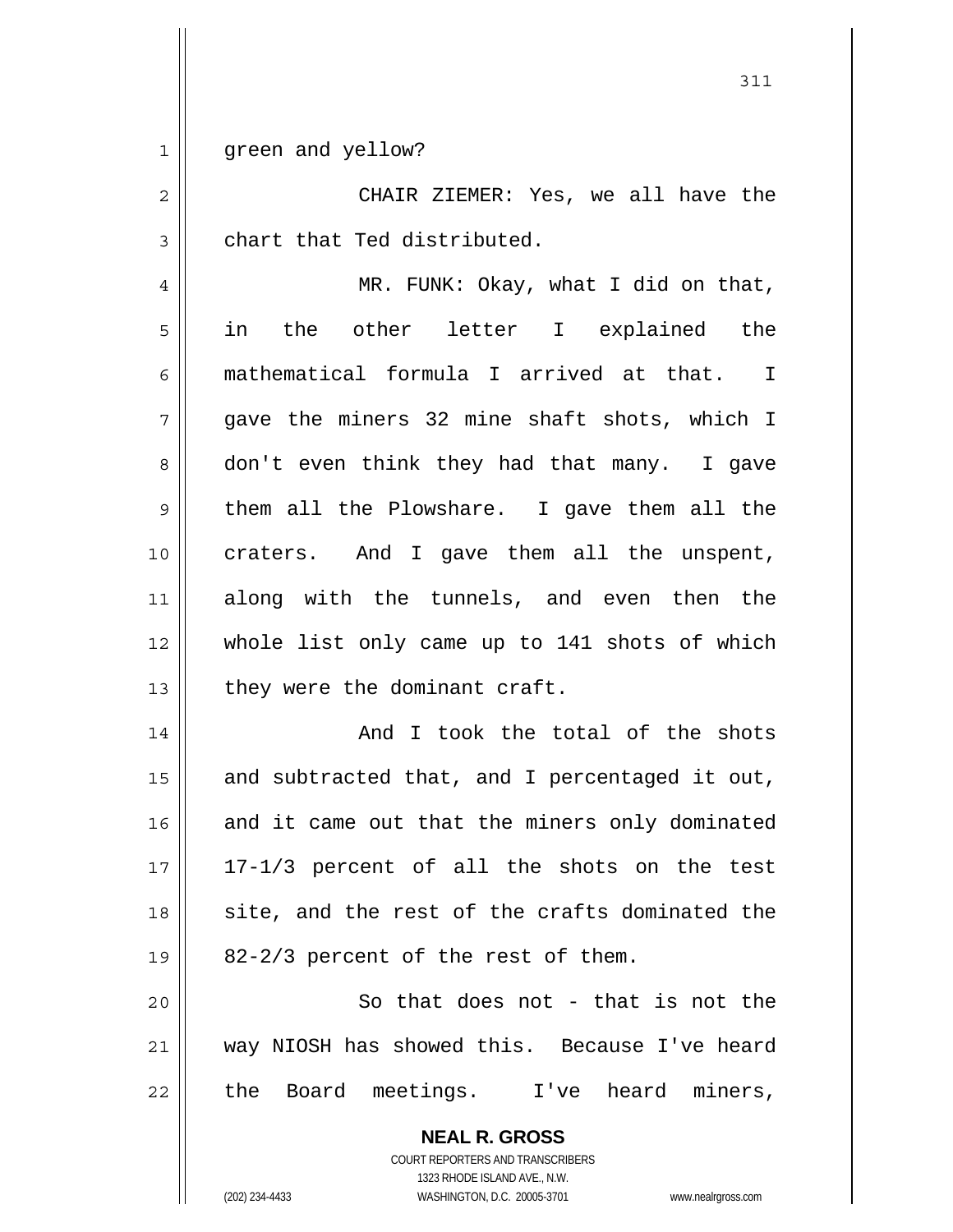1 2 3 4 5 6 7 8 9 10 11 12 13 14 15 16 17 18 19 20 21 22 miners, miners, miners did this, miners did that. Nobody else seems to participate in any of the re-entries. They've got miners going to re-entries in the flats. They got them going up in the tunnels. And it seems like the rest of us were out there as tourists or something. I don't know, I got paid for working, and I did an awful lot of re-entries in the flats too. So I don't know where they are coming up with these figures other than the fact that if you look at these documents, they are either tunnels or they are shafts, and there is only one that identifies it as a mine shaft. The rest of them are simply shafts. Now there is a lot of difference between the type of shaft they were and the type of shafts they were would determine who worked on them. So that's what we need, to get that document back to DOE, and they need to get the shafts that were mined, identified, and they need to get the shafts that were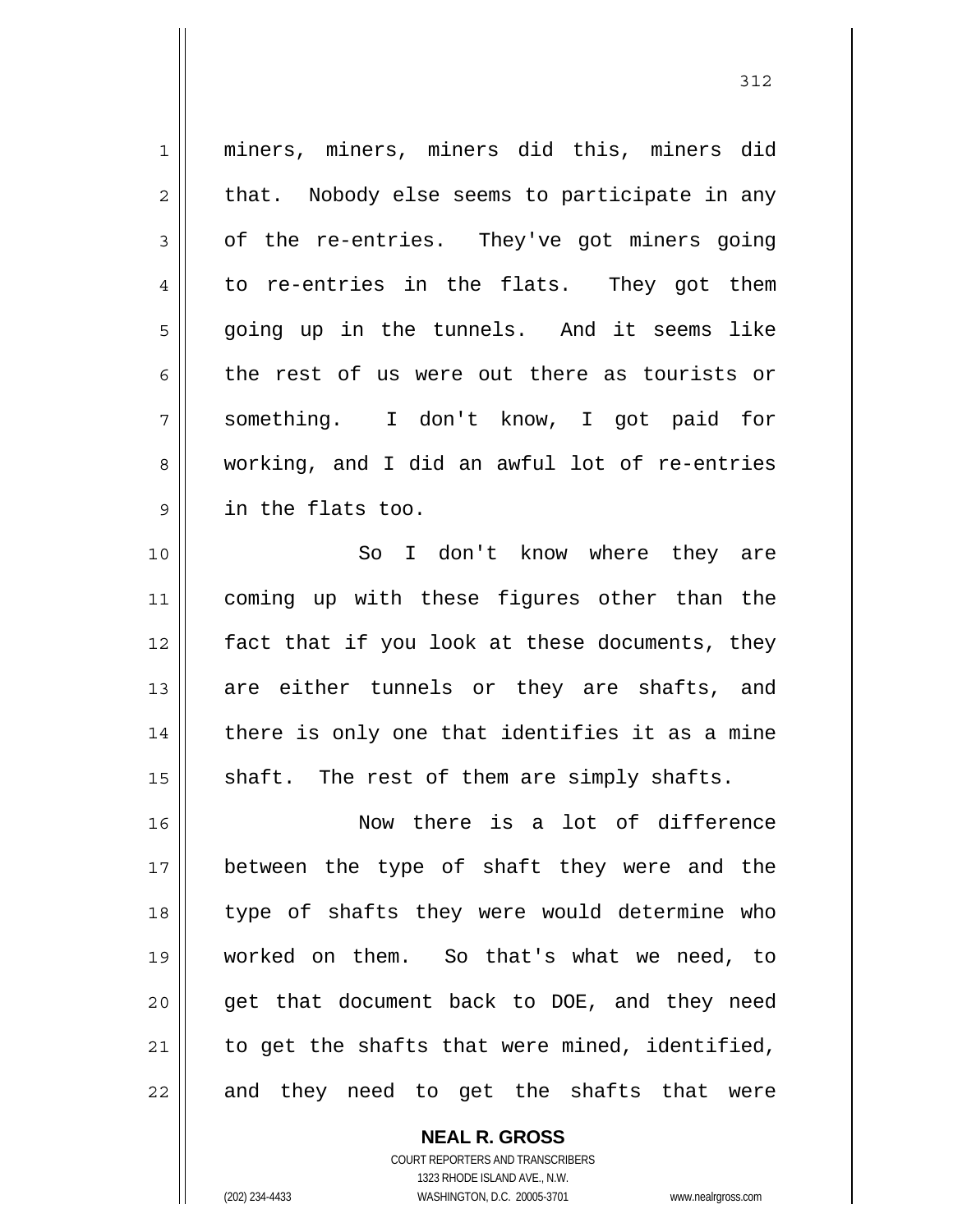1 2 drilled identified in order for people to get a fair consideration.

3 4 5 6 7 8 9 10 11 12 13 14 15 16 17 18 19 20 21 22 We also need to get in these job classifications and get these descriptions. For example nowhere does it state - in one place it does say it was a carpenter-welder, but not where he worked. It just says, general foreman, carpenter, carpenter foreman, general foreman, carpenter welder. It doesn't say anything about in the tunnels if you read the miner-welders' description, it pretty much covers what the carpenters actually did. We built the bulk heads. We cut all the steel. That wasn't done by iron workers. Them bulk heads were concrete forms; under the collective bargaining agreement we get all the concrete forms. There was never an iron worker or miner ever touched the bulk head in any of them tunnels, and there was 32 of them coming out of every drift. A drift is a test drift. So that does - that's free shot work. I understand that NIOSH is working toward

**NEAL R. GROSS**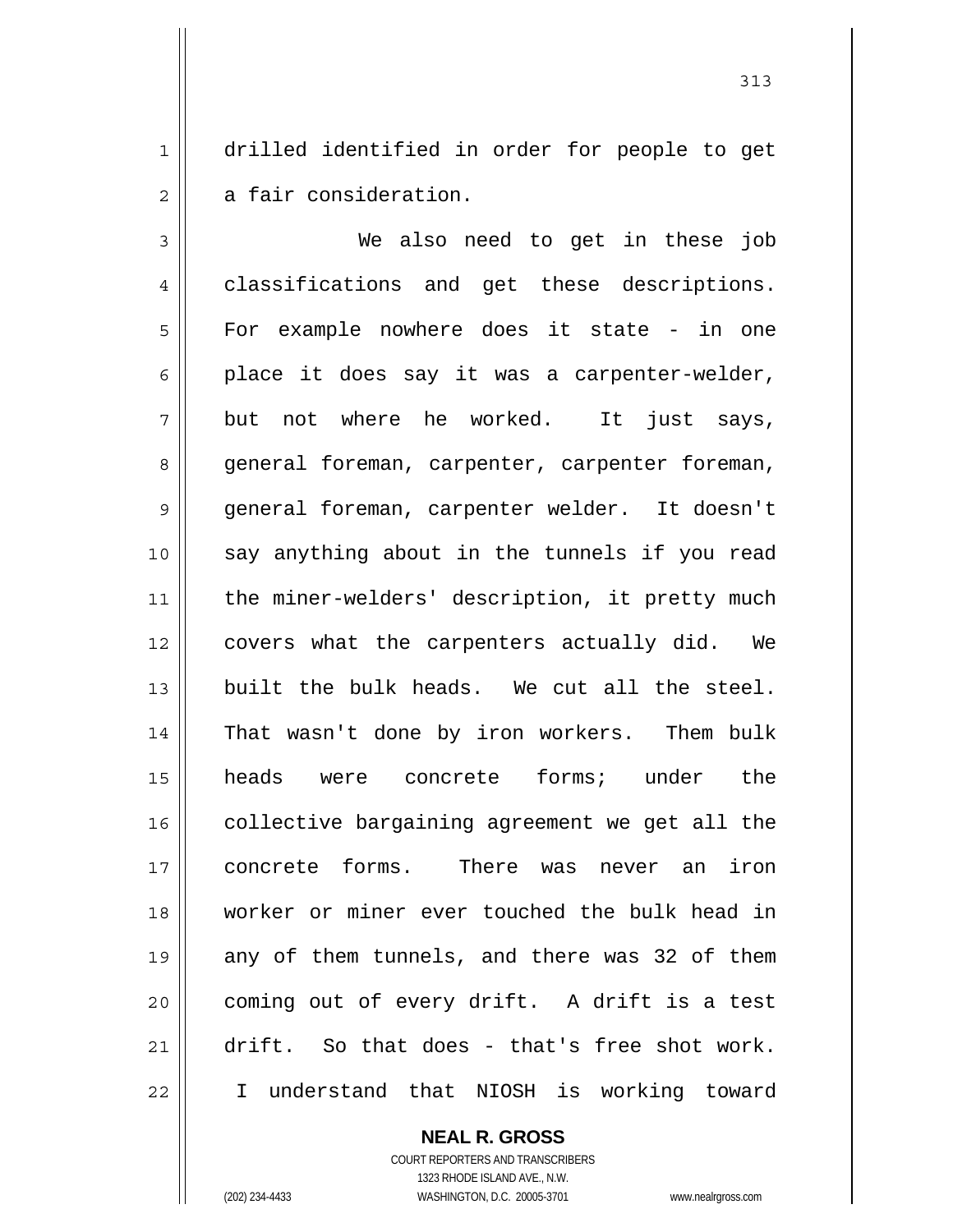| 1           | that to eliminate all them people too. So I                 |
|-------------|-------------------------------------------------------------|
| 2           | want to make sure to clear that up.                         |
| 3           | It took me two years just to get                            |
| 4           | you to admit that we even worked underground.               |
| 5           | So and I think you will remember that.                      |
| 6           | Also issue #2, why has the Board                            |
| 7           | done nothing about Mrs. Dorothy Clayton's                   |
| 8           | testimony at the NIOSH Presidential Board                   |
| $\mathsf 9$ | meeting at the Westin Hotel September 19 <sup>th</sup> ,    |
| 10          | 2006, at Las Vegas, Nevada, page 176 to page                |
| 11          | 182 of this particular meeting.                             |
| 12          | And again when she testified on                             |
| 13          | this exact same issue January 8 <sup>th</sup> , 2008 at the |
| 14          | Presidential Advisory Board meeting held at                 |
| 15          | the Sun Coast Hotel in Las Vegas, Nevada.                   |
| 16          | I would like to mention, I was                              |
| 17          | recently told that Dorothy Clayton's testimony              |
| 18          | was in the investigative stage, and the                     |
| 19          | results would be announced sometime soon.                   |
| 20          | However NIOSH very clearly wrote me an email                |
| 21          | and told me, state in their response, this                  |
| 22          | issue, this report sent to me, I quote:                     |
|             |                                                             |

314

**NEAL R. GROSS** COURT REPORTERS AND TRANSCRIBERS 1323 RHODE ISLAND AVE., N.W.

 $\mathbf{I}$ 

(202) 234-4433 WASHINGTON, D.C. 20005-3701 www.nealrgross.com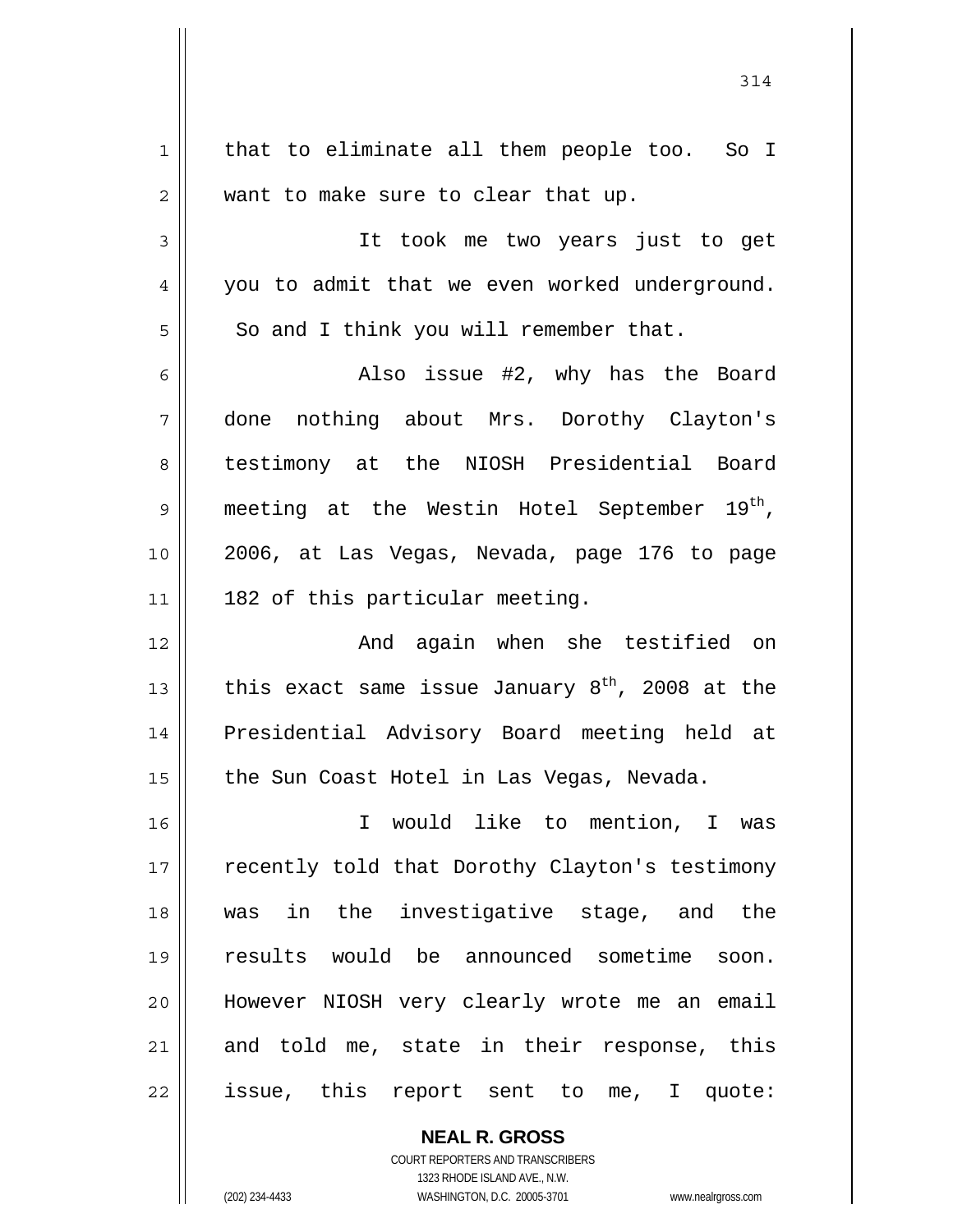Dorothy Clayton's testimony is too complicated and cannot be read by a lay person, and the claimants do not understand the procedures being used. So therefore this subject has been addressed and her testimony will be noted in the records.

7 8 9 10 11 12 13 14 15 16 Now all you Board members were there during her testimony, and she provided you with the documents that showed they did cook the books up there. And I do not believe that her testimony was so complicated that we had to go get a translator to find out what she said. And when one of those politicians talk, we got to get the news media to tell us what they said, but Dorothy Clayton's testimony was very clear to me.

17 18 19 20 21 22 So at both meetings, Mrs. Clayton provided DOE supporting documents, which show positively that DOE tampered with film badge records, and this has not been properly addressed. And I would like to know where her testimony - and where the results of the

> COURT REPORTERS AND TRANSCRIBERS 1323 RHODE ISLAND AVE., N.W. (202) 234-4433 WASHINGTON, D.C. 20005-3701 www.nealrgross.com

**NEAL R. GROSS**

1

2

3

4

5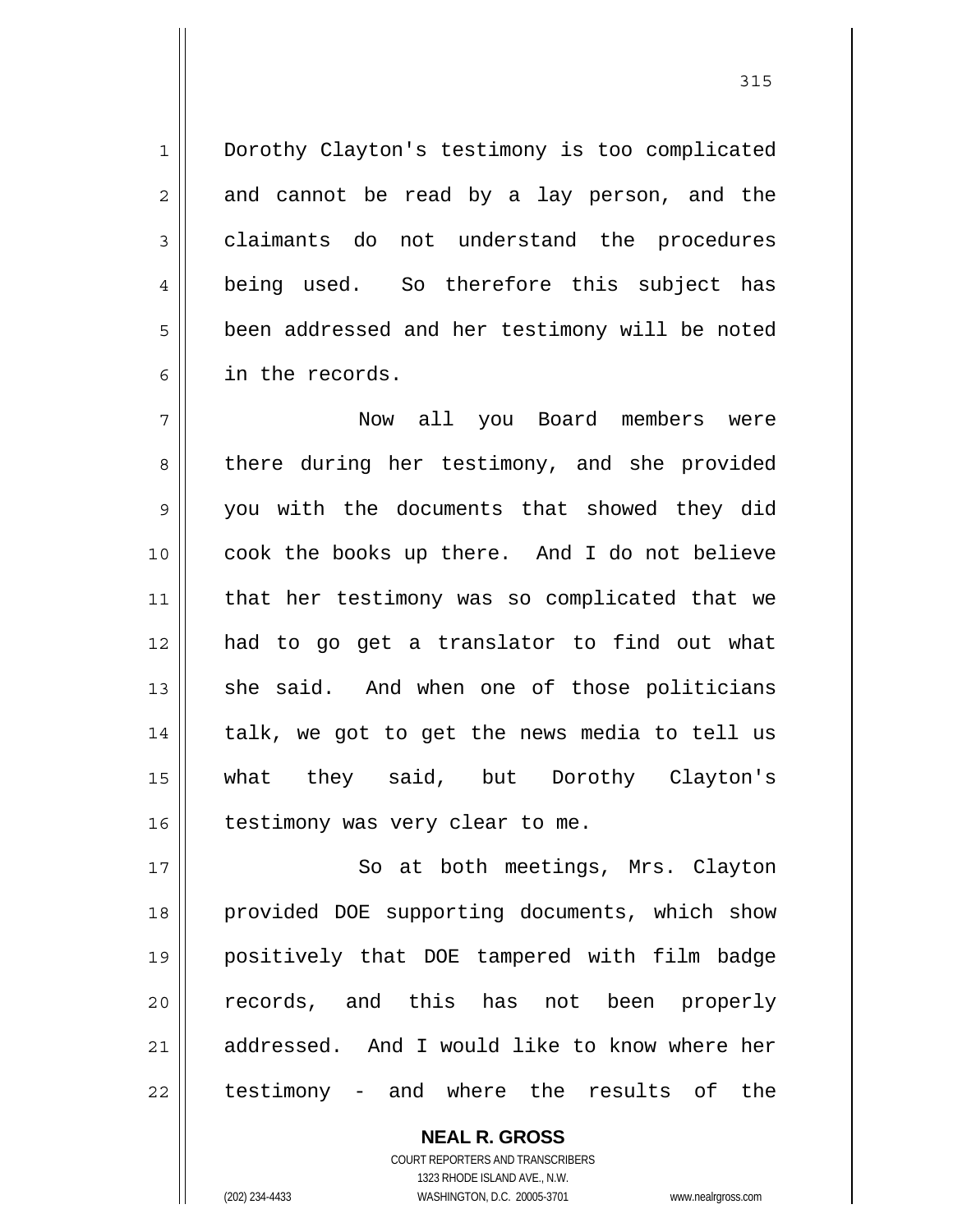1 investigation.

| $\overline{2}$ | I would also like for those Board              |
|----------------|------------------------------------------------|
| 3              | members who were not present at the Westin     |
| 4              | Hotel on September the $19^{th}$ , 2006, to be |
| 5              | provided a copy of Mrs. Dorothy Clayton's      |
| 6              | presentation and to revisit her testimony at   |
| 7              | the other Las Vegas meeting on January 2008 so |
| 8              | they can see for themselves that widespread    |
| 9              | film badge tampering did in fact take place,   |
| 10             | and see for themselves that these film badge   |
| 11             | records are not as indisputable as NIOSH has   |
| 12             | stated.                                        |
| 13             | These facts prove that NIOSH stand             |
| 14             | on documents of DOE and NTS records is fragile |
| 15             | at best. NIOSH's position of the stand of the  |
| 16             | documents records is not so much only fragile  |
| 17             | but arrogant. In the recent announcement of    |
| 18             | the Inspector General's office suggesting      |
| 19             | removing NIOSH from the interview process of   |
| 20             | EEOICPA is long overdue, and heartily welcomed |
| 21             | by NTS claimants as well.                      |

Thank you very much.

**NEAL R. GROSS** COURT REPORTERS AND TRANSCRIBERS

1323 RHODE ISLAND AVE., N.W.

22

(202) 234-4433 WASHINGTON, D.C. 20005-3701 www.nealrgross.com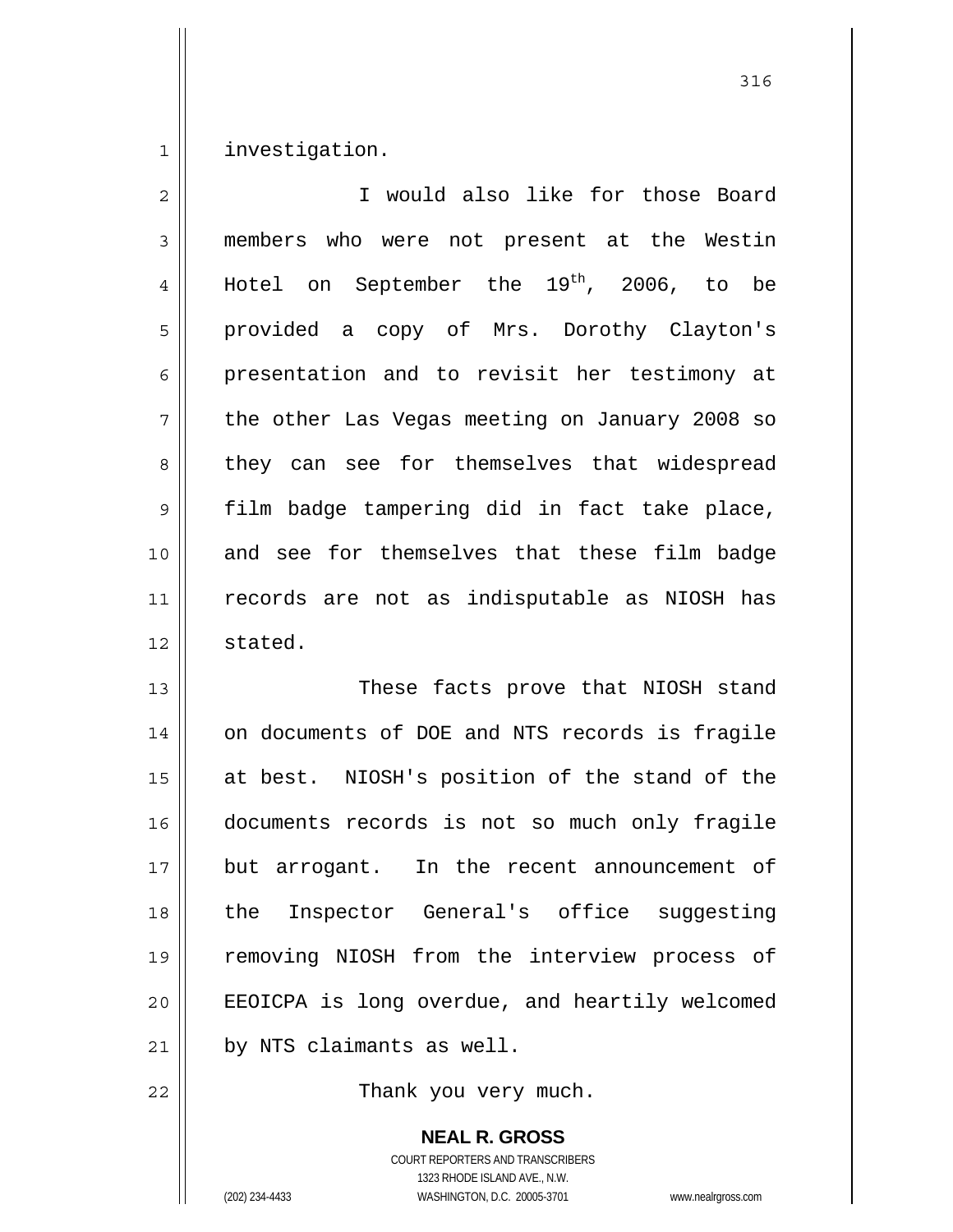|    | 317                                                                 |
|----|---------------------------------------------------------------------|
| 1  | CHAIR ZIEMER: Thank you, John.                                      |
| 2  | I should point out that in the                                      |
| 3  | packet of material, I think probably you                            |
| 4  | provided it, but the transcript is included                         |
| 5  | for Ms. Clayton's testimony, so the Board                           |
| 6  | members do have a copy of that in case any of                       |
| 7  | them had forgotten it. So thank you very                            |
| 8  | much.                                                               |
| 9  | MR. FUNK: I didn't know if it all                                   |
| 10 | came through. I had an awful hard time trying                       |
| 11 | to get it through.                                                  |
| 12 | CHAIR ZIEMER: No, we have it, thank                                 |
| 13 | you.                                                                |
| 14 | Next we will hear from Dr. McKeel.                                  |
| 15 | Dan, are you still on the line?                                     |
| 16 | DR. MCKEEL: Yes, sir, I am. Can                                     |
| 17 | you hear me all right?                                              |
| 18 | CHAIR ZIEMER: Yes, very well.                                       |
| 19 | Thank you for your patience, and please                             |
| 20 | proceed.                                                            |
| 21 | DR. MCKEEL: All right.                                              |
| 22 | Good evening to the Board, and the                                  |
|    | <b>NEAL R. GROSS</b>                                                |
|    | COURT REPORTERS AND TRANSCRIBERS<br>1323 RHODE ISLAND AVE., N.W.    |
|    | (202) 234-4433<br>WASHINGTON, D.C. 20005-3701<br>www.nealrgross.com |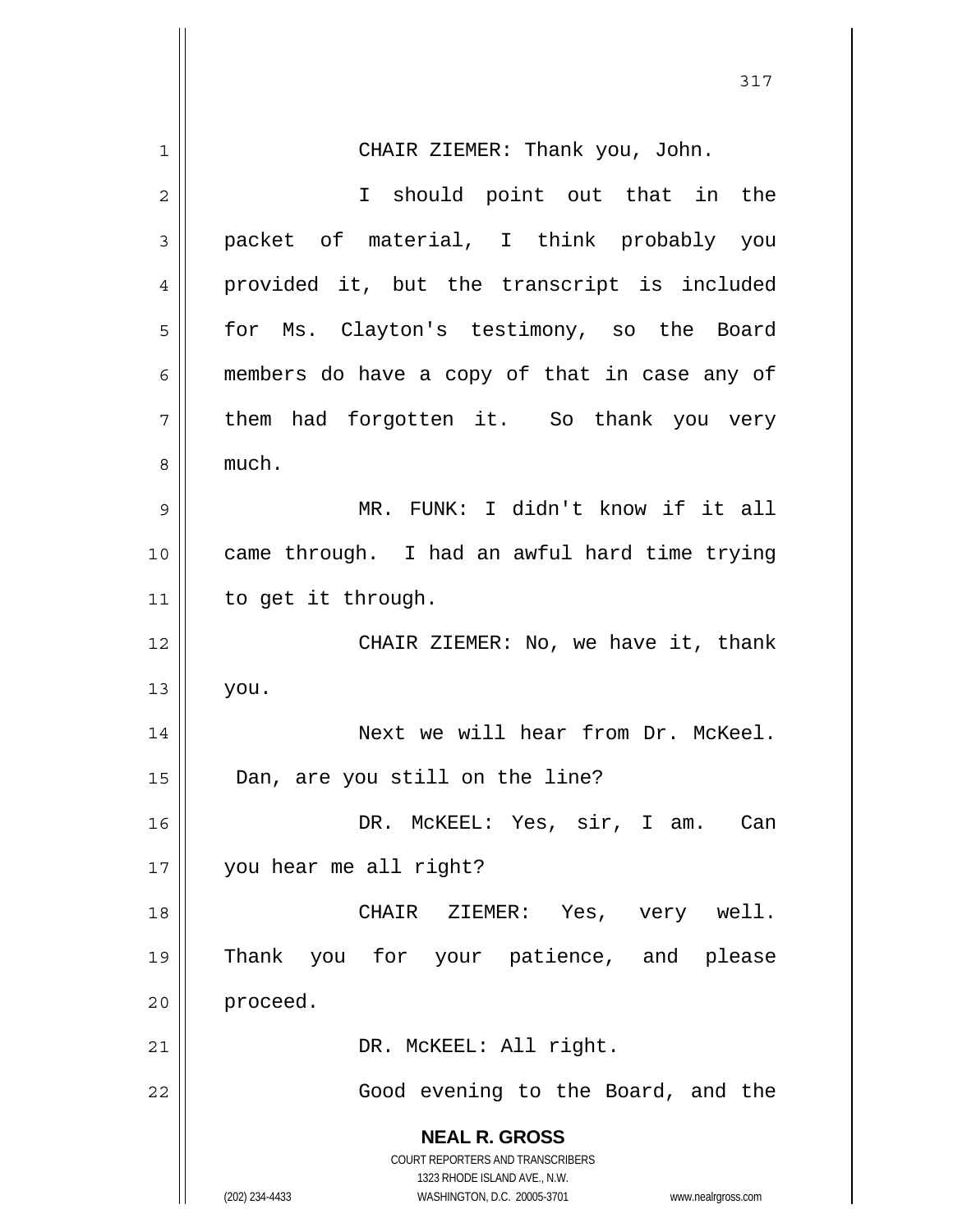1 audience participants.

**NEAL R. GROSS** COURT REPORTERS AND TRANSCRIBERS 1323 RHODE ISLAND AVE., N.W. (202) 234-4433 WASHINGTON, D.C. 20005-3701 www.nealrgross.com 2 3 4 5 6 7 8 9 10 11 12 13 14 15 16 17 18 19 20 21 22 I'm Dan McKeel, and I serve as an SEC petitioner for three EEOICPA sites, Dow Madison, General Steel Industries and Texas City Chemicals. My organization, the Southern Illinois Nuclear Workers, or SINEW, has proudly joined with the Alliance of Nuclear Worker Advocate Group, in forwarding suggestions to President-Elect Obama for immediate administrative reforms to the act. ANWAG will also soon be forwarding copies of its 20 longer term reforms to the act to President-Elect Obama, and to members of the new U.S. Congress. My remarks tonight are surrogates for questions that would be asked by one of the missing radiation Board members that the Bush  $43 -$  (Pause.) CHAIR ZIEMER: Did we lose Dr. McKeel?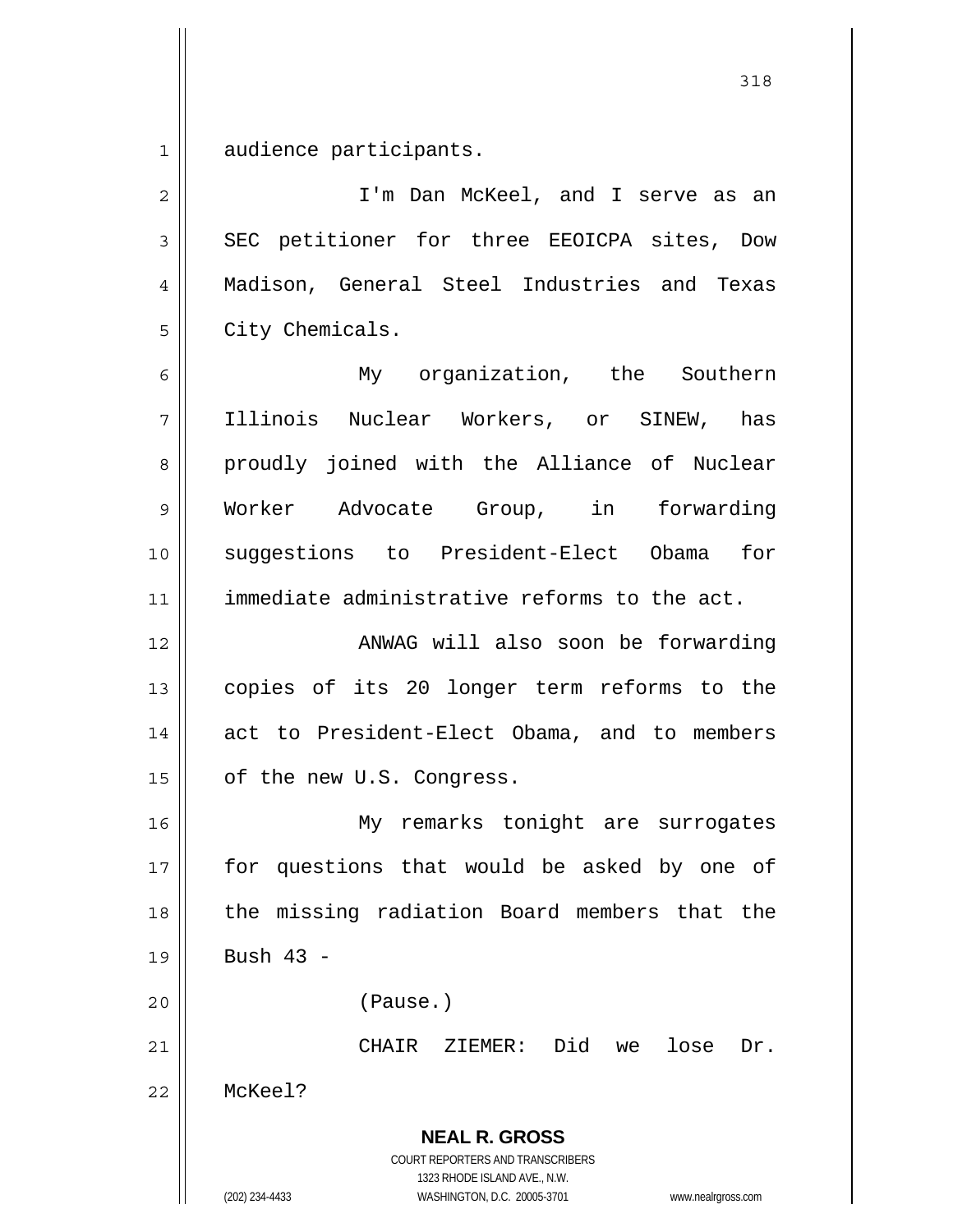**NEAL R. GROSS** COURT REPORTERS AND TRANSCRIBERS 1323 RHODE ISLAND AVE., N.W. (202) 234-4433 WASHINGTON, D.C. 20005-3701 www.nealrgross.com 1 2 3 4 5 6 7 8 9 10 11 12 13 14 15 16 17 18 19 20 21 22 MEMBER ROESSLER: The line is still open. I think he got dropped off. CHAIR ZIEMER: Dan, I don't know if you can hear us, but we can't hear you. Okay, perhaps Dan will call back in. Dan, are you back on the line? MR. KATZ: He may not realize that he is not connected. CHAIR ZIEMER: Okay, and I don't think I have a phone number for him. Standby just a minute. Of course if he is on the phone you won't be able to reach him anyway. We have another piece of testimony to read into the record. So let me ask Ted to do that, and while we wait for Dan to realize he's been cut off, and maybe will come back on the line. Go ahead, Ted. MR. KATZ: Okay. Dan? Okay. So this is unnamed testimony. In April of 2009 it will be seven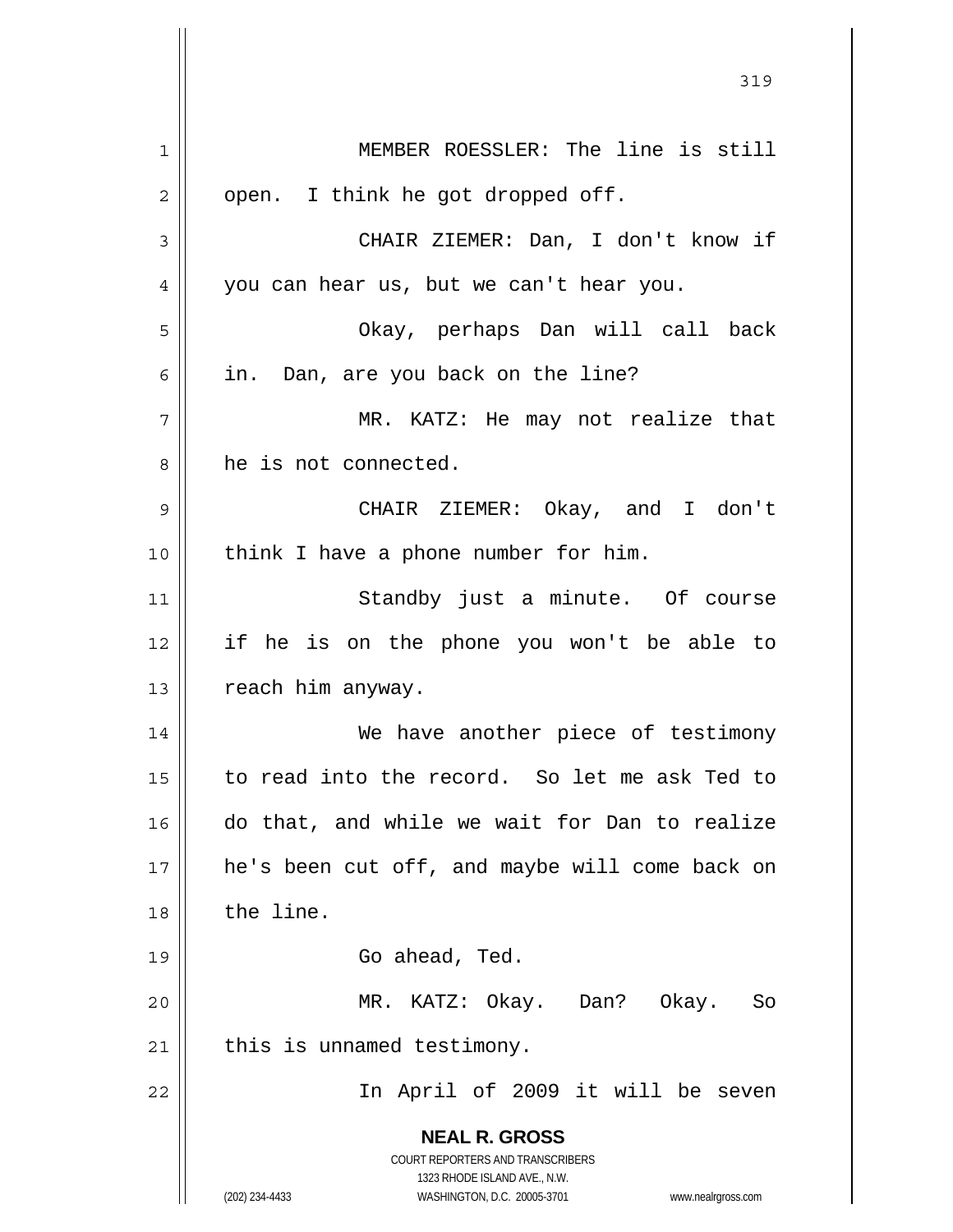years since I have filed an EEOICPA claim for survivor benefits. When I filed my claim I did not expect a quick resolution, but I never anticipated that it would take this long, nor did I expect that I would encounter so many challenges along the way.

7 8 9 10 11 12 I consider my claim to be very straightforward. My husband was employed as a health physicist for the SL-1 reactor, by combustion engineering at Idaho National Engineering Laboratory from January 1959 through March 1961.

13 14 15 16 17 18 19 20 21 22 On the night of January  $3^{rd}$ , 1961, a nuclear excursion occurred at the reactor while a crew of three military men were assembling the reactor control rod drive mechanism. The incident, and the sequence of events that occurred that evening and in subsequent days are detailed in the IDO report on the nuclear incident at the SL-1 reactor, January 3<sup>rd</sup>, 1961 at the National Reactor Testing Station.

> **NEAL R. GROSS** COURT REPORTERS AND TRANSCRIBERS 1323 RHODE ISLAND AVE., N.W. (202) 234-4433 WASHINGTON, D.C. 20005-3701 www.nealrgross.com

1

2

3

4

5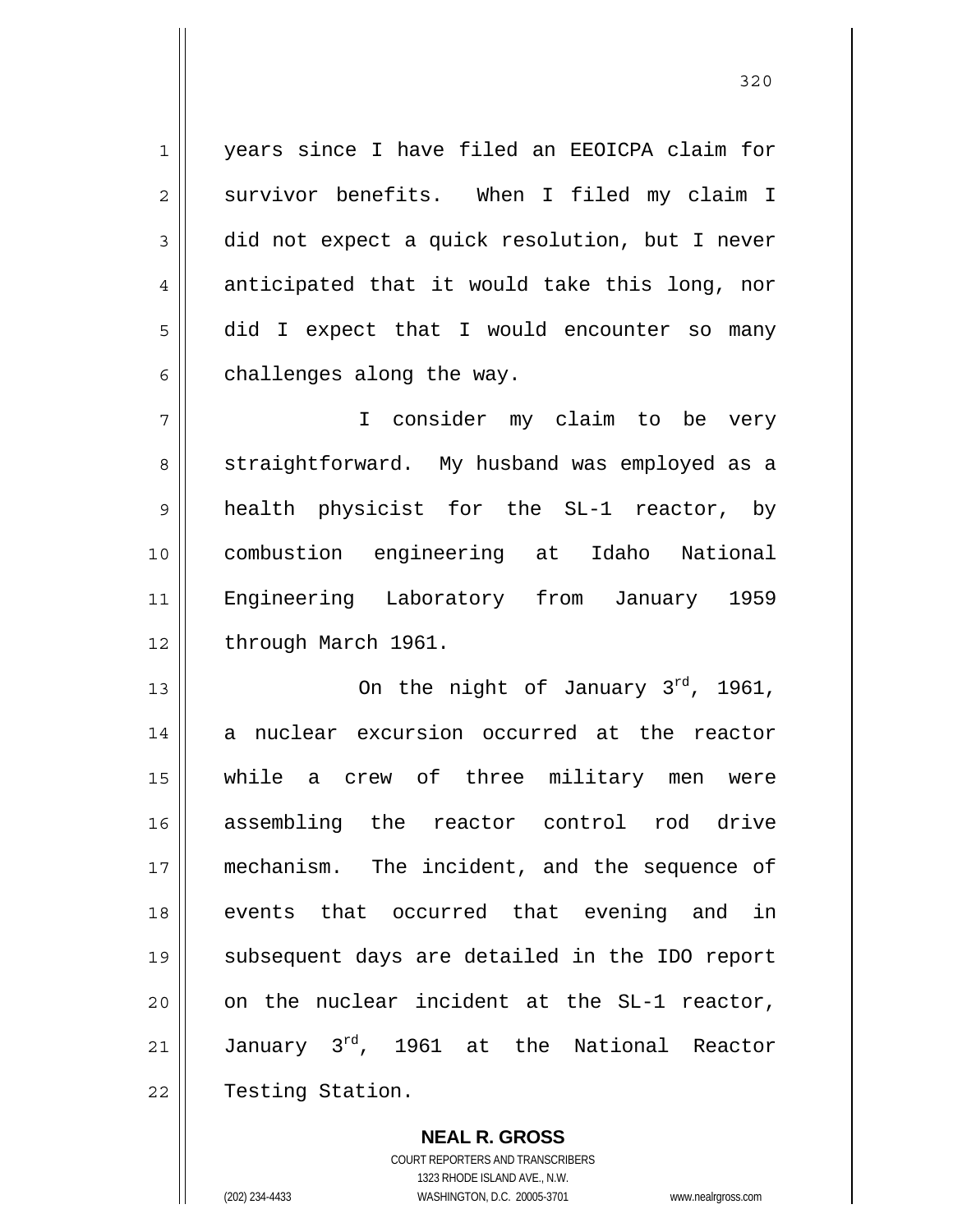1 2 3 4 5 6 7 8 9 10 11 12 13 14 15 16 17 18 19 This report can be accessed through the Department of Energy Idaho operations website. My husband entered the reactor building twice the night of January  $3^{rd}$ , 1961, in an effort to locate and rescue the three men inside the reactor building. The first time he entered with one other individual in an effort to locate the three men inside and determine if they were alive. After finding the one survivor they quickly left the building to get assistance to carry him out. During the second entry my husband entered with three other men. They placed the sole survivor on a stretcher and carried him outside. During this entry my husband's respirator failed, and he had to remove it in order to breathe. This caused him to directly

21 22 airborne radioactive material that were present in the reactor operating room as a

> **NEAL R. GROSS** COURT REPORTERS AND TRANSCRIBERS

inhale the very high concentrations of

1323 RHODE ISLAND AVE., N.W.

(202) 234-4433 WASHINGTON, D.C. 20005-3701 www.nealrgross.com

20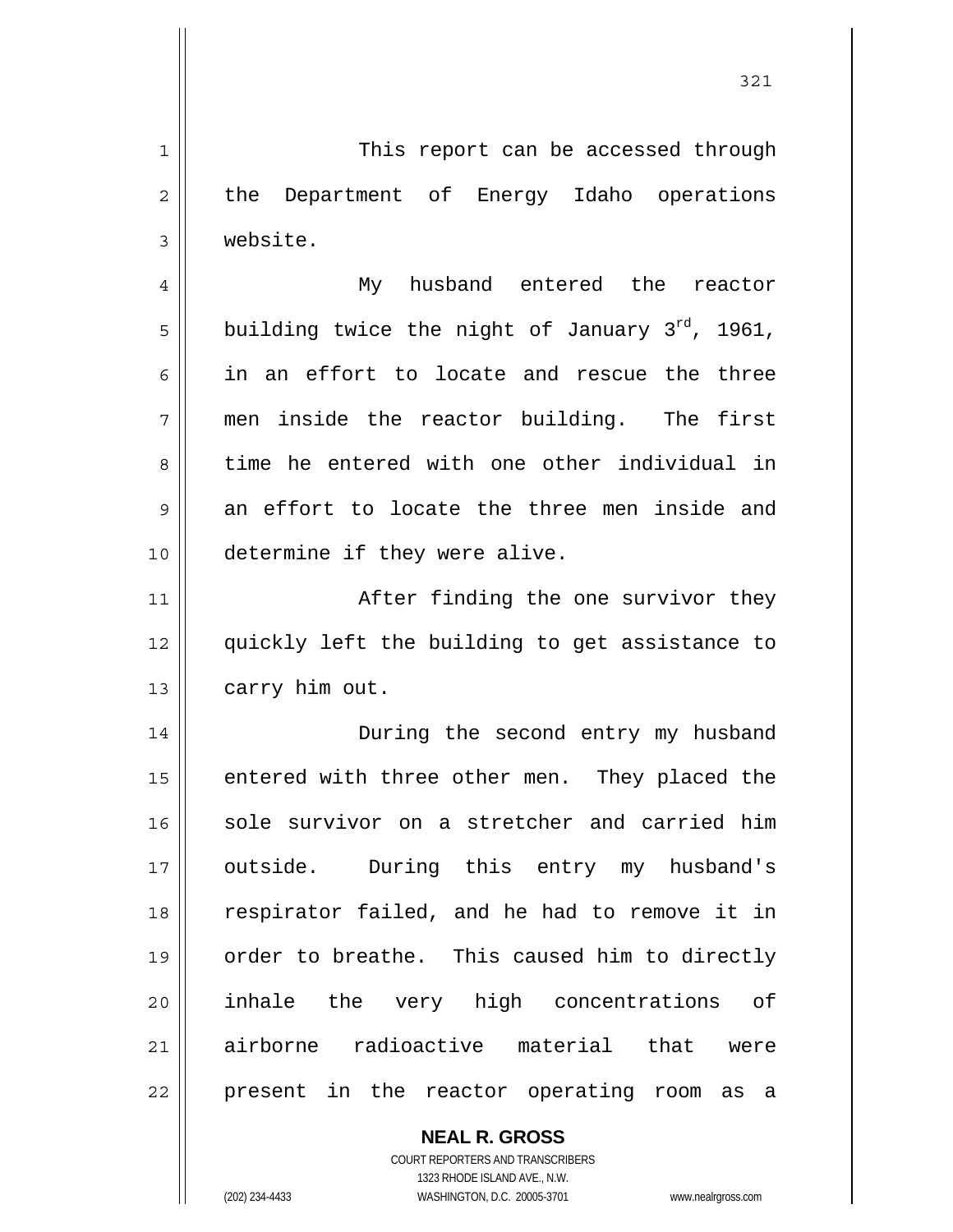1 result of the nuclear excursion.

| $\overline{c}$ | The reported dose rate inside the                                                                                                                               |
|----------------|-----------------------------------------------------------------------------------------------------------------------------------------------------------------|
| $\mathfrak{Z}$ | reactor was in excess of 1,000 R per hour. My                                                                                                                   |
| $\overline{4}$ | husband left INEL in March, 1961, and was                                                                                                                       |
| 5              | employed in Germantown, Maryland, by the                                                                                                                        |
| 6              | Atomic Energy Commission and its predecessor                                                                                                                    |
| 7              | agencies, the Energy Research and Development                                                                                                                   |
| 8              | Agency, and the Department of Energy, AEC,                                                                                                                      |
| 9              | ERDA, DOE, from April 1961 through December,                                                                                                                    |
| 10             | 1988. He was the chief health physicist for                                                                                                                     |
| 11             | the AEC ERDA, DOE, and in this capacity was                                                                                                                     |
| 12             | responsible for the oversight of the radiation                                                                                                                  |
| 13             | health and safety at DOE and DOE contractor                                                                                                                     |
| 14             | facilities.                                                                                                                                                     |
| 15             | In that capacity he routinely                                                                                                                                   |
| 16             | visited DOE sites and entered radiation areas                                                                                                                   |
| 17             | to perform radiological safety inspections.                                                                                                                     |
| 18             | My husband was diagnosed with multiple myeloma                                                                                                                  |
| 19             | in August of 1994, and died from that cancer                                                                                                                    |
| 20             | on January 30 <sup>th</sup> , 1999.                                                                                                                             |
| 21             | Based on my knowledge and belief as                                                                                                                             |
| 22             | former health physicist that my husband's<br>a                                                                                                                  |
|                | <b>NEAL R. GROSS</b><br>COURT REPORTERS AND TRANSCRIBERS<br>1323 RHODE ISLAND AVE., N.W.<br>(202) 234-4433<br>WASHINGTON, D.C. 20005-3701<br>www.nealrgross.com |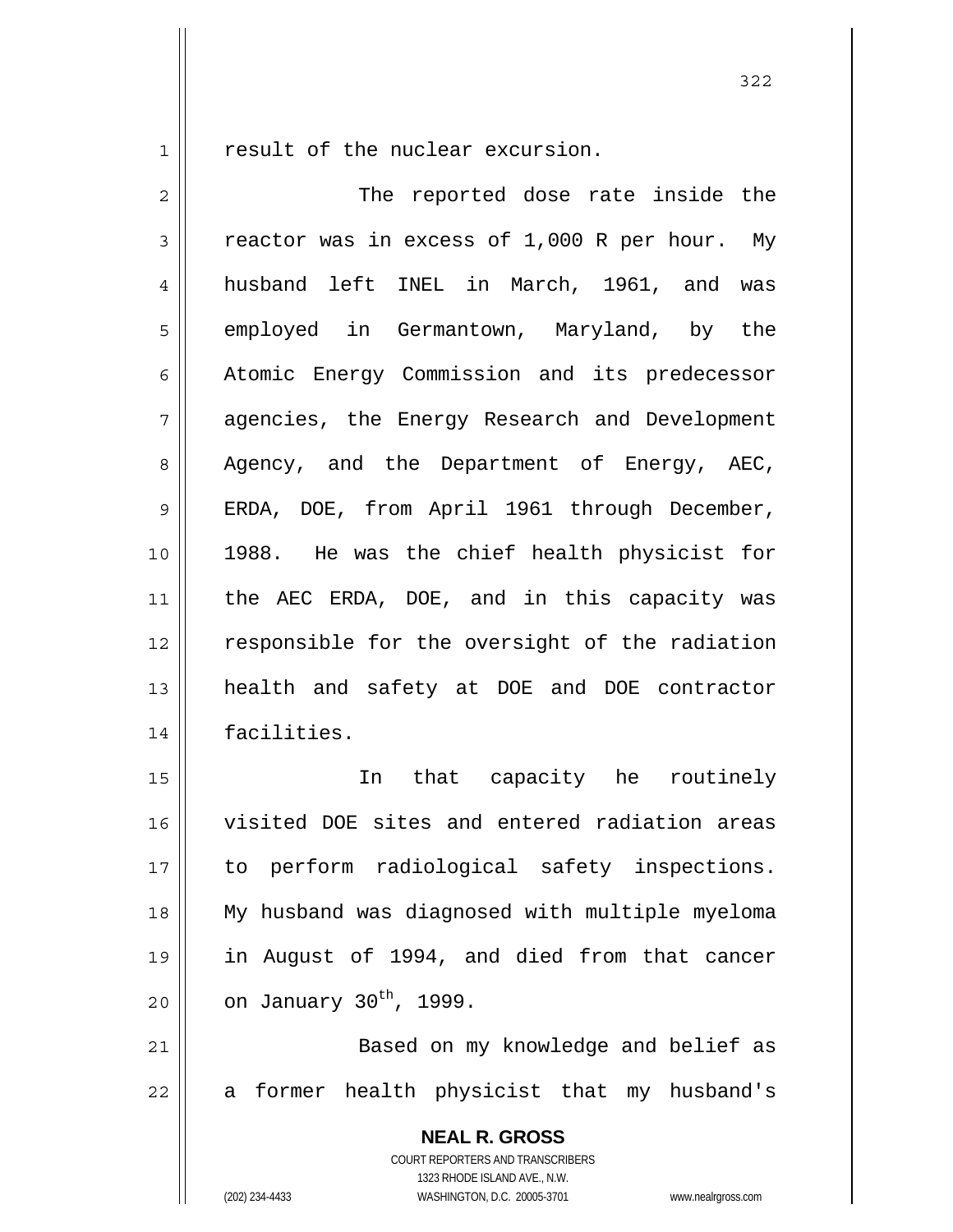1 2 3 4 5 6 7 8 9 10 11 12 13 14 15 16 17 18 19 20 21 cancer was caused by the exposure he received at the SL-1 reactor, I filed a claim for the EEOICPA survivor benefits on April  $25<sup>th</sup>$ , 2002. On November 13<sup>th</sup>, 2006, I received a notice of a recommended decision to deny my claim from the DOL Seattle District office. I filed a written object to the denial of my claim on January  $7<sup>th</sup>$ , 2007, which included supporting documentation. On March 21st, 2007, the final adjudication branch of the Jacksonville district DOL conducted a hearing in Orlando, Florida. Subsequently on May 30<sup>th</sup>, 2007, my claim was remanded back to NIOSH to rework my husband's dose reconstruction report. Since the remand order I have received two revised dose reconstruction reports, one in July of 2007 and one in September 2008. NIOSH is currently working on a fourth. I believe that the dose

reconstruction reports that I have received to

**NEAL R. GROSS** COURT REPORTERS AND TRANSCRIBERS 1323 RHODE ISLAND AVE., N.W. (202) 234-4433 WASHINGTON, D.C. 20005-3701 www.nealrgross.com

22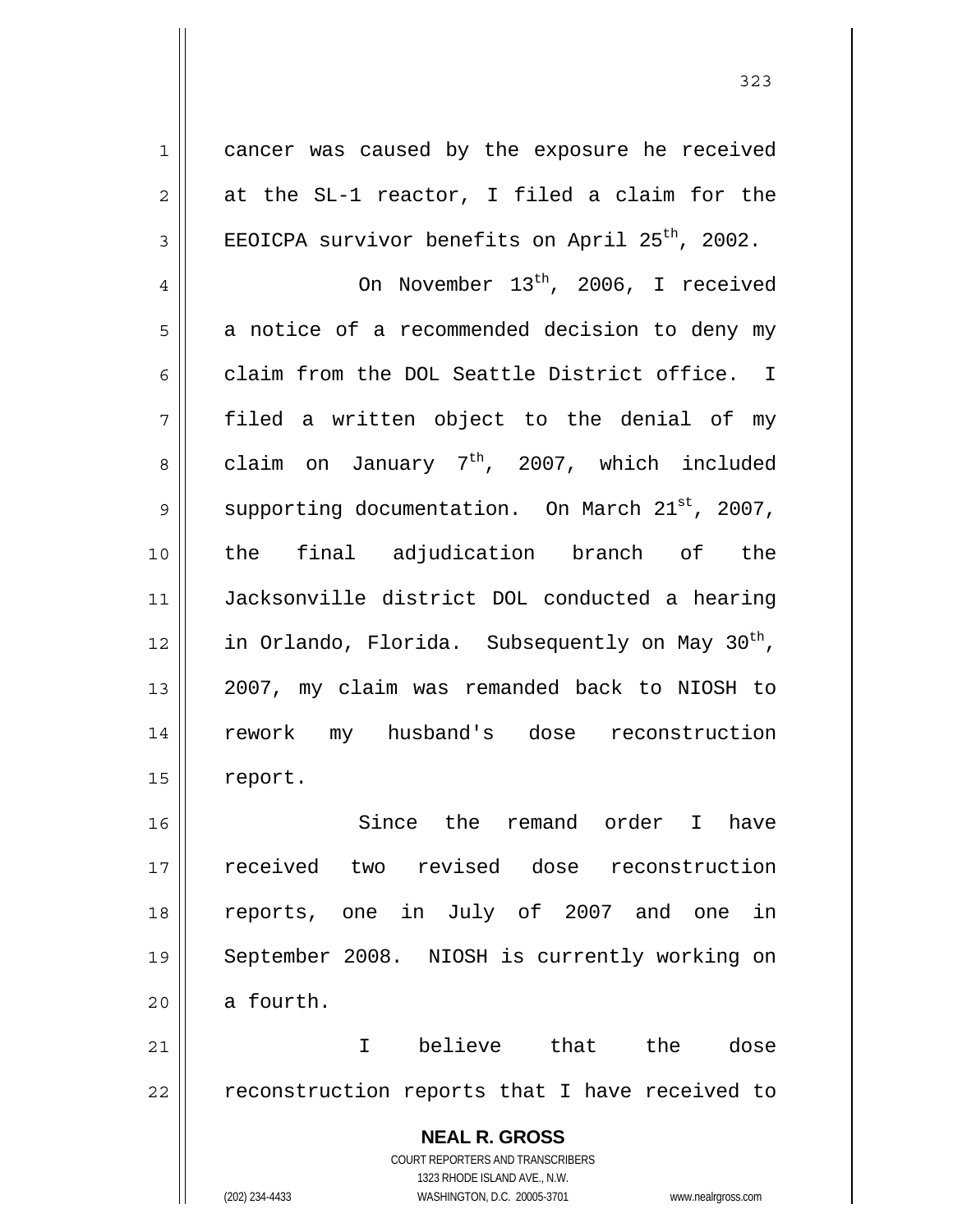date significantly underestimate my husband's combined internal and external exposure.

3 4 5 6 7 8 9 10 11 12 13 Among the issues I have repeatedly raised are, my husband entered the SL-1 reactor operating room twice the evening of January 3rd, 1961, yet his report of exposure is nearly identical to individuals who only entered once. It is highly probable that the dosimeter my husband was wearing was not readable. IDO 19302 indicates that the extremities of the personnel who entered the reactor operating room were contaminated in excess of 5R per hour.

14 15 16 17 18 19 20 The probability exists that the film badge was too grossly contaminated to be read. Given the dose rates inside the reactor operating room, it is also very likely that the film badge was blackened to the point that no meaningful information could be obtained from the badge.

21 22 Through a Freedom of Information Act request I obtained all of the occupational

> **NEAL R. GROSS** COURT REPORTERS AND TRANSCRIBERS 1323 RHODE ISLAND AVE., N.W. (202) 234-4433 WASHINGTON, D.C. 20005-3701 www.nealrgross.com

1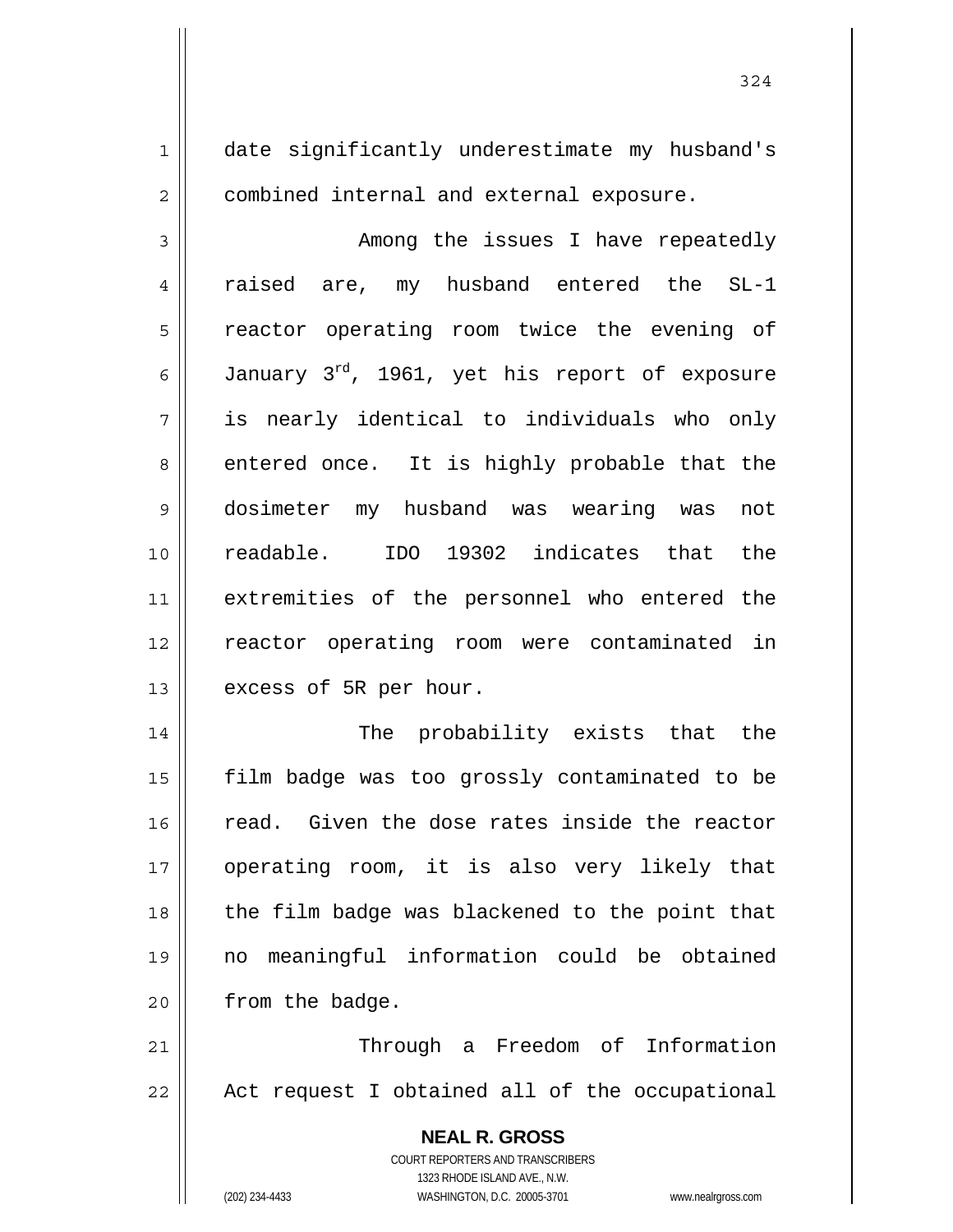1 2 3 4 5 6 7 8 9 10 exposure histories that had been acquired by NIOSH for my husband. Among the external exposure histories provided by INEL, there is a personnel exposure questionnaire which was not discussed in the dose reconstruction report. This report indicates that the dosimeter readings for [identifying information] for the period of 12/7/60 through 1/3/61 were lost reading because of the SL-1 incident. That is in quotes.

11 12 13 14 15 16 This would strongly suggest that the dosimeter worn by [identifying information] into the reactor that evening was lost because it could not be read, or that it was literally lost in the confusion of the rescue operations.

17 18 19 20 21 22 My husband's internal exposure cannot be estimated from the available records. The estimates in the dose reconstruction report are based only on several bioassays that were conducted after the accident, records of the whole body counts

> COURT REPORTERS AND TRANSCRIBERS 1323 RHODE ISLAND AVE., N.W. (202) 234-4433 WASHINGTON, D.C. 20005-3701 www.nealrgross.com

**NEAL R. GROSS**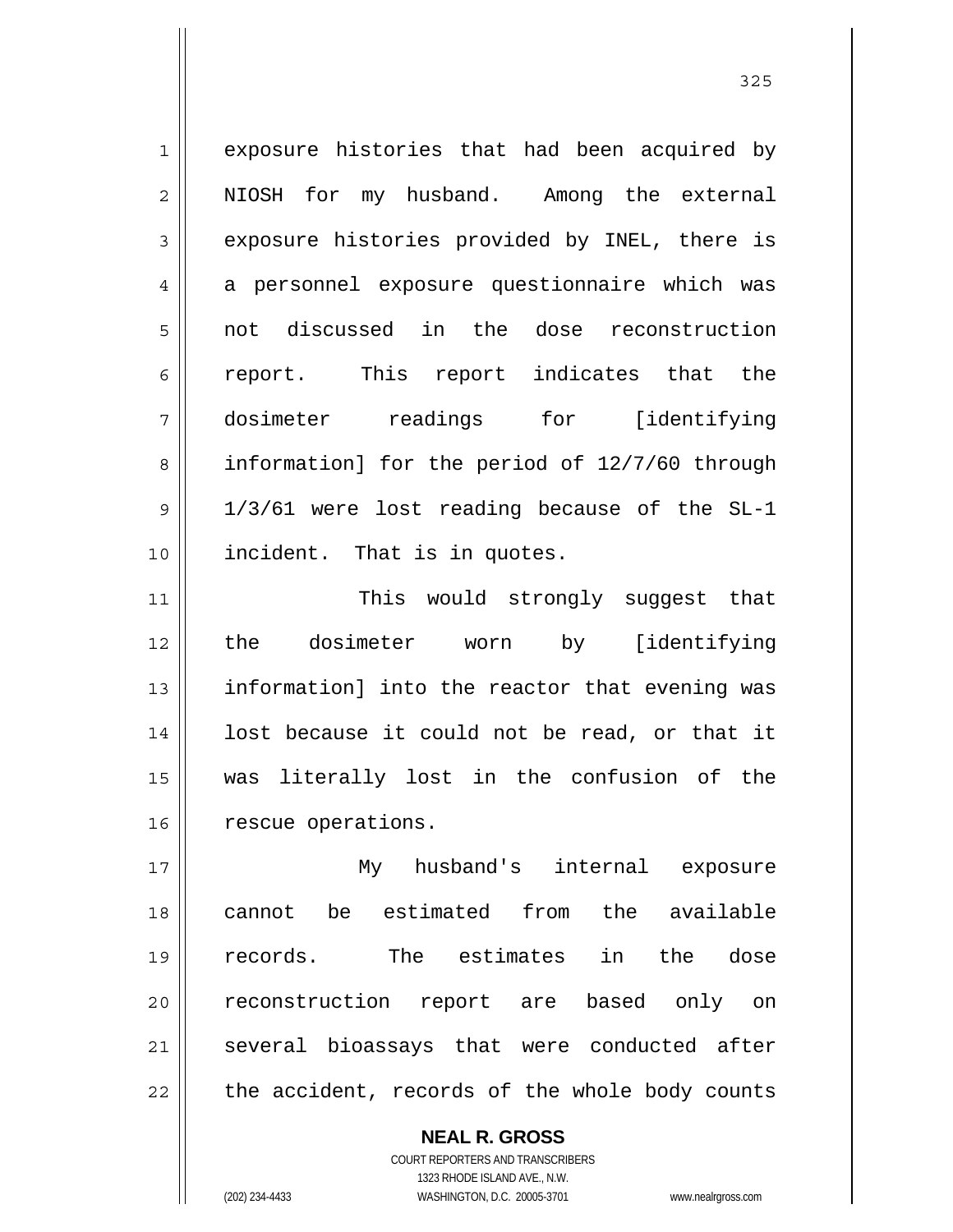| $\mathbf 1$    | taken at INEL, as well as at Los Alamos                             |
|----------------|---------------------------------------------------------------------|
| $\overline{2}$ | National Laboratory immediately after the SL-1                      |
| 3              | excursion have not been located.                                    |
| $\overline{4}$ | The dose reconstruction report                                      |
| 5              | fails to acknowledge the respirator failure,                        |
| 6              | and obvious internal exposures that would have                      |
| 7              | resulted from that failure.                                         |
| 8              | And the dose reconstruction report                                  |
| 9              | fails to recognize my husband's 28-year                             |
| 10             | employment history with the AEC or ERDA, DOE.                       |
| 11             | This report states that he worked at INEL                           |
| 12             | from January 1st, 1959 through March 31st, 1961,                    |
| 13             | and from April 24 <sup>th</sup> , 1961, through December            |
| 14             | 16 <sup>th</sup> , 1988. This affects many of the                   |
| 15             | assumptions made in the dose reconstruction                         |
| 16             | report with respect to, "missed dose".                              |
| 17             | The dose reconstruction report does                                 |
| 18             | not appear to address the "missed dose"                             |
| 19             | related to the SL-1 accident.                                       |
| 20             | filed my claim for survivor<br>I.                                   |
| 21             | benefits under EEOICPA nearly seven years ago.                      |
| 22             | In that period of time I have promptly                              |
|                | <b>NEAL R. GROSS</b>                                                |
|                | COURT REPORTERS AND TRANSCRIBERS                                    |
|                | 1323 RHODE ISLAND AVE., N.W.                                        |
|                | (202) 234-4433<br>WASHINGTON, D.C. 20005-3701<br>www.nealrgross.com |

<u>326</u>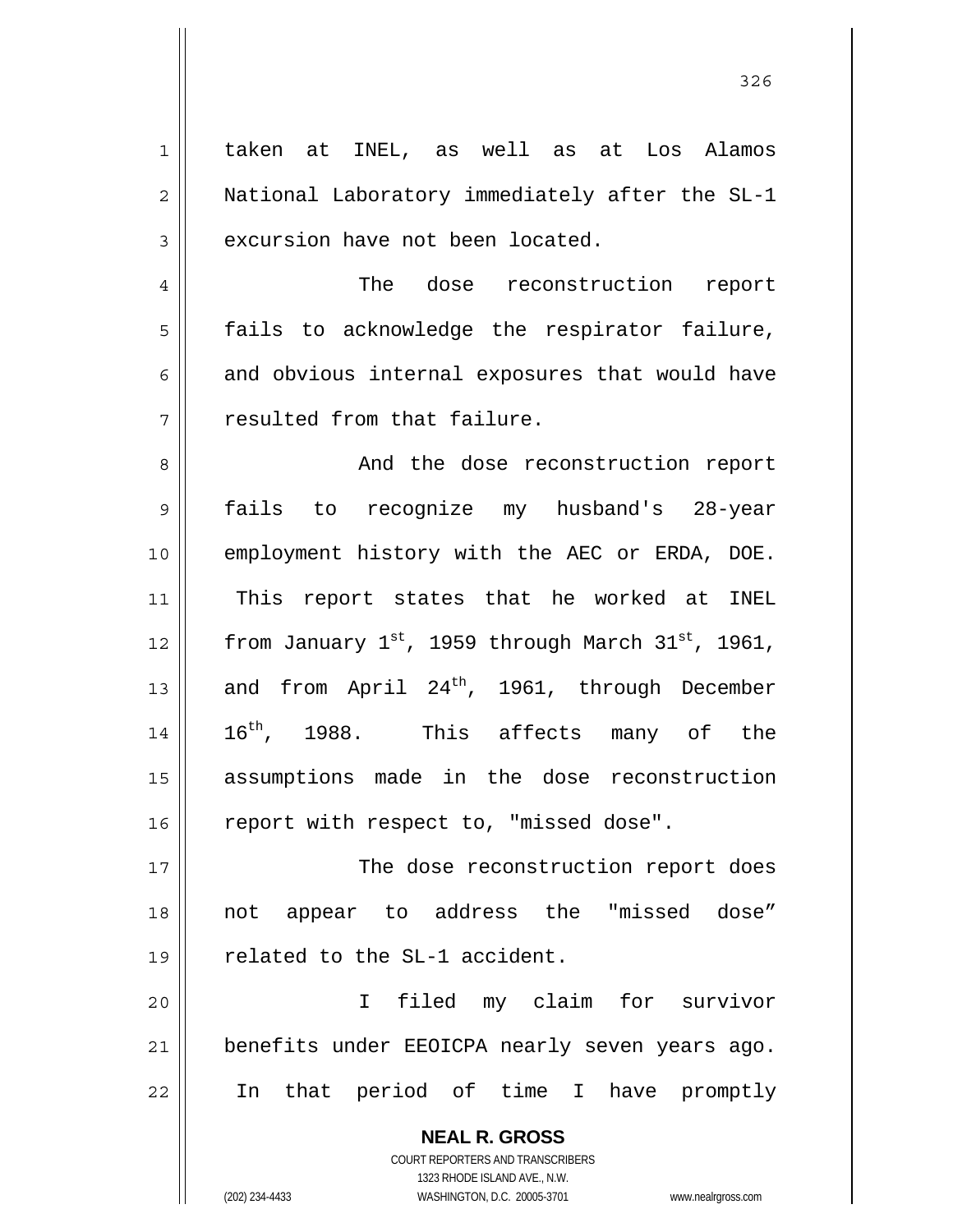1 7 responded to every request for information. I have been engaged in numerous telephone conversations with both DOL and NIOSH. I have written letters, and I have participated in the hearing concerning my claim. I have provided ample documentation to support the assertions in my claim.

8 9 10 11 12 13 14 15 16 17 I believe, however, that the information that I provided has basically been ignored. Additionally to date I have not received a response to the numerous questions and concerns that I have raised, particularly those identified in my adjudication hearing. Thank you for the opportunity to provide this public comment. I regret that I could not make them in person. I would welcome any questions that you have.

 CHAIR ZIEMER: Thank you for reading that into the record, Ted. And I want to check and see if Dan McKeel got back on line.

DR. McKEEL: Yes, sir.

CHAIR ZIEMER: Dan, we lost you very

**NEAL R. GROSS** COURT REPORTERS AND TRANSCRIBERS 1323 RHODE ISLAND AVE., N.W.

2

3

4

5

6

18

19

20

21

22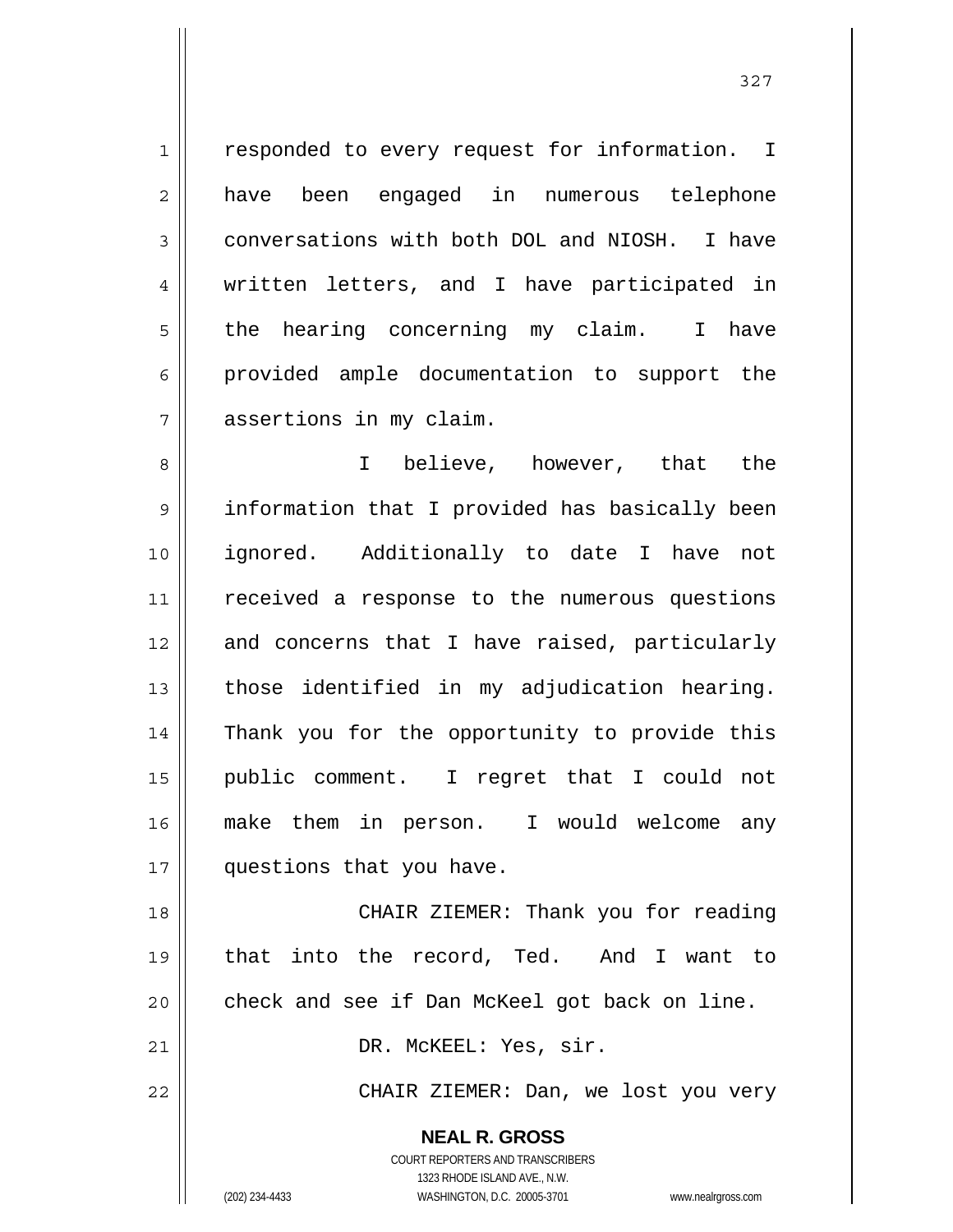| 1           | early in your presentation. And I think I am   |
|-------------|------------------------------------------------|
| 2           | going to suggest that you start at the top. I  |
| 3           | don't know at what point you realized you were |
| 4           | cut off.                                       |
| 5           | DR. MCKEEL: Well, the line was                 |
| 6           | silent, and then it just went, a message from  |
| 7           | the operator, if you need to make a call. So   |
| 8           | it was cut off.                                |
| $\mathsf 9$ | CHAIR ZIEMER: The others on the                |
| 10          | line were not lost; it appeared to be a single |
| 11          | line. So please begin again if you would.      |
| 12          | DR. MCKEEL: Thank you very much.               |
| 13          | So again, good evening. I am Dan               |
| 14          | McKeel, and I serve as an SEC petitioner for   |
| 15          | three EEOICPA sites, Dow Madison, General      |
| 16          | Steel Industries, and Texas City Chemical.     |
| 17          | My organization is the Southern                |
| 18          | Illinois Nuclear Workers, or SINEW, and we     |
| 19          | have proudly joined with the Alliance of       |
| 20          | Nuclear Worker Advocate Group in forwarding    |
| 21          | suggestions to President-Elect Obama<br>for    |
| 22          | immediate administrative reform to the act.    |
|             | <b>NEAL R. GROSS</b>                           |
|             |                                                |

328

 $\mathbf{I}$ 

1323 RHODE ISLAND AVE., N.W. (202) 234-4433 WASHINGTON, D.C. 20005-3701 www.nealrgross.com

COURT REPORTERS AND TRANSCRIBERS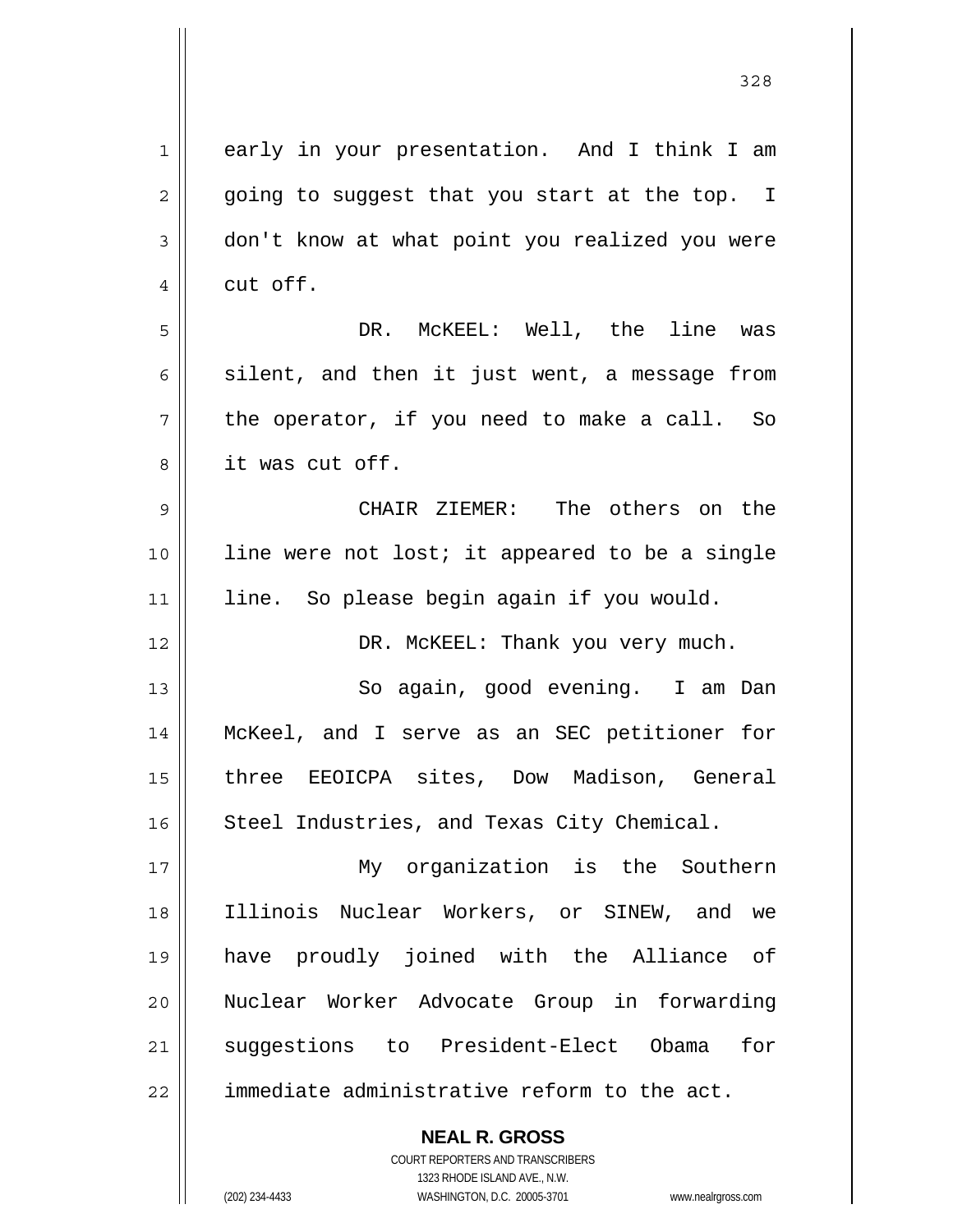1 2 3 4 5 6 7 8 9 10 11 12 13 14 15 16 17 18 19 20 21 ANWAG will soon be forwarding copies of its 20 longer-term reforms to the act to President-Elect Obama and to members of the new U.S. Congress. My remarks tonight are surrogates for questions that would be asked by one of the missing Radiation Advisory Board Members, the Bush 43 administration has failed to add to bring the Board to its mandatory full strength of 20 members. The first comment is, regarding the announcement of CDC's decision who the new Board contractor will be. Mr. Katz said at the November  $6^{th}$  conference call the key decision would be announced before Thanksgiving. When it was not I wrote to him as to when the decision would be forthcoming and was told it would be at this meeting in December. Yesterday the CDC contract officer told us the contractor decision was under

22 policy review, and that he alone was

> **NEAL R. GROSS** COURT REPORTERS AND TRANSCRIBERS 1323 RHODE ISLAND AVE., N.W.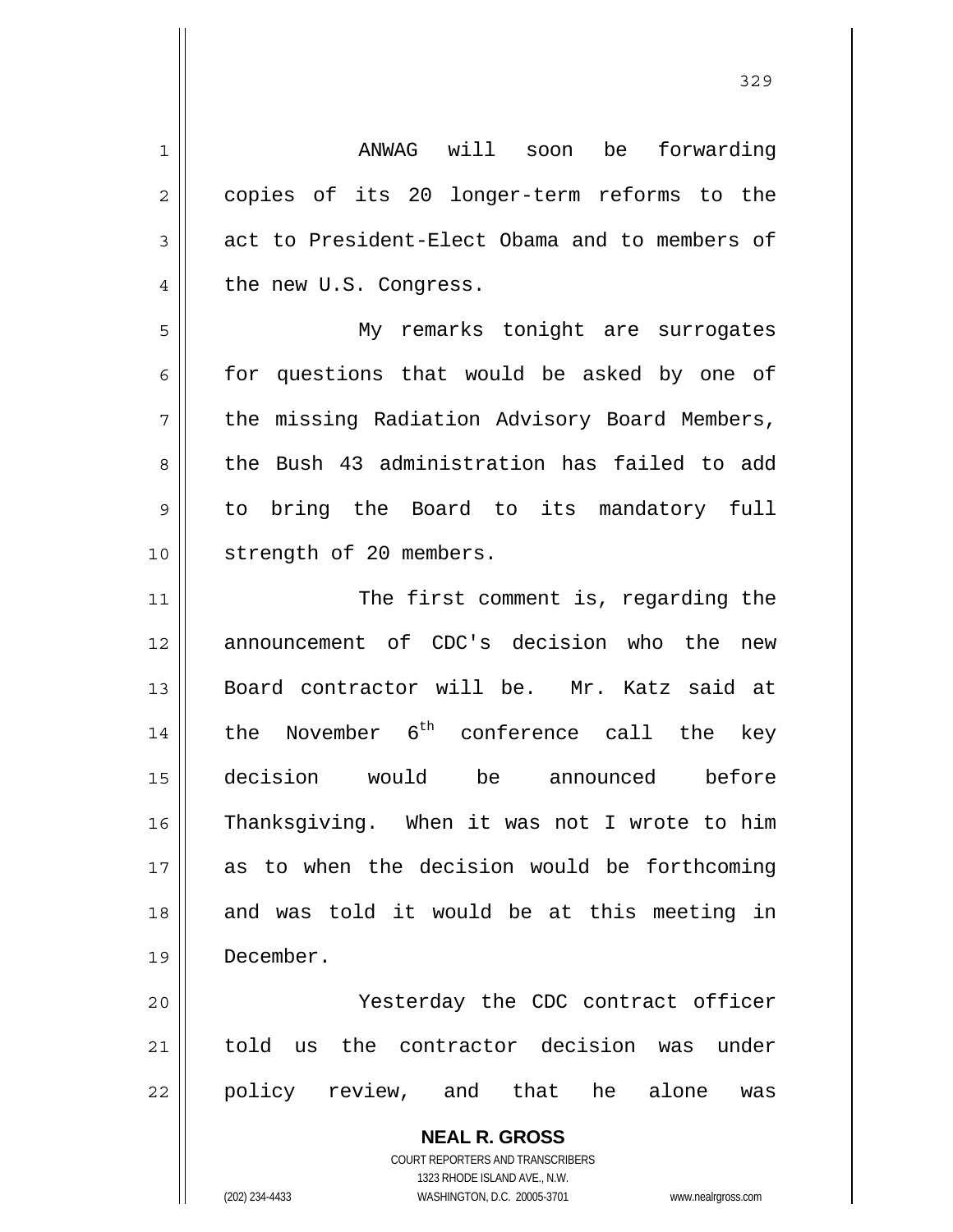1 2 3 4 5 6 7 8 9 10 11 12 13 14 15 16 17 18 19 20 21 responsible for this deadline not being met. Since none of the current Board members pinned him down why not, I will ask as a surrogate for the missing Board member. The question would thus be to CDC and the contract office, why specifically has the new Board contractor selection not been made public as the five-year SC&A contract ends today December the  $17<sup>th</sup>$ , 2008? My second surrogate missing Board member comment relates to why NIOSH and the Board took 3-1/2 years after the historic Mallinckrodt Destrehan Street SEC petitions were awarded to recognize that Mallinckrodt downtown radiological operation continued well into 1958. The current Mallinckrodt SEC 00133 evaluation report presented for the first time to the Board today in section 4.1, operations description, cites multiple previously known reports to justify this very belated discovery of a heretofore presumably obscure fact.

The cited Mallinckrodt report is

**NEAL R. GROSS** COURT REPORTERS AND TRANSCRIBERS 1323 RHODE ISLAND AVE., N.W.

22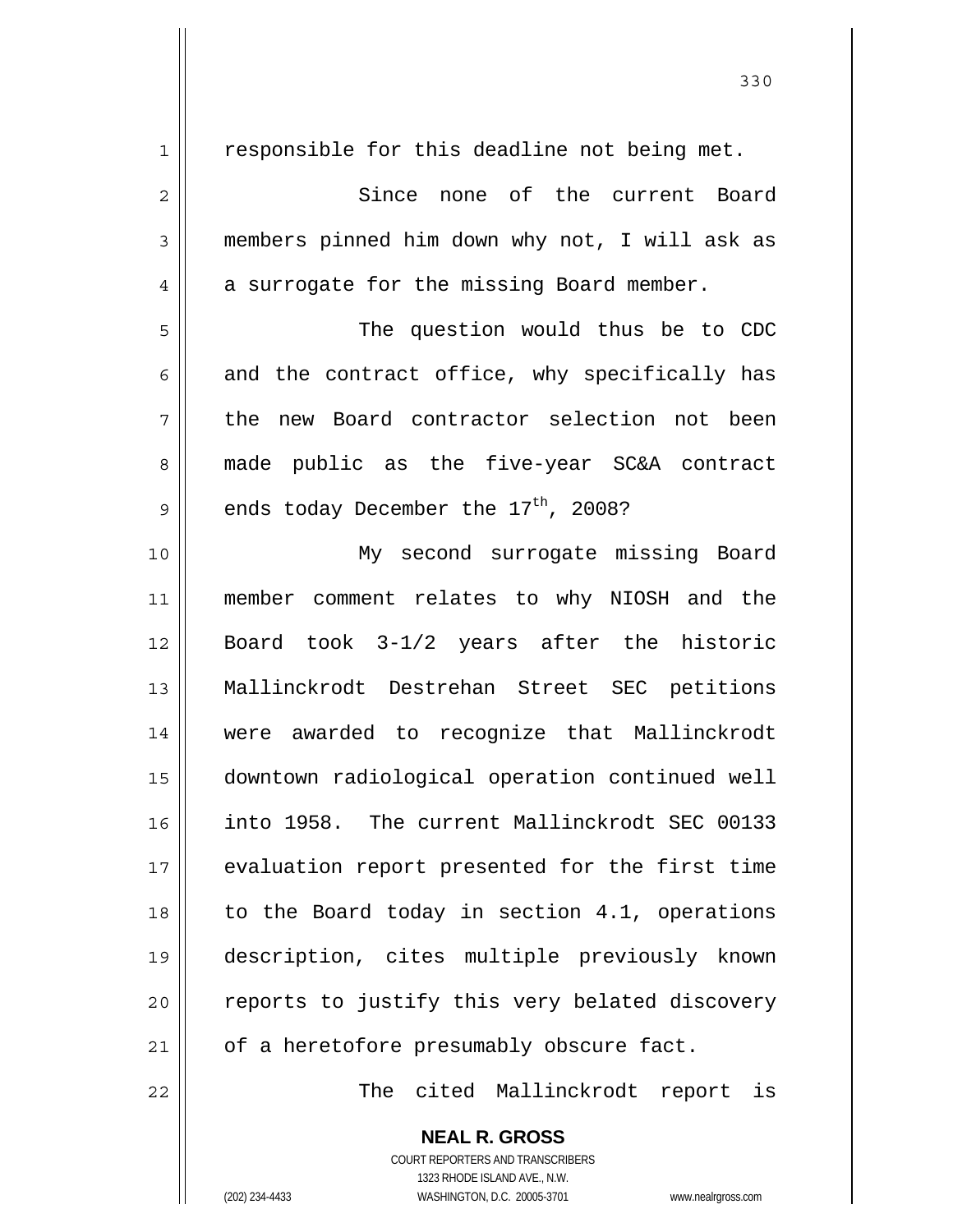| $\mathbf 1$    | dated 1994. On page nine of 19 of the 83.14               |
|----------------|-----------------------------------------------------------|
| $\overline{c}$ | SEC 133 evaluation report dated 12/1/08 the               |
| 3              | specific citation is Mallinckrodt 1994,                   |
| $\overline{4}$ | columbium-tantalum plant characterization                 |
| 5              | plant, Mallinckrodt, Inc., St. Louis, Missouri            |
| 6              | plant; Mallinckrodt, January 10 <sup>th</sup> , 1994, and |
| 7              | that is the site research database reference              |
| 8              | ID 3840.                                                  |
| 9              | The missing Board member should                           |
| 10             | have asked two more questions. One, why was               |
| 11             | this 1994 Mallinckrodt report not reviewed by             |
| 12             | NIOSH, the Board and SC&A and acted upon in               |
| 13             | 2005 when the original two MCW Destrehan                  |
| 14             | Street SECs were being examined?                          |
| 15             | And the corollary question: When                          |
| 16             | did NIOSH first obtain the 1994 report and                |
| 17             | share it with the Board?                                  |
| 18             | The second question would be: why                         |
| 19             | did it take 3-1/2 years to recognize the 1958             |
| 20             | MCW downtown site operations involving the                |
| 21             | same type of pitchblende-derived raffinate                |
| 22             | operations that were carried out and discussed            |
|                | <b>NEAL R. GROSS</b>                                      |

COURT REPORTERS AND TRANSCRIBERS 1323 RHODE ISLAND AVE., N.W.

 $\mathbf{\mathbf{\mathsf{I}}}\mathbf{\mathsf{I}}$ 

(202) 234-4433 WASHINGTON, D.C. 20005-3701 www.nealrgross.com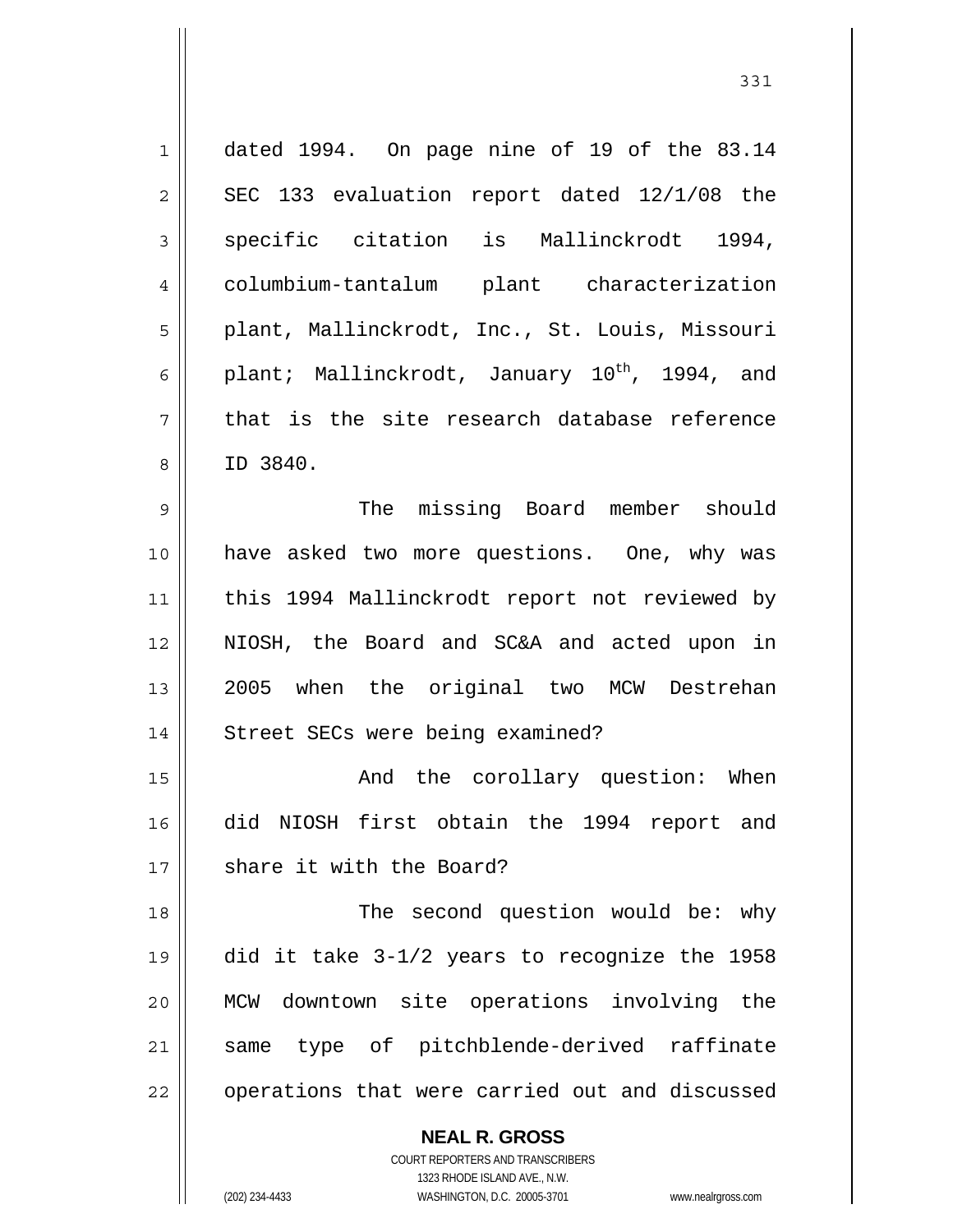| 1              | in detail when the Board wisely voted to       |
|----------------|------------------------------------------------|
| 2              | overturn NIOSH's recommendation to deny the    |
| 3              | MCW Destrehan Street SEC-00112-2 that extended |
| $\overline{4}$ | only through December 31st, 1957?              |
| 5              | As a footnote, there appears to                |
| 6              | this surrogate missing Board member that from  |
| 7              | the NIOSH SEC 133 evaluation report, and from  |
| 8              | the SC&A TR task 10002 report, dated           |
| 9              | 1/31/2005, there were ample references to 1958 |
| 10             | pitchblende raffinate operations at the MCW    |
| 11             | downtown site.                                 |
|                |                                                |
|                | The references to the SC&A 2005                |
|                | report include the full citation. Oak Ridge    |
| 12<br>13<br>14 | Associated University team, ORAU, technical    |
| 15             | basis document for the development of an       |
| 16             | exposure matrix for the Mallinckrodt Chemical  |
| 17             | Company, St. Louis downtown site, St. Louis,   |
| 18             | Missouri, period of operation from 1942 to     |
| 19             | 1958, O-R-A-U-T dot T-K-B-S dash zero zero     |
|                | zero five J-L Westbrook Rev. 00 24 October     |
| 20<br>21       | 2003 D. That's the full citation.              |

**NEAL R. GROSS** COURT REPORTERS AND TRANSCRIBERS 1323 RHODE ISLAND AVE., N.W.

(202) 234-4433 WASHINGTON, D.C. 20005-3701 www.nealrgross.com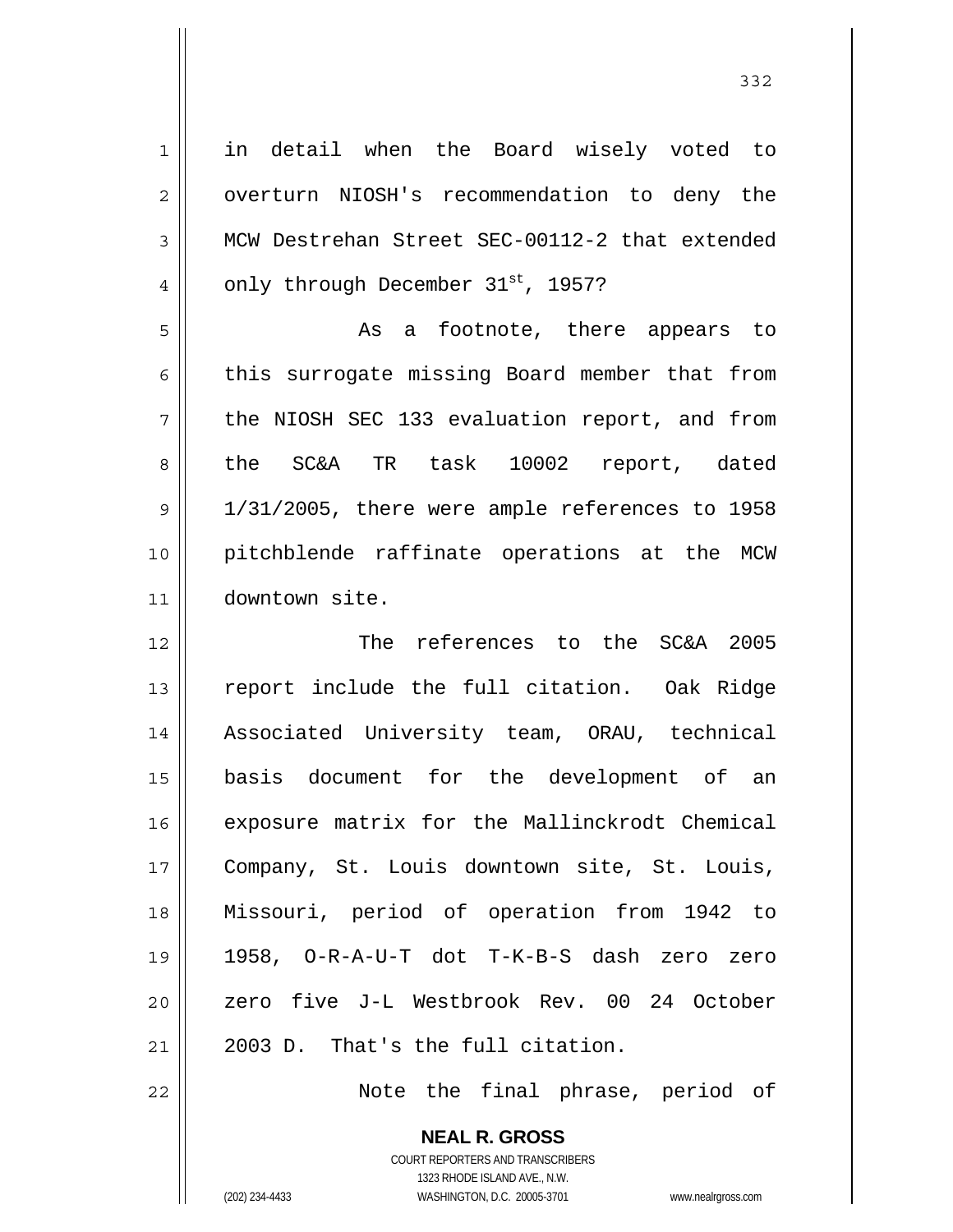| $\mathbf{1}$ | operation, 1942 to 1958. That is included in                                                  |
|--------------|-----------------------------------------------------------------------------------------------|
| $\mathbf{2}$ | the SC&A January 31 <sup>st</sup> , 2005 rev zero zero                                        |
| 3            | report citation is omitted by NIOSH and ORAU                                                  |
| 4            | from Joe Guido's December the $1st$ , 2008 SEC 133                                            |
| 5            | Rev 2 evaluation report citations on page 19                                                  |
| 6            | of 19. And that citation reads: ORAU T-K-B-F                                                  |
| 7            | zero zero five, basis for development of an                                                   |
| 8            | exposure matrix for the Mallinckrodt Chemical                                                 |
| $\mathsf 9$  | Company, St. Louis downtown site, and the St.                                                 |
| 10           | Louis airport site, St. Louis, Missouri, rev                                                  |
| 11           | two, Oak Ridge Associated University ORAU June                                                |
| 12           | 14 <sup>th</sup> , 2007, and that is cite Research Database                                   |
| 13           | reference I-D 32277.                                                                          |
| 14           | The missing Board member also would                                                           |
| 15           | ask a third question, and that is, why would                                                  |
| 16           | NIOSH and ORAU not cite the full O-R-A-U-T                                                    |
| 17           | dash T-K-B 0005 report title from rev zero                                                    |
| 18           | zero issued in 2005 in its rev 02 version                                                     |
| 19           | issued in 2007?                                                                               |
| 20           | The surrogate missing Board member                                                            |
| 21           | would then ask a fourth and final question:                                                   |
| 22           | Why did SC&A not recognize early in 2005 that                                                 |
|              | <b>NEAL R. GROSS</b><br><b>COURT REPORTERS AND TRANSCRIBERS</b><br>1323 RHODE ISLAND AVE N.W. |

1323 RHODE ISLAND AVE., N.W.

 $\prod_{i=1}^{n}$ 

(202) 234-4433 WASHINGTON, D.C. 20005-3701 www.nealrgross.com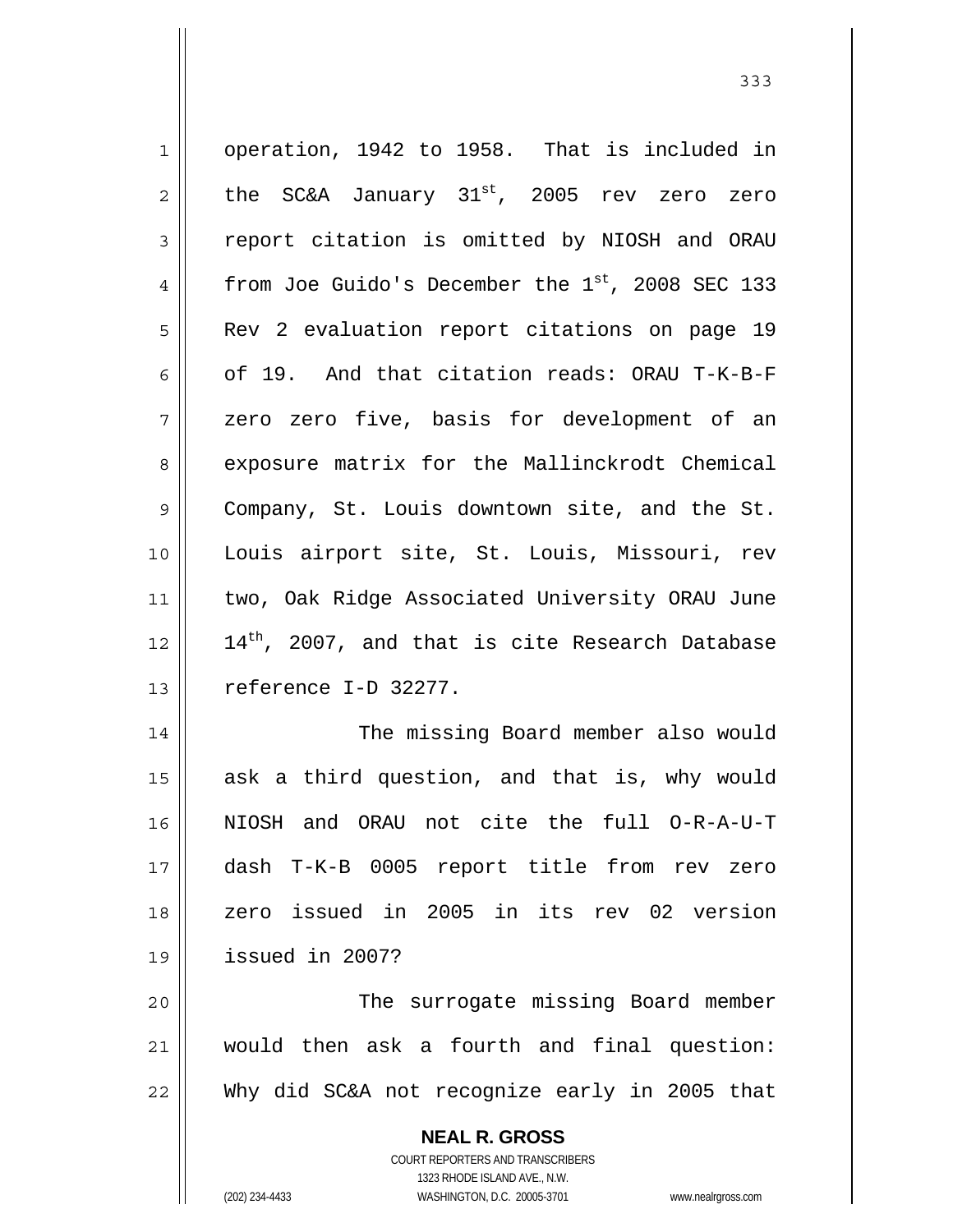1 2 3 4 5 6 7 8 9 10 11 12 13 14 15 16 17 18 19 20 21 22 radiological operations continued at MCW Destrehan Street in 1958 that should have led to an 83.14 SEC or to an extension of the SEC 00012.2 class, to include 1958? It would seem that the SC&A task one zero zero two report dated 1/31/2005 with at least four allusions to 1958 operations, and urine bioassay samples being taken to include 1958 would have led logically to this conclusion. After listening to today's proceedings, I added two short comments a Board member might have made. First on the Chapman Valve SEC request to Bechtel, Larry Elliot mentioned that his office had sent three letters and made two phone calls without getting any response. This is the ideal situation to invoke section 73.84W of the EEOICPA by asking the Department of Labor to subpoena those Bechtel records. I continue to wonder why this powerful tool is so underutilized.

**NEAL R. GROSS**

COURT REPORTERS AND TRANSCRIBERS 1323 RHODE ISLAND AVE., N.W. (202) 234-4433 WASHINGTON, D.C. 20005-3701 www.nealrgross.com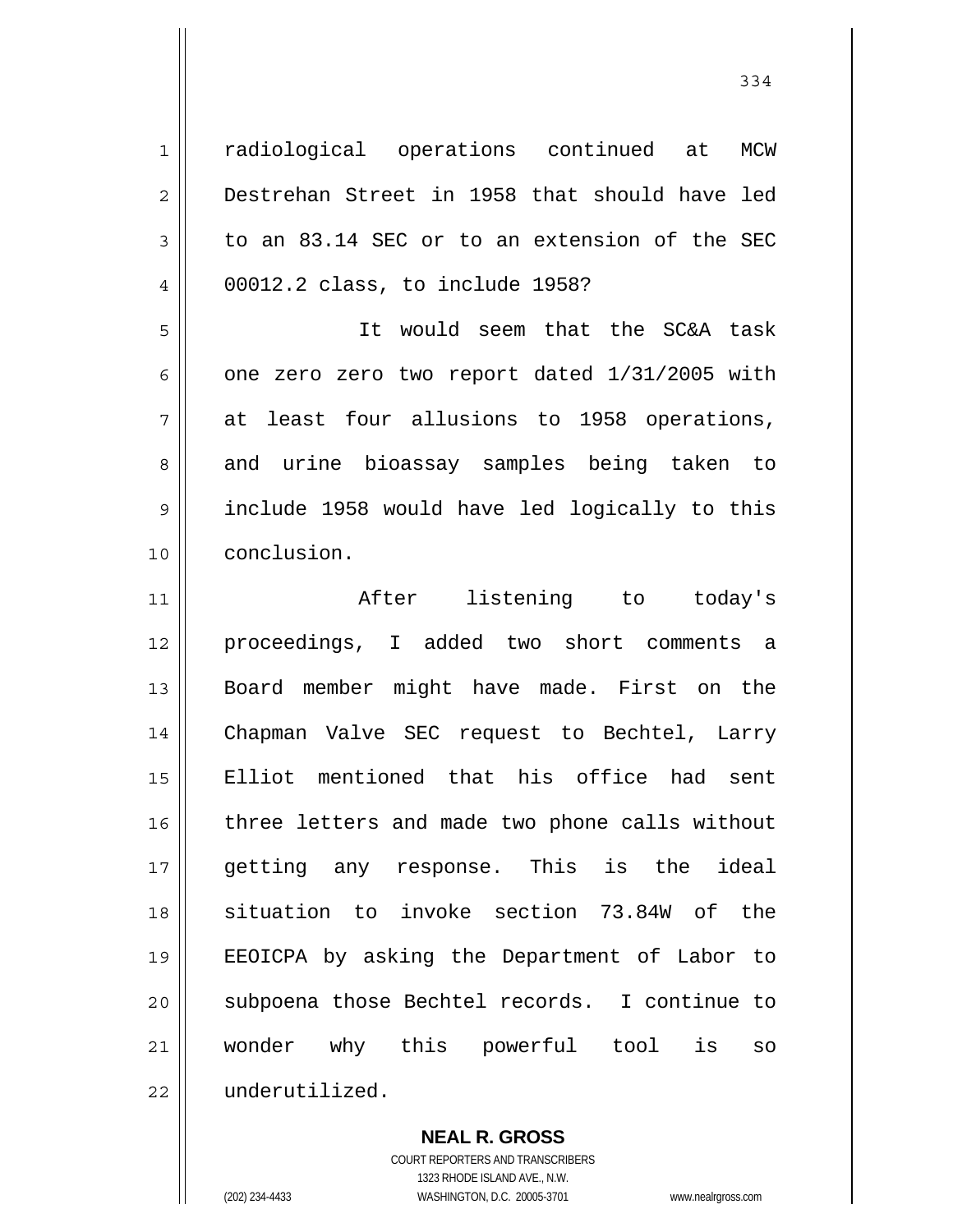| $\mathbf 1$    | Second, during the Mallinckrodt SEC                                 |
|----------------|---------------------------------------------------------------------|
| $\overline{2}$ | discussion, NIOSH's Jim Neton was unable to                         |
| 3              | say exactly how many claimants would be                             |
| 4              | covered by the 1958 MCW SEC 00133 class. I                          |
| 5              | believe this type of information should be a                        |
| 6              | standard part of NIOSH SEC presentations. The                       |
| 7              | data should be gotten before NIOSH presents to                      |
| 8              | the Board.                                                          |
| 9              | My final comment is that I believe                                  |
| 10             | it would be improper to redact from the                             |
| 11             | transcript of my public comment tonight the                         |
| 12             | names of the key government officials                               |
| 13             | responsible for us not knowing the name of the                      |
| 14             | new Board contractor by today. This delay is                        |
| 15             | causing obvious problems with Board                                 |
| 16             | functioning. Those people would be the CDC                          |
| 17             | director, Dr. Julie Gerberding, Acting NIOSH                        |
| 18             | Director Dr. Christine Branch, and the CDC                          |
| 19             | contract officer, Mr. Karl Staudt.                                  |
| 20             | Thank you very much.                                                |
| 21             | CHAIR ZIEMER: Okay, thank you, Dan.                                 |
| 22             | A number of questions for us to ponder. Some                        |
|                | <b>NEAL R. GROSS</b>                                                |
|                | COURT REPORTERS AND TRANSCRIBERS                                    |
|                | 1323 RHODE ISLAND AVE., N.W.                                        |
|                | (202) 234-4433<br>WASHINGTON, D.C. 20005-3701<br>www.nealrgross.com |

<u>335</u>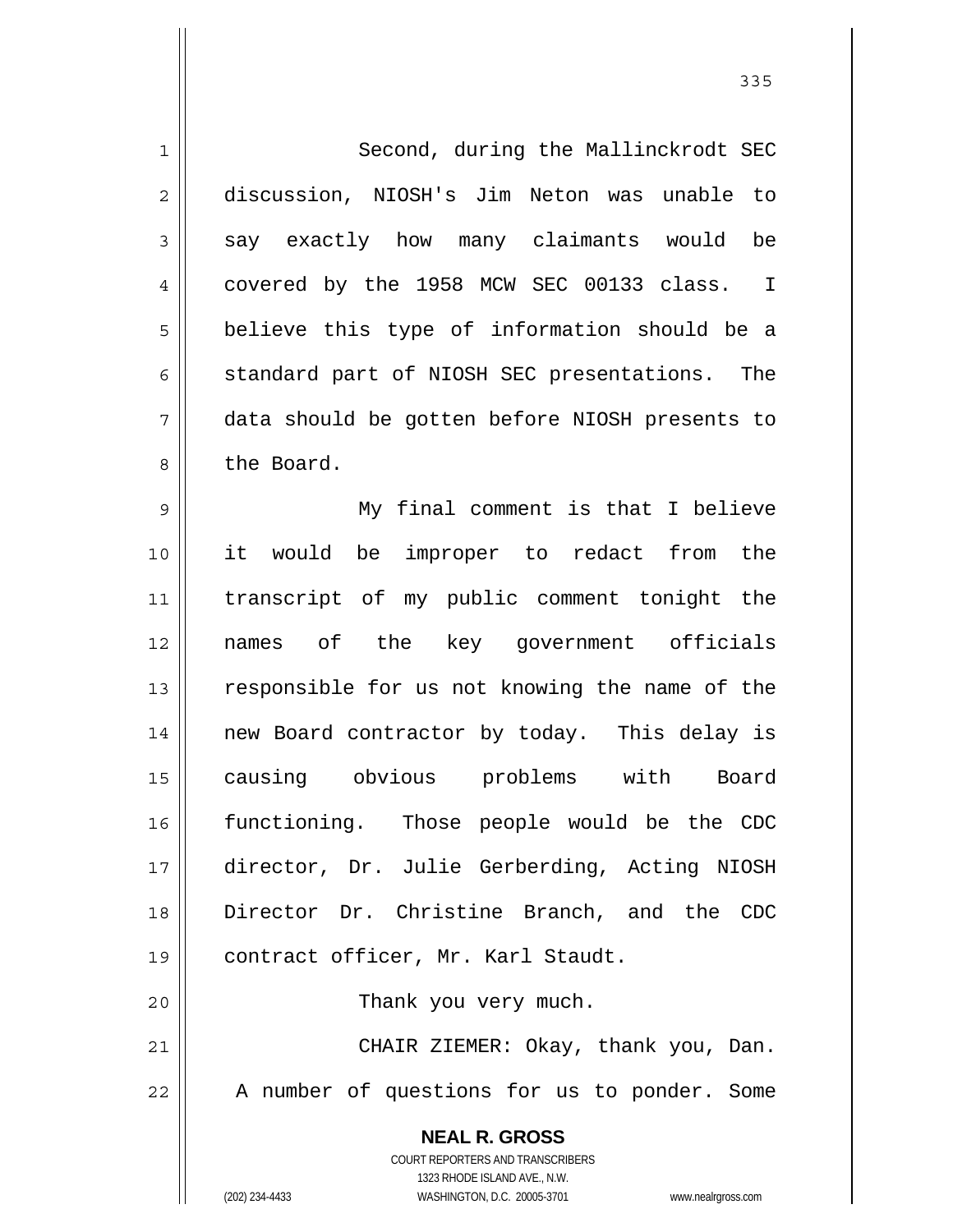**NEAL R. GROSS** COURT REPORTERS AND TRANSCRIBERS 1323 RHODE ISLAND AVE., N.W. (202) 234-4433 WASHINGTON, D.C. 20005-3701 www.nealrgross.com 1 2 3 4 5 6 7 8 9 10 11 12 13 14 15 16 17 18 19 20 21 22 of which we talked about earlier, because we asked ourselves how we overlooked certain things, and it is sometimes difficult to go back and sort of quarterback those things. But thank you for your comments nonetheless. DR. McKEEL: Yes, sir, thank you. CHAIR ZIEMER: I had another one here. I missed the second page. Dr. Jack Bowcord, thank you. DR. BOWCORD: I will be real brief. I know this has run over. Just sitting here tonight listening to all these people, it sounds to me like there is a huge dose reconstruction problem. My Father worked at the Manhattan Project from 1942 to 1946 and then he worked at Savannah River for 27 years, and then they come back and tell me he's got a dose reconstruction of 11 percent? Come on. He was all over that plant, and he was an engineer. He wasn't an office worker. It goes back what everybody

<u>336</u>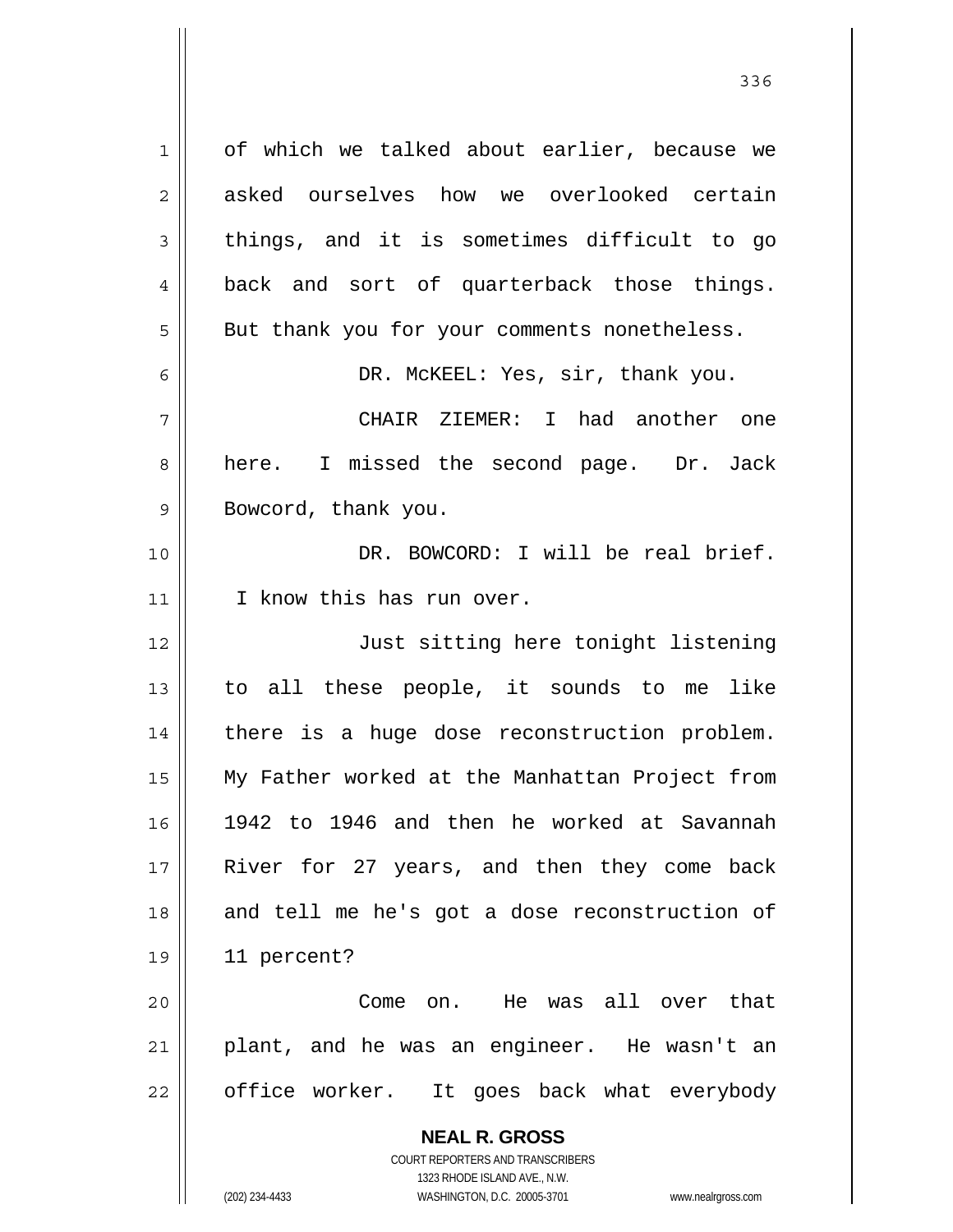has said here and said tonight. Dose reconstruction is based on what you do and not where you work. And I think that is terrible.

4 5 6 7 8 9 10 11 12 13 14 15 16 His office building at Savannah River plant was connected to a reactor that was called Hector, and when that was demolished about eight years ago the office building was taken down as radiation exposed. In 30 years of working for the government never wore a dosimeter badge and never wore a film badge ever. When I was in dental school and medical school, I kept asking him, dad, why don't you have to wear a badge? You are all over the plant. He was the head purchasing agent. He was in every division of that plant.

17 18 19 20 I said, we got to wear them at dental school to take dental X-rays. You don't have to wear them and you are working next to a reactor?

21 22 I think the dose reconstruction plan is a joke is what I think.

> **NEAL R. GROSS** COURT REPORTERS AND TRANSCRIBERS 1323 RHODE ISLAND AVE., N.W. (202) 234-4433 WASHINGTON, D.C. 20005-3701 www.nealrgross.com

1

2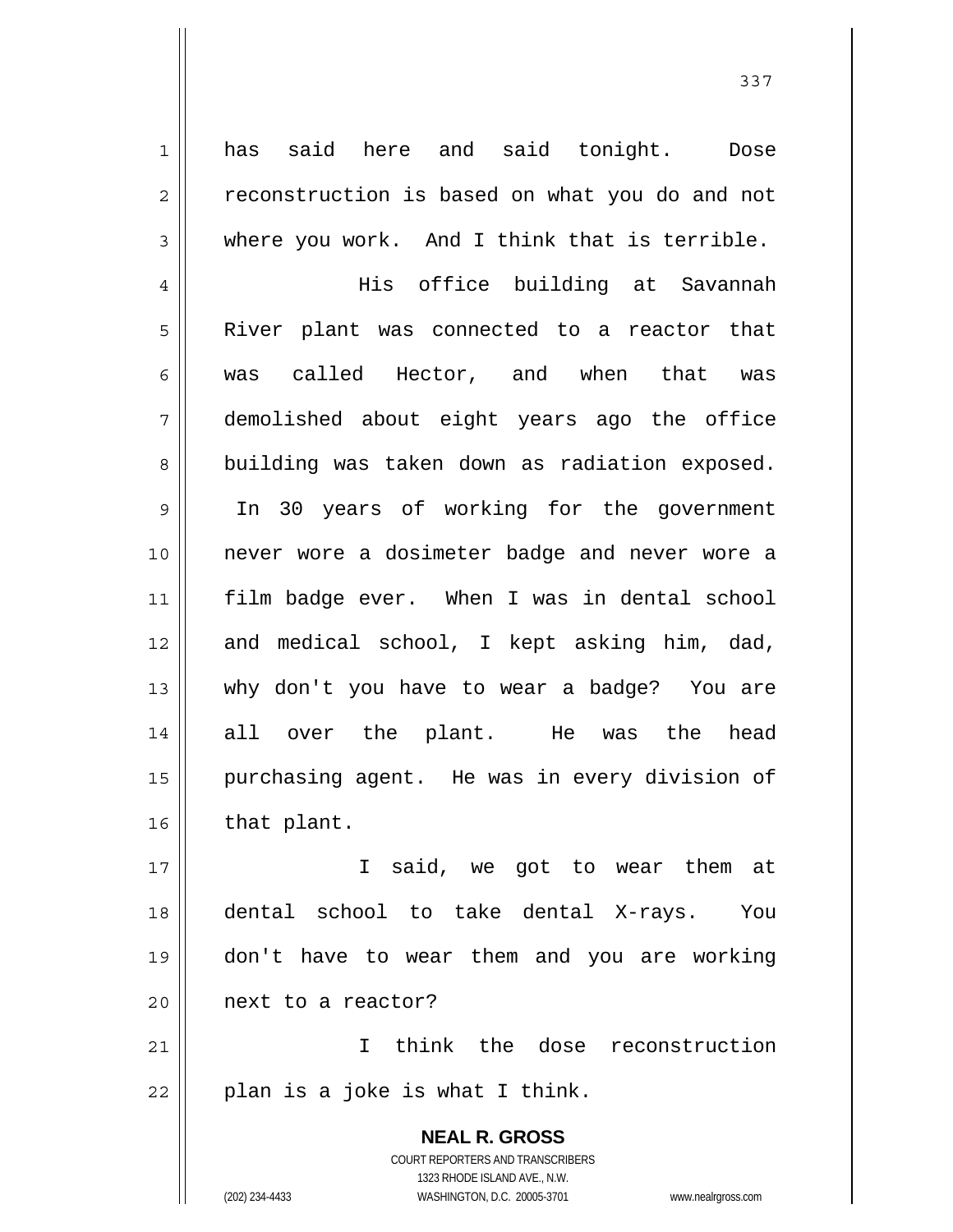|    | 338                                                                                                 |
|----|-----------------------------------------------------------------------------------------------------|
| 1  | Thank you.                                                                                          |
| 2  | CHAIR ZIEMER: Thank you.                                                                            |
| 3  | I want to give opportunity to                                                                       |
| 4  | anyone else who may be here who wishes to                                                           |
|    |                                                                                                     |
| 5  | speak but did not have an opportunity to do                                                         |
| 6  | SO.                                                                                                 |
| 7  | Is there anyone else on the phone                                                                   |
| 8  | line that wishes to make comment that didn't                                                        |
| 9  | have an opportunity to do so?                                                                       |
| 10 | (No verbal response.)                                                                               |
| 11 | CHAIR ZIEMER: If not, I thank all                                                                   |
| 12 | of<br>you who participated tonight. We                                                              |
| 13 | appreciate your attendance here. I do want to                                                       |
| 14 | remind you - oh, okay, I'll do this after we                                                        |
| 15 | are dismissed - want to remind you all that                                                         |
| 16 | the Board will be meeting again at tomorrow                                                         |
| 17 | morning. You are welcome to join us.                                                                |
| 18 | Thank you all and good evening.                                                                     |
| 19 | (Whereupon, the above-entitled matter<br>was                                                        |
| 20 | concluded at $8:47$ p.m.)                                                                           |
| 21 |                                                                                                     |
| 22 |                                                                                                     |
|    | <b>NEAL R. GROSS</b><br>COURT REPORTERS AND TRANSCRIBERS                                            |
|    | 1323 RHODE ISLAND AVE., N.W.<br>(202) 234-4433<br>WASHINGTON, D.C. 20005-3701<br>www.nealrgross.com |
|    |                                                                                                     |